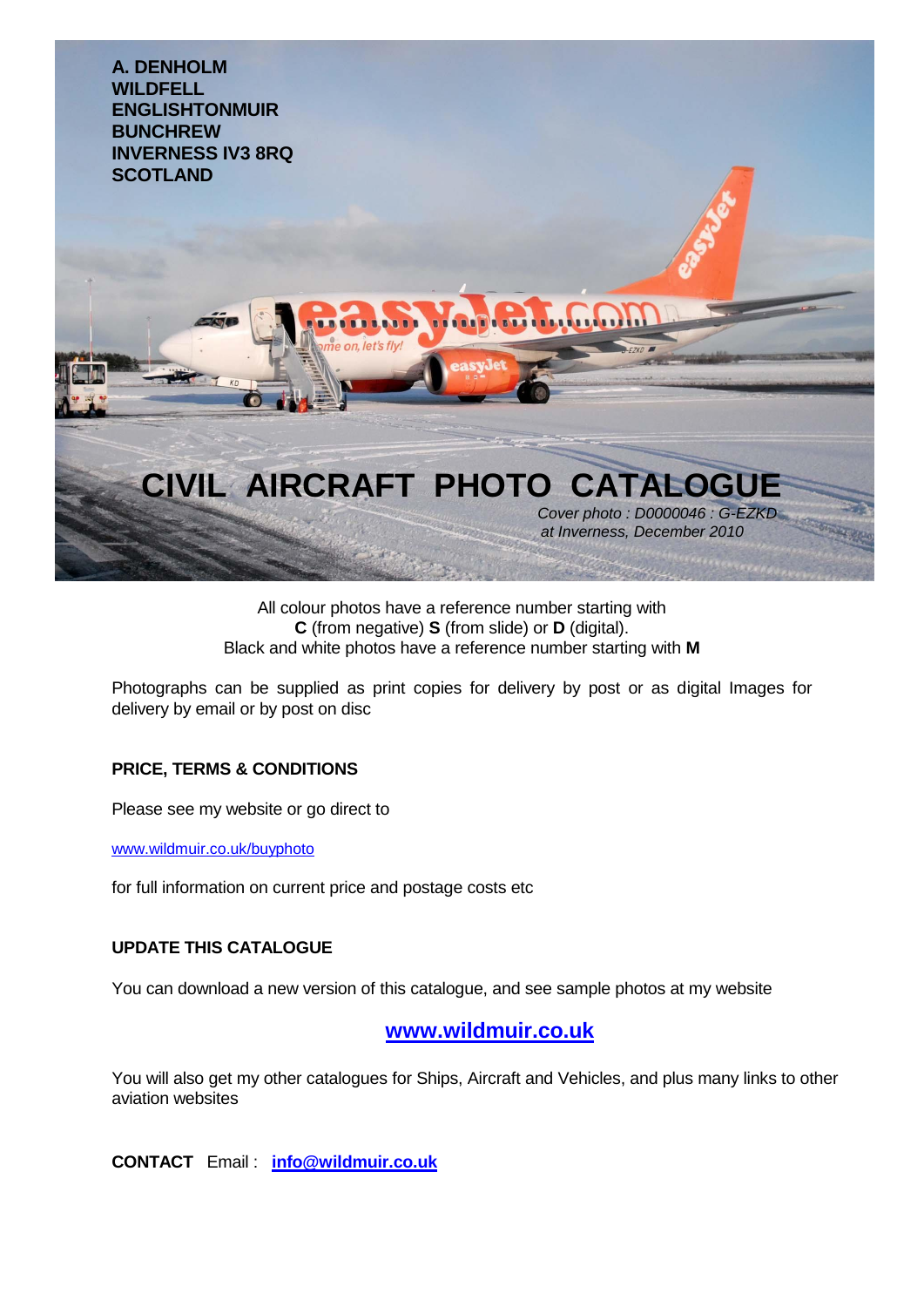|              | Photo     | Aircarft            |                   |                   |                 |                                        |                | Year  |                  |
|--------------|-----------|---------------------|-------------------|-------------------|-----------------|----------------------------------------|----------------|-------|------------------|
|              | Ref. No   | Reg. No.            | <b>MAKE</b>       | <b>MODEL</b>      | <b>SERIES</b>   | LETTERING                              | <b>REMARKS</b> | Photo | <b>COUNTRY</b>   |
|              |           |                     |                   |                   |                 |                                        |                |       |                  |
| M            | 268/4     | 7T-VEF              | <b>BOEING</b>     | 737               | 2D6             | AIR ALGERIE                            |                | 1981  | ALGERIA          |
| M            | 1530/6    | 7T-VEQ              | <b>BOEING</b>     | 737               | 2D <sub>6</sub> | AIR ALGERIE                            |                | 1976  | <b>ALGERIA</b>   |
| M            | 887/7     | 7T-VES              | <b>BOEING</b>     | 737               | 2D6             | AIR ALGERIE                            |                | 1983  | <b>ALGERIA</b>   |
| C            | 4592/1    | 7T-VJH              | <b>BOEING</b>     | 767               | 3D6ER           | AIR ALGERIE                            |                | 2001  | <b>ALGERIA</b>   |
|              |           |                     |                   |                   |                 |                                        |                |       |                  |
|              | M 1513/37 | D <sub>2</sub> -TOK | <b>BOEING</b>     | 707               | 324C            | ANGOLA AIR CHARTER                     |                | 1992  | ANGOLA           |
|              |           |                     |                   |                   |                 |                                        |                |       |                  |
| M I          | 1492/6A   | PJ-CLG              | <b>DOUGLAS</b>    | DC6               | A               | CARAIBISCHE LUCHT TRANSPORT            |                | 1973  | ANTILLES         |
| M            | 1003/11A  | PJ-SEG              | <b>DOUGLAS</b>    | DC <sub>9</sub>   | 82              | <b>ALM</b>                             |                | 1985  | <b>ANTILLES</b>  |
|              | M 1197/1  | PJ-SNB              | <b>DOUGLAS</b>    | DC <sub>9</sub>   | 32              | <b>ALM</b>                             |                | 1987  | ANTILLES         |
|              |           |                     |                   |                   |                 |                                        |                |       |                  |
| M            | 1498/12A  | LV-JZB              | CANADAIR          | <b>CL44</b>       | 6               | AER AEROTRANSPORTES ENTRE RIOS         |                | 1978  | ARGENTINA        |
|              | M 1211/41 | LV-MLP              | <b>BOEING</b>     | 747               | 287B            | AEROLINEAS ARGENTINAS                  |                | 1987  | ARGENTINA        |
| M            | 1210/6    | LV-MZE              | <b>BOEING</b>     | 707               | 338C            | TAR CARGO                              |                | 1987  | ARGENTINA        |
| M            | 1232/1A   | LV-PRE              | ΒN                | <b>ISLANDER</b>   | 2A              |                                        |                | 19    | ARGENTINA        |
|              |           |                     |                   |                   |                 |                                        |                |       |                  |
| C            | 4043/17   | VH-AJQ              | IAI               | WESTWIND          | 1124            | TNT                                    |                | 1985  | <b>AUSTRALIA</b> |
|              | 4027/8    | VH-AQB              | DHC               | <b>TWIN OTTER</b> | 300             | AIR QUEENSLAND                         |                | 1986  | <b>AUSTRALIA</b> |
| C            | 4123/19A  | VH-AQD              | ATR               | 42                | 312             | AIR QUEENSLAND                         |                | 1987  | <b>AUSTRALIA</b> |
| C            | 4157/4    | VH-ASG              | GRUMMAN           | <b>GULFSTREAM</b> | $\overline{2}$  | NO TITLES                              |                | 1989  | <b>AUSTRALIA</b> |
| M            | 1165/23   | VH-BAB              | <b>DOUGLAS</b>    | DC3               | $C-47A$         | <b>BRAIN &amp; BROWN AIRFREIGHTERS</b> |                | 19    | <b>AUSTRALIA</b> |
| M            | 219/23    | VH-BLY              | GAF               | <b>NOMAD</b>      | 24A             |                                        |                | 1978  | <b>AUSTRALIA</b> |
|              | 4151/24A  | VH-BPN              | <b>DOUGLAS</b>    | DC3               | $C-47B$         | AIR QUEENSLAND                         |                | 1984  | <b>AUSTRALIA</b> |
|              | 4616/19   | VH-BRN              | <b>BOEING</b>     | 757               | 23APF           | <b>CAMEROON AIRLINES</b>               | port side view | 2002  | <b>AUSTRALIA</b> |
|              | 4616/4    | VH-BRN              | <b>BOEING</b>     | 757               | 23APF           | <b>CAMEROON AIRLINES</b>               | stbd side view | 2002  | <b>AUSTRALIA</b> |
|              | 4196/21A  | VH-BWC              | <b>EMBRAER</b>    | BANDEIRANTE       | 110P1           | SUNSTATE                               |                | 1990  | <b>AUSTRALIA</b> |
|              | 4154/1    | VH-BWO              | SHORT             | 360               | 100             | SUNSTATE                               |                | 1989  | <b>AUSTRALIA</b> |
|              | 4044/20   | VH-CEI              | GAF               | <b>NOMAD</b>      | 22SL            | <b>AUSTRALIAN CUSTOMS</b>              |                | 1986  | <b>AUSTRALIA</b> |
|              | 4044/18   | VH-CZM              | <b>BOEING</b>     | 737               | 277             | POLYNESIAN                             |                | 1986  | <b>AUSTRALIA</b> |
|              | 4114/33   | VH-DHM              | DHA               | <b>DROVER</b>     |                 |                                        |                | 1988  | <b>AUSTRALIA</b> |
|              | 4123/10   | VH-EAA              | <b>BOEING</b>     | 747               | SP38            | QUANTAS AUSTRALIA SP                   |                | 1985  | <b>AUSTRALIA</b> |
|              | 4045/5    | VH-EAB              | <b>BOEING</b>     | 747               | SP38            | QUANTAS                                |                | 19    | <b>AUSTRALIA</b> |
| М            | 1316/13A  | VH-EAB              | <b>BOEING</b>     | 707               | 338C            | HAVE A QUANTASTIC CHRISTMAS            |                | 19    | <b>AUSTRALIA</b> |
| М            | 1362/22A  | VH-EAJ              | <b>BOEING</b>     | 707               | 338C            | QUANTAS Australia                      |                | 19    | <b>AUSTRALIA</b> |
|              | 4122/9A   | VH-EAN              | <b>BOEING</b>     | 767               | 238B            | <b>QUANTAS Spirit of Australia</b>     |                | 1987  | <b>AUSTRALIA</b> |
|              | 4043/24   | VH-EAO              | <b>BOEING</b>     | 767               | 238             | QUANTAS                                |                | 1985  | <b>AUSTRALIA</b> |
|              | 4122/6    | VH-EBK              | <b>BOEING</b>     | 747               | 238B            | AIR PACIFIC                            |                | 1985  | <b>AUSTRALIA</b> |
| M            | 1324/9A   | VH-ECC              | <b>BOEING</b>     | 747               | 238B            | QUANTAS THE SPIRIT OF AUSTRALIA        |                | 1987  | <b>AUSTRALIA</b> |
|              | 4154/4    | VH-EDC              | <b>DOUGLAS</b>    | DC3               | $C-47A$         | AIR QUEENSLAND                         |                | 1986  | <b>AUSTRALIA</b> |
|              | 4156/20   | VH-EDC              | <b>DOUGLAS</b>    | DC3               | $C-47A$         | QUEENSLAND                             |                | 1988  | <b>AUSTRALIA</b> |
|              | 4043/15   | VH-END              | CESSNA            | 402               | C               | <b>TALAIR</b>                          |                | 1985  | <b>AUSTRALIA</b> |
|              | 4195/19A  | VH-EWC              | <b>FOKKER</b>     | F28               | 4000            | ANSETT EXPRESS                         |                | 1990  | <b>AUSTRALIA</b> |
|              | 4078/16A  | VH-EWF              | <b>FOKKER</b>     | F28               | 3000            | <b>EAST WEST</b>                       |                | 1987  | <b>AUSTRALIA</b> |
|              | 4122/8    | VH-EWV              | <b>FOKKER</b>     | $F-27$            | 500             | <b>EAST WEST</b>                       |                | 1985  | <b>AUSTRALIA</b> |
|              | 4114/36A  | VH-EWZ              | <b>FOKKER</b>     | $F-27$            | 500             | <b>EAST WEST</b>                       |                | 1988  | <b>AUSTRALIA</b> |
|              | 4151/24A  | VH-FCD              | <b>FOKKER</b>     | $F-27$            | 500F            | AIR N.S.W.                             |                | 1986  | <b>AUSTRALIA</b> |
|              | 4027/6    | VH-FDS              | <b>BEECH</b>      | <b>QUEEN AIR</b>  |                 | ROYAL FLYING DOCTOR SERVICE            |                | 1986  | <b>AUSTRALIA</b> |
| M            | 285/33A   | VH-FDT              | DHA               | <b>DROVER</b>     |                 | FLYING DOCTOR SERVICE                  |                | 1973  | <b>AUSTRALIA</b> |
|              | 4082/11   | VH-FKD              | <b>FOKKER</b>     | F28               | 1000            | AIR NSW                                |                | 1986  | <b>AUSTRALIA</b> |
|              | 4169/12   | VH-FKD              | <b>FOKKER</b>     | F28               | 1000            | ANSETT                                 |                | 1990  | <b>AUSTRALIA</b> |
|              | 4422/0    | VH-FKD              | <b>FOKKER</b>     | F28               | 1000            | <b>ANSETT EXPRESS</b>                  |                | 1991  | <b>AUSTRALIA</b> |
|              | 4156/4    | VH-FNC              | <b>FOKKER</b>     | $F-50$            |                 | AIR N.S.W.                             |                | 1988  | <b>AUSTRALIA</b> |
|              | 4043/20   | VH-FNR              | <b>FOKKER</b>     | $F-27$            | 600             | ASA Airlines of South Australia        |                | 1985  | <b>AUSTRALIA</b> |
| $\mathsf{C}$ | 4075/6    | VH-HAJ              | NORTH AMERICAN    | <b>HARVARD</b>    |                 | U.S. NAVY "33157"                      |                | 1987  | AUSTRALIA        |
| c            | 4123/8    | VH-HFQ              | <b>BELL</b>       | <b>JETRANGER</b>  | 206             | AB                                     |                | 1987  | <b>AUSTRALIA</b> |
| M            | 1374/12   | VH-HKT              | <b>NORD</b>       | 262               | 38              | QUEENSLAND PACIFIC                     |                | 1989  | <b>AUSTRALIA</b> |
| C            | 4123/35   | VH-HTC              | <b>BOEING</b>     | 707               | 330C            | TNT THE EXPRESS FREIGHT SYSTEM         |                | 1989  | <b>AUSTRALIA</b> |
| M            | 1374/5    | VH-IBC              | <b>BEECH</b>      | <b>KING AIR</b>   | 200             | NORFOLK PACIFIC AVIATION               |                | 1989  | <b>AUSTRALIA</b> |
| C            | 4075/15A  | VH-IBF              | <b>BEECH</b>      | <b>KING AIR</b>   | 200             | LORD HOWE ISLAND AIRLINES              |                | 1987  | <b>AUSTRALIA</b> |
| M            | 991/90    | VH-INY              | <b>DOUGLAS</b>    | DC4               | 1009            | ANSETT ANA                             |                | 19    | <b>AUSTRALIA</b> |
| C            | 4171/3    | VH-IPC              | <b>DOUGLAS</b>    | DC <sub>9</sub>   | 33RC            | <b>IPEC</b>                            |                | 1990  | <b>AUSTRALIA</b> |
|              | 4170/8    | VH-JAW              | <b>GRUMMAN</b>    | MALLARD           |                 | AIR WHITSUNDAY                         |                | 1983  | <b>AUSTRALIA</b> |
| M            | 1101/31   | VH-JEP              | <b>MITSUBISHI</b> | <b>DIAMOND</b>    | 1A              |                                        |                | 1986  | <b>AUSTRALIA</b> |
| M            | 1317/22A  | VH-KAM              | DH                | <b>HERON</b>      | 2D              | KENDELL AIRLINES                       |                | 19    | <b>AUSTRALIA</b> |
| М            | 1374/11   | VH-KNO              | SHORT             | 330               | 100             | NO TITLES                              |                | 1989  | <b>AUSTRALIA</b> |
| M            | 1374/13   | VH-KNQ              | SHORT             | 330               | 200             | SUNSTATE                               |                | 1989  | <b>AUSTRALIA</b> |
|              | 4170/1    | VH-KNQ              | <b>SHORT</b>      | 330               | 200             | SUNSTATE                               | NEW COLOURS    | 1990  | <b>AUSTRALIA</b> |
|              | 4027/13   | VH-LAW              | <b>GRUMMAN</b>    | MALLARD           |                 | AIR WHITSUNDAY                         |                | 1986  | <b>AUSTRALIA</b> |
| C            | 4196/24A  | VH-LSI              | SHORT             | 330               |                 | SUNSTATE                               |                | 1990  | <b>AUSTRALIA</b> |
| М            | 1374/2    | VH-LTN              | <b>ROCKWELL</b>   | COMMANDER         | 695A            |                                        |                | 1989  | <b>AUSTRALIA</b> |
| M            | 1374/8    | VH-MIQ              | DASSAULT          | <b>FALCON</b>     | 20              | MIRAGE RESORTS                         |                | 1989  | <b>AUSTRALIA</b> |
| M            | 350/3     | VH-MMD              | <b>DOUGLAS</b>    | DC3               | $C-47B$         | <b>TRAVMAR</b>                         |                | 1977  | <b>AUSTRALIA</b> |
| C            | 4114/22   | VH-MVW              | SHORT             | 360               | 100             | SUNSTATE                               |                | 1988  | <b>AUSTRALIA</b> |
|              | 4123/7    | VH-MWV              | <b>EMBRAER</b>    | BANDEIRANTE       | 110P2           | LLOYD                                  |                | 1987  | <b>AUSTRALIA</b> |
| C            | 4422/18   | VH-NJY              | BAe               | 146               | 100             | AUSTRALIAN AIRLINK                     |                | 1991  | <b>AUSTRALIA</b> |
|              | 4422/9    | VH-NJZ              | BAe               | 146               | 100             | AUSTRALIAN AIRLINK                     |                | 1991  | <b>AUSTRALIA</b> |
|              | 4155/10   | VH-NLS              | <b>FOKKER</b>     | $F-27$            | 100             | AIRCRUISING Australia                  |                | 1989  | <b>AUSTRALIA</b> |
|              | 4154/6    | VH-NWB              | <b>SIKORSKY</b>   | $S-62A$           |                 | NO TITLES                              | ex HELICORP    | 1989  | <b>AUSTRALIA</b> |
|              | 4120/31   | VH-NWC              | <b>SIKORKSY</b>   | $S-62A$           |                 | <b>HELICORP</b>                        |                | 1988  | <b>AUSTRALIA</b> |
| C            | 4332/13   | <b>VH-OJJ</b>       | <b>BOEING</b>     | 747               | 438             | QUANTAS The Australian Airline         |                | 1994  | <b>AUSTRALIA</b> |
| M            | 1427/19   | VH-PDN              | PIPER             | <b>NAVAJO</b>     | <b>CHIEFTA</b>  | LONDON SYDNEY MARATHON                 |                | 19    | <b>AUSTRALIA</b> |
| M            | 1425/15   | VH-PLE              | CESSNA            | 206               | U206            | AERIAL PHOTOGRAPHS & SURVEYS           |                | 19    | <b>AUSTRALIA</b> |
| M            | 1360/41   | VH-PNI              | SHORT             | <b>SKYVAN</b>     | 3-300           | PAPUAN AIRLINES                        |                | 19    | <b>AUSTRALIA</b> |
| C            | 4082/5    | VH-PWN              | <b>DOUGLAS</b>    | DC3               | $C-47A$         | AIR QUEENSLAND                         |                | 1986  | <b>AUSTRALIA</b> |
| M            | 1374/7    | VH-RDL              | PIPER             | <b>NAVAJO</b>     |                 | SUNBIRD AIRLINES                       |                | 1989  | <b>AUSTRALIA</b> |
| M            | 989/29    | VH-RIG              | CESSNA            | 421               |                 |                                        |                | 1982  | <b>AUSTRALIA</b> |
| M            | 1232/0    | VH-RMB              | LOCKHEED          | <b>ELECTRA</b>    | 188A            | ANSETT Airlines of Australia           |                | 19    | <b>AUSTRALIA</b> |
|              | 4078/15A  | VH-RMF              | <b>BOEING</b>     | 767               | 277             | ANSETT                                 |                | 1987  | <b>AUSTRALIA</b> |
| С            | 4044/21   | VH-RML              | <b>BOEING</b>     | 727               | 277             | ANSETT                                 |                | 1986  | <b>AUSTRALIA</b> |
|              | 4043/23   | VH-SBG              | CESSNA            | 404               |                 | <b>SUNBIRD AIRLINES</b>                |                | 1985  | <b>AUSTRALIA</b> |
|              | 4151/13A  | VH-SBL              | <b>DOUGLAS</b>    | DC3               | $C-47A$         | TRAVAIR Western Australia              |                | 1987  | <b>AUSTRALIA</b> |
|              | 4123/18A  | VH-SGG              | <b>BEECH</b>      | <b>QUEEN AIR</b>  |                 |                                        |                | 1987  | <b>AUSTRALIA</b> |
| М            | 1316/4    | VH-SJG              | <b>BRISTOL</b>    | 170               | 21              | AIR EXPRESS                            |                | 19    | <b>AUSTRALIA</b> |
|              | M 1374/3  | VH-SKC              | <b>BEECH</b>      | <b>KING AIR</b>   | 200             | FLIGHT WEST AIRLINES                   |                | 1989  | <b>AUSTRALIA</b> |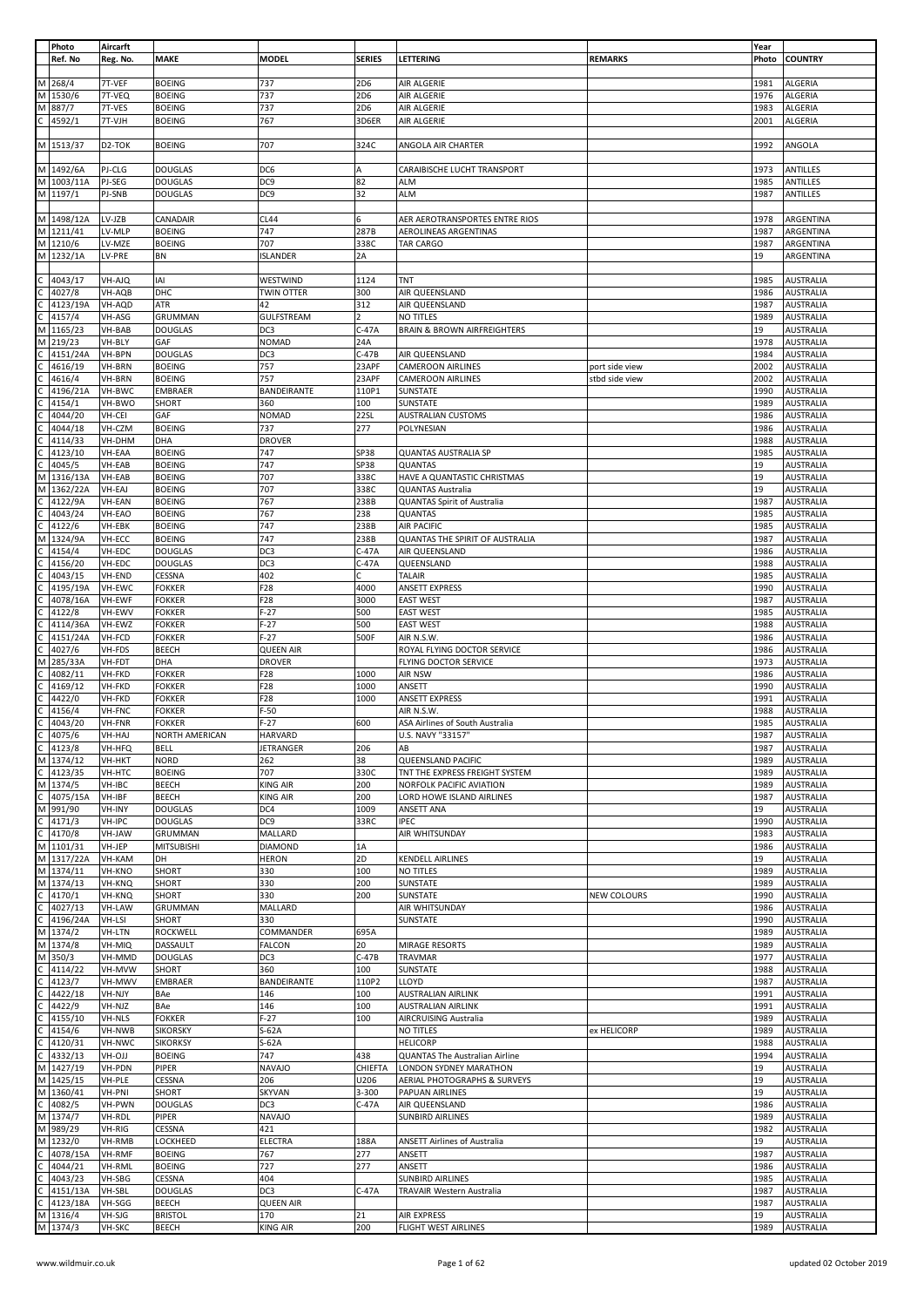|              | Photo<br>Ref. No    | Aircarft<br>Reg. No. | <b>MAKE</b>                     | <b>MODEL</b>                           | <b>SERIES</b>  | LETTERING                                                   | <b>REMARKS</b>               | Year<br>Photo | <b>COUNTRY</b>                       |
|--------------|---------------------|----------------------|---------------------------------|----------------------------------------|----------------|-------------------------------------------------------------|------------------------------|---------------|--------------------------------------|
|              | 4122/0              | VH-SRB               | AEROSPATIALE                    | <b>ECUREUIL</b>                        | 350B           | AUSTRALIAN ANTARCTIC DIVISION                               |                              | 1988          | <b>AUSTRALIA</b>                     |
|              | 669/44A             | VH-SWC               | CESSNA                          | <b>CITATION</b>                        | 501            |                                                             |                              | 1979          | <b>AUSTRALIA</b>                     |
|              | 4171/10             | VH-TAA               | <b>AIRBUS</b>                   | A300                                   | B4-203         | <b>AUSTRALIAN</b>                                           |                              | 1989          | <b>AUSTRALIA</b>                     |
| М            | 1374/17             | VH-TAC               | <b>AIRBUS</b>                   | A300                                   | B4-203         | <b>AUSTRALIAN</b>                                           |                              | 1989          | <b>AUSTRALIA</b>                     |
| M            | 1374/16             | VH-TAZ               | <b>BOEING</b>                   | 737                                    | 376            | <b>AUSTRALIAN</b>                                           |                              | 1989          | <b>AUSTRALIA</b>                     |
|              | 4196/22A            | VH-TBG               | <b>BOEING</b>                   | 727                                    | 276            | <b>AUSTRALIAN</b>                                           |                              | 1990          | <b>AUSTRALIA</b>                     |
|              | 4043/22             | VH-TBI               | <b>BOEING</b>                   | 727                                    | 276            | TRANS AUSTRALIA                                             |                              | 1985          | <b>AUSTRALIA</b>                     |
|              | 1313/0              | VH-TFH               | <b>FOKKER</b>                   | $F-27$                                 | 200            | TAA                                                         |                              | 1970          | <b>AUSTRALIA</b>                     |
|              | 4043/2              | VH-TGF               | DHC                             | <b>TWIN OTTER</b><br><b>TWIN OTTER</b> | 300            | AIR QUEENSLAND                                              |                              | 1985          | <b>AUSTRALIA</b>                     |
|              | 4027/7<br>4155/3A   | VH-TGI<br>VH-TJA     | DHC<br><b>BOEING</b>            | 737                                    | 300<br>376     | AIR QUEENSLAND<br>AUSTRALIAN                                |                              | 1986<br>1989  | <b>AUSTRALIA</b><br><b>AUSTRALIA</b> |
| М            | 1367/4              | VH-TJR               | <b>DOUGLAS</b>                  | DC <sub>9</sub>                        | 31             | AAS                                                         |                              | 1989          | <b>AUSTRALIA</b>                     |
| м            | 1374/18             | VH-TJS               | <b>DOUGLAS</b>                  | DC <sub>9</sub>                        | 31             | TRANS AUSTRALIA                                             |                              | 1989          | <b>AUSTRALIA</b>                     |
|              | 4027/2              | VH-TJU               | <b>DOUGLAS</b>                  | DC <sub>9</sub>                        | 31             | TRANS AUSTRALIA                                             |                              | 19            | <b>AUSTRALIA</b>                     |
|              | 4093/14             | VH-TLS               | DHC                             | <b>OTTER</b>                           |                | <b>TANGALOOMA</b>                                           |                              | 1987          | <b>AUSTRALIA</b>                     |
|              | 4156/2              | VH-TNM               | DHC                             | TWIN OTTER                             | 300            | SUNSTATE The Great Keppel Islander                          |                              | 1987          | <b>AUSTRALIA</b>                     |
|              | 4195/20A            | VH-TNS               | DHC                             | <b>TWIN OTTER</b>                      | 300            | SUNSTATE                                                    |                              | 1990          | <b>AUSTRALIA</b>                     |
|              | 4075/14A            | VH-TQJ               | BAe                             | <b>JETSTREAM</b>                       | 31             | AUSTRALIAN                                                  |                              | 1987          | <b>AUSTRALIA</b>                     |
|              | 4155/11             | VH-TQJ               | BAe                             | <b>JETSTREAM</b>                       | 31             | EASTERN                                                     |                              | 1989          | <b>AUSTRALIA</b>                     |
|              | 4083/12             | VH-TQL               | <b>BAe</b>                      | <b>JETSTREAM</b>                       | 31<br>32       | AUSTRALIAN                                                  |                              | 1987          | <b>AUSTRALIA</b>                     |
| м            | 1257/4A<br>4156/13  | VH-TQM<br>VH-TQO     | BAe<br>DHC                      | <b>JETSTREAM</b><br>DASH <sub>8</sub>  | 100            | EASTERN AUSTRALIA<br>EASTERN AUSTRALIA                      | <b>BAGGAGE PANIER FITTED</b> | 1990<br>1989  | <b>AUSTRALIA</b><br><b>AUSTRALIA</b> |
| М            | 1350/5A             | VH-TQP               | DHC                             | DASH <sub>8</sub>                      | 102            | <b>EASTERN AUSTRALIA</b>                                    |                              | 19            | <b>AUSTRALIA</b>                     |
|              | 4124/8              | VH-TQS               | <b>FOKKER</b>                   | $F-27$                                 | 600            | TAA TRANS AUSTRALIA                                         |                              | 1984          | <b>AUSTRALIA</b>                     |
|              | 4154/3              | VH-TQT               | <b>FOKKER</b>                   | 600                                    | 6187           | TRANS AUSTRALIA                                             |                              | 1988          | <b>AUSTRALIA</b>                     |
|              | 1374/4              | VH-UZD               | <b>MITSUBISHI</b>               | MU-2                                   | G              | <b>SECURITY EXPRESS</b>                                     |                              | 1989          | <b>AUSTRALIA</b>                     |
|              | 4196/23A            | VH-WDF               | <b>EMBRAER</b>                  | BANDEIRANTE                            | 110P2          | <b>EASTERN AUSTRALIA</b>                                    |                              | 1990          | <b>AUSTRALIA</b>                     |
|              | 5436/21             | VH-WGG               | SHORT                           | <b>SKYVAN</b>                          | 400            | NO TITLES                                                   |                              | 1997          | <b>AUSTRALIA</b>                     |
|              | 4123/1A             | VH-WGJ               | CESSNA                          | <b>CITATION</b>                        | 550            | LLOYD                                                       |                              | 1987          | <b>AUSTRALIA</b>                     |
|              | 4122/16A<br>4083/5  | VH-WNZ<br>VH-XDB     | CESSNA<br><b>BEECH</b>          | <b>CITATION</b><br><b>KING AIR</b>     | 550<br>200     | <b>FLIGHT WEST</b>                                          | <b>PARTNAIR COLOURS</b>      | 1987<br>1987  | <b>AUSTRALIA</b><br><b>AUSTRALIA</b> |
|              | 4170/24             | VH-XFT               | DHC                             | DASH <sub>8</sub>                      | 102            | FLIGHT WEST AIRLINES                                        |                              | 1990          | <b>AUSTRALIA</b>                     |
|              | 1374/6              | VH-XRP               | <b>BEECH</b>                    | <b>KING AIR</b>                        | 200            | FLIGHT WEST AIRLINES                                        |                              | 1989          | <b>AUSTRALIA</b>                     |
|              | 4195/8A             | VH-YDF               | STEARMAN                        | 75                                     |                |                                                             |                              | 1990          | <b>AUSTRALIA</b>                     |
|              | 4422/17             | VH-YMJ               | <b>AIRBUS</b>                   | 300                                    | B4-605R        | COMPASS                                                     |                              | 1991          | <b>AUSTRALIA</b>                     |
|              |                     |                      |                                 |                                        |                |                                                             |                              |               |                                      |
|              | M 1331/30A          | OE-BAY               | CESSNA                          | 421                                    | В              |                                                             |                              | 1987          | <b>AUSTRIA</b>                       |
| M            | 1507/29             | OE-BRL               | BAe                             | 146                                    | 100STA         | REPUBLIK OSTERREICH                                         |                              | 1990          | <b>AUSTRIA</b>                       |
| M            | 1331/2A             | OE-DFD               | CESSNA                          | 206                                    | U206F          | SCHENKER JET CARGO                                          |                              | 1987          | <b>AUSTRIA</b>                       |
| M<br>M       | 291/2               | OE-DFL<br>OE-ECS     | PIPER<br>PILATUS                | <b>CHEROKEE</b><br><b>TURBO PORTER</b> | 180            | TYROLEAN AIR AMBULANCE                                      |                              | 1972<br>1987  | <b>AUSTRIA</b><br><b>AUSTRIA</b>     |
| M            | 1326/8<br>1323/30   | OE-EXT               | AEROSPATIALE                    | <b>ALOUETTE</b>                        | 3              | <b>HELIAIR</b>                                              |                              | 1987          | <b>AUSTRIA</b>                       |
| M            | 1325/21A            | OE-FDL               | SHORT                           | <b>SKYVAN</b>                          | 3-100          |                                                             |                              | 1987          | <b>AUSTRIA</b>                       |
| M            | 1378/13A            | OE-FFS               | PIPER                           | <b>AZTEC</b>                           |                |                                                             |                              | 19            | <b>AUSTRIA</b>                       |
| M            | 44/26               | OE-FPO               | CESSNA                          | <b>CITATION</b>                        | 501            |                                                             |                              | 1980          | <b>AUSTRIA</b>                       |
| M            | 1100/27             | OE-GAR               | GATES                           | LEARJET                                | 35A            | <b>JETAIR</b>                                               |                              | 1986          | <b>AUSTRIA</b>                       |
| M            | 867/29              | OE-HLS               | DHC                             | DASH <sub>7</sub>                      | 102            | TYROLEAN                                                    |                              | 1983          | <b>AUSTRIA</b>                       |
| M            | 869/31              | OE-HLT               | <b>DHC</b>                      | DASH <sub>7</sub>                      | 102            | TYROLEAN                                                    |                              | 1983          | <b>AUSTRIA</b>                       |
| М            | 256/38A             | OE-INA               | <b>BOEING</b>                   | 707                                    | 138B           | MONTANA AUSTRIA                                             |                              | 1979          | <b>AUSTRIA</b>                       |
| M            | 1175/30             | OE-LAH               | <b>VICKERS</b>                  | VISCOUNT                               | 837            | <b>AUSTRIAN AIRLINES</b>                                    |                              | 19            | <b>AUSTRIA</b>                       |
|              | 5358/24<br>477/9    | OE-LBA<br>OE-LDG     | <b>AIRBUS</b><br><b>DOUGLAS</b> | A321<br>DC <sub>9</sub>                | 111<br>32      | <b>AUSTRIAN AIRLINES</b><br><b>AUSTRIAN</b>                 |                              | 1999<br>1981  | <b>AUSTRIA</b><br><b>AUSTRIA</b>     |
| M            | 1332/0              | OE-LDI               | <b>DOUGLAS</b>                  | DC <sub>9</sub>                        | 32             | <b>AUSTRIAN</b>                                             |                              | 1987          | <b>AUSTRIA</b>                       |
| C            | 479/20              | OE-LDK               | <b>DOUGLAS</b>                  | DC <sub>9</sub>                        | 51             | <b>AUSTRIAN</b>                                             |                              | 1981          | <b>AUSTRIA</b>                       |
|              | 4280/18             | OE-LDX               | <b>DOUGLAS</b>                  | DC <sub>9</sub>                        | 82             | <b>AUSTRIAN</b>                                             |                              | 1994          | <b>AUSTRIA</b>                       |
|              | M 1330/9            | OE-LLP               | DHC                             | DASH <sub>8</sub>                      | 102            | TYROLEAN                                                    |                              | 1987          | <b>AUSTRIA</b>                       |
| M            | 1320/29A            | OE-LLR               | DHC                             | DASH <sub>8</sub>                      | 101            | TYROLEAN                                                    |                              | 1987          | <b>AUSTRIA</b>                       |
| M            | 1325/2A             | OE-LLS               | DHC                             | DASH <sub>7</sub>                      | 102            | TYROLEAN                                                    |                              | 1987          | <b>AUSTRIA</b>                       |
| $\mathsf{C}$ | 4616/16             | OE-LMA               | <b>DOUGLAS</b>                  | DC <sub>9</sub>                        | 82             | <b>AUSTRIAN AIRLINES</b>                                    |                              | 2002          | <b>AUSTRIA</b>                       |
| C            | 5116/3              | 4K-GUP               |                                 | $CL-44$                                | О              | <b>AZERBAIJAN AIRLINES</b>                                  |                              |               | AZERBAIJAN                           |
|              |                     |                      | CANADAIR                        |                                        |                |                                                             |                              | 1997          |                                      |
|              | M 642/19A           | C6-BDW               | <b>GRUMMAN</b>                  | MALLARD                                |                |                                                             |                              | 1979          | <b>BAHAMAS</b>                       |
| M            | 853/13              | C6-BEK               | <b>BOEING</b>                   | 737                                    | 2A9            | BAHAMASAIR                                                  |                              | 1982          | <b>BAHAMAS</b>                       |
|              |                     |                      |                                 |                                        |                |                                                             |                              |               |                                      |
|              | M 995/31            | S2-ABX               | <b>FLETCHER</b>                 | F24                                    |                | DUAL REG "ZK-DIK"                                           |                              | 1979          | BANGLADESH                           |
| C            | 1399/68             | S2-AC0               | <b>DOUGLAS</b>                  | <b>DC10</b>                            | 30             | <b>BANGLADESH AIRLINES</b>                                  |                              |               | BANGLADESH                           |
|              | M 267/15            | S2-ACA               | <b>BOEING</b>                   | 707                                    | 351C           | <b>BANGLADESH BIMAN</b>                                     |                              | 1981          | BANGLADESH                           |
| M<br>M       | 268/28              | S2-ACE               | <b>BOEING</b>                   | 707                                    | 351C           | <b>BANGLADESH BIMAN</b>                                     |                              | 1981          | BANGLADESH<br>BANGLADESH             |
| М            | 1127/16A<br>759/9   | S2-ACF<br>S2-ACG     | <b>BOEING</b><br><b>BOEING</b>  | 707<br>707                             | 351C<br>349C   | <b>BIMAN BANGLADESH AIRLINES</b><br><b>BANGLADESH BIMAN</b> |                              | 1979<br>1981  | BANGLADESH                           |
|              | 4280/35             | S2-ACP               | <b>DOUGLAS</b>                  | <b>DC10</b>                            | 30             | <b>BANGLADESH AIRLINES</b>                                  | port side view               | 1994          | BANGLADESH                           |
|              | 4280/32             | S2-ACP               | <b>DOUGLAS</b>                  | <b>DC10</b>                            | 30             | <b>BIMAN</b>                                                | stbd side view               | 1994          | BANGLADESH                           |
|              | 5357/22             | S2-ACR               | <b>DOUGLAS</b>                  | <b>DC10</b>                            | 30             | <b>BIMAN</b>                                                |                              | 2001          | BANGLADESH                           |
|              |                     |                      |                                 |                                        |                |                                                             |                              |               |                                      |
|              | M 1235/35A          | OO-AER               | <b>PILATUS</b>                  | <b>PORTER</b>                          | <b>TURBO</b>   | <b>AERO SURVEY</b>                                          |                              | 1978          | <b>BELGIUM</b>                       |
|              | 466/7               | OO-ATJ               | <b>BOEING</b>                   | 727                                    | 030C           | TRANSJET                                                    |                              | 1982          | <b>BELGIUM</b>                       |
| М            | 1507/0A             | OO-DHD               | CONVAIR                         | 580                                    |                | DHL                                                         |                              | 1990          | <b>BELGIUM</b>                       |
| M            | 1541/36             | OO-DHI               | CONVAIR                         | 580                                    |                | DHL                                                         |                              | 1994          | <b>BELGIUM</b>                       |
| M            | 4399/11A<br>1536/17 | OO-DHJ<br>OO-DJH     | CONVAIR<br>BAe                  | 440<br>146                             | 580<br>200     | <b>DHL Worldwide Express</b><br>SABENA                      |                              | 1995<br>1993  | <b>BELGIUM</b><br><b>BELGIUM</b>     |
| C            | 4669/5              | OO-DPN               | <b>BOEING</b>                   | 757                                    | 236SF          | DHL                                                         |                              | 2005          | <b>BELGIUM</b>                       |
| M            | 1388/44             | OO-DTE               | <b>FAIRCHILD</b>                | FH-227                                 | B              | DAT                                                         |                              | 1984          | <b>BELGIUM</b>                       |
|              | M 1368/8            | OO-DTF               | <b>EMBRAER</b>                  | <b>BRASILIA</b>                        | 120RT          | DAT Belgian Regional Airline                                |                              | 1989          | <b>BELGIUM</b>                       |
|              | M 1516/1            | OO-DTN               | <b>EMBRAER</b>                  | <b>BRASILIA</b>                        | 120RT          | DAT Belgian Regional Airline                                |                              | 1991          | <b>BELGIUM</b>                       |
| M            | 1464/17             | OO-EDA               | BAe                             | <b>JETSTREAM</b>                       | 31             | <b>EURO DIRECT</b>                                          | 'Spirit of Christchurch'     | 1994          | <b>BELGIUM</b>                       |
|              | M 1128/17           | OO-FVG               | <b>DOUGLAS</b>                  | DC6                                    | В              | <b>DELTA AIR TRANSPORT</b>                                  |                              | 1972          | <b>BELGIUM</b>                       |
|              | M 261/19A           | OO-GPN               | CESSNA                          | <b>CITATION</b>                        | 500            |                                                             |                              | 1979          | <b>BELGIUM</b>                       |
| M            | 1386/12A            | OO-JPA               | SWEARINGEN                      | <b>METRO</b>                           | 226AT          | DHL                                                         |                              | 1990          | <b>BELGIUM</b>                       |
| M            | M 688/33A<br>655/22 | OO-JPI<br>OO-JPK     | SWEARINGEN<br>SWEARINGEN        | <b>METRO</b><br><b>METRO</b>           | 226TC<br>226TC | EUROPEAN AIR TRANSPORT<br>SABENA                            |                              | 1982<br>1980  | <b>BELGIUM</b><br><b>BELGIUM</b>     |
| M            | 1128/23             | OO-JPN               | <b>BEECH</b>                    | <b>QUEEN AIR</b>                       | 65             |                                                             |                              | 1976          | <b>BELGIUM</b>                       |
| C            | 4145/18             | OO-LTE               | <b>BOEING</b>                   | 737                                    | 3M8            | TEA                                                         |                              | 1990          | <b>BELGIUM</b>                       |
|              | M 1540/2            | OO-LTT               | <b>BOEING</b>                   | 737                                    | 4Q8            | EBA                                                         |                              | 1994          | <b>BELGIUM</b>                       |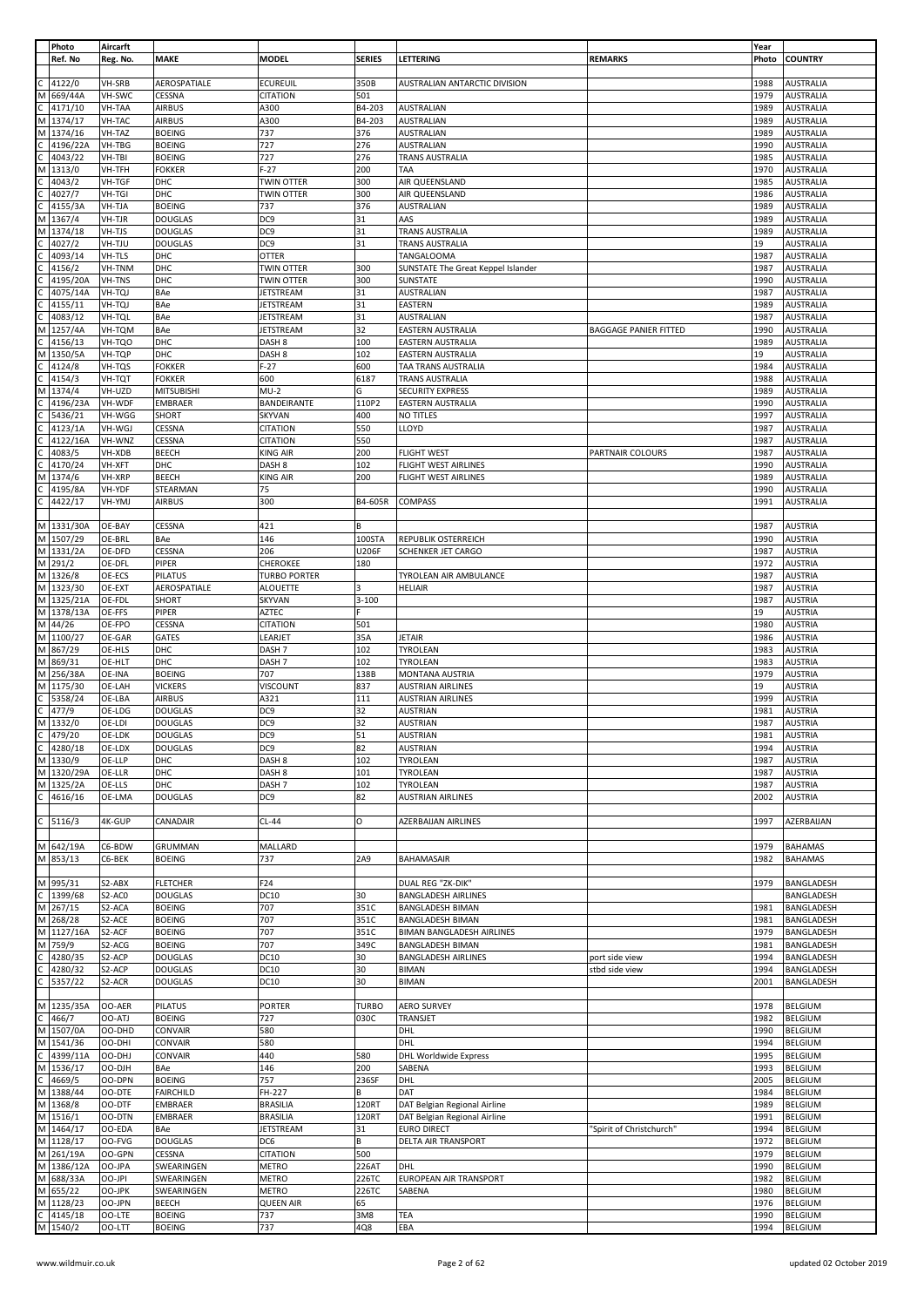|              | Photo                 | Aircarft |                                  |                  |                |                                  |                    | Year       |                 |
|--------------|-----------------------|----------|----------------------------------|------------------|----------------|----------------------------------|--------------------|------------|-----------------|
|              | Ref. No               | Reg. No. | <b>MAKE</b>                      | <b>MODEL</b>     | <b>SERIES</b>  | <b>LETTERING</b>                 | <b>REMARKS</b>     | Photo      | <b>COUNTRY</b>  |
|              |                       |          |                                  |                  |                |                                  |                    |            |                 |
|              | M 736/12A             | OO-MRC   | AEROSPATIALE                     | CORVETTE         |                | <b>HESSENATIE ANTWERPEN</b>      |                    | 1981       | <b>BELGIUM</b>  |
| M            | 957/15                | OO-MRD   | PIPER                            | <b>AEROSTAR</b>  | 601PE          |                                  |                    | 1982       | <b>BELGIUM</b>  |
| M            | 699/17A               | OO-MRE   | AEROSPATIALE                     | CORVETTE         |                |                                  |                    | 1978       | <b>BELGIUM</b>  |
|              | M 119/24              | OO-PJB   | DASSAULT                         | FALCON           | 20C            |                                  |                    | 1979       | <b>BELGIUM</b>  |
| M            | 1190/24A              | OO-RAP   | PIPER                            | AEROSTAR         |                | PDG                              |                    | 1978       | <b>BELGIUM</b>  |
| M            | 730/13                | OO-REV   | <b>PIPER</b>                     | AZTEC            |                |                                  |                    | 1977       | <b>BELGIUM</b>  |
| M            | 968/8                 | OO-RYL   | <b>MOONEY</b>                    | M20              |                |                                  |                    | 1985       | <b>BELGIUM</b>  |
| M            | 681/13A               | OO-SBT   | <b>BOEING</b>                    | 737              | 229            | SOBELAIR                         |                    | 1982       | <b>BELGIUM</b>  |
|              | 499/22                | OO-SDF   | <b>BOEING</b>                    | 737              | 229            | SABENA BELGIAN WORLD AIRLINES    |                    | 1981       | <b>BELGIUM</b>  |
|              |                       |          |                                  |                  |                |                                  |                    |            |                 |
| M            | 1227/9                | OO-SDH   | <b>BOEING</b>                    | 737              | 229            | SABENA                           |                    | 19         | <b>BELGIUM</b>  |
|              | M 1139/22             | OO-SDO   | <b>BOEING</b>                    | 737              | 229            | SABENA                           |                    | 1979       | <b>BELGIUM</b>  |
|              | M 159/7A              | OO-SDR   | <b>BOEING</b>                    | 737              | 229C           | SABENA                           |                    | 1979       | <b>BELGIUM</b>  |
| M            | 107/31                | OO-SEL   | CESSNA                           | <b>CITATION</b>  | 500            | AIR SELECT                       |                    | 1980       | <b>BELGIUM</b>  |
| C            | 477/3                 | OO-SJL   | <b>BOEING</b>                    | 707              | 329C           | SABENA                           |                    | 1981       | <b>BELGIUM</b>  |
| М            | 323/6                 | 00-SJO   | <b>BOEING</b>                    | 707              | 329C           | SABENA                           |                    | 1969       | <b>BELGIUM</b>  |
| M            | 1224/35               | OO-SRB   | AEROSPATIALE                     | CARAVELLE        | 6N             | SOBELAIR                         |                    | 19         | <b>BELGIUM</b>  |
|              | 4590/28               | OO-SSA   | <b>AIRBUS</b>                    | A319             | 112            | SABENA                           |                    | 2001       | <b>BELGIUM</b>  |
|              | 479/11                | OO-TEN   | <b>BOEING</b>                    | 737              | 2M8            | TEA                              |                    | 1981       | <b>BELGIUM</b>  |
| M            | 622/29                | OO-VFG   | <b>DOUGLAS</b>                   | DC6              | В              | <b>DELTA AIR TRANSPORT</b>       |                    | 1976       | <b>BELGIUM</b>  |
|              |                       |          |                                  |                  |                |                                  |                    |            |                 |
| М            | 1541/2                | OO-VLN   | <b>FIKKER</b>                    | 50               |                | <b>VLM</b>                       |                    | 1994       | <b>BELGIUM</b>  |
| M            | 31/13A                | OO-YCA   | <b>BRISTOL</b>                   | <b>BRITANNIA</b> | 253            | YOUNG CARGO                      | Derelict           | 1976       | <b>BELGIUM</b>  |
|              | M 622/36A             | OO-YCB   | <b>BRISTOL</b>                   | <b>BRITANNIA</b> | 253            | YOUNG CARGO                      |                    | 1976       | <b>BELGIUM</b>  |
|              |                       |          |                                  |                  |                |                                  |                    |            |                 |
|              | M 741/5A              | VP-HCO   | <b>BOEING</b>                    | 720              | 022            | <b>BELIZE AIRWAYS LTD</b>        |                    | 1980       | <b>BELIZE</b>   |
|              |                       |          |                                  |                  |                |                                  |                    |            |                 |
|              | 4643/19               | VP-BKK   | <b>HS</b>                        | 125              | F400A          | 1st RVSM Approved Hawker F400    |                    | 2003       | <b>BERMUDA</b>  |
| M            | 3028/2                | VR-BCP   | <b>BOEING</b>                    | 707              | 365C           | MEA                              |                    | 1968       | <b>BERMUDA</b>  |
|              | M 1309/13             | VR-BDK   | DASSAULT                         | <b>FALCON</b>    | 20             |                                  |                    | 19         | BERMUDA         |
|              | 4277/4                | VR-BEP   | WESTLAND                         | WHIRLWIND        | 3              | <b>BRISTOW</b>                   | preserved          | 1994       | <b>BERMUDA</b>  |
| M            | 879/14                | VR-BGS   | HS                               | 125              | 600A           |                                  |                    | 1981       | <b>BERMUDA</b>  |
|              |                       |          |                                  | GULFSTREAM       | $\overline{2}$ |                                  |                    |            | <b>BERMUDA</b>  |
|              | M 1236/9A             | VR-BJQ   | GRUMMAN                          |                  |                |                                  |                    | 1987       |                 |
|              |                       |          |                                  |                  |                |                                  |                    |            |                 |
|              | M 1496/14             | CP-1020  | <b>DOUGLAS</b>                   | DC3              | $C-47$         | NO TITLES                        |                    | 1978       | <b>BOLIVIA</b>  |
|              | M 1220/36             | CP-1281  | <b>CURTISS</b>                   | C46              | А              | NO TITLES                        |                    | 1975       | <b>BOLIVIA</b>  |
|              | M 1494/2              | CP-1352  | <b>DOUGLAS</b>                   | DC4              | $C-54D$        | <b>TRAK</b>                      |                    | 1978       | <b>BOLIVIA</b>  |
|              | M 1210/47             | CP-1365  | <b>BOEING</b>                    | 707              | 323C           | LLOYD AERO BOLIVIANO CARGO       |                    | 1987       | <b>BOLIVIA</b>  |
|              | M 751/8               | CP-1376  | LOCKHEED                         | <b>HERCULES</b>  | L100-30        | TAB                              |                    | 1980       | <b>BOLIVIA</b>  |
|              | M 1148/18             | CP-1742  | <b>DOUGLAS</b>                   | DC3              | 279            | <b>TRANS ORIENTE</b>             |                    | 1982       | <b>BOLIVIA</b>  |
|              | M 1201/22             | CP-2142  | CONVAIR                          | 440              | 340-48         | NO TITLES                        |                    | 1987       | <b>BOLIVIA</b>  |
|              |                       |          |                                  |                  |                |                                  |                    |            |                 |
|              | M 1029/7              | PP-CED   | <b>DOUGLAS</b>                   | DC3              | $C-47$         | NO TITLES                        |                    | 1982       | <b>BRAZIL</b>   |
|              | M 1137/10             | PP-CJA   | AEROSPATIALE                     | CARAVELLE        | 6R             |                                  |                    | 1970       | <b>BRAZIL</b>   |
|              |                       |          |                                  |                  |                | CRUZEIRO DO SUL                  |                    |            |                 |
|              | M 1149/9              | PP-CJB   | AEROSPATIALE                     | CARAVELLE        | 6R             | CRUZEIRO                         |                    | 1971       | <b>BRAZIL</b>   |
|              | M 1161/24             | PP-CJD   | AEROSPATIALE                     | CARAVELLE        | 6R             | CRUZEIRO                         |                    | 1971       | <b>BRAZIL</b>   |
|              | M 1178/14A            | PP-CTI   | <b>NAMC</b>                      | YS-11            | A-202          | CRUZEIRO                         |                    | 19         | <b>BRAZIL</b>   |
|              | M 1146/19             | PP-FOP   | <b>DOUGLAS</b>                   | DC3              | $C-47A$        | VASP RODON                       |                    | 1975       | <b>BRAZIL</b>   |
|              | M 1146/10             | PP-FOR   | <b>DOUGLAS</b>                   | DC3              | $C-47A$        | VASP RODON                       |                    | 1975       | <b>BRAZIL</b>   |
|              | M 1146/35A            | PP-FOZ   | <b>DOUGLAS</b>                   | DC3              | $C-47B$        | VASP RODON                       |                    | 1975       | <b>BRAZIL</b>   |
|              | M 1160/3A             | PP-LDG   | <b>CURTISS</b>                   | $C-46$           | А              |                                  |                    | 1975       | <b>BRAZIL</b>   |
|              | M 1496/17A            | PP-LFC   | <b>DOUGLAS</b>                   | DC <sub>6</sub>  | Α              | NO TITLES                        |                    | 1978       | <b>BRAZIL</b>   |
|              | M 1214/18             | PP-NAO   | <b>CURTISS</b>                   | $C-46$           | D              | NO TITLES                        |                    | 1974       | <b>BRAZIL</b>   |
|              | M 1149/20             | PP-PDV   | AEROSPATIALE                     | CARAVELLE        | 6R             | CRUZEIRO DO SUL                  |                    | 1971       | <b>BRAZIL</b>   |
|              | M 1137/6A             | PP-SDM   | HP                               | <b>HERALD</b>    | 100            | TRANSBRASIL                      |                    | 19         | <b>BRAZIL</b>   |
|              | M 1179/4A             | PP-SDS   | BAC                              | ONE ELEVEN       | 520FN          | TRANSBRASIL                      |                    | 1975       | <b>BRAZIL</b>   |
|              |                       |          |                                  |                  |                |                                  |                    |            |                 |
|              | M 1132/2<br>M 1179/7A | PP-SRC   | <b>VICKERS</b><br><b>VICKERS</b> | VISCOUNT         | 827<br>810     | VASP                             |                    | 19<br>1975 | <b>BRAZIL</b>   |
|              |                       | PP-SRH   |                                  | VISCOUNT         |                | VASP                             |                    |            | <b>BRAZIL</b>   |
|              |                       |          |                                  |                  |                |                                  |                    |            |                 |
|              | M 1148/10             | PP-SRI   | <b>VICKERS</b>                   | VISCOUNT         | 701            | VASP                             | Derelict           | 1975       | <b>BRAZIL</b>   |
|              | M 1363/6              | PP-SRU   | <b>BAC</b>                       | ONE ELEVEN       | 422EQ          | VASP                             |                    | 1967       | <b>BRAZIL</b>   |
|              | M 1160/12A            | PP-VDM   | <b>DOUGLAS</b>                   | DC3              | $C-53$         | <b>NO TITLES</b>                 |                    | 1976       | <b>BRAZIL</b>   |
|              | M 1215/1A             | PP-VJN   | LOCKHEED                         | <b>ELECTRA</b>   | 188A           | <b>NO TITLES</b>                 |                    | 1976       | <b>BRAZIL</b>   |
|              | M 1147/23             | PP-VJV   | LOCKHEED                         | ELECTRA          | 188A           | VARIG                            |                    | 1981       | <b>BRAZIL</b>   |
|              | M 1148/8A             | PP-VLA   | LOCKHEED                         | <b>ELECTRA</b>   | 188C           | VARIG                            |                    | 1975       | <b>BRAZIL</b>   |
|              | M 1148/23             | PP-VLB   | LOCKHEED                         | <b>ELECTRA</b>   | 188C           | VARIG                            |                    | 1971       | <b>BRAZIL</b>   |
|              | M 1147/26             | PP-VLF   | <b>BOEING</b>                    | 727              | 041            | VARIG                            |                    | 19         | <b>BRAZIL</b>   |
|              | M 1137/22A            | PP-VLG   | <b>BOEING</b>                    | 727              | 041            | VARIG                            |                    | 19         | <b>BRAZIL</b>   |
|              | M 1501/28             | PP-VLU   | <b>BOEING</b>                    | 707              | 323C           | VARIG CARGO                      |                    | 1978       | <b>BRAZIL</b>   |
| $\mathsf{C}$ |                       |          |                                  | <b>DC10</b>      |                |                                  |                    |            |                 |
|              | 4349/3                | PP-VMB   | <b>DOUGLAS</b>                   |                  | 30             | VARIG                            |                    | 1995       | <b>BRAZIL</b>   |
|              | M 1369/28A            | PP-VMW   | <b>DOUGLAS</b>                   | DC10             | 30             | VARIG                            |                    | 1990       | <b>BRAZIL</b>   |
|              | M 1324/1A             | PP-VNB   | <b>BOEING</b>                    | 747              | 2L5B           | VARIG                            |                    | 1987       | <b>BRAZIL</b>   |
|              | M 276/13              | PP-ZCT   | <b>EMBRAER</b>                   | XINGU            | 121E           | COPERSUCAR FITTIPALDI            |                    | 1977       | <b>BRAZIL</b>   |
|              | M 1147/30             | PT-GJY   | <b>EMBRAER</b>                   | BANDEIRANTE      | 110E/J         | TAM                              |                    | 1981       | <b>BRAZIL</b>   |
|              | M 1149/4              | PT-GKJ   | <b>EMBRAER</b>                   | BANDEIRANTE      | 110S1          | <b>ENCAL</b>                     |                    | 1981       | <b>BRAZIL</b>   |
|              | M 641/27              | PT-KUA   | <b>DOUGLAS</b>                   | DC3              | $C-47B$        | NO TITLES                        |                    | 1980       | <b>BRAZIL</b>   |
|              | M 1148/25             | PT-KVC   | <b>DOUGLAS</b>                   | DC3              | D              | CLUBE AERO DE VIAGENS            |                    | 1981       | <b>BRAZIL</b>   |
|              | M 1160/10A            | PT-KVM   | <b>DOUGLAS</b>                   | DC3              | $C-47B$        | COOPERCANA                       |                    | 1978       | <b>BRAZIL</b>   |
|              | M 1029/72             | PT-KZM   | <b>DOUGLAS</b>                   | DC3              |                | NO TITLES                        |                    | 1982       | <b>BRAZIL</b>   |
| M            | 292/27A               | PT-KZV   | <b>DOUGLAS</b>                   | DC3              | $C-47A$        | NO TITLES                        |                    | 1980       | <b>BRAZIL</b>   |
|              | M 1149/18             | PT-LBP   | <b>CURTISS</b>                   | $C-46$           |                | NO TITLES                        |                    | 19         | <b>BRAZIL</b>   |
|              | M 1150/9              | PT-SEE   | <b>EMBRAER</b>                   | BANDEIRANTE      | 110P1          | VOTEC                            |                    | 19         | <b>BRAZIL</b>   |
|              | 5111/11               | PT-SLQ   | <b>FOKKER</b>                    |                  |                | NO TITLES                        |                    | 1998       | <b>BRAZIL</b>   |
|              |                       |          |                                  |                  |                |                                  |                    |            |                 |
|              |                       |          |                                  |                  |                |                                  |                    |            |                 |
|              | 4116/3                | V8-RBA   | <b>BOEING</b>                    | 757              | 2M6            | ROYAL BRUNEI                     |                    | 1988       | <b>BRUNEI</b>   |
|              | 4169/22               | V8-RBB   | <b>BOEING</b>                    | 757              | 2M6            | <b>ROYAL BRUNEI</b>              |                    | 1989       | <b>BRUNEI</b>   |
|              |                       |          |                                  |                  |                |                                  |                    |            |                 |
|              | M 1448/25             | LZ-BTB   | <b>TUPELOV</b>                   | <b>TU154</b>     |                | <b>BALKAN</b>                    |                    | 19         | <b>BULGARIA</b> |
| <sub>C</sub> | 4242/21               | LZ-BTC   | <b>TUPELOV</b>                   | Tu154            | B              | <b>BALKAN Bulgarian Airlines</b> |                    | 1993       | <b>BULGARIA</b> |
|              | M 1185/23             | LZ-BTD   | <b>TUPOLEV</b>                   | Tu154            | B              | <b>BALKAN</b>                    |                    | 1979       | <b>BULGARIA</b> |
| M            | 1446/13               | LZ-BTD   | <b>TUPOLEV</b>                   | Tu154            | B              | <b>BALKAN</b>                    | <b>NEW COLOURS</b> | 1990       | <b>BULGARIA</b> |
| $\mathsf{C}$ | 4226/9                | LZ-BTF   | <b>TUPELOV</b>                   | TU154            | B              | <b>BALKAN Bulgarian Airlines</b> |                    | 1992       | <b>BULGARIA</b> |
|              | M 1385/33             | LZ-BTJ   | <b>TUPOLEV</b>                   | Tu154            | <b>B1</b>      | <b>BALKAN</b>                    |                    | 1990       | <b>BULGARIA</b> |
| C            | 4174/4                | LZ-BTL   | TUPELOV                          | <b>TU-154</b>    | B              | <b>BALKAN BULGARIAN AIRLINES</b> |                    | 1991       | <b>BULGARIA</b> |
|              | M 1509/30             | LZ-MIK   | <b>TUPELOV</b>                   | Tu154            | М              | VIA                              |                    | 1990       | <b>BULGARIA</b> |
|              | M 1/38                | LZ-TUC   | <b>TUPOLEV</b>                   | TU134            |                | <b>BULGARIAN AIRLINES</b>        |                    | 1976       | <b>BULGARIA</b> |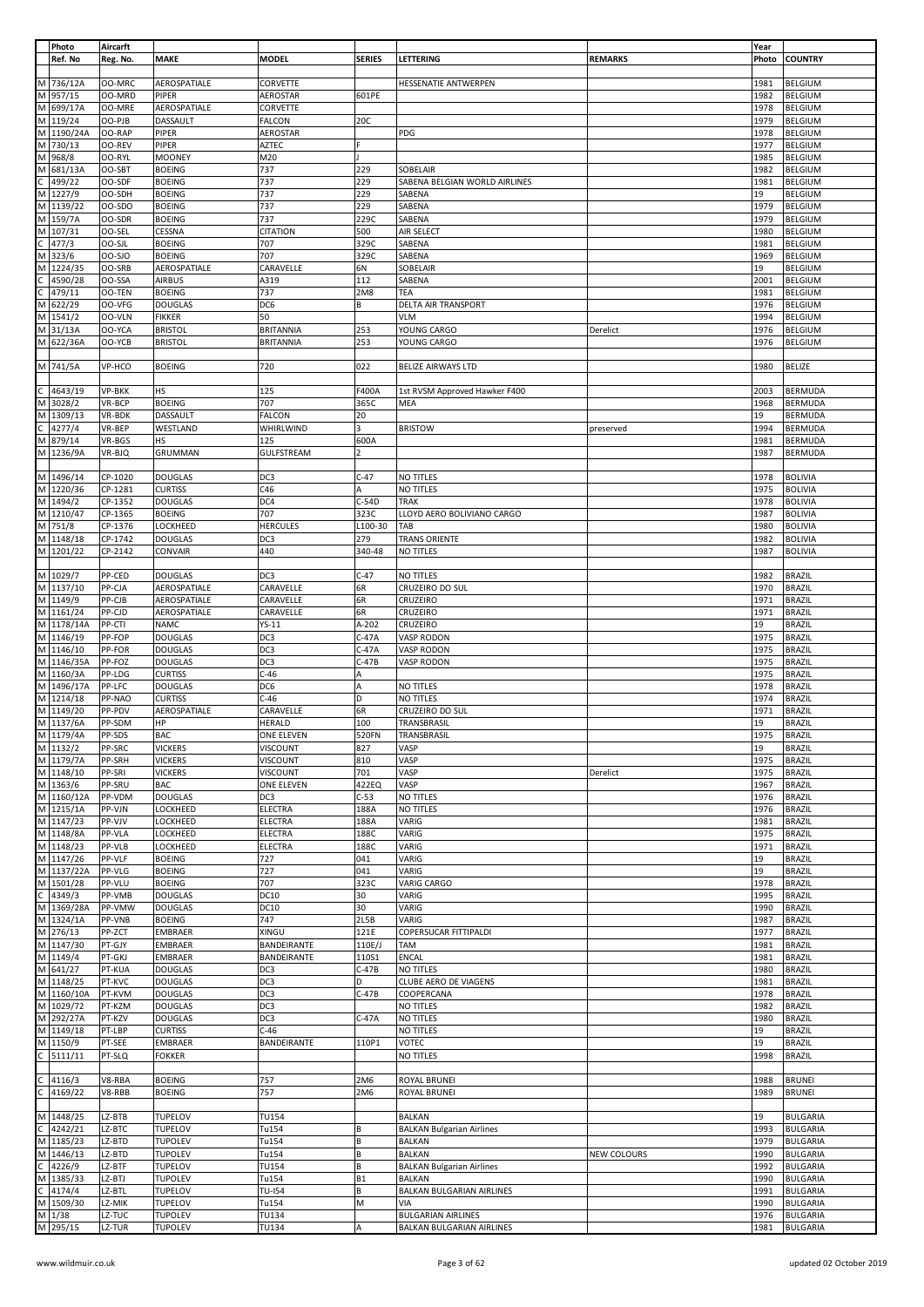|    | Photo           | Aircarft         |                                |                     |                |                                             |                  | Year         |                  |
|----|-----------------|------------------|--------------------------------|---------------------|----------------|---------------------------------------------|------------------|--------------|------------------|
|    | Ref. No         | Reg. No.         | <b>MAKE</b>                    | <b>MODEL</b>        | SERIES         | LETTERING                                   | <b>REMARKS</b>   | Photo        | <b>COUNTRY</b>   |
|    |                 |                  |                                |                     |                |                                             |                  |              |                  |
|    |                 |                  |                                |                     |                |                                             |                  |              |                  |
|    | M 725/27        | C-FCOD           | DHC                            | <b>BEAVER</b>       |                | NORTHWESTERN FLYING                         |                  | 1975         | CANADA           |
|    |                 |                  |                                |                     |                |                                             |                  |              |                  |
|    | 484/3           | C-FCPO           | <b>DOUGLAS</b>                 | DC8                 | 63             | CP AIR                                      |                  | 1981         | CANADA           |
|    | 457/22          | C-FCPO           | <b>DOUGLAS</b>                 | DC8                 | 63             | WORLDWAYS CANADA                            |                  | 1983         | CANADA           |
|    | 440/27          | C-FCPP           | <b>DOUGLAS</b>                 | DC8                 | 63             | WORLDWAYS CANADA                            |                  | 1984         | CANADA           |
|    | 440/33          | C-FCPQ           | <b>DOUGLAS</b>                 | DC8                 | 63             | WORLDWAYS CANADA                            |                  | 1984         | CANADA           |
|    | 53/27A          | C-FCPS           | <b>DOUGLAS</b>                 | DC8                 | 63             | CP AIR SKYBUS                               |                  | 1980         | CANADA           |
|    |                 |                  |                                |                     |                | CP AIR                                      |                  | 1980         |                  |
|    | 487/34          | C-FCPS           | <b>DOUGLAS</b>                 | DC8                 | 63             |                                             |                  |              | CANADA           |
|    | 458/7           | C-FCPS           | <b>DOUGLAS</b>                 | DC8                 | 63             | WORLDWAYS CANADA                            |                  | 1983         | CANADA           |
| M  | 293/9           | C-FCRD           | <b>BOEING</b>                  | 747                 | 217B           | CP AIR                                      |                  | 1981         | CANADA           |
|    | 4014/8          | C-FDJC           | <b>BOEING</b>                  | 747                 | 1D1            | WARDAIR CANADA                              |                  | 1986         | CANADA           |
| М  | 1144/2a         | C-FDTV           | <b>DOUGLAS</b>                 | $DC-3$              | C-47A          | MILLARDAIR                                  |                  | 19           | CANADA           |
| M  | 1116/10         | C-FDTV           | <b>DOUGLAS</b>                 | DC3                 | C-47A          | MILLARDAIR                                  | Derelict         | 1978         | CANADA           |
|    |                 |                  |                                |                     |                |                                             |                  |              |                  |
| M  | 775/18          | C-FETN           | <b>LOCKHEED</b>                | <b>JETSTAR</b>      | 6              | CANADIAN GOVERNMENT                         |                  | 1980         | CANADA           |
| М  | 794/9           | C-FFHZ           | DHC                            | <b>BEAVER</b>       |                | <b>STARON FLIGHT</b>                        |                  | 1982         | CANADA           |
|    | 440/25          | C-FFUN           | <b>BOEING</b>                  | 747                 | 1D1            | WARDAIR                                     |                  | 1984         | CANADA           |
|    | 1398/40A        | C-FGAQ           | <b>BN</b>                      | <b>ISLANDER</b>     |                | <b>BARRINGER RESEARCH</b>                   |                  |              | CANADA           |
| M  | 1444/10         | C-FGXW           | <b>DOUGLAS</b>                 | DC3                 | $C-47A$        | ODYSSEY 86                                  |                  | 1986         | CANADA           |
| M  |                 |                  |                                |                     |                |                                             |                  |              |                  |
|    | 725/5           | C-FHNH           | CONSOLIDATED                   | CATALINA            | CANSO          |                                             | Derelict         | 1975         | CANADA           |
| M  | 885/5           | C-FHUB           | GRUMMAN                        | GOOSE               |                |                                             |                  | 1982         | CANADA           |
| M  | 728/18          | C-FISM           | CCF                            | NORSEMAN            |                | <b>IGNACE AIRWAYS</b>                       |                  | 1975         | CANADA           |
| M  | 993/11          | C-FMPP           | DHC                            | <b>OTTER</b>        |                |                                             |                  | 1983         | CANADA           |
|    | M 1508/23A      | C-FNWY           | LOCKHEED                       | <b>ELECTRA</b>      | 188A           | NO TITLES                                   |                  | 1990         | CANADA           |
| M  | 937/16          | C-FOEQ           | DHC                            | <b>TWIN OTTER</b>   | 100            |                                             |                  | 1981         | CANADA           |
|    |                 |                  |                                |                     |                |                                             |                  |              |                  |
|    | M 1541/30A      | C-FOOA           | <b>BOEING</b>                  | 757                 | 28A            | CANADA 3000                                 |                  | 1994         | CANADA           |
|    | M 1541/6        | C-FOOG           | <b>BOEING</b>                  | 757                 | 23A            | CANADA 3000                                 |                  | 1994         | CANADA           |
| M  | 624/27          | C-FOPU           | GRUMMAN                        | <b>TRACKER</b>      | $C$ S2F-1      | CONAIR "67"                                 |                  | 1981         | CANADA           |
| M  | 638/34          | C-FPAG           | <b>DOUGLAS</b>                 | DC3                 | C-47A          | NO TITLES                                   |                  | 1980         | CANADA           |
| M  | 885/8           | C-FPDH           | CESSNA                         | 421                 |                | NORTHWEST SURVEY CORPORATION INTERNAT       |                  | 1983         | CANADA           |
|    |                 |                  |                                |                     |                |                                             |                  |              |                  |
| M  | 1546/6          | C-FTGD           | <b>SIKORSKY</b>                | $S-76$              |                | CANADIAN                                    |                  | 1995         | CANADA           |
| M  | 24/11A          | C-FTIL           | <b>DOUGLAS</b>                 | DC8                 | 63             | AIR CANADA                                  |                  | 1980         | CANADA           |
| M  | 638/3A          | C-FTIM           | <b>DOUGLAS</b>                 | DC8                 | 63             | AIR CANADA                                  |                  | 1981         | CANADA           |
|    | 496/6           | C-FTIO           | <b>DOUGLAS</b>                 | DC8                 | 63             | AIR CANADA                                  |                  | 1980         | CANADA           |
|    |                 |                  |                                |                     |                |                                             |                  |              |                  |
| м  | 615/20A         | C-FTIO           | <b>DOUGLAS</b>                 | DC8                 | 63F            | AIR CANADA CARGO                            |                  | 1981         | CANADA           |
| M  | 35/28A          | C-FTIP           | <b>DOUGLAS</b>                 | DC8                 | 63             | AIR CANADA                                  |                  | 1980         | CANADA           |
| M  | 94/13A          | C-FTIQ           | <b>DOUGLAS</b>                 | DC8                 | 63             | AIR CANADA                                  |                  | 1980         | CANADA           |
| М  | 45/3            | C-FTIS           | <b>DOUGLAS</b>                 | DC8                 | 63             | AIR CANADA                                  |                  | 1980         | CANADA           |
| M  | 957/10          | C-FTIS           | <b>DOUGLAS</b>                 | DC8                 | 73AF           | AIR CANADA CARGO                            |                  | 1985         | CANADA           |
|    |                 |                  |                                |                     |                |                                             |                  |              |                  |
| M  | 271/29A         | C-FTIX           | <b>DOUGLAS</b>                 | DC8                 | 63             | AIR CANADA                                  |                  | 1979         | CANADA           |
|    | 480/20          | C-FTJO           | <b>DOUGLAS</b>                 | DC8                 | 54F            | AIR CANADA CARGO                            |                  | 1981         | CANADA           |
| M  | 165/31          | C-FTJP           | <b>DOUGLAS</b>                 | DC8                 | 54F            | AIR CANADA CARGO                            |                  | 1979         | CANADA           |
|    | 495/13          | C-FTJP           | <b>DOUGLAS</b>                 | DC8                 | 54F            | AIR CANADA CARGO                            |                  | 1979         | CANADA           |
|    | 497/33          | C-FTJQ           | <b>DOUGLAS</b>                 | DC8                 | 54F            | AIR CANADA CARGO                            |                  | 1980         | CANADA           |
|    |                 |                  |                                |                     |                |                                             |                  |              |                  |
| M  | 188/17A         | C-FTJS           | <b>DOUGLAS</b>                 | DC8                 | 54F            | AIR CANADA CARGO                            |                  | 1980         | CANADA           |
| M  | 8/17A           | C-FTJT           | <b>DOUGLAS</b>                 | DC8                 | 61             | AIR CANADA                                  |                  | 1980         | CANADA           |
| M  | 107/28          | C-FTJV           | <b>DOUGLAS</b>                 | DC8                 | 61             | AIR CANADA                                  |                  | 1980         | CANADA           |
| M  | 282/7A          | C-FTJY           | <b>DOUGLAS</b>                 | DC8                 | 61             | AIR CANADA                                  |                  | 1980         | CANADA           |
|    |                 |                  |                                |                     |                |                                             |                  |              |                  |
| M  | 255/27A         | C-FTJZ           | <b>DOUGLAS</b>                 | DC8                 | 61             | AIR CANADA                                  |                  | 1981         | CANADA           |
| M  | 868/17          | C-FTND           | LOCKHEED                       | <b>TRISTAR</b>      |                | AIR CANADA                                  |                  | 1983         | CANADA           |
| C  | 440/32          | C-FTNH           | LOCKHEED                       | <b>TRISTAR</b>      | 1              | AIR CANADA                                  |                  | 1984         | CANADA           |
|    | M 138/5         | C-FTNI           | LOCKHEED                       | TRISTAR             | 100            | AIR CANADA                                  |                  | 1979         | CANADA           |
| M  | 16/4            | C-FTNJ           | LOCKHEED                       | TRISTAR             | 100            | AIR CANADA                                  |                  | 1980         | CANADA           |
|    |                 |                  |                                |                     |                |                                             |                  |              |                  |
|    | M 32/32A        | C-FTNK           | <b>LOCKHEED</b>                | <b>TRISTAR</b>      | 100            | AIR CANADA                                  |                  | 1980         | CANADA           |
|    | M 103/3A        | C-FTNL           | LOCKHEED                       | TRISTAR             | 100            | AIR CANADA                                  |                  | 1980         | CANADA           |
| C  | 497/9A          | C-FTOA           | <b>BOEING</b>                  | 747                 | 133            | AIR CANADA                                  |                  | 1980         | CANADA           |
|    | M 188/27A       | C-FTOC           | <b>BOEING</b>                  | 747                 | 133            | AIR CANADA                                  |                  | 1980         | CANADA           |
| M  | 165/16          | C-FTOE           | <b>BOEING</b>                  | 747                 | 133            | AIR CANADA                                  |                  | 1979         | CANADA           |
|    |                 |                  |                                |                     |                |                                             |                  |              |                  |
| M  | 879/6A          | C-FTXE           | CANADAIR                       | CL215               |                | <b>GOVERNMENT OF QUEBEC</b>                 |                  | 1981         | CANADA           |
|    | 405/12          | C-FUOT           | GRUMMAN                        | MALLARD             | <b>TURBO</b>   |                                             |                  | 1985         | CANADA           |
|    | 4078/31A        | C-FUOT           | <b>GRUMMAN</b>                 | MALLARD             | <b>TURBO</b>   |                                             | <b>REPAINTED</b> | 1987         | CANADA           |
| M  | 1310/27         | C-GAAQ           | <b>BOEING</b>                  | 727                 | 233            | AIR CANADA                                  |                  | 1980         | CANADA           |
| М  | 144/13          | C-GAGA           | <b>BOEING</b>                  | 747                 | 233B           | <b>AIR CANADA</b>                           |                  | 1979         | CANADA           |
|    | 4154/23         | C-GAGB           | <b>BOEING</b>                  | 747                 | 233B           | AIR CANADA                                  |                  | 1990         | CANADA           |
|    |                 |                  |                                |                     |                |                                             |                  |              |                  |
| М  | 255/25A         | C-GAGF           | <b>LOCKHEED</b>                | TRISTAR             | 500            | AIR CANADA                                  |                  | 1981         | CANADA           |
|    | 5117/10         | C-GAIK           | CANADAIR                       | <b>REGIONAL JET</b> |                | DAC AIR                                     |                  | 1997         | CANADA           |
|    | 4018/35         | C-GAVA           | <b>BOEING</b>                  | 767                 | 233            | AIR CANADA                                  |                  | 1986         | CANADA           |
| М  | 1184/44         | C-GBKC           | CANADAIR                       | CHALLENGER          | 600            | TAG                                         |                  | 1980         | CANADA           |
| M  | 848/2           | C-GCPD           | <b>DOUGLAS</b>                 | <b>DC10</b>         | 30             | CP AIR                                      |                  | 1983         | CANADA           |
|    |                 |                  |                                |                     |                |                                             |                  |              |                  |
|    | 472/23A         | C-GCPG           | <b>DOUGLAS</b>                 | DC10                | 30             | CP AIR                                      |                  | 1982         | CANADA           |
|    | 475/1           | C-GCPI           | <b>DOUGLAS</b>                 | <b>DC10</b>         | 30             | CP AIR                                      |                  | 1982         | CANADA           |
| М  | 1246/33A        | C-GDBR           | BAe                            | <b>JETSTREAM</b>    | 32             | AIR TORONTO "611"                           |                  | 1989         | CANADA           |
| M  | 625/42          | C-GDHW           | <b>HS</b>                      | 125                 | 600A           |                                             |                  | 1981         | CANADA           |
| M  | 92/16           | C-GDPB           | GRUMMAN                        | <b>GULFSTREAM</b>   | $\overline{2}$ |                                             |                  | 1980         | CANADA           |
|    |                 |                  |                                |                     |                |                                             |                  |              |                  |
|    | 472/24A         | C-GFLG           | <b>BOEING</b>                  | 707                 | 365C           | WORLDWAYS CANADA                            |                  | 1982         | CANADA           |
|    | M 126/33A       | C-GFUJ           | CESSNA                         | 310                 | Q              |                                             |                  | 19           | CANADA           |
| M  |                 |                  |                                |                     |                |                                             |                  |              |                  |
|    | 1506/34A        | C-GFYI           | DHC                            | DASH <sub>8</sub>   | 311            | AIR DOLOMITI                                |                  | 1990         | CANADA           |
|    | 469/17          | C-GGAB           | <b>BOEING</b>                  | 707                 | 338C           | WORLDWAYS CANADA                            |                  | 1982         | CANADA           |
|    |                 |                  |                                |                     |                |                                             |                  |              |                  |
|    | M 624/6A        | C-GGAW           | DHC                            | <b>TWIN OTTER</b>   | 100            | <b>AIRWEST</b>                              |                  | 1981         | CANADA           |
|    | M 722/12        | C-GGCA           | <b>DOUGLAS</b>                 | DC <sub>3</sub>     | 454            | NORTHWAY AIR SURVEYS                        |                  | 1975         | CANADA           |
| M  | 725/10A         | C-GGJF           | <b>DOUGLAS</b>                 | DC3                 | $C-47B$        | ex CANADIAN AF                              |                  | 1975         | CANADA           |
| C  | 4029/31         | C-GIES           | <b>LOCKHEED</b>                | TRISTAR             | 100            | WORLDWAYS CANADA                            |                  | 1986         | CANADA           |
|    |                 |                  |                                | TRISTAR             | 100            |                                             |                  | 1987         |                  |
|    | 4066/25         | C-GIFE           | LOCKHEED                       |                     |                | WORLDWAYS CANADA                            |                  |              | CANADA           |
| М  | 1388/1A         | C-GKBE           | DHC                            | <b>TWIN OTTER</b>   | 300            | EAS                                         |                  | 1983         | CANADA           |
| M  | 349/12          | C-GNBX           | DHC                            | DASH <sub>7</sub>   | 100            | NO TITLES                                   |                  | 1976         | CANADA           |
| M  | 1203/17         | C-GNDR           | <b>BOEING</b>                  | 737                 | 242            | CANADIEN PACIFIQUE                          |                  | 1987         | CANADA           |
|    | M 1513/34       | C-GNXI           | <b>BOEING</b>                  | 757                 | 28A            | <b>NATIONAIR</b>                            |                  | 1991         | CANADA           |
|    |                 |                  |                                |                     |                |                                             |                  |              |                  |
| М  | 723/6           | C-GOZA           | <b>DOUGLAS</b>                 | DC3                 | $C-47B$        | <b>KENTING</b>                              |                  | 1975         | CANADA           |
|    | 4029/32         | C-GQBA           | <b>DOUGLAS</b>                 | DC8                 | 63             | QUEBECAIR                                   |                  | 1986         | CANADA           |
| C. | 4017/31         | C-GQBF           | <b>DOUGLAS</b>                 | DC8                 | 63             | QUEBECAIR                                   |                  | 1986         | CANADA           |
| М  | 729/15          | C-GQBG           | <b>BOEING</b>                  | 707                 | 123B           | QUEBECAIR                                   |                  | 1977         | CANADA           |
|    |                 |                  |                                |                     |                |                                             |                  |              |                  |
| M  | 777/1           | C-GQXI           | DHC                            | <b>BEAVER</b>       |                |                                             |                  | 1980         | CANADA           |
|    | M 1188/8A       | C-GRSC           | CONVAIR                        | 580                 | 340-31         | CANADA                                      |                  | 1987         | CANADA           |
|    | 497/29<br>470/3 | C-GRYN<br>C-GRYN | <b>BOEING</b><br><b>BOEING</b> | 707<br>707          | 338C<br>338C   | <b>ONTARIO WORLDAIR</b><br>WORLDWAYS CANADA |                  | 1980<br>1982 | CANADA<br>CANADA |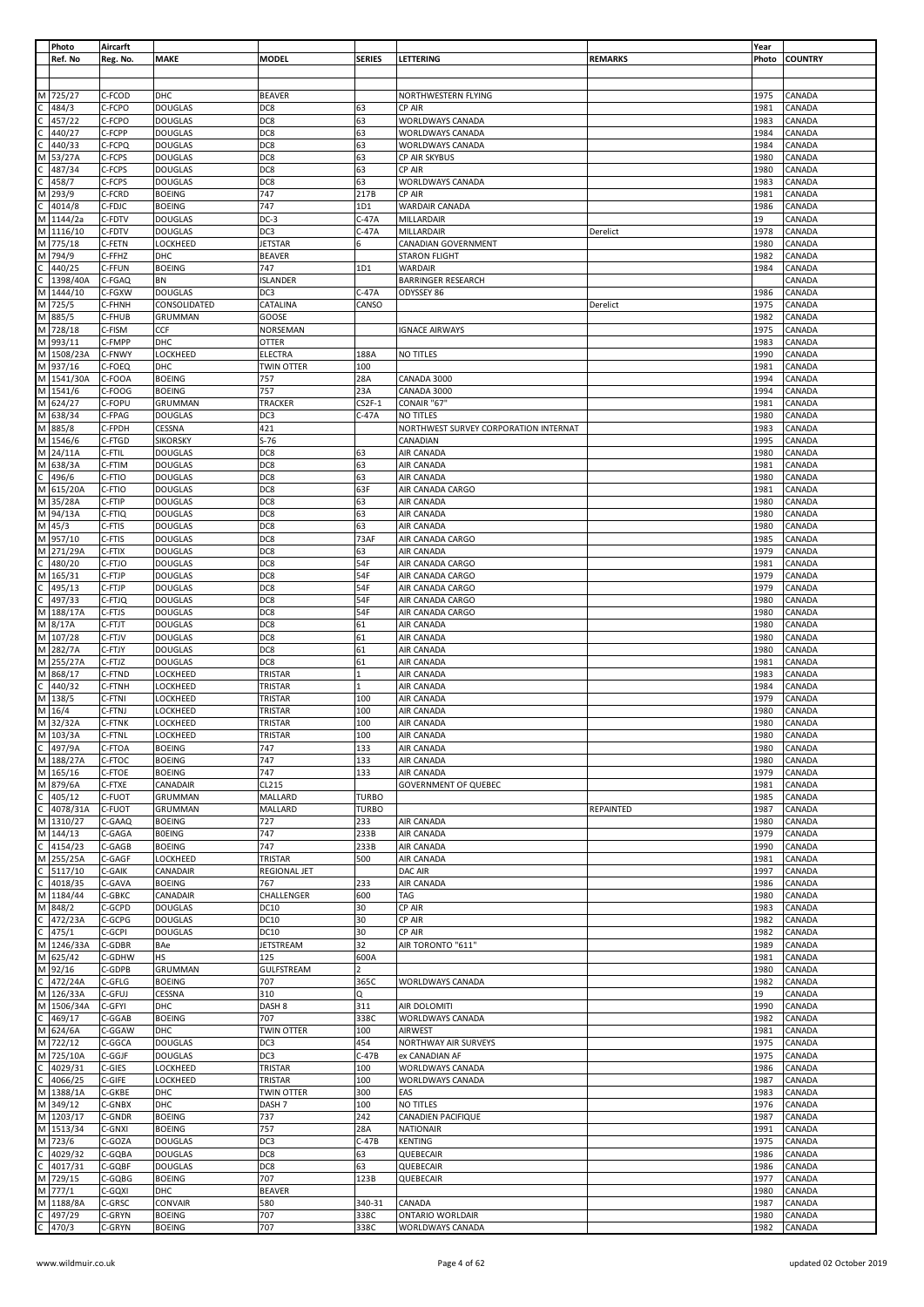|        | Photo                  | Aircarft                |                                  |                           |               |                                                                 |                    | Year         |                       |
|--------|------------------------|-------------------------|----------------------------------|---------------------------|---------------|-----------------------------------------------------------------|--------------------|--------------|-----------------------|
|        | Ref. No                | Reg. No.                | MAKE                             | <b>MODEL</b>              | <b>SERIES</b> | LETTERING                                                       | <b>REMARKS</b>     | Photo        | <b>COUNTRY</b>        |
|        | 496/25                 | C-GRYO                  | <b>BOEING</b>                    | 707                       | 351C          | <b>ONTARIO WORLDAIR</b>                                         |                    | 1980         | CANADA                |
| M      | 1259/27                | C-GSCS                  | BAe                              | JETSTREAM                 | 32            | AIR TORONTO "618"                                               |                    | 1989         | CANADA                |
|        | 4643/25                | C-GTDH                  | <b>AIRBUS</b>                    | A320                      | 214           | AIR 2000.com                                                    |                    | 2003         | CANADA                |
| М      | 725/21                 | C-GUBT                  | <b>DOUGLAS</b>                   | DC3                       | $C-47A$       | ex CANADIAN AF                                                  |                    | 1975         | CANADA                |
| M      | 263/29                 | C-GVJT                  | CESSNA                           | 441                       |               | NORTHWEST SURVEY CORPORATION INTERNAT                           |                    | 1981         | CANADA                |
|        | M 1126/16              | C-GVRS                  | CESSNA                           | 402                       |               | <b>BROOKER WHEATON</b>                                          |                    | 1985         | CANADA                |
|        | M 937/18               | C-GWPF                  | DHC                              | <b>BEAVER</b>             |               | <b>HARBOUR AIR</b>                                              |                    | 1981         | CANADA                |
| M      | 882/20A                | C-GWPL                  | DHC                              | <b>BEAVER</b>             |               | NORTH CARIBOO AIR                                               |                    | 1982         | CANADA                |
|        | 459/28                 | C-GWPY                  | <b>VICKERS</b>                   | VISCOUNT                  | 806           | <b>NORTH CARIBOO</b>                                            |                    | 1983         | CANADA                |
|        | 4122/19A               | C-GWSQ                  | <b>BEECH</b>                     | <b>KING AIR</b>           | 200C          |                                                                 |                    | 1988         | CANADA                |
|        | 486/24                 | C-GXRB                  | <b>DOUGLAS</b>                   | <b>DC10</b>               | 30            | WARDAIR                                                         |                    | 1980         | CANADA                |
| М      | 165/3                  | C-GXRC                  | <b>DOUGLAS</b>                   | DC10                      | 30            | <b>WARDAIR</b>                                                  |                    | 1979         | CANADA                |
|        | 497/13A                | C-GXRD                  | <b>BOEING</b>                    | 747                       | 211B          | <b>WARDAIR</b><br>YELLOW BIRD AIR                               |                    | 1980         | CANADA                |
| M<br>M | 1347/25<br>1314/17     | C-GYBA<br>C-GYYK        | <b>DOUGLAS</b><br>PIPER          | DC3<br><b>NAVAJO</b>      | $C-47A$       | <b>TORONTAIR</b>                                                |                    | 1982<br>19   | CANADA<br>CANADA      |
| M      | 727/2                  | CF-AAH                  | <b>DOUGLAS</b>                   | DC3                       | $C-47C$       | <b>AUSTIN AIRWAYS LTD</b>                                       |                    | 1975         | CANADA                |
|        | M 727/29               | CF-AAL                  | <b>DOUGLAS</b>                   | DC3                       | $C-47A$       | AUSTIN AIRWAYS LTD                                              |                    | 1975         | CANADA                |
| М      | 725/18A                | CF-BEP                  | DHC                              | <b>OTTER</b>              |               | AIR DALE                                                        |                    | 1975         | CANADA                |
|        | 495/11A                | CF-CPJ                  | <b>DOUGLAS</b>                   | DC8                       | 43            | CP AIR                                                          |                    | 1980         | CANADA                |
|        | 496/15                 | CF-CPM                  | <b>DOUGLAS</b>                   | DC8                       | 53            | CP AIR                                                          |                    | 1980         | CANADA                |
|        | 496/14                 | CF-CPP                  | <b>DOUGLAS</b>                   | DC8                       | 63            | CP AIR SKYBUS                                                   |                    | 1980         | CANADA                |
| M      | 170/28A                | CF-CSF                  | DHC                              | <b>TWIN OTTER</b>         | 100           | NO TITLES                                                       |                    | 1980         | CANADA                |
|        | M 722/23A              | CF-CSW                  | DHC                              | <b>TWIN OTTER</b>         | 300           | <b>AIRTRANSIT</b>                                               |                    | 1975         | CANADA                |
| M      | 1488/0                 | CF-CSY                  | DHC                              | TWIN OTTER                | 300           | <b>AIRTRANSIT</b>                                               |                    | 1975         | CANADA                |
| M      | 109/10A                | CF-DEM                  | DHC                              | <b>BEAVER</b>             | <b>TURBO</b>  |                                                                 |                    | 1977         | CANADA                |
| M      | 727/23A                | CF-DFB                  | CONSOLIDATED                     | CATALINA                  | CANSO         | <b>AUSTIN AIRWAYS LTD</b>                                       |                    | 1975         | CANADA                |
|        | M 727/5<br>M 727/36    | CF-FHP                  | DHC                              | <b>BEAVER</b>             |               | AUSTIN AIRWAYS LTD                                              |                    | 1975<br>1975 | CANADA                |
|        | M 723/11               | CF-FVZ<br>CF-GKZ        | DHC<br><b>DOUGLAS</b>            | <b>OTTER</b><br>DC3       | $C-47A$       | WHITE RIVER AIR SERVICES LTD<br><b>BRADLEY AIR SERVICES LTD</b> |                    | 1975         | CANADA<br>CANADA      |
|        | M 724/3                | CF-GLT                  | CONVAIR                          | 440                       | 75            | <b>GREAT LAKES</b>                                              |                    | 1975         | CANADA                |
|        | M 726/14               | CF-GON                  | DHC                              | <b>TWIN OTTER</b>         | 300           | <b>NORONTAIR</b>                                                |                    | 1975         | CANADA                |
|        | M 729/19               | CF-GYU                  | DHC                              | <b>BEAVER</b>             |               | <b>GEORGIAN BAY AIRWAYS</b>                                     |                    | 1975         | CANADA                |
|        | M 727/13               | CF-NAO                  | <b>DOUGLAS</b>                   | DC3                       | $C-47A$       | <b>AUSTIN AIRWAYS LTD</b>                                       |                    | 1975         | CANADA                |
|        | M 728/23               | CF-ODT                  | DHC                              | OTTER                     |               | WHITE RIVER AIR SERVICES                                        |                    | 1975         | CANADA                |
|        | M 726/30A              | CF-OEK                  | DHC                              | <b>BEAVER</b>             | <b>TURBO</b>  | <b>ONTARIO GOVERNMENT</b>                                       |                    | 1975         | CANADA                |
| M      | 725/26                 | CF-OPI                  | DHC                              | TWIN OTTER                | 300           | <b>ONTARIO GOVERNMENT</b>                                       |                    | 1975         | CANADA                |
|        | M 34/15A               | CF-OPX                  | GRUMMAN                          | TRACKER                   | $CS2F-1$      | "57"                                                            |                    | 1980         | CANADA                |
|        | M 1128/26              | CF-OWE                  | CONSOLIDATED                     | CATALINA                  | CANSO         |                                                                 | Derelict           | 1975         | CANADA                |
| M      | 1504/31                | CF-QBR                  | <b>BAC</b>                       | ONE ELEVEN                | 402AP         | QUEBECAIR                                                       |                    | 1975         | CANADA                |
| M      | 3029/6                 | CF-TAY                  | <b>DOUGLAS</b>                   | DC7                       | C             | TRANSAIR                                                        |                    | 19           | CANADA                |
| M<br>M | 723/31                 | CF-THI                  | <b>VICKERS</b>                   | <b>VISCOUNT</b>           | 757           | TRANS CANADA AIRLINES                                           | preserved          | 1975         | CANADA                |
|        | 349/4<br>M 137/13      | CF-TIF<br>CF-TJO        | <b>VICKERS</b><br><b>DOUGLAS</b> | VISCOUNT<br>DC8           | 757<br>54F    | NO TITLES<br>AIR CANADA CARGO                                   |                    | 1978<br>1979 | CANADA<br>CANADA      |
| M      | 35/10A                 | CF-TJR                  | <b>DOUGLAS</b>                   | DC8                       | 54F           | AIR CANADA CARGO                                                |                    | 1980         | CANADA                |
|        | M 93/25A               | CF-TJU                  | <b>DOUGLAS</b>                   | DC8                       | 61            | AIR CANADA                                                      |                    | 1980         | CANADA                |
|        | M 262/16A              | CF-TJW                  | <b>DOUGLAS</b>                   | DC8                       | 61            | AIR CANADA                                                      |                    | 1981         | CANADA                |
| M      | 1311/24                | CF-TMA                  | <b>DOUGLAS</b>                   | DC <sub>9</sub>           | 32            | AIR CANADA                                                      |                    | 1980         | CANADA                |
|        | M 726/16A              | CF-TVO                  | DHC                              | <b>TWIN OTTER</b>         | 300           | <b>NORONTAIR</b>                                                |                    | 1975         | CANADA                |
|        | M 726/25               | CF-TVP                  | DHC                              | TWIN OTTER                | 300           | <b>NORONTAIR</b>                                                |                    | 1975         | CANADA                |
| M      | 723/18A                | CF-TXA                  | CANADAIR                         | CL215                     |               | <b>QUEBEC GOVERNMENT</b>                                        |                    | 1975         | CANADA                |
|        | M 723/30               | CF-TXK                  | CANADAIR                         | CL215                     |               | QUEBEC GOVERNMENT                                               |                    | 1975         | CANADA                |
| M      | 1483/3                 | CF-WAB                  | DHC                              | TWIN OTTER                | 300           | WARDAIR CANADA LTD                                              |                    | 19           | CANADA                |
|        | M 724/13               | CF-WCN                  | <b>DOUGLAS</b>                   | DC3                       | C             | MILLARDAIR                                                      |                    | 1975         | CANADA                |
|        | M 724/30               | CF-WCO                  | <b>DOUGLAS</b>                   | DC3                       | $C-47A$       | <b>MILLARDAIR</b>                                               |                    | 1975         | CANADA                |
|        | M 1116/17<br>M 724/16A | CF-WGN                  | <b>DOUGLAS</b>                   | DC3<br>18                 | $C-47B$<br>ς  | MILLARDAIR                                                      |                    | 1978<br>1975 | CANADA                |
|        | M 724/14A              | CF-WGP<br>CF-WTV        | <b>BEECH</b><br><b>DOUGLAS</b>   | DC3                       | $C-47A$       | MILLARDAIR<br>MILLARDAIR                                        |                    | 1975         | CANADA<br>CANADA      |
|        | M 638/21A              | CF-XXT                  | <b>DOUGLAS</b>                   | DC3                       | C-47B         | SUPERIOR AIRWAYS LTD                                            |                    | 1975         | CANADA                |
|        | M 1130/19              | CF-YDV                  | <b>BEECH</b>                     | 18                        |               | <b>SUPERIOR AIRWAYS LTD</b>                                     |                    | 1975         | CANADA                |
|        | M 1127/12              | CF-YQG                  | <b>DOUGLAS</b>                   | DC3                       | R4D-1         | NO TITLES                                                       |                    | 1975         | CANADA                |
|        | M 1544/11              | CF-ZOI                  | <b>BEECH</b>                     | 18                        | $C-45$        | "25"                                                            |                    | 1971         | CANADA                |
|        | M 728/19               | CF-ZVY                  | <b>BN</b>                        | <b>ISLANDER</b>           | 2A            | ON AIR LTD                                                      |                    | 1975         | CANADA                |
|        |                        |                         |                                  |                           |               |                                                                 |                    |              |                       |
|        | M 1199/34              | VR-CAA                  | BN                               | TRISLANDER                | Mk3-2         | <b>CAYMAN AIRWAYS</b>                                           |                    | 1987         | <b>CAYMAN ISLANDS</b> |
|        | M 1382/17              | VR-CBE                  | <b>BOEING</b>                    | 727                       | 046           | NO TITLES                                                       |                    | 1990         | CAYMAN ISLANDS        |
|        | M 1314/3               | VR-CBV                  | <b>BOEING</b>                    | 727                       | 193           | NO TITLES                                                       |                    | 1988         | CAYMAN ISLANDS        |
|        | M 1447/23A             | VR-CTM                  | <b>BAC</b>                       | <b>ONE ELEVEN</b>         | 401AK         | NO TITLES                                                       |                    | 1987         | <b>CAYMAN ISLANDS</b> |
|        | M 1210/18              |                         | <b>BOEING</b>                    | 707                       |               | <b>FAST AIR CARGO</b>                                           |                    |              |                       |
|        | M 1110/8               | <b>CC-CAF</b><br>CC-CBP | <b>FAIRCHILD</b>                 | $F-27$                    | 331C<br>Α     | AERONOR                                                         |                    | 1987<br>1978 | CHILE<br>CHILE        |
|        | M 1112/23A             | CC-CBR                  | <b>FAIRCHILD</b>                 | $F-27$                    | A             | AERONOR                                                         |                    | 1978         | CHILE                 |
|        | M 1132/22              | CC-PJD                  | <b>DOUGLAS</b>                   | DC6                       | B             | NO TITLES                                                       |                    | 1980         | CHILE                 |
|        | M 1132/16              | CC-PJE                  | <b>DOUGLAS</b>                   | DC6                       | В             | NO TITLES                                                       |                    | 1980         | CHILE                 |
|        | M 1132/10              | CC-PJF                  | <b>DOUGLAS</b>                   | DC6                       | В             | NO TITLES                                                       |                    | 1980         | CHILE                 |
|        | M 1132/26              | CC-PJG                  | <b>DOUGLAS</b>                   | DC6                       | B             | NO TITLES                                                       |                    | 1980         | CHILE                 |
|        |                        |                         |                                  |                           |               |                                                                 |                    |              |                       |
| C      | 4335/26                | B-151                   | MACDONNEL DOUGLAS                | $MD-11$                   |               | <b>CHINA AIRLINES</b>                                           |                    | 1994         | CHINA                 |
|        |                        |                         |                                  |                           |               |                                                                 |                    |              |                       |
|        | M 1191/54              | HK1018                  | DHC                              | <b>BEAVER</b>             |               | ARALL                                                           |                    | 1987         | COLUMBIA              |
|        | M 1110/31              | HK1028                  | <b>DOUGLAS</b>                   | DC4                       | <b>C54A</b>   | AEROLINEAS MEDELLIN                                             |                    | 1978         | COLUMBIA              |
|        | M 1006/19              | HK1028                  | <b>DOUGLAS</b>                   | DC4                       | <b>C54A</b>   | AEROLINEAS MEDELLIN                                             | NEW COLOURS        | 1985         | COLUMBIA              |
|        | M 1194/47<br>M 1022/34 | HK1028                  | <b>DOUGLAS</b>                   | DC4                       | C54A          | NO TITLES                                                       |                    | 1987         | COLUMBIA              |
|        | M 1194/72              | HK1057<br>HK1104        | <b>VICKERS</b><br>DHC            | VISCOUNT<br><b>BEAVER</b> | 745           | <b>TAO</b><br>LAPAZ                                             | Derelict           | 1982<br>1987 | COLUMBIA<br>COLUMBIA  |
|        | M 1174/7               | HK1148                  | <b>BEECH</b>                     | 18                        |               | CESSNYCA                                                        | Derelict           | 19           | COLUMBIA              |
|        | M 1009/8A              | HK1175                  | <b>DOUGLAS</b>                   | DC3                       | $C-47A$       | TRANSAMAZONICA                                                  |                    | 1985         | COLUMBIA              |
|        | M 1019/48              | HK1212                  | <b>DOUGLAS</b>                   | DC3                       | 455           | SADELCA                                                         |                    | 1982         | COLUMBIA              |
|        | M 1008/14A             | HK1212                  | <b>DOUGLAS</b>                   | DC3                       | 455           | SADELCA                                                         | <b>NEW COLOURS</b> | 1985         | COLUMBIA              |
|        | M 1192/9               | HK1212                  | <b>DOUGLAS</b>                   | DC3                       | 455           | SADELCA                                                         | <b>NEW COLOURS</b> | 1987         | COLUMBIA              |
|        | M 1178/0               | HK1214                  | <b>BEECH</b>                     | 18                        | s             | CESSNYCA                                                        |                    | 19           | COLUMBIA              |
|        | M 1009/12              | <b>HK122</b>            | <b>DOUGLAS</b>                   | DC3                       | $C-47$        | <b>SELVA</b>                                                    |                    | 1985         | COLUMBIA              |
|        | M 1019/59              | <b>HK1226</b>           | CESSNA                           | 206                       |               | <b>TAGUA</b>                                                    |                    | 1982         | COLUMBIA              |
|        | M 1023/55              | <b>HK124</b>            | <b>DOUGLAS</b>                   | DC3                       | C-47          | SADELCA                                                         |                    | 1982         | <b>COLUMBIA</b>       |
|        | M 1007/6               | <b>HK124</b>            | <b>DOUGLAS</b>                   | DC3                       | $C-47$        | LACOL                                                           | PART DISMANTLED    | 1985         | COLUMBIA              |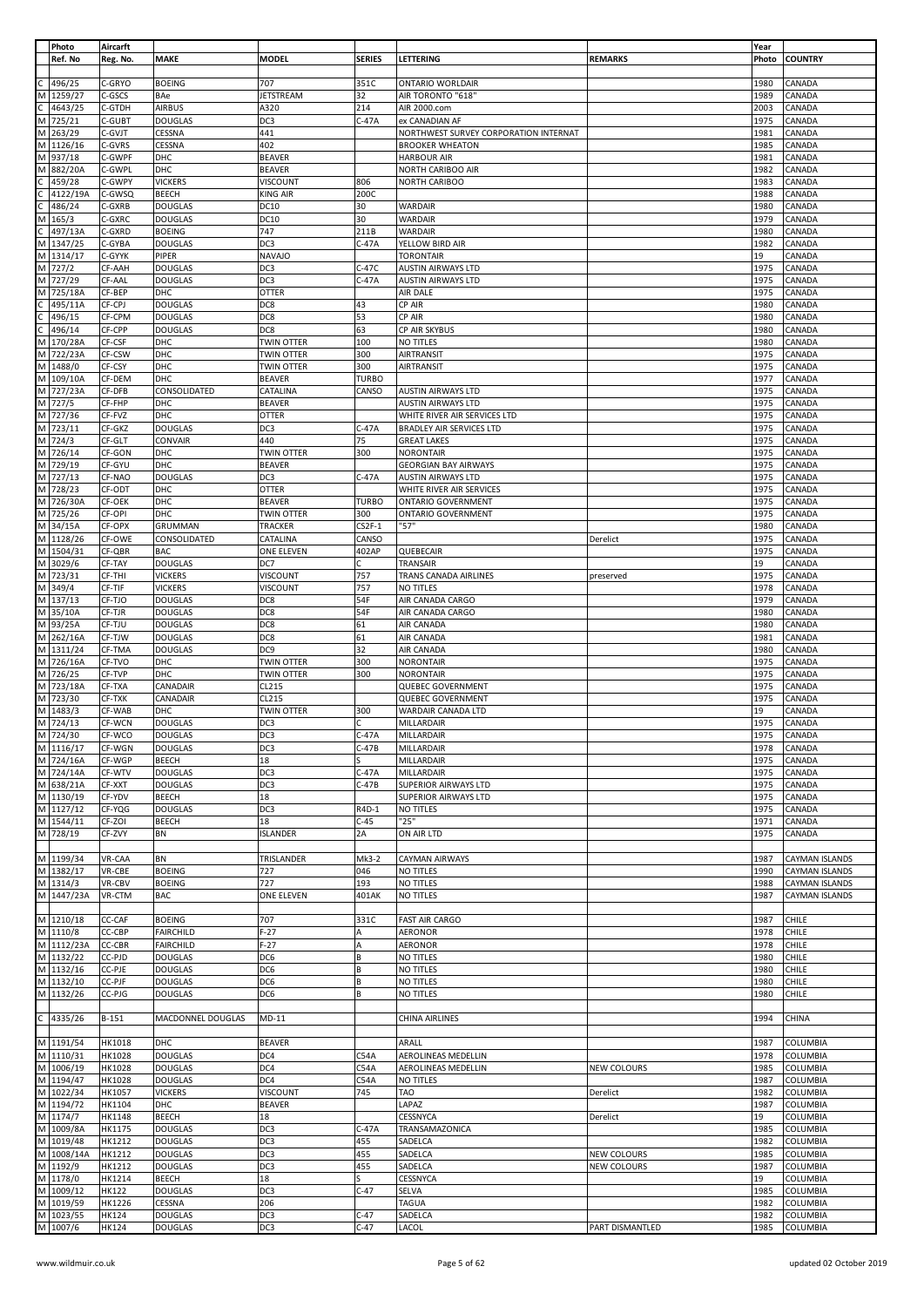|                                                                                                            | Photo      | Aircarft       |                |                   |               |                                |                   | Year  |                 |
|------------------------------------------------------------------------------------------------------------|------------|----------------|----------------|-------------------|---------------|--------------------------------|-------------------|-------|-----------------|
|                                                                                                            | Ref. No    | Reg. No.       | MAKE           | <b>MODEL</b>      | <b>SERIES</b> | LETTERING                      | <b>REMARKS</b>    | Photo | <b>COUNTRY</b>  |
|                                                                                                            |            |                |                |                   |               |                                |                   |       |                 |
|                                                                                                            | M 1192/6   | HK124          | <b>DOUGLAS</b> | DC3               | $C-47$        | LACOL                          |                   | 1987  | COLUMBIA        |
| M                                                                                                          | 1027/44    | HK1271         | <b>BOEING</b>  | 727               | 024C          | SAM                            |                   | 1982  | COLUMBIA        |
| M                                                                                                          |            |                |                |                   |               |                                |                   |       |                 |
|                                                                                                            | 1025/8     | HK1273         | <b>BOEING</b>  | 727               | 024C          | SAM                            |                   | 1982  | COLUMBIA        |
|                                                                                                            | M 1196/46  | HK1273         | <b>BOEING</b>  | 727               | 024C          | <b>AVIANCA</b>                 |                   | 1987  | COLUMBIA        |
| M                                                                                                          | 1500/13    | HK1276         | <b>DOUGLAS</b> | DC6               | B             | TAMPA Colombia                 |                   | 1978  | <b>COLUMBIA</b> |
|                                                                                                            | M 1194/54  | HK1315         | <b>DOUGLAS</b> | DC3               | $C-47$        | TRANSAMAZONICA                 |                   | 1987  | COLUMBIA        |
|                                                                                                            | M 1021/28  | HK1338         | <b>DOUGLAS</b> | DC3               | $C-53D$       | SADELCA                        |                   | 1982  | COLUMBIA        |
|                                                                                                            | M 1010/28A | HK1338         | <b>DOUGLAS</b> | DC3               | $C-53D$       | SADELCA                        | NEW COLOURS       | 1985  | COLUMBIA        |
|                                                                                                            |            |                |                |                   |               |                                |                   |       |                 |
| M                                                                                                          | 1020/80    | HK1340         | <b>DOUGLAS</b> | DC3               | $C-53D$       | SADELCA                        |                   | 1982  | COLUMBIA        |
| M                                                                                                          | 1007/14    | HK1340         | <b>DOUGLAS</b> | DC3               | $C-53D$       | LACOL                          |                   | 1985  | COLUMBIA        |
|                                                                                                            | M 1193/72  | HK1361W        | <b>HELIO</b>   | <b>COURIER</b>    |               |                                |                   | 1987  | COLUMBIA        |
| M                                                                                                          | 1020/27    | <b>HK1362P</b> | EVANGEL        |                   |               |                                |                   | 1982  | COLUMBIA        |
|                                                                                                            |            |                |                |                   |               |                                |                   |       |                 |
| $\mathsf{M}% _{T}=\mathsf{M}_{T}\!\left( a,b\right) ,\ \mathsf{M}_{T}=\mathsf{M}_{T}\!\left( a,b\right) ,$ | 1021/62    | HK140          | <b>DOUGLAS</b> | DC3               | 447           | TRANSAMAZONICA                 |                   | 1982  | COLUMBIA        |
|                                                                                                            | M 1195/54  | HK140          | <b>DOUGLAS</b> | DC3               | 447           | VIARCO                         |                   | 1987  | <b>COLUMBIA</b> |
|                                                                                                            | M 1005/23A | HK1401         | <b>BOEING</b>  | 727               | 059           | <b>AVIANCA</b>                 |                   | 1985  | COLUMBIA        |
| M                                                                                                          | 1007/19    | <b>HK140P</b>  | <b>DOUGLAS</b> | DC3               | 447           | NO TITLES                      | ex TRANSAMAZONICA | 1985  | COLUMBIA        |
|                                                                                                            | M 1112/22  | HK1419         | BEECH          | 18                | S             | AE                             |                   | 1978  | COLUMBIA        |
|                                                                                                            | M 1022/56  |                |                |                   |               |                                |                   |       |                 |
|                                                                                                            |            | HK1484         | <b>MARTIN</b>  | 202               |               |                                |                   | 1982  | COLUMBIA        |
|                                                                                                            | M 1197/6   | <b>HK1495E</b> | <b>BELL</b>    | 205               | A1            | <b>HELICOL</b>                 |                   | 1987  | COLUMBIA        |
|                                                                                                            | M 726/9    | HK1505         | <b>DOUGLAS</b> | DC3               | $C-47A$       | <b>TAGUA</b>                   |                   | 1982  | COLUMBIA        |
|                                                                                                            | M 715/17A  | <b>HK1505W</b> | <b>DOUGLAS</b> | DC3               | $C-47A$       | ECOPETROL                      |                   | 1979  | COLUMBIA        |
|                                                                                                            | M 1022/58  | HK170          | <b>DOUGLAS</b> | DC4               | C54B          | TAT                            | Derelict          | 1982  | COLUMBIA        |
|                                                                                                            |            |                |                |                   |               |                                |                   |       |                 |
|                                                                                                            | M 717/23   | HK1700         | <b>DOUGLAS</b> | DC6               | BF            | CESSNYCA                       |                   | 1979  | COLUMBIA        |
|                                                                                                            | M 718/25A  | HK1702         | <b>DOUGLAS</b> | DC6               | C118A         | LAC                            |                   | 1979  | COLUMBIA        |
|                                                                                                            | M 1020/42  | HK1704         | BN             | TRISLANDER        | Mk3-2         | TRANSAMAZONICA                 |                   | 1982  | COLUMBIA        |
|                                                                                                            | M 718/22   | HK1706         | <b>DOUGLAS</b> | DC6               | BF            | LINEAS AEREAS DEL CARIBE       |                   | 1979  | COLUMBIA        |
|                                                                                                            | M 643/6    | HK1708         | <b>VICKERS</b> | VISCOUNT          | 745D          | AEROPESCA COLUMBIA             |                   | 1979  | COLUMBIA        |
|                                                                                                            |            |                |                |                   |               |                                |                   |       |                 |
|                                                                                                            | M 1003/5   | HK1708         | <b>VICKERS</b> | VISCOUNT          | 745D          | INTERCONTINENTAL               |                   | 1985  | COLUMBIA        |
|                                                                                                            | M 1020/9   | HK1721         | CESSNA         | 185               |               | ADES                           |                   | 1982  | COLUMBIA        |
| M                                                                                                          | 1022/10    | HK173          | <b>DOUGLAS</b> | DC4               | 1009          | TAT                            | Derelict          | 1982  | COLUMBIA        |
|                                                                                                            | M 716/17A  | HK1776         | <b>DOUGLAS</b> | DC6               | Α             | TAMPA                          |                   | 1979  | COLUMBIA        |
|                                                                                                            | M 1024/34  |                |                |                   | 021           |                                |                   |       |                 |
|                                                                                                            |            | HK1803         | <b>BOEING</b>  | 727               |               | <b>AVIANCA</b>                 |                   | 1982  | COLUMBIA        |
|                                                                                                            | M 1027/53  | HK1804         | <b>BOEING</b>  | 727               | 021           | <b>AVIANCA</b>                 |                   | 1982  | COLUMBIA        |
|                                                                                                            | M 1195/21  | HK1804         | <b>BOEING</b>  | 727               | 021           | NO TITLES                      | CRASHED           | 1987  | COLUMBIA        |
|                                                                                                            | M 1023/7   | HK1806         | <b>DOUGLAS</b> | DC4               | C54D          | EL VENADO                      | Derelict          | 1982  | COLUMBIA        |
|                                                                                                            | M 1495/2A  | HK1845         | LOCKHEED       | <b>ELECTRA</b>    | 188CF         | AEROCONDOR COLUMBIA            |                   | 1978  | COLUMBIA        |
|                                                                                                            |            |                |                |                   |               |                                |                   |       |                 |
| M                                                                                                          | 1495/17    | HK1855X        | <b>DOUGLAS</b> | DC8               | 43            | NO TITLES                      |                   | 1978  | COLUMBIA        |
| Σ                                                                                                          | 1023/34    | HK189          | DHC            | <b>BEAVER</b>     |               | VIARCO                         |                   | 1982  | COLUMBIA        |
|                                                                                                            | M 1008/26  | HK189          | DHC            | <b>BEAVER</b>     |               | VIARCO                         | NEW COLOURS       | 1985  | COLUMBIA        |
|                                                                                                            | M 1010/7   | HK2017         | <b>DOUGLAS</b> | DC4               | C54G          |                                | Derelict          | 1985  | COLUMBIA        |
|                                                                                                            | M 1191/67  | HK2017         | <b>DOUGLAS</b> | DC4               | C54G          | <b>ADES</b>                    |                   | 1987  | COLUMBIA        |
|                                                                                                            |            |                |                |                   |               |                                |                   |       |                 |
|                                                                                                            | M 1020/63  | HK2026         | CESSNA         | 206               |               | LAPAZ                          |                   | 1982  | COLUMBIA        |
|                                                                                                            | M 1012     | <b>HK2049P</b> | NORTH AMERICAN | $T-6$             |               |                                |                   | 1985  | COLUMBIA        |
| M                                                                                                          | 1003/6     | HK2051         | AERO COMMANDER | 500               |               | LAP                            |                   | 1985  | COLUMBIA        |
|                                                                                                            | M 1108/16  | HK2058         | GRUMMAN        | GOOSE             | G21A          | AEROLINEAS LA GAVIOTA          |                   | 1978  | COLUMBIA        |
| $\mathsf{M}% _{T}=\mathsf{M}_{T}\!\left( a,b\right) ,\ \mathsf{M}_{T}=\mathsf{M}_{T}\!\left( a,b\right) ,$ |            |                |                |                   |               |                                |                   |       |                 |
|                                                                                                            | 1106/12A   | HK2059         | GRUMMAN        | GOOSE             | G21A          | AEROLINEAS LA GAVIOTA          |                   | 1978  | COLUMBIA        |
|                                                                                                            | M 1013/31  | HK2150         | IAI            | WESTWIND          | 1123          | PHC                            |                   | 1985  | COLUMBIA        |
| M                                                                                                          | 752/33     | <b>HK2152X</b> | <b>BOEING</b>  | 727               | 2A1           | AVIANCA COLUMBIA               |                   | 1980  | COLUMBIA        |
| M                                                                                                          | 1191/3     | HK2177         | <b>HELIO</b>   | <b>COURIER</b>    |               |                                |                   | 1987  | COLUMBIA        |
|                                                                                                            | M 1421/11  | <b>HK2177W</b> | <b>HELIO</b>   | <b>COURIER</b>    |               |                                |                   | 19    | COLUMBIA        |
|                                                                                                            |            |                |                |                   |               |                                |                   |       |                 |
| M                                                                                                          | 642/6A     | HK2212X        | AEROSPATIALE   | CARAVELLE         | 6R            | AEROTAL COLUMBIA               |                   | 1979  | COLUMBIA        |
| ${\sf M}$                                                                                                  | 1009/33A   | HK2213         | DOUGLAS        | DC3               | $C-53D$       | <b>SELVA</b>                   |                   | 1985  | COLUMBIA        |
|                                                                                                            | M 1025/70  | HK2215         | DHC            | <b>TWIN OTTER</b> | 300           | <b>ACES</b>                    |                   | 1982  | <b>COLUMBIA</b> |
|                                                                                                            | M 1023/41  | HK2222         | PIPER          | <b>NAVAJO</b>     |               | CHIEFTA   INTERAMERICANA       |                   | 1982  | <b>COLUMBIA</b> |
|                                                                                                            | M 1006/32  | HK2228G        | <b>BELL</b>    | 204               |               | <b>GOBERACION DE ANTIOQUIA</b> |                   | 1985  | <b>COLUMBIA</b> |
|                                                                                                            |            |                |                |                   |               |                                |                   |       |                 |
|                                                                                                            | M 1201/40  | <b>HK2295W</b> | PIPER          | <b>NAVAJO</b>     |               | <b>CEMENTOS CARIBE</b>         |                   | 1987  | COLUMBIA        |
|                                                                                                            | M 742/3    | HK2300         | <b>BOEING</b>  | 747               | 259B          | AVIANCA COLUMBIA               |                   | 1980  | COLUMBIA        |
|                                                                                                            | M 1023/5   | HK2323         | CESSNA         | 206               |               |                                |                   | 1982  | COLUMBIA        |
|                                                                                                            | M 1192/72  | HK2373         | DHC            | <b>BEAVER</b>     |               | ARALL                          |                   | 1987  | COLUMBIA        |
|                                                                                                            | M 1481/0   | HK2380         | <b>DOUGLAS</b> | DC8               | 53            | LAC Lineas Aereas del Caribe   |                   | 1982  | COLUMBIA        |
|                                                                                                            |            |                |                |                   |               |                                |                   |       |                 |
|                                                                                                            | M 1025/27  | HK2381         | DHC            | <b>TWIN OTTER</b> | 300           | <b>ACES</b>                    |                   | 1982  | COLUMBIA        |
|                                                                                                            | M 1024/69  | HK2382         | <b>VICKERS</b> | VISCOUNT          | 745           | AEROPESCA                      |                   | 1982  | COLUMBIA        |
| M                                                                                                          | 1026/5     | HK2401X        | <b>BOEING</b>  | 707               | 373C          | <b>TAMPA</b>                   |                   | 1982  | COLUMBIA        |
|                                                                                                            | M 730/75   | HK2412         | BN             | TRISLANDER        | Mk3           | TRANSAMAZONICA                 |                   | 1982  | COLUMBIA        |
|                                                                                                            | M 1191/6   | HK2412         | ΒN             | TRISLANDER        | Mk3           | SAETA                          |                   | 1987  | COLUMBIA        |
|                                                                                                            | M 1011/12A |                |                |                   |               |                                |                   |       |                 |
|                                                                                                            |            | <b>HK2420X</b> | <b>BOEING</b>  | 727               | 046           | SAM                            |                   | 1985  | <b>COLUMBIA</b> |
|                                                                                                            | M 1026/14  | <b>HK2422X</b> | <b>BOEING</b>  | 727               | 046           | SAM                            |                   | 1982  | COLUMBIA        |
|                                                                                                            | M 1026/8   | <b>HK2444X</b> | DHC            | <b>TWIN OTTER</b> | 300           | <b>ACES</b>                    |                   | 1982  | COLUMBIA        |
|                                                                                                            | M 1004/16  | HK2445         | DHC            | <b>TWIN OTTER</b> | 300           | <b>ACES</b>                    |                   | 1985  | COLUMBIA        |
|                                                                                                            | M 1025/47  | <b>HK2445X</b> | DHC            | TWIN OTTER        | 300           | <b>ACES</b>                    |                   | 1982  | <b>COLUMBIA</b> |
|                                                                                                            | M 1001/55  | HK2479         | SWEARINGEN     | MERLIN            | 3B            | AEROEJUCUTIVOS                 |                   | 1985  | COLUMBIA        |
|                                                                                                            |            |                |                |                   |               |                                |                   |       |                 |
|                                                                                                            | M 1209/61  | HK2485         | IAI            | WESTWIND          | 1124          | <b>HELICOL</b>                 |                   | 1987  | COLUMBIA        |
|                                                                                                            | M 1021/10  | HK2514         | CESSNA         | 206               |               | ADES                           |                   | 1982  | <b>COLUMBIA</b> |
| $\mathsf{M}% _{T}=\mathsf{M}_{T}\!\left( a,b\right) ,\ \mathsf{M}_{T}=\mathsf{M}_{T}\!\left( a,b\right) ,$ | 1026/69    | <b>HK2536X</b> | DHC            | <b>TWIN OTTER</b> | 300           | <b>ACES</b>                    |                   | 1982  | COLUMBIA        |
|                                                                                                            | M 1006/36A | HK2541         | <b>BOEING</b>  | 727               | 025           | <b>ACES</b>                    |                   | 1985  | COLUMBIA        |
|                                                                                                            | M 1026/74  | HK2541X        |                | 727               | 025           | <b>ACES</b>                    |                   | 1982  | COLUMBIA        |
|                                                                                                            |            |                | <b>BOEING</b>  |                   |               |                                |                   |       |                 |
| M                                                                                                          | 1004/4     | HK2547         | DHC            | <b>TWIN OTTER</b> | 300           | <b>ACES</b>                    |                   | 1985  | COLUMBIA        |
|                                                                                                            | M 1027/59  | HK2548X        | DHC            | <b>TWIN OTTER</b> | 300           | <b>ACES</b>                    |                   | 1985  | COLUMBIA        |
|                                                                                                            | M 1027/15  | <b>HK2558X</b> | <b>BOEING</b>  | 720               | 030B          | AEROTAL                        |                   | 1985  | COLUMBIA        |
| M                                                                                                          | 1025/40    | <b>HK2593X</b> | EMBRAER        | BANDEIRANTE       | 110P1         | <b>AIRES</b>                   |                   | 1982  | <b>COLUMBIA</b> |
|                                                                                                            |            |                |                |                   |               |                                |                   |       |                 |
|                                                                                                            | M 1012/11  | HK2594         | <b>EMBRAER</b> | BANDEIRANTE       | 110P1         | <b>AIRES</b>                   |                   | 1985  | COLUMBIA        |
|                                                                                                            | M 1013/25A | <b>HK2596G</b> | BEECH          | <b>KING AIR</b>   | C90           |                                |                   | 1985  | COLUMBIA        |
|                                                                                                            | M 1002/17A | <b>HK2600X</b> | <b>BOEING</b>  | 707               | 324C          | <b>TAMPA</b>                   |                   | 1985  | COLUMBIA        |
|                                                                                                            | M 1016/7   | HK2603X        | DHC            | TWIN OTTER        | 300           | <b>ACES</b>                    |                   | 1982  | COLUMBIA        |
|                                                                                                            | M 1006/25  | HK2638         | <b>EMBRAER</b> | BANDEIRANTE       | 110P1         | <b>AIRES</b>                   |                   | 1985  | COLUMBIA        |
|                                                                                                            |            |                |                |                   |               |                                |                   |       |                 |
|                                                                                                            | M 1434/39  | <b>HK2663X</b> | <b>DOUGLAS</b> | DC3               |               | NO TITLES                      |                   | 1981  | COLUMBIA        |
|                                                                                                            | M 1008/36  | HK2665         | <b>DOUGLAS</b> | DC3               | $C-47A$       | EL DORADO                      |                   | 1985  | COLUMBIA        |
|                                                                                                            | M 1193/35  | HK2665         | <b>DOUGLAS</b> | DC3               | $C-47A$       | SADELCA                        |                   | 1987  | <b>COLUMBIA</b> |
|                                                                                                            | M 1008/4A  | HK2666         | <b>DOUGLAS</b> | DC3               |               | EL DORADO                      |                   | 1985  | COLUMBIA        |
|                                                                                                            | M 1193/16  | HK2666         |                | DC3               |               | SADELCA                        |                   | 1987  | COLUMBIA        |
|                                                                                                            |            |                | <b>DOUGLAS</b> |                   |               |                                |                   |       |                 |
|                                                                                                            | M 1024/17  | <b>HK2669X</b> | DHC            | TWIN OTTER        | 300           | ACES                           |                   | 1982  | <b>COLUMBIA</b> |
|                                                                                                            | M 1011/8A  | HK2670         | DHC            | <b>TWIN OTTER</b> | 300           | <b>ACES</b>                    |                   | 1985  | <b>COLUMBIA</b> |
|                                                                                                            | M 1025/59  | <b>HK2670X</b> | DHC            | <b>TWIN OTTER</b> | 300           | <b>ACES</b>                    |                   | 1982  | <b>COLUMBIA</b> |
|                                                                                                            | M 1196/53  | HK2701         | HP             | <b>HERALD</b>     | 401           | <b>AEROSUCRE</b>               |                   | 1987  | <b>COLUMBIA</b> |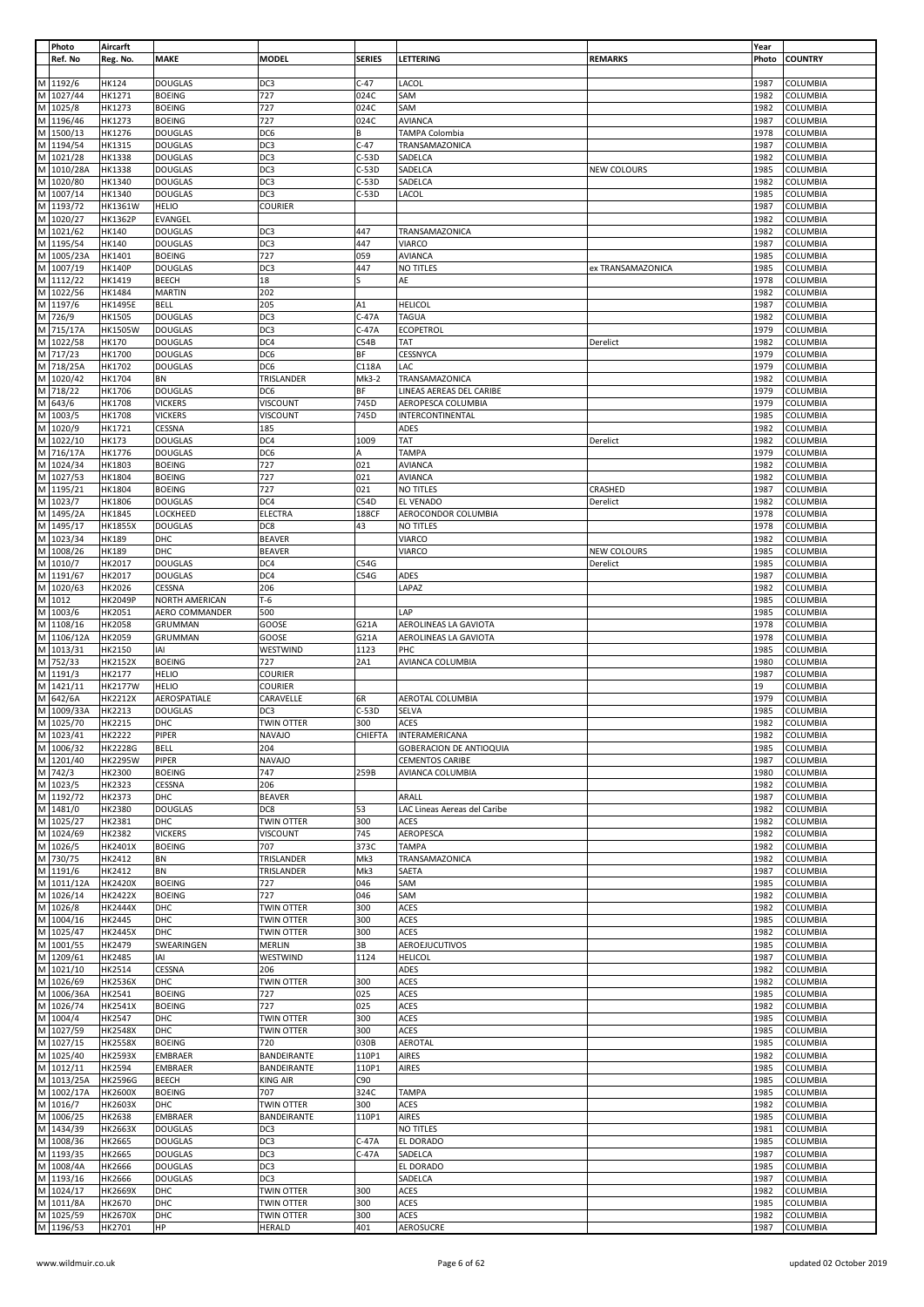|                                                                                                            | Photo<br>Ref. No       | Aircarft<br>Reg. No.          | MAKE                             | <b>MODEL</b>                | <b>SERIES</b>    | LETTERING                                   | <b>REMARKS</b>         | Year<br>Photo | <b>COUNTRY</b>                         |
|------------------------------------------------------------------------------------------------------------|------------------------|-------------------------------|----------------------------------|-----------------------------|------------------|---------------------------------------------|------------------------|---------------|----------------------------------------|
|                                                                                                            |                        |                               |                                  |                             |                  |                                             |                        |               |                                        |
| M                                                                                                          | 1024/21                | <b>HK2705X</b>                | <b>BOEING</b>                    | 727                         | 025              | <b>ACES</b>                                 |                        | 1982          | COLUMBIA                               |
| $\mathsf{M}% _{T}=\mathsf{M}_{T}\!\left( a,b\right) ,\ \mathsf{M}_{T}=\mathsf{M}_{T}\!\left( a,b\right) ,$ | 1027/81<br>M 1008/7    | HK2743X                       | EMBRAER                          | BANDEIRANTE<br>404          | 110P1            | <b>TAVINA</b>                               |                        | 1982<br>1985  | COLUMBIA                               |
|                                                                                                            | M 1010/4               | HK2755<br>HK2758              | CESSNA<br>DHC                    | <b>TWIN OTTER</b>           | 300              | <b>TAGUA</b><br><b>ACES</b>                 |                        | 1985          | COLUMBIA<br><b>COLUMBIA</b>            |
| $\mathsf{M}% _{T}=\mathsf{M}_{T}\!\left( a,b\right) ,\ \mathsf{M}_{T}=\mathsf{M}_{T}$                      | 1026/58                | <b>HK2758X</b>                | DHC                              | <b>TWIN OTTER</b>           | 300              | ACES                                        |                        | 1982          | COLUMBIA                               |
|                                                                                                            | M 1012/5A              | <b>HK2760X</b>                | DHC                              | <b>TWIN OTTER</b>           | 300              | ACES                                        |                        | 1985          | COLUMBIA                               |
|                                                                                                            | M 1011/18A             | HK2761                        | DHC                              | <b>TWIN OTTER</b>           | 300              | ACES                                        |                        | 1985          | COLUMBIA                               |
| M                                                                                                          | 1005/19                | HK2763X                       | DHC                              | <b>TWIN OTTER</b>           | 300              | ACES                                        |                        | 1985          | COLUMBIA                               |
|                                                                                                            | M 1008/3               | HK2800                        | CESSNA                           | 206                         |                  | <b>ALAS</b>                                 |                        | 1985          | COLUMBIA                               |
| M                                                                                                          | M 1194/40<br>1003/2A   | HK2820<br>HK2845X             | <b>DOUGLAS</b><br><b>BOEING</b>  | DC <sub>3</sub><br>727      | 021              | VIARCO<br><b>AVIANCA</b>                    |                        | 1987<br>1985  | COLUMBIA<br>COLUMBIA                   |
|                                                                                                            | M 1005/35A             | HK2856                        | <b>EMBRAER</b>                   | BANDEIRANTE                 | 110P1            | AIRES                                       |                        | 1985          | COLUMBIA                               |
| M                                                                                                          | 1007/26                | HK2864                        | <b>DOUGLAS</b>                   | DC9                         | 14               | INTERCONTINENTAL                            |                        | 1985          | COLUMBIA                               |
|                                                                                                            | M 1010/11              | <b>HK2865</b>                 | <b>DOUGLAS</b>                   | DC9                         | 15               | INTERCONTINENTAL                            |                        | 1985          | COLUMBIA                               |
|                                                                                                            | M 1003/34              | <b>HK2888</b>                 | <b>BEECH</b>                     | <b>KING AIR</b>             | F90              | ATV                                         |                        | 1985          | COLUMBIA                               |
|                                                                                                            | M 1195/71<br>M 1006/7A | HK2889<br>HK3011X             | DHC<br>SHORT                     | TWIN OTTER<br><b>SKYVAN</b> | 300<br>$3 - 100$ | <b>HELICOL</b><br>SAPEL                     |                        | 1987<br>1985  | COLUMBIA<br>COLUMBIA                   |
|                                                                                                            | M 1002/7A              | HK3026                        | PIPER                            | <b>NAVAJO</b>               |                  |                                             |                        | 1985          | COLUMBIA                               |
| $\mathsf{M}% _{T}=\mathsf{M}_{T}\!\left( a,b\right) ,\ \mathsf{M}_{T}=\mathsf{M}_{T}\!\left( a,b\right) ,$ | 1004/14A               | HK3028                        | CESSNA                           | 303                         | T303             | AEROLLANO                                   |                        | 1985          | COLUMBIA                               |
|                                                                                                            | M 1011/25              | <b>HK3030X</b>                | <b>BOEING</b>                    | 707                         | 338C             | <b>TAMPA</b>                                |                        | 1985          | COLUMBIA                               |
|                                                                                                            | M 1004/36A             | HK3133X                       | <b>BOEING</b>                    | 727                         | 044              | <b>AVIANCA</b>                              |                        | 1985          | COLUMBIA                               |
| M                                                                                                          | 1009/6                 | HK3150                        | <b>CURTISS</b>                   | $C-46$                      |                  | <b>SELVA</b>                                |                        | 1985          | COLUMBIA                               |
|                                                                                                            | M 1004/33<br>M 1192/6  | HK3151X<br>HK3177             | <b>BOEING</b><br><b>DOUGLAS</b>  | 727<br>DC3                  | 051              | <b>AVIANCA</b><br><b>INTERANDES</b>         |                        | 1985<br>1987  | COLUMBIA<br>COLUMBIA                   |
|                                                                                                            | M 1196/30              | HK3184X                       | <b>BELL</b>                      | 212                         |                  | <b>HELICOL</b>                              |                        | 1987          | COLUMBIA                               |
|                                                                                                            | M 1209/19              | HK3191X                       | CESSNA                           | <b>CITATION</b>             | 550              | AEROEJECUTIVOS COLUMBIA                     |                        | 1987          | COLUMBIA                               |
|                                                                                                            | M 1191/88              | HK3220                        | <b>DOUGLAS</b>                   | DC3                         |                  | ADES                                        |                        | 1987          | COLUMBIA                               |
|                                                                                                            | M 1197/4               | <b>HK3232X</b>                | <b>BOEING</b>                    | 707                         | 321C             | <b>TAMPA</b>                                |                        | 1987          | <b>COLUMBIA</b>                        |
|                                                                                                            | M 1192/48<br>M 1195/2  | HK3238                        | <b>CURTISS</b>                   | $C-46$<br>727               |                  | CORAL<br>ACES                               |                        | 1987          | COLUMBIA                               |
|                                                                                                            | M 1196/17              | HK3246X<br>HK3270X            | <b>BOEING</b><br><b>BOEING</b>   | 727                         | 046<br>046       | COLUMBIA                                    | ex DAN AIR COLOURS     | 1987<br>1987  | COLUMBIA<br>COLUMBIA                   |
|                                                                                                            | M 1021/64              | <b>HK337</b>                  | <b>DOUGLAS</b>                   | DC3                         | $C-47A$          | ARCA                                        |                        | 1982          | COLUMBIA                               |
| M                                                                                                          | 1019/30                | <b>HK500</b>                  | <b>DOUGLAS</b>                   | DC3                         | $C-47A$          | TRANSAMAZONICA                              | <b>PART REBUILT</b>    | 1982          | <b>COLUMBIA</b>                        |
|                                                                                                            | M 1007/12              | <b>HK500</b>                  | <b>DOUGLAS</b>                   | DC3                         | $C-47A$          | NO TITLES                                   | ex TRANSAMAZONICA      | 1985          | COLUMBIA                               |
|                                                                                                            | M 1009/22A             | <b>HK559</b>                  | DHC                              | <b>BEAVER</b>               |                  | VIARCO                                      |                        | 1985          | COLUMBIA                               |
| M                                                                                                          | 1193/12<br>M 1196/66   | <b>HK559</b><br><b>HK668E</b> | DHC<br><b>BELL</b>               | <b>BEAVER</b><br>204        |                  | SAETA<br><b>HELICOL</b>                     |                        | 1987<br>1987  | COLUMBIA<br>COLUMBIA                   |
|                                                                                                            | M 1003/36              | <b>HK727</b>                  | <b>BOEING</b>                    | 727                         | 059              | <b>AVIANCA</b>                              |                        | 1985          | COLUMBIA                               |
|                                                                                                            | M 1106/16              | HK729                         | <b>DOUGLAS</b>                   | DC4                         | C54B             | <b>TAT</b>                                  |                        | 1978          | COLUMBIA                               |
|                                                                                                            | M 1016/65              | HK812                         | <b>CURTISS</b>                   | $C-46$                      | Α                | AEROPESCA                                   |                        | 1982          | COLUMBIA                               |
| $\mathsf{M}% _{T}=\mathsf{M}_{T}\!\left( a,b\right) ,\ \mathsf{M}_{T}=\mathsf{M}_{T}\!\left( a,b\right) ,$ | 1010/16                | <b>HK812</b>                  | <b>CURTISS</b>                   | $C-46$                      | A                | INTERCONTINENTAL                            |                        | 1985          | COLUMBIA                               |
|                                                                                                            | M 1192/66              | <b>HK812W</b>                 | <b>CURTISS</b>                   | $C-46$                      | A                | NO TITLES                                   |                        | 1987          | COLUMBIA                               |
|                                                                                                            | M 1021/14<br>M 1193/43 | <b>HK851</b><br>HK851         | <b>CURTISS</b><br><b>CURTISS</b> | $C-46$<br>$C-46$            |                  | SELVA<br><b>SELVA</b>                       | <b>PART DISMANTLED</b> | 1982<br>1987  | COLUMBIA<br>COLUMBIA                   |
|                                                                                                            |                        |                               |                                  |                             |                  |                                             |                        |               |                                        |
|                                                                                                            | M 1030/7               | TN-ADS                        | <b>DOUGLAS</b>                   | DC3                         | $C-47A$          | NO TITLES                                   |                        | 1981          | CONGO                                  |
|                                                                                                            |                        |                               |                                  |                             |                  |                                             |                        |               |                                        |
|                                                                                                            | M 1493/25A             | TI-1017C                      | <b>DOUGLAS</b>                   | DC <sub>6</sub>             | A                | LACSA                                       |                        | 1973          | <b>COSTA RICA</b>                      |
| M                                                                                                          | M 1364/69<br>1500/17A  | TI-1056C<br>TI-1080C          | BAC<br><b>DOUGLAS</b>            | ONE ELEVEN<br>DC6           | 409AY<br>B       | LACSA Costa Rica<br>TAISA                   |                        | 1967<br>1978  | <b>COSTA RICA</b><br><b>COSTA RICA</b> |
|                                                                                                            | M 1105/3A              | TI-ACC                        | <b>DOUGLAS</b>                   | DC3                         | $C-47$           | AEROVIAS CARIARI S.A.                       |                        | 1978          | <b>COSTA RICA</b>                      |
|                                                                                                            | M 1113/23A             | TI-ALS                        | <b>DOUGLAS</b>                   | DC6                         | A/B              | EXACO CARGO                                 |                        | 1978          | <b>COSTA RICA</b>                      |
|                                                                                                            | M 1102/6               | TI-ALW                        | <b>DOUGLAS</b>                   | DC6                         | B                | <b>EXACO CARGO</b>                          |                        | 1978          | <b>COSTA RICA</b>                      |
|                                                                                                            | M 1106/29              | TI-ALX                        | <b>DOUGLAS</b>                   | DC3                         | $C-47B$          | AEROVIAS CARIARI S.A.                       |                        | 1978          | <b>COSTA RICA</b>                      |
|                                                                                                            | M 293/34<br>M 660/36   | TI-LRA<br>TI-LRA              | <b>CURTISS</b><br><b>CURTISS</b> | $C-46$<br>$C-46$            | A<br>l A         | LACSA<br>NO TITLES                          |                        | 1978<br>1980  | <b>COSTA RICA</b><br><b>COSTA RICA</b> |
|                                                                                                            | M 1106/27A             | TI-LRB                        | <b>CURTISS</b>                   | $C-46$                      | D                | LACSA                                       |                        | 1978          | <b>COSTA RICA</b>                      |
|                                                                                                            | M 1104/19A             | TI-LRE                        | <b>DOUGLAS</b>                   | DC3                         | $C-53$           | NO TITLES                                   |                        | 1978          | <b>COSTA RICA</b>                      |
|                                                                                                            | M 1499/7A              | TI-LRI                        | BAC                              | <b>ONE ELEVEN</b>           | 531FS            | LACSA                                       |                        | 1978          | <b>COSTA RICA</b>                      |
|                                                                                                            | M 1500/23              | TI-LRK                        | BAC                              | <b>ONE ELEVEN</b>           | 515FB            | LACSA                                       |                        | 1978          | <b>COSTA RICA</b>                      |
|                                                                                                            | M 1500/2               | TI-LRL                        | <b>BAC</b>                       | ONE ELEVEN                  | 531FS            | LACSA                                       |                        | 1978          | <b>COSTA RICA</b>                      |
|                                                                                                            | M 1501/13<br>M 45/8    | TI-LRM<br>TI-SAB              | LOCKHEED<br>CASA                 | <b>ELECTRA</b><br>212       | 188CF<br>200     | LACSA<br>SERVICIOS AEREOS NACIONALES        |                        | 1978<br>1980  | <b>COSTA RICA</b><br><b>COSTA RICA</b> |
|                                                                                                            | M 82/9                 | TI-SAC                        | CASA                             | 212                         | 200              | SERVICIOS AEREOS NACIONALES                 |                        | 1980          | <b>COSTA RICA</b>                      |
|                                                                                                            | M 1107/8A              | TI-SPE                        | DHC                              | <b>OTTER</b>                |                  | COSTA RICA NATIONAL GUARD                   |                        | 1978          | <b>COSTA RICA</b>                      |
|                                                                                                            |                        |                               |                                  |                             |                  |                                             |                        |               |                                        |
| $\mathsf{C}$                                                                                               | 5358/9                 | 9A-CTC                        | <b>BOEING</b>                    | 737                         | 230              | <b>CROATIA AIRLINES</b>                     |                        | 1999          | <b>CROATIA</b>                         |
|                                                                                                            | M 1513/25              | 5B-CBG                        | PIPER                            | AZTEC                       |                  | AIRWORK SERVICES                            |                        | 1971          | <b>CYPRUS</b>                          |
|                                                                                                            | M 811/19A              | 5B-DAG                        | BAC                              | <b>ONE ELEVEN</b>           | 537GF            | <b>CYPRUS AIRWAYS</b>                       |                        | 1982          | <b>CYPRUS</b>                          |
|                                                                                                            | M 1346/12              | 5B-DAR                        | <b>AIRBUS</b>                    | A310                        | 203              | <b>CYPRUS AIRWAYS</b>                       |                        | 1989          | <b>CYPRUS</b>                          |
| $\mathsf{C}$                                                                                               | 4242/14                | 5B-DBD                        | <b>AIRBUS</b>                    | A320                        | 231              | <b>EUROCYPRIA</b>                           |                        | 1993          | <b>CYPRUS</b>                          |
| $\mathsf{C}$                                                                                               | 4643/9                 | 5B-DBI                        | <b>BOEING</b>                    | 737                         | 86N              | <b>HELIOS</b>                               |                        | 2003          | <b>CYPRUS</b>                          |
|                                                                                                            | 5119/9                 | OM-BYO                        | <b>TUPELOV</b>                   | Tu154                       |                  | SLOVENSKA REPUBLIKA                         |                        | 1997          | <b>CZECH REPUBLIC</b>                  |
| $\frac{C}{D}$                                                                                              | 0000001                | OM-NGC                        | <b>BOEING</b>                    | 737                         | 76N              | skyeurope.com                               |                        | 2008          | <b>CZECH REPUBLIC</b>                  |
|                                                                                                            |                        |                               |                                  |                             |                  |                                             |                        |               |                                        |
| $\mathsf{C}$                                                                                               | 5115/6                 | OK-BYZ                        | <b>TUPELOV</b>                   | Tu154                       |                  | CESKA REPUBLIKA                             |                        | 1996          | CZECHOSLOVAKIA                         |
|                                                                                                            | M 856/5                | OK-CFE                        | <b>TUPOLEV</b>                   | TU-134                      | A                | CESKOSLOVENSKE AEROLINIE                    |                        | 19            | CZECHOSLOVAKIA                         |
| $\mathsf{C}$                                                                                               | M 1227/12<br>499/20    | OK-DKC<br>OK-KBK              | LET<br><b>ILYUSHIN</b>           | $L - 410$<br>IL62           | M                | <b>SLOV AIR</b><br>CESKOSLOVENSKE AEROLINIE |                        | 19<br>1981    | CZECHOSLOVAKIA<br>CZECHOSLOVAKIA       |
|                                                                                                            |                        |                               |                                  |                             |                  |                                             |                        |               |                                        |
|                                                                                                            | M 1516/12A             | OY-APF                        | <b>FOKKER</b>                    | F <sub>27</sub>             | 500              | <b>BUSINESS FLIGHT</b>                      |                        | 1991          | <b>DENMARK</b>                         |
| $\overline{c}$                                                                                             | 482/1                  | OY-APL                        | <b>BOEING</b>                    | 737                         | <b>2L9</b>       | <b>MAERSK</b>                               |                        | 1981          | <b>DENMARK</b>                         |
|                                                                                                            | M 1410/4A              | OY-APM                        | CANADAIR                         | CHALLENGER                  |                  | <b>MAERSK</b>                               |                        |               | <b>DENMARK</b>                         |
| M                                                                                                          | 600/14<br>M 945/23     | OY-APW<br>OY-APY              | <b>BOEING</b>                    | 720<br>720                  | 051B<br>051B     | <b>MAERSK</b><br>CONAIR                     |                        | 1980<br>1983  | <b>DENMARK</b>                         |
|                                                                                                            | M 31/31                | OY-AST                        | <b>BOEING</b><br>SWEARINGEN      | MERLIN                      | 4A               |                                             |                        | 1980          | <b>DENMARK</b><br><b>DENMARK</b>       |
|                                                                                                            | M 959/24               | OY-ASY                        | EMBRAER                          | BANDEIRANTE                 | 110P1            | <b>ALKAIR</b>                               |                        | 1982          | <b>DENMARK</b>                         |
|                                                                                                            | M 188/8A               | OY-AUJ                        | <b>BEECH</b>                     | <b>KING AIR</b>             | 200              | <b>PARTNAIR</b>                             |                        | 1980          | <b>DENMARK</b>                         |
|                                                                                                            | M 1421/22              | OY-BHA                        | BEECH                            | <b>KING AIR</b>             | A100             |                                             |                        | 1986          | <b>DENMARK</b>                         |
|                                                                                                            | M 1169/10<br>M 681/29  | OY-BHY                        | <b>MITSUBISHI</b>                | $MU-2$                      | <b>MARQUIS</b>   |                                             |                        | 1987          | <b>DENMARK</b>                         |
|                                                                                                            | $D$ 0001493            | OY-BIS<br>OY-BJP              | <b>MITSUBISHI</b><br>SWEARINGEN  | $MU-2$<br><b>METRO</b>      | SA227-A benair   |                                             |                        | 1977<br>2016  | <b>DENMARK</b><br><b>DENMARK</b>       |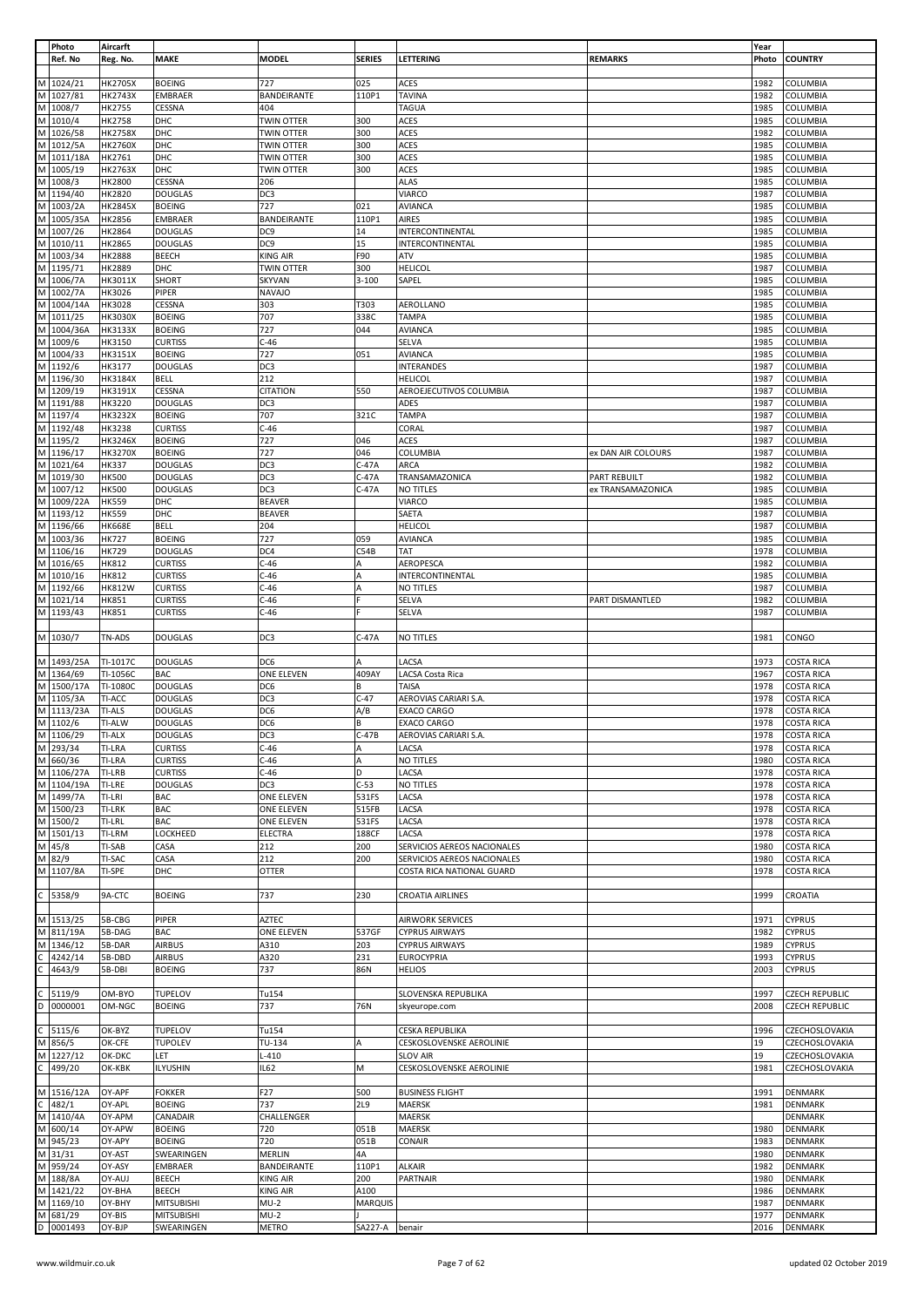|                | Photo      | Aircarft      |                 |                   |                 |                                 |                       | Year  |                         |
|----------------|------------|---------------|-----------------|-------------------|-----------------|---------------------------------|-----------------------|-------|-------------------------|
|                | Ref. No    | Reg. No.      | <b>MAKE</b>     | <b>MODEL</b>      | <b>SERIES</b>   | LETTERING                       | <b>REMARKS</b>        | Photo | <b>COUNTRY</b>          |
|                |            |               |                 |                   |                 |                                 |                       |       |                         |
|                | M 259/36   | OY-BTR        | <b>BEECH</b>    | <b>KING AIR</b>   | 200             | <b>DANFOSS</b>                  |                       | 1979  | <b>DENMARK</b>          |
| M              | 1549/27    | OY-BTR        | <b>BEECH</b>    | KING AIR          | 200             | <b>AIR STORD</b>                |                       | 1995  | <b>DENMARK</b>          |
|                |            |               |                 |                   |                 |                                 |                       |       |                         |
| С              | 4137/24A   | OY-BVS        | <b>BEECH</b>    | <b>KING AIR</b>   | <b>B90</b>      |                                 |                       | 1989  | <b>DENMARK</b>          |
|                | 5113/18    | OY-BZT        | CESSNA          | <b>CITATION</b>   | 550             |                                 |                       | 1996  | <b>DENMARK</b>          |
| M              | 880/38     | OY-CAC        | PARTENAVIA      | P68               | B               |                                 |                       | 1982  | <b>DENMARK</b>          |
| C              | 4001/21A   | OY-CBB        | CESSNA          | 337               | T337D           |                                 |                       | 1985  | <b>DENMARK</b>          |
| M              | 1481/53    | OY-CCL        | <b>FOKKER</b>   | F-27              | 600             | NO TITLES                       | MAERSK LOGO           | 1987  | <b>DENMARK</b>          |
| M              | 1371/22    | OY-CCT        | GATES           | LEARJET           | 35A             | <b>ALK AIR</b>                  |                       | 1989  | <b>DENMARK</b>          |
| С              |            |               |                 |                   |                 |                                 |                       |       |                         |
|                | 4344/20    | OY-CLB        | <b>BAe</b>      | <b>JETSTREAM</b>  | 31              | <b>NEWAIR</b>                   |                       | 1995  | <b>DENMARK</b>          |
| M              | 1464/32    | OY-CLC        | BAe             | JETSTREAM         | 31              | NO TITLES                       |                       | 1993  | DENMARK                 |
| M              | 1451/8A    | OY-CRR        | HP              | JETSTREAM         | $\mathbf{1}$    | NO TITLES                       |                       | 1989  | <b>DENMARK</b>          |
| М              | 1129/17a   | OY-DHZ        | DH              | DOVE              |                 | <b>CIMBER AIR</b>               |                       | 1976  | <b>DENMARK</b>          |
| M              | 31/10      | OY-DZZ        | PIPER           | AZTEC             |                 | NORTH FLYING                    |                       | 1978  | <b>DENMARK</b>          |
| Ċ              | 4355/10A   | OY-EDA        | BAe             | JETSTREAM         | 31              | NO TITLES                       |                       | 1995  | <b>DENMARK</b>          |
|                |            |               |                 |                   |                 |                                 |                       |       |                         |
| М              | 1410/19    | OY-JRK        | SHORT           | <b>SKYVAN</b>     | 100             | DANISH AIR TRANSPORT            |                       |       | DENMARK                 |
|                | 1399/38    | OY-KGE        | <b>DOUGLAS</b>  | DC <sub>9</sub>   | 21              | SCANDANAVIAN SAS                |                       |       | <b>DENMARK</b>          |
|                | 4064/24    | OY-KGR        | <b>DOUGLAS</b>  | DC <sub>9</sub>   | 41              | SCANDANAVIAN SAS                |                       | 1987  | <b>DENMARK</b>          |
|                | 4161/22    | OY-KGY        | <b>DOUGLAS</b>  | DC <sub>9</sub>   | 81              | SAS SCANDANAVIAN                |                       | 1990  | <b>DENMARK</b>          |
|                | 4153/15    | OY-KHG        | <b>DOUGLAS</b>  | DC9               | 81              | SAS SCANDANAVIAN                |                       | 1990  | <b>DENMARK</b>          |
| М              | 972/3      | OY-KTF        | <b>DOUGLAS</b>  | DC8               | 63              | <b>SCANAIR</b>                  |                       | 1985  | <b>DENMARK</b>          |
|                |            |               |                 |                   |                 |                                 |                       |       |                         |
| М              | 1415/34    | OY-MMV        | <b>FOKKER</b>   | 50                |                 | BIRMINGHAM EUROPEAN BEA         |                       |       | DENMARK                 |
| M              | 1409/33    | OY-MUA        | EMBRAER         | BANDEIRANTE       | 110P1           | <b>MUK AIR</b>                  |                       |       | <b>DENMARK</b>          |
| M              | 1412/25    | OY-NUK        | <b>BEECH</b>    | <b>KING AIR</b>   | 200             | <b>AIR STORD</b>                |                       |       | <b>DENMARK</b>          |
|                | 5111/0     | OY-SBR        | AEROSPATIALE    | CORVETTE          |                 |                                 |                       | 1998  | <b>DENMARK</b>          |
|                | M 1415/65  | OY-SRZ        | <b>FOKKER</b>   | $F-27$            | 600             | <b>STAR AIR</b>                 |                       |       | <b>DENMARK</b>          |
|                | M 1173/0   | OY-STO        | <b>FOKKER</b>   | $F-27$            | 500             | <b>STERLING</b>                 |                       | 19    | <b>DENMARK</b>          |
|                |            |               |                 |                   |                 |                                 |                       |       |                         |
| M              | 1456/9     | OY-SVF        | BAe             | JETSTREAM         | 31              | SUN AIR "City of Aarhus"        |                       | 1991  | <b>DENMARK</b>          |
| C              | 4354/32A   | OY-SVF        | BAe             | JETSTREAM         | 31              | <b>MACAIR</b>                   | stbd side view        | 1995  | <b>DENMARK</b>          |
|                | 4358/7     | OY-SVF        | BAe             | JETSTREAM         | 31              | <b>MACAIR</b>                   | port side view        | 1995  | <b>DENMARK</b>          |
|                | 4355/7A    | OY-SVZ        | BAe             | JETSTREAM         | 31              | <b>MACAIR</b>                   |                       | 1995  | <b>DENMARK</b>          |
|                |            |               |                 |                   |                 |                                 |                       |       |                         |
|                |            |               |                 |                   |                 |                                 |                       |       |                         |
|                | M 1199/58  | HI-196        | <b>CURTISS</b>  | $C-46$            |                 | NO TITLES                       |                       | 1987  | <b>DOMINICA</b>         |
| M              | 715/25A    | HI-292        | <b>DOUGLAS</b>  | DC6               | C118A           | <b>DOMINICANA</b>               |                       | 1979  | <b>DOMINICA</b>         |
| M              | 288/30     | HI-328        | LOCKHEED        | CONSTELLATIO      | 0749            | ARGO S.A.                       |                       | 1980  | <b>DOMINICA</b>         |
| M              | 956/13A    | HI-408        | DH              | <b>HERON</b>      |                 | <b>DOMINAIR</b>                 |                       | 19    | <b>DOMINICA</b>         |
|                |            |               |                 |                   |                 |                                 |                       |       |                         |
| M              | 1207/62    | HI-413        | <b>DOUGLAS</b>  | DC8               | 33F             |                                 |                       | 1987  | <b>DOMINICA</b>         |
| M              | 1004/6     | HI-427        | <b>DOUGLAS</b>  | DC8               | 54F             | AEROMAR                         |                       | 1985  | <b>DOMINICA</b>         |
| M              | 1201/71    | HI-456        | CESSNA          | 402               |                 | ROMANA AIR                      |                       | 1987  | <b>DOMINICA</b>         |
|                | M 1209/12  | HI-461        | <b>BOEING</b>   | $C-97$            |                 | AGRO AIR                        |                       | 1987  | <b>DOMINICA</b>         |
|                | M 1210/58  | HI-473        | <b>BOEING</b>   | $C-97$            |                 | AGRO AIR                        |                       | 1987  | <b>DOMINICA</b>         |
|                |            |               |                 |                   |                 |                                 |                       |       |                         |
|                | M 1493/2   | HI-92         | <b>DOUGLAS</b>  | DC6               | B               | DOMINICANA                      |                       | 1973  | <b>DOMINICA</b>         |
|                | M 1111/4   | HI-LAI        | <b>DOUGLAS</b>  | DC3               |                 | LANSA                           | Derelict              | 1978  | <b>DOMINICA</b>         |
|                |            |               |                 |                   |                 |                                 |                       |       |                         |
|                | M 603/37A  | HC-AYS        | CANADAIR        | CL44              | 6               | ANDES                           |                       | 1978  | <b>ECUADOR</b>          |
|                | M 655/23   | HC-AYS        | CANADAIR        | <b>CL44</b>       | 6               | ANDES                           | <b>NEW COLOURS</b>    | 1980  | <b>ECUADOR</b>          |
|                |            |               |                 |                   |                 |                                 |                       |       |                         |
|                | M 643/28A  | HC-BDP        | <b>BOEING</b>   | 720               | 023B            | ECUATORIANA                     |                       | 1979  | ECUADOR                 |
|                |            |               |                 |                   |                 |                                 |                       |       |                         |
|                | M 1326/27A | SU-BCA        | <b>AIRBUS</b>   | A300              | B4-203          | <b>EGYPT AIR</b>                |                       | 1987  | <b>EGYPT</b>            |
| M              | 1091/27A   | SU-BCC        | <b>AIRBUS</b>   | A300              | B4-203          | <b>EGYPTAIR</b>                 |                       | 1984  | EGYPT                   |
|                | M 1123/6A  | SU-DAC        | <b>BOEING</b>   | 707               | 336C            |                                 |                       | 1986  | EGYPT                   |
|                |            |               |                 |                   |                 | ZAS AIRLINE OF EGYPT            |                       |       |                         |
|                | M 1162/94A | SU-DAE        | <b>BOEING</b>   | 707               | 338C            | ZAS AIRLINE OF EGYPT            |                       | 1986  | <b>EGYPT</b>            |
| M              | 1336/39    | SU-DAI        | <b>BOEING</b>   | 707               | 365C            | ZAS AIRLINE OF EGYPT            |                       | 1987  | EGYPT                   |
| $\mathsf{C}$   | 4048/15    | SU-FAC        | <b>BOEING</b>   | 707               | 323C            | MISR OVERSEAS AIRWAYS           |                       | 1986  | EGYPT                   |
| $\overline{C}$ | 5355/8     | SU-GAX        | <b>AIRBUS</b>   | A300              |                 | B4-622R EGYPTAIR                |                       | 1997  | <b>EGYPT</b>            |
| C              | 5357/31    | SU-GBP        | <b>BOEING</b>   | 777               | 2661            | <b>EGYPTAIR</b>                 |                       | 2001  | <b>EGYPT</b>            |
|                |            |               |                 |                   |                 |                                 |                       |       |                         |
|                |            |               |                 |                   |                 |                                 |                       |       |                         |
|                | M 715/14   |               |                 |                   |                 |                                 |                       |       |                         |
|                |            | <b>YS-05C</b> | <b>DOUGLAS</b>  | DC6               | ВF              | AESA                            |                       | 1979  | EL SALVADOR             |
| M              | 658/2A     | <b>YS-07C</b> | LOCKHEED        | <b>ELECTRA</b>    | 188AF           | <b>TACA</b>                     |                       | 1980  | EL SALVADOR             |
|                | M 715/20A  | <b>YS-39C</b> | <b>DOUGLAS</b>  | DC <sub>6</sub>   | ΒF              | AESA                            |                       | 1979  | <b>EL SALVADOR</b>      |
|                |            |               |                 |                   |                 |                                 |                       |       |                         |
|                |            |               |                 |                   |                 |                                 |                       |       |                         |
|                | M 622/21   | ET-ACQ        | <b>BOEING</b>   | 707               | 373C            | SINGAPORE AIRLINES CARGO        |                       | 1976  | <b>ETHIOPIA</b>         |
|                | M 1511/8A  | ET-AFB        | <b>BOEING</b>   | 720               | 024B            | <b>ETHIOPIAN</b>                |                       | 19    | <b>ETHIOPIA</b>         |
|                |            |               |                 |                   |                 |                                 |                       |       |                         |
|                | M 1309/6A  | VP-FAP        | DHC             | <b>TWIN OTTER</b> | 300             |                                 |                       | 19    | FALKLAND ISLANDS        |
|                | M 60/14A   | VP-FAQ        | DHC             | TWIN OTTER        | 300             |                                 |                       | 1980  | FALKLAND ISLANDS        |
| M              |            |               | DHC             | TWIN OTTER        | 300             | <b>BRITISH ANTARCTIC SURVEY</b> |                       | 19    |                         |
|                | 1549/32A   | VP-FAZ        |                 |                   |                 |                                 |                       |       | FALKLAND ISLANDS        |
| C              | 5430/34    | VP-FBB        | DHC             | TWIN OTTER        | 300             | <b>BRITISH ANTARCTIC SURVEY</b> |                       | 199   | <b>FALKLAND ISLANDS</b> |
|                |            |               |                 |                   |                 |                                 |                       |       |                         |
|                | M 659/17   | VY-LLA        | CONVAIR         | 240               | T-29B           | <b>SEE N91704</b>               | <b>Fictitious reg</b> | 19    | <b>FICTITIOUS</b>       |
|                |            |               |                 |                   |                 |                                 |                       |       |                         |
|                | M 662/40   | DQ-FCF        | BN              | TRISLANDER        | Mk3-2           | <b>AIR PACIFIC</b>              |                       | 1980  | FIJI                    |
|                |            |               |                 |                   |                 |                                 |                       |       |                         |
|                | 4157/8     | DQ-FDM        | <b>BOEING</b>   | 737               | 2X2             | AIR PACIFIC / SOLOMON AIRLINES  |                       | 1990  | FIJI                    |
|                | 4170/7     | DQ-FJA        | <b>BOEING</b>   | 767               | 205             | <b>AIR PACIFIC</b>              |                       | 1990  | FIJI                    |
|                | M 1157/19  | VQ-FAG        | DH              | TIGER             | MOTH            |                                 |                       | 19    | FIJI                    |
|                |            |               |                 |                   |                 |                                 |                       |       |                         |
|                |            |               |                 |                   |                 |                                 |                       | 1995  |                         |
|                | M 1464/2   | OH-JAC        | BAe             | <b>JETSTREAM</b>  | 31              | NO TITLES                       |                       |       | <b>FINLAND</b>          |
|                | M 255/42   | OH-KDA        | <b>DOUGLAS</b>  | DC6               | ΒF              | <b>KAR AIR</b>                  |                       | 1979  | <b>FINLAND</b>          |
|                | M 284/20   | OH-LFY        | <b>DOUGLAS</b>  | DC8               | 62CF            | <b>FINNAIR</b>                  |                       | 1974  | <b>FINLAND</b>          |
|                | 4225/5     | OH-LMP        | <b>DOUGLAS</b>  | DC <sub>9</sub>   | 82              | <b>FINNAIR</b>                  |                       | 1992  | <b>FINLAND</b>          |
| М              | 1127/23    | OH-LSD        | AEROSPATIALE    | CARAVELLE         | 10 <sub>B</sub> | <b>CTA</b>                      |                       | 1980  | <b>FINLAND</b>          |
|                |            |               |                 |                   |                 |                                 |                       |       |                         |
| C              | 479/22     | OH-LSD        | AEROSPATIALE    | CARAVELLE         | 10 <sub>B</sub> | <b>FINNAIR</b>                  |                       | 1981  | <b>FINLAND</b>          |
|                | M 284/25   | OH-LYD        | <b>DOUGLAS</b>  | DC9               | 14              | <b>FINNAIR</b>                  |                       | 1979  | <b>FINLAND</b>          |
|                | 4210/9     | OH-LYN        | <b>DOUGLAS</b>  | DC <sub>9</sub>   | 51              | <b>FINNAIR</b>                  |                       | 1992  | <b>FINLAND</b>          |
| C              | 4154/29    | OH-LYX        | <b>DOUGLAS</b>  | DC <sub>9</sub>   | 51              | <b>FINNAIR</b>                  |                       | 1990  | <b>FINLAND</b>          |
|                |            |               |                 |                   |                 |                                 |                       |       |                         |
|                |            |               |                 |                   |                 |                                 |                       |       |                         |
| M              | 895/30     | F-AZAS        | NORTH AMERICAN  | $T-6$             | G               |                                 |                       | 1983  | <b>FRANCE</b>           |
|                | M 895/22   | F-AZBE        | NORTH AMERICAN  | $T-6$             | G               | <b>USAF "71"</b>                |                       | 1983  | <b>FRANCE</b>           |
|                | M 895/28   | F-BAHV        | <b>STAMPE</b>   | SV4               | Ċ               |                                 |                       | 1983  | FRANCE                  |
| M              | 1530/26A   | F-BASX        | <b>BREGUET</b>  | PROVENCE          |                 | <b>AIR FRANCE</b>               |                       | 1971  | <b>FRANCE</b>           |
|                |            |               |                 |                   |                 |                                 |                       |       |                         |
| M              | 895/21     | F-BAUV        | MORANE SAULNIER | 505               |                 |                                 |                       | 1983  | <b>FRANCE</b>           |
|                | 4423/11    | F-BCNM        | MORANE SAULNIER | MS317             |                 |                                 | preserved             | 1996  | FRANCE                  |
|                | M 1323/4   | F-BEEA        | <b>BOEING</b>   | $B-17$            | G               | <b>IGN</b>                      |                       | 1987  | FRANCE                  |
|                | M 1301/16A | F-BGNG        | LOCKHEED        | CONSTELLATIO      | 1049G           | CATAIR                          |                       | 1973  | <b>FRANCE</b>           |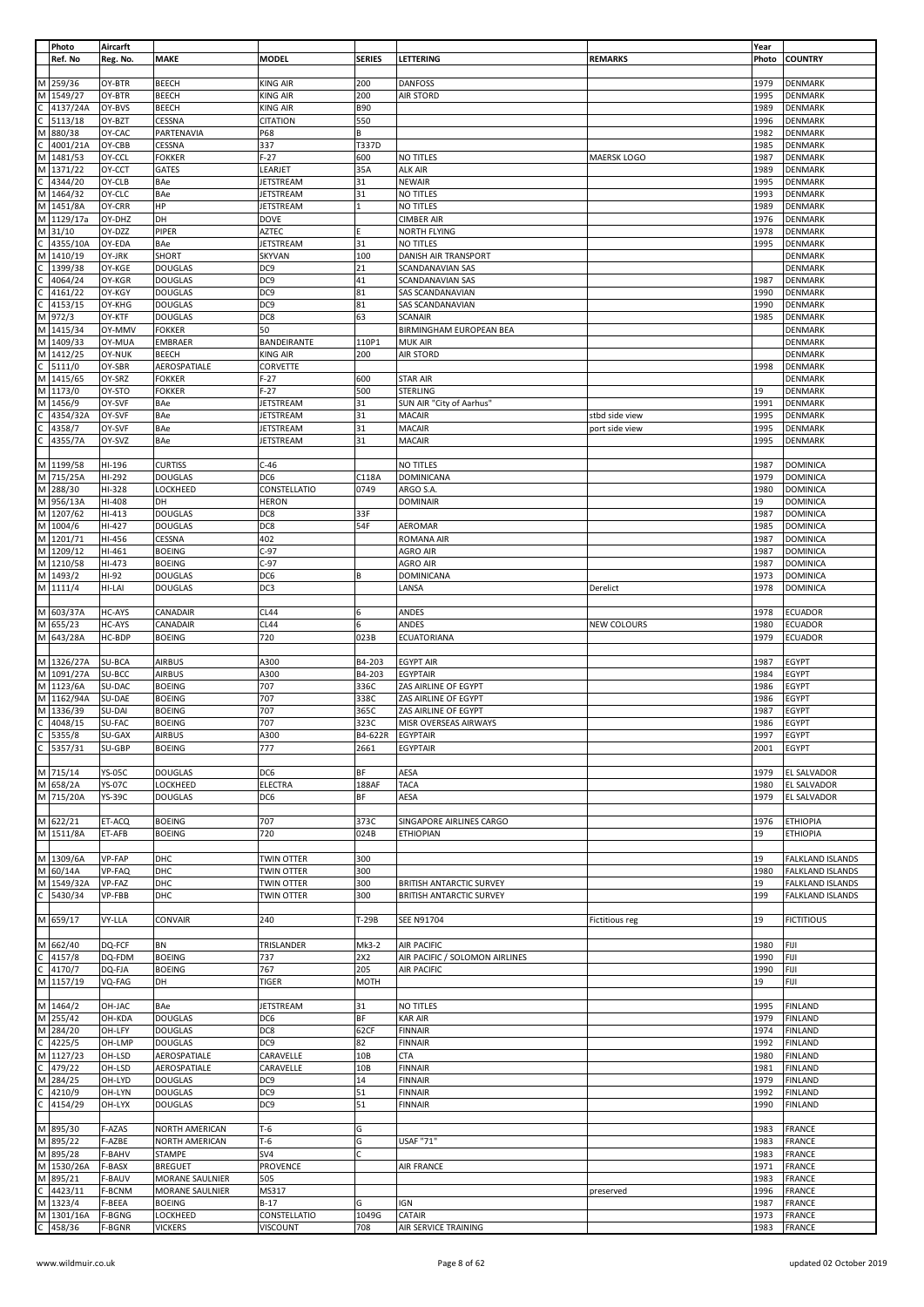|              | Photo             | Aircarft         |                                |                           |                  |                                      |                        | Year         |                                |
|--------------|-------------------|------------------|--------------------------------|---------------------------|------------------|--------------------------------------|------------------------|--------------|--------------------------------|
|              | Ref. No           | Reg. No.         | <b>MAKE</b>                    | <b>MODEL</b>              | <b>SERIES</b>    | LETTERING                            | <b>REMARKS</b>         | Photo        | <b>COUNTRY</b>                 |
|              |                   | F-BHCD           | DH                             |                           | RAPIDE           |                                      |                        | 1996         |                                |
| M            | 4423/10<br>895/9  | F-BHOO           | <b>HUREL DUBOIS</b>            | <b>DRAGON</b><br>HD34     |                  | <b>IGN</b>                           | preserved<br>preserved | 1983         | <b>FRANCE</b><br><b>FRANCE</b> |
| M            | 852/20A           | F-BHRF           | AEROSPATIALE                   | CARAVELLE                 | 3                | <b>AIR FRANCE</b>                    |                        | 1969         | <b>FRANCE</b>                  |
| М            | 1375/27A          | F-BHRL           | AEROSPATIALE                   | CARAVELLE                 |                  | <b>AIR FRANCE</b>                    |                        | 19           | <b>FRANCE</b>                  |
| М            | 1306/30           | F-BHSJ           | <b>BOEING</b>                  | 707                       | 328              | <b>AIR FRANCE</b>                    |                        | 19           | <b>FRANCE</b>                  |
| M            | 354/8             | F-BHSQ           | <b>BOEING</b>                  | 707                       | 328              | <b>AIR FRANCE</b>                    |                        | 19           | <b>FRANCE</b>                  |
| М            | 1305/25           | F-BICP           | <b>HUREL DUBOIS</b>            | HD34                      |                  |                                      |                        | 19           | <b>FRANCE</b>                  |
|              | 4272/27           | F-BICR           | <b>HUREL DUBOIS</b>            | HD-34                     |                  | <b>IGN</b>                           | stbd side view         | 1994         | <b>FRANCE</b>                  |
| С            | 4272/3            | F-BICR           | <b>HUREL DUBOIS</b>            | HD-34                     |                  | <b>IGN</b>                           | port side view         | 1994         | <b>FRANCE</b>                  |
|              | 4423/14           | F-BICY           | <b>NORD</b>                    | <b>NORECRIN</b>           | Ш                | LE FIGARO                            | preserved              | 1996         | <b>FRANCE</b>                  |
| M            | 1216/7            | F-BIHY           | DASSAULT                       | <b>FALCON</b>             | 20C              | HENNESSY                             |                        | 1988         | <b>FRANCE</b>                  |
| C            | 449/6             | F-BIUK           | <b>FOKKER</b>                  | F-27                      | 100              | UNI AIR                              |                        | 1984         | <b>FRANCE</b>                  |
|              | 449/11            | F-BJEN           | AEROSPATIALE                   | CARAVELLE                 | 10B              | ACI                                  |                        | 1984         | FRANCE                         |
| M            | 13/14             | F-BJTG           | AEROSPATIALE                   | CARAVELLE                 | 3                | AIR CHARTER INTERNATIONAL            |                        | 1980         | <b>FRANCE</b>                  |
| M            | 1448/3            | F-BJTI           | AEROSPATIALE                   | CARAVELLE                 |                  | AIR FRANCE AIR CHARTER INTERNATIONAL |                        | 19           | <b>FRANCE</b>                  |
| M            | 25/8              | F-BJTJ           | AEROSPATIALE                   | CARAVELLE                 |                  | AIR CHARTER INTERNATIONAL            |                        | 1980         | <b>FRANCE</b>                  |
| M            | 1237/15           | F-BJTL           | AEROSPATIALE                   | CARAVELLE                 | 3                | <b>AIR FRANCE</b>                    |                        | 1974         | <b>FRANCE</b>                  |
| M            | 732/39            | F-BJTO           | AEROSPATIALE                   | CARAVELLE                 | 3                | AIR CHARTER INTERNATIONAL            |                        | 1977         | <b>FRANCE</b>                  |
|              | 4269/7            | F-BLCD           | <b>BOEING</b>                  | 707                       | 328B             | <b>AIR FRANCE</b>                    | preserved              | 1994         | <b>FRANCE</b>                  |
|              | 479/7             | F-BLCK           | <b>BOEING</b>                  | 707                       | 328C             | <b>AIR FRANCE</b>                    |                        | 1981         | <b>FRANCE</b>                  |
|              | 479/8             | F-BLLB           | <b>BOEING</b>                  | 707                       | 328B             | <b>AIR FRANCE</b>                    |                        | 1981         | <b>FRANCE</b>                  |
|              | 4258/33           | F-BMCY(ex)       | POTEZ                          | 840                       |                  | NO TITLES                            | Derelict               | 1993         | <b>FRANCE</b>                  |
|              | 4423/6            | F-BMJJ           | <b>SCINTEX</b>                 | EMERAUDE                  | <b>SUPER</b>     | TOURING CLUB DE FRANCE               | preserved              | 1996         | <b>FRANCE</b>                  |
|              | 4423/7            | F-BMJJ           | <b>JODEL</b>                   | D <sub>9</sub>            |                  |                                      | preserved              | 1996         | FRANCE                         |
|              | 450/7             | F-BMKS           | AEROSPATIALE                   | CARAVELLE                 | 10B              | <b>ACI</b>                           |                        | 1984         | <b>FRANCE</b>                  |
| М            | 1523/39           | F-BMKS           | AEROSPATIALE                   | CARAVELLE                 | 10B              | AIR TOULOUSE                         |                        | 1992         | <b>FRANCE</b>                  |
| М            | 1427/21A          | F-BMRF           | AEROSPATIALE                   | ALOUETTE II               | 315A             | <b>HELI UNION</b>                    |                        | 19           | FRANCE                         |
| M            | 606/19            | F-BNQT           | GARDAN                         | <b>HORIZON</b>            | 180              |                                      |                        | 1981         | <b>FRANCE</b>                  |
|              | 4144/12           | F-BOJA           | <b>BOEING</b>                  | 727                       | 228              | <b>AIR FRANCE</b>                    |                        | 1990         | <b>FRANCE</b>                  |
| М            | 239/11            | F-BOJH           | PIPER                          | <b>AZTEC</b>              |                  |                                      |                        | 1978         | <b>FRANCE</b>                  |
|              | 449/23            | F-BPJU           | <b>BOEING</b>                  | 727                       | 214              | ACI/AIR FRANCE/AIR INTER             |                        | 1984         | <b>FRANCE</b>                  |
|              | 4007/12           | F-BPJV           | <b>BOEING</b>                  | 727                       | 214              | AIR CHARTER                          |                        | 1986         | <b>FRANCE</b>                  |
| M            | 664/32A           | F-BPPA           | AEROSPACELINES                 | <b>SUPER GUPPY</b>        | 377              | <b>AIRBUS INDUSTRIE</b>              |                        | 1980         | <b>FRANCE</b>                  |
|              | 474/14            | F-BPVB           | <b>BOEING</b>                  | 747                       | 128              | <b>AIR FRANCE</b>                    |                        | 1982         | <b>FRANCE</b>                  |
|              | 449/13            | F-BPVH           | <b>BOEING</b>                  | 747                       | 128              | <b>AIR FRANCE</b>                    |                        | 1984         | <b>FRANCE</b>                  |
|              | 4140/25           | F-BPVL           | <b>BOEING</b>                  | 747                       | 128              | <b>AIR FRANCE</b>                    |                        | 1990         | <b>FRANCE</b>                  |
|              | 477/33            | F-BPVP           | <b>BOEING</b>                  | 747                       | 128              | <b>AIR FRANCE</b>                    | stbd side view         | 1982         | <b>FRANCE</b>                  |
|              | 477/34            | F-BPVP           | <b>BOEING</b>                  | 747                       | 128              | <b>AIR FRANCE</b>                    | port side view         | 1982         | FRANCE                         |
| M            | 1370/11           | F-BPVU           | <b>BOEING</b>                  | 747                       | 228B             | <b>AIR FRANCE</b>                    |                        | 1990         | <b>FRANCE</b>                  |
| M            | 117/0             | F-BRAD           | LOCKHEED                       | CONSTELLATIO              | 1049G            | CATAIR                               |                        | 1972         | <b>FRANCE</b>                  |
| M            | 250/3A            | F-BRNX           | CESSNA                         | 402                       | A                |                                      |                        | 1971         | <b>FRANCE</b>                  |
| M            | 1307/9            | F-BRPC           | DHC                            | <b>TWIN OTTER</b>         | 200              | <b>AIR PARIS</b>                     |                        | 19           | <b>FRANCE</b>                  |
| M            | 263/7             | F-BRSM           | CESSNA                         | 402                       | В                | <b>ROUEN AVIATION</b>                |                        | 1981         | <b>FRANCE</b>                  |
| M            | 886/5A            | F-BRSX           | CESSNA                         | 402                       | B                |                                      |                        | 1984         | <b>FRANCE</b>                  |
| M            | 1529/11           | F-BSEL           | AEROSPATIALE                   | CARAVELLE                 | 6R               | <b>EURALAIR</b>                      |                        | 19           | FRANCE                         |
| M            | 895/23            | F-BTCS           | BEECH                          | 18                        |                  |                                      |                        | 1983         | <b>FRANCE</b>                  |
|              | 4089/10A          | F-BTCY           | DASSAULT                       | <b>FALCON</b>             | 20C              |                                      |                        | 1988         | <b>FRANCE</b>                  |
|              | 4007/11           | F-BTDA           | ROCKWELL                       | JET COMMANDE              | 1121B            |                                      |                        | 1986         | <b>FRANCE</b>                  |
| М            | 624/36            | F-BTMD           | DASSAULT                       | <b>MERCURE</b>            | 100              | <b>AIR INTER</b>                     |                        | 1975         | FRANCE                         |
|              | 492/18            | F-BTML           | DASSAULT                       | <b>FALCON</b>             | 20C              | MARTELL                              |                        | 1981         | <b>FRANCE</b>                  |
| M            | 219/0             | F-BTOM           | ANTONOV                        | $AN-2$                    | TD               |                                      |                        | 1980         | <b>FRANCE</b>                  |
|              | 4424/20           | F-BTTD           | DASSAULT                       | MERCURE                   | 100              | AIR INTER                            | preserved              | 1996         | FRANCE                         |
| C            | 450/14            | F-BTTL           | AEROSPATIALE                   | CORVETTE                  |                  | NO TITLES                            |                        | 1984         | <b>FRANCE</b>                  |
| $\mathsf{C}$ | 4089/20A          | F-BTTL           | AEROSPATIALE                   | CORVETTE                  |                  | UNI AIR INTERNATIONAL                |                        | 1988         | <b>FRANCE</b>                  |
| M            | 635/25A           | F-BTYV           | <b>GATES</b>                   | LEARJET                   | 24B              |                                      |                        | 1981         | <b>FRANCE</b>                  |
|              | M 12/37A          | F-BUAF           | <b>AIRBUS</b>                  | A300                      | B2-1C            | AIR INTER                            |                        | 1980         | <b>FRANCE</b>                  |
|              | M 1431/28         | F-BUAK           | <b>AIRBUS</b>                  | A300                      | B2-203           | <b>AIR INTER</b>                     |                        | 1991         | <b>FRANCE</b>                  |
| C            | 450/2             | F-BUAL           | <b>AIRBUS</b>                  | A300                      | B4-102           | <b>AIR INTER</b>                     |                        | 1984         | <b>FRANCE</b>                  |
|              | M 1219/7          | F-BUAO           | <b>AIRBUS</b>                  | A300                      | B2-1C            | <b>AIR INTER</b>                     |                        | 1988         | <b>FRANCE</b>                  |
|              | M 610/33          | F-BURT           | CESSNA                         | 172                       | F172H            |                                      |                        | 1981         | FRANCE                         |
| M            | 606/26            | F-BUYE           | DASSAULT                       | <b>FALCON</b>             | 20E              |                                      |                        | 1981         | <b>FRANCE</b>                  |
| M            | 1216/17           | F-BUYE           | DASSAULT                       | <b>FALCON</b>             | 20E              |                                      | <b>NEW COLOURS</b>     | 1988         | <b>FRANCE</b>                  |
| C            | 449/8             | F-BUZC           | AEROSPATIALE                   | CARAVELLE                 | 6R               | <b>MINERVE</b>                       |                        | 1984         | <b>FRANCE</b>                  |
| M            | 280/14            | F-BVET           | BEECH                          | KING AIR                  | 200              |                                      |                        | 1980         | <b>FRANCE</b>                  |
| M            | 1373/6            | F-BVFA           | AEROSPATIALE                   | CONCORDE                  | 101              | <b>AIR FRANCE</b>                    |                        | 1990         | <b>FRANCE</b>                  |
|              | 476/2             | F-BVFP           | HP                             | HERALD                    | 214              | <b>TRANS AZUR AVIATION</b>           |                        | 1982         | <b>FRANCE</b>                  |
| C            | 477/28A           | F-BVGC           | <b>AIRBUS</b>                  | A300                      | <b>B2-1A</b>     | <b>AIR FRANCE</b>                    |                        | 1982         | <b>FRANCE</b>                  |
| C            | 4091/29           | F-BVGI           | <b>AIRBUS</b>                  | A300                      | <b>B4-2C</b>     | <b>AIR FRANCE</b>                    |                        | 1988         | <b>FRANCE</b>                  |
| M            | 270/24A           | F-BVGN           | <b>AIRBUS</b>                  | A300                      | B4-203           | <b>AIR FRANCE</b>                    |                        | 1981         | <b>FRANCE</b>                  |
| M<br>С       | 888/22<br>4140/26 | F-BVGT<br>F-BVGT | <b>AIRBUS</b><br><b>AIRBUS</b> | A300<br>A300              | B4-203<br>B4-203 | <b>AIR FRANCE</b><br>AIR CHARTER     |                        | 1984<br>1990 | <b>FRANCE</b><br><b>FRANCE</b> |
| M            | 12/7A             | F-BVJJ           | PIPER                          | SENECA                    |                  |                                      |                        | 1980         | <b>FRANCE</b>                  |
|              |                   |                  |                                |                           |                  |                                      |                        |              |                                |
| M            | 889/12A<br>733/28 | F-BVPG<br>F-BVPR | AEROSPATIALE<br>DASSAULT       | CORVETTE<br><b>FALCON</b> | 10               |                                      |                        | 1984<br>1977 | <b>FRANCE</b><br>FRANCE        |
| M            | 450/5             | F-BVPS           | AEROSPATIALE                   | CORVETTE                  |                  |                                      |                        | 1984         | <b>FRANCE</b>                  |
| С            | 450/12            | F-BVPZ           | AEROSPATIALE                   | CARAVELLE                 | 6N               | CORSE AIR INTERNATIONAL              |                        | 1984         | <b>FRANCE</b>                  |
|              | 4007/7            | F-BVPZ           | AEROSPATIALE                   | CARAVELLE                 | 6N               | CORSE AIR INTERNATIONAL              | <b>NEW COLOURS</b>     | 1986         | FRANCE                         |
| M            | 44/17             | F-BVRZ           | <b>VICKERS</b>                 | VANGUARD                  | 952              | <b>EUROPE AERO SERVICE</b>           |                        | 1978         | <b>FRANCE</b>                  |
| M            | 25/10             | F-BVRZ           | <b>VICKERS</b>                 | VANGUARD                  | 952              | <b>EUROPE AERO SERVICE</b>           | <b>NEW COLOURS</b>     | 1980         | <b>FRANCE</b>                  |
| M            | 796/34            | F-BVSF           | AEROSPATIALE                   | CARAVELLE                 | 6N               | <b>AEROTEX</b>                       |                        | 1981         | FRANCE                         |
|              | M 12/29           | F-BVUY           | <b>VICKERS</b>                 | VANGUARD                  | 952              | <b>EUROPE AERO SERVICE</b>           |                        | 1980         | <b>FRANCE</b>                  |
| M            | 1498/18           | F-BXOG           | <b>VICKERS</b>                 | VANGUARD                  | 952              | EAS EUROPE AERO SERVICE              |                        | 1976         | <b>FRANCE</b>                  |
| M            | 100/26A           | F-BXOX           | CESSNA                         | 402                       | B                | AIR TOULOUSE                         |                        | 1979         | <b>FRANCE</b>                  |
|              | M 1131/12A        | F-BYAB           | <b>FOKKER</b>                  | $F-27$                    | 600              | AIR ALSACE                           |                        | 1982         | <b>FRANCE</b>                  |
|              | M 1216/35         | F-BYAB           | <b>FOKKER</b>                  | $F-27$                    | 600              | AIR JET - JET SERVICES               |                        | 1988         | <b>FRANCE</b>                  |
| M            | 296/4A            | F-BYAL           | GATES                          | LEARJET                   | 25C              | <b>EURALAIR</b>                      |                        | 1978         | <b>FRANCE</b>                  |
| M            | 889/34A           | F-BYAP           | <b>FOKKER</b>                  | $F-27$                    | 100              |                                      |                        | 1984         | FRANCE                         |
|              | M 1216/8          | F-BYCV           | DASSAULT                       | <b>FALCON</b>             | 10               |                                      |                        | 1988         | FRANCE                         |
|              | M 1218/34         | F-GAMP           | PIPER                          | CHEYENNE                  | Ш                |                                      |                        | 1988         | <b>FRANCE</b>                  |
| C            | 477/29A           | F-GAOT           | <b>FOKKER</b>                  | $F-27$                    | 100              | <b>NO TITLES</b>                     |                        | 1982         | <b>FRANCE</b>                  |
|              | 450/8             | F-GASL           | HS                             | 125                       | 700B             |                                      |                        | 1984         | FRANCE                         |
| M            | 1325/23A          | F-GBBS           | <b>FOKKER</b>                  | F28                       | 1000             | AIR FRANCE TAT                       |                        | 1987         | FRANCE                         |
| М            | 959/25            | F-GBLE           | <b>EMBRAER</b>                 | BANDEIRANTE               | 110P2            | <b>BRIT AIR</b>                      |                        | 1982         | <b>FRANCE</b>                  |
|              | 4089/24A          | F-GBMB           | GATES                          | LEARJET                   | 35               |                                      |                        | 1988         | <b>FRANCE</b>                  |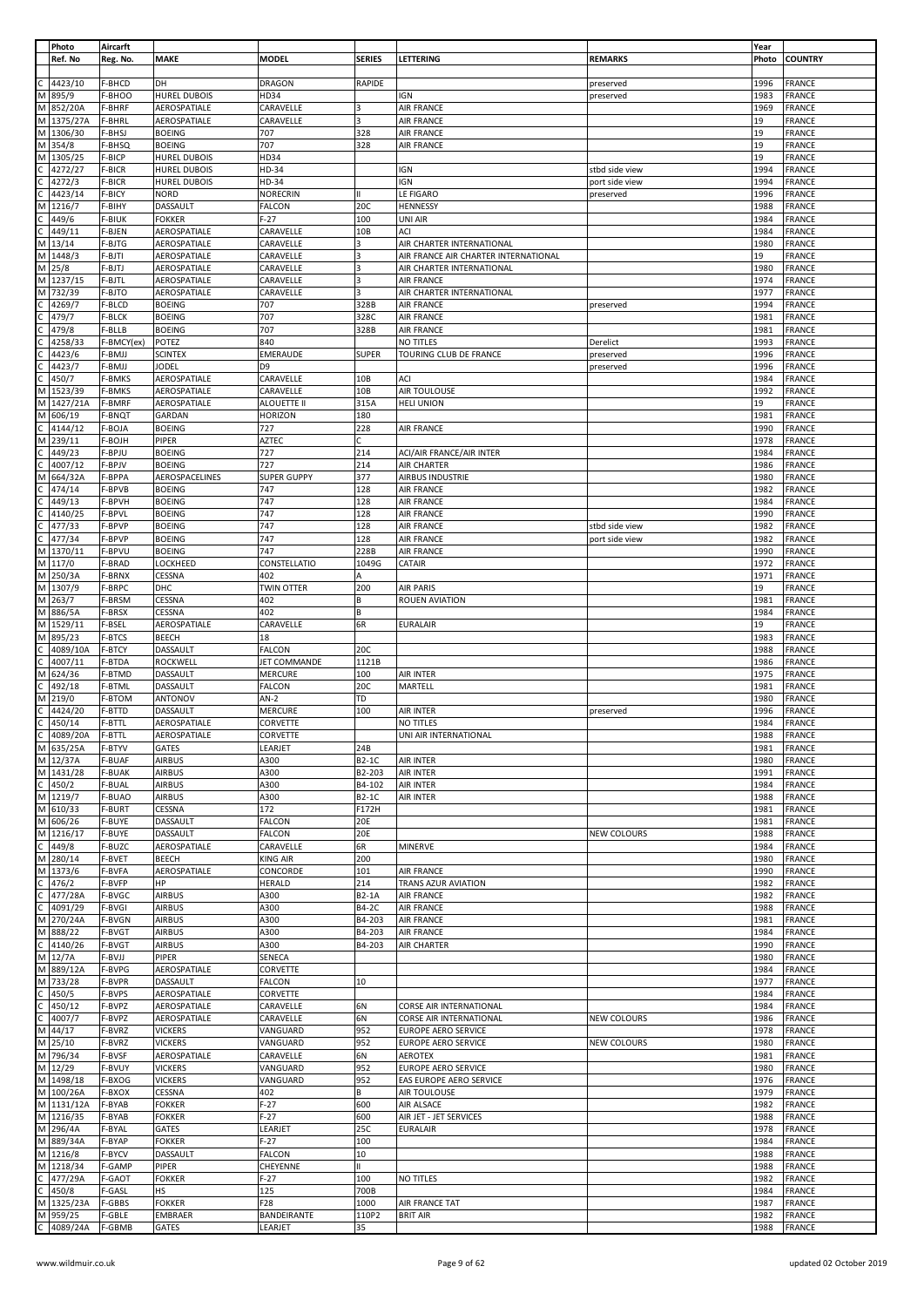|   | Photo     | Aircarft      |                      |                     |                 |                                       |                       | Year  |                |
|---|-----------|---------------|----------------------|---------------------|-----------------|---------------------------------------|-----------------------|-------|----------------|
|   | Ref. No   | Reg. No.      | <b>MAKE</b>          | <b>MODEL</b>        | <b>SERIES</b>   | LETTERING                             | <b>REMARKS</b>        | Photo | <b>COUNTRY</b> |
|   |           |               |                      |                     |                 |                                       |                       |       |                |
| M | 296/8     | F-GBMG        | EMBRAER              | BANDEIRANTE         | 110P2           | <b>BRIT AIR</b>                       |                       | 1980  | <b>FRANCE</b>  |
| M | 895/20    | F-GBRA        | <b>BEECH</b>         | <b>BONANZA</b>      | <b>V35B</b>     |                                       |                       | 1983  | <b>FRANCE</b>  |
|   |           | F-GBTL        |                      | <b>CITATION</b>     | 550             |                                       |                       | 1984  | <b>FRANCE</b>  |
|   | 451/32    |               | CESSNA               |                     |                 | <b>EURALAIR</b>                       |                       |       |                |
|   | 4132/7    | F-GBYB        | <b>BOEING</b>        | 737                 | 228             | <b>AIR FRANCE</b>                     |                       | 1989  | <b>FRANCE</b>  |
|   | 4241/1    | F-GBYF        | <b>BOEING</b>        | 737                 | 228             | <b>AIR FRANCE</b>                     |                       | 1993  | <b>FRANCE</b>  |
|   | 4358/27   | F-GBYH        | <b>BOEING</b>        | 737                 | 228             | AIR FRANCE                            |                       | 1995  | <b>FRANCE</b>  |
|   | 4131/24   | F-GBYJ        | <b>BOEING</b>        | 737                 | 228             | <b>AIR FRANCE</b>                     |                       | 1989  | <b>FRANCE</b>  |
|   | 4340/26   | F-GBYL        | <b>BOEING</b>        | 737                 | 228             | AIR FRANCE                            |                       | 1994  | <b>FRANCE</b>  |
|   | 4349/17   | F-GBYM        | <b>BOEING</b>        | 737                 | 228             | AIR FRANCE                            | stbd side view        | 1995  | FRANCE         |
|   | 4349/19   | F-GBYM        | <b>BOEING</b>        | 737                 | 228             | <b>AIR FRANCE</b>                     | port side view        | 1995  | FRANCE         |
|   |           |               |                      |                     |                 |                                       |                       |       |                |
|   | 4292/17A  | F-GBYN        | <b>BOEING</b>        | 737                 | 228             | <b>AIR FRANCE</b>                     | stbd side view        | 1994  | <b>FRANCE</b>  |
|   | 4292/14A  | F-GBYN        | <b>BOEING</b>        | 737                 | 228             | <b>AIR FRANCE</b>                     | port side view        | 1994  | <b>FRANCE</b>  |
|   | 4592/16   | F-GCBD        | <b>BOEING</b>        | 747                 | 228B(F)         | AIR FRANCE CARGO                      |                       | 2001  | FRANCE         |
| м | 1370/18   | F-GCBL        | <b>BOEING</b>        | 747                 | 228F            | AIR FRANCE CARGO                      |                       | 1990  | <b>FRANCE</b>  |
| М | 671/23    | F-GCFE        | SWEARINGEN           | <b>METROLINER</b>   | 226TC           | ARRIENNE DU LANGUEDOC                 |                       | 1980  | <b>FRANCE</b>  |
|   | 683/23    | F-GCFG        | PIPER                | CHEYENNE            |                 |                                       |                       | 1982  | <b>FRANCE</b>  |
|   | 476/4     | F-GCGX        | <b>BEECH</b>         | <b>KING AIR</b>     | 200             |                                       |                       | 1982  |                |
|   |           |               |                      |                     |                 |                                       |                       |       | FRANCE         |
|   | 811/17A   | F-GCJL        | <b>BOEING</b>        | 737                 | 222             | <b>EURALAIR</b>                       |                       | 1982  | FRANCE         |
|   | 476/5     | F-GCJT        | AEROSPATIALE         | CARAVELLE           | 10 <sub>B</sub> | <b>EUROPE AERO SERVICE</b>            |                       | 1982  | <b>FRANCE</b>  |
| М | 1354/36   | F-GCJV        | <b>FOKKER</b>        | $F-27$              | 600             | AIR JET - JET SERVICES                |                       | 1990  | <b>FRANCE</b>  |
|   | 450/3     | F-GCMS        | GATES                | LEARJET             | 35A             |                                       |                       | 1984  | FRANCE         |
|   | 4007/8    | F-GCMX        | <b>BOEING</b>        | 727                 | 2X3             | AIR CHARTER                           |                       | 1986  | FRANCE         |
|   | 4424/23   | F-GCVL        | AEROSPATIALE         | CARAVELLE           | 12              | <b>AIR PROVENCE</b>                   | preserved             | 1996  | FRANCE         |
|   |           |               |                      |                     |                 |                                       |                       |       |                |
|   | 1411/26   | F-GCVM        | AEROSPATIALE         | CARAVELLE           | 12              | AIR PROVENCE                          |                       |       | FRANCE         |
| M | 962/37A   | F-GDCN        | GATES                | LEARJET             | 35A             |                                       |                       | 1982  | <b>FRANCE</b>  |
| М | 1387/33   | F-GDFC        | <b>FOKKER</b>        | F-28                | 4000            | AIR FRANCE TAT                        |                       | 1990  | <b>FRANCE</b>  |
|   | 4007/9    | F-GDFF        | <b>BEECH</b>         | KING AIR            | 200             |                                       |                       | 1986  | <b>FRANCE</b>  |
| М | 1218/4    | F-GDFY        | AEROSPATIALE         | CARAVELLE           | 10B             | AIR CHARTER                           |                       | 1988  | <b>FRANCE</b>  |
|   | 4016/26   | F-GDJS        | <b>BEECH</b>         | KING AIR            | 200             |                                       |                       | 1986  | <b>FRANCE</b>  |
|   |           | F-GDJU        |                      |                     |                 |                                       |                       |       |                |
|   | 4089/5A   |               | AEROSPATIALE         | CARAVELLE           | 10 <sub>B</sub> | EUROPE AERO SERVICE EAS               |                       | 1988  | FRANCE         |
| М | 962/10    | F-GDLR        | DASSAULT             | <b>FALCON</b>       | 10              |                                       |                       | 1982  | <b>FRANCE</b>  |
|   | 425/3     | F-GDLU        | DASSAULT             | <b>FALCON</b>       | 20E             |                                       |                       | 1984  | FRANCE         |
|   | 450/13    | F-GDQF        | PIPER                | SENECA              |                 | <b>TUDAIR</b>                         |                       | 1984  | <b>FRANCE</b>  |
|   | 4149/21   | F-GDSK        | <b>FOKKER</b>        | F28                 | 4000            | AIR FRANCE TAT                        |                       | 1989  | FRANCE         |
| M | 1351/22   | F-GDUV        | <b>FOKKER</b>        | F28                 | 2000            | AIR FRANCE TAT                        |                       | 19    | FRANCE         |
| M | 1386/3A   | F-GDUZ        | <b>FOKKER</b>        | $F-28$              | 4000            | AIR FRANCE TAT                        |                       | 1990  | <b>FRANCE</b>  |
|   |           |               |                      |                     |                 |                                       |                       |       |                |
| M | 1548/43   | F-GDXT        | <b>FAIRCHILD</b>     | $F-27$              |                 | STELLAIR                              |                       | 1988  | <b>FRANCE</b>  |
| M | 1377/21   | F-GDXT        | <b>FAIRCHILD</b>     | $F-27$              |                 | NO TITLES                             |                       | 1988  | <b>FRANCE</b>  |
| Ċ | 4089/22A  | F-GEFS        | DASSAULT             | FALCON              | 20F             |                                       |                       | 1988  | <b>FRANCE</b>  |
| M | 1327/34   | F-GEGE        | ATR                  | 42                  | 312             | AIR FRANCE AIR LITTORAL               |                       | 1987  | <b>FRANCE</b>  |
| М | 1219/32   | F-GELP        | AEROSPATIALE         | CARAVELLE           | 10B             | <b>EUROPE AERO SERVICE</b>            |                       | 1988  | <b>FRANCE</b>  |
|   | M 1325/19 |               |                      |                     |                 |                                       |                       |       |                |
|   |           | F-GEMA        | <b>AIRBUS</b>        | A310                | 203             | <b>AIR FRANCE</b>                     |                       | 1987  | <b>FRANCE</b>  |
|   | 4592/13   | F-GEMD        | <b>AIRBUS</b>        | A310                | 203             | <b>AIR FRANCE</b>                     |                       | 2001  | <b>FRANCE</b>  |
|   | 4124/20   | F-GEMF        | <b>AIRBUS</b>        | A310                | 203             | <b>AIR FRANCE</b>                     |                       | 1989  | <b>FRANCE</b>  |
|   | 4151/31A  | F-GEPC        | AEROSPATIALE         | CARAVELLE           | 10R             | AIR CALEDONIE International           |                       | 1986  | FRANCE         |
| М | 1422/11A  | F-GEUL        | CESSNA               | 406                 |                 |                                       |                       | 1988  | <b>FRANCE</b>  |
| M | 1218/30   | F-GFDF        | <b>BEECH</b>         | <b>KING AIR</b>     | C90             |                                       |                       | 1988  | <b>FRANCE</b>  |
| M |           |               |                      |                     |                 |                                       |                       | 19    |                |
|   | 1303/18   | F-GFDJ        | <b>BEECH</b>         | <b>KING AIR</b>     | E90             |                                       |                       |       | FRANCE         |
|   | 4284/20   | F-GFKG        | <b>AIRBUS</b>        | A320                | 111             | <b>AIR FRANCE</b>                     |                       | 1994  | FRANCE         |
|   | 4289/2A   | F-GFKO        | <b>AIRBUS</b>        | A320                | 211             | <b>AIR FRANCE</b>                     |                       | 1994  | FRANCE         |
| м | 1170/24   | F-GFTL        | CESSNA               | <b>TURBO CENTUR</b> | T210N           |                                       |                       | 1987  | <b>FRANCE</b>  |
|   | 4140/36   | F-GFUB        | <b>BOEING</b>        | 737                 | 33A             | EAS                                   |                       | 1990  | <b>FRANCE</b>  |
|   | 4171/1    | F-GFUC        | <b>BOEING</b>        | 737                 | 33A             | AIR CALEDONIE INTERNATIONAL           |                       | 1989  | <b>FRANCE</b>  |
|   |           |               |                      |                     |                 |                                       |                       |       |                |
| C | 4153/20   | F-GFUK        | <b>BOEING</b>        | 747                 | 2D3B            | UTA Aeromaritime                      |                       | 1990  | <b>FRANCE</b>  |
|   | M 1219/27 | <b>F-GFUN</b> | DASSAULT             | <b>FALCON</b>       | 20              |                                       |                       | 1988  | <b>FRANCE</b>  |
|   | M 1217/19 | F-GFVM        | <b>BEECH</b>         | <b>KING AIR</b>     | A100            | <b>SINAIR</b>                         |                       | 1988  | <b>FRANCE</b>  |
|   | M 1524/7A | F-GGME        | <b>DOUGLAS</b>       | DC9                 | 83              | JET ALSACE                            |                       | 1992  | <b>FRANCE</b>  |
| M | 1218/28   | F-GGTL        | PIPER                | MALIBU              | 310P            |                                       |                       | 1988  | <b>FRANCE</b>  |
|   | M 1354/9  | F-GHCR        | DASSAULT             | <b>FALCON</b>       | 20F             |                                       |                       | 1990  | <b>FRANCE</b>  |
|   | M 1548/3  | F-GHDB        | SAAB                 | 340                 | A               | <b>BUSINESS AIR</b>                   |                       | 1992  | FRANCE         |
|   |           |               |                      |                     |                 |                                       |                       |       |                |
|   | 4140/30   | F-GHEB        | <b>DOUGLAS</b>       | DC9                 | 83              | AIR LIBERTE                           |                       | 1990  | <b>FRANCE</b>  |
|   | 4145/20   | F-GHEC        | <b>DOUGLAS</b>       | DC9                 | 83              | AIR LIBERTE                           |                       | 1990  | <b>FRANCE</b>  |
|   | 4089/12A  | F-GHFP        | <b>DASSAULT</b>      | <b>FALCON</b>       | 20C             |                                       |                       | 1988  | <b>FRANCE</b>  |
| м | 1216/30   | F-GHOA        | <b>BEECH</b>         | <b>KING AIR</b>     | 200             |                                       |                       | 1988  | <b>FRANCE</b>  |
|   | 4327/14   | F-GIOI        | <b>FOKKER</b>        | 100                 |                 | <b>BRITISH AIRWAYS TAT</b>            |                       | 1994  | <b>FRANCE</b>  |
|   | 4349/2    | F-GISB        | <b>BOEING</b>        | 747                 | 428             | <b>AIR FRANCE</b>                     |                       | 1995  | <b>FRANCE</b>  |
| М | 1380/32   | F-GJDM        | AEROSPATIALE         | CARAVELLE           | 10B3            | <b>STAR</b>                           |                       | 1990  | <b>FRANCE</b>  |
|   | 4449/14   | F-GLXH        | <b>BOEING</b>        | 737                 | 2D6             | AIR TOULOUSE                          |                       | 199   | FRANCE         |
|   |           |               |                      |                     |                 |                                       |                       |       |                |
|   | 5116/20   | F-GNPM        | <b>BEECH</b>         | 1900                | $C-1$           | <b>PROTEUS AIRLINES</b>               |                       | 1997  | <b>FRANCE</b>  |
|   | 4327/3    | F-GOMA        | BAe                  | 146                 | 200QC           | AIR JET Jet Services                  |                       | 1994  | <b>FRANCE</b>  |
|   | 4592/6    | F-GSPQ        | <b>BOEING</b>        | 777                 | 228             | AIR FRANCE                            |                       | 2001  | <b>FRANCE</b>  |
|   | 0001349   | F-HBLE        | <b>EMBRAER</b>       | ERJ                 | 190             | HOP for Air France                    |                       | 2015  | FRANCE         |
| М | 895/12    | F-OBIP        | <b>SHORT</b>         | SANDRINGHAM         |                 | RAI                                   |                       | 1983  | <b>FRANCE</b>  |
|   | 4151/4    | F-OCVY        | <b>FAIRCHILD</b>     | $F-27$              | А               | AIR TAHITI                            |                       | 1988  | FRANCE         |
|   |           |               |                      |                     |                 |                                       |                       |       |                |
|   | 4117/2A   | F-ODBY        | <b>FAIRCHILD</b>     | $F-27$              |                 | AIR TAHITI                            |                       | 1988  | <b>FRANCE</b>  |
| м | 258/25    | F-ODJI        | AEROSPATIALE         | SA365               |                 |                                       |                       | 1979  | FRANCE         |
| M | 1375/36A  | F-OGDZ        | <b>DOUGLAS</b>       | DC3                 | $C-47B$         | NO TITLES                             |                       | 19    | <b>FRANCE</b>  |
|   | 4269/16   | F-OGFI(ex)    | <b>DOUGLAS</b>       | DC3                 | $C-47A$         |                                       | NOSE ONLY - PRESERVED | 1994  | <b>FRANCE</b>  |
| Μ | 738/24    | F-OGIV        | <b>BOEING</b>        | 707                 | 321B            | SATT                                  |                       | 1980  | <b>FRANCE</b>  |
| M | 1371/20   | F-OGKK        | DHC                  | TWIN OTTER          | 200             | NO TITLES                             |                       | 1989  | <b>FRANCE</b>  |
|   |           |               |                      |                     |                 |                                       |                       |       |                |
|   | 5113/14   | F-OGQZ        | <b>AIRBUS</b>        | A310                | 324             | <b>UZBEKISTAN</b>                     |                       | 1994  | FRANCE         |
|   | 5113/17   | F-OGSI        | DASSAULT             | <b>FALCON</b>       | 200             |                                       |                       | 1994  | FRANCE         |
|   | 4593/26   | F-OGYU        | <b>AIRBUS</b>        | 310                 | 324             | AEROFLOT                              |                       | 2001  | FRANCE         |
|   | 4423/2    | F-PTXJ        | COLOMBAN             | MC-10               | CRI-CRI         |                                       | preserved             | 1996  | <b>FRANCE</b>  |
|   | 4423/3    | F-PVQI        | <b>CROSES FLICOT</b> | MINI CRIQUET        |                 |                                       | preserved             | 1996  | <b>FRANCE</b>  |
|   | 4422/25   | F-WFKC        | <b>BREGUET</b>       | $G-111$             |                 | GYROPLANE                             | preserved             | 1996  | FRANCE         |
|   |           |               |                      |                     |                 |                                       |                       |       |                |
|   | 4422/31   | F-WGVA        | PAYEN                | Pa49                | <b>KATY</b>     |                                       | preserved             | 1996  | <b>FRANCE</b>  |
|   | 4269/9    | F-WLKB        | DASSAULT             | FALCON              | 20              |                                       | preserved             | 1994  | FRANCE         |
|   | 4272/23   | F-WTSS        | <b>BAC</b>           | CONCORDE            |                 | BRITISH AIRCRAFT CORPORATION AEROSPAT | port side view        | 1994  | FRANCE         |
|   | 4272/35   | F-WTSS        | <b>BAC</b>           | CONCORDE            |                 | BRITISH AIRCRAFT CORPORATION AEROSPAT | stbd side view        | 1994  | <b>FRANCE</b>  |
| М | 284/23    | F-WUAD        | <b>AIRBUS</b>        | A300                | <b>B2</b>       |                                       | DEMONSTRATOR          | 19    | <b>FRANCE</b>  |
|   |           |               |                      |                     |                 |                                       |                       |       |                |
|   | 4423/35   | F-WYDD        | GARY                 | <b>AUTOGIRO</b>     |                 |                                       | preserved             | 1996  | <b>FRANCE</b>  |
| M | 1526/24A  | F-WYMD        | AEROSPATIALE         | <b>SUPER PUMA</b>   | Mk2             | NO TITLES                             |                       | 1992  | <b>FRANCE</b>  |
|   | M 1347/14 | F-WZAK        | AEROSPATIALE         | SA361H              |                 |                                       |                       | 1977  | FRANCE         |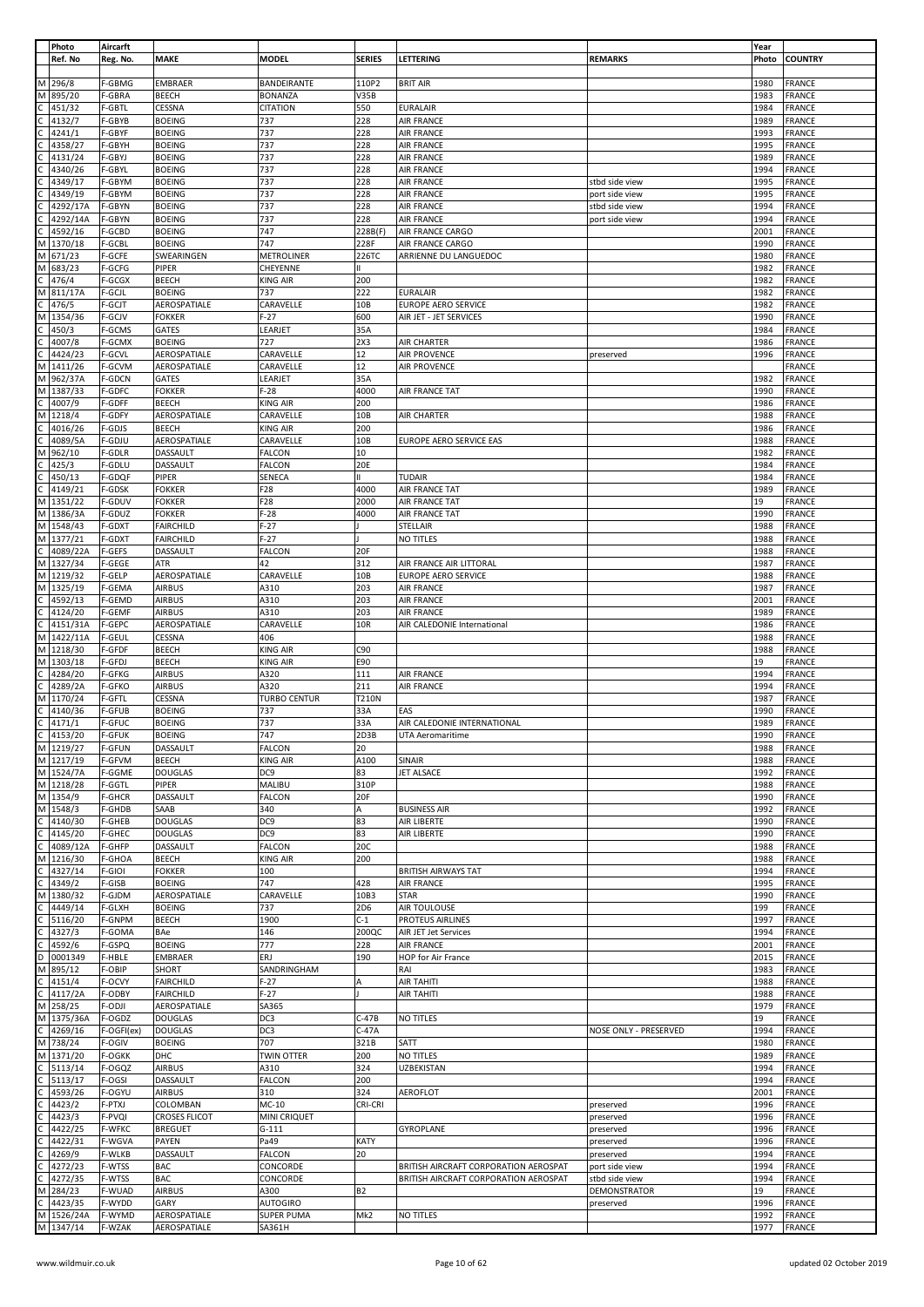|              | Photo      | Aircarft      |                  |                   |                 |                                      |                       | Year  |                |
|--------------|------------|---------------|------------------|-------------------|-----------------|--------------------------------------|-----------------------|-------|----------------|
|              | Ref. No    | Reg. No.      | <b>MAKE</b>      | MODEL             | <b>SERIES</b>   | LETTERING                            | <b>REMARKS</b>        | Photo | <b>COUNTRY</b> |
|              |            |               |                  |                   |                 |                                      |                       |       |                |
|              | M 351/2    | F-WZER        | <b>AIRBUS</b>    | A300              | B4-203          | <b>SINGAPORE AIRLINES</b>            |                       | 1980  | <b>FRANCE</b>  |
|              |            |               |                  |                   |                 |                                      |                       |       |                |
|              | M 1138/42A | D-AAST        | AEROSPATIALE     | CARAVELLE         | 10 <sub>B</sub> | AERO LLOYD                           |                       | 1982  | <b>GERMANY</b> |
|              |            |               |                  |                   |                 |                                      |                       |       |                |
|              | M 1091/64  | D-ABAK        | AEROSPATIALE     | CARAVELLE         | 10B             | AERO LLOYD                           |                       | 1981  | <b>GERMANY</b> |
|              | 477/12     | D-ABAP        | AEROSPATIALE     | CARAVELLE         | 10B             | SAT                                  |                       | 1981  | <b>GERMANY</b> |
| с            | 478/8      | D-ABAW        | AEROSPATIALE     | CARAVELLE         | 10R             | SAT                                  | port side view        | 1981  | GERMANY        |
|              | 478/13     | D-ABAW        | AEROSPATIALE     | CARAVELLE         | 10R             | SAT                                  | stbd side view        | 2018  | GERMANY        |
|              | M 327/8    | D-ABAY        | <b>DOUGLAS</b>   | DC6               | A               | GERMANAIR                            |                       | 19    | GERMANY        |
|              |            |               |                  |                   |                 |                                      |                       |       |                |
|              | M 1511/26  | D-ABDE        | <b>BOEING</b>    | 737               | 230QC           | LUFTHANSA                            |                       | 19    | <b>GERMANY</b> |
| C            | 4672/17    | D-ABEH        | <b>BOEING</b>    | 737               | 330             | LUFTHANSA                            | World cup nose        | 2006  | <b>GERMANY</b> |
| C            | 485/13     | D-ABEK        | <b>BOEING</b>    | 737               | 130             | LUFTHANSA                            |                       | 1981  | <b>GERMANY</b> |
|              | M 1127/6A  | D-ABEN        | <b>BOEING</b>    | 737               | 130             | LUFTHANSA                            |                       | 1973  | GERMANY        |
| M            | 206/11     | D-ABEP        | <b>BOEING</b>    | 737               | 130             | LUFTHANSA                            |                       | 1979  | <b>GERMANY</b> |
|              | M 642/21A  | D-ABEW        | <b>BOEING</b>    | 737               | 130             | LUFTHANSA                            |                       | 1979  | GERMANY        |
|              |            |               |                  |                   |                 |                                      |                       |       |                |
|              | M 1370/24  | D-ABFP        | <b>BOEING</b>    | 737               | 230             | LUFTHANSA                            |                       | 1990  | <b>GERMANY</b> |
|              | M 812/21A  | D-ABFT        | <b>BOEING</b>    | 737               | 230             | CONDOR                               |                       | 1982  | <b>GERMANY</b> |
|              | M 1139/3A  | D-ABFY        | <b>BOEING</b>    | 737               | 230             | LUFTHANSA                            |                       | 1982  | <b>GERMANY</b> |
|              | 473/36     | D-ABHB        | <b>BOEING</b>    | 737               | 230             | LUFTHANSA                            |                       | 1984  | GERMANY        |
| M            | 1369/17A   | D-ABHK        | <b>BOEING</b>    | 737               | 230             | LUFTHANSA                            |                       | 1990  | <b>GERMANY</b> |
|              |            |               |                  |                   |                 |                                      |                       | 1987  |                |
|              | M 1327/17A | D-ABHT        | <b>BOEING</b>    | 737               | 230             | CONDOR                               |                       |       | <b>GERMANY</b> |
|              | 4347/28    | D-ABIA        | <b>BOEING</b>    | 737               | 530             | LUFTHANSA Express                    |                       | 1995  | <b>GERMANY</b> |
|              | M 354/10   | D-ABIH        | <b>BOEING</b>    | 727               | 030             | LUFTHANSA                            |                       | 1969  | GERMANY        |
|              | 492/23A    | D-ABIL        | <b>BOEING</b>    | 727               | 030             | CONDOR                               |                       | 1981  | <b>GERMANY</b> |
|              | 4604/9A    | D-ABJA        | <b>BOEING</b>    | 737               | 530             | LUFTHANSA                            |                       | 2002  | <b>GERMANY</b> |
| С            | 4349/6     | D-ABKK        | <b>BOEING</b>    | 737               | 430             | LUFTHANSA Express                    |                       | 1995  | GERMANY        |
|              |            |               |                  |                   |                 | LUFTHANSA                            |                       |       |                |
| C            | 401/19     | D-ABKP        | <b>BOEING</b>    | 727               | 230             |                                      |                       | 1985  | <b>GERMANY</b> |
| М            | 267/20     | D-ABKT        | <b>BOEING</b>    | 727               | 230             | LUFTHANSA                            |                       | 1981  | GERMANY        |
| С            | 479/20     | D-ABPI        | <b>BOEING</b>    | 727               | 230             | LUFTHANSA                            |                       | 1981  | GERMANY        |
|              | M 1534/42  | D-ABWB        | <b>BOEING</b>    | 737               | 330             | CONDOR                               |                       | 1988  | GERMANY        |
|              | M 811/18A  | D-ABWI        | <b>BOEING</b>    | 727               | 230             | CONDOR                               |                       | 1982  | GERMANY        |
|              |            |               |                  |                   |                 |                                      |                       |       |                |
|              | M 1335/34A | D-ABYW        | <b>BOEING</b>    | 747               | 230B            | LUFTHANSA                            |                       | 1987  | <b>GERMANY</b> |
|              | M 1335/25  | D-ABZC        | <b>BOEING</b>    | 747               | 230B            | LUFTHANSA                            |                       | 1987  | <b>GERMANY</b> |
|              | M 954/9A   | D-ADAN        | <b>VICKERS</b>   | VISCOUNT          | 808             | AIR COMMERZ                          |                       | 1971  | <b>GERMANY</b> |
| С            | 4347/34    | D-ADBC        | <b>BOEING</b>    | 737               | 3L9             | <b>DEUTSCHE BA</b>                   |                       | 1995  | <b>GERMANY</b> |
|              |            |               |                  |                   |                 |                                      |                       |       |                |
|              | 4593/30    | D-ADBQ        | <b>BOEING</b>    | 737               |                 | DEUTSCHE BA                          |                       | 2001  | <b>GERMANY</b> |
| С            | 401/18     | D-ADPO        | <b>DOUGLAS</b>   | <b>DC10</b>       | 30              | CONDOR                               |                       | 1985  | GERMANY        |
|              | M 765/10A  | D-AERI        | LOCKHEED         | TRISTAR           |                 | LTU                                  |                       | 1976  | GERMANY        |
|              | M 1322/2   | D-AERL        | LOCKHEED         | TRISTAR           | 500             | LTU                                  |                       | 1987  | <b>GERMANY</b> |
|              | M 1509/9   | D-AERN        | LOCKHEED         | TRISTAR           | 200             | LTU                                  |                       | 1990  | GERMANY        |
|              |            |               |                  |                   |                 |                                      |                       |       |                |
|              | M 621/28   | D-AFSE        | <b>HS</b>        | 748               | $\overline{2}$  | BUNDESANSTALT FUR FLUGSICHERUNG      |                       | 1976  | <b>GERMANY</b> |
| С            | 5355/36    | D-AHLF        | <b>BOEING</b>    | 737               | 5K5             | Hapag Lloyd                          |                       | 1997  | <b>GERMANY</b> |
| C            | 478/14     | D-AHLP        | <b>BOEING</b>    | 727               | 014             | <b>HAPAG LLOYD</b>                   |                       | 1981  | GERMANY        |
|              | M 732/11   | D-AHLS        | <b>BOEING</b>    | 727               | 089             | <b>HAPAG LLOYD</b>                   |                       | 1977  | <b>GERMANY</b> |
|              |            |               |                  |                   |                 |                                      |                       |       |                |
|              | M 1332/26  | D-AHSD        | HS               | 748               | 2B              | DLT                                  |                       | 1987  | <b>GERMANY</b> |
|              | 4346/6     | D-AIAU        | <b>AIRBUS</b>    | A300              | B4-603          | LUFTHANSA Express                    |                       | 1995  | GERMANY        |
|              | M 775/34A  | D-AIBF        | <b>AIRBUS</b>    | A300              | <b>B4-2C</b>    | LUFTHANSA                            |                       | 1982  | <b>GERMANY</b> |
|              | M 1092/29A | D-AICL        | <b>AIRBUS</b>    | A310              | 203             | LUFTHANSA                            |                       | 1984  | <b>GERMANY</b> |
|              | 5355/35    | D-AIDE        | <b>AIRBUS</b>    | A310              | 304             | Lufthansa                            |                       | 1997  | <b>GERMANY</b> |
|              | 4161/8     | D-AIPM        | <b>AIRBUS</b>    | A320              | 211             | LUFTHANSA                            |                       | 1990  | <b>GERMANY</b> |
|              |            |               |                  |                   |                 |                                      |                       |       |                |
|              |            |               |                  |                   |                 |                                      |                       |       |                |
| с            | 5355/19    | D-AIPR        | <b>AIRBUS</b>    | A320              | 211             | Lufthansa                            |                       | 1997  | GERMANY        |
|              | 5358/22    | D-AIRW        | <b>AIRBUS</b>    | A321              | 131             | Lufthansa                            |                       | 1999  | GERMANY        |
|              | 4652/7     | D-AKNI        | <b>AIRBUS</b>    | A319              | 112             | GERMANWINGS                          |                       | 2003  | <b>GERMANY</b> |
| M            |            | D-ALAP        |                  |                   |                 |                                      | preserved             | 1987  |                |
|              | 1327/11    |               | LOCKHEED         | CONSTELLATIO      | 1049G           | LUFTHANSA                            |                       |       | <b>GERMANY</b> |
|              | M 1363/0   | D-ALAT        | <b>BAC</b>       | ONE ELEVEN        | 515FB           | PANAIR                               |                       | 19    | <b>GERMANY</b> |
|              | M 1328/15A | D-ALLA        | <b>DOUGLAS</b>   | DC9               | 32              | AEROLLOYD                            |                       | 1987  | <b>GERMANY</b> |
|              | M 642/2A   | D-AMAX        | <b>AIRBUS</b>    | A300              | B4-2C           | <b>HAPAG LLOYD</b>                   |                       | 1979  | <b>GERMANY</b> |
|              | M 1499/15  | D-AMAY        | <b>AIRBUS</b>    | A300              | <b>B4-2C</b>    | <b>BAVARIA GERMANAIR</b>             |                       | 1976  | <b>GERMANY</b> |
|              |            |               |                  |                   |                 |                                      |                       |       |                |
|              | M 812/27A  | D-AMAY        | <b>AIRBUS</b>    | A300              | B4-2C           | <b>HAPAG LLOYD</b>                   |                       | 1982  | <b>GERMANY</b> |
|              | M 1529/0   | D-ANIP        | <b>VICKERS</b>   | <b>VISCOUNT</b>   | 814             | <b>NAS</b>                           |                       | 1972  | <b>GERMANY</b> |
| $\mathsf C$  | 4160/7     | D-ANTJ        | BAe              | 146               | 200QT           | TNT / NFD The Express Freight System |                       | 1990  | <b>GERMANY</b> |
|              | M 292/22A  | <b>D-ANUE</b> | <b>BAC</b>       | <b>ONE ELEVEN</b> | 528FL           | <b>BAVARIA</b>                       |                       | 1973  | <b>GERMANY</b> |
|              | M 1499/5   | <b>D-ANUE</b> | <b>BAC</b>       | ONE ELEVEN        | 528FL           | <b>BAVARIA GERMANAIR</b>             |                       | 1976  | <b>GERMANY</b> |
| $\mathsf C$  | 5355/18    | D-AVRI        | BAe              | 146               | <b>RJ85</b>     | Lufthansa                            |                       | 1997  | <b>GERMANY</b> |
| C            |            | D-AZUR        | BAe              | 146               | 200             | <b>HAMBURG AIRLINES</b>              |                       | 1996  | GERMANY        |
|              | 5115/16    |               |                  |                   |                 |                                      |                       |       |                |
|              | M 620/29   | D-BABE        | VFW              | 614               |                 | AIR ALSACE                           |                       | 1976  | <b>GERMANY</b> |
|              | M 621/36   | D-BABI        | VFW              | 614               |                 | LUFTWAFFE                            |                       | 1976  | GERMANY        |
|              | M 1322/5   | D-BABY        | <b>VICKERS</b>   | <b>VIKING</b>     | 621             | LTU                                  |                       | 1987  | <b>GERMANY</b> |
| C            | 4161/1     | D-BFFF        | ATR              | 42                | 312             | <b>NFD</b>                           |                       | 1990  | <b>GERMANY</b> |
|              | M 3025/0   | D-BONE        | <b>VICKERS</b>   | <b>VIKING</b>     | 610/1B          | LUFTHANSA CARGO                      |                       | 1964  | <b>GERMANY</b> |
|              |            |               |                  |                   |                 |                                      |                       |       |                |
|              | M 1323/2   | D-CABA        | SWEARINGEN       | <b>METROLINER</b> | 227AC           | <b>NFD</b>                           |                       | 1987  | <b>GERMANY</b> |
|              | M 1332/31  | D-CABD        | SWEARINGEN       | <b>METROLINER</b> | 227AC           | DLT                                  |                       | 1987  | <b>GERMANY</b> |
|              | M 1091/61  | D-CALL        | DASSAULT         | <b>FALCON</b>     | 20F             |                                      |                       | 1981  | <b>GERMANY</b> |
|              | M 1102/28  | D-CARA        | <b>MBB</b>       | <b>HFB 320</b>    | <b>HANSA</b>    | <b>DFVLR</b>                         |                       | 1977  | <b>GERMANY</b> |
| $\mathsf{C}$ | 1416/19    | D-CARA        | <b>BEECH</b>     | 1900              |                 | NO TITLES                            |                       | 199   | <b>GERMANY</b> |
|              |            |               |                  |                   |                 |                                      |                       |       |                |
|              | M 777/26   | D-CBBD        | IAI              | WESTWIND          | 1124            | RFB                                  |                       | 1982  | <b>GERMANY</b> |
|              | M 1327/25  | D-CEMB        | EMBRAER          | <b>BRASILIA</b>   | 120RT           | DLT                                  |                       | 1987  | <b>GERMANY</b> |
|              | M 1323/18A | D-CEVW        | BAe              | 125               | 800             |                                      |                       | 1987  | <b>GERMANY</b> |
|              | M 643/21A  | D-CIAS        | <b>JUNKERS</b>   | 52                | 3M              | <b>KURFISS AVIATION</b>              |                       | 1974  | GERMANY        |
|              | M 271/6A   | D-CMMM        | <b>GATES</b>     | LEARJET           | 24D             |                                      |                       | 1979  | <b>GERMANY</b> |
|              |            |               |                  |                   |                 |                                      |                       |       |                |
| C            | 4064/10    | D-CNCI        | <b>CESSNA</b>    | <b>CITATION</b>   | 550             |                                      |                       | 1987  | <b>GERMANY</b> |
|              | M 259/41A  | D-CONY        | GATES            | LEARJET           | 35A             | CONTRACTAIR                          |                       | 1979  | GERMANY        |
|              | M 39/8     | D-COTT        | DASSAULT         | <b>FALCON</b>     | 20E             |                                      |                       | 1978  | GERMANY        |
|              | M 1329/13A | D-EAML        | <b>MS</b>        | 500               |                 |                                      | <b>FIESLER STORCH</b> | 1987  | <b>GERMANY</b> |
| $\mathsf C$  | 4088/17    | D-EBPW        | GARDAN           | <b>HORIZON</b>    | 180             |                                      |                       | 1987  | <b>GERMANY</b> |
|              |            |               |                  |                   |                 |                                      |                       |       |                |
|              | M 997/7    | D-ECAF        | <b>FAIRCHILD</b> | ARGUS             | F24R            |                                      |                       | 1973  | <b>GERMANY</b> |
|              | M 1092/73  | D-ECWH        | <b>CESSNA</b>    | 182               | 182P            |                                      |                       | 1981  | <b>GERMANY</b> |
|              | M 998/13A  | D-ECZV        | CESSNA           | 172               | F172M           |                                      |                       | 1977  | <b>GERMANY</b> |
| $\mathsf{C}$ | 460/21     | D-EDJP        | SOCATA           | RALLYE            | 235E            |                                      |                       | 1983  | <b>GERMANY</b> |
|              |            |               |                  |                   |                 |                                      |                       |       |                |
|              | M 1130/5A  | D-EGAO        | <b>DORNIER</b>   | 27                | B3              | RHEINGAU AIR SERVICES                |                       | 1982  | <b>GERMANY</b> |
|              | M 1127/58  | D-EGYN        | DH               | <b>TIGER MOTH</b> | 82A             | <b>DURST</b>                         |                       | 1969  | <b>GERMANY</b> |
|              | M 867/27   | D-EIHO        | PIPER            | <b>TOMAHAWK</b>   |                 |                                      |                       | 1983  | <b>GERMANY</b> |
|              | M 881/21   | D-EING        | <b>RYAN</b>      | <b>NAVION</b>     | н.              |                                      |                       | 1980  | <b>GERMANY</b> |
| C            | 4001/23A   | D-EIWT        | CESSNA           | 182               | FR182           |                                      |                       | 1985  | <b>GERMANY</b> |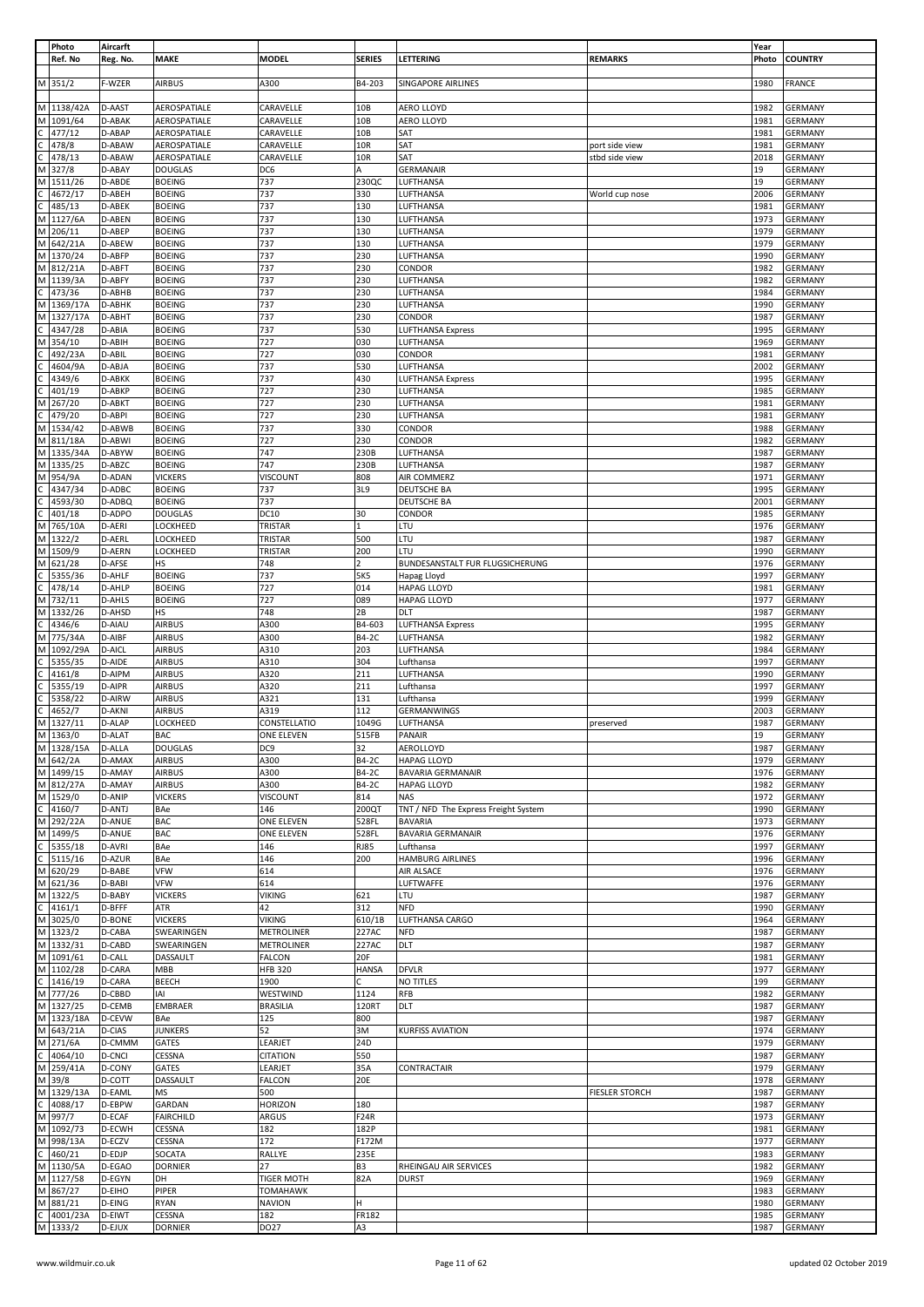|   | Photo      | Aircarft      |                       |                     |               |                           |                | Year  |                    |
|---|------------|---------------|-----------------------|---------------------|---------------|---------------------------|----------------|-------|--------------------|
|   | Ref. No    | Reg. No.      | <b>MAKE</b>           | <b>MODEL</b>        | <b>SERIES</b> | LETTERING                 | <b>REMARKS</b> | Photo | <b>COUNTRY</b>     |
|   |            |               |                       |                     |               |                           |                |       |                    |
|   | 4345/9     | D-EMAW        | <b>FIESLER</b>        | <b>STORCH</b>       |               | "RED CROSS"               | preserved      | 1995  | GERMANY            |
|   |            |               |                       |                     |               |                           |                |       |                    |
|   | 460/23     | D-EMOG        | PIPER                 | CHEROKEE            | LANCE         |                           |                | 1983  | <b>GERMANY</b>     |
| M | 1427/13A   | D-FACU        | GRUMMAN               | AG CAT              |               | NILE                      |                | 19    | <b>GERMANY</b>     |
| M | 1093/29    | D-FDEM        | <b>NORTH AMERICAN</b> | T6                  |               |                           |                | 1981  | GERMANY            |
| M | 1321/7     | D-FDHP        | <b>PILATUS</b>        | <b>TURBO PORTER</b> | B1-H2         |                           |                | 1987  | <b>GERMANY</b>     |
| M | 936/13     | D-GHFW        | PIPER                 | COMMANCHE           | TWIN          |                           |                | 1984  | <b>GERMANY</b>     |
| M |            |               |                       |                     |               |                           |                |       |                    |
|   | 1092/37    | D-HAUC        | <b>SIKORSKY</b>       | <b>S58</b>          |               |                           | Derelict       | 1981  | GERMANY            |
|   | M 1092/80  | <b>D-HAUF</b> | <b>SIKORSKY</b>       | <b>S58</b>          |               | <b>MERAVO</b>             | Derelict       | 1981  | <b>GERMANY</b>     |
|   | M 1329/27  | D-HDAC        | <b>MBB</b>            | <b>BK117</b>        | $A-3$         | ADAC                      |                | 1987  | <b>GERMANY</b>     |
| M | 261/35     | D-HDGC        | MBB                   | <b>Bo105</b>        | Ċ             |                           |                | 1979  | <b>GERMANY</b>     |
|   | M 1330/21  | <b>D-HMUS</b> | MBB                   | <b>BK117</b>        | $A-3$         | POLICE                    |                | 1987  | GERMANY            |
|   |            | D-IAAI        | CESSNA                | 441                 |               |                           |                | 1980  | <b>GERMANY</b>     |
|   | M 70/23A   |               |                       |                     |               |                           |                |       |                    |
| M | 259/14A    | D-IALB        | <b>BEECH</b>          | <b>DUKE</b>         |               |                           |                | 1979  | <b>GERMANY</b>     |
|   | M 1092/2   | D-IASL        | DHC                   | <b>TWIN OTTER</b>   | 300           | <b>DELTA AIR</b>          |                | 1981  | <b>GERMANY</b>     |
| M | 622/14     | D-IBPF        | <b>BEECH</b>          | 99                  |               | PLEUGER                   |                | 1976  | GERMANY            |
| M | 699/24A    | D-IBWB        | CESSNA                | <b>CITATION</b>     | 501           | <b>BIZERBA WERKE</b>      |                | 1978  | <b>GERMANY</b>     |
| M | 1329/38    | D-ICDS        | <b>DORNIER</b>        | <b>SEASTAR</b>      |               |                           |                | 1987  | <b>GERMANY</b>     |
|   |            |               |                       |                     |               |                           |                |       |                    |
| M | 946/34     | D-ICST        | CESSNA                | 402                 |               |                           |                | 1978  | <b>GERMANY</b>     |
| M | 733/20     | D-IDMS        | CESSNA                | 310                 | Q             |                           |                | 1977  | <b>GERMANY</b>     |
| C | 431/25     | D-IHCW        | SWEARINGEN            | METROLINER          | 226TC         | RFG                       |                | 1984  | GERMANY            |
| M | 1323/28A   | D-IHCW        | SWEARINGEN            | METROLINER          | 226TC         | RFG                       | REPAINTED      | 1987  | GERMANY            |
|   | M 1378/28  | D-IIAA        | CESSNA                | 441                 |               |                           |                | 1988  | <b>GERMANY</b>     |
|   | M 1428/2A  | D-IKAT        | CESSNA                | 401                 |               | <b>FLUGDIENST</b>         |                | 19    | <b>GERMANY</b>     |
|   |            |               |                       |                     | В             |                           |                |       |                    |
| M | 980/8      | D-IKKI        | CESSNA                | 421                 |               |                           |                | 1979  | <b>GERMANY</b>     |
| M | 663/36A    | <b>D-IKUR</b> | DH                    | <b>DOVE</b>         | 2B            | <b>COAF CHARTER</b>       |                | 1980  | GERMANY            |
|   | M 1322/30  | D-IMLL        | <b>BEECH</b>          | <b>KING AIR</b>     | 200           |                           |                | 1987  | <b>GERMANY</b>     |
| M | 1326/22A   | D-IOSB        | PIPER                 | CHEYENNE            | IIIA          | LUFTHANSA                 |                | 1987  | <b>GERMANY</b>     |
|   |            |               |                       |                     |               |                           |                |       |                    |
|   |            |               |                       |                     |               |                           |                |       |                    |
|   | M 942/39   | DDR-SCR       | <b>TUPOLEV</b>        | TU134               | А             | <b>INTERFLUG</b>          |                | 1983  | <b>GERMANY DDR</b> |
|   | M 777/16   | DDR-STA       | ILUYSHIN              | IL18                | D             | INTERFLUG                 |                | 1982  | <b>GERMANY DDR</b> |
| С | 411/2      | DDR-STF       | ILUYSHIN              | IL18                | D             | INTERFLUG                 |                | 1985  | <b>GERMANY DDR</b> |
| M | 1387/20    | DDR-STK       | <b>ILYUSHIN</b>       | IL18                | D             | INTERFLUG                 |                | 1990  | <b>GERMANY DDR</b> |
| м | 1385/3A    | DDR-STN       | ILYUSHIN              | IL18                | D             | <b>INTERFLUG</b>          |                | 1990  | <b>GERMANY DDR</b> |
|   |            |               |                       |                     |               |                           |                |       |                    |
| C | 412/5      | DDR-STO       | <b>ILUYSHIN</b>       | IL18                | D             | INTERFLUG                 |                | 1985  | <b>GERMANY DDR</b> |
|   |            |               |                       |                     |               |                           |                |       |                    |
| M | 708/30     | 9G-ABO        | <b>VICKERS</b>        | VC10                | 1102          | <b>GHANA AIRWAYS</b>      |                | 1982  | <b>GHANA</b>       |
|   | M 976/71   | 9G-ANA        | <b>DOUGLAS</b>        | DC10                | 30            | <b>GHANA AIRWAYS</b>      |                | 1984  | <b>GHANA</b>       |
|   |            |               |                       |                     |               |                           |                |       |                    |
|   | M 636/35   | SX-AGM        | SOCATA                | RALLYE              | 150ST         |                           |                | 1981  | GREECE             |
| C | 478/5      | SX-AIG        | CESSNA                | AgTruck             | A188B         |                           |                | 1981  | GREECE             |
| M | 1092/64    | SX-BCD        | <b>BOEING</b>         | 737                 | 284           | OLYMPIC                   |                | 1981  | GREECE             |
|   |            |               |                       |                     |               |                           |                |       |                    |
| M | 634/4      | SX-BDL        | PIPER                 | AZTEC               | Ė.            | OLYMPIC                   |                | 1981  | GREECE             |
| M | 637/31     | SX-BDM        | PIPER                 | CHEROKEE            | 140F          | OLYMPIC                   |                | 1981  | GREECE             |
| M | 957/37     | SX-BEE        | <b>AIRBUS</b>         | A300                | B4-102        | OLYMPIC                   |                | 1982  | GREECE             |
|   | 4672/6     | SX-BEM        | <b>AIRBUS</b>         | A300B4              | 605R          | <b>OLYMPIC</b>            |                | 2006  | <b>GREECE</b>      |
|   | 479/6      | SX-CBC        | <b>BOEING</b>         | 727                 | 284           | OLYMPIC                   |                | 1981  | GREECE             |
| М | 629/24     | SX-CBF        | <b>BOEING</b>         | 727                 | 284           | OLYMPIC                   |                | 1981  | GREECE             |
|   |            |               |                       |                     |               |                           |                |       |                    |
|   | 478/12     | SX-DBC        | <b>BOEING</b>         | 707                 | 384C          | <b>OLYMPIC</b>            |                | 1981  | GREECE             |
| M | 959/1A     | SX-DBD        | <b>BOEING</b>         | 707                 | 384C          | OLYMPIC                   |                | 1982  | GREECE             |
| C | 482/16     | SX-DBE        | <b>BOEING</b>         | 707                 | 384C          | OLYMPIC                   |                | 1981  | GREECE             |
|   | M 1133/9   | SX-DBF        | <b>BOEING</b>         | 707                 | 384B          | OLYMPIC                   |                | 19    | GREECE             |
| M | 1544/13    | SX-DBG        | <b>BOEING</b>         | 720                 | 051B          | OLYMPIC                   |                | 1972  | GREECE             |
| C |            | SX-DBP        | <b>BOEING</b>         | 707                 | 351C          | OLYMPIC                   |                | 1981  | GREECE             |
|   | 477/8      |               |                       |                     |               |                           |                |       |                    |
|   |            |               |                       |                     |               |                           |                |       |                    |
|   | M 741/75   | <b>TG-ALA</b> | <b>BOEING</b>         | 727                 | 025C          | <b>AVIATECA GUATEMALA</b> |                | 1980  | <b>GUATEMALA</b>   |
|   | M 1114/20  | TG-APA        | <b>DOUGLAS</b>        | DC6                 |               | AVIATECA                  |                | 1978  | <b>GUATEMALA</b>   |
|   | M 1114/8   | TG-ATA        | <b>DOUGLAS</b>        | DC3                 |               | <b>AVIATECA</b>           |                | 1978  | <b>GUATEMALA</b>   |
|   | M 714/22   | TG-AXA        | <b>DOUGLAS</b>        | DC3                 | $C-47$        | <b>AVIATECA</b>           |                | 1979  | <b>GUATEMALA</b>   |
|   | M 716/33A  | TG-COC        | <b>DOUGLAS</b>        | DC6                 | А             | AVIATECA                  |                | 1979  | <b>GUATEMALA</b>   |
|   |            |               |                       |                     |               |                           |                |       |                    |
|   | M 1495/7   | HH-221        | <b>CURTISS</b>        | $C-46$              | А             | AIR HAITI                 |                | 1978  | <b>HAITI</b>       |
|   | M 1496/15  | HH-222        | <b>CURTISS</b>        | $C-46$              |               | AIR HAITI                 |                | 1978  | HAITI              |
|   |            |               |                       |                     | А             |                           |                |       |                    |
|   | M 606/35A  | HH-AHC        | <b>CURTISS</b>        | $C-46$              | A             | AIR HAITI                 |                | 1978  | <b>HAITI</b>       |
|   |            |               |                       |                     |               |                           |                |       |                    |
|   | M 1113/18A | <b>HR-ANB</b> | <b>DOUGLAS</b>        | DC3                 | $C-47$        | ANHSA                     |                | 1978  | <b>HONDURAS</b>    |
|   | M 1499/27  | HR-ASJ        | CESSNA                | 180                 | 180A          | <b>AERO SERVICIOS</b>     |                | 1978  | <b>HONDURAS</b>    |
|   | M 1111/7A  | HR-LAD        | <b>DOUGLAS</b>        | DC3                 | $C-47A$       |                           |                |       | <b>HONDURAS</b>    |
|   | M 1113/13  | HR-LAE        |                       |                     |               |                           |                | 1978  |                    |
|   |            |               | <b>DOUGLAS</b>        | DC3                 | $C-47A$       | <b>NO TITLES</b>          | Derelict hulk  | 1978  | <b>HONDURAS</b>    |
|   | M 111/34A  | HR-LAG        | <b>DOUGLAS</b>        | DC3                 | $C-47A$       | LANSA                     |                | 1978  | <b>HONDURAS</b>    |
|   |            |               |                       |                     |               |                           |                |       |                    |
|   | M 1494/31  | HR-LAJ        | <b>CURTISS</b>        | $C-46$              |               | NO TITLES                 |                | 1978  | <b>HONDURAS</b>    |
|   | M 1113/32A | HR-LAK        | <b>DOUGLAS</b>        | DC3                 | $C-47$        | LANSA                     |                | 1978  | <b>HONDURAS</b>    |
|   | M 1113/34  | <b>HR-LAL</b> | <b>DOUGLAS</b>        | DC3                 | $C-47B$       | LANSA                     |                | 1978  | <b>HONDURAS</b>    |
|   | M 1111/13A | HR-LAM        | CESSNA                | 182                 | 182E          | LANSA                     |                | 1978  | <b>HONDURAS</b>    |
|   | M 1113/16  | HR-LAN        | CESSNA                | 206                 | 206D          | LANSA                     |                | 1978  | <b>HONDURAS</b>    |
|   | M 1114/15  | HR-SAC        | <b>DOUGLAS</b>        | DC3                 | $C-47$        | SAHSA                     |                | 1978  | <b>HONDURAS</b>    |
|   | M 1114/29  | HR-SAH        | <b>DOUGLAS</b>        | DC3                 | $C-47$        | SAHSA                     |                | 1978  | <b>HONDURAS</b>    |
|   |            |               |                       |                     |               |                           |                |       |                    |
|   | M 1112/28  | HR-SAW        | LOCKHEED              | <b>ELECTRA</b>      | 188A          | SAHSA                     |                | 1978  | <b>HONDURAS</b>    |
|   | M 1112/35  | HR-SAX        | CONVAIR               | 580                 | 340-31        |                           |                | 1978  | <b>HONDURAS</b>    |
|   | M 1114/23A | HR-SHA        | <b>BOEING</b>         | 737                 | 2K6           | SAHSA                     |                | 1978  | <b>HONDURAS</b>    |
|   | M 641/5    | HR-SHC        | <b>DOUGLAS</b>        | DC3                 | $C-47A$       | SAHSA                     |                | 1978  | <b>HONDURAS</b>    |
|   | M 1112/31  | HR-TNN        | LOCKHEED              | <b>ELECTRA</b>      | 188A          | TAN                       |                | 1978  | <b>HONDURAS</b>    |
|   | M 743/71   | HR-TNR        | <b>BOEING</b>         | 737                 | 2A3           | TAN                       |                | 1980  | <b>HONDURAS</b>    |
|   |            |               |                       |                     |               |                           |                |       |                    |
|   | M 1226/12  | VR-HFY        | CONVAIR               | 880                 | 22M-21        | CATHAY PACIFIC            |                | 19    | <b>HONG KONG</b>   |
|   |            | VR-HIF        |                       | 747                 |               | <b>CATHAY PACIFIC</b>     |                |       | <b>HONG KONG</b>   |
|   | 4123/9     |               | <b>BOEING</b>         |                     | 267B          |                           |                | 1985  |                    |
| C | 4118/21    | VR-HII        | <b>BOEING</b>         | 747                 | 367           | <b>CATHAY PACIFIC</b>     |                | 1988  | <b>HONG KONG</b>   |
| С | 4335/6     | VR-HKN        | <b>BOEING</b>         | 747                 | 132SCD        | AIR HONG KONG             |                | 1994  | <b>HONG KONG</b>   |
|   |            |               |                       |                     |               |                           |                |       |                    |
|   | M 1231/13  | <b>HA-AND</b> | <b>ANTONOV</b>        | $AN-2$              |               |                           |                | 19    | <b>HUNGARY</b>     |
|   | M 1091/19  | HA-LBF        | <b>TUPOLEV</b>        | TU134               |               | MALEV                     |                | 1981  | <b>HUNGARY</b>     |
|   | M 1232/4   | HA-LBI        | <b>TUPOLEV</b>        | <b>TU134A</b>       |               | MALEV HUNGARIAN AIRLINES  |                | 19    | <b>HUNGARY</b>     |
| C | 4279/20    | <b>HA-LBR</b> | <b>TUPOLEV</b>        | Tu134               | A-3           | MALEV Alitalia partner    |                | 1994  | <b>HUNGARY</b>     |
|   | M 109/9A   | HA-LCH        | <b>TUPOLEV</b>        | Tu154               |               | MALEV HUNGARIAN AIRLINES  |                | 1979  | <b>HUNGARY</b>     |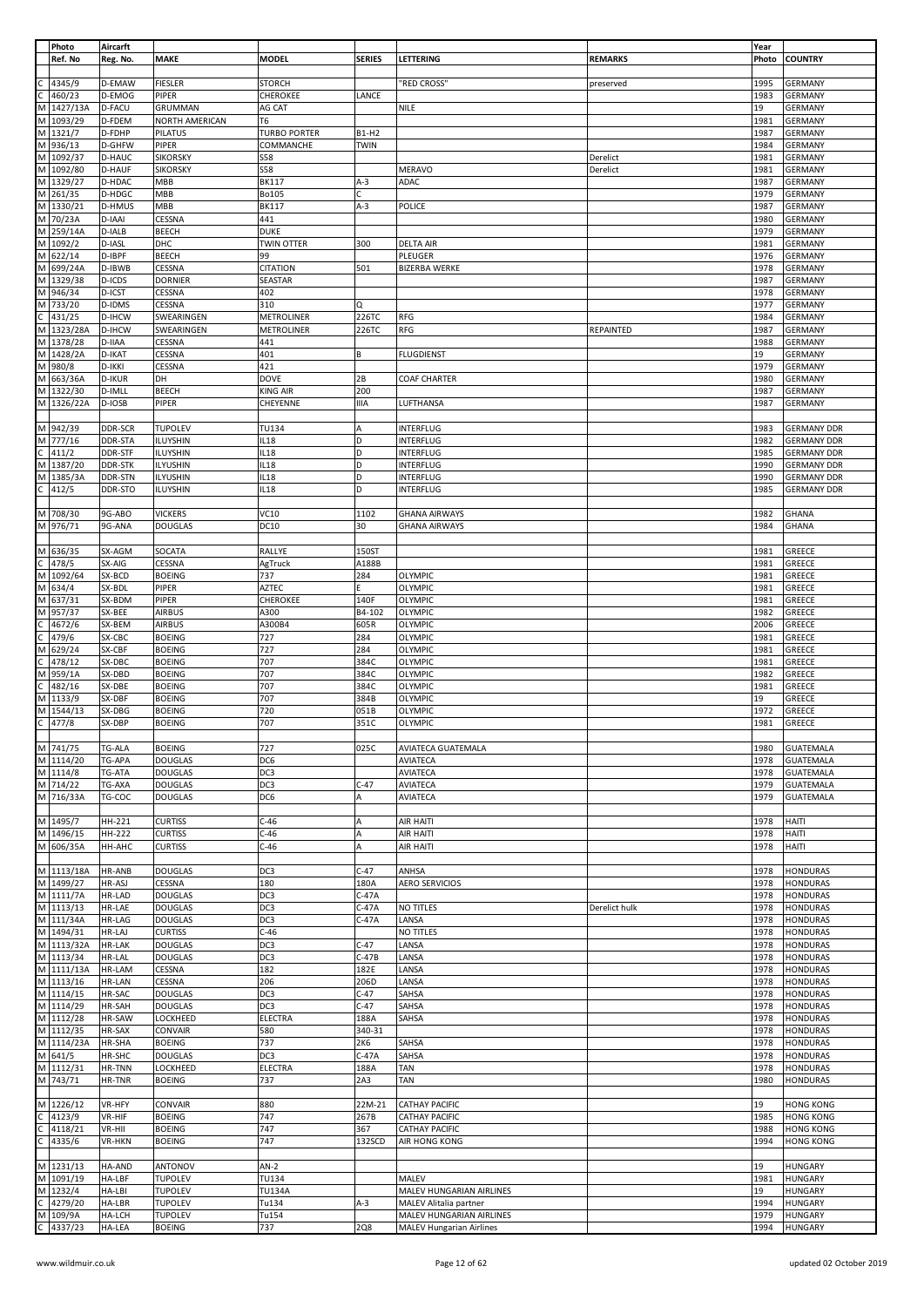|   | Photo      | Aircarft      |                    |                   |               |                                       |                                | Year  |                  |
|---|------------|---------------|--------------------|-------------------|---------------|---------------------------------------|--------------------------------|-------|------------------|
|   | Ref. No    | Reg. No.      | <b>MAKE</b>        | <b>MODEL</b>      | <b>SERIES</b> | LETTERING                             | <b>REMARKS</b>                 | Photo | <b>COUNTRY</b>   |
|   |            |               |                    |                   |               |                                       |                                |       |                  |
|   | 4669/2     | HA-LPD        | <b>AIRBUS</b>      | A320              | 233           | WIZZAIR.COM                           |                                | 2005  | <b>HUNGARY</b>   |
|   |            |               |                    |                   |               |                                       |                                |       |                  |
| D | 0000070    | HA-LPH        | <b>AIRBUS</b>      | A320              | 232           | WIZZ wizzair.com                      |                                | 2010  | <b>HUNGARY</b>   |
| D | 0000014    | <b>HA-LPK</b> | <b>AIRBUS</b>      | A320              | 232           | WIZZ wizzair.com                      |                                | 2010  | <b>HUNGARY</b>   |
| D | 0000071    | HA-LPV        | <b>AIRBUS</b>      | A320              | 232           | WIZZ wizzair.com                      |                                | 2010  | <b>HUNGARY</b>   |
| M | 1372/6     | HA-TAB        | BAe                | 146               | 200QT         | <b>TNT MALEV</b>                      |                                | 1989  | <b>HUNGARY</b>   |
|   |            |               |                    |                   |               |                                       |                                |       |                  |
|   | M 125/15   | TF-AA?        | <b>DOUGLAS</b>     | DC6               |               | JOINT CHURCH AID                      |                                | 1971  | ICELAND          |
|   |            |               |                    |                   |               |                                       |                                |       |                  |
|   | M 121/28   | TF-AAD(ex)    | <b>DOUGLAS</b>     | DC6               |               | <b>BAA FIRE SERVICE</b>               | Derelict                       | 1971  | ICELAND          |
| М | 600/23     | TF-AAD(ex)    | <b>DOUGLAS</b>     | DC6               |               | <b>BAA FIRE SERVICE</b>               | Fuselage hulk - port side view | 1981  | ICELAND          |
|   | 492/14     | TF-AAD(ex)    | <b>DOUGLAS</b>     | DC6               |               | <b>BAA FIRE SERVICE</b>               | Fuselage hulk - stbd side view | 1981  | ICELAND          |
|   | 492/7      | TF-FIA        | <b>BOEING</b>      | 727               | 085C          | <b>ICELANDAIR</b>                     |                                | 1974  | ICELAND          |
|   |            |               |                    |                   |               |                                       |                                |       |                  |
| М | 17/15A     | TF-FIE        | <b>BOEING</b>      | 727               | 085C          | <b>ICELANDAIR</b>                     |                                | 1978  | ICELAND          |
| M | 676/30A    | TF-FLI        | <b>BOEING</b>      | 727               | 208           | <b>ICELANDAIR</b>                     |                                | 1982  | ICELAND          |
| М | 239/24     | TF-GOS        | PIPER              | CHEROKEE          | <b>SIX</b>    |                                       |                                | 1978  | ICELAND          |
|   | 4030/17    | TF-ISB        | <b>DOUGLAS</b>     | DC8               | 61            | <b>EAGLE AIR</b>                      |                                | 1986  | ICELAND          |
| M | 97/30      | TF-LLF        | CANANDAIR          | <b>CL44</b>       |               | LOFTLEIDAIR                           |                                | 1971  | ICELAND          |
|   |            |               |                    |                   |               |                                       |                                |       |                  |
| M | 965/39     | TF-LLF        | CANANDAIR          | <b>CL44</b>       |               | CARGOLUX                              |                                | 1981  | ICELAND          |
| M | 1308/14A   | TF-LLJ        | CANANDAIR          | <b>CL44</b>       | $D4-2$        | CARGOLUX                              |                                | 19    | <b>ICELAND</b>   |
| M | 1459/23A   | TF-ODI        | HP                 | JETSTREAM         | 1             | <b>ODIN AIR</b>                       |                                | 1991  | ICELAND          |
| М | 1509/31A   | TF-VLI        | <b>DORNIER</b>     | 228               | 201           | NO TITLES                             |                                | 1990  | ICELAND          |
|   | 479/17     | <b>TF-VLK</b> | <b>BOEING</b>      | 737               | 2Q8           | <b>BRITANNIA</b>                      |                                | 1981  | ICELAND          |
|   |            |               |                    |                   |               |                                       |                                |       |                  |
|   |            |               |                    |                   |               |                                       |                                |       |                  |
|   | 499/23     | VT-EBN        | <b>BOEING</b>      | 747               | 237B          | AIR INDIA                             |                                | 1981  | <b>INDIA</b>     |
| M | 263/18A    | VT-EDU        | <b>BOEING</b>      | 747               | 237B          | AIR INDIA                             |                                | 1981  | <b>INDIA</b>     |
| М | 50/20      | VT-EFJ        | <b>BOEING</b>      | 747               | 237B          | AIR INDIA                             |                                | 1979  | <b>INDIA</b>     |
| M | 268/6      | VT-EGA        | <b>BOEING</b>      | 747               | 237B          | AIR INDIA                             |                                | 1981  | <b>INDIA</b>     |
|   |            |               |                    |                   |               |                                       |                                |       |                  |
|   |            |               |                    |                   |               |                                       |                                |       |                  |
|   | M 1188/16A | PK-GSD        | <b>BOEING</b>      | 747               | 2U3B          | <b>GARUDA INDONESIA</b>               |                                | 1986  | <b>INDONESIA</b> |
|   | 4161/17    | PK-GSD        | <b>BOEING</b>      | 747               | 2U3B          | GARUDA INDONESIA Visit Indonesia Year | stbd side view                 | 1990  | INDONESIA        |
|   | 4161/16    | PK-GSD        | <b>BOEING</b>      | 747               | 2U3B          | GARUDA INDONESIA Visit Indonesia Year | port side view                 | 1990  | INDONESIA        |
|   | 4334/4     |               | <b>BOEING</b>      | 747               | 2U3B          | <b>GARUDA INDONESIA</b>               |                                | 1994  | <b>INDONESIA</b> |
|   |            | PK-GSE        |                    |                   |               |                                       |                                |       |                  |
| М | 1133/69A   | PK-NCO        | CASA               | 212               | 200           | MERPATI NUSANTARA AIRLINES            |                                | 19    | INDONESIA        |
|   | M 1138/34  | PK-OAQ        | PIPER              | <b>AZTEC</b>      | D             | AIRFAST SERVICES INDONESIA            |                                | 19    | <b>INDONESIA</b> |
| М | 1379/70A   | PK-PSY        | DHC                | DASH <sub>7</sub> | 103           | NO TITLES                             |                                | 19    | INDONESIA        |
|   | M 1134/74A | PK-PTZ        | TRANSALL           | $C-160$           |               | NO TITLES                             |                                | 19    | INDONESIA        |
|   | M 1133/98A |               |                    |                   |               |                                       |                                | 19    |                  |
|   |            | PK-WWK        | <b>DOUGLAS</b>     | DC3               | $C-47A$       | NAC NATIONAL AIR CHARTER              |                                |       | INDONESIA        |
|   |            |               |                    |                   |               |                                       |                                |       |                  |
|   | M 1169/22  | EP-BAH        | <b>BEAGLE</b>      | PUP               |               |                                       |                                | 1969  | <b>IRAN</b>      |
|   | M 267/6A   | EP-ICC        | <b>BOEING</b>      | 747               | 2J9F          | <b>IRAN AIR CARGO</b>                 |                                | 1981  | <b>IRAN</b>      |
|   |            |               |                    |                   |               |                                       |                                |       |                  |
|   | M 1427/29A | YI-AEL        | BEAGLE             | PUP               |               |                                       |                                | 19    | <b>IRAQ</b>      |
|   |            |               |                    |                   |               |                                       |                                |       |                  |
|   |            |               |                    |                   |               |                                       |                                |       |                  |
|   | 498/6A     | EI-ANE        | <b>BAC</b>         | ONE ELEVEN        | 208AL         | <b>AER LINGUS</b>                     |                                | 1981  | <b>IRELAND</b>   |
|   | 498/9A     | EI-ANF        | <b>BAC</b>         | <b>ONE ELEVEN</b> | 208AL         | <b>AER LINGUS</b>                     |                                | 1981  | <b>IRELAND</b>   |
|   | 498/4A     | EI-ANG        | <b>BAC</b>         | ONE ELEVEN        | 208AL         | <b>AER LINGUS</b>                     |                                | 1981  | <b>IRELAND</b>   |
| М | 180/37     | EI-ANH        | <b>BAC</b>         | ONE ELEVEN        | 208AL         | AER LINGUS                            |                                | 1979  | <b>IRELAND</b>   |
| M | 847/7      | EI-APC        | <b>BRISTOL</b>     | 170               | 31E           | AER TURAS IRELAND                     |                                | 19    | IRELAND          |
|   |            |               |                    |                   |               |                                       |                                |       |                  |
|   | 465/19A    | EI-ASA        | <b>BOEING</b>      | 737               | 248           | <b>AER LINGUS</b>                     |                                | 1983  | <b>IRELAND</b>   |
| M | 731/29     | EI-ASB        | <b>BOEING</b>      | 737               | 248           | <b>AER LINGUS</b>                     |                                | 1977  | <b>IRELAND</b>   |
| C | 465/21A    | EI-ASB        | <b>BOEING</b>      | 737               | 248           | <b>AER LINGUS</b>                     | NEW COLOURS                    | 1983  | IRELAND          |
| М | 198/16     | EI-ASD        | <b>BOEING</b>      | 737               | 248C          | AER LINGUS IRISH INTERNATIONAL        |                                | 1973  | <b>IRELAND</b>   |
|   | 465/18A    | EI-ASD        | <b>BOEING</b>      | 737               | 248C          | <b>AER LINGUS</b>                     |                                | 1983  | <b>IRELAND</b>   |
|   |            |               |                    |                   |               |                                       |                                |       |                  |
| C | 465/12A    | EI-ASE        | <b>BOEING</b>      | 737               | 248C          | <b>AER LINGUS</b>                     |                                | 1983  | <b>IRELAND</b>   |
| M | 1138/7     | EI-ASF        | <b>BOEING</b>      | 737               | 248           | AER LINGUS IRISH INTERNATIONAL        |                                | 1971  | <b>IRELAND</b>   |
|   | M 27/31    | EI-ASF        | <b>BOEING</b>      | 737               | 248           | <b>AER LINGUS</b>                     |                                | 1980  | <b>IRELAND</b>   |
| C | 498/2A     | EI-ASL        | <b>BOEING</b>      | 737               | 248C          | <b>AER LINGUS</b>                     |                                | 1981  | <b>IRELAND</b>   |
|   | M 239/26A  | EI-ATC        | CESSNA             | 310               | G             | <b>IONA</b>                           |                                | 1978  | <b>IRELAND</b>   |
|   |            |               |                    |                   |               |                                       |                                |       |                  |
| M | 784/30     | EI-AVN        | <b>HUGHS</b>       | 500               | c             |                                       |                                | 1982  | <b>IRELAND</b>   |
|   | M 200/18A  | EI-AWO        | <b>DOUGLAS</b>     | DC7               | ΒF            | AER TURAS                             |                                | 1973  | <b>IRELAND</b>   |
|   | M 1167/14  | EI-AWY        | <b>MITSUBISHI</b>  | $MU-2$            |               |                                       |                                | 19    | <b>IRELAND</b>   |
|   | M 731/31A  | EI-BBY        | <b>BRISTOL</b>     | <b>BRITANNIA</b>  | 253           | <b>INTERCONAIR</b>                    |                                | 1977  | <b>IRELAND</b>   |
|   | M 1303/38A | EI-BCE        | <b>BN</b>          | <b>ISLANDER</b>   | 2A-26         | AER ARANN IRELAND                     |                                | 1987  | <b>IRELAND</b>   |
| C | 4001/26A   | EI-BCR        | <b>BOEING</b>      | 737               | 281           | <b>AER LINGUS</b>                     |                                | 1985  | <b>IRELAND</b>   |
|   |            |               |                    |                   |               |                                       |                                | 1977  |                  |
|   | M 732/22A  | EI-BDC        | <b>BRISTOL</b>     | <b>BRITANNIA</b>  | 253           | NO TITLES                             |                                |       | <b>IRELAND</b>   |
| C | 498/16A    | EI-BEB        | <b>BOEING</b>      | 737               | 248           | <b>AER LINGUS</b>                     |                                | 1981  | <b>IRELAND</b>   |
| M | 957/8      | EI-BED        | <b>BOEING</b>      | 747               | 130           | <b>AER LINGUS</b>                     |                                | 1985  | <b>IRELAND</b>   |
| M | 1348/7     | EI-BED        | <b>BOEING</b>      | 747               | 130           | LAN CHILE                             |                                | 1989  | <b>IRELAND</b>   |
|   | 498/17A    | EI-BEE        | <b>BOEING</b>      | 737               | 281           | <b>AER LINGUS</b>                     |                                | 1981  | <b>IRELAND</b>   |
| M | 892/29A    | EI-BEK        | SHORT              | 360               | 100           | <b>AER LINGUS</b>                     |                                | 1984  | <b>IRELAND</b>   |
|   |            |               |                    |                   |               |                                       |                                |       |                  |
|   | 431/21     | EI-BEK        | <b>SHORT</b>       | 360               | 100           | AER LINGUS COMMUTER                   |                                | 1984  | <b>IRELAND</b>   |
|   | 439/4A     | EI-BEL        | SHORT              | 360               | 100           | AER LINGUS COMMUTER                   |                                | 1984  | <b>IRELAND</b>   |
|   | 426/14     | EI-BEM        | SHORT              | 360               | 100           | AER LINGUS COMMUTER                   |                                | 1984  | <b>IRELAND</b>   |
| м | 610/7      | EI-BEO        | CESSNA             | 310               | Q             | <b>IONA</b>                           |                                | 1981  | <b>IRELAND</b>   |
|   | 498/19A    | EI-BET        | CESSNA             | 337               | F337G         |                                       |                                | 1981  | <b>IRELAND</b>   |
|   | 465/13A    |               |                    | CHEROKEE          | ARROW         |                                       |                                | 1983  | <b>IRELAND</b>   |
| M |            |               |                    |                   |               |                                       |                                |       |                  |
|   |            | EI-BGF        | PIPER              |                   |               |                                       |                                |       |                  |
|   | 103/29     | EI-BGL        | <b>ROCKWELL</b>    | COMMANDER         | 690B          | <b>FLIGHTLINE</b>                     |                                | 1980  | <b>IRELAND</b>   |
| M | 465/7A     | EI-BGP        | CESSNA             | 414               | A             | <b>IONA</b>                           |                                | 1983  | <b>IRELAND</b>   |
|   | 292/4A     | EI-BIS        | <b>ROBIN</b>       | R1180             | TD            |                                       |                                | 1981  | <b>IRELAND</b>   |
| M | 934/2A     | EI-BKD        | <b>MOONEY</b>      | M20               |               |                                       |                                | 1984  | <b>IRELAND</b>   |
|   | 433/11     | EI-BLP        | <b>SHORT</b>       | 330               | 200           | <b>AVAIR</b>                          |                                | 1984  | <b>IRELAND</b>   |
| C | 4455/29    | EI-BLY        | <b>SIKORSKY</b>    | $S-61$            | N             | IRISH HELICOPTERS                     |                                | 1998  | <b>IRELAND</b>   |
| M |            |               |                    | 310               |               | <b>IONA</b>                           |                                | 1982  |                  |
|   | 704/5      | EI-BMK        | CESSNA             |                   | Q-II          |                                       |                                |       | IRELAND          |
| М | 1164/64    | EI-BND        | CONROY             | <b>CL44</b>       | D4-2          | HEAVYLIFT                             |                                | 1986  | <b>IRELAND</b>   |
| С | 4057/14    | EI-BNY        | AEROSPATIALE       | CORVETTE          |               |                                       |                                | 1987  | <b>IRELAND</b>   |
| M | 1144/32    | EI-BOK        | PIPER              | <b>AZTEC</b>      | Ė.            |                                       |                                | 1987  | <b>IRELAND</b>   |
| C | 413/7      | EI-BPD        | SHORT              | 360               | 100           | AER LINGUS COMMUTER                   |                                | 1985  | <b>IRELAND</b>   |
|   | M 1217/7   | EI-BRP        | CANADAIR           | <b>CL44</b>       |               | <b>AER TURAS</b>                      |                                | 1988  | <b>IRELAND</b>   |
|   |            | EI-BSP        | SHORT              | 360               | 200           |                                       |                                | 1986  | <b>IRELAND</b>   |
|   | 4016/34    |               |                    |                   |               | AER LINGUS COMMUTER                   |                                |       |                  |
|   | M 1187/15  | EI-BUP        | <b>BOEING</b>      | 727               | 046           | <b>CAYMAN AIRWAYS</b>                 |                                | 1987  | <b>IRELAND</b>   |
|   | M 1532/24  | EI-BVH        | ROMBAC             | ONE ELEVEN        | 561RC         | <b>RYANAIR</b>                        |                                | 1988  | <b>IRELAND</b>   |
| M | 1387/7     | EI-BYU        | SHORT              | 360               | 100           | AER LINGUS COMMUTER                   |                                | 1990  | <b>IRELAND</b>   |
|   | 5355/13    | EI-CDG        | <b>BOEING</b>      | 737               | 548           | <b>AER LINGUS</b>                     |                                | 1997  | <b>IRELAND</b>   |
|   | 4346/22    | EI-CDI        | <b>McD DOUGLAS</b> | $MD-11$           |               | <b>GARUDA INDONESIA</b>               |                                | 1994  | <b>IRELAND</b>   |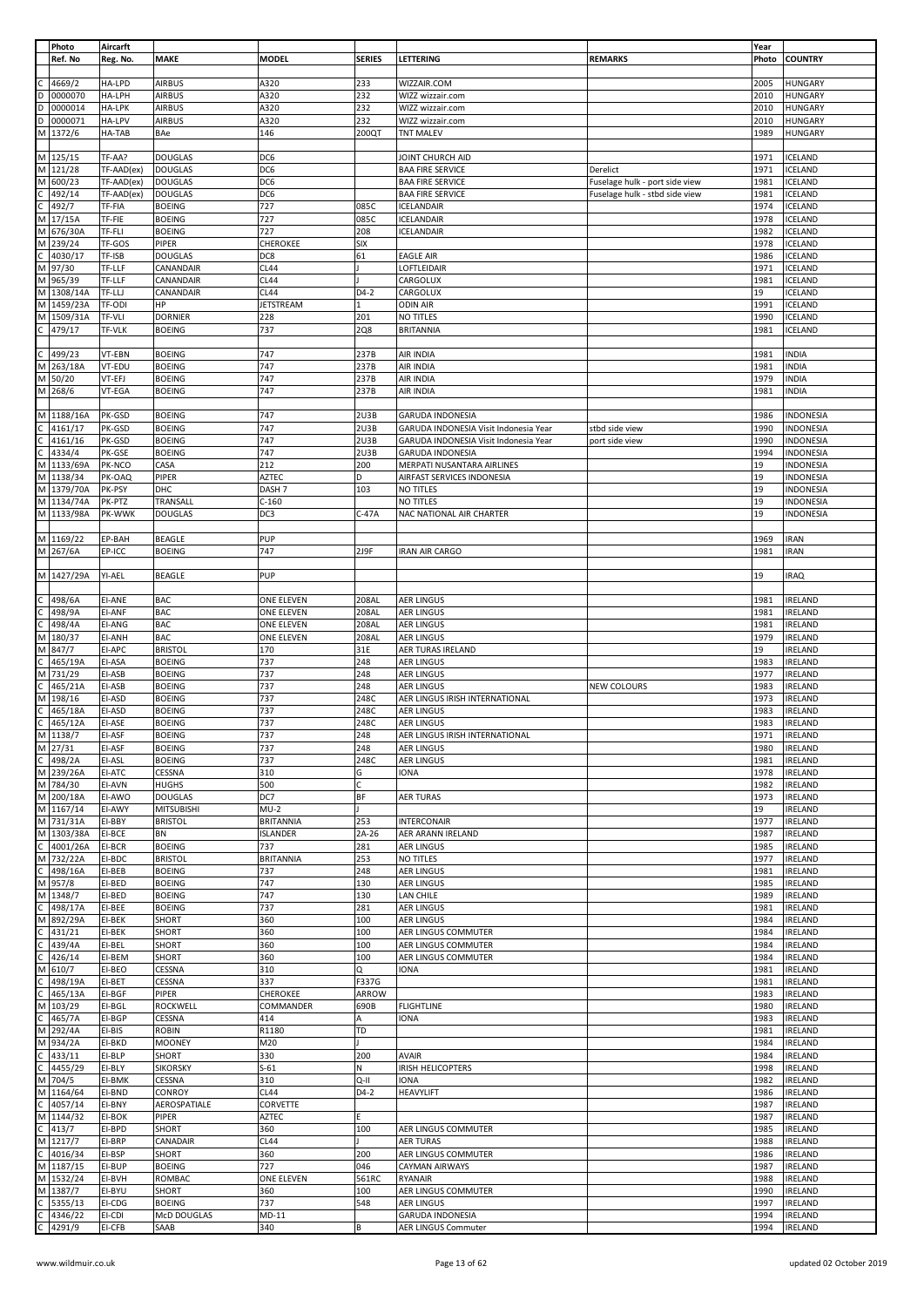|              | Photo      | Aircarft      |                   |                  |               |                                |                | Year  |                    |
|--------------|------------|---------------|-------------------|------------------|---------------|--------------------------------|----------------|-------|--------------------|
|              | Ref. No    | Reg. No.      | MAKE              | <b>MODEL</b>     | <b>SERIES</b> | LETTERING                      | <b>REMARKS</b> | Photo | <b>COUNTRY</b>     |
|              |            |               |                   |                  |               |                                |                |       |                    |
|              | 4286/19A   | EI-CFC        | SAAB              | 340              | В             | <b>AER LINGUS Commuter</b>     |                | 1994  | <b>IRELAND</b>     |
| C            | 4292/36A   | EI-CFD        | SAAB              | 340              | В             | <b>AER LINGUS Commuter</b>     |                | 1994  | <b>IRELAND</b>     |
|              |            |               |                   |                  |               |                                |                |       |                    |
| М            | 1414/4A    | EI-CHW        | LOCKHEED          | <b>ELECTRA</b>   | L188C         | HUNTING CARGO AIRLINES         |                |       | <b>IRELAND</b>     |
| M            | 1412/32    | EI-CHZ        | LOCKHEED          | <b>ELECTRA</b>   | L118C         | HUNTING CARGO AIRLINES         |                |       | <b>IRELAND</b>     |
| C            | 5435/4     | EI-CIQ        | ATR               | 42               |               | <b>TITAN</b>                   |                | 199   | <b>IRELAND</b>     |
| M            | 1541/12A   | EI-CJC        | <b>BOEING</b>     | 737              | 204           | RYANAIR                        |                | 1994  | IRELAND            |
|              | 4612/25A   | EI-CJD        | <b>BOEING</b>     | 737              | 204           | RYANAIR Eircell Ready to Go    |                | 2002  | <b>IRELAND</b>     |
|              |            |               |                   |                  |               |                                |                |       |                    |
|              | 4503/16    | EI-CJE        | <b>BOEING</b>     | 737              | 204           | RYANAIR Jaguar                 |                | 1999  | <b>IRELAND</b>     |
| M            | 1540/15    | EI-CJF        | <b>BOEING</b>     | 737              | 204           | <b>RYANAIR</b>                 | "smile face"   | 1994  | <b>IRELAND</b>     |
|              | 4627/29a   | EI-CJF        | <b>BOEING</b>     | 737              | 204           | <b>RYANAIR</b>                 |                | 2002  | <b>IRELAND</b>     |
|              | 4333/3     | EI-CJI        | <b>BOEING</b>     | 737              | 2E7           | <b>RYANAIR</b>                 |                | 1994  | <b>IRELAND</b>     |
|              |            | EI-CKS        |                   | 737              |               | <b>RYANAIR</b>                 |                | 1996  |                    |
|              | 4410/21A   |               | <b>BOEING</b>     |                  | 2T5           |                                |                |       | <b>IRELAND</b>     |
|              | 4569/18    | EI-CNT        | <b>BOEING</b>     | 737              | 230           | RYANAIR superSUNic             |                | 2001  | <b>IRELAND</b>     |
|              | 4569/8     | EI-CNT        | <b>BOEING</b>     | 737              | 230           | RYANAIR News of the World      |                | 2001  | <b>IRELAND</b>     |
|              | 4622/27A   | EI-CNT        | <b>BOEING</b>     | 737              | 230           | RYANAIR Vodaphone How are you  |                | 2002  | <b>IRELAND</b>     |
|              | 4532/15    | EI-CNV        | <b>BOEING</b>     | 737              | 230           | <b>RYANAIR</b>                 |                | 2000  | <b>IRELAND</b>     |
|              | 4600/35    | EI-CNW        | <b>BOEING</b>     | 737              | 230           | <b>RYANAIR</b>                 |                | 2001  | <b>IRELAND</b>     |
|              |            |               |                   |                  |               |                                |                |       |                    |
|              | 4627/16A   | EI-CNX        | <b>BOEING</b>     | 737              | 230           | <b>RYANAIR</b>                 |                | 2002  | <b>IRELAND</b>     |
|              | 4642/34    | EI-CNY        | <b>BOEING</b>     | 737              | 230ADV        | <b>RYANAIR Kilkenny</b>        |                | 2003  | <b>IRELAND</b>     |
|              | 4637/11    | EI-COX        | <b>BOEING</b>     | 737              | 230ADV        | <b>RYANAIR</b>                 |                | 2003  | <b>IRELAND</b>     |
|              | 4605/32A   | EI-CTO        | BAe               | 146              | 300           | AER LINGUS aerlingus.com       |                | 2002  | <b>IRELAND</b>     |
| D            | 0001365    | EI-ESS        | <b>BOEING</b>     | 737              | 800           | <b>RYANAIR</b>                 |                | 2015  | <b>IRELAND</b>     |
| D            | 0001351    |               |                   | A320             | 200           | Virgin Atlantic                |                | 2015  |                    |
|              |            | EI-EZW        | <b>AIRBUS</b>     |                  |               |                                |                |       | <b>IRELAND</b>     |
|              | 4133/15    | EI-FKA        | <b>FOKKER</b>     | 50               |               | AER LINGUS COMMUTER            |                | 1989  | <b>IRELAND</b>     |
|              | 4129/28    | EI-FKB        | <b>FOKKER</b>     | 50               |               | AER LINGUS COMMUTER            |                | 1989  | <b>IRELAND</b>     |
|              | 4353/32    | EI-FKC        | <b>FOKKER</b>     | 50               |               | AER LINGUS COMMUTER            |                | 1995  | <b>IRELAND</b>     |
|              | 4225/28    | EI-FKE        | <b>FOKKER</b>     | 50               |               | AER LINGUS COMMUTER            |                | 1992  | <b>IRELAND</b>     |
|              | 4201/9     | EI-FKF        | <b>FOKKER</b>     | 50               |               | AER LINGUS COMMUTER            |                | 1992  | <b>IRELAND</b>     |
|              |            |               |                   |                  |               |                                |                |       |                    |
|              | 4379/25    | EI-SKY        | <b>BOEING</b>     | 727              | 281F          | SKY PAC INTERNATIONAL COURIERS |                | 1995  | <b>IRELAND</b>     |
| М            | 1525/7A    | EI-TLD        | <b>DOUGLAS</b>    | DC8              | 71            | <b>TRANSLIFT AIRWAYS</b>       |                | 1992  | <b>IRELAND</b>     |
| М            | 1542/6     | EI-TLG        | <b>AIRBUS</b>     | A320             | 231           | TRANSLIFT                      |                | 1994  | <b>IRELAND</b>     |
|              |            |               |                   |                  |               |                                |                |       |                    |
|              | M 1375/34A | 4X-ABA        | <b>BOEING</b>     | 720              | 058B          | EL AL                          |                | 19    | <b>ISRAEL</b>      |
|              |            |               |                   |                  |               |                                |                |       |                    |
| M            | 760/35     | 4X-AEC        | PIPER             | <b>CHEROKEE</b>  |               |                                |                | 1981  | <b>ISRAEL</b>      |
| M            | 257/12     | 4X-ATS        | <b>BOEING</b>     | 707              | 358B          | EL AL                          |                | 1979  | <b>ISRAEL</b>      |
|              | M 1135/48  | 4X-AVG        | <b>VICKERS</b>    | <b>VISCOUNT</b>  | 831           | <b>ARKIA</b>                   | Derelict       | 19    | <b>ISRAEL</b>      |
| M            | 735/20     | 4X-AYC        | BN                | <b>ISLANDER</b>  | 2A            |                                |                | 1982  | <b>ISRAEL</b>      |
| M            | 248/24     | 4X-CJA        | IAI               | WESTWIND         | 1124          |                                |                | 1971  | <b>ISRAEL</b>      |
| $\mathsf{C}$ | 5114/6     | 4X-CLK        | IAI               | WESTWIND         | 1124          |                                |                | 1995  | <b>ISRAEL</b>      |
|              |            |               |                   |                  |               |                                |                |       |                    |
| M            | 1508/5A    | 4X-CUG        | IAI               | ARAVA            | 201           | NO TITLES                      |                | 1990  | <b>ISRAEL</b>      |
| M            | 236/18     | 4X-IBP        | IAI               | ARAVA            | 201           |                                |                | 1978  | <b>ISRAEL</b>      |
|              | M 1350/14A | 4X-JUE        | IAI               | ARAVA            |               |                                |                | 19    | <b>ISRAEL</b>      |
|              |            |               |                   |                  |               |                                |                |       |                    |
|              | M 1545/2   | I-ATIJ        | <b>DOUGLAS</b>    | DC-9             | 32            | ATI Aerotrasporti italiani     |                | 19    | <b>ITALY</b>       |
| $\mathsf{C}$ | 5358/10    | I-BIKA        | <b>AIRBUS</b>     | A320             | 214           | Alitalia Team                  |                | 1999  | <b>ITALY</b>       |
|              |            |               |                   |                  |               |                                |                |       |                    |
| C            | 5357/13    | I-BIXN        | <b>AIRBUS</b>     | A321             | 112           | Alitalia Team                  |                | 1999  | <b>ITALY</b>       |
| $\mathsf{C}$ | 4167/25A   | I-BLUI        | BAe               | <b>JETSTREAM</b> | 31            | NO TITLES                      |                | 1990  | <b>ITALY</b>       |
| M            | 1457/28    | I-BLUO        | BAe               | <b>JETSTREAM</b> | 31            | NO TITLES                      |                | 1990  | <b>ITALY</b>       |
| M            | 3029/0     | I-BOGI        | HS                | 125              | 3B            | <b>IGNIS</b>                   |                | 19    | <b>ITALY</b>       |
| M            | 266/30     | I-BUSC        | <b>AIRBUS</b>     | A300             | B4-203        | <b>ALITALIA</b>                |                | 1981  | <b>ITALY</b>       |
| M            | 699/3A     | I-BUSF        | <b>AIRBUS</b>     | A300             | B4-203        | <b>ALITALIA</b>                |                | 1981  | <b>ITALY</b>       |
| M            | 1335/14A   | I-DAWC        | <b>DOUGLAS</b>    | DC9              | 82            | <b>ALITALIA</b>                |                | 1987  | <b>ITALY</b>       |
|              | M 1231/0   | I-DAXU        | AEROSPATIALE      | CARAVELLE        | 6N            | <b>ALITALIA</b>                |                | 19    | <b>ITALY</b>       |
|              |            |               |                   |                  |               |                                |                |       |                    |
|              | M 1304/17  | I-DEME        | <b>BOEING</b>     | 747              | 143           | ALITALIA                       |                | 1979  | <b>ITALY</b>       |
|              | M 1129/7A  | I-DIBN        | <b>DOUGLAS</b>    | DC <sub>9</sub>  | 32            | <b>ALITALIA</b>                |                | 1976  | <b>ITALY</b>       |
| M            | 864/2A     | I-DIBO        | <b>DOUGLAS</b>    | DC9              | 32            | AERMEDITERRANEA                |                | 1983  | <b>ITALY</b>       |
| M            | 263/17A    | I-DIBQ        | <b>DOUGLAS</b>    | DC9              | 32            | <b>ALITALIA</b>                |                | 1981  | <b>ITALY</b>       |
|              | M 1545/0   | <b>I-DIKC</b> | <b>DOUGLAS</b>    | DC-9             | 32            | <b>ALITALIA</b>                |                | 1972  | <b>ITALY</b>       |
| M            | 1227/30A   | <b>I-DIKO</b> | <b>DOUGLAS</b>    | DC9              | 32            | ALITALIA                       |                | 19    | <b>ITALY</b>       |
|              |            |               |                   |                  |               |                                |                |       |                    |
| M            | 268/24     | I-DIRP        | <b>BOEING</b>     | 727              | 243           | <b>ALITALIA</b>                |                | 1981  | <b>ITALY</b>       |
| M            | 966/26A    | I-DIWQ        | <b>DOUGLAS</b>    | DC8              | 62F           | ALITALIA CARGO SYSTEM          |                | 1981  | <b>ITALY</b>       |
| M            | 629/29     | I-EDIM        | DASSAULT          | <b>FALCON</b>    | 20E           | <b>VIPAIR</b>                  |                | 1981  | <b>ITALY</b>       |
| C            | 4346/14    | I-FLRI        | BAe               | 146              | 200           | MERIDIANA                      |                | 1995  | <b>ITALY</b>       |
| $\mathsf{C}$ | 4271/34A   | I-FLYH        | GATES             | LEARJET          | 35A           | <b>EUROFLY</b>                 |                | 1994  | <b>ITALY</b>       |
| M            | 1482/10    | I-FRUT        | <b>MITSUBISHI</b> | SOLITAIRE        | MU-2P         |                                |                | 19    | <b>ITALY</b>       |
|              |            |               |                   |                  | 3             |                                |                |       |                    |
| M            | 753/33     | I-GISA        | AEROSPATIALE      | CARAVELLE        |               | <b>ALTAIR</b>                  |                | 1982  | <b>ITALY</b>       |
| С            | 439/5A     | I-GISI        | AEROSPATIALE      | CARAVELLE        | 3             | <b>ALTAIR</b>                  |                | 1984  | <b>ITALY</b>       |
|              | 4210/5     | I-LCJT        | DASSAULT          | <b>FALCON</b>    | 10            |                                |                | 1992  | <b>ITALY</b>       |
| M            | 279/12A    | I-NCCA        | CESSNA            | 414              | A             |                                |                | 1980  | <b>ITALY</b>       |
| M            | 1128/12    | I-NEUF        | AERMACCHI         | MM339            |               | "MM54438" ITALIAN AF           |                | 1976  | <b>ITALY</b>       |
| M            | 104/28     | I-PJAG        | <b>PIAGGIO</b>    | P166             | DL3           |                                |                | 1976  | <b>ITALY</b>       |
|              |            |               |                   |                  |               |                                |                |       |                    |
| M            | 1002/25    | <b>I-PUCK</b> | FRATI             | <b>FALCO</b>     | F8L           |                                |                | 1975  | <b>ITALY</b>       |
| $\mathsf{C}$ | 5112/5A    | I-RIFE        | <b>DOUGLAS</b>    | DC9              | 32            | <b>ALITALIA</b>                |                | 1994  | <b>ITALY</b>       |
| M            | 1157/7A    | I-SNAG        | DASSAULT          | <b>FALCON</b>    | 20E           |                                |                | 1987  | <b>ITALY</b>       |
| M            | 186/8A     | I-SPAC        | BEECH             | <b>BARON</b>     |               |                                |                | 1973  | <b>ITALY</b>       |
| M            | 1482/15A   | I-TIGI        | <b>DOUGLAS</b>    | DC9              | 15            | <b>ITAVIA</b>                  |                | 19    | <b>ITALY</b>       |
| C            | 4107/21    | I-TNTC        | BAe               | 146              | 200QT         | TNT MISTRAL AIR                |                | 1988  | <b>ITALY</b>       |
|              | M 1312/36  | I-ZERC        | ΗP                | HERALD           | 209           | <b>COLUMBIA</b>                |                | 19    | <b>ITALY</b>       |
|              |            |               |                   |                  |               |                                |                |       |                    |
|              | M 1123/43A | I-ZERD        | HP                | HERALD           | 209           | ALIGIULIA                      |                | 1986  | <b>ITALY</b>       |
|              |            |               |                   |                  |               |                                |                |       |                    |
| $\mathsf{C}$ | 4346/20    | TU-TAL        | <b>DOUGLAS</b>    | DC10             | 30            | AIR AFRIQUE                    |                | 1995  | <b>IVORY COAST</b> |
| M            | 1370/20    | TU-TAM        | <b>DOUGLAS</b>    | DC10             | 30            | AIR AFRIQUE                    |                | 1990  | <b>IVORY COAST</b> |
| C            | 4346/8     | TU-TAO        | <b>AIRBUS</b>     | A300             | B4-203        | AIR AFRIQUE                    |                | 1995  | <b>IVORY COAST</b> |
|              |            |               |                   |                  |               |                                |                |       |                    |
|              | M 1226/29  | JA3120        | CESSNA            | 172              |               |                                |                | 19    | <b>JAPAN</b>       |
| C            | 5357/23    | JA402A        | <b>BOEING</b>     | 747              | 481           |                                |                | 2001  | <b>JAPAN</b>       |
|              |            |               |                   |                  |               | ANA All Nipon Airways          |                |       |                    |
| M            | 1225/19    | JA5030        | BEECH             | 18               |               |                                |                | 19    | <b>JAPAN</b>       |
| M            | 1225/2A    | JA5033        | BEECH             | 18               |               |                                |                | 19    | <b>JAPAN</b>       |
|              | M 1226/13  | JA5126        | CONVAIR           | 240              | 3             | TAW                            |                | 19    | <b>JAPAN</b>       |
| M            | 1225/15    | JA5169        | BEECH             | 18               |               | ALL NIPPON AIRWAYS             | TRICYCLE U/C   | 19    | <b>JAPAN</b>       |
|              | M 1225/25  | JA6156        | DH                | <b>HERON</b>     | 1B            |                                |                | 19    | <b>JAPAN</b>       |
|              | M 1425/20  | JA7086        | BELL              | 47               |               |                                |                | 19    | <b>JAPAN</b>       |
|              |            |               |                   |                  |               |                                |                |       |                    |
|              | M 1428/19  | JA7468        | KAWASAKI          | $KH-4$           |               | <b>OSAKA AIRWAYS RCC</b>       |                | 19    | <b>JAPAN</b>       |
|              | M 1225/33  | JA8022        | CONVAIR           | 880              | 22M-22        | JAPAN AIR LINES                |                | 19    | <b>JAPAN</b>       |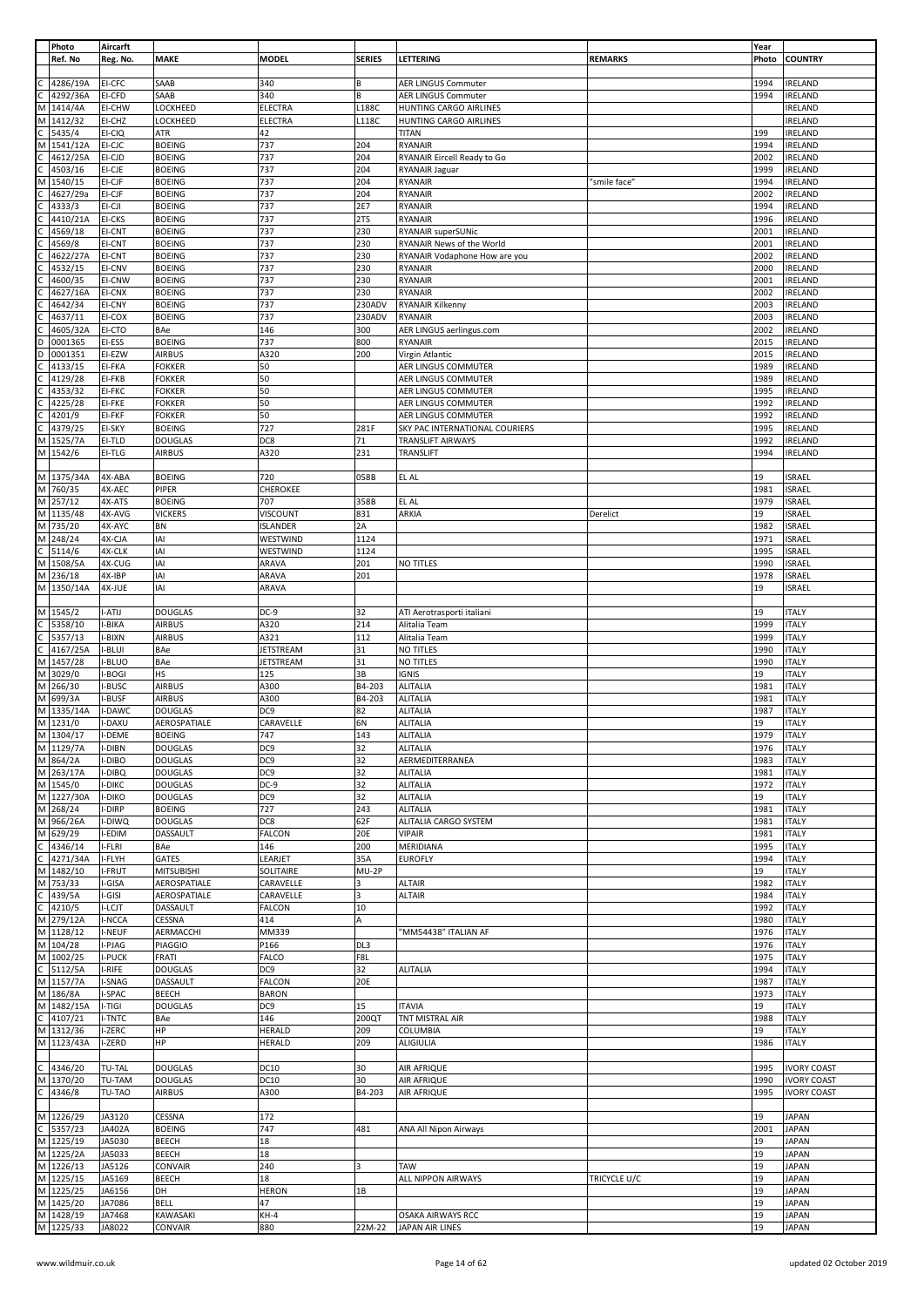|              | Photo                            | Aircarft                        |                |                     |                |                                 |                         | Year  |                    |
|--------------|----------------------------------|---------------------------------|----------------|---------------------|----------------|---------------------------------|-------------------------|-------|--------------------|
|              | Ref. No                          | Reg. No.                        | <b>MAKE</b>    | <b>MODEL</b>        | <b>SERIES</b>  | LETTERING                       | <b>REMARKS</b>          | Photo | <b>COUNTRY</b>     |
|              |                                  |                                 |                |                     |                |                                 |                         |       |                    |
|              | M 283/18A                        | JA8034                          | <b>DOUGLAS</b> | DC8                 | 62             | JAPAN AIR LINES                 |                         | 1976  | <b>JAPAN</b>       |
|              | M 812/26A                        | JA8053                          | <b>DOUGLAS</b> | DC8                 | 62             | JAPAN AIR LINES                 |                         | 1982  | <b>JAPAN</b>       |
| $\mathsf C$  | 5357/19                          | JA8082                          | <b>BOEING</b>  | 747                 | 446            | JAL Japan Airlines              |                         | 2001  | <b>JAPAN</b>       |
|              | M 1426/28A                       | JA8109                          | <b>BOEING</b>  | 747                 | 246B           | JAPAN AIR LINES JAL             |                         | 1973  | <b>JAPAN</b>       |
|              | M 1367/21A                       | JA8163                          | <b>BOEING</b>  | 747                 | 346            | JAPAN AIR LINES JAL             |                         | 1990  | <b>JAPAN</b>       |
|              | M 1367/6A                        | JA8173                          | <b>BOEING</b>  | 747                 | 346            | JAPAN AIR LINES JAL             |                         | 1990  | <b>JAPAN</b>       |
| C            | 4156/24A                         | JA8175                          | <b>BOEING</b>  | 747                 | 281B           | ALL NIPPON AIRWAYS ANA          |                         | 1987  | <b>JAPAN</b>       |
|              | M 1225/19                        | JA8309                          | <b>BOEING</b>  | 727                 | 046            | JAPAN AIR LINES                 |                         | 19    | <b>JAPAN</b>       |
|              | M 1485/35A                       | JA8639                          | <b>NAMC</b>    | YS-11               | 101            | TAW                             |                         | 19    | <b>JAPAN</b>       |
|              | M 1531/31                        |                                 |                |                     |                |                                 |                         | 19    |                    |
|              |                                  | JA8686                          | <b>NAMC</b>    | <b>YS11</b>         | 117            | <b>TAW</b>                      |                         |       | <b>JAPAN</b>       |
|              | M 1459/19A                       | JA8876                          | BAe            | <b>JETSTREAM</b>    | 32             | I AIR                           |                         | 1991  | <b>JAPAN</b>       |
|              | M 1459/18A                       | JA8877                          | BAe            | <b>JETSTREAM</b>    | 32             | J AIR                           |                         | 1991  | <b>JAPAN</b>       |
| C            | 5116/14                          | JA8973                          | DHC            | DASH <sub>8</sub>   |                | RAC                             |                         | 1997  | <b>JAPAN</b>       |
|              |                                  |                                 |                |                     |                |                                 |                         |       |                    |
| C            | 4337/15                          | JY-AGA                          | LOCKHEED       | TRISTAR             | 500            | ROYAL JORDANIAN                 |                         | 1994  | <b>JORDAN</b>      |
| C            | 4336/16                          | JY-AGB                          | LOCKHEED       | TRISTAR             | 500            | ROYAL JORDANIAN                 |                         | 1994  | <b>JORDAN</b>      |
|              | M 1326/25                        | JY-AGH                          | LOCKHEED       | TRISTAR             | 500            | SUDAN                           |                         | 1987  | <b>JORDAN</b>      |
|              | M 1326/4A                        | JY-AGI                          | LOCKHEED       | TRISTAR             | 500            | ROYAL JORDANIAN                 |                         | 1987  | <b>JORDAN</b>      |
|              | M 237/32A                        | JY-DCA                          | BN             | <b>ISLANDER</b>     | 2A             | <b>ALIA</b>                     |                         | 1980  | JORDAN             |
|              |                                  |                                 |                |                     | 3              |                                 |                         |       |                    |
|              | M 1522/23                        | JY-HZH                          | GRUMMAN        | <b>GULFSTREAM</b>   |                | THE HASHEMITE KINGDOM OF JORDAN |                         | 1992  | <b>JORDAN</b>      |
|              | M 237/19                         | JY-RJG                          | <b>AEROTEK</b> | <b>PITTS</b>        | $S-2A$         | ROYAL FALCONS                   |                         | 1980  | <b>JORDAN</b>      |
|              | M 136/28                         | JY-RJH                          | <b>AEROTEK</b> | PITTS               | $S-2A$         | ROYAL FALCONS                   |                         | 1980  | <b>JORDAN</b>      |
|              | M 237/17                         | JY-RJJ                          | <b>AEROTEK</b> | PITTS               | $S-2A$         | ROYAL FALCONS                   |                         | 1980  | <b>JORDAN</b>      |
|              |                                  |                                 |                |                     |                |                                 |                         |       |                    |
|              | M 1216/48                        | 5Y-AXA                          | <b>BOEING</b>  | 707                 | 338C           | AFRICAN EXPRESS AIRWAYS         |                         | 1986  | <b>KENYA</b>       |
|              | M 151/4                          | 5Y-BBI                          | <b>BOEING</b>  | 707                 | 351B           | <b>KENYA AIRWAYS</b>            |                         | 1979  | <b>KENYA</b>       |
|              | M 1236/15A                       | 5Y-BFC                          | <b>BOEING</b>  | 707                 | 328C           | TAAG ANGOLA AIRWAYS             |                         | 1987  | <b>KENYA</b>       |
|              |                                  |                                 |                |                     |                |                                 |                         |       |                    |
| C            | 4093/26A                         | T3-ATC                          | CASA           | 212                 | 200            | AIR TUNGARU                     |                         | 1987  | KIRIBATI           |
|              |                                  |                                 |                |                     |                |                                 |                         |       |                    |
|              | M 1446/9A                        |                                 | <b>BOEING</b>  | 747                 | 2B5B           | <b>KOREAN AIR</b>               |                         | 1989  | <b>KOREA SOUTH</b> |
|              |                                  | HL7458                          |                |                     |                |                                 |                         |       |                    |
|              | M 1367/32A                       | HL7477                          | <b>BOEING</b>  | 747                 | 4B5            | <b>KOREAN AIR</b>               |                         | 1990  | KOREA SOUTH        |
|              |                                  |                                 |                |                     |                |                                 |                         |       |                    |
|              | M 265/30                         | 9K-ADA                          | <b>BOEING</b>  | 747                 | 269B           | <b>KUWAIT AIRWAYS</b>           |                         | 1981  | <b>KUWAIT</b>      |
|              | M 268/29A                        | 9K-ADB                          | <b>BOEING</b>  | 747                 | 269B           | <b>KUWAIT AIRWAYS</b>           |                         | 1981  | <b>KUWAIT</b>      |
|              | M 1534/22                        | 9K-AFC                          | <b>BOEING</b>  | 727                 | 269            | <b>NESU AIR</b>                 |                         | 1988  | <b>KUWAIT</b>      |
| $\mathsf{C}$ | 4569/6                           | 9K-AJF                          | GRUMMAN        | <b>GULFSTREAM</b>   | V              |                                 |                         | 2001  | <b>KUWAIT</b>      |
|              |                                  |                                 |                |                     |                |                                 |                         |       |                    |
| $\mathsf C$  | 5112/2A                          | YL-BAE                          | <b>BOEING</b>  | 727                 | 023            | <b>BALTIC INTERNATIONAL</b>     |                         | 1994  | LATVIA             |
|              | $C$ 5434/3                       | YL-LBJ                          | <b>TUPOLEV</b> | TU-134              | B <sub>3</sub> | <b>LATAVIO Latvian Airlines</b> |                         | 199   | LATVIA             |
|              |                                  |                                 |                |                     |                |                                 |                         |       |                    |
|              |                                  |                                 |                |                     |                |                                 |                         |       |                    |
|              | M 385/0                          | OD-AED                          | <b>DOUGLAS</b> | DC4                 | 1009           | <b>TMA</b>                      |                         | 19    | LEBANON            |
|              | M 99/30                          | OD-AER                          | <b>DOUGLAS</b> | DC6                 | В              | TMA                             |                         | 19    | LEBANON            |
|              | M 291/7A                         | OD-AFO                          | <b>BOEING</b>  | 720                 | 023B           | MEA                             |                         | 1981  | LEBANON            |
|              | M 812/29A                        | OD-AGB                          | <b>BOEING</b>  | 720                 | 023B           | MEA                             |                         | 1982  | LEBANON            |
|              |                                  |                                 |                |                     |                |                                 |                         |       |                    |
|              | M 1547/2A                        | LY-AAS                          | YAKOLOV        | 42                  | D              | <b>LITHUANIAN AIRLINES</b>      |                         | 1996  | LITHUANIA          |
| C            | 4346/4                           | LY-AAU                          | YAKOVLEV       | <b>YAK-42</b>       |                | LITHUANIAN AIRLINES             |                         | 1995  | LITHUANIA          |
|              |                                  |                                 |                |                     |                |                                 |                         |       |                    |
|              | M 1446/21                        | LX-CGV                          | <b>BOEING</b>  | 747                 | 121            | LIONAIR ORIONAIR                |                         | 1989  | LUXEMBOURG         |
|              | M 1139/93A                       | LX-LGJ                          | <b>FOKKER</b>  | $F-27$              | 200            | LUXAIR                          |                         | 1986  | LUXEMBOURG         |
|              | M 1140/30                        | LX-LGW                          | <b>BOEING</b>  | 707                 | 344            | SOBELAIR                        |                         | 1977  | LUXEMBOURG         |
|              |                                  |                                 |                |                     |                |                                 |                         |       |                    |
|              | M 731/4A<br>M 1323/23A LX-N20198 | LX-LGW                          | <b>BOEING</b>  | 707                 | 344            | <b>GUINESS PEAT AVIATION</b>    |                         | 1977  | LUXEMBOURG         |
|              |                                  |                                 | <b>BOEING</b>  | 707                 | 329C           | NATO OTAN                       |                         |       | 1987 LUXEMBOURG    |
| $\mathsf{C}$ | 5356/22A                         | LX-SKS                          | <b>EMBRAER</b> | BANDEIRANTE         | P1             | <b>SKY SERVICE</b>              |                         | 2001  | LUXEMBOURG         |
|              | M 238/3A                         | LX-UXM                          | <b>BOLKOW</b>  | 207                 |                |                                 |                         | 1978  | LUXEMBOURG         |
|              |                                  |                                 |                |                     |                |                                 |                         |       |                    |
|              | M 1426/2A                        | 7Q-YDW                          | CESSNA         | 206                 | U206           |                                 |                         | 19    | <b>MALAWI</b>      |
|              |                                  |                                 |                |                     |                |                                 |                         |       |                    |
|              | M 1133/21                        | 9M-AMI                          | <b>FOKKER</b>  | $F-27$              | 200            | MALAYSIA                        |                         | 19    | MALAYSIA           |
|              | M 990/24A                        | 9M-AQS                          | CESSNA         | 172                 |                |                                 |                         | 1982  | MALAYSIA           |
|              | M 1389/15A                       | 9M-AXC                          | SHORT          | <b>SKYVAN</b>       | 3A-200         | MAC MALAYSIAN AIR CHARTER       |                         | 1983  | MALAYSIA           |
|              |                                  |                                 |                |                     |                |                                 |                         |       |                    |
|              | M 349/8                          | TZ-ADR                          | <b>BOEING</b>  | 727                 | 173C           | AIR MALI                        |                         | 1980  | MALI               |
|              |                                  |                                 |                |                     |                |                                 |                         |       |                    |
|              |                                  |                                 |                |                     | 047B           | <b>AIR MALTA</b>                |                         | 1985  |                    |
|              | M 1125/22                        | 9H-AAO                          | <b>BOEING</b>  | 720                 |                |                                 |                         |       | MALTA              |
|              | 4287/10A                         | 9H-ABA                          | <b>BOEING</b>  | 737                 | <b>2Y5</b>     | AIR MALTA                       | stbd side view          | 1994  | <b>MALTA</b>       |
| С            | 4287/13A                         | 9H-ABA                          | <b>BOEING</b>  | 737                 | <b>2Y5</b>     | AIR MALTA                       | port side view          | 1994  | MALTA              |
| $\mathsf{C}$ | 4337/31                          | 9H-ABB                          | <b>BOEING</b>  | 737                 | <b>2Y5</b>     | <b>AIR MALTA</b>                |                         | 1994  | MALTA              |
| С            | 4335/27                          | 9H-ABC                          | <b>BOEING</b>  | 737                 | <b>2Y5</b>     | <b>AIR MALTA</b>                |                         | 1994  | <b>MALTA</b>       |
| $\mathsf C$  | 4358/34                          | 9H-ABE                          | <b>BOEING</b>  | 737                 | <b>2Y5</b>     | AIR MALTA                       |                         | 1995  | <b>MALTA</b>       |
|              | M 1513/7                         | 9H-ABP                          | <b>AIRBUS</b>  | A320                | 211            | AIR MALTA                       |                         | 1992  | <b>MALTA</b>       |
|              |                                  |                                 |                |                     |                |                                 |                         |       |                    |
|              | M 994/28A                        | 5T-TAF(ex)                      | LOCKHEED       | CONSTELLATIO        | 1049G          | CAFE BAR                        | <b>CONVERTED TO BAR</b> | 1985  | <b>MAURITANIA</b>  |
|              |                                  |                                 |                |                     |                |                                 |                         |       |                    |
|              | M 1144/67                        | 3B-NAF                          | <b>BOEING</b>  | 707                 | 344B           | AIR MAURITIUS                   |                         | 198?  | <b>MAURITIUS</b>   |
|              |                                  |                                 |                |                     |                |                                 |                         |       |                    |
|              | M 289/22                         | XA-ALS                          | <b>CONVAIR</b> | 440                 | 340-38         | AERO LEON                       |                         | 1980  | <b>MEXICO</b>      |
|              | M 717/36                         | XA-GOA                          | <b>DOUGLAS</b> | DC6                 | C118A          | TRANSPORTE AERO DE CARGO        |                         | 1979  | <b>MEXICO</b>      |
|              |                                  |                                 |                |                     |                |                                 |                         |       |                    |
|              | M 100/1A                         | XA-GZA                          | LOCKHEED       | <b>JETSTAR</b>      | 731            |                                 |                         | 1979  | <b>MEXICO</b>      |
|              | M 989/3A                         | XA-LOU                          | <b>CONVAIR</b> | 440                 | 340-48         | AEROTUR                         |                         | 1982  | <b>MEXICO</b>      |
|              | M 1102/1                         | XA-SER                          | <b>BOEING</b>  | 727                 | 014            | MEXICANA                        |                         | 1978  | <b>MEXICO</b>      |
|              | M 1440/2                         | XA-SOJ                          | <b>DOUGLAS</b> | DC <sub>9</sub>     | 15             | AEROMEXICO                      |                         | 1981  | <b>MEXICO</b>      |
|              | M 939/33A                        | XB-AKB                          | CESSNA         | 402                 |                |                                 |                         | 1979  | <b>MEXICO</b>      |
|              | M 769/37                         | XB-LAJ                          | <b>DOUGLAS</b> | $B-18$              |                |                                 |                         | 1976  | <b>MEXICO</b>      |
|              | M 233/17A                        | XC-DUW                          | BN             | <b>ISLANDER</b>     | 2A             |                                 |                         | 1981  | <b>MEXICO</b>      |
|              | M 245/6                          | XC-DUY                          | <b>BN</b>      | <b>ISLANDER</b>     | 2A             |                                 |                         | 1981  | <b>MEXICO</b>      |
|              |                                  |                                 |                |                     |                |                                 |                         |       |                    |
|              | M 30/25A                         | CN-CCG                          | <b>BOEING</b>  | 727                 | 2B6            | ROYAL AIR MAROC                 |                         | 1979  | MOROCCO            |
|              |                                  |                                 |                |                     |                |                                 |                         |       |                    |
|              | M 895/18                         | CN-CDH                          | <b>BEECH</b>   | <b>BARON</b>        |                |                                 |                         | 1983  | MOROCCO            |
|              |                                  |                                 |                |                     |                |                                 |                         |       |                    |
|              | M 1316/20A                       | C <sub>2</sub> -RN <sub>4</sub> | <b>BOEING</b>  | 727                 | 077C           | AIR NAURU                       |                         | 19    | <b>NAURU</b>       |
|              |                                  |                                 |                |                     |                |                                 |                         |       |                    |
|              | $C$   5330/27                    | PH-ACZ                          | <b>BEECH</b>   | <b>SUPER KING A</b> | <b>B200</b>    |                                 |                         |       | 1997 NETHERLANDS   |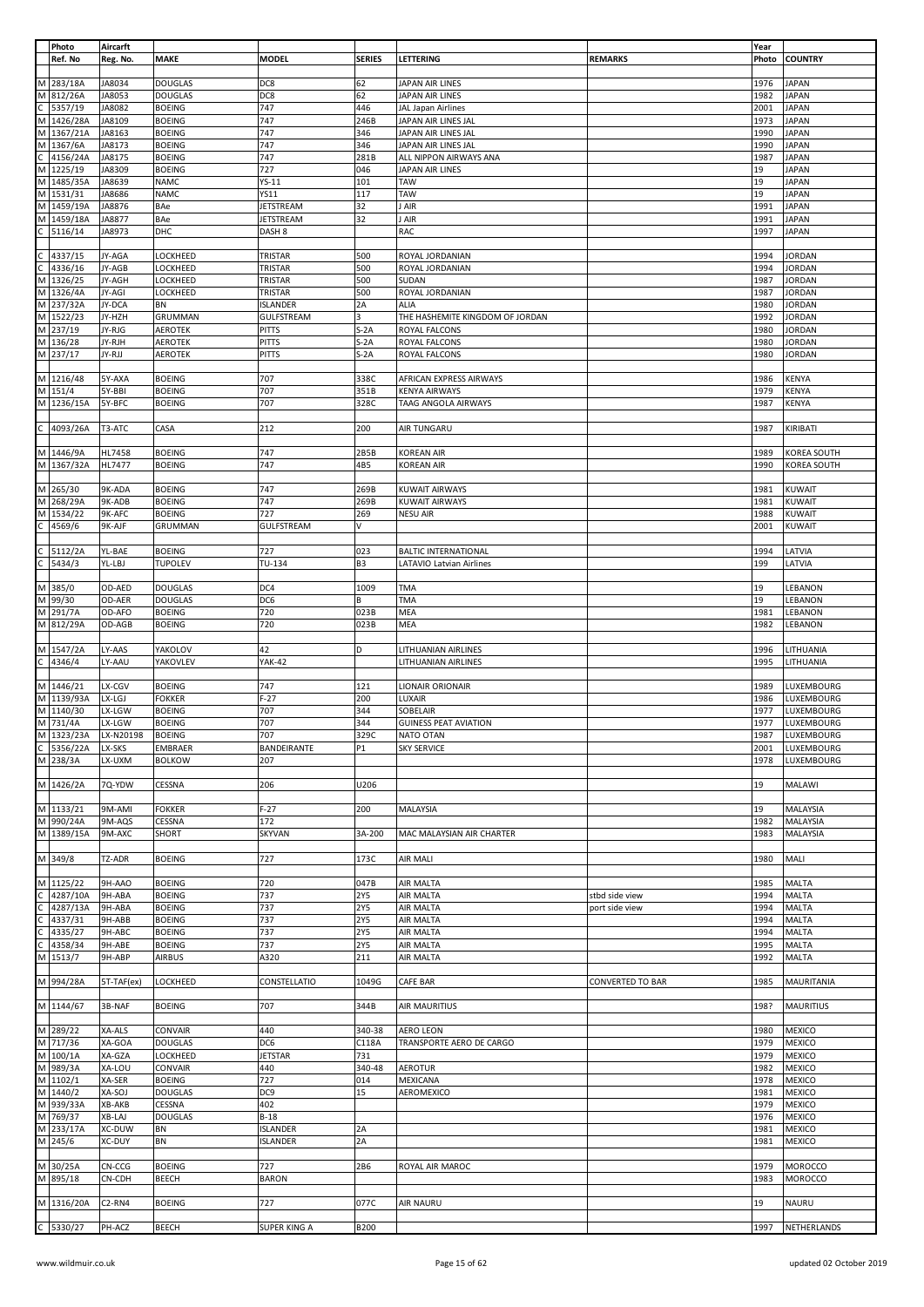|              | Photo     | Aircarft |                   |                   |                   |                                 |                    | Year  |                |
|--------------|-----------|----------|-------------------|-------------------|-------------------|---------------------------------|--------------------|-------|----------------|
|              | Ref. No   | Reg. No. | <b>MAKE</b>       | <b>MODEL</b>      | <b>SERIES</b>     | LETTERING                       | <b>REMARKS</b>     | Photo | <b>COUNTRY</b> |
|              |           |          |                   |                   |                   |                                 |                    |       |                |
|              |           |          |                   |                   |                   |                                 |                    |       |                |
|              | 4334/11   | PH-AGA   | <b>AIRBUS</b>     | A310              | 203               | <b>KLM Royal Dutch Airlines</b> |                    | 1994  | NETHERLANDS    |
|              | 4275/4    | PH-AGB   | <b>AIRBUS</b>     | A310              | 203               | <b>KLM Royal Dutch Airlines</b> |                    | 1994  | NETHERLANDS    |
|              | 4281/27   | PH-AGC   | <b>AIRBUS</b>     | A310              | 203               | <b>KLM Royal Dutch Airlines</b> |                    | 1994  | NETHERLANDS    |
|              |           |          |                   |                   |                   |                                 |                    |       |                |
|              | 4335/30   | PH-AGD   | <b>AIRBUS</b>     | A310              | 203               | <b>KLM Royal Dutch Airlines</b> |                    | 1994  | NETHERLANDS    |
|              | 4337/28   | PH-AGG   | <b>AIRBUS</b>     | A310              | 203               | <b>KLM Royal Dutch Airlines</b> |                    | 1994  | NETHERLANDS    |
|              | 4281/23   | PH-AGH   | <b>AIRBUS</b>     | A310              | 203               | <b>KLM Royal Dutch Airlines</b> |                    | 1994  | NETHERLANDS    |
|              |           |          |                   |                   |                   |                                 |                    |       |                |
|              | 4335/31   | PH-AGI   | <b>AIRBUS</b>     | A310              | 203               | <b>KLM Royal Dutch Airlines</b> |                    | 1994  | NETHERLANDS    |
|              | 5330/25   | PH-ARM   | <b>MOONEY</b>     | M20               | K                 |                                 |                    | 1997  | NETHERLANDS    |
|              | 0060026   | PH-ARO   | <b>FOKKER</b>     | $F-27$            | 400               | AIR ANGLIA                      |                    | 1977  | NETHERLANDS    |
|              |           |          |                   |                   |                   |                                 |                    |       |                |
| M            | 624/23    | PH-ASU   | PIPER             | <b>NAVAJO</b>     | CHIEFTA           | <b>FAST EELDE</b>               |                    | 1979  | NETHERLANDS    |
| М            | 256/8A    | PH-BBV   | <b>FOKKER</b>     | F28               | 4000              | AIR ANGLIA CITYHOPPER           | <b>NLM COLOURS</b> | 1979  | NETHERLANDS    |
|              |           |          |                   |                   |                   |                                 |                    |       |                |
|              | 4277/1    | PH-BDB   | <b>BOEING</b>     | 737               | 306               | <b>KLM Royal Dutch Airlines</b> |                    | 1994  | NETHERLANDS    |
|              | 4336/20   | PH-BDD   | <b>BOEING</b>     | 737               | 306               | <b>KLM Royal Dutch Airlines</b> |                    | 1994  | NETHERLANDS    |
|              | 4281/29   | PH-BDI   | <b>BOEING</b>     | 737               | 306               | KLM Royal Dutch Airlines        |                    | 1994  | NETHERLANDS    |
|              |           |          |                   |                   |                   |                                 |                    |       |                |
|              | 4280/25   | PH-BDK   | <b>BOEING</b>     | 737               | 306               | <b>KLM Royal Dutch Airlines</b> |                    | 1994  | NETHERLANDS    |
|              | 4280/21   | PH-BDS   | <b>BOEING</b>     | 737               | 406               | <b>KLM Royal Dutch Airlines</b> |                    | 1994  | NETHERLANDS    |
|              | 4279/34   | PH-BDT   | <b>BOEING</b>     | 737               | 406               | KLM Royal Dutch Airlines        |                    | 1994  | NETHERLANDS    |
|              |           |          |                   |                   |                   |                                 |                    |       |                |
|              | 4281/8    | PH-BDY   | <b>BOEING</b>     | 737               | 406               | <b>KLM Royal Dutch Airlines</b> |                    | 1994  | NETHERLANDS    |
|              | 4335/12   | PH-BDZ   | <b>BOEING</b>     | 737               | 406               | <b>KLM Royal Dutch Airlines</b> |                    | 1994  | NETHERLANDS    |
|              | 4281/10   | PH-BFA   | <b>BOEING</b>     | 747               | 406               | <b>KLM Royal Dutch Airlines</b> |                    | 1994  | NETHERLANDS    |
|              |           |          |                   |                   |                   |                                 |                    |       |                |
|              | 4336/10   | PH-BFF   | <b>BOEING</b>     | 747               | 406 Com           | <b>KLM Royal Dutch Airlines</b> |                    | 1994  | NETHERLANDS    |
| М            | 1166/37   | PH-BNO   | BEECH             | <b>BONANZA</b>    | F33C              | <b>RLS</b>                      |                    | 1986  | NETHERLANDS    |
|              | 4335/35   | PH-BTA   | <b>BOEING</b>     | 737               | 406               | <b>KLM Royal Dutch Airlines</b> |                    | 1994  | NETHERLANDS    |
|              |           |          |                   |                   |                   |                                 |                    |       |                |
|              | 4334/2    | PH-BUI   | <b>BOEING</b>     | 747               | 306SCD            | <b>KLM Royal Dutch Airlines</b> |                    | 1994  | NETHERLANDS    |
|              | 4335/2    | PH-BUR   | <b>BOEING</b>     | 747               | 206B SU           | <b>KLM Royal Dutch Airlines</b> |                    | 1994  | NETHERLANDS    |
|              | 5330/16   | PH-BWE   | <b>BEECH</b>      | <b>BONANZA</b>    |                   | <b>KLM Luchtvaartschool</b>     |                    | 1997  | NETHERLANDS    |
|              |           |          |                   |                   |                   |                                 |                    |       |                |
|              | 4113/29   | PH-CHF   | <b>FOKKER</b>     | F <sub>28</sub>   | 4000              | <b>NLM CITYHOPPER</b>           |                    | 1988  | NETHERLANDS    |
| М            | 1309/7A   | PH-DCF   | <b>DOUGLAS</b>    | DC8               | 32                | KLM GARUDA INDONESIAN AIRWAYS   |                    | 19    | NETHERLANDS    |
| М            | 737/15A   | PH-DCU   | <b>DOUGLAS</b>    | DC8               | 55F               | <b>KLM</b>                      |                    | 1979  | NETHERLANDS    |
|              |           |          |                   |                   |                   |                                 |                    |       |                |
| M            | 1304/38   | PH-DDA   | <b>DOUGLAS</b>    | DC3               | $C-47A$           | DUTCH DAKOTA ASSOCIATION        |                    | 1987  | NETHERLANDS    |
| М            | 266/4A    | PH-DEC   | <b>DOUGLAS</b>    | DC8               | 63                | <b>KLM Royal Dutch Airlines</b> |                    | 1981  | NETHERLANDS    |
| M            | 270/3     | PH-DEG   | <b>DOUGLAS</b>    | DC8               | 63                | KLM Royal Dutch Airlines        |                    | 1981  | NETHERLANDS    |
|              |           |          |                   |                   |                   |                                 |                    |       |                |
| M            | 198/19    | PH-DNB   | <b>DOUGLAS</b>    | DC <sub>9</sub>   | 15                | KLM                             |                    | 1973  | NETHERLANDS    |
|              | 493/0     | PH-DNH   | <b>DOUGLAS</b>    | DC <sub>9</sub>   | 32                | <b>KLM Royal Dutch Airlines</b> |                    | 1981  | NETHERLANDS    |
| M            |           | PH-DNK   |                   | DC <sub>9</sub>   | 32                |                                 |                    | 1981  |                |
|              | 295/10    |          | <b>DOUGLAS</b>    |                   |                   | <b>KLM Royal Dutch Airlines</b> |                    |       | NETHERLANDS    |
| M            | 353/9     | PH-DNL   | <b>DOUGLAS</b>    | DC <sub>9</sub>   | 32                | <b>KLM Royal Dutch Airlines</b> |                    | 1970  | NETHERLANDS    |
| М            | 251/8     | PH-DNM   | <b>DOUGLAS</b>    | DC <sub>9</sub>   | 33RC              | <b>KLM Royal Dutch Airlines</b> |                    | 1970  | NETHERLANDS    |
|              |           |          |                   |                   |                   |                                 |                    | 1981  |                |
| M            | 623/34    | PH-DNZ   | <b>DOUGLAS</b>    | DC9               | 33RC              | KLM Royal Dutch Airlines        |                    |       | NETHERLANDS    |
| M            | 1/9       | PH-DSL   | <b>DOUGLAS</b>    | DC7               | с                 | NO TITLES                       | Derelict           | 1975  | NETHERLANDS    |
| M            | 1316/33   | PH-DTB   | <b>DOUGLAS</b>    | <b>DC10</b>       | 30                | KLM                             |                    | 19    | NETHERLANDS    |
| M            | 1426/4    | PH-FCX   |                   | $F-27$            | 100               | NO TITLES                       |                    | 19    |                |
|              |           |          | <b>FOKKER</b>     |                   |                   |                                 |                    |       | NETHERLANDS    |
| M            | 998/33    | PH-FKT   | <b>FOKKER</b>     | $F-27$            | 600               | XP EXPRESS PARCEL SYSTEM        |                    | 1985  | NETHERLANDS    |
| M            | 978/14    | PH-HNK   | CESSNA            | 340               | А                 |                                 |                    | 1985  | NETHERLANDS    |
| M            | 1382/27   | PH-JDV   | PIPER             | CHEYENNE          | Ш                 |                                 |                    | 1990  | NETHERLANDS    |
|              |           |          |                   |                   |                   |                                 |                    |       |                |
|              | 4337/21   | PH-KCD   | MACDONNEL DOUGLAS | $MD-11$           |                   | <b>KLM Royal Dutch Airlines</b> |                    | 1994  | NETHERLANDS    |
| M            | 181/20A   | PH-KFC   | <b>FOKKER</b>     | $F-27$            | 200               | <b>NLM CITYHOPPER</b>           |                    | 1979  | NETHERLANDS    |
| M            | 1334/28   | PH-KFK   | <b>FOKKER</b>     | $F-27$            | 500               | <b>NLM CITYHOPPER</b>           |                    | 1987  | NETHERLANDS    |
|              |           |          |                   |                   |                   |                                 |                    |       |                |
| М            | 1269/5A   | PH-KJA   | BAe               | <b>JETSTREAM</b>  | 31                | NETHERLINES                     |                    | 1985  | NETHERLANDS    |
| M            | 1269/21A  | PH-KJB   | BAe               | <b>JETSTREAM</b>  | 31                | NETHERLINES                     |                    | 1986  | NETHERLANDS    |
| M            | 1260/5    | PH-KJD   | BAe               | <b>JETSTREAM</b>  | 31                | NETHERLINES                     |                    | 1989  | NETHERLANDS    |
|              |           |          |                   |                   |                   |                                 |                    |       |                |
| C            | 4152/2    | PH-KJF   | BAe               | <b>JETSTREAM</b>  | 31                | NETHERLINES                     |                    | 1990  | NETHERLANDS    |
|              | 4152/9    | PH-KJG   | BAe               | <b>JETSTREAM</b>  | 31                | NETHERLINES                     |                    | 1990  | NETHERLANDS    |
| С            | 4336/26   | PH-KLI   | <b>FOKKER</b>     | 100               |                   | NO TITLES                       |                    | 1994  | NETHERLANDS    |
|              |           |          |                   |                   |                   |                                 |                    |       |                |
| M            | 1538/4    | PH-KXF   | <b>FOKKER</b>     | 50                |                   | AIR UK                          |                    | 1994  | NETHERLANDS    |
|              | M 251/16  | PH-MAL   | <b>CONVAIR</b>    | 640               | 440-11            | MARTINAIR HOLLAND               |                    |       | NETHERLANDS    |
|              | 482/14    | PH-MAO   | <b>DOUGLAS</b>    | DC9               | 33RC              |                                 |                    | 1971  |                |
|              |           |          |                   |                   |                   |                                 |                    |       |                |
| C            | 735/12    |          |                   |                   |                   | MARTINAIR HOLLAND               |                    | 1981  | NETHERLANDS    |
| M            |           | PH-MAT   | <b>FOKKER</b>     | F28               | 1000              | MARTINAIR HOLLAND               |                    | 1977  | NETHERLANDS    |
| M            | 240/34A   | PH-MAZ   | <b>CESSNA</b>     | 402               | В                 | <b>MARTINAIR</b>                |                    | 1978  | NETHERLANDS    |
|              |           |          |                   |                   |                   |                                 |                    |       |                |
|              | M 1312/29 | PH-MBX   | CESSNA            | <b>CITATION</b>   | 550               |                                 |                    | 1986  | NETHERLANDS    |
| $\mathsf{C}$ | 4337/26   | PH-MCH   | <b>BOEING</b>     | 767               | 31AER             | <b>MARTINAIR</b>                |                    | 1994  | NETHERLANDS    |
|              | M 75/10   | PH-MOL   | <b>FOKKER</b>     | F28               | 1000              | <b>AIR ANGLIA</b>               |                    | 1978  | NETHERLANDS    |
| M            | 43/36A    | PH-NLH   | <b>HAWKER</b>     | <b>HUNTER</b>     | T7                |                                 |                    | 1976  | NETHERLANDS    |
|              |           |          |                   |                   |                   |                                 |                    |       |                |
| $\mathsf{C}$ | 4336/25   | PH-OZB   | <b>BOEING</b>     | 737               | 3Y0               | AIR HOLLAND                     |                    | 1994  | NETHERLANDS    |
| M            | 1384/32   | PH-PBX   | <b>FOKKER</b>     | $F-28$            | 1000              | DUTCH COAT OF ARMS              |                    | 1990  | NETHERLANDS    |
| $\mathsf{C}$ | 4592/5    | PH-RXC   | <b>EMBRAER</b>    | 145               | LR                | AIR MOLDOVA                     |                    | 2001  | NETHERLANDS    |
|              |           |          |                   |                   |                   |                                 |                    |       |                |
| M            | 1483/26   | PH-SAT   | <b>BEECH</b>      | <b>KING AIR</b>   | 200               | <b>SCHREINER</b>                |                    | 19    | NETHERLANDS    |
|              | M 631/8   | PH-SBK   | <b>BEECH</b>      | <b>KING AIR</b>   | 200               | <b>NLS</b>                      |                    | 1981  | NETHERLANDS    |
| M            | 1537/10   | PH-SDM   | DHC               | DASH 8            | 311               | SABENA                          |                    | 1994  | NETHERLANDS    |
|              |           |          |                   |                   |                   |                                 |                    |       |                |
| M            | 1484/60A  | PH-SDO   | <b>DORNIER</b>    | 228               | 200               | MALINAIR                        |                    | 1986  | NETHERLANDS    |
| C            | 5338/28   | PH-SGG   | <b>SLINGSBY</b>   | <b>FIREFLY</b>    | T67C-3            | KLM Luchtvaartschool            |                    | 1997  | NETHERLANDS    |
| M            | 1273/8A   | PH-SIX   | <b>FOKKER</b>     | F28               | 4000              |                                 | DEMONSTRATOR       | 1977  | NETHERLANDS    |
|              |           |          |                   |                   |                   |                                 |                    |       |                |
| M            | 880/1     | PH-SRJ   | PIPER             | <b>CHEROKEE</b>   | ARROW             | FASI                            |                    | 1976  | NETHERLANDS    |
| M            | 853/33    | PH-SRV   | PIPER             | CHEROKEE          | ARROW I           | KLUMPERS HOLLAND                |                    | 1983  | NETHERLANDS    |
| M            | 1481/7    | PH-SSF   | DHC               | TWIN OTTER        | 300               | <b>SCHREINER</b>                |                    | 19    | NETHERLANDS    |
|              |           |          |                   |                   |                   |                                 |                    |       |                |
|              | M 1313/19 | PH-STJ   | DHC               | <b>TWIN OTTER</b> | 300               | SCHREINER AIRWAYS               |                    | 1987  | NETHERLANDS    |
| C            | 5330/26   | PH-TGB   | CESSNA            | 152               | F152-II           |                                 |                    | 1997  | NETHERLANDS    |
| M            | 1338/13   | PH-TRO   | AEROSPATIALE      | CARAVELLE         | 3                 | TRANSAVIA HOLLAND               |                    | 1974  | NETHERLANDS    |
|              |           |          |                   |                   |                   |                                 |                    |       |                |
| M            | 203/11    | PH-TRR   | AEROSPATIALE      | CARAVELLE         | 3R                | TRANSAVIA                       |                    | 1974  | NETHERLANDS    |
| $\mathsf{C}$ | 482/15    | PH-TVA   | <b>BOEING</b>     | 707               | 123B              | TRANSAVIA HOLLAND               |                    | 1981  | NETHERLANDS    |
| M            | 1353/24   | PH-TVC   | <b>BOEING</b>     | 737               | 2K <sub>2</sub> C | TRANSAVIA                       |                    | 19    | NETHERLANDS    |
|              |           |          |                   |                   |                   |                                 |                    |       |                |
| M            | 761/7A    | PH-TVC   | <b>BOEING</b>     | 737               | 2K <sub>2</sub> C | AIR MALTA                       |                    | 1982  | NETHERLANDS    |
| M            | 685/12A   | PH-TVD   | <b>BOEING</b>     | 737               | 2K <sub>2</sub> C | TRANSAVIA HOLLAND               |                    | 1980  | NETHERLANDS    |
| M            | 1444/6    | PH-TVD   | <b>BOEING</b>     | 737               | 2K2C              | <b>BRITANNIA</b>                |                    | 1982  | NETHERLANDS    |
|              |           |          |                   |                   |                   |                                 |                    |       |                |
| M            | 696/34    | PH-TVE   | <b>BOEING</b>     | 737               | 2K <sub>2</sub> C | AIR MALTA                       |                    | 1981  | NETHERLANDS    |
|              | 4334/6    | PH-TVH   | <b>BOEING</b>     | 737               | 222               | TRANSAVIA                       |                    | 1994  | NETHERLANDS    |
| M            | 239/12A   | PH-TVO   | <b>BOEING</b>     | 737               | 266               | TRANSAVIA HOLLAND               |                    | 1978  | NETHERLANDS    |
|              |           |          |                   |                   |                   |                                 |                    |       |                |
| M            | 1390/23   | PH-TVR   | <b>BOEING</b>     | 737               | 2K2               | KLM "Leased from Transavia"     |                    | 1988  | NETHERLANDS    |
|              | 4280/28   | PH-TVU   | <b>BOEING</b>     | 737               | 2K2               | TRANSAVIA                       |                    | 1994  | NETHERLANDS    |
| M            | 1157/23   | PH-VCM   | <b>CESSNA</b>     | 421               |                   |                                 |                    | 1987  | NETHERLANDS    |
|              |           |          |                   |                   |                   |                                 |                    |       |                |
| С            | 5330/15   | PH-VKA   | PIPER             | SEMINOLE          | PA44-18           | <b>Bronkhurst Niceflight</b>    |                    | 1997  | NETHERLANDS    |
|              | 463/18    | PH-VWM   | CESSNA            | 310               |                   |                                 |                    | 1983  | NETHERLANDS    |
| М            | 40/27A    | PH-ZBM   | <b>FOKKER</b>     | F28               | 1000              |                                 | DEMONSTRATOR       | 1976  | NETHERLANDS    |
|              |           |          |                   |                   |                   |                                 |                    |       |                |
|              | 4167/14A  | PH-ZCL   | <b>FOKKER</b>     | F100              |                   | AIR EUROPE                      |                    | 1990  | NETHERLANDS    |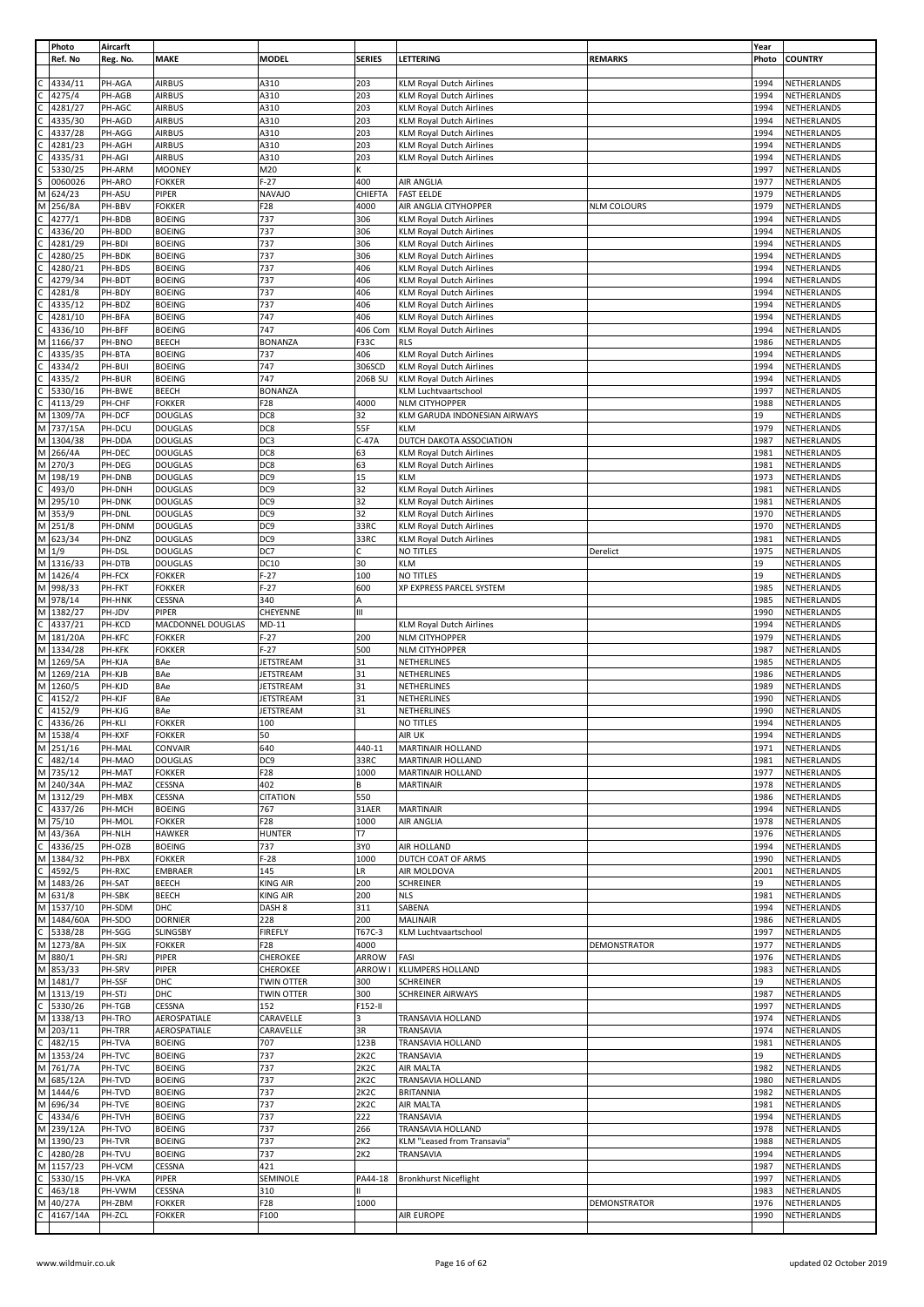|                | Photo                                                                                                                         | Aircarft |                      |                   |               |                                       |                          | Year  |                    |
|----------------|-------------------------------------------------------------------------------------------------------------------------------|----------|----------------------|-------------------|---------------|---------------------------------------|--------------------------|-------|--------------------|
|                | Ref. No                                                                                                                       | Reg. No. | <b>MAKE</b>          | <b>MODEL</b>      | <b>SERIES</b> | <b>LETTERING</b>                      | <b>REMARKS</b>           | Photo | <b>COUNTRY</b>     |
|                |                                                                                                                               |          |                      |                   |               |                                       |                          |       |                    |
|                | M 698/21A                                                                                                                     | ZK-AQU   | <b>DOUGLAS</b>       | DC3               | $C-47B$       | NO TITLES                             |                          | 1980  | <b>NEW ZEALAND</b> |
|                | M 694/21                                                                                                                      | ZK-AWI   | AUSTER               | J1N               |               |                                       |                          | 19    | <b>NEW ZEALAND</b> |
|                | M 295/39                                                                                                                      | ZK-AWQ   | <b>DOUGLAS</b>       | DC3               | C-47B         | NO TITLES                             |                          | 1979  | <b>NEW ZEALAND</b> |
|                |                                                                                                                               |          |                      |                   |               |                                       |                          |       |                    |
| M              | 690/20A                                                                                                                       | ZK-BRM   | DH                   | <b>TIGER</b>      | <b>MOTH</b>   |                                       |                          | 1971  | <b>NEW ZEALAND</b> |
|                | M 692/38                                                                                                                      | ZK-BUO   | DH                   | <b>TIGER</b>      | <b>MOTH</b>   |                                       |                          | 1973  | <b>NEW ZEALAND</b> |
|                | M 945/32A                                                                                                                     | ZK-CFU   | DHC                  | <b>BEAVER</b>     |               | <b>FIELDAIR LTD</b>                   |                          | 1977  | <b>NEW ZEALAND</b> |
|                | M 692/11                                                                                                                      | ZK-CRC   | <b>IMCO CALL AIR</b> | <b>B1</b>         |               |                                       |                          | 1973  | <b>NEW ZEALAND</b> |
|                | M 1138/5A                                                                                                                     | ZK-CWA   | <b>NZAI</b>          | AIRTRAINER        |               | AIR NEW ZEALAND FLYING CLUB           |                          | 1977  | <b>NEW ZEALAND</b> |
|                | M 699/7                                                                                                                       | ZK-CWK   | CESSNA               | 172               |               |                                       |                          | 1973  |                    |
|                |                                                                                                                               |          |                      |                   |               |                                       | <b>REBUILD OF ZK-BSU</b> |       | <b>NEW ZEALAND</b> |
|                | M 693/0                                                                                                                       | ZK-DAG   | GARDAN               | <b>MINICAB</b>    | 201           |                                       |                          | 1973  | <b>NEW ZEALAND</b> |
|                | M 690/16                                                                                                                      | ZK-DBX   | CESSNA               | 182               | 182H          |                                       |                          | 1973  | <b>NEW ZEALAND</b> |
|                | M 691/0                                                                                                                       | ZK-DFK   | <b>TAYLOR</b>        | <b>TITCH</b>      |               |                                       |                          | 1973  | <b>NEW ZEALAND</b> |
|                | M 995/31                                                                                                                      | ZK-DIK   | <b>FLETCHER</b>      | Fu <sub>24</sub>  |               |                                       | DUAL REG "S2-ABX"        | 1979  | <b>NEW ZEALAND</b> |
|                | M 694/12A                                                                                                                     |          |                      |                   |               |                                       |                          |       |                    |
|                |                                                                                                                               | ZK-DMZ   | TRANSAVIA            | <b>AIRTRUCK</b>   | <b>PL-12U</b> | <b>BARR BROS (HB) LTD</b>             |                          | 1975  | <b>NEW ZEALAND</b> |
|                | M 692/12                                                                                                                      | ZK-DSD   | CESSNA               | 340               |               |                                       |                          | 1975  | <b>NEW ZEALAND</b> |
|                | M 695/18                                                                                                                      | ZK-EDK   | LAKE                 | <b>BUCCANEER</b>  | LA4-200       |                                       |                          | 1975  | <b>NEW ZEALAND</b> |
|                | M 699/0                                                                                                                       | ZK-EDL   | <b>MOONEY</b>        | M20               |               |                                       |                          | 1977  | <b>NEW ZEALAND</b> |
| M              | 698/19A                                                                                                                       | ZK-EPA   | <b>BRISTOL</b>       | 170               | 31M           | ex RNZ AIR FORCE                      |                          | 1979  | <b>NEW ZEALAND</b> |
|                | M 759//16A                                                                                                                    |          |                      |                   |               |                                       |                          |       |                    |
|                |                                                                                                                               | ZK-ERI   | <b>DOUGLAS</b>       | DC3               | $C-47B$       | NO TITLES                             |                          | 1979  | <b>NEW ZEALAND</b> |
|                | $\frac{C}{M}$ 4082/12<br>M 695/16A                                                                                            | ZK-EUI   | BAe                  | 125               | 800           | <b>EURO NATIONAL</b>                  |                          | 1987  | <b>NEW ZEALAND</b> |
|                |                                                                                                                               | ZK-HEN   | <b>HUGHES</b>        | 300C              |               |                                       |                          | 1972  | <b>NEW ZEALAND</b> |
|                | M 693/34                                                                                                                      | ZK-HIQ   | <b>HUGHES</b>        | 500               | C             | ALPINE HELICOPTERS LTD                |                          | 1975  | <b>NEW ZEALAND</b> |
|                | M 654/12                                                                                                                      | ZK-IAS   | BN                   | <b>ISLANDER</b>   | 2A            | STEWART ISLAND AIR SERVICES           |                          | 1980  | <b>NEW ZEALAND</b> |
|                | M 694/34                                                                                                                      |          |                      |                   |               |                                       |                          |       |                    |
|                |                                                                                                                               | ZK-KSW   | CESSNA               | 414               |               |                                       |                          | 1976  | <b>NEW ZEALAND</b> |
|                | M 1184/26                                                                                                                     | ZK-MCF   | HS                   | 748               | 2A            | MOUNT COOK AIRLINES                   |                          | 1978  | <b>NEW ZEALAND</b> |
|                | M 600/42A                                                                                                                     | ZK-NAF   | <b>FOKKER</b>        | $F-27$            | 100           | AIR NEW ZEALAND                       |                          | 1979  | <b>NEW ZEALAND</b> |
|                | M 220/26A                                                                                                                     | ZK-NAH   | <b>FOKKER</b>        | $F-27$            | 100           | AIR NEW ZEALAND                       |                          | 1978  | <b>NEW ZEALAND</b> |
|                | M 654/15                                                                                                                      | ZK-NAJ   | <b>BOEING</b>        | 737               | 297           | AIR NEW ZEALAND                       |                          | 1980  | <b>NEW ZEALAND</b> |
| M              |                                                                                                                               |          |                      |                   |               |                                       |                          |       |                    |
|                | 681/1A                                                                                                                        | ZK-NAP   | <b>BOEING</b>        | 737               | 219           | POLYNESIAN AIR NEW ZEALAND            |                          | 1979  | <b>NEW ZEALAND</b> |
|                | $\begin{array}{ c c c }\n\hline\nC & 4093/22 \\ \hline\nM & 1374/20\n\end{array}$                                             | ZK-NBB   | <b>BOEING</b>        | 767               | 219           | AIR NEW ZEALAND                       |                          | 1987  | <b>NEW ZEALAND</b> |
|                |                                                                                                                               | ZK-NBB   | <b>BOEING</b>        | 767               | 219ER         | AIR NEW ZEALAND                       |                          | 1989  | <b>NEW ZEALAND</b> |
|                | 4114/21                                                                                                                       | ZK-NBD   | <b>BOEING</b>        | 767               | 209           | AIR NEW ZEALAND                       |                          | 1988  | <b>NEW ZEALAND</b> |
|                | 4157/3                                                                                                                        | ZK-NBD   | <b>BOEING</b>        | 767               | 205           |                                       |                          | 1990  | <b>NEW ZEALAND</b> |
| ن إن إن        |                                                                                                                               |          |                      |                   |               | AIR NEW ZEALAND                       |                          |       |                    |
|                | 5119/14                                                                                                                       | ZK-NBJ   | <b>BOEING</b>        | 767               | 204           | <b>BRITANNIA</b>                      |                          | 1997  | <b>NEW ZEALAND</b> |
| M              | 979/21A                                                                                                                       | ZK-NFD   | <b>FOKKER</b>        | $F-27$            | 500F          | AIR NEW ZEALAND                       |                          | 1981  | <b>NEW ZEALAND</b> |
|                | 4116/5A                                                                                                                       | ZK-TCB   | BAe                  | 125               | 800           |                                       |                          | 1988  | <b>NEW ZEALAND</b> |
| $rac{c}{c}$    | 4157/9                                                                                                                        | ZK-THV   | CASA                 | 212               | 200           | <b>FRIENDLY ISLANDS AIRWAYS TONGA</b> |                          | 1987  | <b>NEW ZEALAND</b> |
|                |                                                                                                                               |          |                      |                   |               |                                       |                          |       |                    |
|                |                                                                                                                               |          |                      |                   |               |                                       |                          |       |                    |
|                | M 1491/2A                                                                                                                     | AN-BFM   | <b>DOUGLAS</b>       | DC6               | B             | LANICA                                |                          | 1973  | NICARAGUA          |
|                | M 603/1                                                                                                                       | AN-BFM   | <b>DOUGLAS</b>       | DC6               | B             | LINEAS AEREAS DE NICARAGUA            |                          | 1978  | NICARAGUA          |
|                | M 713/37                                                                                                                      | AN-BFM   | <b>DOUGLAS</b>       | DC6               | B             | NO TITLES                             |                          | 1979  | NICARAGUA          |
|                | M 713/4                                                                                                                       |          |                      |                   | B             |                                       |                          |       |                    |
|                |                                                                                                                               | AN-BFO   | <b>DOUGLAS</b>       | DC6               |               | NO TITLES                             |                          | 1979  | NICARAGUA          |
|                | M 1114/9A                                                                                                                     | AN-BSQ   | <b>BOEING</b>        | 727               | 072           | LANICA                                |                          | 1978  | NICARAGUA          |
|                | M 884/36                                                                                                                      | YN-BPR   | HS                   | 125               | 600B          |                                       |                          | 1981  | NICARAGUA          |
|                | M 660/23                                                                                                                      | YN-BVL   | <b>CURTISS</b>       | $C-46$            |               | NO TITLES                             |                          | 1980  | NICARAGUA          |
| $\overline{c}$ | 453/24A                                                                                                                       | YN-BZH   | DASSULT              | <b>FALCON</b>     | 20            |                                       |                          | 1983  | NICARAGUA          |
|                |                                                                                                                               |          |                      |                   |               |                                       |                          |       |                    |
|                |                                                                                                                               |          |                      |                   |               |                                       |                          |       |                    |
|                | M 1389/7A                                                                                                                     | 5N-ABJ   | <b>BOEING</b>        | 707               | 3F9C          | NIGERIA AIRWAYS                       |                          | 1984  | NIGERIA            |
|                | M 733/5                                                                                                                       | 5N-AJA   | CESSNA               | 310               | Q             |                                       |                          | 1977  | NIGERIA            |
|                | M 100/21A                                                                                                                     | 5N-AKR   | <b>BEECH</b>         | <b>KING AIR</b>   | 200           | AERO CONTRACTORS OF NIGERIA LTD       |                          | 1977  | NIGERIA            |
|                | M 118/16                                                                                                                      | 5N-ALN   | CESSNA               | 185               |               |                                       |                          | 19    | NIGERIA            |
|                |                                                                                                                               |          |                      |                   |               |                                       |                          |       |                    |
|                | M 775/4A                                                                                                                      | 5N-AMK   | HS                   | 125               | 1             |                                       |                          | 1979  | NIGERIA            |
|                | M 53/19A                                                                                                                      | 5N-AMO   | DHC                  | <b>TWIN OTTER</b> | 300           |                                       |                          | 1980  | <b>NIGERIA</b>     |
|                | M 265/11A                                                                                                                     | 5N-ANO   | <b>BOEING</b>        | 707               | 3F9C          | NIGERIA AIRWAYS                       |                          | 1981  | NIGERIA            |
|                | M 604/35A                                                                                                                     |          |                      | DC <sub>6</sub>   | F             | PAN AFRICAN AIRWAYS                   |                          |       |                    |
|                | M 1131/17                                                                                                                     | 5N-APK   | <b>DOUGLAS</b>       |                   |               |                                       |                          | 1978  |                    |
|                |                                                                                                                               |          |                      |                   | BF            |                                       |                          |       | NIGERIA            |
|                |                                                                                                                               | 5N-APS   | <b>DOUGLAS</b>       | DC6               |               | <b>PAN AFRICAN</b>                    |                          | 1980  | NIGERIA            |
|                | $M$ 994/18A                                                                                                                   | 5N-AQE   | CESSNA               | 404               |               |                                       |                          | 1980  | NIGERIA            |
|                | M 794/25A                                                                                                                     | 5N-AQF   | CESSNA               | 421               |               | <b>FOUGEROLLE</b>                     |                          | 1977  | NIGERIA            |
|                | M 770/31                                                                                                                      | 5N-ASM   | AERO COMMANDER       | 680               |               | <b>JIMBO</b>                          |                          | 1979  | NIGERIA            |
|                |                                                                                                                               | 5N-ASS   | PIPER                | <b>NAVAJO</b>     |               |                                       |                          | 1978  | NIGERIA            |
|                | M 758/17A                                                                                                                     |          |                      |                   |               |                                       |                          |       |                    |
|                | M 1100/59                                                                                                                     | 5N-AVR   | <b>DOUGLAS</b>       | DC8               | 52            | INTERCONTINENTAL                      |                          | 1985  | NIGERIA            |
|                | M 1375/13A                                                                                                                    | 5N-AVY   | <b>DOUGLAS</b>       | DC8               | 51            | INTERCONTINENTAL                      |                          | 19    | NIGERIA            |
|                | M 147/22                                                                                                                      | 5N-AWW   | CESSNA               | 152               | lπ            | <b>LAGOS FLYING CLUB</b>              |                          | 19    | NIGERIA            |
|                | M 1211/47                                                                                                                     | 5N-AWX   | <b>BOEING</b>        | 727               | 025           | <b>KABO AIR</b>                       |                          | 1987  | NIGERIA            |
|                |                                                                                                                               | 5N-AXB   | CESSNA               | 404               |               |                                       |                          | 19    | NIGERIA            |
|                |                                                                                                                               | 5N-EDE   | <b>BOEING</b>        | 727               | 251           | <b>OKADA AIR</b>                      |                          | 1994  | NIGERIA            |
|                | M 946/6<br>C 5113/2<br>5113/21                                                                                                |          |                      |                   |               |                                       |                          |       |                    |
|                |                                                                                                                               |          |                      |                   |               |                                       |                          |       |                    |
|                | M 1411/32                                                                                                                     | LN-AAH   | <b>BEECH</b>         | <b>KING AIR</b>   | A100          | <b>AIR STORD</b>                      |                          |       | <b>NORWAY</b>      |
|                | M 961/39                                                                                                                      | LN-AET   | PIPER                | CHEYENNE          | Ш             |                                       |                          | 1982  | <b>NORWAY</b>      |
|                | M 960/39                                                                                                                      | LN-AFB   | CESSNA               | 425               |               |                                       |                          | 1982  | <b>NORWAY</b>      |
|                |                                                                                                                               |          |                      |                   |               |                                       |                          |       |                    |
|                | M 1181/55                                                                                                                     | LN-AKC   | <b>FOKKER</b>        | $F-27$            | 200           | <b>BUSY BEE</b>                       |                          | 1987  | <b>NORWAY</b>      |
|                |                                                                                                                               | LN-BRB   | <b>BOEING</b>        | 737               | 405           | <b>BRAATHENS SAFE</b>                 |                          | 199   | <b>NORWAY</b>      |
|                | $\frac{C}{M}$ 5435/33<br>M 1514/21                                                                                            | LN-BRC   | <b>BOEING</b>        | 737               | 505           | <b>BRAATHENS SAFE</b>                 |                          | 1991  | <b>NORWAY</b>      |
|                | M 1515/11                                                                                                                     | LN-BRE   | <b>BOEING</b>        | 737               | 405           | <b>BRAATHENS SAFE</b>                 |                          | 1991  | <b>NORWAY</b>      |
|                |                                                                                                                               | LN-BWG   | CONVAIR              | 580               | 340-41        | PARTNAIR                              |                          | 1987  | <b>NORWAY</b>      |
|                |                                                                                                                               | LN-BWG   | <b>CONVAIR</b>       | 580               | 340-41        | NO TITLES                             |                          | 1989  | <b>NORWAY</b>      |
|                |                                                                                                                               |          |                      |                   |               |                                       |                          |       |                    |
|                | $\frac{1}{2}$ $\frac{1}{2}$ $\frac{1}{2}$ $\frac{1}{2}$ $\frac{1}{2}$ $\frac{1}{2}$ $\frac{1}{2}$ $\frac{1}{2}$ $\frac{1}{2}$ | LN-BWN   | CONVAIR              | 580               | 340-48        | <b>NOR FLY CHARTER</b>                |                          | 1982  | <b>NORWAY</b>      |
|                | M 1378/47A                                                                                                                    | LN-FAP   | <b>EMBRAER</b>       | BANDEIRANTE       | 110P1         | <b>COAST</b>                          |                          | 1986  | <b>NORWAY</b>      |
|                |                                                                                                                               | LN-FAZ   | BAe                  | <b>JETSTREAM</b>  | 31            | <b>COAST AIR</b>                      |                          | 1997  | <b>NORWAY</b>      |
|                |                                                                                                                               | LN-HOT   | CESSNA               | <b>CITATION</b>   | 550           | HELIKOPTER SERVICE A/S                |                          | 1980  | <b>NORWAY</b>      |
|                | $\frac{1}{\text{C}}$ 4446/5<br>M 188/10A                                                                                      |          |                      |                   |               |                                       |                          |       |                    |
|                | M 633/4                                                                                                                       | LN-IAD   | <b>DOUGLAS</b>       | DC4               | 1009          | SCANDANAVIAN AIRLINES SYSTEM          | Photo merged from 2 negs | 1950  | <b>NORWAY</b>      |
|                | M 1413/16                                                                                                                     | LN-KCG   | <b>BEECH</b>         | <b>KING AIR</b>   | $C-90$        |                                       |                          |       | <b>NORWAY</b>      |
|                | M 862/13                                                                                                                      | LN-KCR   | <b>BEECH</b>         | <b>KING AIR</b>   | C90           |                                       |                          | 1983  | <b>NORWAY</b>      |
|                | M 1315/8A                                                                                                                     | LN-KLV   | <b>DOUGLAS</b>       | DC3               | C-53          | NO TITLES                             | preserved                | 1987  | <b>NORWAY</b>      |
|                | M 1535/29                                                                                                                     | LN-KOC   | <b>EMBRAER</b>       | <b>BRASILIA</b>   | 120RT         | <b>NORSK AIR</b>                      |                          | 1988  | <b>NORWAY</b>      |
|                |                                                                                                                               |          |                      |                   |               |                                       |                          |       |                    |
|                | M 1166/37                                                                                                                     | LN-LFB   | <b>MOONEY</b>        | 20                | с             |                                       |                          | 1985  | <b>NORWAY</b>      |
|                | M 223/32                                                                                                                      | LN-LGQ   | CESSNA               | 404               |               |                                       |                          | 1978  | <b>NORWAY</b>      |
|                | M 861/35A                                                                                                                     | LN-LMT   | CESSNA               | 337               | 337E          |                                       |                          | 1981  | <b>NORWAY</b>      |
|                | M 234/20A                                                                                                                     | LN-MAI   | <b>CESSNA</b>        | 404               |               | A/S NORVING                           |                          | 1981  | <b>NORWAY</b>      |
|                |                                                                                                                               |          |                      |                   | 0             |                                       |                          |       |                    |
|                | M 38/24                                                                                                                       | LN-MAM   | <b>CONVAIR</b>       | 440               |               | <b>NOR FLY</b>                        |                          | 1978  | <b>NORWAY</b>      |
|                | M 733/7A                                                                                                                      | LN-MAR   | CESSNA               | 404               |               | A/S NORVING                           |                          | 1977  | <b>NORWAY</b>      |
|                | M 960/24                                                                                                                      | LN-NPB   | <b>BOEING</b>        | 737               | 2R4C          | NO TITLES                             | <b>BUSY BEE LOGO</b>     | 1982  | <b>NORWAY</b>      |
|                | M 260/38A<br>$C$ 4133/25                                                                                                      | LN-NPI   | <b>FOKKER</b>        | $F-27$            | 100           | AIR EXECUTIVE<br><b>BUSY BEE</b>      |                          | 1979  | <b>NORWAY</b>      |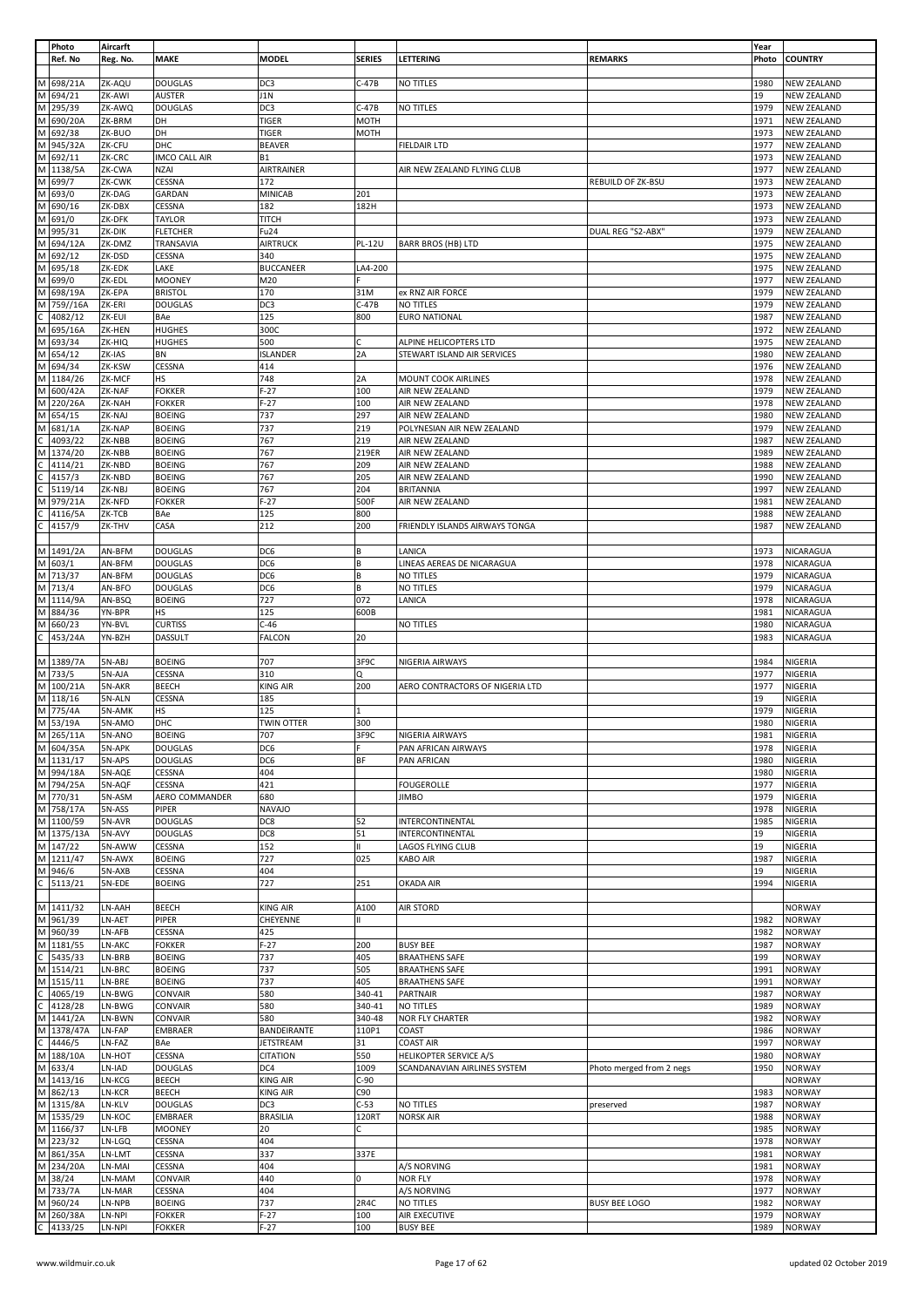|   | Photo      | Aircarft         |                 |                   |               |                                    |                | Year  |                    |
|---|------------|------------------|-----------------|-------------------|---------------|------------------------------------|----------------|-------|--------------------|
|   | Ref. No    | Reg. No.         | <b>MAKE</b>     | <b>MODEL</b>      | <b>SERIES</b> | LETTERING                          | <b>REMARKS</b> | Photo | <b>COUNTRY</b>     |
|   |            |                  |                 |                   |               |                                    |                |       |                    |
|   | M 1548/24  | LN-NVC           | <b>DORNIER</b>  | 228               | 201           | <b>AGDERFLY Rute Charter</b>       |                | 1989  | <b>NORWAY</b>      |
|   | M 1547/34  | LN-OBA           | AEROSPATIALE    | PUMA              |               | <b>NORSK HELIKOPTER</b>            |                | 1995  | <b>NORWAY</b>      |
|   | M 1547/5   | LN-OBF           | AEROSPATIALE    | PUMA              |               | <b>HELIKOPTER SERVICE</b>          |                | 1995  | <b>NORWAY</b>      |
| M | 1549/41    | LN-OBR           | AEROSPATIALE    | <b>SUPER PUMA</b> | AS332L        | <b>BRAATHENS HELIKOPTER</b>        |                | 1992  | <b>NORWAY</b>      |
| M | 1410/16A   | LN-OHA           | AEROSPATIALE    | SUPER PUMA        | AS332L        | <b>HELIKOPTER SERVICE</b>          |                |       | NORWAY             |
| M | 1387/15    | LN-OLA           | AEROSPATIALE    | PUMA              | <b>SUPER</b>  | A/S LUFTTRANSPORT                  |                | 1983  | <b>NORWAY</b>      |
| M | 1414/22A   | LN-OMK           | <b>BOEING</b>   | CHINOOK           |               | HELIKOPTER SERVICE HUMS            |                |       | <b>NORWAY</b>      |
|   | 1546/11    |                  |                 | PUMA              |               |                                    |                | 1995  |                    |
| M |            | LN-ONB           | AEROSPATIALE    |                   |               | NORSK HELIKOPTER                   |                |       | <b>NORWAY</b>      |
| C | 1399/57    | LN-PAA           | CONVAIR         | 580               |               | PARTNAIR                           |                |       | <b>NORWAY</b>      |
|   | M 1415/3   | LN-PAE           | <b>BEECH</b>    | <b>KING AIR</b>   | 200           | <b>AIR STORD</b>                   |                |       | <b>NORWAY</b>      |
|   | 453/17A    | LN-PAO           | <b>BEECH</b>    | <b>KING AIR</b>   | 100           |                                    |                | 1983  | <b>NORWAY</b>      |
|   | M 776/10A  | LN-RCA           | <b>AIRBUS</b>   | A300              | B4-320        | SAS                                |                | 1982  | <b>NORWAY</b>      |
|   | M 269/32A  | LN-RLD           | <b>DOUGLAS</b>  | DC9               | 41            | SCANDANAVIAN SAS                   |                | 1981  | <b>NORWAY</b>      |
| M | 233/4A     | LN-RLL           | <b>DOUGLAS</b>  | DC <sub>9</sub>   | 21            | SCANDANAVIAN SAS                   |                | 1981  | <b>NORWAY</b>      |
|   | M 243/40   | LN-SAL           | <b>BEECH</b>    | 99                | А             | NORDSJOFLY                         |                | 1978  | <b>NORWAY</b>      |
|   | M 1232/7A  | LN-SUC           | <b>FOKKER</b>   | F28               | 1000          | <b>BRAATHENS SAFE</b>              |                | 19    | <b>NORWAY</b>      |
| M |            | LN-SUF           |                 | $F-27$            |               |                                    |                |       |                    |
|   | 92/8       |                  | <b>FOKKER</b>   |                   | 100           | AIR EXECUTIVE                      |                | 1978  | <b>NORWAY</b>      |
|   | M 1129/15  | LN-SUS           | <b>BOEING</b>   | 737               | 205           | <b>BRAATHENS SAFE</b>              |                | 1976  | <b>NORWAY</b>      |
| M | 1308/20    | LN-SUW           | LOCKHEED        | <b>HERCULES</b>   |               |                                    |                | 19    | NORWAY             |
| M | 1412/11    | LN-TWD           | CESSNA          | CARAVAN           |               | <b>TRANS VING</b>                  |                |       | <b>NORWAY</b>      |
|   | M 1412/57  | LN-VIU           | <b>BEECH</b>    | KING AIR          | 200           | UGLAND AIR A/S                     |                |       | <b>NORWAY</b>      |
|   |            |                  |                 |                   |               |                                    |                |       |                    |
|   | M 682/33   | A40-AB           | <b>VICKERS</b>  | VC10              | 1103          |                                    |                | 1979  | <b>OMAN</b>        |
| С | 4161/21    | A40-TZ           | LOCKHEED        | TRISTAR           | 200           | <b>GULF AIR</b>                    |                | 1990  | <b>OMAN</b>        |
|   |            |                  |                 |                   |               |                                    |                |       |                    |
|   | M 1182/1   | AP-AMG           | <b>BOEING</b>   | 720               | 040B          |                                    |                | 19    | PAKISTAN           |
|   |            |                  |                 |                   |               | AIR MALTA                          |                |       |                    |
|   | M 1328/19  | AP-AYW           | <b>BOEING</b>   | 747               | 282B          | PAKISTAN INTERNATIONAL PIA         |                | 1987  | PAKISTAN           |
|   | 5357/21    | AP-BFY           | <b>BOEING</b>   | 747               | 367           | PIA Pakistan                       |                | 2001  | PAKISTAN           |
|   |            |                  |                 |                   |               |                                    |                |       |                    |
|   | M 1110/6   | HP493            | <b>DOUGLAS</b>  | DC6               | В             | <b>LATIN CARGA</b>                 |                | 1978  | PANAMA             |
|   | M 1100/6A  | <b>HP503</b>     | <b>DOUGLAS</b>  | DC6               | ΒF            | <b>INAIR</b>                       | Derelict       | 1978  | PANAMA             |
|   | M 1108/21  | <b>HP538</b>     | <b>DOUGLAS</b>  | DC6               | A/B           | <b>INAIR</b>                       |                | 1978  | PANAMA             |
| M | 1112/18    | <b>HP556</b>     | BN              | <b>ISLANDER</b>   | 2A            |                                    |                | 1978  | PANAMA             |
| M | 1107/10A   | <b>HP579</b>     | LOCKHEED        | ELECTRA           | 188A          | COPA                               |                | 1978  | PANAMA             |
|   |            |                  |                 |                   |               |                                    |                |       |                    |
|   | M 1111/24  | HP639            | <b>BN</b>       | <b>ISLANDER</b>   | 2A            |                                    |                | 1978  | PANAMA             |
|   | M 1110/14  | HP640            | LOCKHEED        | <b>ELECTRA</b>    | 188C          | COPA                               |                | 1978  | PANAMA             |
|   | M 1111/18  | HP661            | <b>BOEING</b>   | 727               | 081           | AIR PANAMA                         |                | 1978  | PANAMA             |
|   | M 1108/2   | <b>HP665</b>     | <b>DOUGLAS</b>  | DC3               | R4D-1         | COPA                               |                | 1978  | PANAMA             |
| M | 1107/12A   | HP730            | DHC             | <b>TWIN OTTER</b> | 300           | "ISLA CONTADORA"                   |                | 1978  | PANAMA             |
|   | M 1501/17A | HP732            | DH              | <b>DOVE</b>       |               | NO TITLES                          |                | 1978  | PANAMA             |
|   | M 1108/9A  | <b>HP757</b>     | DHC             | <b>BEAVER</b>     |               |                                    |                | 1978  | PANAMA             |
| M | 1110/24    | HP759            | DHC             | TWIN OTTER        | 300           | "ISLA SABOGA"                      |                | 1978  | PANAMA             |
|   | M 1011/16  |                  |                 | 737               | 112           | COPA                               |                | 1985  |                    |
|   |            | HP873            | <b>BOEING</b>   |                   |               |                                    |                |       | PANAMA             |
|   |            |                  |                 |                   |               |                                    |                |       |                    |
|   | 4082/22    | P2-ANG           | <b>AIRBUS</b>   | A300              | B4-203        | <b>AIR NIUGINI</b>                 |                | 1986  | PAPUA NEW GUINEA   |
|   | 5116/11    | P2-ANL           | DHC             | DASH <sub>8</sub> |               | <b>AIR NIUGINI</b>                 |                | 1997  | PAPUA NEW GUINEA   |
|   | 4155/6     | P2-ANW           | <b>FOKKER</b>   | $F-28$            | 1000          | <b>AIR NIUGINI</b>                 |                | 1985  | PAPUA NEW GUINEA   |
|   | 4170/5     | P2-GVA           | DHC             | DASH 8            | 102           | <b>TALAIR</b>                      |                | 1990  | PAPUA NEW GUINEA   |
|   |            |                  |                 |                   |               |                                    |                |       |                    |
| M | 998/15     | ZP-CCG           | <b>BOEING</b>   | 707               | 321B          | LINEAS AEREAS PARAGUAYAS           |                | 1983  | PARAGUAY           |
|   | M 1426/13  | ZP-PJP           | <b>BEAGLE</b>   | <b>BASSET</b>     |               |                                    | EX RAF COLOURS | 19    | PARAGUAY           |
|   |            |                  |                 |                   |               |                                    |                |       |                    |
| M | 656/56     | OB-R-1005        | CANADAIR        | <b>CL44</b>       | 6             | AERONAVES DEL PERU                 |                | 1980  | PERU               |
|   | M 1500/27A | OB-R-1115 BOEING |                 | 727               | 051C          | <b>FAUCETT</b>                     |                | 1978  | PERU               |
|   |            |                  |                 |                   |               |                                    |                |       |                    |
|   | M 657/25A  | OB-R-1143        | <b>DOUGLAS</b>  | DC8               | 43            | AERONAVES DEL PERU                 |                | 1980  | PERU               |
|   | M 716/15   | OB-R-750         | <b>DOUGLAS</b>  | DC6               | В             | <b>FAUCETT</b>                     |                | 1979  | PERU               |
|   | M 1302/38A | OB-R-931         | <b>DOUGLAS</b>  | DC8               | 32            | APSA AEROLINEAS PERUANAS           |                | 1971  | PERU               |
|   |            |                  |                 |                   |               |                                    |                |       |                    |
|   | M 620/20   | RP-C100          | <b>LOCKHEED</b> | <b>HERCULES</b>   | 20            | PHILIPPINE AEROTRANSPORT           |                | 1977  | <b>PHILIPPINES</b> |
|   | 4155/22A   | RP-C2003         | <b>DOUGLAS</b>  | <b>DC10</b>       | 30            | <b>PHILIPPINES</b>                 |                | 1989  | <b>PHILIPPINES</b> |
|   | 4083/11    | RP-C2114         | <b>DOUGLAS</b>  | <b>DC10</b>       | 30            | PHILIPPINE AIRLINES                |                | 1987  | <b>PHILIPPINES</b> |
| C | 4170/0     | <b>RP-C738</b>   | DHC             | <b>BEAVER</b>     |               | PARADISE AIR                       |                | 1990  | <b>PHILIPPINES</b> |
|   |            |                  |                 |                   |               |                                    |                |       |                    |
| M | 670/15A    | SP-DOF           | PZL-MIELEC      | <b>ISKRA</b>      | $TS-11$       |                                    |                | 1976  | POLAND             |
|   |            |                  |                 |                   |               |                                    |                |       |                    |
|   | M 1465/28  | SP-FTG           | BAe             | JETSTREAM         | 31            | <b>TWI TASAWI</b>                  |                | 1995  | POLAND             |
|   | M 102/0    | SP-LGB           | <b>TUPOLEV</b>  | TU-134            |               | LOT POLSKIE LINIE LOTNICZE         |                | 1977  | POLAND             |
| M | 265/2A     | SP-LGC           | <b>TUPOLEV</b>  | TU-134            |               | LOT POLISH AIRLINES                |                | 1981  | POLAND             |
|   | M 1227/65  | SP-LNN           | <b>ILYUSHIN</b> | $IL-14$           |               | LOT POLSKIE LINIE LOTNICZE         |                | 19    | POLAND             |
|   | M 734/31A  | SP-LSF           | <b>ILYUSHIN</b> | $IL-18$           |               | LOT POLSKIE LINIE LOTNICZE         |                | 1977  | POLAND             |
| M | 1385/4     | SP-LSK           | <b>ILYUSHIN</b> | IL18              | V             | LOT POLSKIE LINIE LOTNICZIE        |                | 1990  | POLAND             |
|   |            |                  |                 |                   |               |                                    |                |       |                    |
|   | M 1168/37  | CS-AJN           | <b>TIPSY</b>    | NIPPER            | Mk3           |                                    |                | 1968  | PORTUGAL           |
|   | 460/22     | CS-ALS           | <b>MOONEY</b>   | 20                | E.            |                                    |                | 1983  | PORTUGAL           |
|   | 4614/35A   | CS-DFA           | DASSAULT        | <b>FALCON</b>     | 900           |                                    |                | 2002  | PORTUGAL           |
|   | 4570/11    | CS-DNG           | CESSNA          | <b>CITATION</b>   | VII           |                                    |                | 2001  | PORTUGAL           |
| M | 1508/11    | CS-TAG           | <b>HS</b>       | 748               | 2A/270        | LAR                                |                | 1990  | PORTUGAL           |
|   |            |                  |                 |                   |               |                                    |                | 1990  |                    |
|   | M 1508/19  | <b>CS-TAH</b>    | <b>HS</b>       | 748               | 2A/270        | NO TITLES                          |                |       | PORTUGAL           |
| M | 863/27     | CS-TBA           | <b>BOEING</b>   | 707               | 382B          | AIR PORTUGAL TAP                   |                | 1983  | PORTUGAL           |
|   | 413/6      | CS-TBA           | <b>BOEING</b>   | 707               | 382B          | AIR ATLANTIS                       |                | 1985  | PORTUGAL           |
| М | 267/22A    | CS-TBB           | <b>BOEING</b>   | 707               | 382B          | AIR PORTUGAL TAP                   |                | 1981  | PORTUGAL           |
| M | 270/6      | CS-TBC           | <b>BOEING</b>   | 707               | 382B          | TRANSPORTES AEREOS PORTUGUESES TAP |                | 1981  | PORTUGAL           |
| M | 858/16A    | CS-TBD           | <b>BOEING</b>   | 707               | 383B          | AIR PORTUGAL TAP                   |                | 1983  | PORTUGAL           |
| M | 684/23A    | CS-TBN           | <b>BOEING</b>   | 727               | 082           | TRANSPORTES AEREOS PORTUGUESES TAP |                | 1982  | PORTUGAL           |
| M | 295/35     | CS-TBQ           | <b>BOEING</b>   | 727               | 172C          | AIR PORTUGAL TAP                   |                | 1981  | PORTUGAL           |
| M | 269/34A    | CS-TBY           | <b>BOEING</b>   | 727               | 2B2           | AIR PORTUGAL TAP                   |                | 1981  | PORTUGAL           |
| M | 1535/32    | CS-TCH           | <b>BOEING</b>   | 727               | 232           | <b>GULF AIR</b>                    |                | 1988  | PORTUGAL           |
|   |            |                  |                 |                   |               |                                    |                |       |                    |
| М | 932/30     | CS-TEO           | <b>BOEING</b>   | 737               | 282           | AIR PORTUGAL TAP                   |                | 1984  | PORTUGAL           |
| M | 1386/10A   | CS-TEU           | <b>BOEING</b>   | 737               | 2K9           | <b>AIR ATLANTIS</b>                |                | 1990  | PORTUGAL           |
|   | 0060013    | CS-TFD           | DHC             | <b>TWIN OTTER</b> | 300           | AIR PORTUGAL TAP                   |                | 1982  | PORTUGAL           |
| М | 1504/0     | CS-TGN           | BAe             | ATP               |               | <b>SATA Air Acores</b>             |                | 1991  | PORTUGAL           |
|   | 4559/23    | CS-TIG           | <b>BOEING</b>   | 737               | 3K9           | euro ATLANTIC airways              |                | 2001  | PORTUGAL           |
|   | 460/34     | CS-TLA(ex)       | LOCKHEED        | CONSTELLATIO      | 1049G         | RESTAURANT/BAR                     |                | 1983  | PORTUGAL           |
|   | M 1515/40  | CS-TME           | <b>BOEING</b>   | 737               | 2K5           | AIR SUL                            |                | 1991  | PORTUGAL           |
|   | C 5358/17  | CS-TND           | <b>AIRBUS</b>   | A320              | 211           | <b>TAP AIR PORTUGAL</b>            |                | 1999  | PORTUGAL           |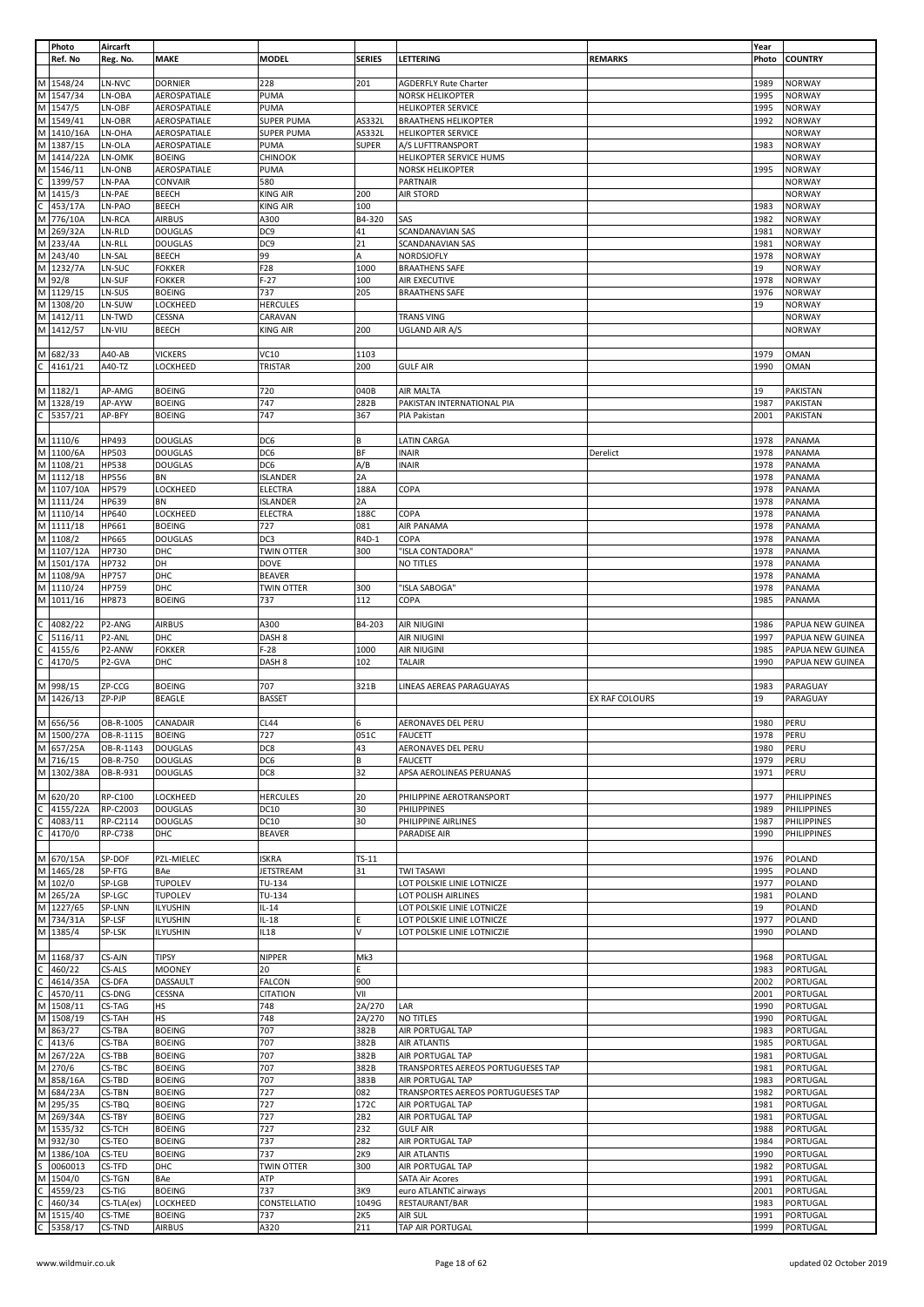|              | Photo                 | Aircarft         |                         |                   |               |                                       |                | Year         |                       |
|--------------|-----------------------|------------------|-------------------------|-------------------|---------------|---------------------------------------|----------------|--------------|-----------------------|
|              | Ref. No               | Reg. No.         | <b>MAKE</b>             | <b>MODEL</b>      | <b>SERIES</b> | LETTERING                             | <b>REMARKS</b> | Photo        | <b>COUNTRY</b>        |
|              |                       |                  |                         |                   |               |                                       |                |              |                       |
|              | 5355/3                | CS-TPE           | <b>FOKKER</b>           | 100               |               | PGA Portugalia                        |                | 1997         | PORTUGAL              |
|              |                       |                  |                         |                   |               |                                       |                |              |                       |
|              |                       |                  |                         |                   |               |                                       |                |              |                       |
|              | M 2/28                | A7-AAB           | <b>BOEING</b>           | 727               | 2P1           | STATE OF QUATAR                       |                | 1980         | <b>QUATAR</b>         |
|              |                       |                  |                         |                   |               |                                       |                |              |                       |
| M            | 47/30A                | YR-ABA           | <b>BOEING</b>           | 707               | 3KIC          | TAROM                                 |                | 1980         | ROMANIA               |
| С            | 4114/4                | YR-ABD           | <b>BOEING</b>           | 707               | 3K1C          | REPUBLICA SOCIALISTA ROMANIA          |                | 1988         | ROMANIA               |
| M            | 1030/30               | YR-BCB           | <b>BAC</b>              | <b>ONE ELEVEN</b> | 424EU         | <b>TAROM</b>                          |                | 1981         | ROMANIA               |
|              | M 670/31              |                  |                         |                   |               |                                       |                | 1978         |                       |
|              |                       | YR-BCJ           | <b>BAC</b>              | ONE ELEVEN        | 525FT         | <b>TAROM</b>                          |                |              | ROMANIA               |
| C            | 4336/18               | YR-BCK           | <b>BAC</b>              | ONE ELEVEN        | 525FT         | <b>TAROM</b>                          |                | 1994         | ROMANIA               |
| C            | 5355/14               | YR-BCN           | <b>BAC</b>              | ONE ELEVEN        | 525FT         |                                       |                | 1997         | ROMANIA               |
|              | M 1302/26             | YR-BRF           | ROMBAC                  | ONE ELEVEN        | 561RC         | LONDON EUROPEAN                       |                | 1987         | ROMANIA               |
|              | M 1173/3              | YR-IMZ           | <b>ILYUSHIN</b>         | $IL-18$           | D             | TAROM                                 |                | 19           | ROMANIA               |
|              |                       |                  |                         |                   |               |                                       |                |              |                       |
|              |                       |                  |                         |                   |               |                                       |                |              |                       |
|              | 4521/12               | RA-02149         | YAK                     | 52                |               |                                       |                | 1999         | <b>RUSSIA</b>         |
|              | 4335/22               | RA-85346         | TUPELOV                 | TU-154            | <b>B2</b>     | AEROFLOT                              |                | 1994         | <b>RUSSIA</b>         |
|              | 4334/21               | RA-85639         | TUPELOV                 | <b>TU-I54</b>     | M             | AEROFLOT                              |                | 1994         | <b>RUSSIA</b>         |
|              | 4346/23               | RA-86110         | ILUYSHIN                | IL-86             |               | AEROFLOT                              |                | 1995         | <b>RUSSIA</b>         |
|              | 5114/14               | RA82077          | ANTONOV                 | 124               | 100           | <b>NOAST FLIGHT</b>                   |                | 1996         | <b>RUSSIA</b>         |
|              |                       | RA86058          |                         | <b>IL86</b>       |               | AEROFLOT                              |                | 1999         |                       |
|              | 5358/34               |                  | <b>ILYUSHIN</b>         |                   |               |                                       |                |              | <b>RUSSIA</b>         |
|              | 5357/32               | RA86110          | <b>ILYUSHIN</b>         | <b>IL86</b>       |               | AEROFLOT                              |                | 2001         | <b>RUSSIA</b>         |
|              |                       |                  |                         |                   |               |                                       |                |              |                       |
|              | M 664/2A              | HZ-AFK           | GRUMMAN                 | <b>GULFSTREAM</b> | 2TT           | SAUDIA                                |                | 1980         | SAUDI ARABIA          |
|              | 4154/33               | HZ-AHJ           | LOCKHEED                | TRISTAR           | 200           | SAUDIA Saudi Arabian Airlines         |                | 1990         | <b>SAUDI ARABIA</b>   |
| М            | 270/26A               | HZ-AHO           | LOCKHEED                | TRISTAR           | 200           | SAUDIA - SAUDI ARABIAN AIRLINES       |                | 1981         | <b>SAUDI ARABIA</b>   |
|              |                       |                  |                         |                   |               |                                       |                |              |                       |
|              | M 735/33              | HZ-AHQ           | LOCKHEED                | TRISTAR           | 200           | SAUDIA - SAUDI ARABIAN AIRLINES       |                | 1982         | SAUDI ARABIA          |
|              | M 812/22A             | HZ-AIA           | <b>BOEING</b>           | 747               | 168B          | SAUDIA - SAUDI ARABIAN AIRLINES       |                | 1982         | SAUDI ARABIA          |
| M            | 1482/29               | HZ-AID           | <b>BOEING</b>           | 747               | 168B          | SAUDIA                                |                | 19           | SAUDI ARABIA          |
|              | M 1134/27A            | HZ-ALJ           | CESSNA                  | <b>CITATION</b>   | 550           |                                       |                | 19           | SAUDI ARABIA          |
|              | M 1140/15             | HZ-GP2           | <b>BAC</b>              | ONE ELEVEN        | 401AK         |                                       |                | 1978         | SAUDI ARABIA          |
|              |                       |                  |                         |                   |               |                                       |                |              |                       |
| C            | 4570/18               | HZ-NR2           | GRUMMAN                 | GULFSTREAM        | Ш             |                                       |                | 2001         | SAUDI ARABIA          |
|              | M 257/15A             | HZ-SH1           | LOCKHEED                | JETSTAR           | 8             |                                       |                | 1979         | SAUDI ARABIA          |
|              |                       |                  |                         |                   |               |                                       |                |              |                       |
|              | M 1230/33A            | 9L-LAD           | DH                      | <b>HERON</b>      | 1B            | SIERRA LEONE AIRWAYS                  |                | 19           | SIERRA LEONE          |
|              |                       |                  |                         |                   |               |                                       |                |              |                       |
|              |                       |                  |                         |                   |               |                                       |                |              |                       |
|              | M 967/8A              | 9V-BET           | CESSNA                  | SPARROWHAWK       |               |                                       |                | 1977         | SINGAPORE             |
|              | M 944/24A             | 9V-BEU           | CESSNA                  | 172               |               |                                       |                | 1975         | SINGAPORE             |
|              | 4122/11A              | 9V-BNN           | AEROSPATIALE            | <b>DAUPHIN</b>    | 365           | SAMAERO                               |                | 1984         | SINGAPORE             |
| C            | 5357/20               | 9V-SMQ           | <b>BOEING</b>           | 747               | 412           | SINGAPORE AIRLINES Megatop            |                | 2001         | SINGAPORE             |
|              |                       |                  |                         |                   |               |                                       |                |              |                       |
| C            | 4276/2                | 9V-SMS           | <b>BOEING</b>           | 747               | 412           | SINGAPORE AIRLINES Megatop            |                | 1994         | SINGAPORE             |
| M            | 291/6A                | 9V-SQL           | <b>BOEING</b>           | 747               | 212B          | SINGAPORE AIRLINES                    |                | 1981         | SINGAPORE             |
|              | 4094/14A              | 9V-SQM           | <b>BOEING</b>           | 747               | 212           | <b>SINGAPORE AIRLINES</b>             |                | 1987         | SINGAPORE             |
|              |                       |                  |                         |                   |               |                                       |                |              |                       |
|              | M 1523/34             | SL-ACA           | DHC                     | DASH <sub>7</sub> | 102           | ADRIA                                 |                | 1992         | <b>SLOVENIA</b>       |
|              |                       |                  |                         |                   |               |                                       |                |              |                       |
|              |                       |                  |                         |                   |               |                                       |                |              |                       |
|              | 4170/6                | H4-SAL           | <b>BOEING</b>           | 737               | 2T5           | SOLOMONS                              |                | 1990         | SOLOMON ISLANDS       |
|              | M 1365/3A             | <b>VP-PAL</b>    | DH                      | <b>DOVE</b>       |               | SOLAIR                                | Derelict       | 19           | SOLOMON ISLANDS       |
|              |                       |                  |                         |                   |               |                                       |                |              |                       |
|              | M 1123/47A            | 60-SBN           | <b>BOEING</b>           | 707               | 338C          | SOMALI AIRLINES                       |                | 1985         | SOMALIA               |
|              |                       |                  |                         |                   |               |                                       |                |              |                       |
|              |                       |                  |                         |                   |               |                                       |                |              |                       |
|              | M 1416/8              | ZS-RSI           | LOCKHEED                | <b>HERCULES</b>   | 100           | SAFAIR                                |                |              | SOUTH AFRICA          |
|              | M 1421/28             | ZS-SAN           | <b>BOEING</b>           | 747               | 244B          | SUD AFRIKAANSE LUGDIENS               |                | 1989         | SOUTH AFRICA          |
|              | M 1324/33A            | ZS-SAO           | <b>BOEING</b>           | 747               | 244B          | SUD AFRIKAANSE LUGDIENS SAL           |                | 1987         | SOUTH AFRICA          |
|              |                       |                  |                         |                   |               |                                       |                |              |                       |
|              |                       |                  |                         |                   |               |                                       |                |              |                       |
|              | M 1344/17             | EC-260           | <b>DOUGLAS</b>          | DC9               | 83            | OASIS                                 |                | 1989         | SPAIN                 |
| C            | 4203/17               | EC-991           | <b>BOEING</b>           | 737               | 4Y0           | <b>FUTURA</b>                         | stbd side view | 1992         | SPAIN                 |
| $\mathsf C$  | 4203/19               | EC-991           | <b>BOEING</b>           | 737               | 4Y0           | <b>FUTURA</b>                         | port side view | 1992         | SPAIN                 |
|              | M 1302/32             | EC-AUY           | <b>DOUGLAS</b>          | DC4               | C54D          | SPANTAX                               |                |              | SPAIN                 |
| C            | 410/2A                | EC-AXA           | ZLIN                    | TRENER            | Z326          |                                       |                | 19           |                       |
|              |                       |                  |                         |                   |               |                                       |                |              |                       |
|              | M 1364/0              | EC-AZX           | <b>DOUGLAS</b>          |                   |               |                                       |                | 1985         | SPAIN                 |
|              | M 1234/13A            |                  |                         | DC6               |               | SPANTAX                               |                | 19           | SPAIN                 |
|              | 456/26                | EC-BAV           | <b>DOUGLAS</b>          | DC8               | 52            | IBERIA - LINEAS AEREAS DE ESPANA      |                | 19           | SPAIN                 |
| C            |                       | EC-BDL(ex)       | <b>DOUGLAS</b>          | DC7               | C             | <b>RON ARTEMI</b>                     | Derelict       | 1983         | SPAIN                 |
| C            | 456/25                | EC-BDL(ex)       | <b>DOUGLAS</b>          | DC7               | Ċ             | <b>NO TITLES</b>                      | Derelict       | 1983         | SPAIN                 |
|              |                       |                  |                         |                   |               |                                       |                |              |                       |
| C            | 410/8A                | EC-BEI           | CESSNA                  | 182               | 182J          |                                       |                | 1985         | SPAIN                 |
| C            | 456/19                | EC-BGT           | PIPER                   | PAWNEE            | 235B          |                                       |                | 1983         | SPAIN                 |
|              | M 260/5A              | EC-BIB           | AEROSPATIALE            | CARAVELLE         | 10R           | TRANSEUROPA                           |                | 1979         | SPAIN                 |
| М            |                       | EC-BIF           | AEROSPATIALE            | CARAVELLE         | 10R           | <b>AVIACO</b>                         |                | 197          | SPAIN                 |
| $\mathsf{C}$ | 401/13                | EC-BIH           | <b>DOUGLAS</b>          | DC <sub>9</sub>   | 32            | <b>AVIACO</b>                         |                | 1985         | SPAIN                 |
|              |                       |                  |                         |                   |               |                                       |                |              |                       |
| М            | 1099/24               | EC-BIO           | <b>DOUGLAS</b>          | DC <sub>9</sub>   | 32            | <b>IBERIA</b>                         |                | 1986         | SPAIN                 |
| C            | 416/18                | EC-BIQ           | <b>DOUGLAS</b>          | DC9               | 32            | <b>AVIACO</b>                         |                | 1985         | SPAIN                 |
| C            | 410/9A                | EC-BMA           | <b>BEECH</b>            | <b>MUSKETEER</b>  | SUPER 3       |                                       |                | 1985         | SPAIN                 |
|              | M 295/24              | EC-BMY           | <b>DOUGLAS</b>          | DC8               | 63            | <b>AVIACO</b>                         |                | 1981         | SPAIN                 |
|              | M 1361/27             | EC-BPF           | <b>DOUGLAS</b>          | DC9               | 32            | <b>IBERIA Lineas Aereas De Espana</b> |                | 19           | SPAIN                 |
|              |                       |                  |                         | DC <sub>9</sub>   |               |                                       |                |              | SPAIN                 |
|              | M 1425/21A            | EC-BQT           | <b>DOUGLAS</b>          |                   | 32            | <b>IBERIA Lineas Aereas De Espana</b> |                | 19           |                       |
|              | M 1228/12A            | EC-BRJ           | AEROSPATIALE            | CARAVELLE         | 10B           | TRANSEUROPA                           |                | 19           | SPAIN                 |
|              | M 223/26              | EC-BRX           | AEROSPATIALE            | CARAVELLE         | 11R           | TRANSEUROPA                           |                | 1978         | SPAIN                 |
|              | M 1304/0              | EC-BSP           | <b>DOUGLAS</b>          | DC7               | СF            | SPANTAX                               |                | 1974         | SPAIN                 |
|              | M 1544/9              | EC-BVB           | <b>FOKKER</b>           | F28               | 1000          | IBERIA - Lineas Aereas De Espana      |                | 1973         | SPAIN                 |
|              |                       |                  |                         |                   |               |                                       |                |              | SPAIN                 |
| C            | 485/7                 | EC-BYJ           | <b>DOUGLAS</b>          | DC <sub>9</sub>   | 32            | IBERIA LINEAS AEREAS DE ESPANA        |                | 1981         |                       |
|              | $\overline{M}$ 268/10 | EC-CAK           | <b>BOEING</b>           | 727               | 256           | <b>IBERIA</b>                         |                | 1981         | SPAIN                 |
| М            | 268/7                 | EC-CBC           | <b>BOEING</b>           | 727               | 256           | <b>IBERIA</b>                         |                | 1981         | SPAIN                 |
| C            | 456/24                | EC-CBT           | PIPER                   | <b>CHEROKEE</b>   | 235           |                                       |                | 1983         | SPAIN                 |
| M            | 1183/35A              | <b>EC-CCN</b>    | <b>DOUGLAS</b>          | DC8               | 32            | TAE SUNSHINE LINER                    |                | 1978         | SPAIN                 |
| C.           |                       |                  |                         |                   |               |                                       |                |              |                       |
|              | 499/24                | EC-CFG           | <b>BOEING</b>           | 727               | 256           | <b>IBERIA</b>                         |                | 1981         | SPAIN                 |
| C            | 4044/13               | EC-CFI           | <b>BOEING</b>           | 727               | 256           | <b>IBERIA</b>                         |                | 1986         | SPAIN                 |
| M            | 264/31A               | EC-CFK           | <b>BOEING</b>           | 727               | 256           | <b>IBERIA</b>                         |                | 1981         | SPAIN                 |
| С            | 4031/27A              | <b>EC-CGN</b>    | <b>DOUGLAS</b>          | DC <sub>9</sub>   | 32            | <b>AVIACO</b>                         | stbd side view | 1986         | SPAIN                 |
| C            | 4031/23A              | EC-CGN           | <b>DOUGLAS</b>          | DC <sub>9</sub>   | 32            | <b>AVIACO</b>                         | port side view | 1986         | SPAIN                 |
|              |                       |                  |                         |                   |               |                                       |                |              |                       |
| M            | 233/34A               | EC-CGO           | <b>DOUGLAS</b>          | DC <sub>9</sub>   | 32            | <b>AVIACO</b>                         |                | 1981         | SPAIN                 |
| C            | 429/27                | EC-CGP           | <b>DOUGLAS</b>          | DC <sub>9</sub>   | 32            | <b>AVIACO</b>                         |                | 1984         | SPAIN                 |
|              | M 948/36              | EC-CGQ           | <b>DOUGLAS</b>          | DC <sub>9</sub>   | 32            | <b>AVIACO</b>                         |                | 1984         | SPAIN                 |
| C            | 456/20                | EC-CGV           | PIPER                   | <b>CHEROKEE</b>   | 180           |                                       |                | 1983         | SPAIN                 |
|              |                       |                  |                         |                   |               |                                       |                |              |                       |
| М            | 1302/0                | EC-CGZ           | <b>DOUGLAS</b>          | DC <sub>9</sub>   | 14            | SPANTAX                               |                | 1974         | SPAIN                 |
|              | 4030/21<br>456/21     | EC-CID<br>EC-CIX | <b>BOEING</b><br>SOCATA | 727<br>COMMODORE  | 256<br>180GT  | <b>IBERIA</b>                         |                | 1986<br>1983 | SPAIN<br><b>SPAIN</b> |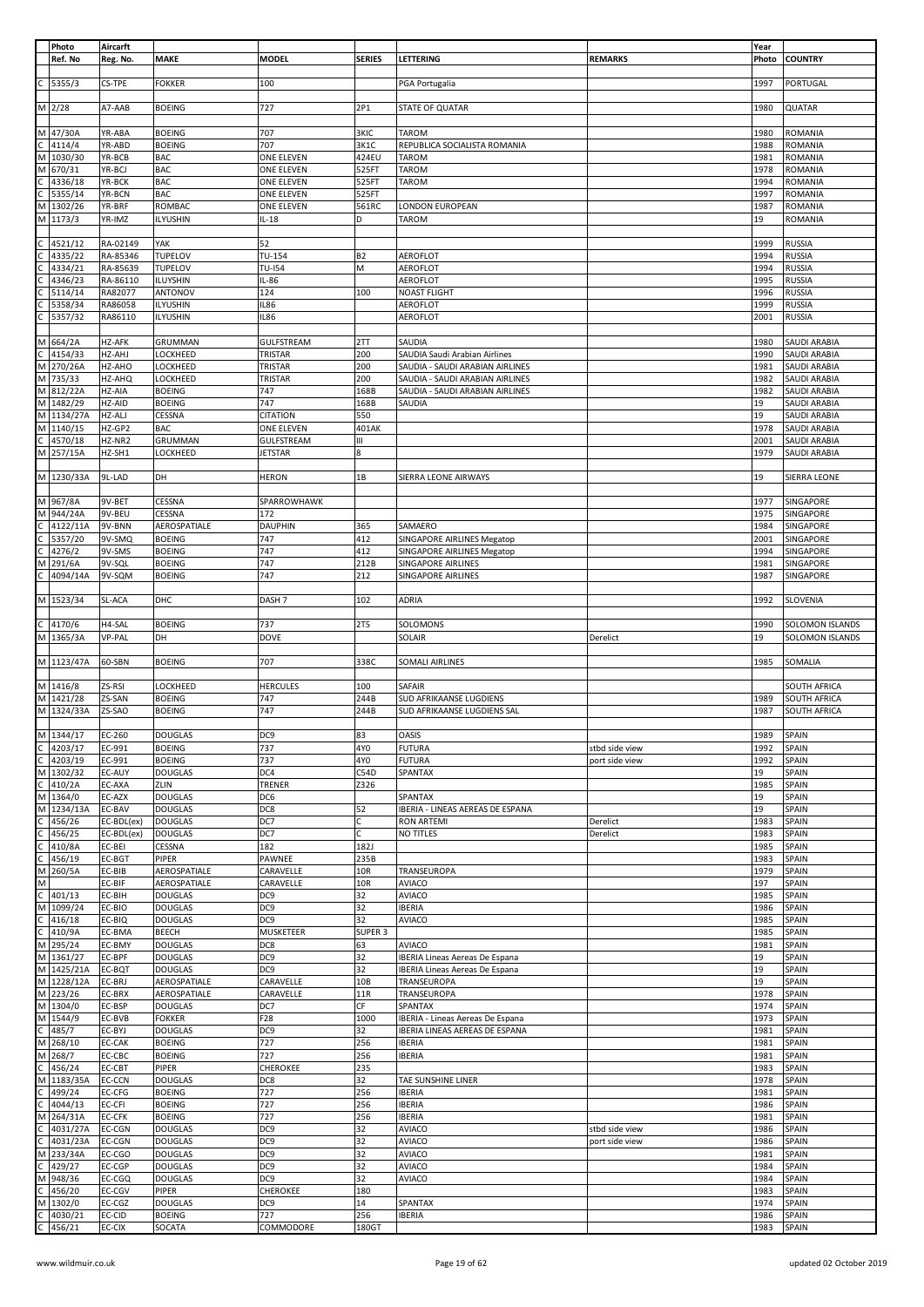|              | Photo               | Aircarft         |                                  |                   |                 |                                       |                           | Year         |                  |
|--------------|---------------------|------------------|----------------------------------|-------------------|-----------------|---------------------------------------|---------------------------|--------------|------------------|
|              | Ref. No             | Reg. No.         | <b>MAKE</b>                      | <b>MODEL</b>      | <b>SERIES</b>   | LETTERING                             | <b>REMARKS</b>            | Photo        | <b>COUNTRY</b>   |
|              |                     |                  |                                  |                   |                 |                                       |                           |              |                  |
|              | 4003/3A             | EC-CIZ           | AEROSPATIALE                     | CARAVELLE         | 10R             | <b>HISPANIA</b>                       |                           | 1985         | SPAIN            |
|              | 410/6A              | EC-CJK           | SOCATA                           | RALLYE            | 100S            |                                       |                           | 1985         | SPAIN            |
| С            | 429/22              | EC-CLE           | <b>DOUGLAS</b>                   | DC9               | 32              | <b>AVIACO</b>                         |                           | 1984         | SPAIN            |
| M            | 736/13A             | EC-CMU           | <b>HS</b>                        | 125               | 400B            | ALPHA S.A.                            |                           | 1977         | SPAIN            |
| M            | 1235/15             | EC-CPI           | AEROSPATIALE                     | CARAVELLE         | 10 <sub>B</sub> | TRANSEUROPA                           |                           | 1976         | SPAIN            |
|              | M 627/30A           | EC-CQM           | <b>DOUGLAS</b>                   | DC8               | 54F             | <b>AVIACO</b>                         |                           | 1981         | SPAIN            |
|              | M 92/15             | EC-CRX           | CASA                             | 212               | 100             |                                       |                           | 1976         | SPAIN            |
| M            | 735/2A              | EC-CTR           | <b>DOUGLAS</b>                   | DC <sub>9</sub>   | 34CF            | <b>AVIACO</b>                         |                           | 1977         | SPAIN            |
| M            | 933/8A              | EC-CTT           | <b>DOUGLAS</b>                   | DC <sub>9</sub>   | 34CF            | <b>AVIACO</b>                         |                           | 1984         | SPAIN            |
| M            | 1531/6A             | EC-CTU           | <b>DOUGLAS</b>                   | DC <sub>9</sub>   | 34CF            | <b>AVIACO</b>                         |                           | 1978         | SPAIN            |
|              | 4004/23             | EC-CYI           | AEROSPATIALE                     | CARAVELLE         | 10R             | <b>HISPANIA</b>                       |                           | 1985         | SPAIN            |
| м            | 623/24              | EC-CZE           | <b>DOUGLAS</b>                   | DC8               | 61              | SPANTAX                               |                           | 1981         | SPAIN            |
|              | 458/18              | EC-DBA           | PIPER                            | CHEROKEE          | 140F            |                                       |                           | 1983         | SPAIN            |
|              | 4040/21             | EC-DBN           | <b>FOKKER</b>                    | $F-27$            | 600             | <b>AVIACO</b>                         |                           | 1986         | SPAIN            |
| м            | 1099/32             | EC-DCD           | <b>BOEING</b>                    | 727               | 256             | <b>IBERIA</b>                         |                           | 1986         | SPAIN            |
|              | 414/35A             | EC-DCN           | AEROSPATIALE                     | CARAVELLE         | 10R             | <b>HISPANIA</b>                       |                           | 1985         | SPAIN            |
|              | 4083/23             | EC-DDB           | PIPER                            | CHEROKEE          | <b>WARRIOR</b>  |                                       |                           | 1987         | SPAIN            |
|              | 456/23              | EC-DFI           | SOCATA                           | RALLYE            | 180T            |                                       |                           | 1983         | SPAIN            |
|              | 426/21<br>413/11    | EC-DGC<br>EC-DGE | <b>DOUGLAS</b><br><b>DOUGLAS</b> | DC9<br>DC9        | 34<br>34        | <b>AVIACO</b><br><b>AVIACO</b>        |                           | 1984<br>1985 | SPAIN<br>SPAIN   |
| м            | 975/30              | EC-DHP           | SOCATA                           | RALLYE            | 100ST           |                                       |                           | 1985         | SPAIN            |
| M            | 1357/41             | EC-DLE           | <b>AIRBUS</b>                    | A300              | B4-120          | <b>IBERIA</b>                         |                           | 1984         | SPAIN            |
|              | 4083/21             | EC-DMV           | PIPER                            | <b>TOMAHAWK</b>   |                 |                                       |                           | 1987         | SPAIN            |
|              | 1531/12             | EC-DNQ           | <b>AIRBUS</b>                    | A300              | B4-120          | <b>IBERIA</b>                         |                           | 1984         | SPAIN            |
| м            | 1444/25A            | EC-DQT           | <b>DOUGLAS</b>                   | DC <sub>9</sub>   | 41              | <b>AVIACO</b>                         |                           | 1982         | SPAIN            |
|              | 4084/18A            | EC-DUB           | <b>BOEING</b>                    | 737               | 2K5             | SPANTAX                               |                           | 1987         | SPAIN            |
|              | 4041/16             | EC-DUT           | AEROSPATIALE                     | <b>DAUPHIN II</b> | SA365C2         | <b>HELICSA ICONA</b>                  |                           | 1986         | SPAIN            |
|              | 4017/9              | EC-DYY           | <b>DOUGLAS</b>                   | DC8               | 61              | <b>UAS</b>                            |                           | 1986         | SPAIN            |
|              | 4084/26A            | EC-DYZ           | <b>BOEING</b>                    | 737               | 2E3             | SPANTAX                               |                           | 1987         | SPAIN            |
|              | 4026/16             | EC-DZA           | <b>DOUGLAS</b>                   | DC8               | 61              | CTA Espana                            |                           | 1986         | SPAIN            |
|              | 4113/21             | EC-EBY           | <b>BOEING</b>                    | 737               | 3Z9             | <b>HISPANIA</b>                       |                           | 1988         | SPAIN            |
| M            | 1181/70             | EC-ECO           | <b>DOUGLAS</b>                   | DC <sub>9</sub>   | 83              | CANAFRICA                             |                           | 1987         | SPAIN            |
| M            | 1385/0              | EC-ECO           | <b>DOUGLAS</b>                   | DC9               | 83              | <b>AIRSUR</b>                         |                           | 1990         | SPAIN            |
| M            | 1334/7              | EC-ECR           | <b>BOEING</b>                    | 737               | 3Y0             | AIR EUROPA                            |                           | 1987         | SPAIN            |
| M            | 1386/6              | EC-EHA           | <b>BOEING</b>                    | 737               | 3L9             | AIR EUROPA                            |                           | 1990         | SPAIN            |
|              | 4111/1A             | EC-EHJ           | <b>BOEING</b>                    | 737               | 33A             | <b>HISPANIA</b>                       |                           | 1988         | SPAIN            |
|              | 1398/17             | EC-EIK           | <b>DOUGLAS</b>                   | DC9               | 82              | <b>OASIS</b>                          |                           |              | SPAIN            |
| М            | 1518/39             | EC-EJU           | <b>DOUGLAS</b>                   | DC <sub>9</sub>   | 83              | SPANAIR                               |                           | 1991         | SPAIN            |
|              | 4149/17             | EC-ELT           | BAe                              | 146               | 200QT           | TNT PAN AIR THE EXPRESS FREIGHT SYSTE |                           | 1990         | SPAIN            |
| М            | 1431/36             | EC-EMI           | <b>BOEING</b>                    | 737               | 4Y0             | <b>NORTJET</b>                        |                           | 1991         | SPAIN            |
|              | 4131/27             | EC-EMU           | <b>BOEING</b>                    | 757               | 23A             | <b>HISPANIA</b>                       |                           | 1989         | SPAIN            |
|              | 4132/34             | EC-EMY           | <b>BOEING</b>                    | 737               | 4Y0             | <b>NORTJET</b>                        |                           | 1989         | SPAIN            |
|              | 4152/13             | EC-EPA           | BAe                              | 146               | 200QT           | TNT PAN AIR The Express Freight Syste |                           | 1990         | SPAIN            |
|              | 4167/9A             | EC-EPN           | <b>BOEING</b>                    | 737               | 4Y0             | NORTJET                               |                           | 1990         | SPAIN            |
|              | 4233/10             | EC-EXY           | <b>BOEING</b>                    | 737               | 4Y0             | <b>FUTURA</b>                         | port side view            | 1992         | SPAIN            |
|              | 4233/12             | EC-EXY           | <b>BOEING</b>                    | 737               | 4Y0             | <b>FUTURA</b>                         | stbd side view            | 1992         | SPAIN            |
|              | 4242/11             | EC-EZU           | <b>DOUGLAS</b>                   | DC <sub>9</sub>   | 83              | <b>OASIS</b>                          |                           | 1993         | SPAIN            |
|              | 4226/28             | EC-FBP           | <b>BOEING</b>                    | 737               | 4Y0             | <b>FUTURA</b>                         |                           | 1992         | SPAIN            |
|              | 4327/16             | EC-FCU           | <b>BOEING</b>                    | 767               | 3YOER           | SPANAIR                               |                           | 1994         | SPAIN            |
|              | 5113/5              | EC-FEE           | <b>BOEING</b>                    | 757               | 236             | <b>AIR EUROPA</b>                     |                           | 1996         | SPAIN            |
|              | 5434/19A            | EC-FEF           | <b>BOEING</b>                    | 757               | 236             | AIR EUROPA                            |                           | 199          | SPAIN            |
| M            | 1528/23             | EC-FEN           | DASSAULT                         | FALCON            | 900             |                                       |                           | 1992         | SPAIN            |
| C            | 4281/14             | EC-FEO           | <b>AIRBUS</b>                    | A320              | 211             | <b>IBERIA</b>                         |                           | 1994         | SPAIN            |
| C            | 4281/15<br>5357/14  | EC-FIA           | <b>AIRBUS</b>                    | A320              | 211             | <b>IBERIA</b>                         |                           | 1994         | SPAIN            |
| C<br>C       | 4357/18             | EC-FIC<br>EC-FXI | <b>AIRBUSS</b>                   | A320<br>DC9       | 211<br>83       | <b>IBERIA</b>                         |                           | 1999<br>1995 | SPAIN<br>SPAIN   |
|              |                     |                  | <b>DOUGLAS</b><br>MD             |                   |                 | SPANAIR<br><b>SPANAIR</b>             |                           |              |                  |
|              | 4643/33             | EC-FZC           |                                  | DC9               | 83              | <b>SPANAIR</b>                        |                           | 2003         | SPAIN            |
|              | 4653/16<br>4647/10  | EC-GBA<br>EC-GBF | <b>DOUGLAS</b><br>CONVAIR        | DC9<br>580        | 83              | <b>DHL Worldwide Express</b>          |                           | 2003<br>2003 | SPAIN<br>SPAIN   |
|              | 5117/4              | EC-GIE           | CESSNA                           | <b>CITATION</b>   | 525             |                                       |                           | 1997         | SPAIN            |
|              | 4615/5              | EC-GVB           | <b>BOEING</b>                    | 737               | 4Y0             | <b>FUTURA</b>                         |                           | 2002         | <b>SPAIN</b>     |
|              | 4643/17             | EC-HHH           | <b>BOEING</b>                    | 737               | 86N             | <b>FUTURA</b>                         | port side view            | 2003         | <b>SPAIN</b>     |
|              | 4642/32             | EC-HHH           | <b>BOEING</b>                    | 737               | 86N             | <b>FUTURA</b>                         | stbd side view            | 2003         | SPAIN            |
| м            | 221/33              | ECT-103          | CASA                             | 212               | 200             |                                       | <b>CIVIL DEMONSTRATOR</b> | 1978         | SPAIN            |
|              | M 31/24             | ECT-104          | CASA                             | 212               | 200             |                                       | MILITARY DEMONSTRATOR     | 1978         | SPAIN            |
|              |                     |                  |                                  |                   |                 |                                       |                           |              |                  |
| C            | 4161/13             | 4R-ULA           | LOCKHEED                         | TRISTAR           | 500             | AIR LANKA                             |                           | 1990         | <b>SRI LANKA</b> |
|              | M 1326/29           | 4R-ULK           | LOCKHEED                         | TRISTAR           | 500             | AIR LANKA                             |                           | 1987         | <b>SRI LANKA</b> |
|              |                     |                  |                                  |                   |                 |                                       |                           |              |                  |
|              | M 662/17            | VQ-LAU           | CESSNA                           | 310               |                 | <b>ST. LUCIA AIRWAYS</b>              |                           | 1980         | ST. LUCIA        |
|              |                     |                  |                                  |                   |                 |                                       |                           |              |                  |
|              | M 875/15A           | ST-AFA           | <b>BOEING</b>                    | 707               | 3J8C            | <b>SUDAN</b>                          |                           | 1983         | SUDAN            |
|              | M 245/32A           | ST-AFB           | <b>BOEING</b>                    | 707               | 3J8C            | SUDAN                                 |                           | 1981         | SUDAN            |
|              | M 1338/8A           | ST-AJR           | <b>DOUGLAS</b>                   | DC8               | 55F             | TRANS ARABIAN TAT                     |                           | 1987         | SUDAN            |
|              |                     |                  |                                  |                   |                 |                                       |                           |              |                  |
|              | M 880/33            | SE-BCD           | <b>TEMCO</b>                     | <b>SWIFT</b>      |                 |                                       |                           | 1975         | SWEDEN           |
|              | M 1128/2            | SE-CRL           | <b>CONVAIR</b>                   | 440               | 340-51          | LIN                                   |                           | 1976         | SWEDEN           |
|              | M 290/27A           | SE-CRP           | <b>CONVAIR</b>                   | 440               | 340-42          | LINJEFLYG                             |                           | 1976         | SWEDEN           |
|              | M 47/31A            | SE-DBN           | <b>DOUGLAS</b>                   | DC <sub>9</sub>   | 33AF            | SAS                                   |                           | 1980         | SWEDEN           |
| M            | 677/3A              | SE-DBO           | <b>DOUGLAS</b>                   | DC <sub>9</sub>   | 21              | SAS                                   |                           | 1982         | SWEDEN           |
| $\mathsf{C}$ | 4279/25             | SE-DBO           | <b>DOUGLAS</b>                   | DC <sub>9</sub>   | 21              | SAS SCANDANAVIAN                      |                           | 1994         | SWEDEN           |
|              | M 246/5             | SE-DBP           | <b>DOUGLAS</b>                   | DC9               | 21              | SAS                                   |                           | 1981         | SWEDEN           |
| M            | 1334/5              | SE-DBS           | <b>DOUGLAS</b>                   | DC <sub>9</sub>   | 21              | SCANDANVIAN SAS                       |                           | 1987         | SWEDEN           |
| C<br>M       | 4064/27             | SE-DEB           | AEROSPATIALE<br><b>AIRBUS</b>    | CARAVELLE<br>A300 | 10R<br>B2-320   | TRANSWEDE<br>SAS SCANDANAVIAN         |                           | 1987<br>1981 | SWEDEN           |
|              | 265/33<br>4133/10   | SE-DFL<br>SE-DHA | AEROSPATIALE                     | CARAVELLE         | 10B             | TRANSWEDE                             |                           | 1989         | SWEDEN<br>SWEDEN |
| M            |                     | SE-DHK           | DASSAULT                         | <b>FALCON</b>     | 20F             |                                       |                           | 19           | SWEDEN           |
|              | 1351/23A<br>4347/31 | SE-DIP           | <b>DOUGLAS</b>                   | DC9               | 87              | SCANDINAVIAN SAS                      |                           | 1995         | SWEDEN           |
| C.           | 5115/14             | SE-DSN           | <b>BOEING</b>                    | 757               | 236             | MAKUNG INTERNATIONAL                  |                           | 1996         | SWEDEN           |
| M            | 898/18              | SE-EXW           | <b>BEECH</b>                     | <b>BARON</b>      | <b>B55</b>      |                                       |                           | 1984         | SWEDEN           |
| M            | 256/29              | SE-FOR           | <b>BEECH</b>                     | 99                |                 | NORDSJOFLY                            |                           | 1979         | SWEDEN           |
|              | M 1365/29           | SE-FUF           | CONVAIR                          | 440               | 75              | LINJEFLYG LIN                         |                           | 19           | SWEDEN           |
| с            | 4050/25             | SE-GEF           | DHC                              | TWIN OTTER        | 300             | <b>LOGANAIR SWEDAIR</b>               |                           | 1986         | SWEDEN           |
|              | M 1168/39A          | SE-GLZ           | PIPER                            | CHEROKEE          | <b>SIX</b>      |                                       |                           | 1975         | SWEDEN           |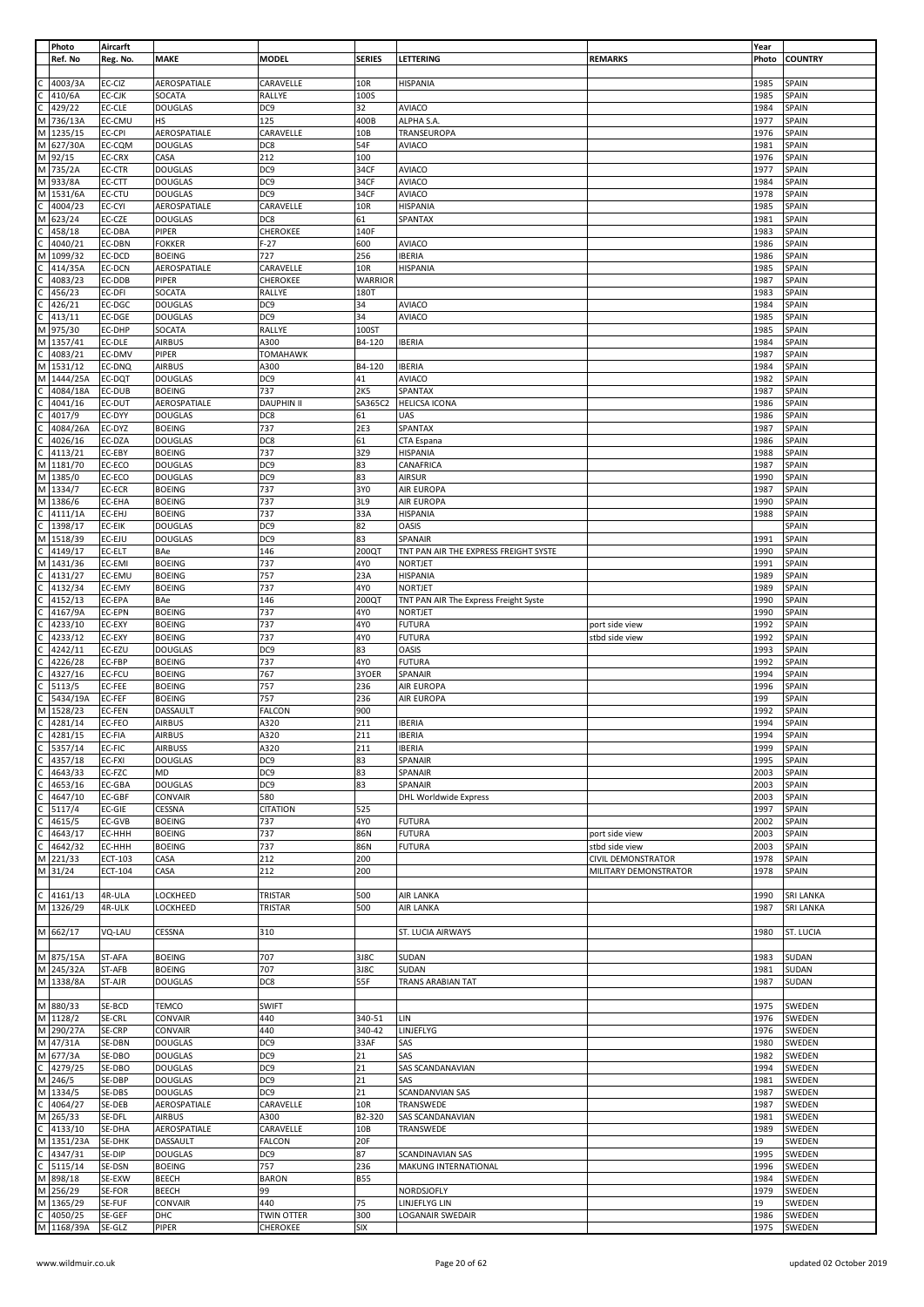|              | Photo      | Aircarft      |                   |                   |                |                                     |                    | Year  |                  |
|--------------|------------|---------------|-------------------|-------------------|----------------|-------------------------------------|--------------------|-------|------------------|
|              | Ref. No    | Reg. No.      | MAKE              | MODEL             | <b>SERIES</b>  | LETTERING                           | <b>REMARKS</b>     | Photo | <b>COUNTRY</b>   |
|              |            |               |                   |                   |                |                                     |                    |       |                  |
| М            | 976/35A    | SE-IAZ        | PIPER             | SENECA            | Ш              |                                     |                    | 1980  | SWEDEN           |
|              |            |               |                   |                   |                |                                     |                    |       |                  |
| M            | 1389/75    | SE-IEY        | CONVAIR           | 580               | 440-90         | <b>SCAN BEE</b>                     |                    | 1984  | SWEDEN           |
| M            | 1440/13    | SE-IFH        | CESSNA            | 402               | c              | SUNDSVAAL AERO                      |                    | 1982  | SWEDEN           |
| M            | 655/29     | SE-IGZ        | <b>FAIRCHILD</b>  | $F-27$            | A              | <b>SUCO</b>                         |                    | 1981  | SWEDEN           |
| M            | 961/35A    | SE-IGZ        | <b>FAIRCHILD</b>  | $F-27$            | A              | AEROCENTRE                          |                    | 1982  | SWEDEN           |
| C            | 4105/13    | SE-IPC        | BAe               | JETSTREAM         | 31             | NO TITLES                           |                    | 1988  | SWEDEN           |
|              |            |               |                   |                   |                |                                     |                    |       |                  |
|              | 4106/17    | SE-IPC        | BAe               | <b>JETSTREAM</b>  | 31             | NO TITLES                           | ON OVERHAUL        | 1988  | SWEDEN           |
|              | 415/21     | SE-IRM        | SWEARINGEN        | METROLINER        | 227AC          | <b>GOLDEN AIR</b>                   |                    | 1985  | SWEDEN           |
| M            | 1528/25A   | SE-ISE        | SAAB              | 340               | А              | <b>BUSINESS AIR</b>                 |                    | 1992  | SWEDEN           |
| M            | 1313/32    | SE-IUN        | <b>BEECH</b>      | KING AIR          | 200            | MALMO AVIATION                      |                    | 1988  | SWEDEN           |
|              |            |               |                   |                   |                |                                     |                    |       |                  |
| М            | 1422/19A   | SE-IVE        | CASA              | 212               | 200            | KUSTBEVAKNING                       |                    | 1988  | SWEDEN           |
|              | 4242/25    | SE-IVR        | LOCKHEED          | 188               | С              | <b>FALCON AVIATION</b>              |                    | 1993  | SWEDEN           |
| M            | 1180/4A    | SE-IXS        | PIPER             | SENENCA           | Ш              |                                     |                    | 1987  | SWEDEN           |
| M            | 1377/27    | SE-KEX        | SHORT             | 360               | 100            | NO TITLES                           |                    | 19    | SWEDEN           |
|              | 5356/30A   | SE-RAB        | EMBRAER           | ERJ-135           | 135LR          | <b>City Airline</b>                 |                    | 2001  | SWEDEN           |
|              |            |               |                   |                   |                |                                     |                    |       |                  |
|              | 4614/21A   | SE-RAB        | EMBRAER           | <b>EMB135</b>     | ER             | <b>EASTERN AIRWAYS</b>              |                    | 2002  | SWEDEN           |
|              | 4613/34A   | SE-RBK        | CESSNA            | CITATION          | 550            |                                     |                    | 2002  | SWEDEN           |
|              |            |               |                   |                   |                |                                     |                    |       |                  |
| M            | 1257/35    | HB-AEA        | BAe               | JETSTREAM         | 31             | AIR ENGIADINA                       |                    | 1989  | SWITZERLAND      |
| M            | 1269/28    | HB-AED        | BAe               | JETSTREAM         | 31             | NO TITLES                           |                    | 1990  | SWITZERLAND      |
|              |            |               |                   |                   |                |                                     |                    |       |                  |
| M            | 1324/7A    | HB-AHH        | SAAB              | 340               | A              | CROSSAIR                            |                    | 1987  | SWITZERLAND      |
| M            | 1507/34A   | HB-AHL        | SAAB              | 340               | A              | <b>BUSINESS AIR</b>                 |                    | 1991  | SWITZERLAND      |
| M            | 1176/2     | HB-DGV        | <b>MOONEY</b>     | M20               |                |                                     |                    | 1987  | SWITZERLAND      |
| М            | 936/3      | HB-EFZ        | <b>PIAGGIO</b>    | FWP-149D          |                | SWISSAIR FLYING SCHOOL              |                    | 1978  | SWITZERLAND      |
| M            | 1383/19    | HB-HBE        | PILATUS           | PC <sub>9</sub>   |                |                                     |                    | 1990  | SWITZERLAND      |
|              |            |               |                   |                   |                |                                     |                    |       |                  |
| М            | 1328/34A   | HB-HOP        | <b>JUNKERS</b>    | 52                | 3MG4E          |                                     | EX SWISS AIR FORCE | 1987  | SWITZERLAND      |
| М            | 1380/4     | HB-IAM        | <b>DASSAULT</b>   | <b>FALCON</b>     | 50             |                                     |                    | 1990  | SWITZERLAND      |
| M            | 621/7      | HB-IBS        | <b>DOUGLAS</b>    | DC6               | A/C            | <b>BALAIR</b>                       |                    | 1977  | SWITZERLAND      |
|              | 492/22A    | HB-ICN        | AEROSPATIALE      | CARAVELLE         | 10R            | <b>CTA</b>                          |                    | 1981  | SWITZERLAND      |
|              |            |               |                   |                   |                |                                     |                    |       |                  |
|              | 439/9A     | HB-ICO        | AEROSPATIALE      | CARAVELLE         | 10R            | <b>CTA</b>                          |                    | 1984  | SWITZERLAND      |
|              | 477/4      | HB-IDH        | <b>DOUGLAS</b>    | DC8               | 62CF           | <b>BALAIR</b>                       |                    | 1981  | SWITZERLAND      |
|              | 4031/33A   | HB-IDP        | <b>DOUGLAS</b>    | DC <sub>9</sub>   | 32             | <b>SWISSAIR</b>                     |                    | 1986  | SWITZERLAND      |
| M            | 695/14     | <b>HB-IEN</b> | CANADAIR          | CL44              | $D4-2$         | TRANSVALAIR                         |                    | 1979  | SWITZERLAND      |
|              |            |               |                   |                   |                |                                     |                    |       |                  |
| M            | 812/23A    | HB-IEY        | GRUMMAN           | GULFSTREAM        | $\overline{2}$ | PETROLA                             |                    | 1982  | SWITZERLAND      |
| М            | 1489/33A   | HB-IFG        | <b>DOUGLAS</b>    | DC9               | 32             | SWISSAIR                            |                    | 1974  | SWITZERLAND      |
|              | 412/26     | HB-IFU        | <b>DOUGLAS</b>    | DC9               | 32             | SWISSAIR                            |                    | 1985  | SWITZERLAND      |
| М            | 1490/4     | HB-IFZ        | <b>DOUGLAS</b>    | DC9               | 32             | SWISSAIR                            |                    | 1972  | SWITZERLAND      |
|              |            |               |                   | 747               | 257B           |                                     |                    | 1978  |                  |
| M            | 601/1      | HB-IGB        | <b>BOEING</b>     |                   |                | SWISSAIR                            |                    |       | SWITZERLAND      |
| M            | 1450/45    | HB-IHC        | <b>DOUGLAS</b>    | DC10              | 30             | SWISSAIR                            |                    | 19    | SWITZERLAND      |
|              | 4133/31    | HB-IIA        | <b>BOEING</b>     | 737               | 3M8            | TEA                                 | port side view     | 1989  | SWITZERLAND      |
|              | 4133/23    | HB-IIA        | <b>BOEING</b>     | 737               | 3M8            | TEA                                 | stbd side view     | 1989  | SWITZERLAND      |
|              |            |               |                   |                   |                |                                     |                    |       |                  |
|              | 4569/13    | HB-IIB        | <b>BOEING</b>     | 737               | 3M8            | easyJet.com                         |                    | 2001  | SWITZERLAND      |
|              | 4614/15A   | HB-III        | <b>BOEING</b>     | 737               | 7Q8            | easyJet.com                         | stbd side view     | 2002  | SWITZERLAND      |
|              | 4615/1     | HB-III        | <b>BOEING</b>     | 737               | 7Q8            | easyJet.com                         | port side view     | 2002  | SWITZERLAND      |
|              | 4602/23    | HB-IIJ        | <b>BOEING</b>     | 737               | 33V            | easyJet.com                         |                    | 2001  | SWITZERLAND      |
|              | 4611/17    | HB-IIK        | <b>BOEING</b>     | 737               | 33V            | easyJet.com                         |                    | 2002  | SWITZERLAND      |
|              |            |               |                   |                   |                |                                     |                    |       |                  |
| M            | 677/22A    | HB-INA        | <b>DOUGLAS</b>    | DC <sub>9</sub>   | 81             | SWISSAIR                            |                    | 1982  | SWITZERLAND      |
| М            | 264/33A    | HB-IND        | <b>DOUGLAS</b>    | DC9               | 81             | SWISSAIR                            |                    | 1981  | SWITZERLAND      |
|              | 485/11     | HB-INE        | <b>DOUGLAS</b>    | DC9               | 81             | SWISSAIR                            |                    | 1981  | SWITZERLAND      |
|              | 5358/15    | HB-IOA        | AIRBUS            | A321              | 111            | SWISSAIR                            |                    | 1999  | SWITZERLAND      |
|              |            |               |                   |                   |                |                                     |                    |       |                  |
|              | 4379/22    | HB-ISY        | <b>FOKKER</b>     | F27               | 500            | <b>FARNER AIR TRANSPORT</b>         |                    | 1995  | SWITZERLAND      |
|              | 413/2      | HB-ITH        | DASSAULT          | FALCON            | 50             |                                     |                    | 1985  | SWITZERLAND      |
|              | 4174/31    | HB-IXD        | BAe               | 146               | 200            | <b>CROSSAIR</b>                     |                    | 1991  | SWITZERLAND      |
| C            | 4605/9     | HB-IYB        | SAA               | 2000              |                | <b>CROSSAIR</b>                     |                    | 2002  | SWITZERLAND      |
| C            | 1399/74    | HB-LBK        | TUPELOV           | TU134             | A3             |                                     |                    |       | SWITZERLAND      |
|              |            |               |                   |                   |                | MALEV HUNGARIAN AIRLINES            |                    |       |                  |
| M            | 734/20A    | <b>HB-LGF</b> | CESSNA            | 421               |                |                                     |                    | 1977  | SWITZERLAND      |
| M            | 863/1      | <b>HB-LNE</b> | SWEARINGEN        | <b>METROLINER</b> | 227AC          | <b>CROSSAIR</b>                     |                    | 1983  | SWITZERLAND      |
| M            | 1303/9     | HB-LPR        | PIPER             | CHEYENNE          |                |                                     |                    | 19    | SWITZERLAND      |
|              |            |               |                   |                   |                |                                     |                    |       |                  |
| M            | 989/11A    | <b>HB-ONG</b> | PIPER             | <b>CUB</b>        | J3C            |                                     |                    | 1973  | SWITZERLAND      |
| $\mathsf{C}$ | 480/5      | HB-OYX        | PIPER             | CHEROKEE          | ARROW          |                                     |                    | 1981  | SWITZERLAND      |
| M            | 938/16A    | HB-VBR        | GATES             | LEARJET           | 25             |                                     |                    | 1978  | SWITZERLAND      |
| M            | 296/33     | HB-VDC        | CESSNA            | <b>CITATION</b>   | 500            |                                     |                    | 1977  | SWITZERLAND      |
| M            | 1233/36    | HB-VDM        | CESSNA            | CITATION          | 500            |                                     |                    | 19    | SWITZERLAND      |
| M            |            | HB-VDX        | DASSAULT          | <b>FALCON</b>     | 10             |                                     |                    | 1987  | SWITZERLAND      |
|              | 1146/30    |               |                   |                   |                |                                     |                    |       |                  |
| M            | 1390/27A   | HB-VEH        | CESSNA            | <b>CITATION</b>   | 500            |                                     |                    | 1984  | SWITZERLAND      |
|              | M 812/24A  | HB-VFX        | GATES             | LEARJET           | 35A            | PETROLA                             |                    | 1982  | SWITZERLAND      |
|              | M 864/22A  | HB-VGM        | GATES             | LEARJET           | 35A            |                                     |                    | 1983  | SWITZERLAND      |
|              | M 1312/16  | <b>HB-VIA</b> | <b>MITSUBISHI</b> | DIAMOND           | 1              |                                     |                    | 1986  | SWITZERLAND      |
| M            | 1355/23    | HB-VIL        | HS                | 125               | 800            | SWISS AIR AMBULANCE                 |                    | 19    | SWITZERLAND      |
|              |            |               |                   |                   |                |                                     |                    |       |                  |
| M            | 1525/24    | HB-VIR        | CESSNA            | <b>CITATION</b>   | 550            | NO TITLES                           |                    | 1992  | SWITZERLAND      |
| C            | 4613/23A   | HB-VMC        | GATES             | LEARJET           | 45             |                                     |                    | 2002  | SWITZERLAND      |
| C            | 4456/10    | HB-XVY        | AEROSPATIALE      | <b>SUPER PUMA</b> | AS332L         | NO TITLES                           | Instructional hulk | 1998  | SWITZERLAND      |
|              |            |               |                   |                   |                |                                     |                    |       |                  |
|              |            |               |                   |                   |                |                                     |                    |       |                  |
|              | M 1365/16A | YK-AFB        | AEROSPATIALE      | CARAVELLE         | 10B            | SYRIAN ARAB AIRLINES                |                    | 1968  | <b>SYRIA</b>     |
|              | M 811/20A  | YK-AGA        | <b>BOEING</b>     | 727               | 294            | <b>SYRIAN AIR</b>                   |                    | 1982  | SYRIA            |
|              | M 1091/8   | YK-AHB        | <b>BOEING</b>     | 747               | SP94           | <b>SYRIAN AIR</b>                   |                    | 1984  | <b>SYRIA</b>     |
|              |            |               |                   |                   |                |                                     |                    |       |                  |
|              | M 97/0     | 5H-MMT        | <b>VICKERS</b>    | VC10              | 1154           | <b>EAST AFRICAN</b>                 |                    | 19    | TANZANIA         |
|              |            |               |                   |                   |                |                                     |                    |       |                  |
|              |            |               |                   |                   |                |                                     |                    |       |                  |
| М            | 1505/19    | <b>HS-SKK</b> | DHC               | DASH <sub>8</sub> | 311            | <b>BANKOK AIRWAYS</b>               |                    | 1990  | <b>THAILAND</b>  |
| $\mathsf{C}$ | 4153/19    | HS-TGC        | <b>BOEING</b>     | 747               | 2D7B           | THAI                                |                    | 1990  | THAILAND         |
| C            | 4337/30    | HS-TGG        | <b>BOEING</b>     | 747               | 2D7B           | THAI                                |                    | 1994  | THAILAND         |
|              |            |               |                   |                   |                |                                     |                    |       |                  |
|              |            |               |                   |                   |                |                                     |                    |       |                  |
|              | M 1223/8   | 9Y-TDA        | WESTLAND          | WHIRLWIND         | 3              | <b>BRISTOW</b>                      | DUAL REG G-AODA    | 19    | TRINDAD & TOBAGO |
|              | M 1173/35  | 9Y-TEF        | <b>DOUGLAS</b>    | DC6               | B              | TTAS TRINIDAD & TOBAGO AIR SERVICES | Derelict           | 19    | TRINDAD & TOBAGO |
|              |            |               |                   |                   |                |                                     |                    |       |                  |
|              |            |               |                   |                   |                |                                     |                    |       |                  |
|              | M 1314/35  | TS-IMA        | <b>AIRBUS</b>     | A300              | B4-203         | <b>TUNIS AIR</b>                    |                    | 1987  | <b>TUNISIA</b>   |
| M            | 1389/97A   | TS-IOF        | <b>BOEING</b>     | 737               | 2H3            | <b>TUNIS AIR</b>                    |                    | 1984  | <b>TUNISIA</b>   |
| M            | 642/29A    | TS-JHT        | <b>BOEING</b>     | 727               | 2H3            | <b>TUNIS AIR</b>                    |                    | 1979  | <b>TUNISIA</b>   |
| M            | 967/66     | TS-JHW        | <b>BOEING</b>     | 727               | 2H3            | <b>TUNIS AIR</b>                    |                    | 1984  | <b>TUNISIA</b>   |
|              |            |               |                   |                   |                |                                     |                    |       |                  |
|              | M 1224/16  | TS-MAC        | AEROSPATIALE      | CARAVELLE         | 3              | <b>TUNIS AIR</b>                    |                    | 19    | <b>TUNISIA</b>   |
|              |            |               |                   |                   |                |                                     |                    |       |                  |
|              | $C$ 5115/7 | <b>TC-AFN</b> | <b>BOEING</b>     | 727               | 230            | <b>ISTANBUL AIRLINES</b>            |                    | 1996  | <b>TURKEY</b>    |
|              | M 1534/20  | <b>TC-AJV</b> | <b>BOEING</b>     | 727               | 247            | <b>TOROS AIR</b>                    |                    | 1988  | <b>TURKEY</b>    |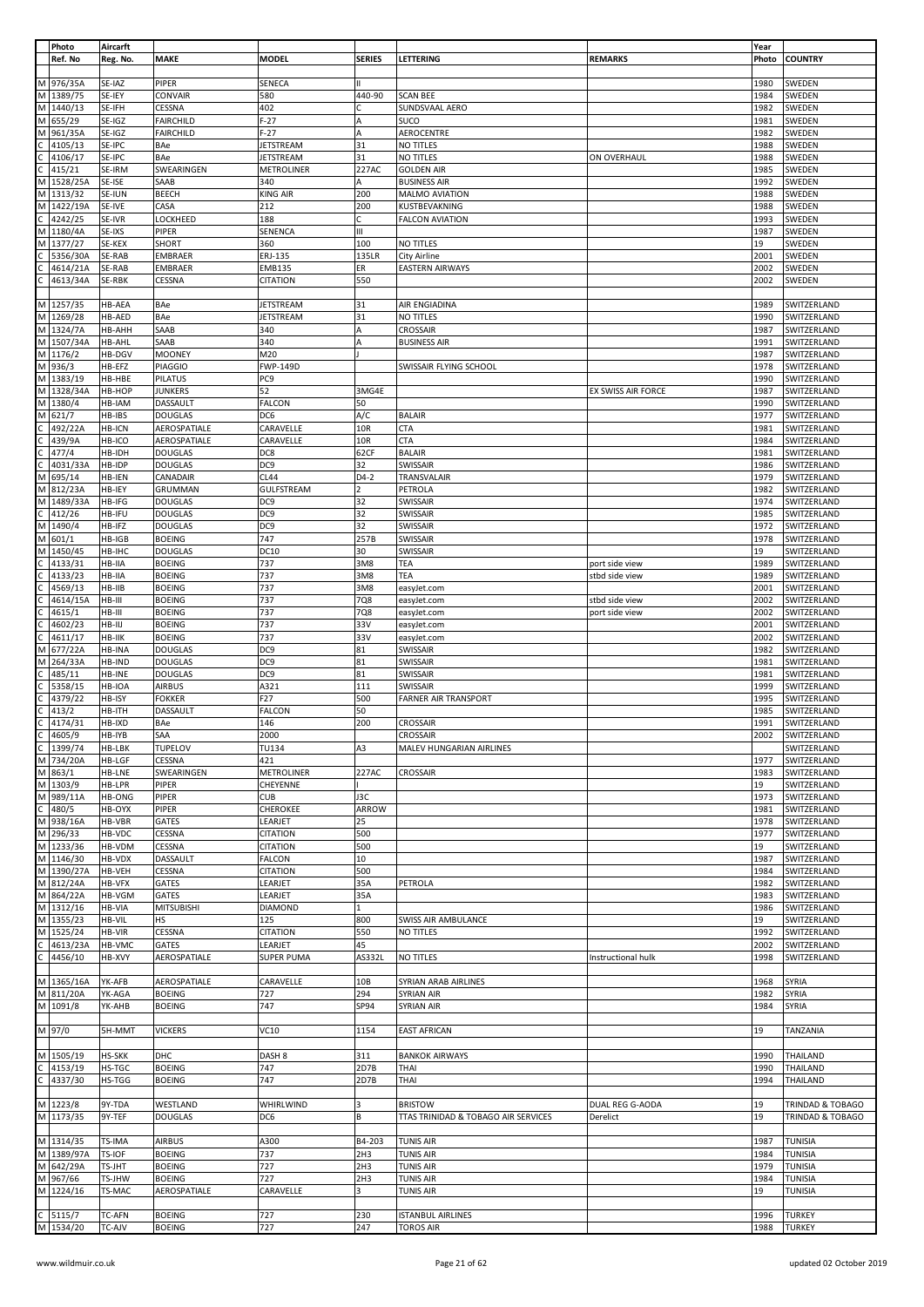|   | Photo      | Aircarft      |                |                   |               |                                        |                     | Year  |                |
|---|------------|---------------|----------------|-------------------|---------------|----------------------------------------|---------------------|-------|----------------|
|   | Ref. No    | Reg. No.      | <b>MAKE</b>    | <b>MODEL</b>      | <b>SERIES</b> | LETTERING                              | <b>REMARKS</b>      | Photo | <b>COUNTRY</b> |
|   |            |               |                |                   |               |                                        |                     |       |                |
| M | 1331/3A    | TC-AKA        | AEROSPATIALE   | CARAVELLE         | 10R           | <b>ISTANBUL AIRLINES</b>               |                     | 1987  | <b>TURKEY</b>  |
|   | 5114/18    | <b>TC-ALK</b> | <b>BOEING</b>  | 727               | 230           | AIR ALFA                               |                     | 1994  | <b>TURKEY</b>  |
|   | 4336/7     | <b>TC-ALN</b> | <b>AIRBUS</b>  | A300              | B4-2C/1       | AIR ALFA                               |                     | 1994  | <b>TURKEY</b>  |
|   | 4571/8     | TC-APF        | <b>BOEING</b>  | 737               |               | PEGASUS                                |                     | 2001  | <b>TURKEY</b>  |
| M | 1331/32    | TC-ARI        | AEROSPATIALE   | CARAVELLE         | 10R           | <b>ISTANBUL AIRLINES</b>               |                     | 1987  | <b>TURKEY</b>  |
| М | 1309/31A   | TC-JAG        | <b>DOUGLAS</b> | DC <sub>9</sub>   | 32            | TURK HAVA YOLLARI TURKISH AIRLINES     |                     | 19    | <b>TURKEY</b>  |
| M | 955/17A    | TC-JAJ        | <b>BOEING</b>  | 707               | 321           | THY TURK HAVA YOLLARI TURKISH AIRLINE  |                     | 197?  | <b>TURKEY</b>  |
| M | 1489/15A   | TC-JAV        | <b>DOUGLAS</b> | DC10              | 10            | THY TURK HAVA YOLLARI TURKISH AIRLINE  |                     | 1974  | <b>TURKEY</b>  |
| М | 1/15A      | TC-JBA        | <b>BOEING</b>  | 707               | 121B          | THY TURK HAVA YOLLARI TURKISH AIRLINE  |                     | 1975  | <b>TURKEY</b>  |
| M | 1091/3A    | TC-JBT        | <b>BOEING</b>  | 707               | 321B          | THY TURK HAVA YOLLARI TURKISH AIRLINE  |                     | 1984  | <b>TURKEY</b>  |
|   |            |               |                |                   |               | THY TURKISH AIRLINES                   |                     |       |                |
|   | 5114/21    | TC-JCB        | <b>BOEING</b>  | 727               | 2F2           |                                        |                     | 1994  | <b>TURKEY</b>  |
|   | 5355/17    | TC-JCR        | <b>AIRBUS</b>  | A310              | 203           | <b>TURKISH</b>                         |                     | 1997  | <b>TURKEY</b>  |
|   | 4281/18    | TC-JED        | <b>BOEING</b>  | 737               | 4Q8           | <b>TURKISH</b>                         |                     | 1994  | <b>TURKEY</b>  |
|   |            |               |                |                   |               |                                        |                     |       |                |
|   | 4637/3     | EZ-AO11       | <b>BOEING</b>  | 757               | 22K           | Turkmenistan                           |                     | 2003  | TURKMENISTAN   |
|   |            |               |                |                   |               |                                        |                     |       |                |
|   | 5116/23A   | A6-ADC        | DHC            | DASH <sub>8</sub> | $Q - 202$     | ABU DHABI AVIATION                     |                     | 1997  | UAE            |
|   | 4600/29A   | A6-EKU        | <b>AIRBUS</b>  | A330              | 243           | <b>EMIRATES Shopping Festival 2002</b> |                     | 2002  | UAE            |
|   | 5115/34    | A6-EMF        | <b>BOEING</b>  | 777               | 21H           | <b>EMIRATES</b>                        |                     | 1996  | UAE            |
|   | 426/24     | A6-HEM        | DASSAULT       | FALCON            | 20F           | UNITED ARAB EMIRATES                   |                     | 1984  | UAE            |
| М | 1530/4A    | A6-HHR        | <b>BOEING</b>  | 720               | 023B          | UNITED ARAB EMIRATES                   |                     | 19    | UAE            |
| M | 1445/38A   | A6-SHJ        | <b>BAC</b>     | ONE ELEVEN        | 401AK         | UNITED ARAB EMIRATES                   |                     | 1989  | UAE            |
|   |            |               |                |                   |               |                                        |                     |       |                |
|   | M 1313/23A | 5X-DAR        | <b>BOEING</b>  | 707               | 321C          | DAS AIR CARGO                          |                     | 1988  | <b>UGANDA</b>  |
|   |            |               |                |                   |               |                                        |                     |       |                |
|   | 4028/21    | $G-11-6$      | BAe            | 748               | 2B            |                                        |                     | 1986  | UK             |
| M | 1149/16    | G-14-3716     | SHORT          | 360               | 300           |                                        |                     | 1987  | UK             |
| M | 1373/2A    | $G-16-14$     |                |                   | 432FD         |                                        |                     | 1971  | UK             |
|   |            |               | <b>BAC</b>     | ONE ELEVEN        |               | PHILIPPINE AIR LINES                   |                     |       |                |
|   | 851/25     | $G-31-611$    | BAe            | JETSTREAM         | 31            | <b>NO TITLES</b>                       | Primer paint finish | 1983  | UK             |
|   | 448/6      | $G-31-622$    | BAe            | JETSTREAM         | 31            | <b>SKYWEST</b>                         |                     | 1984  | UK             |
|   | 448/5      | $G-31-625$    | BAe            | JETSTREAM         | 31            | <b>NO TITLES</b>                       | Primer paint finish | 1984  | UK             |
|   | 448/8      | $G-31-631$    | BAe            | JETSTREAM         | 31            | NO TITLES                              | Primer paint finish | 1984  | UK             |
|   | 977/29     | G-31-647      | BAe            | JETSTREAM         | T3            | NO TITLES                              | Primer paint finish | 1985  | UK             |
|   | 4010/13    | G-31-647      | BAe            | JETSTREAM         | T3            | ROYAL NAVY                             |                     | 1986  | UK             |
| М | 1260/25    | G-31-649      | BAe            | JETSTREAM         | 31            | NETHERLINES                            |                     | 1989  | UK             |
| M | 977/26     | G-31-656      | BAe            | JETSTREAM         | T3            | NO TITLES                              | Primer paint finish | 1985  | UK             |
|   | 4010/14    | G-31-656      | BAe            | JETSTREAM         | T3            | ROYAL NAVY                             |                     | 1986  | UK             |
| м | 977/25     | G-31-659      | BAe            | JETSTREAM         | 31            | NO TITLES                              | Primer paint finish | 1985  | UK             |
| M | 977/31     | $G-31-667$    | BAe            | JETSTREAM         | T3            | NO TITLES                              | Primer paint finish | 1985  | UK             |
|   | 4011/3     | $G-31-667$    | BAe            | JETSTREAM         | T3            | NO TITLES                              | in final assembly   | 1986  | UK             |
|   |            |               |                |                   | 31            | <b>REPUBLIC EXPRESS</b>                |                     |       | UK             |
|   | 4010/18    | G-31-688      | BAe            | JETSTREAM         |               |                                        |                     | 1986  |                |
|   | 4010/19    | G-31-689      | BAe            | JETSTREAM         | 31            | REPUBLIC EXPRESS                       |                     | 1986  | UK             |
|   | 4010/15    | G-31-698      | BAe            | JETSTREAM         | 31            | NO TITLES                              | Primer paint finish | 1986  | UK             |
|   | 4028/15    | G-31-699      | BAe            | JETSTREAM         | 31            | EASTERN METRO EXPRESS                  |                     | 1986  | UK             |
|   | 4028/19    | $G-31-700$    | BAe            | JETSTREAM         | 31            | REPUBLIC EXPRESS                       |                     | 1986  | UK             |
|   | 4028/13    | $G-31-710$    | BAe            | JETSTREAM         | 31            | NO TITLES                              | Primer paint finish | 1986  | UK             |
|   | 4023/19    | $G-31-711$    | BAe            | JETSTREAM         | 31            |                                        | in final assembly   | 1986  | UK             |
|   | 4052/24    | G-31-723      | BAe            | JETSTREAM         | 31            | <b>NO TITLES</b>                       | Primer paint finish | 1986  | UK             |
|   | 4054/32    | G-31-727      | BAe            | JETSTREAM         | 31            | <b>BERLIN REGIONAL UK</b>              |                     | 1987  | UK             |
|   | 4054/34    | G-31-729      | BAe            | <b>JETSTREAM</b>  | 31            | NO TITLES                              | White paint finish  | 1987  | UK             |
|   | 4054/25    | G-31-730      | BAe            | JETSTREAM         | 31            | PIEDMONT COMMUTER                      |                     | 1987  | UK             |
|   |            | G-31-733      |                |                   | 31            |                                        |                     |       | UK             |
|   | 4061/21    |               | BAe            | JETSTREAM         |               | NO TITLES                              | White paint finish  | 1987  |                |
|   | 4061/22    | G-31-738      | <b>BAe</b>     | JETSTREAM         | 31            | NO TITLES                              | White paint finish  | 1987  | UK             |
|   | 4054/23    | G-31-740      | BAe            | <b>JETSTREAM</b>  | 31            | NO TITLES                              | Primer paint finish | 1987  | UK             |
|   | 4061/28    | G-31-740      | BAe            | JETSTREAM         | 31            | NO TITLES                              | White paint finish  | 1987  | UK             |
|   | 4054/16    | $G-31-741$    | BAe            | JETSTREAM         | 31            | NO TITLES                              | Primer paint finish | 1987  | UK             |
|   | 4055/22    | $G-31-742$    | BAe            | <b>JETSTREAM</b>  | 31            | NO TITLES                              | Primer paint finish | 1987  | UK             |
|   | 4055/29    | $G-31-743$    | BAe            | JETSTREAM         | 31            | NO TITLES                              | in final assembly   | 1987  | UK             |
|   | 4062/4     | $G-31-743$    | <b>BAe</b>     | JETSTREAM         | 31            | NO TITLES                              | White paint finish  | 1987  | UK             |
|   | 4061/31    | G-31-753      | BAe            | JETSTREAM         | 31            | NO TITLES                              | Primer paint finish | 1987  | UK             |
|   | 4061/27    | $G-31-754$    | <b>BAe</b>     | JETSTREAM         | 31            | <b>NO TITLES</b>                       | Primer paint finish | 1987  | UK             |
|   | 4079/17    | G-31-766      | <b>BAe</b>     | JETSTREAM         | 31            | NO TITLES                              | Primer paint finish | 1987  | UK             |
|   | 4079/20    | $G-31-767$    | BAe            | JETSTREAM         | 31            | NO TITLES                              | Primer paint finish | 1987  | UK             |
|   | 4079/33    | $G-31-768$    | BAe            | JETSTREAM         | 31            | NO TITLES                              | Primer paint finish | 1987  | UK             |
| M | 1189/11    | G-31-770      | BAe            | JETSTREAM         | 31            | UNITED EXPRESS                         |                     | 1987  | UK             |
| M | 1189/20    | G-31-783      | BAe            | JETSTREAM         | 31            | <b>NO TITLES</b>                       | Primer paint finish | 1987  | UK             |
|   | 4106/13    | G-31-790      | BAe            | <b>JETSTREAM</b>  | 32            | NO TITLES                              | Primer paint finish | 1988  | UK             |
|   | 4115/18    | G-31-795      | <b>BAe</b>     | JETSTREAM         | 32            | NO TITLES                              | White paint finish  | 1988  | UK             |
|   |            | $G-31-800$    | BAe            | JETSTREAM         | 32            | NO TITLES                              | in final assembly   | 1988  | UK             |
|   | 4105/35    |               |                |                   |               |                                        |                     |       |                |
|   | 4092/16    | $G-31-801$    | <b>BAe</b>     | JETSTREAM         | 31            | NO TITLES                              | Primer paint finish | 1988  | UK             |
|   | 4092/25    | $G-31-802$    | BAe            | <b>JETSTREAM</b>  | 31            | NO TITLES                              | in final assembly   | 1988  | UK             |
|   | 4115/20    | $G-31-805$    | BAe            | JETSTREAM         | 32            | <b>NORTHWEST AIRLINK</b>               |                     | 1988  | UK             |
|   | 4106/15    | $G-31-808$    | <b>BAe</b>     | JETSTREAM         | 31            | UNITED EXPRESS                         |                     | 1988  | UK             |
|   | 4115/20    | $G-31-814$    | BAe            | JETSTREAM         | 32            | NO TITLES                              | Primer paint finish | 1988  | UK             |
|   | 4105/33    | $G-31-816$    | BAe            | JETSTREAM         | 31            | NO TITLES                              | in final assembly   | 1988  | UK             |
|   | 4116/27    | $G-31-818$    | BAe            | JETSTREAM         | 32            | NO TITLES                              | in final assembly   | 1988  | UK             |
| М | 1248/23    | G-31-824      | BAe            | JETSTREAM         | 32            | NO TITLES                              | Primer paint finish | 1988  | UK             |
|   | 4115/16    | $G-31-825$    | <b>BAe</b>     | JETSTREAM         | 31            | NO TITLES                              | White paint finish  | 1988  | UK             |
|   | 4118/31    | G-31-830      | BAe            | <b>JETSTREAM</b>  | 32            | AIR TORONTO "610"                      |                     | 1989  | UK             |
| М | 1262/17    | G-31-831      | BAe            | JETSTREAM         | 32            | AIR TORONTO "611"                      |                     | 1989  | UK             |
| M | 1251/10A   | G-31-833      | <b>BAe</b>     | JETSTREAM         | 32            | AIR TORONTO "613"                      |                     | 1989  | UK             |
|   | M 1251/17  | G-31-835      | BAe            | JETSTREAM         | 32            | AIR TORONTO "614"                      |                     | 1989  | UK             |
| M | 1262/34    | G-31-836      | BAe            | JETSTREAM         | 32            | AIR TORONTO "617"                      |                     | 1989  | UK             |
|   | M 1261/18  | G-31-837      | <b>BAe</b>     | JETSTREAM         | 32            | AIR TORONTO "615"                      |                     | 1989  | UK             |
| C | 4115/23    | G-31-839      | BAe            | JETSTREAM         | 31            | NO TITLES                              | Primer paint finish | 1988  | UK             |
| M | 1260/9     | $G-31-841$    | <b>BAe</b>     | JETSTREAM         | 32            | NO TITLES                              | Primer paint finish | 1989  | UK             |
|   |            |               |                |                   |               |                                        |                     |       | UK             |
|   | M 1251/4   | $G-31-841$    | BAe            | JETSTREAM         | 32            | AMERICAN EAGLE                         |                     | 1989  |                |
| C | 4118/32    | G-31-842      | BAe            | JETSTREAM         | 32            | NO TITLES                              | Primer paint finish | 1989  | UK             |
|   | M 1261/27  | $G-31-842$    | BAe            | JETSTREAM         | 32            | AMERICAN EAGLE                         |                     | 1989  | UK             |
|   | M 1261/3   | G-31-844      | <b>BAe</b>     | JETSTREAM         | 32            | NO TITLES                              | Primer paint finish | 1989  | UK             |
|   | M 1264/34A | G-31-849      | BAe            | JETSTREAM         | 32            | UNITED EXPRESS                         |                     | 1989  | UK             |
|   | M 1260/33  | G-31-850      | BAe            | JETSTREAM         | 32            | NO TITLES                              | Primer paint finish | 1989  | UK             |
|   | M 1261/5   | $G-31-850$    | <b>BAe</b>     | <b>JETSTREAM</b>  | 32            | UNITED EXPRESS                         |                     | 1989  | UK             |
|   | M 1261/0   | $G-31-851$    | BAe            | JETSTREAM         | 32            | AMERICAN EAGLE                         |                     | 1989  | UK             |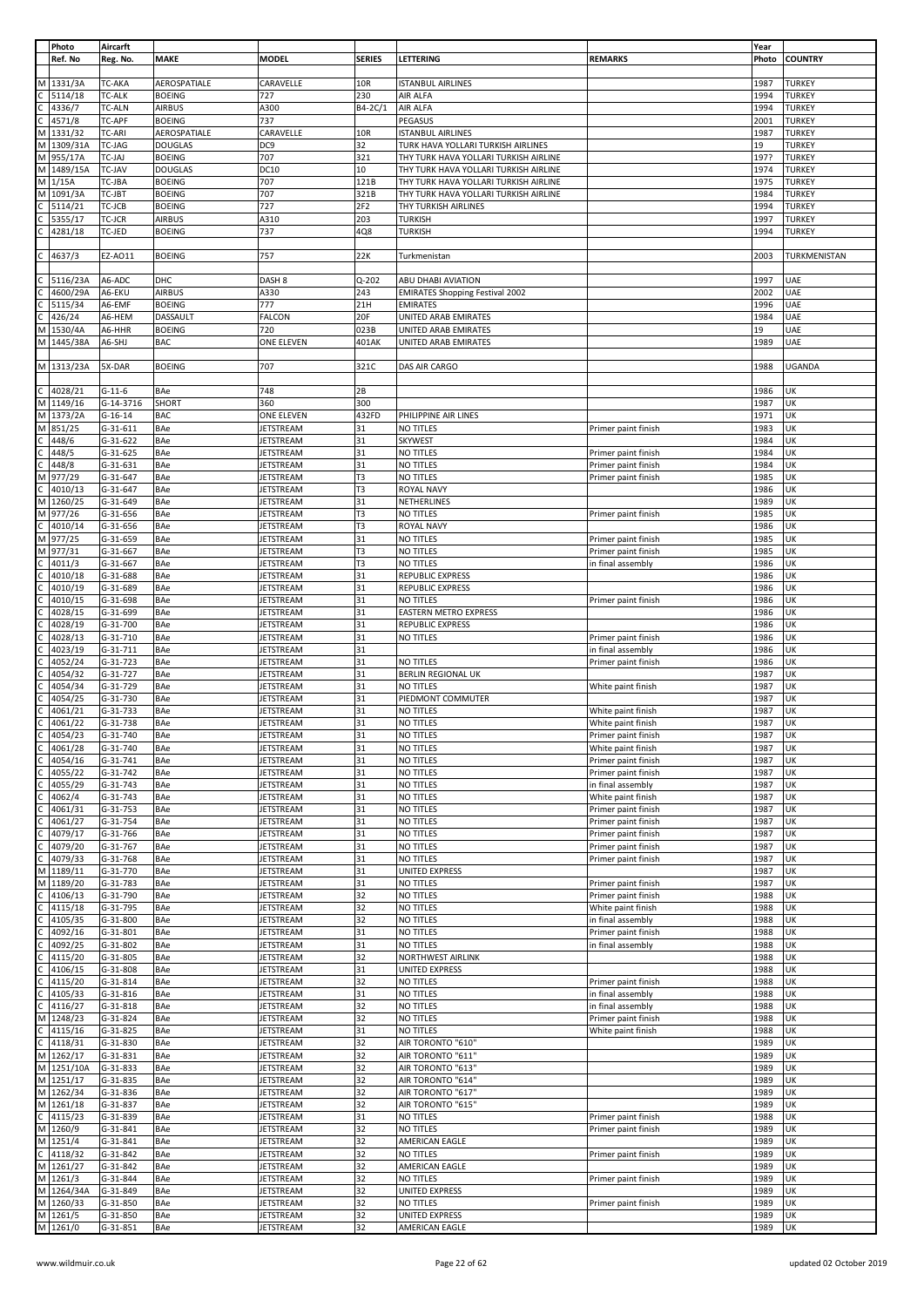|   | Photo                    | Aircarft               |                               |                               |                |                                                |                         | Year         |                |
|---|--------------------------|------------------------|-------------------------------|-------------------------------|----------------|------------------------------------------------|-------------------------|--------------|----------------|
|   | Ref. No                  | Reg. No.               | MAKE                          | <b>MODEL</b>                  | <b>SERIES</b>  | LETTERING                                      | <b>REMARKS</b>          | Photo        | <b>COUNTRY</b> |
|   | M 1260/11                | G-31-853               | BAe                           | JETSTREAM                     | 32             | NO TITLES                                      | Primer paint finish     | 1989         | UK             |
|   | M 1261/30                | G-31-854               | BAe                           | <b>JETSTREAM</b>              | 32             | <b>NO TITLES</b>                               | Primer paint finish     | 1989         | UK             |
|   | M 1461/9                 | G-31-854               | BAe                           | <b>JETSTREAM</b>              | 32             | AMERICAN EAGLE                                 |                         | 1989         | UK             |
|   | M 1258/25                | G-31-855               | BAE                           | JETSTREAM                     | 32             | AMERICAN EAGLE                                 |                         | 1989         | UK             |
|   | M 1461/25                | G-31-856               | BAe                           | <b>JETSTREAM</b>              | 32             | NO TITLES                                      | Primer paint finish     | 1989         | UK             |
|   | M 1252/36                | G-31-856               | BAe                           | JETSTREAM                     | 32             | <b>BRANIFF</b>                                 |                         | 1989         | UK             |
|   | M 1259/9                 | G-31-857               | BAe                           | <b>JETSTREAM</b>              | 32             | NO TITLES                                      | Primer paint finish     | 1989         | UK             |
|   | M 1259/0A                | G-31-857               | BAe                           | JETSTREAM                     | 32             | AMERICAN EAGLE                                 |                         | 1989         | UK             |
|   | M 1263/13A<br>M 1256/16A | G-31-860<br>$G-31-861$ | BAe<br>BAe                    | JETSTREAM<br><b>JETSTREAM</b> | 32<br>32       | NO TITLES<br>AMERICAN EAGLE                    | Primer paint finish     | 1989<br>1989 | UK<br>UK       |
| M | 1258/4A                  | G-31-863               | BAe                           | JETSTREAM                     | 32             | PAN AM EXPRESS                                 |                         | 1990         | UK             |
|   | M 1461/6                 | G-31-864               | BAe                           | JETSTREAM                     | 32             | NO TITLES                                      | Primer paint finish     | 1989         | UK             |
|   | M 1255/2                 | G-31-864               | BAe                           | JETSTREAM                     | 32             | AMERICAN EAGLE                                 |                         | 1989         | UK             |
|   | M 1248/29                | G-31-865               | BAe                           | <b>JETSTREAM</b>              | 32             | AIR MIDWEST                                    |                         | 1989         | UK             |
|   | M 1256/26                | G-31-866               | BAe                           | JETSTREAM                     | 32             | AMERICAN EAGLE                                 |                         | 1989         | UK             |
|   | M 1259/24                | G-31-867               | BAe                           | JETSTREAM                     | 32             | <b>NO TITLES</b>                               | Primer paint finish     | 1989         | UK             |
|   | M 1255/20                | G-31-869               | BAe                           | JETSTREAM                     | 32             | AMERICAN EAGLE                                 |                         | 1990         | UK             |
|   | M 1256/1<br>M 1255/10    | G-31-871<br>G-31-872   | BAe<br>BAe                    | <b>JETSTREAM</b><br>JETSTREAM | 32<br>32       | AMERICAN EAGLE<br>AMERICAN EAGLE               |                         | 1990<br>1990 | UK<br>UK       |
|   | M 1251/6A                | G-31-873               | BAe                           | JETSTREAM                     | 32             | AMERICAN EAGLE                                 |                         | 1990         | UK             |
|   | M 1251/12A               | G-31-874               | BAe                           | JETSTREAM                     | 32             | TRANS WORLD EXPRESS                            |                         | 1990         | UK             |
|   | M 1257/25                | G-31-875               | BAe                           | JETSTREAM                     | 32             | AMERICAN EAGLE                                 |                         | 1990         | UK             |
|   | M 1256/26                | G-31-876               | BAe                           | <b>JETSTREAM</b>              | 32             | TRANS WORLD EXPRESS                            |                         | 1990         | UK             |
|   | $C$ 4147/24              | G-31-877               | BAe                           | JETSTREAM                     | 32             | TRANS WORLD EXPRESS                            |                         | 1990         | UK             |
|   | M 1256/12                | G-31-878               | BAe                           | <b>JETSTREAM</b>              | 32             | NO TITLES                                      | Primer paint finish     | 1990         | UK             |
|   | M 1257/25                | G-31-880               | BAe                           | JETSTREAM                     | 32             | TRANS WORLD EXPRESS                            |                         | 1990         | UK             |
| C | 4147/28<br>M 1258/20     | G-31-882<br>G-31-882   | BAe<br>BAE                    | <b>JETSTREAM</b><br>JETSTREAM | 32<br>32       | NO TITLES<br><b>UN</b> - Zimex Aviation        | Primer paint finish     | 1990<br>1990 | UK<br>UK       |
|   | $C$ 4147/30              | G-31-883               | BAe                           | JETSTREAM                     | 32             | NO TITLES                                      | in final assembly       | 1990         | UK             |
|   | M 1252/24A               | G-31-883               | BAe                           | JETSTREAM                     | 32             | NO TITLES                                      | Primer paint finish     | 1990         | UK             |
|   | M 1252/30A               | G-31-885               | BAe                           | JETSTREAM                     | 32             | TRANS WORLD EXPRESS                            |                         | 1990         | UK             |
|   | M 1262/19                | G-31-887               | BAe                           | <b>JETSTREAM</b>              | 32             | TRANS WORLD EXPRESS                            |                         | 1990         | UK             |
|   | M 1262/12                | G-31-889               | BAe                           | JETSTREAM                     | 32             | TRANS WORLD EXPRESS                            |                         | 1990         | UK             |
|   | M 1266/9                 | G-31-891               | BAe                           | JETSTREAM                     | 32             | TRANS WORLD EXPRESS                            |                         | 1990         | UK             |
|   | M 1266/6<br>M 1269/18    | G-31-892<br>G-31-899   | BAe<br>BAe                    | JETSTREAM                     | 32<br>32       | <b>UNITED EXPRESS</b><br><b>UNITED EXPRESS</b> |                         | 1990<br>1990 | UK<br>UK       |
|   | M 1264/32                | G-31-900               | BAe                           | JETSTREAM<br>JETSTREAM        | 32             | PAN AM EXPRESS                                 |                         | 1990         | UK             |
|   | M 1268/28                | G-31-901               | BAe                           | JETSTREAM                     | 32             | UNITED EXPRESS                                 |                         | 1990         | UK             |
|   | M 1266/3                 | G-31-902               | BAe                           | <b>JETSTREAM</b>              | 32             | PAN AM EXPRESS                                 |                         | 1990         | UK             |
|   | M 1269/7A                | G-31-903               | BAe                           | JETSTREAM                     | 32             | NO TITLES                                      | Primer paint finish     | 1990         | UK             |
|   | M 1268/24                | G-31-903               | BAe                           | JETSTREAM                     | 32             | PAN AM EXPRESS                                 |                         | 1990         | UK             |
|   | M 1266/28                | G-31-904               | BAe                           | <b>JETSTREAM</b>              | 32             | PAN AM EXPRESS                                 |                         | 1990         | UK             |
|   | M 1268/5<br>M 1457/17    | G-31-905<br>$G-31-907$ | BAe                           | JETSTREAM                     | 32<br>32       | UNITED EXPRESS                                 |                         | 1990<br>1990 | UK<br>UK       |
|   | M 1266/10                | G-31-908               | BAe<br>BAe                    | JETSTREAM<br>JETSTREAM        | 32             | UNITED EXPRESS<br>NO TITLES                    | Primer paint finish     | 1990         | UK             |
|   | M 1457/21                | G-31-908               | BAe                           | JETSTREAM                     | 32             | <b>UNITED EXPRESS</b>                          |                         | 1990         | UK             |
|   | M 1460/29                | G-31-911               | BAe                           | JETSTREAM                     | 32             | <b>UNITED EXPRESS</b>                          |                         | 1990         | UK             |
| M | 1460/13A                 | G-31-912               | BAe                           | JETSTREAM                     | 32             | AMERICAN EAGLE                                 |                         | 1990         | UK             |
| C | 4166/20A                 | G-31-914               | BAe                           | <b>JETSTREAM</b>              | 32             | NO TITLES                                      | Primer paint finish     | 1990         | UK             |
|   | M 1459/8                 | G-31-920               | BAe                           | JETSTREAM                     | 32             | AMERICAN EAGLE                                 |                         | 1991         | UK             |
| M | 1458/12A<br>M 1461/19A   | G-31-923               | BAe                           | JETSTREAM                     | 32             | J AIR                                          |                         | 1991         | UK<br>UK       |
|   | M 1458/11A               | G-31-925<br>G-31-927   | BAe<br>BAe                    | JETSTREAM<br><b>JETSTREAM</b> | 32<br>32       | J AIR<br>AMERICAN EAGLE                        |                         | 1991<br>1991 | UK             |
|   | M 1458/15                | G-31-928               | BAe                           | JETSTREAM                     | 32             | <b>AMERICAN EAGLE</b>                          |                         | 1991         | UK             |
|   | M 1458/22A               | G-31-930               | BAe                           | JETSTREAM                     | 32             | NO TITLES                                      | Primer paint finish     | 1991         | <b>UK</b>      |
|   | M 1458/28A               | G-31-931               | <b>BAe</b>                    | <b>JETSTREAM</b>              | 32             | <b>NO TITLES</b>                               | Primer paint finish     | 1991         | <b>UK</b>      |
|   | M 1459/12                | G-31-931               | BAe                           | JETSTREAM                     | 32             | AMERICAN EAGLE                                 |                         | 1991         | UK             |
|   | $C$ 4175/34              | G-31-932               | BAe                           | JETSTREAM                     | 32             | TRANS WORLD EXPRESS                            |                         | 1991         | UK             |
|   | M 1457/4A                | G-31-933               | <b>BAe</b>                    | <b>JETSTREAM</b>              | 32             | AMERICAN EAGLE                                 |                         | 1991         | UK             |
|   | M 1456/35<br>C 4175/36   | G-31-934<br>G-31-935   | BAe<br>BAe                    | JETSTREAM<br><b>JETSTREAM</b> | 32<br>32       | AMERICAN EAGLE<br>NO TITLES                    | Primer paint finish     | 1991<br>1991 | UK<br>UK       |
|   | M 1456/5A                | G-31-937               | <b>BAe</b>                    | JETSTREAM                     | 32             | NO TITLES                                      | Primer paint finish     | 1991         | UK             |
|   | M 1460/22                | G-31-937               | BAe                           | <b>JETSTREAM</b>              | 32             | AMERICAN EAGLE                                 |                         | 1991         | UK             |
|   | $C$ 4193/26              | G-31-938               | BAe                           | <b>JETSTREAM</b>              | 32             | AMERICAN EAGLE                                 |                         | 1991         | UK             |
|   | M 1460/31A               | G-31-941               | BAe                           | JETSTREAM                     | 32             | AMERICAN EAGLE                                 |                         | 1991         | UK             |
|   | M 1455/11                | G-31-945               | BAe                           | JETSTREAM                     | 32             | G.M.R.A.                                       |                         | 1991         | UK             |
|   | M 1455/1                 | G-31-946               | BAe                           | <b>JETSTREAM</b>              | 32             | AMERICAN EAGLE                                 |                         | 1991         | UK             |
|   | M 1463/20<br>M 1463/13A  | G-31-984<br>$G-4-031$  | <b>BAe</b><br>BAe             | JETSTREAM<br>JETSTREAM        | 32<br>41       | NO TITLES<br>NO TITLES                         |                         | 1994<br>1994 | UK<br>UK       |
|   | M 1464/12                | $G-4-037$              | <b>BAe</b>                    | JETSTREAM                     | 41             | <b>SEOUL AIR</b>                               | Titles in Korean script | 1994         | UK             |
|   | C 4354/28A               | $G-4-047$              | BAe                           | <b>JETSTREAM</b>              | 41             | <b>SUN AIR</b>                                 |                         | 1995         | UK             |
|   | M 1371/6                 | $G-5-125$              | BAe                           | 146                           | 300            | AIR UK                                         |                         | 1989         | UK             |
|   | M 1508/8                 | $G-6-183$              | BAe                           | 146                           | 300            | NO TITLES                                      |                         | 1990         | UK             |
|   | M 143/7                  | <b>G-AAUP</b>          | KLEM                          | L <sub>25</sub>               | 1Α             |                                                |                         | 1979         | UK             |
|   | M 952/17A<br>$C$ 420/1   | G-ACYK                 | SPARTAN                       | CRUISER                       | Ш              |                                                | Fuselage hulk           | 1984         | UK             |
|   | M 128/32                 | G-ADAH<br>G-ADPS       | DH<br>BA                      | <b>DRAGON</b><br>SWALLOW      | RAPID          | <b>ALLIED AIRWAYS</b>                          | IN MUSEUM STORE         | 1984<br>1979 | UK<br>UK       |
|   | $C$ 423/34               | G-AFGM                 | PIPER                         | <b>CUB</b>                    | COUPE          |                                                | DUAL REG N26895         | 1984         | UK             |
|   | M 66/32                  | G-AFPN                 | DH                            | <b>MOTH</b>                   | <b>MINOR</b>   |                                                |                         | 1978         | UK             |
|   | M 133/4                  | G-AGBN                 | <b>GENERAL AIRCRAFT</b>       | <b>CYGNET</b>                 |                |                                                |                         | 1979         | UK             |
|   | $C$ 478/23               | G-AGHY                 | <b>DOUGLAS</b>                | DC3                           | $C-47A$        | <b>SEE G-DAKS</b>                              | FICTITIOUS REG FOR FILM | 19           | UK             |
|   | M 650/6                  | G-AGIV                 | <b>DOUGLAS</b>                | DC3                           | $C-47A$        | SEE G-BHUB                                     | FICTITIOUS REG FOR FILM | 1981         | UK             |
|   | M 1362/23                | G-AGJV                 | <b>DOUGLAS</b>                | DC3                           | $C-47A$        | AIR ULSTER                                     |                         | 19           | UK             |
|   | M 196/4<br>M 624/31      | G-AGJV<br>G-AGPG       | <b>DOUGLAS</b><br><b>AVRO</b> | DC3<br>ANSON                  | $C-47A$<br>1   | <b>AIR ANGLIA</b><br><b>ECKO ELECTRONICS</b>   | preserved               | 1973<br>1973 | UK<br>UK       |
|   | M 6/4A                   | G-AGWE                 | AVRO                          | ANSON                         | 2              |                                                |                         | 1973         | UK             |
|   | M 158/33A                | G-AGWE                 | <b>AVRO</b>                   | ANSON                         | $\overline{2}$ |                                                | Derelict                | 1979         | UK             |
|   | M 1229/11                | G-AHCT                 | <b>DOUGLAS</b>                | DC3                           | $C-47A$        | <b>FAIREY SURVEYS LTD</b>                      |                         | 19           | UK             |
|   | M 1190/29                | G-AHKY                 | <b>MILES</b>                  | 18                            | Mk2            |                                                |                         | 1987         | UK             |
|   | M 133/25                 | G-AHUJ                 | <b>MILES</b>                  | <b>HAWK TRAINER</b>           | 3              | RAF "R1914"                                    |                         | 1979         | UK             |
|   | $C$ 470/11               | G-AHUV                 | DH                            | <b>TIGER</b>                  | MOTH           |                                                |                         | 1982         | UK             |
|   | $C$ 427/15<br>$C$ 419/2  | G-AIBW<br>G-AISB       | <b>AUSTER</b><br><b>TIPSY</b> | <b>ALPHA</b><br>TRAINER       | J/1N<br>1      |                                                |                         | 1984<br>1985 | UK<br>UK       |
|   | M 63/26A                 | G-AIYS                 | DH                            | LEOPARD                       | <b>MOTH</b>    |                                                |                         | 1978         | UK             |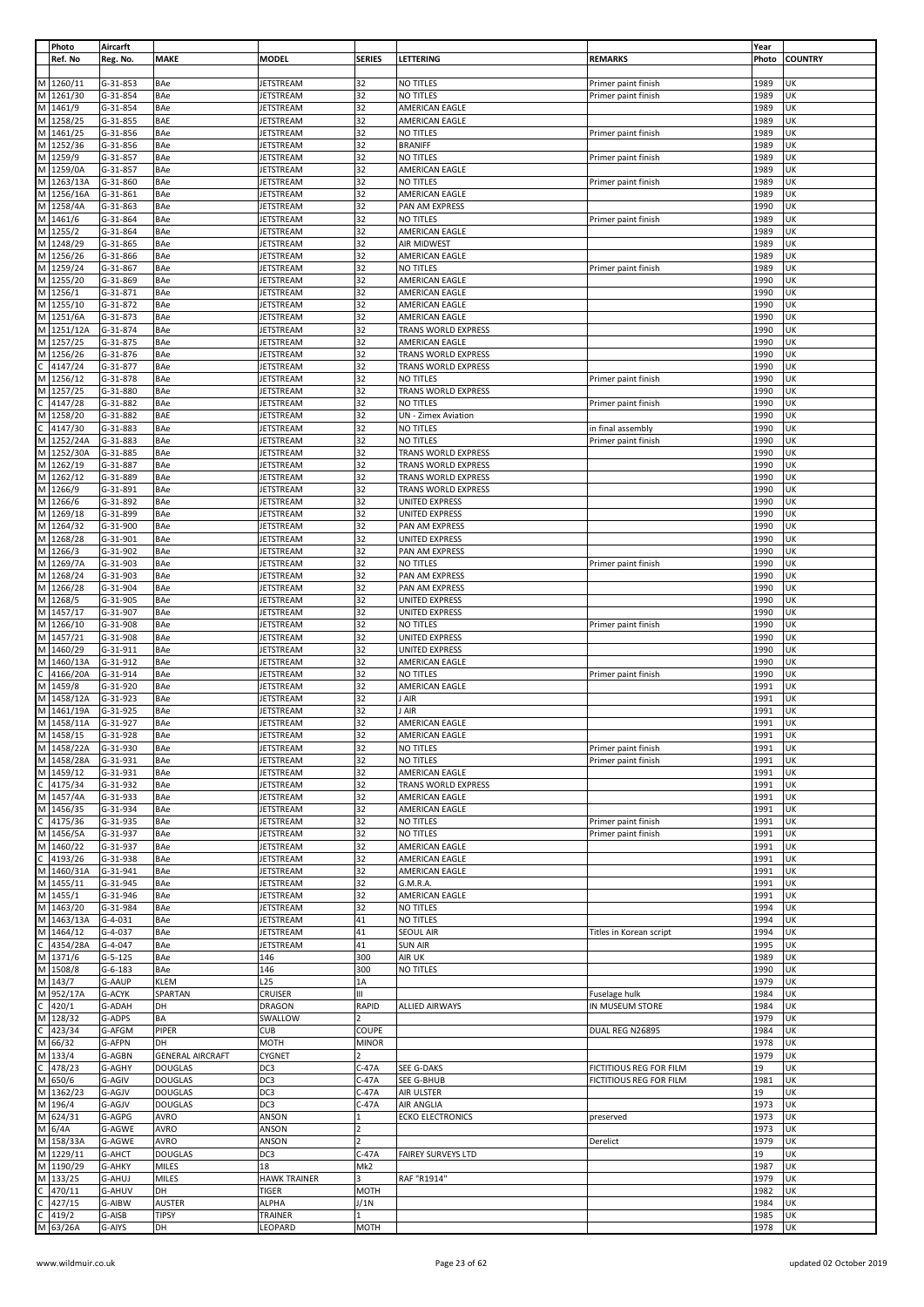|                | Photo      | Aircarft      |                |                     |                         |                                              |                             | Year  |                |
|----------------|------------|---------------|----------------|---------------------|-------------------------|----------------------------------------------|-----------------------------|-------|----------------|
|                | Ref. No    | Reg. No.      | <b>MAKE</b>    | <b>MODEL</b>        | <b>SERIES</b>           | LETTERING                                    | <b>REMARKS</b>              | Photo | <b>COUNTRY</b> |
|                |            |               |                |                     |                         |                                              |                             |       |                |
|                | 4018/16    | G-AJAJ        | <b>AUSTER</b>  | <b>ALPHA</b>        | J/1N                    |                                              |                             | 1988  | UK             |
| M              | 54/38      | G-AJRB        | <b>AUSTER</b>  | <b>AUTOCRAT</b>     | J/1                     |                                              |                             | 1978  | UK             |
|                | M 250/35A  | G-AJVH        | <b>FAIREY</b>  | SWORDFISH           | H.                      | ROYAL NAVY "LS326"                           |                             | 1972  | UK             |
|                | M 1363/21  | G-AKNB        | <b>DOUGLAS</b> | DC3                 | $C-47$                  | <b>INTRA AIRWAYS JERSEY</b>                  |                             | 19    | UK             |
| М              | 259/32A    | G-AKOE        | DH             | <b>DRAGON RAPID</b> |                         | <b>BRITISH AIRWAYS</b>                       |                             | 1979  | UK             |
| C              | 4189/34    | G-ALDG        | HP             | <b>HERMES</b>       | IV                      | NO TITLES                                    | Fuselage only - museum      | 1991  | UK             |
|                | 4187/2A    | G-ALFU        | DH             | DOVE                | 6                       | CIVIL AVIATION FLYING UNIT                   | preserved                   | 1991  | UK             |
| М              | 182/29A    | G-ALSS        | <b>BRISTOL</b> | SYCAMORE            | $\overline{\mathbf{3}}$ | <b>RAF "WA576"</b>                           | Derelict                    | 1979  | UK             |
|                | M 1172/11A | G-ALTO        | CESSNA         | 140                 |                         |                                              |                             | 1987  | UK             |
| M              | 979/8A     | G-ALWB        | DHC            | CHIPMUNK            | 22A                     | "K"                                          |                             | 1982  | UK             |
|                | 4522/20    | G-ALWB        | DHC            | CHIPMUNK            | 22A                     | "JM"                                         |                             | 1999  | UK             |
|                | 4186/17A   | G-ALWF        | <b>VICKERS</b> | VISCOUNT            | 701                     | <b>BRITISH EUROPEAN AIRWAYS</b>              | preserved                   | 1991  | UK             |
| M              | 195/15     | G-ALYF        | <b>DOUGLAS</b> | DC3                 | $C-47A$                 | <b>GLASGOW AIRPORT Safety Services Train</b> | Derelict                    | 1973  | UK             |
| M              | 195/13     | G-ALYF        | <b>DOUGLAS</b> | DC3                 | C-47A                   | <b>GLASGOW AIRPORT Safety Services Train</b> | Derelict                    | 1973  | UK             |
|                | M 195/16   | G-ALYF        | <b>DOUGLAS</b> | DC3                 | C-47A                   | <b>GLASGOW AIRPORT Safety Services Train</b> | Derelict                    | 1973  | UK             |
| M              | 195/14     | G-ALYF        | <b>DOUGLAS</b> | DC3                 | $C-47A$                 | <b>GLASGOW AIRPORT Safety Services Train</b> | Derelict                    | 1973  | UK             |
| M              | 36/18A     | G-ALYF(ex)    | <b>DOUGLAS</b> | DC3                 | $C-47A$                 | <b>GLASPOL AIR</b>                           | Fuselage hulk               | 1980  | UK             |
| м              | 3010/0     | G-AMAD        | AIRSPEED       | AMBASSADOR          |                         | <b>BKS</b>                                   |                             | 19    | UK             |
|                | 472/8A     | G-AMCA        | <b>DOUGLAS</b> | DC3                 | $C-47B$                 | AIR ATLANTIQUE                               |                             | 1982  | UK             |
|                | 425/28     | G-AMCA        | <b>DOUGLAS</b> | DC3                 | $C-47B$                 | AIR ATLANTIQUE                               | INTERIOR, LOOKING AFT       | 1984  | UK             |
|                | 425/27     | G-AMCA        | <b>DOUGLAS</b> | DC3                 | $C-47B$                 | AIR ATLANTIQUE                               | INTERIOR, LOOKING FORWARD   | 1984  | UK             |
|                | 425/22     | G-AMCA        | <b>DOUGLAS</b> | DC <sub>3</sub>     | $C-47B$                 | AIR ATLANTIQUE                               | VIEW OF FLIGHT DECK         | 1984  | UK             |
|                | 473/4      | G-AMHJ        | <b>DOUGLAS</b> | DC3                 | C-47A                   | AIR ATLANTIQUE                               |                             | 1983  | UK             |
|                | 411/12     | G-AMHJ        | <b>DOUGLAS</b> | DC3                 | $C-47A$                 | NO TITLES                                    | <b>BARE METAL FINISH</b>    | 1985  | UK             |
|                | 4000/14A   | G-AMHJ        | <b>DOUGLAS</b> | DC3                 | $C-47A$                 | AIR LUTON                                    | <b>BARE METAL FINISH</b>    | 1985  | UK             |
|                | 4007/19    | G-AMHJ        | <b>DOUGLAS</b> | DC3                 | C-47A                   | NO TITLES                                    | Horse logo on tail          | 1986  | UK             |
| M              | 873/33A    | G-AMLK        | <b>BRISTOL</b> | 170                 | 31M                     | <b>INSTONE AIR LINE</b>                      |                             | 1982  | UK             |
| C              | 4144/20    | G-AMLZ        | PERCIVAL       | PRINCE              | 6                       | ex SILVER CITY AIRWAYS                       | Derelict                    | 1989  | UK             |
|                | M 115/12   | G-AMPO        | <b>DOUGLAS</b> | DC3                 | C-47B                   | <b>EASTERN AIRWAYS</b>                       |                             | 1979  | UK             |
|                | 467/19     | G-AMPO        | <b>DOUGLAS</b> | DC3                 | $C-47B$                 | AIR ATLANTIQUE                               | EX EASTERN COLOURS          | 1982  | UK             |
|                | 438/4      | G-AMPO        | <b>DOUGLAS</b> | DC3                 | $C-47B$                 | NO TITLES                                    |                             | 1984  | UK             |
|                | 4001/8     | G-AMPO        | <b>DOUGLAS</b> | DC3                 | $C-47B$                 | <b>AIR LUTON</b>                             |                             | 1985  | UK             |
|                | 4144/25    | G-AMPO        | <b>DOUGLAS</b> | DC3                 | $C-47B$                 | NO TITLES                                    | Derelict                    | 1989  | UK             |
| C              | 4008/31    | G-AMPY        | <b>DOUGLAS</b> | DC3                 | $C-47B$                 | AIR ATLANTIQUE                               |                             | 1986  | UK             |
|                | M 1137/2   | G-AMPY        | <b>DOUGLAS</b> | DC3                 | C-47B                   | <b>NORTHWEST</b>                             |                             | 1986  | UK             |
|                | M 872/11A  | G-AMPZ        | <b>DOUGLAS</b> | DC3                 | $C-47B$                 | DEPT OF TRADE POLLUTION CONTROL              |                             | 1982  | UK             |
|                | M 122/11   | G-AMRA        | <b>DOUGLAS</b> | DC3                 | $C-47B$                 |                                              |                             | 1979  | UK             |
|                | M 872/36A  | G-AMRA        | <b>DOUGLAS</b> | DC3                 | $C-47B$                 | <b>EASTERN AIRWAYS</b>                       |                             | 1982  | UK             |
| C.             |            |               |                |                     | $C-47B$                 | AIR ATLANTIQUE                               |                             |       | UK             |
|                | 439/2A     | G-AMRA        | <b>DOUGLAS</b> | DC3                 |                         | ATLANTIC AIR TRANSPORT                       |                             | 1984  |                |
| M              | M 1368/0   | G-AMSV        | <b>DOUGLAS</b> | DC3                 | $C-47B$<br>$C-47B$      | <b>BUIA FREIGHTER</b>                        |                             | 19    | UK<br>UK       |
|                | 287/33A    | G-AMSV        | <b>DOUGLAS</b> | DC3                 |                         | NO TITLES                                    |                             | 1980  |                |
| C              | 417/1      | G-AMSV        | <b>DOUGLAS</b> | DC3                 | $C-47B$                 | AIR ATLANTIQUE                               |                             | 1985  | UK             |
| М              | 195/10     | G-AMWV        | <b>DOUGLAS</b> | DC3                 | C-47B                   | NO TITLES                                    | Fuselage hulk               | 1973  | UK             |
| М              | 1093/13A   | G-AMXT        | DH             | <b>DOVE</b>         | 6                       | ex ROYAL NAVY                                |                             | 1983  | UK             |
|                | M 1364/30  | G-AMYJ        | <b>DOUGLAS</b> | DC3                 | C-47B                   | SWA SOUTH WEST AVIATION                      |                             | 19    | UK             |
|                | M 735/23   | G-AMYJ        | <b>DOUGLAS</b> | DC3                 | $C-47B$                 | NO TITLES                                    | EX EASTERN AIRWAYS          | 1982  | UK             |
|                | 472/7A     | G-ANAF        | <b>DOUGLAS</b> | DC3                 | $C-47B$                 | AIR ATLANTIQUE                               |                             | 1982  | UK             |
| C              | 4008/27    | G-ANAF        | <b>DOUGLAS</b> | DC3                 | C-47B                   | TOP FLIGHT                                   |                             | 1986  | UK             |
| М              | 1165/1     | G-ANAP        | DH             | <b>DOVE</b>         | 1В                      | CIVIL AVIATION FLYING UNIT                   |                             | 19    | UK             |
| M              | 1305/22A   | G-ANBL        | <b>BRISTOL</b> | <b>BRITANNIA</b>    | 102                     | SOUTHERN CROSS INTERNATIONAL                 |                             | 19    | UK             |
|                | 470/9      | G-ANFV        | DH             | <b>TIGER</b>        | MOTH                    | RAF "DF155"                                  |                             | 1982  | UK             |
|                | 470/14     | G-ANLS        | DH             | tiger               | MOTH                    |                                              |                             | 1982  | UK             |
| M              | 1229/15    | G-ANLW        | WESTLAND       | WIGEON              |                         |                                              |                             | 19    | UK             |
|                | M 786/11   | <b>G-ANOK</b> | SAAB           | <b>SAFIR</b>        | S91C                    |                                              | preserved                   | 1982  | UK             |
| C              | 420/4      | <b>G-ANOK</b> | SAAB           | SAFIR               | S91C                    |                                              | Fuselage only - in store    | 1984  | UK             |
| $\overline{c}$ | 470/10     | G-ANRF        | DH             | <b>TIGER</b>        | MOTH                    | <b>ROTHMANS</b>                              |                             | 1982  | UK             |
|                | M 1364/9   | G-ANTC        | <b>DOUGLAS</b> | DC3                 | $C-47B$                 | HUNTING SURVEYS LTD                          |                             | 19    | UK             |
|                | M 936/1A   | <b>G-ANTK</b> | <b>AVRO</b>    | <b>YORK</b>         | C1                      |                                              | preserved                   | 1974  | UK             |
|                | M 140/9A   | G-ANXA        | DH             | <b>HERON</b>        | 1В                      | PETERS AVIATION                              |                             | 1976  | UK             |
|                | M 355/10   | G-ANXB        | DH             | <b>HERON</b>        | 1В                      | BEA                                          |                             | 19    | UK             |
|                | M 140/8A   | G-ANXB        | DH             | <b>HERON</b>        | 1В                      | BEA SCOTTISH AIRWAYS                         |                             | 1970  | UK             |
|                | M 27/21    | G-AOAA        | DH             | <b>TIGER</b>        | <b>MOTH</b>             |                                              | WITH WING WALKER            | 1980  | UK             |
|                | M 1366/16  | G-AOCH        | <b>VICKERS</b> | <b>VIKING</b>       | 621                     | <b>INVICTA</b>                               |                             | 1967  | UK             |
|                | M 1223/8   | G-AODA        | WESTLAND       | WHIRLWIND           | з                       | <b>BRISTOW</b>                               | DUAL REG 9Y-TDA             | 19    | UK             |
|                | M 736/26   | G-AOFW        | <b>DOUGLAS</b> | DC4                 | CARVAIR                 | BAF                                          |                             | 1982  | UK             |
|                | M 250/24   | G-AOHG        | <b>VICKERS</b> | VISCOUNT            | 802                     | BEA                                          |                             | 1971  | UK             |
|                | M 1228/22  | G-AOHL        | <b>VICKERS</b> | VISCOUNT            | 802                     | <b>BEA SCOTTISH AIRWAYS</b>                  |                             | 19    | UK             |
|                | M 761/23   | G-AOHL        | <b>VICKERS</b> | VISCOUNT            | 802                     | BAF                                          |                             | 1982  | UK             |
| $\mathsf{C}$   | 4094/31    | G-AOHL        | <b>VICKERS</b> | VISCOUNT            | 802                     | <b>BAF BRITISH</b>                           |                             | 1988  | UK             |
| $\mathsf C$    | 4094/31    | G-AOHM        | <b>VICKERS</b> | VISCOUNT            | 806                     | <b>BAF BRITISH</b>                           |                             | 1988  | UK             |
|                | M 116/27   | G-AOHO        | <b>VICKERS</b> | VISCOUNT            | 802                     | BEA                                          |                             | 1970  | UK             |
|                | M 122/21A  | G-AOHS        | <b>VICKERS</b> | VISCOUNT            | 802                     | <b>BEA SCOTTISH AIRWAYS</b>                  |                             | 19    | UK             |
|                | M 1228/5A  | G-AOHT        | <b>VICKERS</b> | <b>VISCOUNT</b>     | 802                     | <b>BRITISH AIRWAYS</b>                       |                             | 19    | UK             |
|                | M 117/31   | G-AOHT        | <b>VICKERS</b> | VISCOUNT            | 802                     | BEA                                          |                             | 1970  | UK             |
|                | M 10/15    | G-AOHV        | <b>VICKERS</b> | VISCOUNT            | 802                     | <b>BRITISH AIRWAYS</b>                       |                             | 1980  | UK             |
|                | M 114/28   | G-AOJC        | <b>VICKERS</b> | VISCOUNT            | 802                     | BEA                                          |                             | 1970  | UK             |
|                | 492/5      | G-AOJC        | <b>VICKERS</b> | VISCOUNT            | 802                     | <b>BRITISH AIRWAYS</b>                       |                             | 1974  | UK             |
| $\mathsf{C}$   | 4014/29    | G-AOJE(ex)    | <b>VICKERS</b> | VISCOUNT            | 802                     |                                              | Fuselage hulk - fire dump   | 1986  | UK             |
|                | M 276/37A  | G-AOJF        | <b>VICKERS</b> | VISCOUNT            | 802                     | <b>BRITISH AIRWAYS</b>                       |                             | 1980  | UK             |
|                | M 3002/7   | G-AORJ        | DH             | HERON               | 2E                      | <b>CAMBRIAN AIRWAYS</b>                      |                             | 19    | UK             |
|                | M 732/14   | G-AOVS        | <b>BRISTOL</b> | <b>BRITANNIA</b>    | 312F                    | REDCOAT                                      |                             | 1977  | UK             |
|                | 4185/17    | G-AOVT        | <b>BRISTOL</b> | <b>BRITANNIA</b>    | 312F                    | <b>MONARCH</b>                               | VIEW OF ECONOMY CLASS CABIN | 1991  | UK             |
|                | 4186/13A   | G-AOVT        | <b>BRISTOL</b> | <b>BRITANNIA</b>    | 312F                    | <b>MONARCH</b>                               | port side view              | 1991  | UK             |
| C              | 4185/13    | G-AOVT        | <b>BRISTOL</b> | <b>BRITANNIA</b>    | 312F                    | <b>MONARCH</b>                               | stbd side view              | 1991  | UK             |
| C              | 4185/15    | G-AOVT        | <b>BRISTOL</b> | <b>BRITANNIA</b>    | 312F                    | <b>MONARCH</b>                               | VIEW OF FLIGHT DECK         | 1991  | UK             |
|                | M 275/36A  | G-AOYG        | <b>VICKERS</b> | VISCOUNT            | 806                     | <b>BRITISH AIRWAYS</b>                       |                             | 1980  | UK             |
|                | M 1448/10  | G-AOYG        | <b>VICKERS</b> | VISCOUNT            | 806                     | <b>VIRGIN</b>                                |                             | 1987  | UK             |
|                | M 1529/3   | G-AOYH        | <b>VICKERS</b> | VISCOUNT            | 806                     | NORTHEAST                                    |                             | 19    | UK             |
|                | M 180/16   | G-AOYH        | <b>VICKERS</b> | VISCOUNT            | 806                     | <b>BRITISH AIRWAYS</b>                       |                             | 1979  | UK             |
|                | M 650/2A   | G-AOYH        | <b>VICKERS</b> | VISCOUNT            | 806                     | <b>BRITISH</b>                               |                             | 1981  | UK             |
|                | M 168/21   | G-AOYI        | <b>VICKERS</b> | VISCOUNT            | 806                     | <b>BRITISH AIRWAYS</b>                       |                             | 1979  | UK             |
|                | M 1378/30  | G-AOYI        | <b>VICKERS</b> | VISCOUNT            | 806                     | <b>BAF BRITISH</b>                           |                             | 1986  | UK             |
|                | M 87/5A    | G-AOYJ        | <b>VICKERS</b> | VISCOUNT            | 806                     | <b>BRITISH AIRWAYS</b>                       |                             | 1980  | UK             |
|                | M 290/24A  | G-AOYL        | <b>VICKERS</b> | VISCOUNT            | 806                     | <b>BRITISH</b>                               |                             | 1981  | UK             |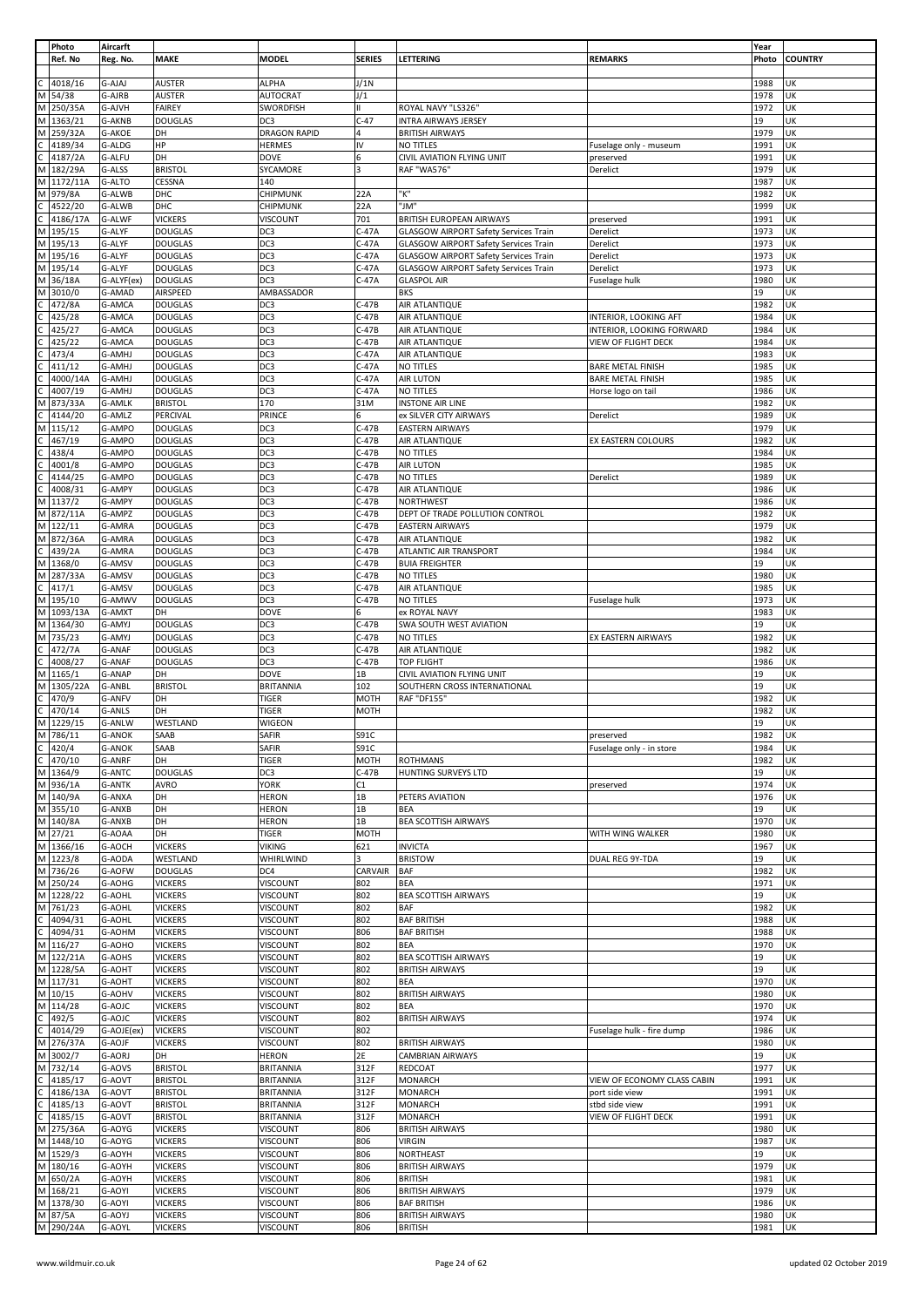|    | Photo      | Aircarft |                 |                  |                |                                |                    | Year  |                |
|----|------------|----------|-----------------|------------------|----------------|--------------------------------|--------------------|-------|----------------|
|    | Ref. No    | Reg. No. | <b>MAKE</b>     | <b>MODEL</b>     | <b>SERIES</b>  | LETTERING                      | <b>REMARKS</b>     | Photo | <b>COUNTRY</b> |
|    |            |          |                 |                  |                |                                |                    |       |                |
| м  | 20/7A      | G-AOYM   | <b>VICKERS</b>  | VISCOUNT         | 806            | <b>BRITISH AIRWAYS</b>         |                    | 1978  | UK             |
|    |            |          |                 |                  |                |                                |                    |       |                |
| M  | 943/34     | G-AOYM   | <b>VICKERS</b>  | VISCOUNT         | 806            | <b>BRITISH AIR FERRIES BAF</b> |                    | 1984  | UK             |
| M  | 1220/26A   | G-AOYN   | <b>VICKERS</b>  | VISCOUNT         | 806            | <b>BRITISH AIR FERRIES BAF</b> |                    | 1986  | UK             |
|    | 4094/28    | G-AOYN   | <b>VICKERS</b>  | VISCOUNT         | 806            | <b>BAF BRITISH</b>             |                    | 1988  | UK             |
|    | 4125/13    | G-AOYN   | <b>VICKERS</b>  | VISCOUNT         | 806            | CAPITAL                        |                    | 1989  | UK             |
|    | 431/17     | G-AOYO   | <b>VICKERS</b>  | VISCOUNT         | 806            | <b>BRITISH AIR FERRIES BAF</b> |                    | 1984  | UK             |
| м  | 16/20A     | G-AOYP   | <b>VICKERS</b>  | VISCOUNT         | 806            |                                |                    | 1978  | UK             |
|    |            |          |                 |                  |                | <b>BRITISH AIRWAYS</b>         |                    |       |                |
|    | 441/26A    | G-AOYP   | <b>VICKERS</b>  | <b>VISCOUNT</b>  | 806            | BAF                            |                    | 1984  | UK             |
| М  | 1164/18    | G-AOYP   | <b>VICKERS</b>  | VISCOUNT         | 806            | VIRGIN "MAASTRICHT MAIDEN"     |                    | 1986  | UK             |
|    | 4125/7     | G-AOYP   | <b>VICKERS</b>  | VISCOUNT         | 806            | VIRGIN "DUBLIN LADY"           |                    | 1989  | UK             |
| M  | 679/5A     | G-AOYR   | <b>VICKERS</b>  | <b>VISCOUNT</b>  | 806            | <b>BRITISH</b>                 |                    | 1982  | UK             |
| М  | 1376/73    | G-AOYR   | <b>VICKERS</b>  | VISCOUNT         | 806            | <b>BAF BRITISH</b>             |                    | 1989  | UK             |
|    |            |          |                 |                  |                |                                |                    |       | UK             |
|    | 4256/20A   | G-AOYR   | <b>VICKERS</b>  | VISCOUNT         | 806            | BAF BRITISH AIR FERRIES        |                    | 1993  |                |
| М  | 218/33     | G-AOYS   | <b>VICKERS</b>  | <b>VISCOUNT</b>  | 806            | <b>BRITISH AIRWAYS</b>         |                    | 1979  | UK             |
|    | 4232/9     | G-AOZE   | WESTLAND        | WIGEON           | $\overline{2}$ |                                | preserved          | 1992  | UK             |
| М  | 1445/30    | G-APAO   | <b>THRUXTON</b> | <b>JACKAROO</b>  |                |                                |                    | 1975  | UK             |
| М  | 1373/40    | G-APAU   | <b>BRISTOL</b>  | 170              | 32             | <b>BRITISH AIR FERRIES BAF</b> |                    | 19    | UK             |
| M  | 1224/2     | G-APAV   | <b>BRISTOL</b>  | 170              | 32             | MAC                            |                    | 19    | UK             |
|    |            |          |                 |                  |                |                                |                    |       |                |
| M  | 63/24A     | G-APBO   | <b>DRUINE</b>   | <b>TURBI</b>     | D53            |                                |                    | 1978  | UK             |
| М  | 625/36     | G-APCX   | <b>AUSTER</b>   | <b>ALPINE</b>    | J/5R           |                                |                    | 1974  | UK             |
|    | 4186/9A    | G-APDB   | DH              | COMET            | 4              | DAN AIR LONDON                 | preserved          | 1991  | UK             |
| M  | 116/2      | G-APDG   | DH              | COMET            | 4              | DAN AIR LONDON                 |                    | 19    | UK             |
| М  | 250/14     | G-APEC   | <b>VICKERS</b>  | VANGUARD         | 951            | BEA                            |                    | 1970  | UK             |
|    | 499/10     | G-APEG   | <b>VICKERS</b>  | VANGUARD         | 953            | AIR BRIDGE                     |                    | 1981  | UK             |
|    |            |          |                 |                  |                |                                |                    |       |                |
| M  | 884/86A    | G-APEG   | <b>VICKERS</b>  | VANGUARD         | 953            | AIR FAST                       | Derelict           | 1983  | UK             |
| M  | 55/15A     | G-APEJ   | <b>VICKERS</b>  | VANGUARD         | 953C           | NO TITLES                      |                    | 1980  | UK             |
| M  | 700/10     | G-APEJ   | <b>VICKERS</b>  | VANGUARD         | 953C           | AIR BRIDGE                     |                    | 1981  | UK             |
|    | 4077/19A   | G-APEJ   | <b>VICKERS</b>  | VANGUARD         | 953C           | AIR BRIDGE                     | <b>NEW COLOURS</b> | 1987  | UK             |
| М  | 758/3      | G-APEP   | <b>VICKERS</b>  | VANGUARD         | 953C           | NO TITLES                      | Derelict           | 1980  | UK             |
|    |            |          |                 |                  |                |                                |                    |       |                |
| M  | 737/5A     | G-APEP   | <b>VICKERS</b>  | VANGUARD         | 953C           | AIR BRIDGE                     |                    | 1982  | UK             |
| M  | 1093/16    | G-APEP   | <b>VICKERS</b>  | VANGUARD         | 953C           | AIR BRIDGE                     | <b>NEW COLOURS</b> | 1983  | UK             |
|    | 475/14     | G-APES   | <b>VICKERS</b>  | VANGUARD         | 953C           | AIR BRIDGE                     |                    | 1982  | UK             |
| м  | 1540/27    | G-APES   | <b>VICKERS</b>  | VANGUARD         | 953C           | HUNTING CARGO AIRLINES         |                    | 1994  | UK             |
|    |            |          |                 |                  |                |                                |                    |       |                |
| M  | 250/12A    | G-APEU   | <b>VICKERS</b>  | VANGUARD         | 953            | BEA                            |                    | 1971  | UK             |
| М  | 16/16A     | G-APEX   | <b>VICKERS</b>  | VISCOUNT         | 806            | <b>BRITISH AIRWAYS</b>         |                    | 1978  | UK             |
|    | 453/29A    | G-APEX   | <b>VICKERS</b>  | VISCOUNT         | 806            | BRITISH AIR FERRIES BAF        |                    | 1983  | UK             |
| М  | 1093/17A   | G-APEY   | <b>VICKERS</b>  | VISCOUNT         | 806            | BRITISH AIR FERRIES BAF        |                    | 1983  | UK             |
|    | 413/23     | G-APEY   | <b>VICKERS</b>  | VISCOUNT         | 806            | <b>BRITISH AIR FERRIES BAF</b> | <b>NEW COLOURS</b> | 1985  | UK             |
|    |            |          |                 |                  |                |                                |                    |       |                |
| М  | 1533/20    | G-APEY   | <b>VICKERS</b>  | VISCOUNT         | 806            | <b>VIRGIN</b>                  |                    | 1988  | UK             |
|    | 4320/4     | G-APEY   | <b>VICKERS</b>  | <b>VISCOUNT</b>  | 806            | <b>BRITISH WORLD BWA</b>       |                    | 1994  | UK             |
| M  | 60/11A     | G-APIM   | <b>VICKERS</b>  | VISCOUNT         | 806            | <b>BRITISH AIRWAYS</b>         |                    | 1980  | UK             |
| M  | 39/39A     | G-APKW   | DH              | <b>HERON</b>     | 1B             | NO TITLES                      |                    | 1978  | UK             |
| M  | 1224/20A   | G-APMD   | DH              | COMET            | 4B             | <b>BEA AIRTOURS</b>            |                    | 19    | UK             |
| M  | 1224/0     | G-APMD   | DH              | COMET            | 4B             | BEA                            |                    | 19    | UK             |
|    |            |          |                 |                  |                |                                |                    |       |                |
| M  | 1177/28A   | G-APMG   | DH              | COMET            | 4B             | DAN AIR LONDON                 |                    | 19    | UK             |
|    | 472/11A    | G-APML   | <b>DOUGLAS</b>  | DC3              | $C-47B$        | AIR ATLANTIQUE                 |                    | 1982  | UK             |
| C. | 4144/24    | G-APML   | <b>DOUGLAS</b>  | DC3              | $C-47B$        | AIR ATLANTIQUE                 | Derelict           | 1989  | UK             |
|    | M 325/7    | G-APNB   | <b>BRISTOL</b>  | <b>BRITANNIA</b> | 317            | DONALDSON                      |                    | 1970  | UK             |
| M  | 99/30      | G-APNE   | <b>VICKERS</b>  | VISCOUNT         | 831            | BRITISH MIDLAND BMA            |                    | 19    | UK             |
|    |            |          |                 |                  |                |                                |                    |       |                |
|    | M 1093/42  | G-APOI   | SARO            | SKEETER          | Mk8            |                                | IN OPEN STORAGE    | 1982  | UK             |
|    | M 797/32   | G-APRM   | HS              | ARGOSY           | 102            | ROLLS ROYCE                    |                    | 1982  | UK             |
| M  | 1411/8A    | G-APSA   | <b>DOUGLAS</b>  | DC6              | Α              | ATLANTIC CARGO                 |                    |       | UK             |
|    | M 285/20   | G-APSK   | DH              | DOVE             | 5              |                                |                    | 1973  | UK             |
|    | M 175/28A  | G-APTP   | PIPER           | TRIPACER         | 150            |                                |                    | 1979  | UK             |
|    | M 278/23   | G-APTY   | <b>BEECH</b>    | <b>BONANZA</b>   | G35            |                                |                    | 1980  | UK             |
|    |            |          |                 |                  |                |                                |                    |       |                |
|    | M 279/5A   | G-APWE   | HP              | HERALD           | 201            | <b>BRITISH ISLAND AIRWAYS</b>  |                    | 1980  | UK             |
|    | M 66/20A   | G-APWF   | HP              | HERALD           | 201            | AIR UK                         |                    | 1980  | UK             |
|    | M 732/8    | G-APWG   | HP              | <b>HERALD</b>    | 201            | BIA                            |                    | 1977  | UK             |
|    | M 1360/0   | G-APWH   | HP              | <b>HERAD</b>     | 201            | <b>BUA BRITISH UNITED</b>      |                    | 19    | UK             |
|    | M 280/31   | G-APWH   | HP              | <b>HERALD</b>    | 201            | BRITISH ISLAND AIRWAYS         |                    | 1980  | UK             |
|    | M 1481/11A | G-APWJ   | HP              | <b>HERALD</b>    | 201            | <b>BIA</b>                     |                    | 1976  | UK             |
|    |            |          |                 |                  |                |                                |                    |       |                |
|    | M 175/19A  | G-APWJ   | HP              | <b>HERALD</b>    | 201            | <b>BRITISH ISLAND AIRWAYS</b>  |                    | 1979  | UK             |
| C  | 4186/21A   | G-APWJ   | HP              | <b>HERALD</b>    | 201            | AIR UK                         | preserved          | 1991  | UK             |
|    | M 1236/32  | G-APWN   | WESTLAND        | WHIRLWIND        | 3              | <b>BRISTOW</b>                 |                    | 1974  | UK             |
|    | M 175/24A  | G-APWR   | PIPER           | TRIPACER         | 160            |                                |                    | 1979  | UK             |
| M  | 734/8      | G-APYD   | DH              | COMET            | 4B             | DAN AIR LONDON                 |                    | 1977  | UK             |
|    | M 1093/6   | G-APZU   | DH              | DOVE             | 6              |                                |                    | 1982  | UK             |
|    |            |          | PIPER           | TRIPACER         | 160            | 'GRETA"                        |                    |       | UK             |
|    | 4153/3     | G-ARBS   |                 |                  |                |                                |                    | 1990  |                |
|    | M 1228/35A | G-ARBY   | <b>VICKERS</b>  | VISCOUNT         | 708            | ALIDAIR SCOTLAND               | TITLES WITH FLAG   | 19    | UK             |
|    | M 53/10    | G-ARBY   | <b>VICKERS</b>  | <b>VISCOUNT</b>  | 708            | ALIDAIR SCOTLAND               | TITLES NO FLAG     | 1980  | UK             |
|    | M 1121/81  | G-ARDE   | DH              | <b>DOVE</b>      | 6              |                                |                    | 1986  | UK             |
| C  | 427/17     | G-ARFT   | <b>JODEL</b>    | DR1050           |                |                                | PART REBUILT       | 1984  | UK             |
|    | M 1228/23  | G-ARFZ   | DH              | <b>DOVE</b>      | 8              | <b>FAIRFLIGHT</b>              |                    | 19    | UK             |
|    |            |          |                 |                  |                |                                |                    |       |                |
|    | M 15/36    | G-ARGR   | <b>VICKERS</b>  | VISCOUNT         | 708            | ALIDAIR SCOTLAND               |                    | 1978  | UK             |
|    | M 653/16   | G-ARGR   | <b>VICKERS</b>  | VISCOUNT         | 708            | <b>INTER CITY AIRLINES</b>     |                    | 1981  | UK             |
|    | M 754/31   | G-ARGR   | <b>VICKERS</b>  | VISCOUNT         | 708            | <b>INTER CITY AIRLINES</b>     | <b>NEW COLOURS</b> | 1982  | UK             |
| M  | 8/40       | G-ARGV   | PIPER           | <b>SUPER CUB</b> |                |                                |                    | 1977  | UK             |
|    | M 1547/1   | G-ARHW   | DH              | <b>DOVE</b>      | 8              |                                |                    | 1995  | UK             |
|    | M 54/25    |          | PIPER           |                  | 250            |                                |                    |       | UK             |
|    |            | G-ARIE   |                 | COMMANCHE        |                |                                |                    | 1978  |                |
| Ċ  | 4002/35    | G-ARIN   | PIPER           | COMMANCHE        | 250            |                                |                    | 1985  | UK             |
|    | M 1511/37  | G-ARIR   | <b>VICKERS</b>  | <b>VISCOUNT</b>  | 708            | <b>GUERNSAY AIRLINES</b>       | ALIDAIR TAIL LOGO  | 19    | UK             |
|    | M 1310/16A | G-ARIR   | <b>VICKERS</b>  | VISCOUNT         | 708            | DAN AIR LONDON                 |                    | 19    | UK             |
| C  | 484/8      | G-ARIR   | <b>VICKERS</b>  | VISCOUNT         | 708            | ALIDAIR SCOTLAND               |                    | 1981  | UK             |
|    |            |          |                 |                  |                |                                |                    |       |                |
|    | M 1094/40  | G-ARIR   | <b>VICKERS</b>  | VISCOUNT         | 708            | <b>INTER CITY AIRLINES</b>     |                    | 1983  | UK             |
|    | M 150/12   | G-ARJS   | PIPER           | APACHE           | 160            |                                |                    | 1980  | UK             |
|    | M 1223/33A | G-ARKB   | <b>BRISTOL</b>  | <b>BRITANNIA</b> | 324            | <b>TELLAIR</b>                 |                    | 19    | UK             |
|    | M 278/12   | G-ARLW   | CESSNA          | 172              | 172B           |                                |                    | 1980  | UK             |
| M  | 981/4      |          |                 |                  | 172B           |                                |                    |       | UK             |
|    |            | G-ARMR   | CESSNA          | 172              |                |                                |                    | 1985  |                |
|    | M 186/12   | G-ARMW   | <b>HS</b>       | 748              | 1              | DAN AIR SKYWAYS                |                    | 1973  | UK             |
|    | M 18/18A   | G-ARMW   | <b>HS</b>       | 748              |                | DAN AIR LONDON                 |                    | 1978  | UK             |
| M  | 42/19      | G-ARMX   | HS              | 748              | $\mathbf{1}$   | DAN AIR LONDON                 |                    | 1978  | UK             |
|    | M 655/7    | G-ARMX   | <b>HS</b>       | 748              |                | DAN AIR LONDON                 | <b>NEW COLOURS</b> | 1981  | UK             |
|    | M 1306/22  | G-AROI   | DH              | <b>DOVE</b>      | 5              | <b>BRITISH EAGLE</b>           |                    | 19    | UK             |
|    |            |          |                 |                  |                |                                |                    |       |                |
|    | M 734/16A  | G-AROI   | DH              | <b>DOVE</b>      | 5              | <b>FAIRFLIGHT</b>              |                    | 1977  | UK             |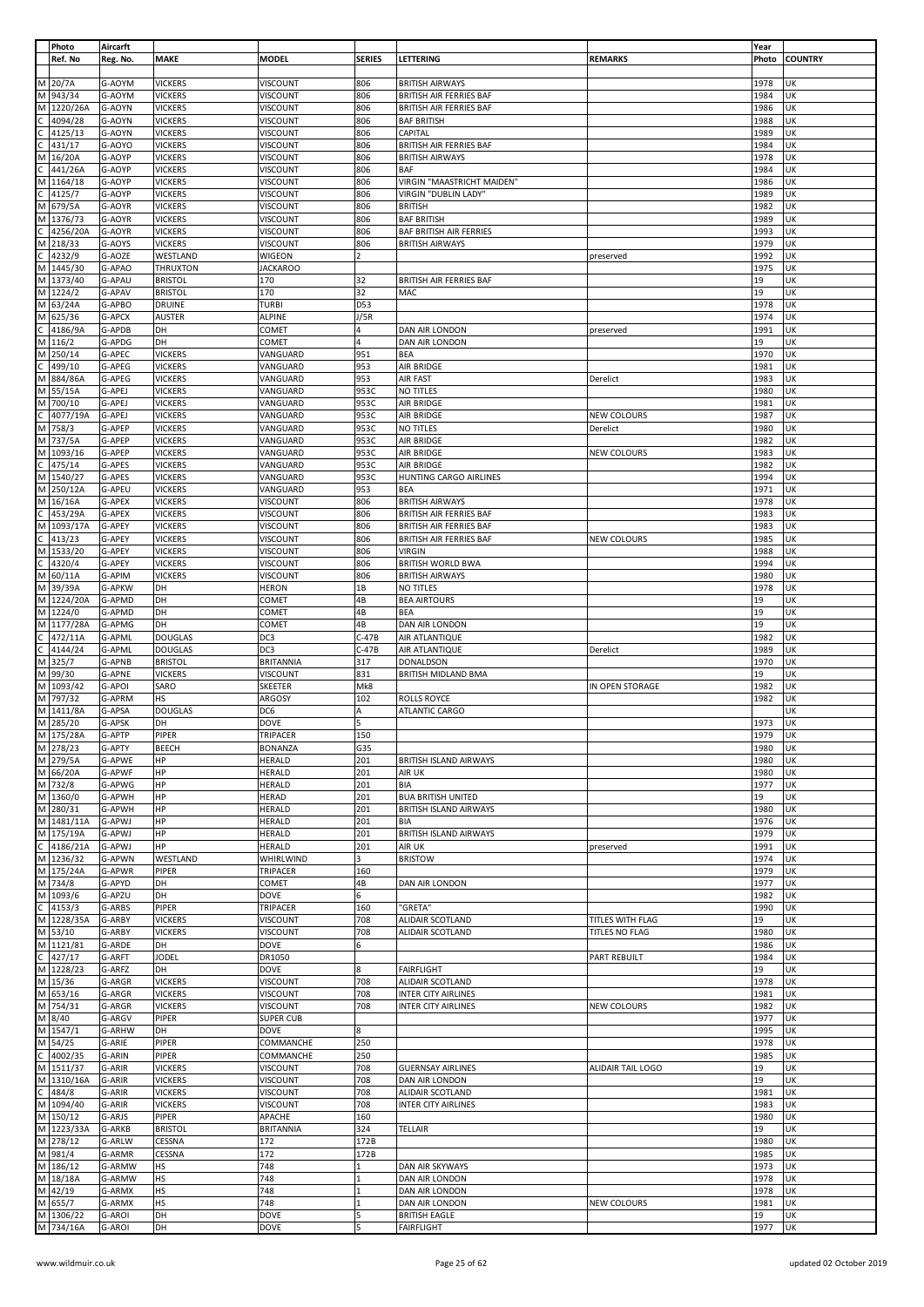|                     | Photo                                                                             | Aircarft         |                                  |                                  |                |                                          |                             | Year         |                |
|---------------------|-----------------------------------------------------------------------------------|------------------|----------------------------------|----------------------------------|----------------|------------------------------------------|-----------------------------|--------------|----------------|
|                     | Ref. No                                                                           | Reg. No.         | <b>MAKE</b>                      | <b>MODEL</b>                     | <b>SERIES</b>  | LETTERING                                | <b>REMARKS</b>              | Photo        | <b>COUNTRY</b> |
|                     |                                                                                   |                  |                                  |                                  |                |                                          |                             |              |                |
|                     | M 1226/51                                                                         | G-AROJ<br>G-AROV | BEAGLE<br>DH                     | AIREDALE                         | 4C             | <b>TREFFIELD AVIATION</b>                |                             | 19<br>19     | UK<br>UK       |
|                     |                                                                                   | G-ARPB           | HS                               | COMET<br>TRIDENT                 | $1\mathrm{C}$  | DAN AIR LONDON<br>NO TITLES              | Derelict                    | 1981         | UK             |
|                     | M 1306/34<br>C 481/17<br>M 1429/18A                                               | G-ARPE           | HS                               | TRIDENT                          | $1\mathrm{C}$  | BEA                                      |                             | 19           | UK             |
|                     | M 101/10                                                                          | G-ARPH           | HS                               | TRIDENT                          | $1\mathrm{C}$  | <b>BRITISH AIRWAYS</b>                   |                             | 1980         | UK             |
|                     | $rac{101}{C}$ 477/32<br>M 651/12                                                  | G-ARPH           | HS                               | TRIDENT                          | 1C             | <b>BRITISH</b>                           |                             | 1982         | UK             |
|                     |                                                                                   | G-ARPK           | HS                               | TRIDENT                          | 1C             | <b>BRITISH</b>                           |                             | 1981         | UK             |
|                     | M 134/35                                                                          | G-ARPL           | HS                               | TRIDENT                          | $1\mathrm{C}$  | <b>BRITISH AIRWAYS</b>                   |                             | 1980         | UK             |
| M                   | 854/26                                                                            | G-ARPL           | HS                               | TRIDENT                          | 1C             | AIRPORT FIRE SERVICE                     |                             | 1983         | UK             |
|                     | 4233/35                                                                           | G-ARPL           | HS                               | TRIDENT                          | 1C             | <b>FADED "BRITISH"</b>                   | Fuselage hulk               | 1992         | UK             |
| $\frac{1}{2}$       | 469/3                                                                             | G-ARPO           | HS                               | TRIDENT                          | $1\mathrm{C}$  | <b>BRITISH</b>                           |                             | 1982         | UK             |
|                     | 464/4                                                                             | G-ARPO           | HS                               | TRIDENT                          | 1C             | NO TITLES                                |                             | 1983         | UK             |
|                     | 458/6                                                                             | G-ARPO           | HS                               | TRIDENT                          | 1C             | FIRE SERVICE TRAINING AIRCRAFT           |                             | 1983         | UK             |
|                     | M 182/17A                                                                         | G-ARPP           | HS                               | TRIDENT                          | $1\mathrm{C}$  | <b>BRITISH AIRWAYS</b>                   |                             | 1979         | UK             |
| c<br>c              | 4008/34                                                                           | G-ARPP(ex)       | HS                               | TRIDENT                          | $1\mathrm{C}$  | FIRE SERVICE TRAINING AIRCRAFT           |                             | 1986         | UK             |
|                     | 4425/21                                                                           | G-ARPP(ex)       | HS                               | TRIDENT                          | 1C             | <b>GLASGOW AIRPORT</b>                   |                             | 1996         | UK             |
|                     | M 678/16                                                                          | G-ARPW           | HS                               | TRIDENT                          | $1\mathrm{C}$  | <b>BRITISH</b>                           |                             | 1981         | UK             |
| $\overline{c}$<br>M | 459/35                                                                            | G-ARPX           | HS                               | TRIDENT                          | 1C<br>1C       | AIR SERVICE TRAINING                     |                             | 1983         | UK<br>UK       |
|                     | 681/5<br>M 1226/15                                                                | G-ARPZ<br>G-ARRW | HS<br>HS                         | TRIDENT<br>748                   | $\mathbf{1}$   | <b>BRITISH</b><br>SKYWAYS INTERNATIONAL  |                             | 1982<br>19   | UK             |
|                     | M 187/29                                                                          | G-ARRW           | HS                               | 748                              |                | DAN AIR LONDON                           |                             | 1980         | UK             |
|                     | M 797/16A                                                                         | G-ARSN           | DH                               | <b>DOVE</b>                      | 8              | ex IRISH AF                              |                             | 1982         | UK             |
| $\mathsf{C}$        | 4200/4                                                                            | G-ARTH           | PIPER                            | <b>CRUISER</b>                   | <b>SUPER</b>   |                                          |                             | 1992         | UK             |
| M                   | 782/32                                                                            | G-ARTJ           | <b>BENSEN</b>                    | B8M                              |                |                                          | IN STORE                    | 1982         | UK             |
|                     | 4002/25                                                                           | G-ARUI           | <b>AUSTER</b>                    | <b>TERRIER</b>                   | 1              |                                          |                             | 1985         | UK             |
| ں  ں                | 4067/5                                                                            | G-ARUZ           | CESSNA                           | 175                              | 175C           |                                          |                             | 1987         | UK             |
|                     | M 1482/4                                                                          | G-ARVE           | <b>VICKERS</b>                   | <b>VC10</b>                      | 1101           | <b>BOAC GULF</b>                         |                             | 19           | UK             |
|                     | M 1165/50                                                                         | G-ARVF           | <b>VICKERS</b>                   | VC10                             | 1101           | <b>BOAC</b>                              |                             | 1965         | UK             |
|                     | M 174/18A                                                                         | G-ARVW           | PIPER                            | CHEROKEE                         | 160            |                                          |                             | 1979         | UK             |
| M                   | 700/22A                                                                           | G-ARWR           | CESSNA                           | 172                              | 172C           | WEST OF SCOTLAND FLYING CLUB             |                             | 1982         | UK             |
| $rac{c}{s}$         | 428/6                                                                             | G-ARWR           | CESSNA                           | 172                              | 172C           |                                          |                             | 1984         | UK             |
|                     | 42/14                                                                             | G-ARXY           | SOCATA                           | RALLYE                           | <b>CLUB</b>    |                                          |                             | 1978         | UK             |
| M                   | 176/35A                                                                           | G-ARYH           | PIPER                            | TRIPACER                         | CARIBBE        |                                          |                             | 1979         | UK             |
|                     | M 22/11A                                                                          | G-ARYK           | CESSNA                           | 172                              | 172C           |                                          |                             | 1978         | UK             |
|                     | C 481/22<br>C 448/4<br>C 4028/26<br>M 175/22A                                     | G-ASAL           | SCOTTISH AVIATION                | <b>BULLDOG</b>                   | 120            |                                          | MILITARY COLOURS            | 1981         | UK             |
|                     |                                                                                   | G-ASAL           | SCOTTISH AVIATION                | <b>BULLDOG</b>                   | 120            |                                          | <b>CIVIL COLOURS</b>        | 1984         | UK             |
|                     |                                                                                   | G-ASAL           | SCOTTISH AVIATION                | <b>BULLDOG</b>                   | 120            |                                          | NEW CIVIL COLOURS           | 1986         | UK             |
|                     |                                                                                   | G-ASBG           | HP                               | <b>HERALD</b>                    | 203            | BRITISH ISLAND AIRWAYS                   |                             | 1979         | UK             |
| M                   | $M$ 23/4                                                                          | G-ASBU           | <b>AUSTER</b>                    | <b>TERRIER</b>                   | $\overline{2}$ |                                          |                             | 1978         | UK             |
|                     | 626/34<br>M 730/24                                                                | G-ASED           | <b>VICKERS</b>                   | VISCOUNT<br><b>AZTEC</b>         | 831<br>В       | BRITISH MIDLAND BMA                      |                             | 19<br>1977   | UK<br>UK       |
|                     |                                                                                   | G-ASEV<br>G-ASGA | PIPER                            | VC10                             | 1151           | <b>EUROAIR</b><br><b>BRITISH AIRWAYS</b> |                             | 1979         | UK             |
|                     | $\frac{1}{\text{C}}$ 495/15<br>M 164/15                                           | G-ASGB           | <b>VICKERS</b><br><b>VICKERS</b> | <b>VC10</b>                      | 1151           | <b>BRITISH AIRWAYS</b>                   |                             | 1979         | UK             |
|                     | M 161/20                                                                          | G-ASGC           | <b>VICKERS</b>                   | VC10                             | 1151           | <b>BRITISH AIRWAYS</b>                   |                             | 1979         | UK             |
|                     | 4185/19                                                                           | G-ASGC           | <b>VICKERS</b>                   | VC10                             | 1151           | <b>BOAC CUNARD</b>                       | VIEW OF FLIGHT DECK         | 1991         | UK             |
|                     | 4185/23                                                                           | G-ASGC           | <b>VICKERS</b>                   | VC10                             | 1151           | <b>BOAC CUNARD</b>                       | VIEW OF ECONOMY CLASS CABIN | 1991         | UK             |
|                     | 4185/26                                                                           | G-ASGC           | <b>VICKERS</b>                   | VC10                             | 1151           | <b>BOAC CUNARD</b>                       | stbd side view              | 1991         | UK             |
|                     | 4185/31                                                                           | G-ASGC           | <b>VICKERS</b>                   | <b>VC10</b>                      | 1151           | <b>BOAC CUNARD</b>                       | port side view              | 1991         | UK             |
|                     | C 4185/1<br>C 4185/2<br>C 4185/2<br>C 4185/3<br>M 165/27                          | G-ASGD           | <b>VICKERS</b>                   | VC10                             | 1151           | <b>BRITISH AIRWAYS</b>                   |                             | 1979         | UK             |
|                     | M 271/18A                                                                         | G-ASGE           | <b>VICKERS</b>                   | VC10                             | 1151           | <b>BRITISH AIRWAYS</b>                   |                             | 1979         | UK             |
|                     | M 178/22A                                                                         | G-ASGF           | <b>VICKERS</b>                   | VC10                             | 1151           | <b>BRITISH AIRWAYS</b>                   |                             | 1979         | UK             |
|                     | M 178/35A                                                                         | G-ASGH           | <b>VICKERS</b>                   | VC10                             | 1151           | <b>BRITISH AIRWAYS</b>                   |                             | 1979         | UK             |
|                     | $\frac{M}{M} \frac{10/10}{1428/26A}$                                              | G-ASGI           | <b>VICKERS</b>                   | VC10                             | 1151           | <b>BRITISH AIRWAYS</b>                   |                             | 1980         | UK             |
|                     |                                                                                   | G-ASGJ           | <b>VICKERS</b>                   | VC10                             |                | <b>BOAC</b>                              |                             | 19           | UK             |
|                     | M 163/33<br>M 61/33<br>M 138/4                                                    | G-ASGL           | <b>VICKERS</b>                   | <b>VC10</b>                      | 1151           | <b>BRITISH AIRWAYS</b>                   |                             | 1979         | UK             |
|                     |                                                                                   | G-ASGM           | <b>VICKERS</b>                   | <b>VC10</b>                      | 1151           | <b>BRITISH AIRWAYS</b>                   |                             | 1980         | UK             |
|                     |                                                                                   | G-ASGP           | <b>VICKERS</b>                   | <b>VC10</b>                      | 1151           | <b>BRITISH AIRWAYS</b>                   |                             | 1979         | UK             |
|                     | M 91/28                                                                           | G-ASGR           | <b>VICKERS</b>                   | <b>VC10</b>                      | 1151           | <b>BRITISH AIRWAYS</b>                   |                             | 1980         | UK             |
|                     | $M \overline{670/23}$                                                             | G-ASHW           | DH                               | <b>DOVE</b>                      | 8              | DE LA HAYE SEAFOODS                      |                             | 1980         | UK             |
|                     | M 1337/2<br>M 699/8                                                               | G-ASHZ           | <b>DOUGLAS</b>                   | DC4                              | CARVAIR        | <b>BRITISH AIR FERRIES BAF</b>           |                             | 1972         | UK             |
|                     | M 1169/1                                                                          | G-ASHZ           | <b>DOUGLAS</b>                   | DC4                              | CARVAIR        | BAF                                      |                             | 1977         | UK             |
|                     | M 1140/28A                                                                        | G-ASIL<br>G-ASIO | PIPER<br>AERO COMMANDER          | <b>CHEROKEE</b><br>500           | 180B<br>Α      | <b>TYLER GROUP</b>                       |                             | 1968<br>1974 | UK<br>UK       |
|                     |                                                                                   | G-ASJA           | <b>BAC</b>                       | ONE ELEVEN                       | 201AC          | <b>BRITISH UNITED BUA</b>                |                             | 1968         | UK             |
|                     | M 1183/16<br>C 498/22A<br>M 854/10                                                | G-ASJC           | <b>BAC</b>                       | ONE ELEVEN                       | 201            | <b>BRITISH CALEDONIAN</b>                |                             | 1981         | UK             |
|                     |                                                                                   | G-ASJE           | <b>BAC</b>                       | ONE ELEVEN                       | 201AC          | <b>BRITISH UNITED</b>                    |                             | 196?         | UK             |
|                     | M 1510/12                                                                         | G-ASJE           | <b>BAC</b>                       | <b>ONE ELEVEN</b>                | 201AC          | <b>BRITISH CALEDONIAN</b>                | <b>EARLY TITLES</b>         | 1978         | UK             |
|                     | M 1229/8                                                                          | G-ASJE           | <b>BAC</b>                       | ONE ELEVEN                       | 201AC          | CALEDONIAN BUA                           |                             | 197?         | UK             |
|                     |                                                                                   | G-ASJE           | <b>BAC</b>                       | ONE ELEVEN                       | 201AC          | <b>BRITISH CALEDONIAN</b>                |                             | 1982         | UK             |
|                     | $\frac{1}{2}$<br>$\frac{1}{2}$<br>$\frac{476}{14}$<br>$\frac{181}{284}$           | G-ASJF           | <b>BAC</b>                       | ONE ELEVEN                       | 201            | <b>BRITISH CALEDONIAN</b>                |                             | 1981         | UK             |
|                     |                                                                                   | G-ASJG           | <b>BAC</b>                       | ONE ELEVEN                       | 201            | <b>BRITISH CALEDONIAN</b>                |                             | 1979         | UK             |
|                     | M 652/10A                                                                         | G-ASJH           | <b>BAC</b>                       | ONE ELEVEN                       | 201            | <b>BRITISH CALEDONIAN</b>                |                             | 1981         | UK             |
|                     |                                                                                   | G-ASJI           | <b>BAC</b>                       | ONE ELEVEN                       | 201            | <b>BRITISH CALEDONIAN</b>                | <b>EARLY TITLES</b>         | 19           | UK             |
|                     | M 1230/23<br>C 498/7A<br>M 1428/0<br>C 467/24<br>M 984/18A<br>C 4047/4<br>M 164/7 | G-ASJI           | <b>BAC</b>                       | ONE ELEVEN                       | 201            | BRITISH CALEDONIAN                       |                             | 1981         | UK             |
|                     |                                                                                   | G-ASKF           | PIPER                            | PAWNEE                           |                | <b>WESTWICK</b>                          | PART REBUILT                | 19           | UK             |
|                     |                                                                                   | G-ASKH           | DH                               | <b>MOSQUITO</b>                  | T3             | <b>RAF "RR299"</b>                       |                             | 1982         | UK             |
|                     |                                                                                   | G-ASMW           | CESSNA                           | 150                              | 150D           |                                          |                             | 1985         | UK             |
|                     |                                                                                   | G-ASNK           | CESSNA                           | 205                              | 1              |                                          |                             | 1986         | UK             |
|                     |                                                                                   | G-ASPL           | HS                               | 748                              |                | DAN AIR LONDON                           |                             | 1979         | UK             |
|                     | M 278/29<br>M 1373/0                                                              | G-ASRH<br>G-ASTF | PIPER<br><b>BRISTOL</b>          | TWIN COMMANC<br><b>BRITANNIA</b> | 314            | CALEDONIAN                               |                             | 1980<br>19   | UK<br>UK       |
|                     | M 1230/24                                                                         | G-ASTJ           | <b>BAC</b>                       | ONE ELEVEN                       | 201            | CALEDONIAN BUA                           |                             | 19           | UK             |
|                     | M 326/11                                                                          | G-ASTJ           | <b>BAC</b>                       | ONE ELEVEN                       | 201            | <b>BRITISH UNITED</b>                    |                             | 1970         | UK             |
|                     | M 234/28A                                                                         | G-ASTJ           | <b>BAC</b>                       | ONE ELEVEN                       | 201            | <b>BRITISH CALEDONIAN</b>                |                             | 1981         | UK             |
|                     |                                                                                   | G-ASTP           | HILLER                           | <b>UH-12C</b>                    |                |                                          | preserved                   | 1992         | UK             |
|                     | $rac{1}{\sqrt{24}}$ (198/7A                                                       | G-ASUG           | <b>BEECH</b>                     | 18                               | S              | LOGANAIR                                 |                             | 1973         | UK             |
|                     | M 1311/15A                                                                        | G-ASVO           | HP                               | <b>HERALD</b>                    | 214            | <b>BAF BRITISH</b>                       |                             | 1987         | UK             |
|                     | $rac{1314}{C}$<br>M 33/22A                                                        | G-ASWP           | BEECH                            | MUSKETEER                        |                |                                          |                             | 1986         | UK             |
|                     |                                                                                   | G-ASWU           | HS                               | TRIDENT                          | 1E             | <b>BRITISH AIRWAYS</b>                   |                             | 1980         | UK             |
|                     | M 266/15                                                                          | G-ASWX           | PIPER                            | <b>CHEROKEE</b>                  | 180B           |                                          |                             | 1981         | UK             |
|                     | $\frac{10}{1}$ M 697/6A                                                           | G-ASXZ           | CESSNA                           | 182                              | 182G           |                                          |                             | 1982         | UK             |
|                     |                                                                                   | G-ASYB           | PIPER                            | <b>AZTEC</b>                     | C              | EDINBURGH FLYING SERVICES                |                             | 1978         | UK             |
|                     | M 326/8                                                                           | G-ASZG           | <b>BOEING</b>                    | 707                              | 336C           | <b>BOAC CARGO</b>                        |                             | 19           | UK             |
|                     | M 1351/13A                                                                        | G-ASZJ           | SHORT                            | <b>SKYVAN</b>                    |                | NO TITLES                                |                             | 19           | UK             |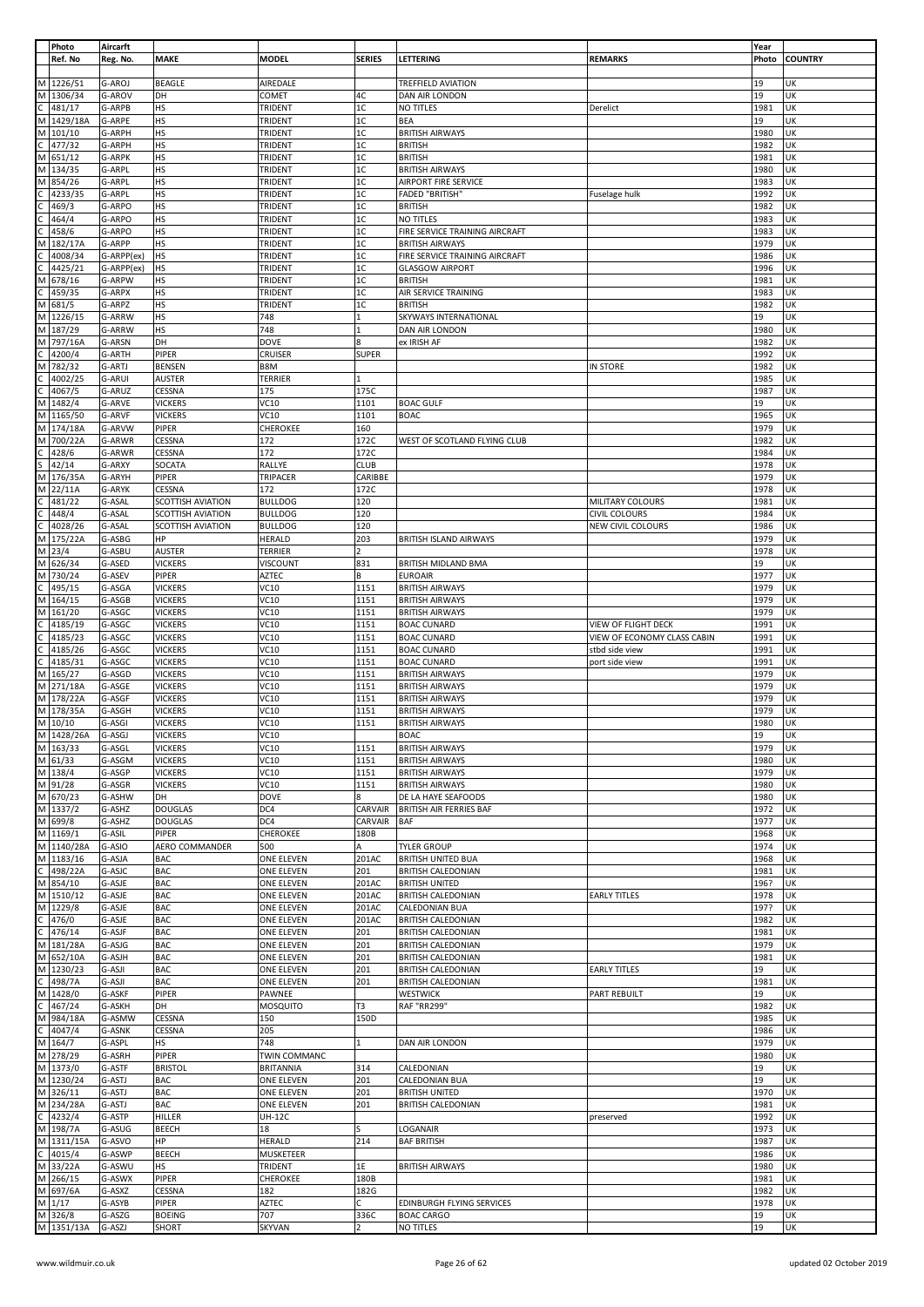|              | Photo     | Aircarft      |                 |                     |                          |                                        |                          | Year  |                |
|--------------|-----------|---------------|-----------------|---------------------|--------------------------|----------------------------------------|--------------------------|-------|----------------|
|              | Ref. No   | Reg. No.      | <b>MAKE</b>     | <b>MODEL</b>        | <b>SERIES</b>            | LETTERING                              | <b>REMARKS</b>           | Photo | <b>COUNTRY</b> |
|              |           |               |                 |                     |                          |                                        |                          |       |                |
|              | M 18/28   | G-ATAI        | DH              | DOVE                | 8                        | <b>CENTRAX LTD</b>                     |                          | 1980  | UK             |
|              |           |               |                 |                     |                          |                                        |                          |       |                |
|              | 4229/5    | G-ATBZ        | WESTLAND        | WESSEX              | 60                       | NO TITLES                              | preserved                | 1992  | UK             |
| М            | 1190/23   | G-ATCB        | WESTLAND        | WESSEX 60           |                          | <b>BRISTOW</b>                         |                          | 1977  | UK             |
|              | 0060040   | G-ATCI        | <b>VICTA</b>    | <b>AIRTOURER</b>    | 100                      |                                        |                          | 1978  | UK             |
| М            | 42/8      | G-ATCL        | <b>VICTA</b>    | <b>AIRTOURER</b>    | 100                      |                                        |                          | 1978  | UK             |
| М            | 942/30A   | G-ATCY        | PIPER           | AZTEC               | c                        | EASTERN AIR EXECUTIVE LTD              |                          | 1976  | UK             |
|              | 4005/23   | G-ATDB        | <b>NORD</b>     | NORALPHA            |                          |                                        |                          | 1985  | UK             |
|              |           |               |                 |                     |                          |                                        |                          |       |                |
| C            | 419/35    | G-ATDC        | PIPER           | AZTEC               | C                        |                                        | Derelict - interior view | 1985  | UK             |
|              | 419/33    | G-ATDC        | PIPER           | AZTEC               | Ċ                        |                                        | Derelict hulk            | 1985  | UK             |
|              | 4256/13A  | G-ATFM        | <b>SIKORSKY</b> | $S-61$              | N                        | <b>BRITISH INTERNATIONAL</b>           |                          | 1993  | UK             |
| М            | 280/24    | G-ATHR        | PIPER           | CHEROKEE            | 180C                     |                                        |                          | 1980  | UK             |
|              | 4642/21   | G-ATHR        | <b>PIPER</b>    | CHEROKEE            | 180C                     |                                        | 'Smile" colours          | 2003  | UK             |
|              |           |               |                 |                     |                          |                                        |                          |       |                |
| M            | 962/36    | G-ATIG        | HP              | <b>HERALD</b>       | 214                      | <b>BRYMON</b>                          |                          | 1982  | UK             |
|              | 4089/3A   | G-ATIG        | HP              | <b>HERALD</b>       | 214                      | SOUTH EAST AIR SEA                     |                          | 1988  | UK             |
|              | M 42/13   | G-ATJU        | CESSNA          | 150                 | 150F                     |                                        |                          | 1978  | UΚ             |
| M            | 868/29    | G-ATLC        | PIPER           | <b>AZTEC</b>        | C                        | PRM ALDERNEY AIR CHARTER               |                          | 1983  | UK             |
|              | M 278/31  | G-ATLM        | CESSNA          | 172                 | F172G                    |                                        |                          | 1980  | UK             |
|              | M 942/27  | G-ATMJ        | HS              | 748                 |                          | <b>BRITISH</b>                         |                          | 1984  | UK             |
|              |           |               |                 |                     |                          |                                        |                          |       |                |
| C            | 413/9     | G-ATMJ        | HS              | 748                 | $\overline{\phantom{a}}$ | <b>BRITISH AIRWAYS</b>                 |                          | 1985  | UK             |
|              | M 70/9A   | G-ATMP        | CESSNA          | 210                 | 210F                     |                                        |                          | 1980  | UK             |
|              | M 174/11A | G-ATMW        | PIPER           | CHEROKEE            | 140                      |                                        |                          | 1979  | UK             |
|              | M 783/8   | G-ATNI        | CESSNA          | 150                 | F150F                    |                                        |                          | 1982  | UK             |
|              | 4032/17   | <b>G-ATNK</b> | CESSNA          | 150                 | F150F                    |                                        |                          | 1986  | UK             |
| М            | 942/37    | G-ATOY        | PIPER           | COMMANCHE           | 260B                     | WORLD SOLO FLIGHT                      |                          | 1977  | UK             |
|              |           |               |                 |                     |                          |                                        |                          |       |                |
|              | M 786/15  | G-ATOY        | PIPER           | COMMANCHE           | 260B                     | WORLD SOLO FLIGHT                      | Fuselage hulk            | 1982  | UK             |
|              | M 19/15   | G-ATPE        | <b>HS</b>       | 125                 | 1В                       | MOSELEY GROUP                          |                          | 1978  | UK             |
| C            | 482/18    | G-ATPJ        | <b>BAC</b>      | ONE ELEVEN          | 301                      | DAN AIR LONDON                         |                          | 1981  | UK             |
|              | M 186/29  | G-ATPU        | CESSNA          | 337                 | 337A                     | CASSAIR                                |                          | 1973  | UK             |
|              | M 950/30  | G-ATRS        | PIPER           | CHEROKEE            | 140                      |                                        |                          | 1984  | UK             |
|              |           |               |                 |                     |                          |                                        | Fuselage hulk            |       |                |
|              | M 728/10A | G-ATSB        | PIPER           | <b>AZTEC</b>        | C                        | <b>BAYLEE AIR CHARTER</b>              |                          | 1977  | UK             |
|              | M 281/6A  | G-ATTM        | <b>JODEL</b>    | DR250               | 160                      |                                        |                          | 1980  | UK             |
|              | M 726/1A  | G-ATTP        | <b>BAC</b>      | ONE ELEVEN          | 207                      | DAN AIR LONDON                         |                          | 1977  | UK             |
| С            | 4200/20   | G-ATTY        | PIPER           | CHEROKEE            | <b>SIX</b>               |                                        |                          | 1992  | UK             |
|              |           |               |                 |                     |                          |                                        |                          |       |                |
|              | M 238/7   | G-ATVH        | <b>BAC</b>      | ONE ELEVEN          | 207                      | DAN AIR LONDON                         |                          | 1978  | UK             |
|              | M 1186/23 | G-ATVH        | BAC             | ONE ELEVEN          | 207                      | DAN AIR LONDON                         | <b>NEW COLOURS</b>       | 1981  | UK             |
|              | M 283/11A | G-ATWN        | AERO COMMANDER  | 680                 |                          |                                        |                          | 1973  | UK             |
|              | M 191/3A  | G-ATWP        | <b>ALON</b>     | <b>AIRCOUPE</b>     | A2                       |                                        |                          | 1980  | UK             |
|              | M 1530/25 | G-ATWV        | <b>BOEING</b>   | 707                 | 336C                     | <b>BOAC CARGO</b>                      |                          | 19    | UK             |
|              |           |               |                 |                     |                          |                                        |                          |       |                |
| C            | 4175/25   | G-ATXJ(ex)    | <b>BAe</b>      | JETSTREAM           |                          | BRITISH AEROSPACE JETSTREAM 41         | J41 FUSELAGE MOCK UP     | 1991  | UK             |
|              | M 1306/23 | G-ATYF        | PIPER           | TWIN COMMANC        |                          | CABAIR                                 |                          | 19    | UK             |
|              | M 175/30A | G-ATYW        | <b>BEAGLE</b>   | 206                 |                          | WEST LANCS AIR CHARTER                 |                          | 1979  | UK             |
|              | M 146/30  | G-ATZD        | <b>BOEING</b>   | 707                 | 356C                     | <b>BRITISH AIRWAYS</b>                 |                          | 1979  | UK             |
| C            | 499/18    | G-ATZD        | <b>BOEING</b>   | 707                 | 356C                     | <b>BRITISH</b>                         |                          | 1981  | UK             |
|              |           |               |                 |                     | D4-2                     |                                        |                          | 19    | UK             |
| M            | 123/30A   | G-ATZI        | CANADAIR        | CL44                |                          | TRANSMERIDIAN AIR CARGO                |                          |       |                |
| М            | 160/5A    | G-ATZK        | PIPER           | CHEROKEE            | 180C                     |                                        |                          | 1979  | UK             |
|              | 428/10    | G-ATZY        | CESSNA          | 150                 | F150G                    |                                        |                          | 1984  | UK             |
|              | 4012/30   | G-AVAR        | CESSNA          | 150                 | F150G                    |                                        |                          | 1986  | UK             |
| $\mathsf C$  |           |               |                 |                     |                          |                                        |                          |       |                |
|              |           |               |                 |                     |                          |                                        |                          |       |                |
|              | M 131/29  | G-AVBS        | PIPER           | CHEROKEE            | 180C                     |                                        |                          | 1979  | UK             |
|              | M 624/9A  | G-AVCT        | <b>BEAGLE</b>   | 206                 |                          | LOWLAND AERO SERVICE CO.               |                          | 1977  | UK             |
|              | M 870/17  | G-AVDR        | <b>BEECH</b>    | <b>QUEEN AIR</b>    | 80                       | AIR CAMELOT                            |                          | 1983  | UK             |
|              | M 870/49A | G-AVDS        | <b>BEECH</b>    | <b>QUEEN AIR</b>    | 80                       |                                        | Derelict                 | 1983  | UK             |
|              | M 91/26   | G-AVDX        | <b>HS</b>       | 125                 | 3B-RA                    | <b>CIVIL AVIATION AUTHORITY</b>        |                          | 1980  | UK             |
|              |           |               |                 | 172                 | F172H                    |                                        |                          | 1981  | UK             |
|              | M 290/17A | G-AVEC        | CESSNA          |                     |                          |                                        |                          |       |                |
|              | M 23/3    | G-AVEU        | WASSMER         | BALADOU             |                          |                                        |                          | 1978  | UK             |
|              | M 176/29  | G-AVEZ        | HP              | <b>HERALD</b>       | 201                      | BRITISH ISLAND AIRWAYS                 |                          | 1979  | UK             |
|              | M 267/4A  | G-AVFD        | <b>HS</b>       | TRIDENT             | 2E                       | <b>BRITISH</b>                         |                          | 1981  | UK             |
| $\mathsf{C}$ | 429/34    | G-AVFE        | HS              | TRIDENT             | 2E                       | <b>BRITISH</b>                         |                          | 1984  | UK             |
|              |           |               |                 |                     |                          |                                        |                          |       |                |
| C            | 429/12    | G-AVFF        | <b>HS</b>       | TRIDENT             | 2E                       | <b>BRITISH</b>                         |                          | 1984  | UK             |
|              | M 655/6   | G-AVFG        | <b>HS</b>       | TRIDENT             | 2E                       | <b>BRITISH</b>                         |                          | 1981  | UK             |
|              | M 266/8A  | G-AVFI        | HS              | <b>TRIDENT</b>      | 2E                       | <b>BRITISH</b>                         |                          | 1981  | UK             |
|              | M 244/16A | G-AVFJ        | <b>HS</b>       | TRIDENT             | 2E                       | <b>BRITISH AIRWAYS</b>                 |                          | 1980  | UK             |
|              | M 264/26A | G-AVFL        | <b>HS</b>       | TRIDENT             | 2E                       | <b>BRITISH</b>                         |                          | 1981  | UK             |
| $\mathsf C$  | 431/14    | G-AVFN        | <b>HS</b>       | TRIDENT             | 2E                       | <b>BRITISH</b>                         |                          | 1984  | UK             |
|              |           |               |                 |                     |                          |                                        |                          |       |                |
|              | M 267/32A | G-AVFO        | <b>HS</b>       | TRIDENT             | 2E                       | <b>BRITISH AIRWAYS</b>                 |                          | 1981  | UK             |
| C            | 428/17    | G-AVFO        | HS              | TRIDENT             | 2E                       | <b>BRITISH</b>                         |                          | 1984  | UK             |
| M            | 174/19A   | G-AVFZ        | PIPER           | CHEROKEE            | 140                      |                                        |                          | 1979  | UK             |
|              | M 274/7A  | G-AVGI        | PIPER           | CHEROKEE            | 140                      |                                        |                          | 1979  | UK             |
|              | M 1367/0  | G-AVGP        | <b>BAC</b>      | ONE ELEVEN          | 408EF                    | <b>AUTAIR International</b>            |                          | 1969  | UK             |
|              |           |               |                 |                     |                          |                                        |                          |       |                |
|              | M 1185/5  | G-AVGP        | <b>BAC</b>      | ONE ELEVEN          | 408EF                    | BRITISH AIRWAYS Cambrian               |                          | 197?  | UK             |
| C            | 476/16    | G-AVGP        | <b>BAC</b>      | ONE ELEVEN          | 408EF                    | <b>BRITISH</b>                         |                          | 1981  | UK             |
|              | 4270/10A  | G-AVGP        | <b>BAC</b>      | ONE ELEVEN          | 408EF                    | <b>BRITISH AIRWAYS Operated Maersk</b> |                          | 1994  | UK             |
| C            | 4143/29   | G-AVHH        | CESSNA          | 172                 | F172H                    |                                        | stbd side view           | 1987  | UK             |
| C            | 4143/28   | G-AVHH        | CESSNA          | 172                 | F172H                    |                                        | port side view           | 1987  | UK             |
|              |           | G-AVHW        | PIPER           | TWIN COMMANC        |                          |                                        |                          |       | UK             |
|              | M 970/20  |               |                 |                     |                          |                                        | Fuselage hulk            | 1985  |                |
| C            | 419/31    | G-AVHW        | PIPER           | <b>TWIN COMMANC</b> |                          |                                        | Fuselage hulk            | 1985  | UK             |
|              | 4012/10   | G-AVIT        | CESSNA          | 150                 | F150G                    |                                        |                          | 1986  | UK             |
| М            | 1511/32   | G-AVJB        | <b>VICKERS</b>  | VISCOUNT            | 815                      | <b>KESTREL INTERNATIONAL</b>           |                          | 1972  | UK             |
| C            | 496/8     | G-AVJB        | <b>VICKERS</b>  | VISCOUNT            | 815                      | JERSEY EUROPEAN                        |                          | 1980  | UK             |
|              |           | G-AVJB        | <b>VICKERS</b>  | VISCOUNT            | 815                      | <b>BRITISH AIR FERRIES BAF</b>         |                          | 1983  | UK             |
|              | M 872/26  |               |                 |                     |                          |                                        |                          |       |                |
|              | M 1430/2A | G-AVJJ        | PIPER           | TWIN COMMANC        | 160B                     | PEREGRINE                              |                          | 19    | UK             |
|              | M 1362/5  | G-AVJL        | <b>VICKERS</b>  | <b>VISCOUNT</b>     | 812                      | <b>CHANNEL AIRWAYS</b>                 |                          | 19    | UK             |
|              | M 355/12  | G-AVKA        | <b>BOEING</b>   | 707                 | 399C                     | <b>CALEDONIAN BUA</b>                  |                          | 19    | UK             |
|              | 4184/24   | G-AVKZ        | PIPER           | AZTEC               | C                        | <b>KONDAIR</b>                         |                          | 1991  | UK             |
| С            | 4005/20   | G-AVLA        | PIPER           | CHEROKEE            | 140                      |                                        |                          | 1985  | UK             |
|              |           |               |                 |                     | $\overline{a}$           |                                        |                          |       |                |
|              | M 1140/4  | G-AVLK        | <b>BEAGLE</b>   | 206S                |                          |                                        |                          | 1975  | UK             |
|              | M 3011/8  | G-AVLN        | <b>BEAGLE</b>   | PUP                 |                          |                                        |                          | 1968  | UK             |
| С            | 4004/3    | G-AVLN        | <b>BEAGLE</b>   | PUP                 |                          |                                        | NEW COLOURS              | 1985  | UK             |
| $\mathsf{C}$ | 4149/24   | G-AVMH        | <b>BAC</b>      | ONE ELEVEN          | 510ED                    | <b>BRITISH AIRWAYS</b>                 |                          | 1989  | UK             |
|              |           |               |                 |                     |                          |                                        |                          |       |                |
|              | M 1540/5  | G-AVMH        | <b>BAC</b>      | ONE ELEVEN          | 510ED                    | <b>EUROPEAN EAC</b>                    |                          | 1994  | UK             |
|              | M 972/36  | G-AVMI        | <b>BAC</b>      | ONE ELEVEN          | 510                      | <b>BRITISH</b>                         |                          | 1985  | UK             |
|              | 412/10    | G-AVMI        | <b>BAC</b>      | ONE ELEVEN          | 510                      | <b>BRITISH AIRWAYS</b>                 |                          | 1985  | UK             |
| C            | 4135/23   | G-AVMI        | <b>BAC</b>      | ONE ELEVEN          | 510                      | <b>BRITISH AIRWAYS</b>                 |                          | 1989  | UK             |
|              | 4353/21   | G-AVMI        | <b>BAC</b>      | ONE ELEVEN          | 510                      | SABENA                                 |                          | 1995  | UK             |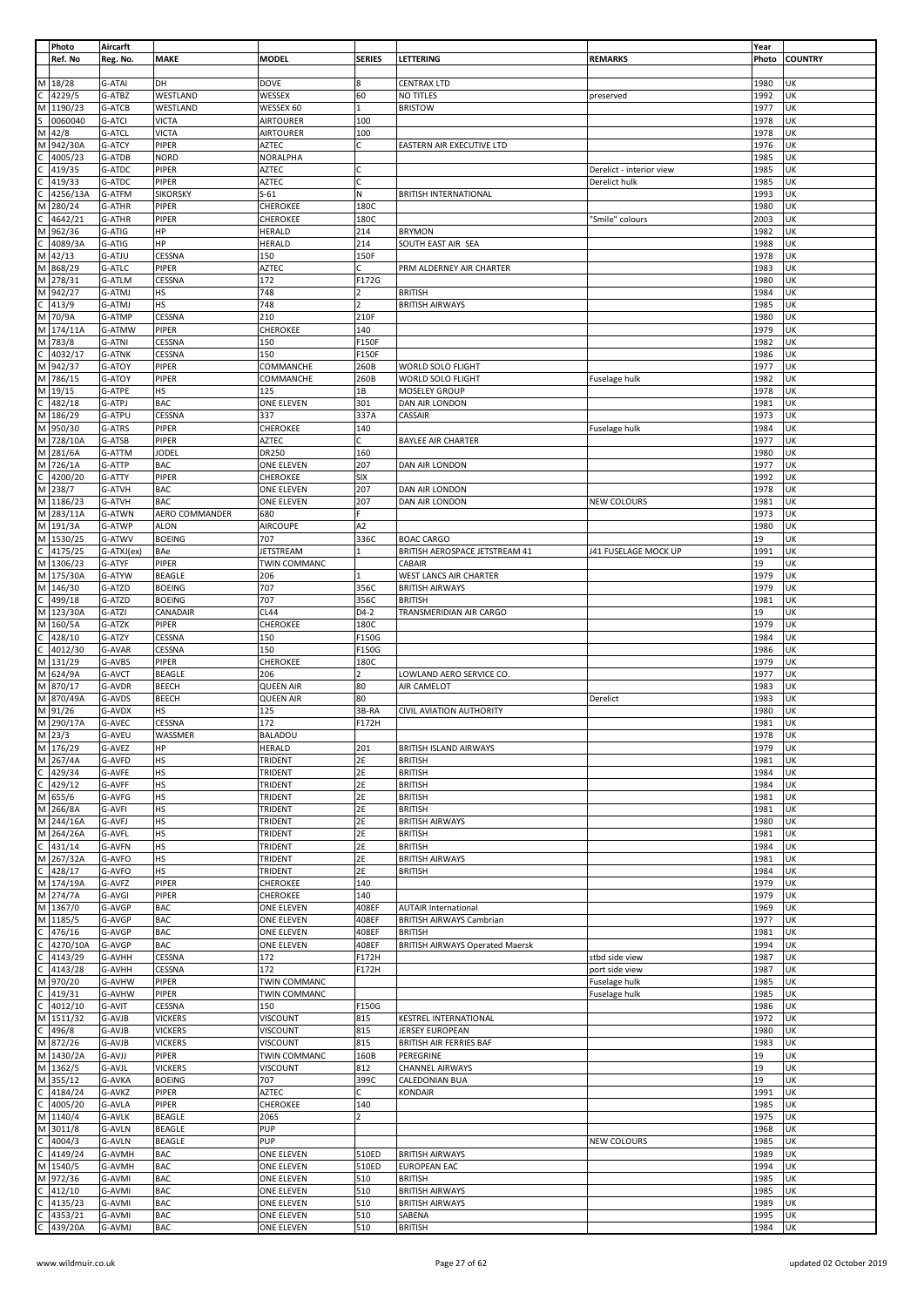|              | Photo                | Aircarft         |                          |                                 |                |                                                  |                    | Year         |                |
|--------------|----------------------|------------------|--------------------------|---------------------------------|----------------|--------------------------------------------------|--------------------|--------------|----------------|
|              | Ref. No              | Reg. No.         | <b>MAKE</b>              | <b>MODEL</b>                    | <b>SERIES</b>  | LETTERING                                        | <b>REMARKS</b>     | Photo        | <b>COUNTRY</b> |
|              |                      |                  |                          |                                 |                |                                                  |                    |              |                |
|              | 4146/23              | G-AVMJ           | <b>BAC</b>               | ONE ELEVEN                      | 510            | <b>BRITISH AIRWAYS</b>                           |                    | 1989         | UK             |
| М            | 1157/14A             | G-AVMK           | <b>BAC</b>               | <b>ONE ELEVEN</b>               | 510            | <b>BRITISH AIRWAYS</b>                           |                    | 1987         | UK             |
|              | 413/16               | G-AVMM           | <b>BAC</b>               | ONE ELEVEN                      | 510            | <b>BRITISH</b>                                   |                    | 1985         | UK             |
|              | 4129/29              | G-AVMN           | <b>BAC</b>               | ONE ELEVEN                      | 510            | <b>BRITISH AIRWAYS</b>                           | stbd side view     | 1989         | UK             |
|              | 4129/32              | G-AVMN           | <b>BAC</b><br><b>BAC</b> | ONE ELEVEN                      | 510<br>510     | <b>BRITISH AIRWAYS</b>                           | port side view     | 1989         | UK<br>UK       |
|              | 4026/7<br>4134/20    | G-AVMO<br>G-AVMP | <b>BAC</b>               | ONE ELEVEN<br><b>ONE ELEVEN</b> | 510            | <b>BRITISH AIRWAYS</b><br><b>BRITISH AIRWAYS</b> |                    | 1986<br>1989 | UK             |
| м            | 1416/28A             | G-AVMP           | <b>BAC</b>               | ONE ELEVEN                      | 510            | <b>EUROPEAN EAL</b>                              |                    | 1995         | UK             |
| M            | 189/4A               | G-AVMR           | <b>BAC</b>               | ONE ELEVEN                      | 510            | <b>BRITISH AIRWAYS</b>                           |                    | 1980         | UK             |
|              | 4141/25              | G-AVMS           | <b>BAC</b>               | <b>ONE ELEVEN</b>               | 510            | <b>BRITISH AIRWAYS</b>                           |                    | 1989         | UK             |
|              |                      | G-AVMS           |                          |                                 |                |                                                  |                    |              | UK             |
|              | 4347/10a             |                  | <b>BAC</b>               | ONE ELEVEN                      | 510            | <b>EUROPEAN EAL</b>                              |                    | 1995         |                |
|              | 4132/4               | G-AVMT           | <b>BAC</b>               | ONE ELEVEN                      | 510            | <b>BRITISH AIRWAYS</b>                           |                    | 1989         | UK             |
|              | 4025/1               | G-AVMU           | <b>BAC</b><br><b>BAC</b> | ONE ELEVEN                      | 510<br>510     | <b>BRITISH</b><br><b>BRITISH AIRWAYS</b>         |                    | 1986<br>1989 | UK<br>UK       |
|              | 1348/10              | G-AVMU<br>G-AVMV |                          | ONE ELEVEN                      | 510            | <b>BRITISH</b>                                   |                    |              | UK             |
|              | 4062/26              |                  | <b>BAC</b>               | ONE ELEVEN                      |                |                                                  |                    | 1987         |                |
|              | 4031/25A             | G-AVMW           | <b>BAC</b>               | ONE ELEVEN                      | 510            | <b>BRITISH</b>                                   |                    | 1982         | UK<br>UK       |
|              | 1348/27              | G-AVMW           | <b>BAC</b>               | ONE ELEVEN                      | 510            | <b>BRITISH AIRWAYS</b>                           |                    | 1989         | UK             |
|              | 4133/3               | G-AVMX           | <b>BAC</b>               | ONE ELEVEN                      | 510            | <b>BRITISH AIRWAYS</b>                           |                    | 1989         |                |
|              | 4004/22              | G-AVMY           | <b>BAC</b>               | ONE ELEVEN                      | 510            | <b>BRITISH</b>                                   |                    | 1985         | UK             |
|              | 4132/15              | G-AVMZ           | <b>BAC</b>               | ONE ELEVEN                      | 510            | <b>BRITISH AIRWAYS</b>                           |                    | 1989         | UK             |
|              | 4232/7               | G-AVNE           | WESTLAND                 | WESSEX                          | 60             |                                                  | preserved          | 1992         | UK             |
| м            | 34/8A                | G-AVNG           | <b>BEECH</b>             | <b>QUEEN AIR</b>                | 80             | <b>VERNAIR</b>                                   |                    | 1978         | UK             |
| М            | 258/10               | G-AVNK           | PIPER                    | AZTEC                           | C.             | AIR FOYLE                                        |                    | 1979         | UK             |
|              | 417/6                | G-AVNP           | PIPER                    | CHEROKEE                        | 180C           |                                                  |                    | 1985         | UK             |
|              | 896/16               | G-AVOR           | LOCKSPEISER              | LDA-01                          |                | LAND DEVELOPMENT AIRCRAFT                        |                    | 1976         | UK             |
| м            | 152/24A              | G-AVPB           | <b>BOEING</b>            | 707                             | 336C           | <b>BRITISH AIRWAYS</b>                           |                    | 1979         | UK             |
|              | 480/8                | G-AVPB           | <b>BOEING</b>            | 707                             | 336C           | <b>BRITISH AIRTOURS</b>                          |                    | 1981         | UK             |
|              | 419/4                | G-AVPM           | <b>JODEL</b>             | D117                            |                |                                                  |                    | 1985         | UK             |
| М            | 860/35               | G-AVPU           | PIPER                    | <b>SUPER CUB</b>                |                |                                                  |                    | 1983         | UK             |
| М            | 181/34               | G-AVRN           | <b>BOEING</b>            | 737                             | 204            | <b>BRITANNIA AIRWAYS</b>                         |                    | 1979         | UK             |
|              | 4062/24              | G-AVRN           | <b>BOEING</b>            | 737                             | 204            | <b>BRITANNIA</b>                                 |                    | 1987         | UK             |
| M            | 168/26               | G-AVRO           | <b>BOEING</b>            | 737                             | 204            | <b>BRITANNIA AIRWAYS</b>                         |                    | 1979         | UK             |
| M            | 244/20A              | G-AVRO           | <b>BOEING</b>            | 737                             | 204            | <b>BRITANNIA</b>                                 |                    | 1980         | UK             |
| M            | 1139/1A              | G-AVRU           | PIPER                    | CHEROKEE                        | 180            | ORL AIR                                          |                    | 1986         | UK             |
|              | M 730/15             | G-AVRX           | PIPER                    | <b>AZTEC</b>                    | c              | CENTRAL AIR SERVICES                             |                    | 1977         | UK             |
| M            | 704/2                | G-AVRY           | PIPER                    | CHEROKEE                        | 180C           |                                                  |                    | 1982         | UK             |
| M            | 243/10A              | G-AVSE           | PIPER                    | CHEROKEE                        | 180C           |                                                  |                    | 1980         | UK             |
| M            | 950/34               | G-AVSH           | PIPER                    | CHEROKEE                        | 180D           |                                                  |                    | 1984         | UK             |
| М            | 21/5                 | G-AVSO           | PIPER                    | AZTEC                           |                | EDINBURGH FLYING SERVICES                        |                    | 1978         | UK             |
|              | M 1375/0             | G-AVTU           | DH                       | <b>HERON</b>                    | 2D             | HAWKER SIDDELEY AVIATION                         |                    | 19           | UK             |
|              | M 1510/22            | G-AVUB           | BN                       | <b>ISLANDER</b>                 | $\overline{2}$ | HERTS & ESSEX AERO CLUB                          |                    | 19           | UK             |
| M            | 759/32               | G-AVUD           | PIPER                    | TWIN COMMANC                    |                | AIR LOGISTICS                                    |                    | 1980         | UK             |
| M            | 886/10               | G-AVUJ           | LAVERDA                  | SUPER FALCO                     | 4              |                                                  |                    | 1973         | UK             |
|              | 425/10               | G-AVUT           | PIPER                    | CHEROKEE                        | 140            |                                                  |                    | 1984         | UK             |
|              | 4182/11              | G-AVVI           | PIPER                    | TWIN COMMANC                    | 160B           |                                                  | PROPELLORS DAMAGED | 1991         | UK             |
|              | 0060034              | G-AVVT           | PIPER                    | AZTEC                           | C              | TYNE TEES AIRWAYS                                |                    | 1978         | UK             |
| M            | 91/31A               | G-AVWD           | PIPER                    | CHEROKEE                        | 140            |                                                  |                    | 1980         | UK             |
| M            | 174/15A              | G-AVWG           | PIPER                    | CHEROKEE                        | 140            |                                                  |                    | 1979         | UK             |
|              | 4238/23              | G-AVWV           | PIPER                    | CHEROKEE                        | ARROW          |                                                  |                    | 1993         | UK             |
| М            | 167/15               | G-AVXI           | HS                       | 748                             | $\mathcal{P}$  | <b>CIVIL AVIATION AUTHORITY</b>                  |                    | 1979         | UK             |
| M            | 944/3A               | G-AVXL           | <b>HS</b>                | 125                             | 3B             | MACALPINE AVIATION                               |                    | 1975         | UK             |
| M            | 1167/0               | G-AVYK           | <b>BEAGLE</b>            | TERRIER                         | з              |                                                  |                    | 1970         | UK             |
|              | 4242/7               | G-AVYL           | PIPER                    | <b>CHEROKEE</b>                 | 180D           |                                                  |                    | 1993         | UK             |
|              | 41/41A               | G-AVYM           | PIPER                    | CHEROKEE                        | 180D           |                                                  |                    | 1978         | lик            |
|              | $\overline{M}$ 16/8A | G-AVYZ           | <b>BAC</b>               | ONE ELEVEN                      | 320L           | LAKER                                            |                    | 1980         | UK             |
| $\mathsf{C}$ | 427/16               | G-AVZV           | CESSNA                   | 172                             | F172H          |                                                  |                    | 1984         | UK             |
| C            | 474/6                | G-AWBL           | <b>BAC</b>               | ONE ELEVEN                      | 416            | <b>BRITISH</b>                                   |                    | 1982         | UK             |
| С            | 412/34               | G-AWBL           | <b>BAC</b>               | ONE ELEVEN                      | 416            | <b>BRITISH AIRWAYS</b>                           |                    | 1985         | UK             |
| M            | 355/1                | G-AWCI           | CESSNA                   | 337                             | 337C           |                                                  |                    | 1970         | UK             |
| M            | 28/28A               | G-AWDD           | <b>TIPSY</b>             | NIPPER                          | 3              | NO TITLES                                        |                    | 1980         | UK             |
|              | 475/21               | G-AWDD           | <b>TIPSY</b>             | NIPPER                          | 3              | <b>JASDON</b>                                    |                    | 1982         | UK             |
| M            | 1094/15A             | G-AWDI           | PIPER                    | AZTEC                           | C              | AIR FOYLE                                        |                    | 1982         | UK             |
| M            | 1530/35              | G-AWED           | <b>PIPER</b>             | <b>NAVAJO</b>                   |                | CABAIR                                           |                    | 1980         | UK             |
| M            | 1184/3               | G-AWEJ           | <b>BAC</b>               | ONE ELEVEN                      | 408EF          | <b>CHANNEL AIRWAYS</b>                           |                    | 19           | UK             |
| M            | 189/25A              | G-AWER           | PIPER                    | AZTEC                           | C.             | WOODGATE AVIATION                                |                    | 1980         | UK             |
|              | 0060033              | G-AWEV           | PIPER                    | CHEROKEE                        | 140            |                                                  |                    | 1978         | UK             |
|              | 4182/5               | G-AWEV           | PIPER                    | CHEROKEE                        | 140            |                                                  | stbd side view     | 1991         | UK             |
|              | M 176/19A            | G-AWEX           | PIPER                    | CHEROKEE                        | 140            |                                                  |                    | 1979         | UK             |
|              | 419/32               | G-AWFI           | PIPER                    | TWIN COMMANC                    |                |                                                  | Fuselage hulk      | 1985         | UK             |
| M            | 956/34               | G-AWGU           | AB                       | JETRANGER                       | 206B           | BEA                                              |                    | 19           | UK             |
|              | M 855/49             | G-AWHB           | CASA                     | 2.111                           |                | LUFTWAFFE "6J+PR"                                | HEINKEL 111H       | 1968         | UK             |
|              | M 178/17A            | G-AWHU           | <b>BOEING</b>            | 707                             | 379C           | <b>BRITISH AIRWAYS</b>                           |                    | 1979         | UK             |
|              | 493/13               | G-AWHU           | <b>BOEING</b>            | 707                             | 379C           | <b>BRITISH</b>                                   |                    | 1981         | UK             |
| М            | 72/8                 | G-AWIJ           | SUPERMARINE              | SPITFIRE                        | Ш              | RAF "P7350"                                      |                    | 1980         | UK             |
|              | 4284/1               | G-AWIY           | PIPER                    | <b>AZTEC</b>                    | Ċ              |                                                  |                    | 1994         | UK             |
|              | 0060042              | G-AWLE           | CESSNA                   | 172                             | F172H          |                                                  |                    | 1978         | UK             |
| М            | 130/4                | G-AWLW           | <b>HAWKER</b>            | <b>HURRICANE</b>                | IIВ            | RAF "P3308"                                      |                    | 1979         | UK             |
| M            | 91/33A               | G-AWMT           | CESSNA                   | 150                             | F150H          | CHESHIRE AIR TRAINING SCHOOL                     |                    | 1980         | UK             |
|              | M 36/19A             | G-AWNA           | <b>BOEING</b>            | 747                             | 136            | <b>BRITISH AIRWAYS</b>                           |                    | 1980         | UK             |
|              | M 194/20A            | G-AWNA           | <b>BOEING</b>            | 747                             | 136            | <b>BRITISH</b>                                   |                    | 1980         | UK             |
| M            | 266/7A               | G-AWNB           | <b>BOEING</b>            | 747                             | 136            | <b>BRITISH</b>                                   |                    | 1981         | UK             |
| C            | 497/19A              | G-AWND           | <b>BOEING</b>            | 747                             | 136            | <b>BRITISH AIRWAYS</b>                           |                    | 1980         | UK             |
|              | 497/32               | G-AWNF           | <b>BOEING</b>            | 747                             | 136            | <b>BRITISH AIRWAYS</b>                           |                    | 1980         | UK             |
| M            | 60/3                 | G-AWNJ           | <b>BOEING</b>            | 747                             | 136            | <b>BRITISH AIRWAYS</b>                           |                    | 1980         | UK             |
|              | 496/22               | G-AWNK           | <b>BOEING</b>            | 747                             | 136            | <b>BRITISH AIRWAYS</b>                           |                    | 1980         | UK             |
| М            | 277/10               | G-AWNL           | <b>BOEING</b>            | 747                             | 136            | <b>BRITISH</b>                                   |                    | 1980         | UK             |
| M            | 269/27               | G-AWNN           | <b>BOEING</b>            | 747                             | 136            | <b>BRITISH</b>                                   |                    | 1981         | UK             |
|              | M 170/29A            | G-AWNO           | <b>BOEING</b>            | 747                             | 136            | <b>BRITISH</b>                                   |                    | 1980         | UK             |
| S            | 0060030              | G-AWNT           | BN                       | <b>ISLANDER</b>                 | 2A             | <b>BKS</b>                                       |                    | 1977         | UK             |
|              | M 1537/23            | G-AWNT           | <b>BN</b>                | <b>ISLANDER</b>                 | 2A             | <b>AEROFILMS</b>                                 |                    | 1994         | UK             |
| M            | 1170/29              | G-AWOE           | AERO COMMANDER           | 680                             | E.             |                                                  |                    | 1987         | UK             |
| M            | 60/18                | G-AWOL           | <b>BELL</b>              | JETRANGER                       | 206B           | <b>GLENEAGLE HELICOPTERS</b>                     |                    | 1978         | UK             |
| C            | 4005/18              | G-AWOT           | CESSNA                   | 150                             | F150H          |                                                  |                    | 1985         | UK             |
|              | M 65/17              | G-AWPA           | <b>DRUINE</b>            | TURBULENT                       | D31A           |                                                  |                    | 1978         | UK             |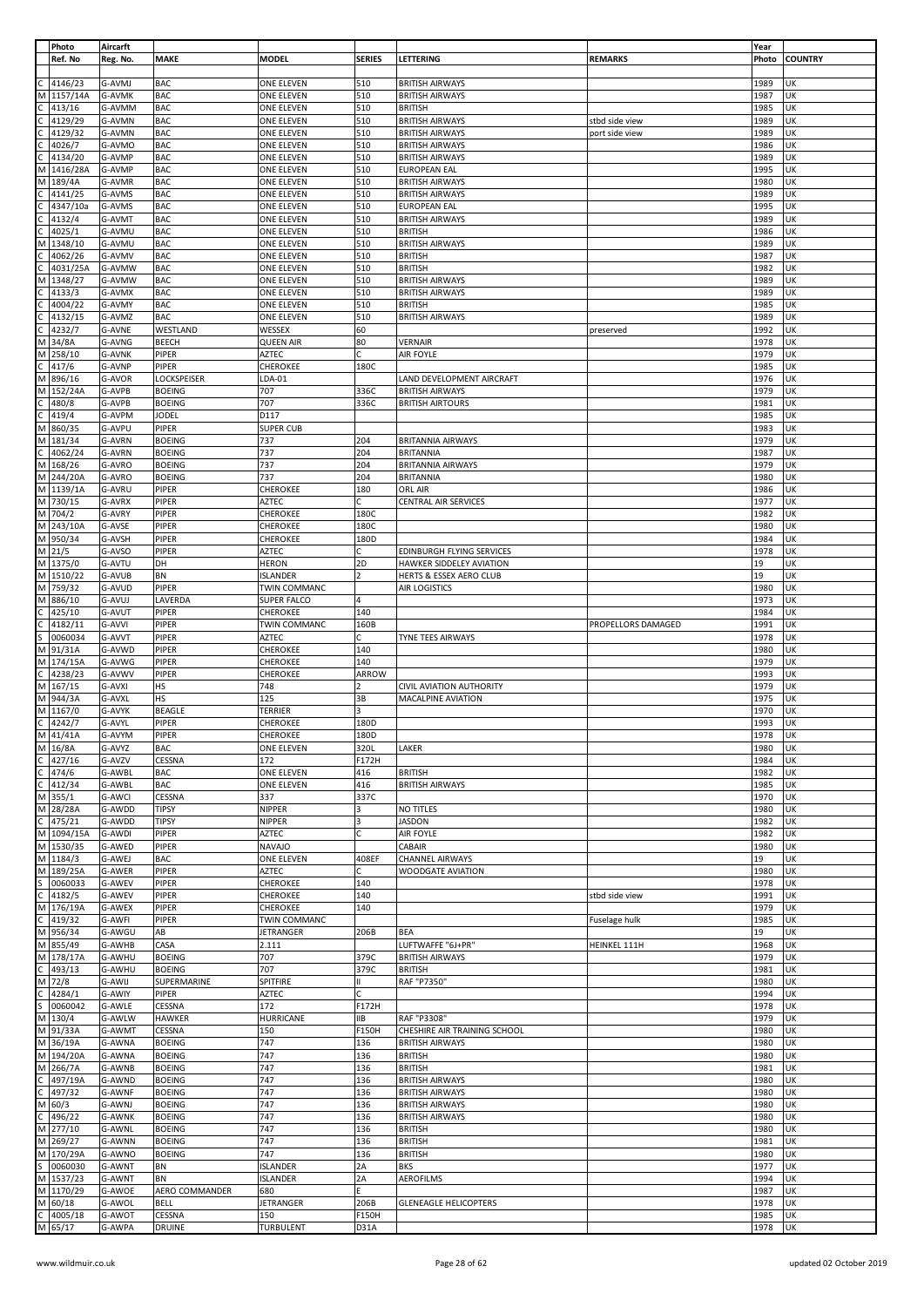|              | Photo              | Aircarft         |                          |                          |                |                                                  |                          | Year         |                |
|--------------|--------------------|------------------|--------------------------|--------------------------|----------------|--------------------------------------------------|--------------------------|--------------|----------------|
|              | Ref. No            | Reg. No.         | <b>MAKE</b>              | <b>MODEL</b>             | <b>SERIES</b>  | LETTERING                                        | <b>REMARKS</b>           | Photo        | <b>COUNTRY</b> |
|              |                    |                  |                          |                          |                |                                                  |                          |              |                |
| М            | 270/11A            | G-AWPU           | CESSNA                   | 150                      | F150J          |                                                  |                          | 1981         | UK             |
| M            | 201/17A            | G-AWRS           | <b>AVRO</b>              | ANSON                    | $\overline{2}$ | KEMPS AERIAL SURVEYS LTD                         |                          | 1970         | UK             |
|              | 6/32               | G-AWRS           | <b>AVRO</b>              | ANSON                    | $\overline{2}$ | NO TITLES                                        |                          | 1973         | UK             |
| М            |                    |                  |                          |                          |                |                                                  |                          |              |                |
|              | 0060015            | G-AWRS           | AVRO                     | ANSON                    | $\overline{z}$ | NO TITLES                                        | Derelict                 | 1979         | UK             |
|              | 475/18             | G-AWSS           | <b>DRUINE</b>            | CONDOR                   | D62B           |                                                  |                          | 1982         | UK             |
| м            | 101/9              | G-AWSY           | <b>BOEING</b>            | 737                      | 204            | <b>BRITANNIA AIRWAYS</b>                         |                          | 1980         | UK             |
|              | 453/30A            | G-AWSY           | <b>BOEING</b>            | 737                      | 204            | <b>BRITANNIA</b>                                 |                          | 1983         | UK             |
|              | 4004/36            | G-AWSY           | <b>BOEING</b>            | 737                      | 204            | <b>BRITANNIA</b>                                 | PART NEW COLOURS         | 1985         | UK             |
|              |                    |                  |                          |                          |                |                                                  |                          |              |                |
|              | 4113/25            | G-AWSY           | <b>BOEING</b>            | 737                      | 204            | <b>BRITANNIA</b>                                 | NEW COLOURS              | 1988         | UK             |
| М            | 186/13             | <b>G-AWTK</b>    | <b>BOEING</b>            | 707                      | 349C           | <b>BRITISH CALEDONIAN</b>                        |                          | 1973         | UK             |
| M            | 325/6              | G-AWUF           | <b>HS</b>                | 125                      | 1B             |                                                  |                          | 1970         | UK             |
|              | 4000/28            | G-AWUG           | CESSNA                   | 150                      | F150H          |                                                  |                          | 1985         | UK             |
|              | 428/5              | G-AWUL           | CESSNA                   | 150                      | F150H          |                                                  |                          | 1984         | UK             |
| M            | 64/11              | G-AWUX           | CESSNA                   | 172                      | F172H          |                                                  |                          | 1978         | UK             |
|              |                    |                  |                          |                          |                |                                                  |                          |              |                |
| M            | 3028/6             | G-AWVK           | HP                       | <b>JETSTREAM</b>         | $\mathbf{1}$   | DECCA                                            |                          | 1975         | UK             |
| M            | 1162/40            | G-AWVK           | HP                       | <b>JETSTREAM</b>         | $\mathbf{1}$   | RACAL THE ELECTRONICS GROUP                      |                          | 1986         | UK             |
| M            | 1429/0             | G-AWWD           | <b>BOEING</b>            | 707                      | 349C           | CALEDONIAN                                       |                          | 19           | UK             |
| M            | 1185/22A           | G-AWWL           | <b>HS</b>                | 125                      | 3B-RA          |                                                  |                          | 1978         | UK             |
| M            | 129/5              | G-AWWV           | CESSNA                   | 172                      | <b>FR172F</b>  |                                                  |                          | 1979         | UK             |
| M            |                    |                  |                          | 401                      |                |                                                  |                          | 1980         | UK             |
|              | 280/17             | G-AWWW           | CESSNA                   |                          |                |                                                  |                          |              |                |
| M            | 1361/0             | G-AWWX           | <b>BAC</b>               | ONE ELEVEN               | 509EW          | CALEDONIAN                                       |                          | 1969         | UK             |
| Ċ            | 498/23A            | G-AWWX           | <b>BAC</b>               | ONE ELEVEN               | 509            | DAN AIR LONDON                                   |                          | 1981         | UK             |
| M            | 854/9              | G-AWWY           | <b>BAC</b>               | <b>ONE ELEVEN</b>        | 509            | CALEDONIAN                                       |                          | 19           | UK             |
| M            | 957/36             | G-AWWZ           | <b>BAC</b>               | ONE ELEVEN               | 509            | <b>MONARCH</b>                                   |                          | 1982         | UK             |
| М            | 110/30             | G-AWYM           | HP                       | JETSTREAM                | 1              | NO TITLES                                        | White paint finish       | 1969         | UK             |
|              |                    |                  |                          |                          |                |                                                  |                          |              |                |
|              | 474/23             | G-AWYR           | <b>BAC</b>               | ONE ELEVEN               | 501            | <b>BRITISH CALEDONIAN</b>                        |                          | 1982         | UK             |
| М            | 1229/23A           | G-AWYS           | <b>BAC</b>               | ONE ELEVEN               | 501            | <b>BRITISH CALEDONIAN</b>                        | <b>EARLY TITLES</b>      | 19           | UK             |
|              | 439/21A            | G-AWYS           | <b>BAC</b>               | ONE ELEVEN               | 501            | <b>BRITISH CALEDONIAN</b>                        |                          | 1984         | UK             |
|              | 4233/25            | G-AWYS           | <b>BAC</b>               | ONE ELEVEN               | 501            | <b>BRITISH AIRWAYS</b>                           |                          | 1992         | UK             |
|              | 4271/27A           | G-AWYS           | <b>BAC</b>               | ONE ELEVEN               | 501EX          | <b>BRITISH AIRWAYS Operated Maersk</b>           |                          | 1994         | UK             |
|              |                    |                  |                          |                          |                |                                                  |                          |              |                |
|              | 474/3              | G-AWYT           | <b>BAC</b>               | ONE ELEVEN               | 501            | <b>BRITISH CALEDONIAN</b>                        |                          | 1982         | UK             |
|              | 469/2              | G-AWYU           | <b>BAC</b>               | ONE ELEVEN               | 501            | <b>BRITISH CALEDONIAN</b>                        |                          | 1982         | UK             |
|              | 4133/37            | G-AWYU           | <b>BAC</b>               | ONE ELEVEN               | 501            | <b>BRITISH AIRWAYS</b>                           | port side view           | 1989         | UK             |
|              | 4133/35            | G-AWYU           | <b>BAC</b>               | ONE ELEVEN               | 501            | <b>BRITISH AIRWAYS</b>                           | stbd side view           | 1989         | UK             |
|              |                    |                  |                          |                          | 501            |                                                  |                          |              | UK             |
|              | 416/16             | G-AWYV           | <b>BAC</b>               | ONE ELEVEN               |                | <b>BRITISH CALEDONIAN</b>                        |                          | 1985         |                |
|              | 4210/19            | G-AWYV           | <b>BAC</b>               | ONE ELEVEN               | 501            | <b>BRITISH AIRWAYS</b>                           |                          | 1992         | UK             |
| М            | 181/30A            | G-AWYZ           | HS                       | TRIDENT                  | 3B             | <b>BRITISH AIRWAYS</b>                           |                          | 1979         | UK             |
|              | 498/24A            | G-AWYZ           | HS                       | TRIDENT                  | 3B             | <b>BRITISH</b>                                   | port side view           | 1981         | UK             |
|              | 498/10A            | G-AWYZ           | <b>HS</b>                | TRIDENT                  | 3B             | <b>BRITISH</b>                                   | stbd side view           | 1981         | UK             |
| M            | 47/34A             | G-AWZA           | <b>HS</b>                | TRIDENT                  | 3B             | <b>BRITISH AIRWAYS</b>                           |                          | 1980         | UK             |
|              |                    |                  |                          |                          |                |                                                  |                          |              |                |
|              | 474/5              | G-AWZA           | HS                       | TRIDENT                  | 3B             | <b>BRITISH</b>                                   |                          | 1982         | UK             |
| M            | 93/2A              | G-AWZB           | HS                       | TRIDENT                  | 3B             | <b>BRITISH AIRWAYS</b>                           |                          | 1980         | UΚ             |
| M            | 263/4A             | G-AWZB           | HS                       | TRIDENT                  | 3B             | <b>BRITISH</b>                                   |                          | 1981         | UK             |
| M            | 946/30             | G-AWZC           | <b>HS</b>                | TRIDENT                  | 3B             | <b>BRITISH</b>                                   |                          | 1984         | UK             |
| M            | 937/1              | G-AWZD           | HS                       | TRIDENT                  | 3B             | <b>BRITISH</b>                                   |                          | 1984         | UK             |
|              |                    |                  |                          |                          | 3B             |                                                  |                          |              | UK             |
| М            | 24/18A             | G-AWZE           | <b>HS</b>                | TRIDENT                  |                | <b>BRITISH AIRWAYS</b>                           |                          | 1980         |                |
| M            | 651/27             | G-AWZE           | <b>HS</b>                | TRIDENT                  | 3B             | <b>BRITISH</b>                                   |                          | 1981         | UK             |
| М            | 899/29             | G-AWZF           | <b>HS</b>                | TRIDENT                  | 3B             | <b>BRITISH</b>                                   |                          | 1984         | UK             |
|              | 439/3A             | G-AWZG           | <b>HS</b>                | TRIDENT                  | 3B             | <b>BRITISH</b>                                   |                          | 1984         | UK             |
| М            | 166/12             | G-AWZJ           | <b>HS</b>                | TRIDENT                  | 3B             | <b>BRITISH AIRWAYS</b>                           |                          | 1980         | UK             |
|              |                    |                  |                          |                          |                |                                                  |                          |              |                |
|              | 4009/36A           | G-AWZJ           | HS                       | TRIDENT                  | 3B             | <b>NO TITLES</b>                                 |                          | 1986         | UK             |
|              | 4004/17            | G-AWZK           | <b>HS</b>                | TRIDENT                  | 3B             | <b>BRITISH</b>                                   |                          | 1985         | UK             |
| M            | 273/21             | G-AWZL           | <b>HS</b>                | TRIDENT                  | 3B             | <b>BRITISH AIRWAYS</b>                           |                          | 1979         | UK             |
| $\mathsf{C}$ | 480/4              | G-AWZL           | HS                       | TRIDENT                  | 3B             | <b>BRITISH</b>                                   |                          | 1981         | UK             |
| C            | 476/1              | G-AWZM           | <b>HS</b>                | TRIDENT                  | 3B             | <b>BRITISH</b>                                   |                          | 1982         | UK             |
| M            | 897/37             | G-AWZN           | <b>HS</b>                | TRIDENT                  | 3B             | <b>BRITISH</b>                                   |                          | 1984         | UK             |
|              |                    |                  |                          |                          |                |                                                  |                          |              |                |
| M            | 979/10A            | G-AWZO           | HS                       | TRIDENT                  | 3B             | <b>BRITISH</b>                                   |                          | 1985         | UK             |
| М            | 21/29              | G-AWZP           | <b>HS</b>                | TRIDENT                  | 3B             | <b>BRITISH AIRWAYS</b>                           |                          | 1980         | UK             |
|              | 431/24             | G-AWZP           | <b>HS</b>                | trident                  | 3B             | <b>BRITISH</b>                                   |                          | 1984         | UK             |
|              | 498/13A            | G-AWZR           | <b>HS</b>                | TRIDENT                  | 3B             | <b>BRITISH AIRWAYS</b>                           |                          | 1981         | UK             |
|              | 412/12             | G-AWZR           | <b>HS</b>                | TRIDENT                  | 3B             | <b>BRITISH</b>                                   |                          |              |                |
|              |                    |                  |                          |                          |                |                                                  |                          |              |                |
|              | 429/10             | G-AWZS           | <b>HS</b>                | TRIDENT                  | 3B             |                                                  |                          | 1985         | UK             |
|              | 430/22             | G-AWZU           | <b>HS</b>                |                          |                | <b>BRITISH</b>                                   |                          | 1984         | UK             |
|              | 426/10             |                  |                          | TRIDENT                  | 3B             | <b>BRITISH</b>                                   |                          | 1984         | UK             |
|              |                    | G-AWZV           | <b>HS</b>                | TRIDENT                  | 3B             | <b>BRITISH</b>                                   |                          | 1984         | UK             |
| М            | 275/26A            | G-AWZW           | <b>HS</b>                | TRIDENT                  | 3B             | <b>BRITISH AIRWAYS</b>                           |                          | 1980         | UK             |
| M            | 842/4              | G-AWZW           | <b>HS</b>                | TRIDENT                  | 3B             | <b>BRITISH</b>                                   |                          | 1983         | UK             |
|              |                    |                  |                          |                          |                |                                                  |                          |              |                |
|              | 469/1              | G-AWZX           | <b>HS</b>                | TRIDENT                  | 3B             | <b>BRITISH</b>                                   |                          | 1982         | UK             |
|              | 468/19             | G-AWZZ           | HS                       | TRIDENT                  | 3B             | <b>BRITISH</b>                                   |                          | 1982         | UK             |
|              | 425/8              | G-AXAB           | PIPER                    | CHEROKEE                 | 140            |                                                  |                          | 1984         | UK             |
| М            | 13/35              | G-AXBB           | <b>BAC</b>               | ONE ELEVEN               | 409AY          | <b>BRITISH ISLAND AIRWAYS</b>                    |                          | 1980         | UK             |
|              | 419/29             | G-AXBU           | CESSNA                   | 172                      | <b>FR172F</b>  |                                                  | Fuselage hulk            | 1985         | UK             |
|              |                    |                  |                          |                          | A              |                                                  |                          |              |                |
| M            | 861/14             | G-AXBY           | CESSNA                   | 401                      |                | H.W. AVIATION                                    |                          | 1981         | UK             |
| М            | 1169/28            | G-AXCD           | AB                       | 47                       | $G-2$          |                                                  |                          | 1969         | UK             |
| M            | 1441/20            | G-AXCP           | <b>BAC</b>               | ONE ELEVEN               | 401AK          | <b>BRITISH MIDLAND</b>                           |                          | 1982         | UK             |
|              | M 933/16           | G-AXDM           | <b>HS</b>                | 125                      | 400B           | <b>FERRANTI</b>                                  |                          | 1984         | UK             |
|              | 4183/5A            | G-AXDN           | <b>BAC</b>               | CONCORDE                 |                | BRITISH AIRCRAFT CORPORATION AEROSPAT            | preserved                | 1991         | UK             |
| M            | 3012/8             | G-AXDU           | <b>BEAGLE</b>            | PUP                      | $\overline{2}$ |                                                  |                          | 1969         | UK             |
|              |                    |                  |                          |                          | $\mathbf{1}$   |                                                  | <b>BULLDOG PROTOTYPE</b> |              |                |
|              | M 851/33           | G-AXEH           | <b>BEAGLE</b>            | <b>BULLDOG</b>           |                |                                                  |                          | 1983         | UK             |
|              | M 1424/10A         | G-AXEJ           | <b>HUGHES</b>            | 369                      |                | SLOANE EXECUTIVE HELICOPTERS                     |                          | 19           | UK             |
| M            | 118/14A            | G-AXFV           | HP                       | <b>JETSTREAM</b>         | 1              | NO TITLES                                        |                          | 1974         | UK             |
|              | M 164/18           | G-AXGW           | <b>BOEING</b>            | 707                      | 336C           | <b>BRITISH AIRWAYS</b>                           |                          | 1979         | UK             |
|              | 493/20             | G-AXGW           | <b>BOEING</b>            | 707                      | 336C           | <b>BRITISH</b>                                   |                          | 1981         | UK             |
|              |                    |                  |                          |                          |                |                                                  |                          |              |                |
| M            | 144/5              | G-AXGX           | <b>BOEING</b>            | 707                      | 336C           | <b>BRITISH AIRWAYS</b>                           |                          | 1979         | UK             |
|              | M 127/29A          | G-AXGX           | <b>BOEING</b>            | 707                      | 336C           | <b>BRITISH</b>                                   |                          | 1980         | UK             |
|              | 1510/13            | G-AXHE           | <b>BN</b>                | <b>ISLANDER</b>          | 2A             |                                                  |                          | 1969         | UK             |
|              | M 1167/21          | G-AXIV           | PIPER                    | <b>AZTEC</b>             | D              |                                                  |                          | 19           | UK             |
|              | 427/6              | G-AXJK           | <b>BAC</b>               | ONE ELEVEN               | 501            | <b>BRITISH CALEDONIAN</b>                        |                          | 1984         | UK             |
|              |                    |                  |                          |                          |                |                                                  |                          |              |                |
|              | 465/8A             | G-AXJM           | <b>BAC</b>               | ONE ELEVEN               | 501EX          | <b>BRITISH CALEDONIAN</b>                        |                          | 1983         | UK             |
| C            | 4227/18            | G-AXJM           | <b>BAC</b>               | ONE ELEVEN               | 501EX          | <b>BRITISH AIRWAYS</b>                           |                          | 1992         | UK             |
| М            | 278/14             | G-AXJX           | PIPER                    | CHEROKEE                 | 140B           |                                                  |                          | 1980         | UK             |
| M            | 35/13              | G-AXKD           | PIPER                    | AZTEC                    | D              | NO TITLES                                        |                          | 1978         | UK             |
|              |                    |                  |                          |                          | D              |                                                  |                          |              | UK             |
|              | M 865/3A           | G-AXKD           | PIPER                    | AZTEC                    |                | JONES & BAILEY LTD                               |                          | 1983         |                |
| C            | M 1166/3<br>421/20 | G-AXLL<br>G-AXLL | <b>BAC</b><br><b>BAC</b> | ONE ELEVEN<br>ONE ELEVEN | 523FJ<br>523FJ | BRITISH MIDLAND BMA<br><b>BRITISH CALEDONIAN</b> |                          | 1971<br>1984 | UK<br>UK       |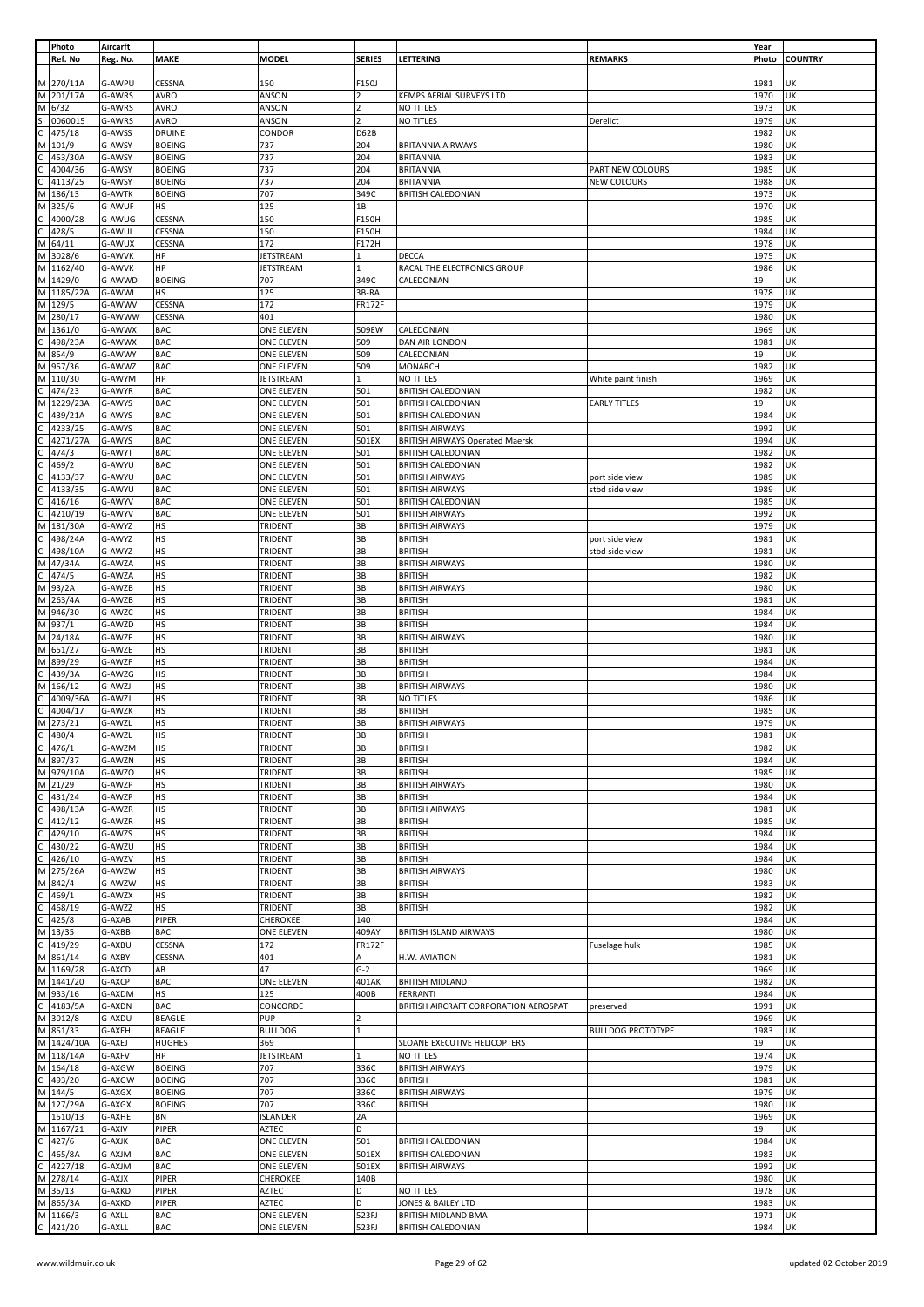|   | Photo      | Aircarft   |                   |                     |                 |                                         |                       | Year  |                |
|---|------------|------------|-------------------|---------------------|-----------------|-----------------------------------------|-----------------------|-------|----------------|
|   | Ref. No    | Reg. No.   | <b>MAKE</b>       | <b>MODEL</b>        | <b>SERIES</b>   | LETTERING                               | <b>REMARKS</b>        | Photo | <b>COUNTRY</b> |
|   |            |            |                   |                     |                 |                                         |                       |       |                |
| M | 182/37A    | G-AXMA     | PIPER             | COMMANCHE           |                 |                                         |                       | 1979  | UK             |
|   |            |            |                   |                     |                 |                                         |                       |       |                |
| М | 1166/1     | G-AXMF     | <b>BAC</b>        | <b>ONE ELEVEN</b>   | 518EG           | COURT                                   |                       | 1971  | UK             |
| M | 899/10     | G-AXMG     | <b>BAC</b>        | <b>ONE ELEVEN</b>   | 518EG           | MONARCH                                 |                       | 1984  | UK             |
| M | 1184/20    | G-AXMH     | <b>BAC</b>        | ONE ELEVEN          | 518EG           | COURT                                   |                       | 19    | UK             |
|   | 415/15     | G-AXMU     | <b>BAC</b>        | <b>ONE ELEVEN</b>   | 432FD           | AIR UK                                  |                       | 1985  | UK             |
| м | 635/27A    | G-AXNA     | <b>BOEING</b>     | 737                 | 204C            | <b>BRITANNIA</b>                        |                       | 1981  | UK             |
|   | 430/26     | G-AXNA     | <b>BOEING</b>     | 737                 | 204C            | <b>BRITANNIA</b>                        | NEW COLOURS           | 1984  | UK             |
|   |            |            |                   |                     |                 |                                         |                       |       |                |
|   | 438/0      | G-AXNB     | <b>BOEING</b>     | 737                 | 204C            | <b>BRITANNIA</b>                        |                       | 1984  | UK             |
| м | 30/19A     | G-AXNC     | <b>BOEING</b>     | 737                 | 204             | <b>BRITANNIA AIRWAYS</b>                |                       | 1978  | UK             |
|   | 449/3      | G-AXNC     | <b>BOEING</b>     | 737                 | 204             | <b>BRITANNIA</b>                        |                       | 1984  | UK             |
| М | 1140/9A    | G-AXNI     | <b>BUCKER</b>     | <b>JUNGMEISTER</b>  |                 |                                         |                       | 1973  | UK             |
|   |            |            |                   |                     |                 |                                         |                       |       |                |
|   | 4005/17    | G-AXNK     | CESSNA            | 150                 | F150J           |                                         |                       | 1985  | UK             |
| M | 896/35     | G-AXNX     | CESSNA            | 182                 | 182M            |                                         |                       | 1984  | UK             |
| M | 1321/36    | G-AXOO     | <b>VICKERS</b>    | VANGUARD            | 952             | INVICTA INTERNATIONAL                   |                       | 19    | UK             |
| M | 1365/0     | G-AXOX     | <b>BAC</b>        | ONE ELEVEN          | 432FD           | <b>GULF AVIATION</b>                    |                       | 19    | UK             |
|   |            |            |                   |                     |                 |                                         |                       |       |                |
| M | 258/15     | G-AXOX     | <b>BAC</b>        | <b>ONE ELEVEN</b>   | 432FD           | <b>BRITISH ISLAND AIRWAYS</b>           |                       | 1979  | UK             |
|   | 440/22     | G-AXOX     | <b>BAC</b>        | ONE ELEVEN          | 432FD           | <b>BRITISH ISLAND AIRWAYS</b>           | AIR FLORIDA SUBTITLES | 1984  | UK             |
|   | 4016/23    | G-AXOX     | <b>BAC</b>        | ONE ELEVEN          | 432FD           | AIR UK                                  |                       | 1986  | UK             |
|   | 4091/27A   | G-AXOX     | <b>BAC</b>        | ONE ELEVEN          | 432FD           | BRITISH ISLAND AIRWAYS BIA              |                       | 1988  | UK             |
|   |            |            |                   |                     |                 |                                         |                       |       |                |
| М | 122/17     | G-AXOY     | <b>VICKERS</b>    | VANGUARD            | 952             | INVICTA INTERNATIONAL                   |                       | 19    | UK             |
| M | 281/29A    | G-AXPF     | CESSNA            | 150                 | F150K           |                                         |                       | 1980  | UK             |
| M | 955/0      | G-AXRM     | BN                | <b>ISLANDER</b>     | $2A-6$          | <b>HUMBER AIRWAYS</b>                   |                       | 19    | UK             |
|   | M 121/3A   | G-AXRS     | <b>BOEING</b>     | 707                 | 355C            | <b>BRITISH CALEDONIAN</b>               |                       | 19    | UK             |
| M | 278/4      | G-AXRT     | CESSNA            | 150                 | <b>FA150K</b>   |                                         |                       | 1980  | UK             |
|   |            |            |                   |                     |                 |                                         |                       |       |                |
| M | 999/11     | G-AXSG     | PIPER             | <b>CHEROKEE</b>     | 180E            |                                         |                       | 1986  | UK             |
| M | 198/21     | G-AXSS     | BN                | <b>ISLANDER</b>     | $2A-6$          | LOGANAIR                                |                       | 1973  | UK             |
| M | 274/9A     | G-AXSX     | BEECH             | SUNDOWNER           |                 |                                         |                       | 1980  | UK             |
| S | 0060048    | G-AXTA     | PIPER             | CHEROKEE            | 140B            |                                         |                       | 1978  | UK             |
|   |            |            |                   |                     |                 |                                         |                       |       |                |
| М | 276/12     | G-AXTM     | PIPER             | CHEROKEE            | 140B            |                                         |                       | 1980  | UK             |
| M | 1258/13    | G-AXUI     | HP                | <b>JETSTREAM</b>    | 1               | CRANFIELD                               |                       | 1989  | UK             |
| M | 1263/53    | G-AXUM     | HP                | <b>JETSTREAM</b>    |                 | <b>CRANFIELD College of Aeronautics</b> |                       | 1977  | UK             |
| M | 292/7A     | G-AXVC     | CESSNA            | 150                 | <b>FA150K</b>   |                                         |                       | 1981  | UK             |
| M |            |            |                   |                     |                 |                                         |                       |       |                |
|   | 186/26     | G-AXVR     | BN                | <b>ISLANDER</b>     | 2A              | LOGANAIR                                |                       | 1973  | UK             |
| М | 1338/24A   | G-AXWU     | SHORT             | <b>SKYVAN</b>       | 3-400           | NO TITLES                               |                       | 1974  | UK             |
| M | 1095/34    | G-AXXG(ex) | BN                | <b>ISLANDER</b>     | 2A              | ex AIR ORKNEY                           | Derelict              | 1983  | UK             |
|   | M 278/19   | G-AXXR     | BEECH             | <b>BARON</b>        |                 |                                         |                       | 1980  | UK             |
|   | M 1242/26A | G-AXXS     | HP                | <b>JETSTREAM</b>    |                 | NO TITLES                               |                       | 1971  | UK             |
|   |            |            |                   |                     |                 |                                         |                       |       |                |
| M | 266/18A    | G-AXXY     | <b>BOEING</b>     | 707                 | 336B            | <b>BRITISH</b>                          |                       | 1981  | UK             |
|   | M 161/16   | G-AXXZ     | <b>BOEING</b>     | 707                 | 336B            | <b>BRITISH AIRWAYS</b>                  |                       | 1979  | UK             |
| M | 1448/28    | G-AXYD     | <b>BAC</b>        | ONE ELEVEN          | 509EW           | <b>BRITISH CALEDONIAN</b>               |                       | 19    | UK             |
|   | M 1184/9A  | G-AXYD     | <b>BAC</b>        | ONE ELEVEN          | 509EW           | DAN AIR LONDON                          |                       | 1977  | UK             |
|   |            |            |                   |                     |                 |                                         |                       |       |                |
|   | M 1217/29  | G-AXYD     | <b>BAC</b>        | <b>ONE ELEVEN</b>   | 509EW           | <b>BRITISH CALEDONIAN</b>               | DAN AIR COLOURS       | 1988  | UK             |
|   | M 1414/21  | G-AXZP     | PIPER             | <b>AZTEC</b>        |                 | NO TITLES                               |                       |       | UK             |
| C | 4117/11    | G-AXZP     | PIPER             | AZTEC               | C               | ASI                                     |                       | 1988  | UK             |
| M | 1306/35    | G-AYAK     | LET               | $C-11$              |                 |                                         |                       | 19    | UK             |
| M | 1167/40    | G-AYBE     | AB                | <b>JETRANGER</b>    | 206A            |                                         |                       | 1971  | UK             |
|   |            |            |                   |                     |                 |                                         |                       |       |                |
|   | M 603/35A  | G-AYBJ     | <b>BOEING</b>     | 707                 | 321             | NO TITLES                               |                       | 1978  | UK             |
|   | M 224/22   | G-AYBO     | PIPER             | <b>AZTEC</b>        | D               | <b>FENAIR</b>                           |                       | 1978  | UK             |
| M | 1424/17    | G-AYCF     | CESSNA            | 150                 | <b>FA150K</b>   | FAIROAKS SCHOOL OF FLYING               |                       | 19    | UK             |
|   | M 54/29    | G-AYCT     | CESSNA            | 172                 | F172H           |                                         |                       | 1978  | UK             |
|   |            |            |                   |                     |                 |                                         |                       |       |                |
|   | 4002/20    | G-AYCT     | CESSNA            | 172                 | F172H           | CHRYSTAL                                |                       | 1985  | UK             |
| M | 896/2      | G-AYEF     | PIPER             | <b>CHEROKEE</b>     | 180E            |                                         |                       | 1984  | UK             |
| M | 278/16     | G-AYET     | MS                | COMMODORE           |                 |                                         |                       | 1980  | UK             |
|   | M 356/6    | G-AYEX     | <b>BOEING</b>     | 707                 | 355C            | CALEDONIAN                              |                       | 1970  | UK             |
|   | M 730/31   | G-AYEX     | <b>BOEING</b>     | 707                 | 355C            | <b>BRITISH CALEDONIAN</b>               |                       | 1977  | UK             |
|   |            |            |                   |                     |                 |                                         |                       |       |                |
|   | M 182/33A  | G-AYFA     | SCOTTISH AVIATION | <b>TWIN PIONEER</b> | CC <sub>1</sub> | FLIGHT ONE LTD                          |                       | 1978  | UK             |
| M | 992/8      | G-AYFM     | HS                | 125                 | 400B            |                                         |                       | 1978  | UK             |
| M | 188/3A     | G-AYGB     | CESSNA            | 310                 | Q               | AIR SERVICE TRAINING                    |                       | 1980  | UK             |
| C | 4150/24    | G-AYGC     | CESSNA            | 150                 | F150K           |                                         |                       | 1990  | UK             |
|   | 425/20     | G-AYGX     | CESSNA            | 172                 | FR172G          |                                         |                       | 1984  | UK             |
|   |            |            |                   |                     |                 |                                         |                       |       |                |
|   | M 1423/13  | G-AYHM     | <b>BAC</b>        | ONE ELEVEN          | 402AP           | <b>BAVARIA Holiday Jet</b>              |                       | 1977  | UK             |
| M | 288/0      | G-AYIO     | PIPER             | <b>CHEROKEE</b>     | 140C            |                                         |                       | 1981  | UK             |
| C | 400/24     | G-AYIT     | DH                | <b>TIGER</b>        | <b>MOTH</b>     |                                         |                       | 1985  | UK             |
| М | 194/11A    | G-AYIU     | CESSNA            | 182                 | 182N            |                                         |                       | 1980  | UK             |
|   | 0060046    | G-AYJP     | PIPER             | CHEROKEE            | 140C            | OXFORD AIR TRAINING SCHOOL              |                       | 1978  | UK             |
|   |            |            |                   |                     |                 |                                         |                       |       |                |
| M | 41/2       | G-AYJT     | PIPER             | <b>CHEROKEE</b>     | 140C            | OXFORD AIR TRAINING SCHOOL              |                       | 1978  | UK             |
|   | 0060039    | G-AYJU     | CESSNA            | 206                 | <b>TP206A</b>   | <b>NO TITLES</b>                        |                       | 1978  | UK             |
| М | 873/35     | G-AYJU     | CESSNA            | 206                 | TP206A          | <b>BALMAR AVIATION</b>                  |                       | 1983  | UK             |
| M | 222/26     | G-AYKU     | PIPER             | <b>AZTEC</b>        | D               | <b>GILL AVIATION</b>                    |                       | 1978  | UK             |
| M | 165/29     | G-AYLT     | <b>BOEING</b>     | 707                 | 336C            | <b>BRITISH AIRWAYS</b>                  |                       | 1979  | UK             |
|   | 478/10     | G-AYLT     | <b>BOEING</b>     | 707                 | 336C            | <b>BRITISH</b>                          |                       | 1981  | UK             |
|   |            |            |                   |                     |                 |                                         |                       |       |                |
| М | 143/30     | G-AYLU     | <b>AEROTEK</b>    | <b>PITTS</b>        | S1 SPEC         |                                         |                       | 1979  | UK             |
| М | 176/24     | G-AYMG     | ΗP                | HERALD              | 213             | BRITISH ISLAND AIRWAYS                  |                       | 1979  | UK             |
| M | 1506/28A   | G-AYMG     | HP                | <b>HERALD</b>       | 213             | <b>CHANNEL EXPRESS</b>                  |                       | 1990  | UK             |
| M | 288/16     | G-AYMW     | <b>BELL</b>       | JETRANGER           | 206A            |                                         |                       | 1981  | UK             |
|   | 4230/16    | G-AYMW     | <b>BELL</b>       | JETRANGER           | 206A            | <b>DOLLAR</b>                           |                       | 1992  | UK             |
|   |            |            |                   |                     |                 |                                         |                       |       |                |
|   | 0060044    | G-AYMZ     | PIPER             | <b>CHEROKEE</b>     | 140C            | OXFORD AIR TRAINING SCHOOL              |                       | 1978  | UK             |
|   | 4005/21    | G-AYMZ     | PIPER             | <b>CHEROKEE</b>     | 140C            | <b>NO TITLES</b>                        |                       | 1985  | UK             |
|   | 4143/32    | G-AYNF     | PIPER             | <b>CHEROKEE</b>     | 140C            |                                         |                       | 1987  | UK             |
|   | 0060045    | G-AYNJ     | PIPER             | CHEROKEE            | 140C            | OXFORD AIR TRAINING SCHOOL              |                       | 1978  | UK             |
|   |            |            |                   |                     |                 |                                         |                       |       |                |
| М | 281/3A     | G-AYNN     | CESSNA            | 185                 | 185B            |                                         |                       | 1980  | UK             |
| M | 1512/21    | G-AYNX     | BN                | <b>ISLANDER</b>     | $2A-6$          | NO TITLES                               |                       | 19    | UK             |
| M | 1163/7A    | G-AYOC     | BN                | <b>ISLANDER</b>     | $2A-8$          | <b>HARVESTAIR</b>                       |                       | 19    | UK             |
|   | 4191/16    | G-AYOM     | <b>SIKORSKY</b>   | $S-61$              | Ν               | <b>BRITISH INTERNATIONAL</b>            |                       | 1991  | UK             |
|   | 4456/28    | G-AYOM     | <b>SIKORSKY</b>   | $S-61$              | N               | NO TITLES                               | on refit              | 1998  | UK             |
|   |            |            |                   |                     |                 |                                         |                       |       |                |
|   | 468/21     | G-AYOP     | <b>BAC</b>        | ONE ELEVEN          | 530FX           | <b>BRITISH CALEDONIAN</b>               |                       | 1982  | UK             |
|   | 4200/18    | G-AYOP     | <b>BAC</b>        | ONE ELEVEN          | 530FX           | <b>BRITISH AIRWAYS</b>                  |                       | 1992  | UK             |
|   | 492/8      | G-AYOR     | <b>BAC</b>        | ONE ELEVEN          | 518FG           | COURT                                   |                       | 1974  | UK             |
| М | 703/24A    | G-AYOU     | CESSNA            | 401                 | В               |                                         |                       | 1982  | UK             |
|   | 4452/13    | G-AYOY     | <b>SIKORSKY</b>   | $S-61$              | N               | <b>BRITISH INTERNATIONAL</b>            |                       | 1998  | UK             |
|   |            |            |                   |                     |                 |                                         |                       |       |                |
| M | 21/32      | G-AYPC     | BEECH             | <b>QUEEN AIR</b>    | 70              | <b>VERNAIR</b>                          |                       | 1980  | UK             |
| M | 25/24A     | G-AYRF     | CESSNA            | 150                 | F150L           |                                         |                       | 1980  | UK             |
|   | 4047/13    | G-AYRG     | CESSNA            | 172                 | F172K           |                                         |                       | 1986  | UK             |
| M | 746/24     | G-AYRP     | CESSNA            | 150                 | <b>FA150L</b>   |                                         |                       | 1982  | UK             |
|   |            |            |                   |                     |                 |                                         |                       |       |                |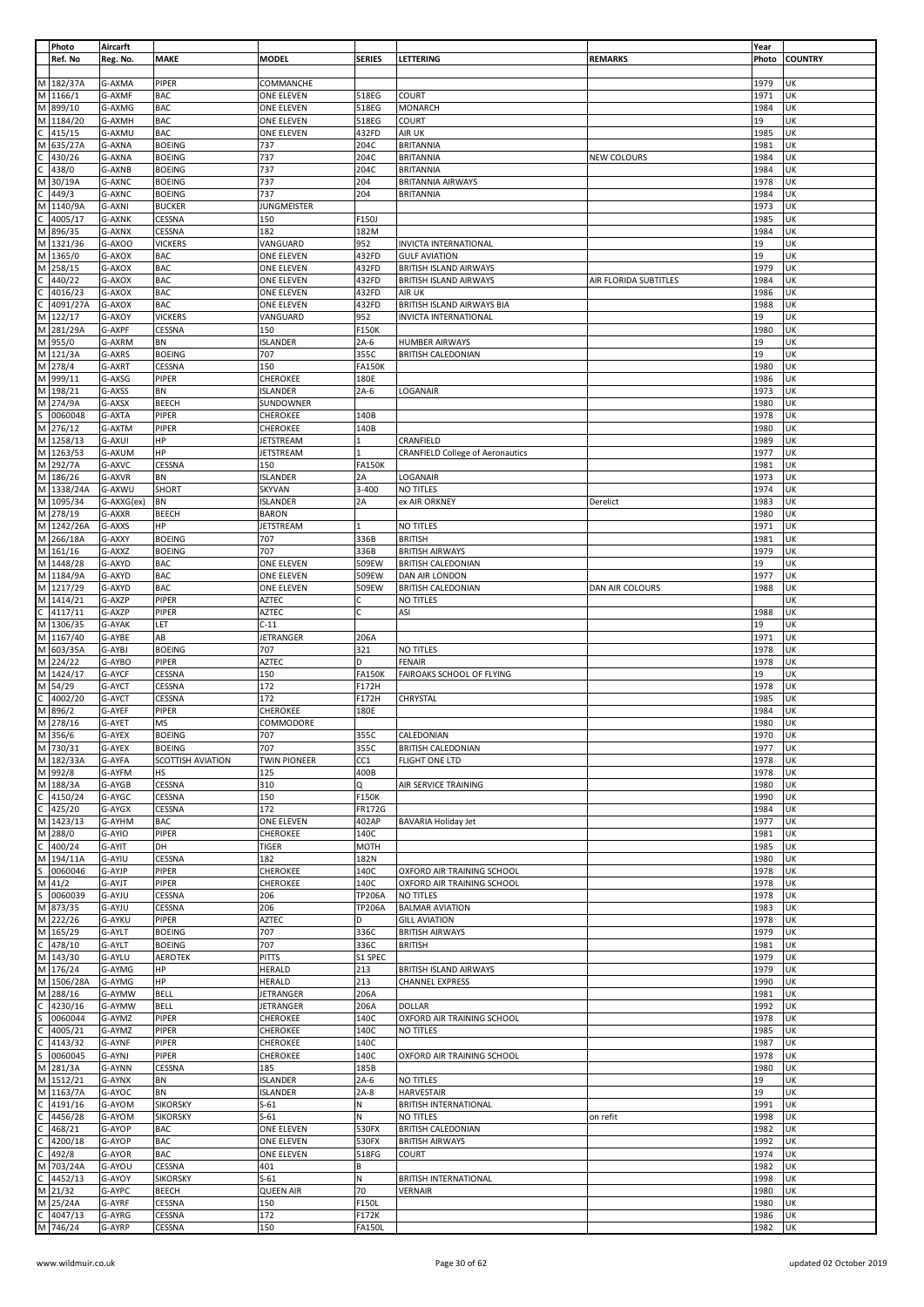|   | Photo      | Aircarft    |                   |                   |                 |                                   |                           | Year  |                |
|---|------------|-------------|-------------------|-------------------|-----------------|-----------------------------------|---------------------------|-------|----------------|
|   | Ref. No    | Reg. No.    | <b>MAKE</b>       | <b>MODEL</b>      | <b>SERIES</b>   | LETTERING                         | <b>REMARKS</b>            | Photo | <b>COUNTRY</b> |
|   |            |             |                   |                   |                 |                                   |                           |       |                |
| M | 1512/22    | G-AYRU      | BN                | <b>ISLANDER</b>   | $2A-6$          | NO TITLES                         |                           | 1971  | UK             |
|   |            |             |                   |                   |                 |                                   |                           |       |                |
| M | 897/27     | G-AYSA      | PIPER             | AZTEC             | C               |                                   |                           | 1984  | UK             |
| M | 757/1      | G-AYSI      | <b>BOEING</b>     | 707               | 373C            | <b>BRITANNIA AIRWAYS</b>          |                           | 1971  | UK             |
| M | 703/7      | G-AYSY      | CESSNA            | 177               | F177RG          |                                   |                           | 1982  | UK             |
|   | 0060028    | G-AYTC      | PIPER             | AZTEC             | C               | BAYLEE                            |                           | 1977  | UK             |
|   | 00600051   | G-AYTJ      | CESSNA            | 207               |                 |                                   |                           | 1978  | UK             |
| M | 54/22      | G-AYTR      | PIEL              | EMERAUDE          |                 |                                   |                           | 1978  | UK             |
|   |            |             |                   |                   |                 |                                   |                           |       |                |
| M | 728/14     | G-AYVC      | PIPER             | AZTEC             | F               | MCALPINE AVIATION                 |                           | 1977  | UK             |
| М | 273/35     | G-AYVF      | HS                | TRIDENT           | 3B              | <b>BRITISH AIRWAYS</b>            |                           | 1979  | UK             |
|   | 464/9      | G-AYVF      | HS                | TRIDENT           | 3B              | <b>BRITISH</b>                    |                           | 1983  | UK             |
| М | 1307/31    | G-AYVG      | <b>BOEING</b>     | 707               | 321             | DONALDSON                         |                           | 19    | UK             |
|   | 4125/3     | G-AYVI      | CESSNA            | 210               | T210H           | ATLANTIC AVIATION LTD             |                           | 1989  | UK             |
|   |            |             |                   |                   | D               |                                   |                           |       | UK             |
| M | 54/24      | G-AYVJ      | PIPER             | <b>AZTEC</b>      |                 |                                   |                           | 1978  |                |
|   | M 1183/17A | G-AYVM      | PIPER             | <b>NAVAJO</b>     |                 | <b>WAGLEY OFFSHORE</b>            |                           | 1977  | UK             |
| M | 1372/10    | G-AYWB      | <b>BAC</b>        | ONE ELEVEN        | 531FS           | <b>BIA BRITISH ISLAND AIRWAYS</b> |                           | 1989  | UK             |
| M | 1231/7     | G-AYWF      | PIPER             | AZTEC             | С               | CABAIR                            |                           | 19    | UK             |
| M | 284/30     | G-AYWX      | DH                | <b>COMET</b>      | 4C              | DAN AIR LONDON                    |                           | 1972  | UK             |
| M | 1307/35    | G-AYXR      | <b>BOEING</b>     | 707               | 321F            | DONALDSON                         |                           | 197?  | UK             |
| C |            |             |                   |                   | $\overline{2}$  |                                   |                           |       |                |
|   | 4172/4     | G-AYXT      | WESTLAND          | WHIRLWIND         |                 |                                   |                           | 1991  | UK             |
| М | 1125/17A   | G-AYXW      | <b>EVANS</b>      | VOLKSPLANE        | VP1             |                                   |                           | 1974  | UK             |
| M | 159/23     | G-AYYG      | HS                | 748               | 2A              | DAN AIR LONDON                    |                           | 1979  | UK             |
| M | 289/10     | G-AYYN      | PIPER             | CHEROKEE          | ARROW           |                                   |                           | 1981  | UK             |
| М | 47/27A     | G-AYZW      | <b>SLINGSBY</b>   | <b>FALKE</b>      |                 |                                   |                           | 1980  | UK             |
| M | 684/2A     | G-AZBK      | PIPER             | <b>AZTEC</b>      |                 | QUALITAIR                         |                           | 1982  | UK             |
|   |            |             |                   |                   |                 |                                   |                           |       |                |
| M | 867/21     | G-AZBK      | PIPER             | <b>AZTEC</b>      | F               | NO TITLES                         |                           | 1983  | UK             |
| M | 334/12     | G-AZBN      | NORTH AMERICAN    | <b>HARVARD</b>    | 2B              |                                   |                           | 1970  | UK             |
| M | 133/23     | G-AZBN      | NORTH AMERICAN    | <b>HARVARD</b>    | 2B              | RAF "FT391"                       |                           | 1979  | UK             |
| Ċ | 4231/28    | G-AZBY      | WESTLAND          | WESSEX            | 60              | <b>MARINES</b>                    | PAINTED US MARINES FOR TV | 1992  | UK             |
| M | 1182/19A   | G-AZCF      | <b>SIKORSKY</b>   | <b>S61N</b>       |                 | BEA                               |                           | 19    | UK             |
|   |            |             |                   |                   |                 |                                   |                           |       |                |
| M | 757/15     | G-AZDA      | <b>BEAGLE</b>     | PUP               | 1               | HINE COGNAC                       |                           | 1982  | UK             |
| М | 890/29     | G-AZDX      | <b>PIPER</b>      | CHEROKEE          | 180F            |                                   | Fuselage on rebuild       | 1984  | UK             |
|   | 4005/19    | G-AZDX      | PIPER             | CHEROKEE          | 180F            |                                   |                           | 1985  | UK             |
|   | 4018/23    | G-AZEA      | CESSNA            | 182               | 182N            |                                   |                           | 1986  | UK             |
|   |            |             |                   |                   |                 |                                   |                           |       |                |
|   | 475/19     | G-AZEU      | <b>BEAGLE</b>     | PUP               | $\overline{2}$  |                                   |                           | 1982  | UK             |
| M | 755/18     | G-AZFB      | <b>BOEING</b>     | 720               | 051B            | <b>MONARCH</b>                    |                           | 1982  | UK             |
| M | 740/5A     | G-AZFE      | PIPER             | AZTEC             | D               | AIR CHARTER SCOTLAND              |                           | 19    | UK             |
| М | 1510/0     | G-AZFG      | BN                | TRISLANDER        | Mk3             | NO TITLES                         |                           | 1971  | UK             |
| M | 291/19     | G-AZFI      | PIPER             | CHEROKEE          | ARROW           |                                   |                           | 1981  | UK             |
| M |            |             |                   |                   |                 |                                   |                           |       |                |
|   | 704/23     | G-AZFR      | CESSNA            | 401               | В               |                                   |                           | 1982  | UK             |
|   | 428/4      | G-AZGF      | <b>BEAGLE</b>     | PUP               | $\overline{2}$  |                                   |                           | 1984  | UK             |
| M | 1/13       | G-AZHA      | PIPER             | AZTEC             | F               | EDINBURGH FLYING SERVICES         |                           | 1978  | UK             |
| M | 781/26     | G-AZHA      | <b>PIPER</b>      | <b>AZTEC</b>      |                 |                                   |                           | 1982  | UΚ             |
| М | 21/8       | G-AZHJ      | SCOTTISH AVIATION | TWIN PIONEER      | CC <sub>2</sub> | FLIGHT ONE LTD                    |                           | 1978  | UK             |
| Ċ | 417/4      | G-AZHT      | AESL              | AIRTOURER         | T3              |                                   |                           | 1985  | UK             |
|   |            |             |                   |                   |                 |                                   |                           |       |                |
| М | 1175/34    | G-AZIN      | CANADAIR          | <b>CL44</b>       | D4-2            | LIMBURG AIRCARGO                  |                           | 19    | UK             |
| M | 147/3      | G-AZKH      | CESSNA            | 177               | F177RG          |                                   |                           | 1979  | UK             |
| C | 469/8      | G-AZKM      | <b>BOEING</b>     | 720               | 051B            | <b>MONARCH</b>                    |                           | 1982  | UK             |
|   | 4129/20    | G-AZKV      | CESSNA            | 150               | <b>FRA150L</b>  |                                   |                           | 1989  | UK             |
| M | 734/4      | G-AZLO      | CESSNA            | 337               | F337F           | EASTERN AIRLIFT AIR NOTTINGHAM    |                           | 1977  | UK             |
| M |            |             |                   |                   |                 | <b>EASTERN AIRLIFT</b>            |                           |       |                |
|   | 50/23      | G-AZLO      | CESSNA            | 337               | F337F           |                                   |                           | 1977  | UK             |
| М | 1529/9     | G-AZLR      | <b>VICKERS</b>    | VISCOUNT          | 813             | BRITISH MIDLAND BMA               |                           | 19    | UK             |
|   | 4275/32    | G-AZLR (ex) | <b>VICKERS</b>    | VISCOUNT          | 813             | NO TITLES faded BMA colours       | Derelict                  | 1994  | UK             |
|   | M 1171/17A | G-AZLV      | CESSNA            | 172               | 172K            |                                   |                           | 1987  | UK             |
|   | M 1145/30  | G-AZMA      | <b>JODEL</b>      | D140B             |                 |                                   |                           | 1987  | UK             |
|   | 469/4      | G-AZMF      | <b>BAC</b>        | <b>ONE ELEVEN</b> | 530FX           | <b>BRITISH CALEDONIAN</b>         |                           | 1982  | UK             |
|   |            |             |                   |                   |                 |                                   |                           |       |                |
|   | 4201/36    | G-AZMF      | <b>BAC</b>        | ONE ELEVEN        | 530FX           | <b>BRITISH AIRWAYS</b>            |                           | 1992  | UK             |
|   | 0060050    | G-AZMN      | <b>AESL</b>       | <b>AIRTOURER</b>  | T5              |                                   |                           | 1978  | UK             |
|   | 4004/4     | G-AZMZ      | <b>MS</b>         | COMMODORE         |                 |                                   |                           | 1985  | UK             |
|   | 485/14     | G-AZNA      | <b>VICKERS</b>    | <b>VISCOUNT</b>   | 813             | BRITISH MIDLAND BMA               |                           | 1981  | UK             |
|   | 423/1      | G-AZNA      | <b>VICKERS</b>    | <b>VISCOUNT</b>   | 813             | MANX                              |                           | 1984  | UK             |
|   |            | G-AZNA      | <b>VICKERS</b>    | <b>VISCOUNT</b>   | 813             | <b>BRITISH MIDLAND BM</b>         |                           | 1987  | UK             |
|   | 4082/31A   |             |                   |                   |                 |                                   | stbd side view            |       |                |
|   | 4082/30A   | G-AZNA      | <b>VICKERS</b>    | VISCOUNT          | 813             | BRITISH MIDLAND BM                | port side view            | 1987  | UK             |
|   | 4253/12    | G-AZNI      | AEROSPATIALE      | LLAMA             | SA315B          | DOLLAR HELICOPTERS                |                           | 1993  | UK             |
|   | 480/7      | G-AZNX      | <b>BOEING</b>     | 720               | 051B            | MONARCH                           |                           | 1981  | UK             |
|   | 465/10A    | G-AZNZ      | <b>BOEING</b>     | 737               | 222             | <b>BRITANNIA</b>                  |                           | 1983  | UK             |
|   | 427/3      | G-AZNZ      | <b>BOEING</b>     | 737               | 222             | <b>BRITANNIA</b>                  | NEW COLOURS               | 1984  | UK             |
|   |            |             | PIPER             |                   | D               |                                   |                           |       | UK             |
|   | 417/5      | G-AZOD      |                   | AZTEC             |                 | PEREGRINE                         |                           | 1985  |                |
|   | 4150/27    | G-AZOF      | <b>AESL</b>       | <b>AIRTOURER</b>  | T5              |                                   |                           | 1990  | UK             |
|   | 440/24     | G-AZOH      | <b>BEECH</b>      | <b>QUEEN AIR</b>  | 80              | <b>CLYDE SURVEYS</b>              |                           | 1984  | UK             |
|   | 40/31      | G-AZOM      | MBB               | <b>Bo105</b>      | D               | BRISTOW NORTHERN LIGHTHOUSE BOARD |                           | 1979  | UK             |
|   | 431/16     | G-AZPZ      | <b>BAC</b>        | <b>ONE ELEVEN</b> | 515FB           | <b>BRITISH CALEDONIAN</b>         |                           | 1984  | UK             |
|   | 4116/20    | G-AZRG      | PIPER             | AZTEC             | D               | WOODGATE AVIATION                 |                           | 1988  | UK             |
|   |            |             |                   |                   |                 |                                   |                           |       |                |
|   | 472/13A    | G-AZRU      | AB                | JETRANGER         | 206B            | DOLLAR HELICOPTERS                |                           | 1982  | UK             |
| M | 174/9A     | G-AZRX      | GARDAN            | HORIZON           |                 |                                   |                           | 1979  | UK             |
|   | M 161/24   | G-AZSU      | HS                | 748               | $\overline{2}$  | DAN AIR LONDON                    |                           | 1979  | UK             |
| M | 1095/41    | G-AZSU      | <b>HS</b>         | 748               | $\overline{2}$  | <b>BRITISH</b>                    |                           | 1982  | UK             |
| M | 1433/22    | G-AZSZ      | PIPER             | <b>AZTEC</b>      | D               | AIR KILROE                        |                           | 19    | UK             |
|   | M 792/32   | G-AZSZ      | PIPER             | <b>AZTEC</b>      | D               | AIR KILROE ALLIED IRISH BANKS     |                           | 1981  | UK             |
|   |            |             |                   |                   |                 |                                   |                           |       |                |
|   | M 729/8    | G-AZTG      | <b>BOEING</b>     | 707               | 321             | AIR MALTA                         |                           | 1977  | UK             |
| M | 198/18     | G-AZTG      | <b>BOEING</b>     | 707               | 321             | DAN AIR LONDON                    |                           | 1983  | UK             |
|   | M 174/22A  | G-AZTS      | CESSNA            | 172               | F172L           |                                   |                           | 1979  | UK             |
|   | 4136/4     | G-AZUK      | <b>BAC</b>        | ONE ELEVEN        | 476FM           | LOGANAIR                          |                           | 1989  | UK             |
| М | 1237/11A   | G-AZUL      | STAMPE            | SV4B              |                 | <b>FAIROAKS AERO CLUB</b>         |                           | 1976  | UK             |
|   |            |             |                   |                   |                 |                                   |                           |       |                |
| C | 472/17A    | G-AZVV      | <b>PIPER</b>      | CHEROKEE          | 180G            |                                   |                           | 1982  | UK             |
|   | 4057/30    | G-AZWS      | PIPER             | CHEROKEE          | ARROW           |                                   |                           | 1987  | UK             |
|   | M 132/11   | G-AZWT      | WESTLAND          | LYSANDER          | <b>IIIA</b>     |                                   | <b>PART REBUILT</b>       | 1979  | UK             |
| M | 237/5A     | G-AZWT      | WESTLAND          | LYSANDER          | <b>IIIA</b>     | RAF "V9441"                       |                           | 1980  | UK             |
|   |            |             |                   |                   |                 |                                   |                           |       |                |
| M | 1424/19    | G-AZWW      | PIPER             | <b>AZTEC</b>      |                 | <b>CHRISTIAN SALVESEN</b>         |                           | 19    | UK             |
|   | $M$ 21/4   | G-AZWW      | PIPER             | AZTEC             | E.              | CHRISTIAN SALVESEN LTD            |                           | 1978  | UK             |
|   | 446/29A    | G-AZXM      | HS                | TRIDENT           | 2E              | <b>BRITISH</b>                    |                           | 1984  | UK             |
|   | 4231/36    | G-AZYB      | <b>BELL</b>       | 47                | H               |                                   | preserved                 | 1992  | UK             |
|   | 428/11     | G-AZYK      | CESSNA            | 310               | Q               |                                   |                           | 1984  | UK             |
| М | 731/20     | G-AZYU      | PIPER             | <b>AZTEC</b>      | F               | DENHAM AIR TAXI SERVICES          |                           | 1977  | UK             |
|   |            | G-AZZA      | PIPER             | <b>AZTEC</b>      | l D             | AIR CHARTER SCOTLAND              |                           | 1981  | UK             |
|   | M 600/2    |             |                   |                   |                 |                                   |                           |       |                |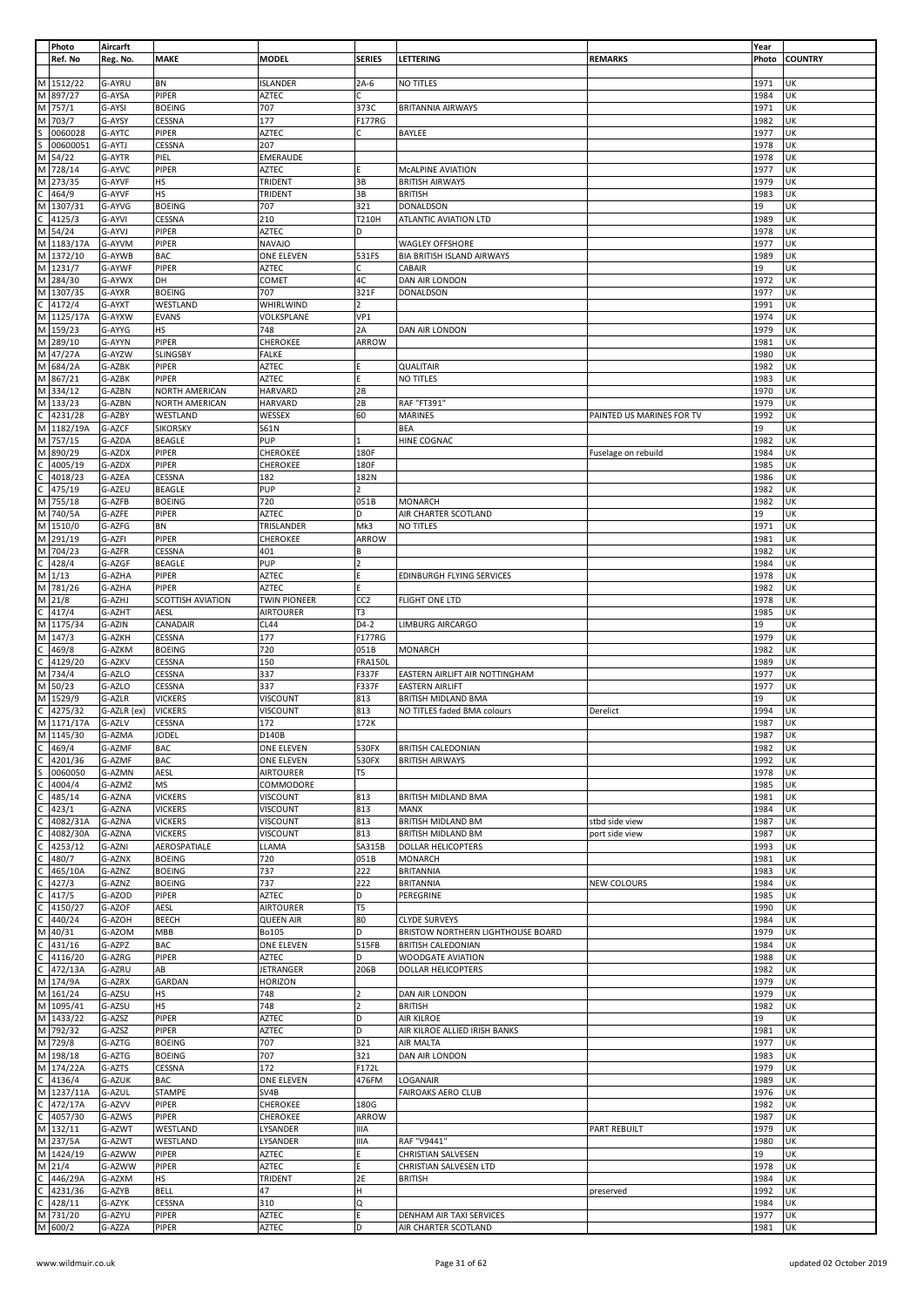|   | Photo     | Aircarft      |                          |                  |                |                                 |                    | Year  |                |
|---|-----------|---------------|--------------------------|------------------|----------------|---------------------------------|--------------------|-------|----------------|
|   | Ref. No   | Reg. No.      | <b>MAKE</b>              | <b>MODEL</b>     | <b>SERIES</b>  | LETTERING                       | <b>REMARKS</b>     | Photo | <b>COUNTRY</b> |
|   |           |               |                          |                  |                |                                 |                    |       |                |
| M | 39/15A    | G-AZZC        | <b>DOUGLAS</b>           | DC10             | 10             | LAKER SKYTRAIN                  |                    | 1980  | UK             |
|   |           |               |                          |                  |                |                                 |                    |       |                |
| M | 53/14A    | G-AZZD        | <b>DOUGLAS</b>           | <b>DC10</b>      | 10             | <b>LAKER SKYTRAIN</b>           |                    | 1980  | UK             |
| С | 442/16    | G-AZZL        | <b>PIPER</b>             | <b>AZTEC</b>     | F              |                                 | Fuselage hulk      | 1984  | UK             |
| M | 164/24    | G-AZZM        | BN                       | TRISLANDER       | Mk3-1          | LOGANAIR                        |                    | 1979  | UK             |
|   | 492/3     | G-BAAA        | LOCKHEED                 | TRISTAR          | 1              | COURT                           |                    | 1974  | UK             |
| М | 288/2A    | G-BAAG        | <b>BEECH</b>             | <b>BARON</b>     |                |                                 |                    | 1981  | UK             |
| M | 23/5      | G-BAAK        | CESSNA                   | 207              |                |                                 |                    | 1978  | UK             |
|   |           |               |                          |                  |                |                                 |                    |       |                |
| Ċ | 470/13    | G-BAAW        | <b>JODEL</b>             | D112             |                |                                 |                    | 1982  | UK             |
| M | 944/32    | G-BABM        | <b>HAWKER</b>            | <b>HUNTER</b>    | FGA74B         |                                 |                    | 1974  | UK             |
| M | 1/35      | G-BACB        | PIPER                    | SENECA           |                | FLIGHT INTERNATIONAL            |                    | 1978  | UK             |
|   | M 42/6    | G-BACJ        | <b>JODEL</b>             | D120             |                |                                 |                    | 1978  | UK             |
|   |           |               |                          |                  |                |                                 |                    |       |                |
|   | M 176/20A | G-BADF        | PIPER                    | SENECA           |                |                                 |                    | 1979  | UK             |
| M | 738/15    | G-BADK        | BN                       | <b>ISLANDER</b>  | $2A-8$         | DEPT OF TRADE POLLUTION CONTROL |                    | 1982  | UK             |
| M | 673/35    | G-BADR        | <b>BOEING</b>            | 737              | 204            | <b>BRITANNIA</b>                |                    | 1982  | UK             |
| М | 1095/42   | G-BAED        | PIPER                    | <b>AZTEC</b>     | Ċ              | AUXAIR INTERNATIONAL            |                    | 1982  | UK             |
| Ċ | 479/2     | G-BAEF        | <b>BOEING</b>            | 727              | 046            | DAN AIR LONDON                  |                    | 1981  | UK             |
|   |           |               |                          |                  |                |                                 |                    |       |                |
| M | 865/8A    | G-BAEU        | CESSNA                   | 150              | F150L          |                                 |                    | 1983  | UK             |
|   | 1398/0    | G-BAFD        | <b>MBB</b>               | Bo105            | d              | <b>DAFS</b>                     |                    |       | UK             |
| M | 886/12A   | G-BAFZ        | <b>BOEING</b>            | 727              | 046            | DAN AIR LONDON                  |                    | 1984  | UK             |
| M | 66/19A    | G-BAGA        | CESSNA                   | 182              | 182A           | NORTH WEST PARACHUTE CENTRE     |                    | 1980  | UK             |
| M | 676/3A    | G-BAGV        | CESSNA                   | 206              | U206F          |                                 |                    | 1982  | UK             |
|   |           |               |                          |                  |                |                                 |                    |       |                |
| M | 274/5A    | G-BAGX        | PIPER                    | CHEROKEE         | 140            |                                 |                    | 1980  | UK             |
| M | 42/18     | G-BAHS        | PIPER                    | CHEROKEE         | ARROW          |                                 |                    | 1978  | UK             |
| M | 63/22A    | G-BAIN        | CESSNA                   | 150              | <b>FRA150L</b> |                                 |                    | 1978  | UK             |
| M | 269/13    | G-BAIP        | CESSNA                   | 150              | F150L          |                                 |                    | 1981  | UK             |
|   | 427/18    | G-BAJO        | <b>GRUMMAN</b>           | TRAVELER         | AA5            |                                 |                    | 1984  | UK             |
|   |           |               |                          |                  |                |                                 |                    |       |                |
| M | 1227/33   | G-BAKA        | <b>SIKORSKY</b>          | S61N             |                | NO TITLES                       |                    | 19    | UK             |
| M | 243/17    | G-BAKA        | <b>SIKORSKY</b>          | S61N             |                | <b>BRISTOW</b>                  |                    | 1980  | UK             |
|   | 0060049   | G-BAKL        | <b>FOKKER</b>            | $F-27$           | 200            | AIR ANGLIA                      |                    | 1978  | UK             |
| M | 233/13A   | G-BAKL        | <b>FOKKER</b>            | $F-27$           | 200            | AIR UK                          | PARTIAL COLOURS    | 1981  | UK             |
|   | 476/15    | G-BAKL        | <b>FOKKER</b>            | $F-27$           | 200            | AIR UK                          |                    | 1981  | UK             |
|   |           |               |                          |                  |                |                                 |                    |       |                |
|   | 4084/29A  | G-BAKL        | <b>FOKKER</b>            | $F-27$           | 200            | LOGANAIR - Scotlands Airline    |                    | 1987  | UK             |
| м | 136/4     | G-BAKT        | AB                       | JETRANGER        | 206B           | <b>BURNTHILLS AVIATION</b>      |                    | 1979  | UK             |
|   | 400/1A    | G-BAKT        | AB                       | JETRANGER        | 206B           | NO TITLES                       |                    | 1985  | UK             |
| М | 282/19A   | G-BAKZ        | <b>BN</b>                | <b>ISLANDER</b>  | $2A-7$         | <b>FAIREY</b>                   |                    | 1980  | UK             |
|   | 463/12    | G-BALC        | <b>BELL</b>              | JETRANGER        | 206B           | DOLLAR HELICOPTERS              |                    | 1983  | UK             |
|   | 191/10A   | G-BALH        | <b>ROBIN</b>             | DR400            | 140            |                                 |                    | 1980  | UK             |
| М |           |               |                          |                  |                |                                 |                    |       |                |
| M | 237/25A   | G-BAMB        | <b>SLINGSBY</b>          | <b>FALKE</b>     |                |                                 |                    | 1980  | UK             |
|   | 4141/22   | G-BAME        | <b>VOLMER</b>            | SPORTSMAN        |                |                                 |                    | 1989  | UK             |
|   | 4006/2    | G-BANL        | BN                       | <b>ISLANDER</b>  | $2A-8$         | LOGANAIR                        |                    | 1985  | UK             |
| M | 1483/22A  | G-BANO        | <b>DOUGLAS</b>           | DC4              | 1009           | NO TITLES                       | Derelict           | 1973  | UK             |
| M | 67/2A     | G-BANW        | PIEL                     | SUPER EMERAU     |                |                                 |                    | 1978  | UK             |
| M | 865/10A   | G-BAOT        | ΜS                       | RALLYE CLUB      |                |                                 |                    | 1983  | UK             |
| M | 278/9     | G-BAOV        | AMERICAN AVIATION        | TRAVELER         | AA5            |                                 |                    | 1980  | UK             |
| M | 697/19    | G-BAOZ        | CESSNA                   | 414              |                | CRODA INTERNATIONAL             |                    | 1978  | UK             |
|   |           |               |                          |                  |                |                                 |                    |       |                |
| M | 153/21    | G-BAPF        | <b>VICKERS</b>           | VISCOUNT         | 814            | BRITISH MIDLAND BMA             |                    | 1979  | UK             |
| M | 606/28    | G-BAPL        | PIPER                    | <b>AZTEC</b>     | E.             | SCOTTISH MALT DISTILLERS        |                    | 1981  | UK             |
| М | 19/17     | G-BARR        | HS                       | 125              | 600B           | ROLLS ROYCE LTD                 |                    | 1978  | UK             |
|   | 4008/16   | G-BASG        | AMERICAN AVIATION        | TRAVELER         | AA5            |                                 |                    | 1986  | UK             |
| C | 425/21    | G-BASL        | PIPER                    | CHEROKEE         | 140F           |                                 |                    | 1984  | UK             |
|   | 469/7     | G-BATA        | HS                       | 125              | 403B           |                                 |                    | 1982  | UK             |
|   |           |               |                          |                  |                | BEECHAM INTERNATIONAL           |                    |       |                |
| M | 760/28    | G-BATE        | PIPER                    | <b>AZTEC</b>     |                | AIR LOGISTICS                   |                    | 1981  | UK             |
| C | 4002/8    | G-BATX        | PIPER                    | <b>AZTEC</b>     |                | TAYSIDE AVIATION LTD            |                    | 1985  | UK             |
| M | 60/8A     | G-BAUM        | <b>BELL</b>              | <b>JETRANGER</b> | 206B           | PLM HELICOPTERS                 |                    | 1980  | UK             |
|   | M 21/6    | G-BAUO        | PIPER                    | AZTEC            | С              | EDINBURGH FLYING SERVICES       |                    | 1978  | UK             |
| C | 442/15    | G-BAUO        | PIPER                    | <b>AZTEC</b>     | С              | PAINTED "G-OEFC"                | Fuselage hulk      | 1984  | UK             |
|   |           |               |                          |                  |                |                                 |                    |       |                |
| M | 260/42    | <b>G-BAUR</b> | <b>FOKKER</b>            | $F-27$           | 200            | AIR ANGLIA                      |                    | 1979  | UK             |
| C | 4001/18A  | G-BAUR        | <b>FOKKER</b>            | $F-27$           | 200            | AIR UK                          |                    | 1985  | UK             |
| M | 191/32    | G-BAUV        | CESSNA                   | 150              | F150L          |                                 |                    | 1980  | UK             |
| M | 985/30A   | G-BAUY        | CESSNA                   | 150              | <b>FRA150L</b> |                                 |                    | 1985  | UK             |
|   | M 995/17  | G-BAUZ        | <b>NORD</b>              | <b>NC854S</b>    |                |                                 |                    | 1975  | UK             |
|   | M 132/10  | G-BAVR        | <b>AMERICAN AVIATION</b> | TRAVELER         | AA5            |                                 |                    | 1979  | UK             |
|   | 1425/34A  |               |                          |                  | F              |                                 |                    |       |                |
| M |           | G-BAVW        | PIPER                    | <b>AZTEC</b>     |                | EDINBURGH FLYING SERVICES       |                    | 19    | UK             |
| C | 453/23A   | G-BAVY        | PIPER                    | AZTEC            | E.             |                                 |                    | 1983  | UK             |
| M | 188/14A   | G-BAXD        | BN                       | TRISLANDER       | Mk3-1          | LOGANAIR                        |                    | 1980  | UK             |
| M | 39/3      | G-BAXP        | PIPER                    | <b>AZTEC</b>     | Ė.             |                                 |                    | 1978  | UK             |
| C | 4143/21   | G-BAXY        | CESSNA                   | 172              | F172M          |                                 |                    | 1987  | UK             |
| M | 36/10A    | G-BAYT        | HS                       | 125              | 600B           |                                 |                    | 1980  | UK             |
| M | 22/17A    | G-BAZD        | PIPER                    |                  |                |                                 |                    | 1978  | UK             |
|   |           |               |                          | <b>NAVAJO</b>    |                | <b>WAGELY OFFSHORE</b>          |                    |       |                |
| M | 635/31    | G-BAZG        | <b>BOEING</b>            | 737              | 204            | <b>BRITANNIA</b>                |                    | 1981  | UK             |
|   | 4149/10   | G-BAZG        | <b>BOEING</b>            | 737              | 204            | <b>BRITANNIA</b>                | <b>NEW COLOURS</b> | 1990  | UK             |
| M | 108/26A   | G-BAZH        | <b>BOEING</b>            | 737              | 204            | <b>BRITANNIA AIRWAYS</b>        |                    | 1980  | UK             |
|   | 4260/13   | G-BAZH        | <b>BOEING</b>            | 737              | 204            | <b>BRITANNIA</b>                |                    | 1993  | UK             |
| М | 630/17    | G-BAZI        | <b>BOEING</b>            | 737              | 204            | <b>BRITANNIA</b>                |                    | 1981  | UK             |
| M | 282/37A   | G-BAZS        | CESSNA                   | 150              | F150L          |                                 |                    | 1980  | UK             |
|   | 4235/4    | G-BBAE        | LOCKHEED                 | TRISTAR          | 100            | CALEDONIAN                      |                    | 1992  | UK             |
|   |           |               |                          |                  | 1              |                                 |                    |       | UK             |
|   | 4198/8    | G-BBAF        | LOCKHEED                 | TRISTAR          |                | CALEDONIAN                      | stbd side view     | 1992  |                |
|   | 4201/31   | G-BBAF        | LOCKHEED                 | TRISTAR          | 1              | CALEDONIAN                      | port side view     | 1992  | UK             |
| м | 1481/37   | G-BBAH        | LOCKHEED                 | TRISTAR          | 1              | <b>BRITISH AIRWAYS</b>          |                    | 1975  | UK             |
|   | 493/1     | G-BBAH        | LOCKHEED                 | TRISTAR          | $\mathbf{1}$   | <b>BRITISH</b>                  |                    | 1981  | UK             |
|   | 4210/21   | G-BBAH        | LOCKHEED                 | TRISTAR          | 1              | CALEDONIAN                      |                    | 1992  | UK             |
| M | 1533/5A   | G-BBAI        | LOCKHEED                 | TRISTAR          | $\mathbf{1}$   | CALEDONIAN                      |                    | 1988  | UK             |
| M | 264/25A   | G-BBAJ        | LOCKHEED                 | TRISTAR          | $\mathbf{1}$   | <b>BRITISH</b>                  |                    | 1981  | UK             |
| M | 288/5A    | G-BBBI        | AMERICAN AVIATION        | TRAVELER         | AA5            |                                 |                    | 1981  | UK             |
| M | 176/27A   | G-BBBK        | PIPER                    | CHEROKEE         | 140C           |                                 |                    | 1979  | UK             |
|   |           |               |                          |                  |                |                                 |                    |       |                |
| M | 215/10A   | G-BBCM        | PIPER                    | AZTEC            | E.             | <b>BURNTHILLS AVIATION</b>      |                    | 1977  | UK             |
|   | 4012/9    | G-BBDC        | PIPER                    | CHEROKEE         | 140F           |                                 |                    | 1986  | UK             |
| M | 55/24A    | G-BBDI        | PIPER                    | <b>SUPER CUB</b> |                |                                 |                    | 1980  | UK             |
| M | 1413/12A  | G-BBDK        | <b>VICKERS</b>           | VISCOUNT         | 808F           | PARCEL FORCE                    |                    |       | UK             |
| M | 871/23A   | G-BBDK        | <b>VICKERS</b>           | VISCOUNT         | 808F           | SOUTHERN INTERNATIONAL CARGO    |                    | 1982  | UK             |
|   | 4060/35   | G-BBDK        | <b>VICKERS</b>           | VISCOUNT         | 808F           | <b>BAF FREIGHTMASTER</b>        |                    | 1987  | UK             |
|   | 485/19    | G-BBEF        | PIPER                    | CHEROKEE         | 140            |                                 |                    | 1981  | UK             |
|   | 4046/26   | G-BBEL        | PIPER                    | CHEROKEE         | ARROW          |                                 |                    | 1986  | UK             |
| M | 992/16    |               |                          |                  | F.             |                                 |                    | 1981  | UK             |
|   |           | G-BBEY        | PIPER                    | AZTEC            |                | TH KNITWEAR GROUP               |                    |       |                |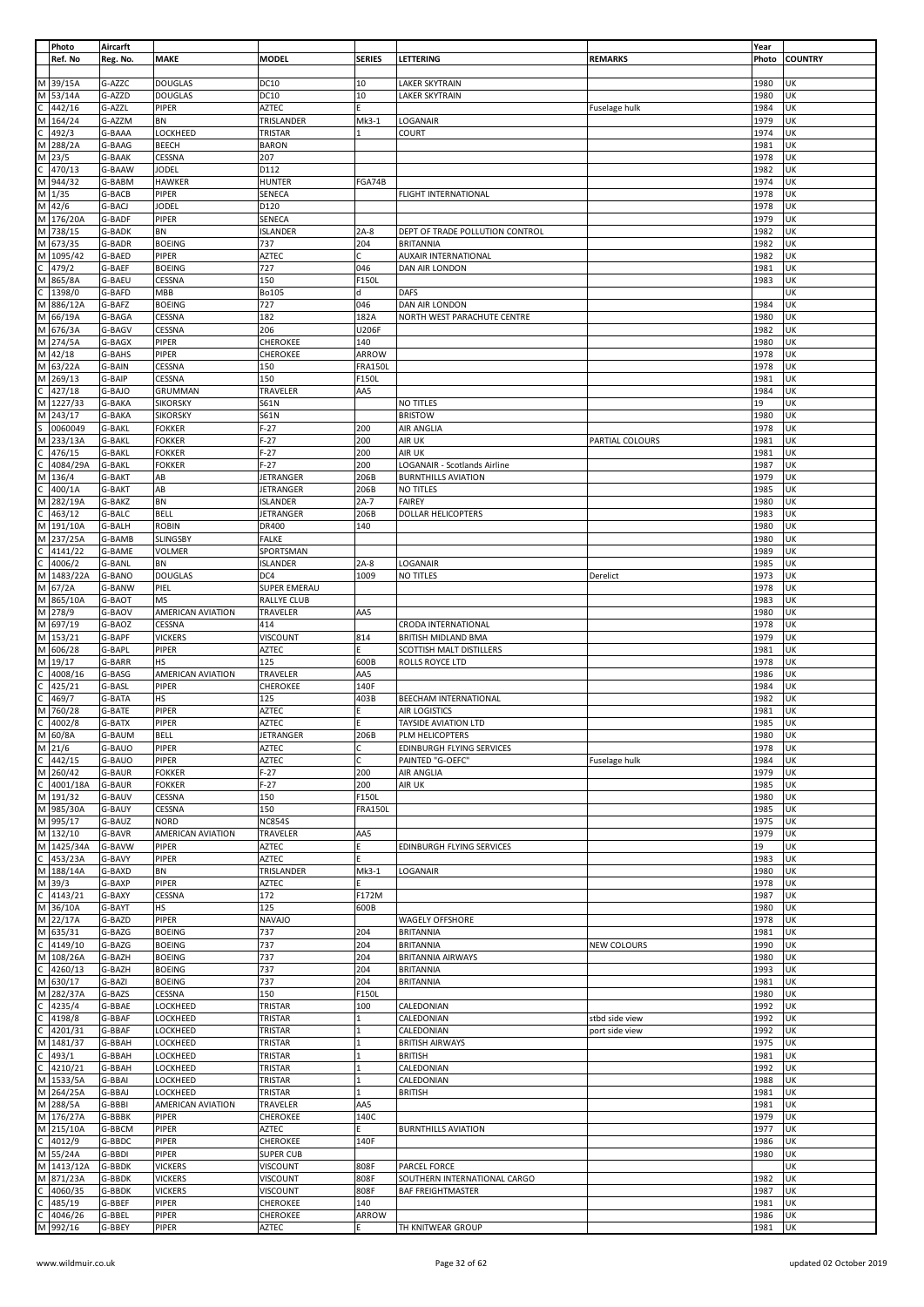|              | Photo                | Aircarft |                          |                  |                |                                        |                      | Year         |                |
|--------------|----------------------|----------|--------------------------|------------------|----------------|----------------------------------------|----------------------|--------------|----------------|
|              | Ref. No              | Reg. No. | <b>MAKE</b>              | <b>MODEL</b>     | <b>SERIES</b>  | LETTERING                              | <b>REMARKS</b>       | Photo        | <b>COUNTRY</b> |
|              |                      |          |                          |                  |                |                                        |                      |              |                |
| M            | 191/12A              | G-BBFU   | PIPER                    | <b>AZTEC</b>     |                |                                        |                      | 1980         | UK             |
| M            | 890/2A               | G-BBGH   | AMERICAN AVIATION        | TRAVELER         | AA5            |                                        | CRASHED              | 1984         | UK             |
|              |                      | G-BBGI   |                          | <b>FA200</b>     |                |                                        |                      | 1982         | UK             |
|              | 466/2                |          | FUJI                     |                  |                |                                        |                      |              |                |
|              | 480/2                | G-BBGK   | LAKE                     | <b>BUCCANEER</b> | LA4-200        |                                        |                      | 1981         | UK             |
| M            | 277/24               | G-BBHG   | CESSNA                   | 310              | Q              | AIR SERVICE TRAINING                   |                      | 1980         | UK             |
| M            | 173/14               | G-BBHI   | CESSNA                   | 177              | F177RG         |                                        |                      | 1979         | UK             |
|              | 4180/27              | G-BBHI   | CESSNA                   | 177              | F177RG         |                                        | ON MAINTENANCE CHECK | 1991         | UK             |
|              | M 1339/4             | G-BBHN   | <b>SIKORSKY</b>          | S61              | N              | <b>BRISTOW</b>                         |                      | 1978         | UK             |
|              |                      |          |                          |                  |                |                                        |                      |              |                |
| М            | 691/3A               | G-BBHW   | WESTLAND                 | GAZELLE          | SA341G         |                                        |                      | 1982         | UK             |
| M            | 242/42A              | G-BBIJ   | CESSNA                   | 421              | B              | <b>EXECUTIVE EXPRESS</b>               |                      | 1978         | UK             |
| M            | 1430/31              | G-BBIU   | <b>HUGHES</b>            | 269              | C              | <b>TWYFORD MOORS HELICOPTERS</b>       |                      | 19           | UK             |
|              | 4143/22              | G-BBJW   | CESSNA                   | 150              | <b>FRA150L</b> |                                        |                      | 1987         | UK             |
| M            | 740/6A               | G-BBKY   | CESSNA                   | 150              | F150L          | WEST OF SCOTLAND FLYING CLUB           |                      | 1982         | UK             |
| M            | 92/19                | G-BBLI   | AERO COMMANDER           | 500              | s              |                                        |                      | 1978         | UK             |
|              |                      |          |                          |                  |                |                                        |                      |              |                |
| M            | 72/19                | G-BBLJ   | CESSNA                   | 402              | B              |                                        |                      | 1978         | UK             |
|              | 0060031              | G-BBLS   | <b>AMERICAN AVIATION</b> | TRAVELER         | AA5            |                                        | stbd side view       | 1979         | UK             |
|              | 423/8                | G-BBLS   | AMERICAN AVIATION        | TRAVELER         | AA5            |                                        | port side view       | 1984         | UK             |
|              | 474/2                | G-BBME   | <b>BAC</b>               | ONE ELEVEN       | 401AK          | <b>BRITISH</b>                         |                      | 1982         | UK             |
|              | 4026/10              | G-BBME   | <b>BAC</b>               | ONE ELEVEN       | 401AK          | <b>BRITISH AIRWAYS</b>                 |                      | 1986         | UK             |
|              |                      |          |                          |                  |                |                                        |                      |              | UK             |
|              | 4271/25A             | G-BBME   | <b>BAC</b>               | ONE ELEVEN       | 401AK          | <b>BRITISH AIRWAYS Operated Maersk</b> |                      | 1994         |                |
|              | 4025/5               | G-BBMG   | <b>BAC</b>               | ONE ELEVEN       | 408EF          | <b>BRITISH AIRWAYS</b>                 |                      | 1986         | UK             |
|              | 4274/30              | G-BBMG   | <b>BAC</b>               | ONE ELEVEN       | 408EF          | <b>BRITISH AIRWAYS Operated Maersk</b> |                      | 1994         | UK             |
|              | 472/15A              | G-BBNT   | PIPER                    | <b>NAVAJO</b>    | CHIEFTA        | SPACEGRAND                             |                      | 1982         | UK             |
| М            | 39/11                | G-BBOS   | <b>BELL</b>              | JETRANGER        | 206B           | <b>BEAS LTD</b>                        |                      | 1978         | UK             |
| M            | 16/12                | G-BBPZ   | PIPER                    | AZTEC            | D              | <b>CASAIR</b>                          |                      | 1980         | UK             |
|              |                      |          |                          |                  |                |                                        |                      |              |                |
| M            | 954/20               | G-BBSN   | PIPER                    | AZTEC            | E.             | <b>EXECUTIVE AIR CHARTER</b>           |                      | 1984         | UK             |
| M            | 1170/8A              | G-BBSS   | DHC                      | CHIPMUNK         | 22             |                                        |                      | 1987         | UK             |
|              | M 13/24              | G-BBSZ   | <b>DOUGLAS</b>           | DC10             | 10             | LAKER SKYTRAIN                         |                      | 1980         | UK             |
| M            | 54/23                | G-BBTG   | CESSNA                   | 172              | F172M          |                                        |                      | 1978         | UK             |
| M            | 867/7                | G-BBTK   | CESSNA                   | 150              | <b>FRA150L</b> |                                        |                      | 1983         | UK             |
|              |                      |          |                          |                  |                |                                        |                      |              |                |
| M            | 950/26               | G-BBTL   | PIPER                    | <b>AZTEC</b>     | C              |                                        |                      | 1984         | UK             |
| M            | 698/28               | G-BBUJ   | CESSNA                   | 421              | B              | AA                                     |                      | 1978         | UK             |
| М            | 1231/10              | G-BBVG   | PIPER                    | AZTEC            | D              |                                        |                      | 19           | UK             |
|              | 4090/8               | G-BBVH   | <b>VICKERS</b>           | VISCOUNT         | 807            | <b>GB AIRWAYS</b>                      |                      | 1987         | UK             |
|              |                      |          |                          |                  |                |                                        |                      |              |                |
| M            | 50/6A                | G-BBVM   | <b>BEECH</b>             | <b>KING AIR</b>  | A100           | LAURA ASHLEY LTD                       |                      | 1978         | UK             |
|              | 4095/25              | G-BBVM   | <b>BEECH</b>             | <b>KING AIR</b>  | A100           | NORTHERN EXECUTIVE AVIATION            |                      | 1988         | UK             |
| М            | 191/36               | G-BBXI   | HP                       | HERALD           | 203            | AIR UK                                 |                      | 1980         | UK             |
| M            | 984/24A              | G-BBXL   | CESSNA                   | 310              | Q              |                                        |                      | 1985         | UK             |
|              | 4009/28A             | G-BBXX   | <b>PIPER</b>             | <b>NAVAJO</b>    | CHIEFTA        | NATURAL ENVIRONMENT RESEARCH COUNCIL   |                      | 1986         | UK             |
| M            | 1453/24A             | G-BBYM   | HP                       | <b>JETSTREAM</b> | 200            | <b>MORGAN</b>                          |                      | 1977         | UK             |
| M            | 1452/37              | G-BBYM   | HP                       | <b>JETSTREAM</b> | 200            | <b>GLOS AIR</b>                        |                      | 1981         | UK             |
|              |                      |          |                          |                  |                |                                        |                      |              |                |
| M            | 69/14                | G-BBZI   | PIPER                    | <b>NAVAJO</b>    |                |                                        |                      | 1978         | UK             |
| M            | 183/6A               | G-BBZP   | PIPER                    | <b>NAVAJO</b>    | CHIEFTA        | AIR ECOSSE                             |                      | 1979         | UK             |
| M            | 1512/12              | G-BCAE   | BN                       | ISLANDER         | $2A-6$         | NO TITLES                              |                      | 1975         | UK             |
| M            | 151/14               | G-BCAL   | <b>BOEING</b>            | 707              | 338C           | <b>BRITISH CALEDONIAN</b>              |                      | 1979         | UK             |
| M            | 857/28               | G-BCAZ   | PIPER                    |                  |                |                                        |                      | 1983         | UK             |
|              |                      |          |                          | SUPER CRUISE     |                |                                        |                      |              |                |
|              | M 625/32A            | G-BCBB   | <b>BOEING</b>            | 720              | 023B           | <b>MONARCH</b>                         |                      | 1980         | UK             |
|              | M 10/17              | G-BCBM   | PIPER                    | AZTEC            | C              | EFS                                    |                      | 1978         | UK             |
|              | 4008/14              | G-BCBY   | CESSNA                   | 150              | F150L          |                                        |                      | 1986         | UK             |
| C            | 4327/24              | G-BCCU   | BN                       | TRISLANDER       | $Mk3-1$        | NO TITLES                              |                      | 1994         | UK             |
|              |                      |          |                          | 727              |                |                                        |                      |              |                |
|              | M 631/23A            | G-BCDA   | <b>BOEING</b>            |                  | 046            | DAN AIR LONDON                         |                      | 1981         | UK             |
| M            | 1428/4A              | G-BCDN   | <b>FOKKER</b>            | $F-27$           | 200            | AIR ANGLIA                             |                      | 19           | UK             |
| C            | 465/9A               | G-BCDN   | <b>FOKKER</b>            | $F-27$           | 200            | AIR UK                                 |                      | 1983         | UK             |
| C            | 4129/13              | G-BCDN   | <b>FOKKER</b>            | $F-27$           | 200            | AIR UK                                 | <b>NEW COLOURS</b>   | 1989         | UK             |
|              | $M$ 3/6              | G-BCDO   | <b>FOKKER</b>            | $F-27$           | 200            | AIR ANGLIA                             |                      | 1977         | UK             |
|              | M 673/10             | G-BCDO   | <b>FOKKER</b>            | $F-27$           | 200            | AIR UK                                 |                      | 1982         | UK             |
|              | M 1341/24            |          |                          |                  |                |                                        |                      |              | UK             |
|              |                      | G-BCDO   | <b>FOKKER</b>            | $F-27$           | 200            | AIR UK                                 | NEW COLOURS          |              |                |
| C            | 4256/10A             | G-BCEA   | <b>SIKORSKY</b>          | $S-61$           | N              | <b>BRITISH INTERNATIONAL</b>           |                      | 1989         |                |
| С            | 4452/8               | G-BCEA   | <b>SIKORSKY</b>          |                  |                |                                        |                      | 1993         | UK             |
| M            | 1415/21              | G-BCEB   |                          | $S-61$           | N              | <b>BRITISH INTERNATIONAL</b>           | NEW COLOURS          | 1998         | UK             |
|              | M 869/30A            |          | <b>SIKORSKY</b>          | $S-61$           | N              | <b>BRITISH INTERNATIONAL</b>           |                      |              | UK             |
|              |                      | G-BCEN   | <b>BN</b>                | <b>ISLANDER</b>  | $2A-8$         | METROPOLITAN                           |                      | 1983         | UK             |
|              |                      |          |                          |                  |                |                                        |                      |              |                |
|              | M 3028/10            | G-BCGU   | HP                       | <b>JETSTREAM</b> | 200            | <b>GUINNESS</b>                        |                      | 1976         | UK             |
| M            | 1456/14A             | G-BCGU   | HP                       | <b>JETSTREAM</b> | 200            | NO TITLES                              |                      | 1978         | UK             |
|              | M 25/23A             | G-BCHK   | CESSNA                   | 172              | F172H          |                                        |                      | 1980         | UK             |
| С            | 4522/5               | G-BCIE   | PIPER                    | CHEROKEE         | <b>WARRIOR</b> |                                        | Fuselage Hulk        | 1999         | UK             |
| M            | 180/24               | G-BCII   | CESSNA                   | <b>CITATION</b>  | 500            | <b>IDS FANJETS</b>                     |                      | 1979         | UK             |
|              |                      |          |                          |                  | AA5            |                                        |                      |              | UK             |
|              | M 109/16A            | G-BCIJ   | AMERICAN AVIATION        | TRAVELER         |                |                                        |                      | 1979         |                |
|              | M 131/24             | G-BCIR   | PIPER                    | CHEROKEE         |                | WARRIOR BURNTHILLS AVIATION            |                      | 1979         | UK             |
|              | M 139/6              | G-BCIT   | CRANFIELD                | CIT/A1           | $\mathbf{1}$   |                                        |                      | 19           | UK             |
|              | M 1168/23            | G-BCJG   | <b>BEAGLE</b>            | <b>B206R</b>     | 1              | ex RAF                                 |                      | 1975         | UK             |
|              | M 43/7A              | G-BCKM   | CESSNA                   | <b>CITATION</b>  | 500            | <b>IDS FANJETS</b>                     |                      | 1977         | UK             |
| M            |                      | G-BCKO   | PIPER                    | AZTEC            |                |                                        |                      | 1978         | UK             |
|              | 87/2A                |          |                          |                  |                |                                        |                      |              |                |
|              | M 867/1              | G-BCKU   | CESSNA                   | 150              | <b>FRA150L</b> |                                        |                      | 1983         | UK             |
|              | M 867/9              | G-BCKV   | CESSNA                   | 150              | <b>FRA150L</b> |                                        |                      | 1983         | UK             |
|              | M 194/13A            | G-BCLD   | <b>SIKORSKY</b>          | <b>S61N</b>      |                | <b>BRISTOW</b>                         |                      | 1980         | UK             |
|              | M 1167/34            | G-BCMB   | PARTENAVIA               | <b>P68B</b>      |                |                                        |                      | 19           | UK             |
|              | M 1126/13            | G-BCMY   | <b>BN</b>                | MARITIME DEF     | $2A-21$        |                                        |                      | 1975         | UK             |
|              | M 683/10             | G-BCNT   | PARTENAVIA               | <b>P68B</b>      |                | COSALT                                 |                      | 1977         | UK             |
|              | M 999/30             | G-BCNT   | PARTENAVIA               | <b>P68B</b>      |                | <b>WELSH AIRWAYS</b>                   |                      | 1986         | UK             |
|              |                      |          |                          |                  |                |                                        |                      |              |                |
| M            | 849/6                | G-BCOE   | <b>HS</b>                | 748              | 2A             | <b>BRITISH</b>                         |                      | 1983         | UK             |
| $\mathsf{C}$ | 4004/8               | G-BCOF   | <b>HS</b>                | 748              | 2B             | <b>BRITISH AIRWAYS</b>                 |                      | 1985         | UK             |
|              | M 281/5A             | G-BCOO   | DHC                      | CHIPMUNK         | 22             |                                        |                      | 1980         | UK             |
|              | M 153/1A             | G-BCPA   | AEROSPATIALE             | LAMA             | SA315B         |                                        |                      | 1979         | UK             |
| C            | 476/33               | G-BCPA   | AEROSPATIALE             | LAMA             | SA315B         |                                        | MODIFIED AIR INTAKE  | 1982         | UK             |
|              |                      |          |                          |                  |                |                                        |                      |              |                |
|              | M 733/34             | G-BCRM   | CESSNA                   | <b>CITATION</b>  | 500            | GROUP 4                                |                      | 1977         | UK             |
|              | M 867/5              | G-BCRN   | CESSNA                   | 150              | <b>FRA150L</b> |                                        |                      | 1983         | UK             |
|              | M 704/4              | G-BCRR   | AMERICAN AVIATION        | <b>TIGER</b>     | AA5B           |                                        |                      | 1982         | UK             |
| M            | 1168/27A             | G-BCRX   | DHC                      | CHIPMUNK         | 22             |                                        |                      | 1975         | UK             |
|              | M 191/5A             | G-BCSL   | DHC                      | CHIPMUNK         | 22             |                                        |                      | 1980         | UK             |
|              |                      |          |                          |                  |                |                                        |                      |              |                |
|              | M 85/9               | G-BCUZ   | <b>BEECH</b>             | <b>KING AIR</b>  | 200            |                                        |                      | 1978         | UK             |
| C            | 472/16A              | G-BCVG   | CESSNA                   | 150              | <b>FRA150L</b> |                                        |                      | 1982         | UK             |
|              | M 63/8A              | G-BCVJ   | CESSNA                   | 172              | F172M          |                                        |                      | 1980         | UK             |
|              | M 13/18<br>M 1444/28 | G-BCWA   | <b>BAC</b><br>HP         | ONE ELEVEN       | 518FG          | DAN AIR LONDON                         |                      | 1980<br>1982 | UK<br>UK       |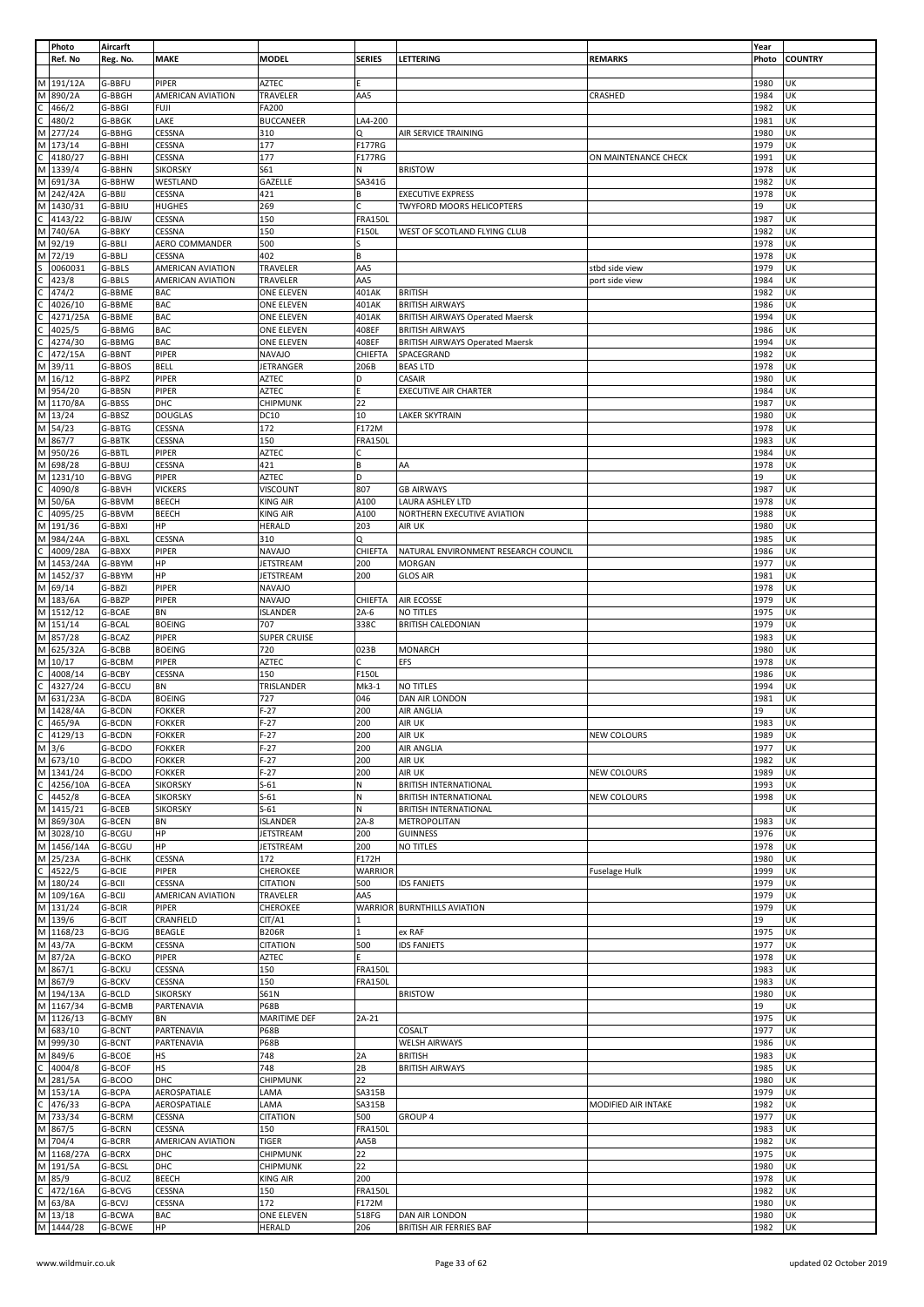|                | Photo                                                                                                        | Aircarft         |                          |                     |                |                                 |                        | Year         |                |
|----------------|--------------------------------------------------------------------------------------------------------------|------------------|--------------------------|---------------------|----------------|---------------------------------|------------------------|--------------|----------------|
|                | Ref. No                                                                                                      | Reg. No.         | <b>MAKE</b>              | <b>MODEL</b>        | <b>SERIES</b>  | LETTERING                       | <b>REMARKS</b>         | Photo        | <b>COUNTRY</b> |
|                |                                                                                                              |                  |                          |                     |                |                                 |                        |              |                |
|                |                                                                                                              | G-BCWF           | <b>SCOTTISH AVIATION</b> | <b>TWIN PIONEER</b> | 1              | <b>FLIGHT ONE</b>               |                        | 1985         | UK             |
|                | C 411/4<br>C 469/9<br>M 1171/4A                                                                              | G-BCWW           | HP                       | <b>JETSTREAM</b>    | 200            | NO TITLES                       |                        | 1982         | UK             |
|                |                                                                                                              | G-BCXB           | SOCATA                   | RALLYE              | 100ST          |                                 |                        | 1987         | UK             |
|                |                                                                                                              | G-BCXF           | HS                       | 125                 | 600B           |                                 |                        | 1977         | UK             |
|                | $\frac{1114 \text{ m}}{5 \cdot 0060025}$ M 1308/35A                                                          | G-BCXV           | BN                       | TRISLANDER          | Mk3-1          | <b>AURIGNY</b>                  |                        | 19           | UK             |
|                | M 42/15                                                                                                      | G-BCYH           | <b>DAW</b>               | PRIVATEER           |                |                                 |                        | 1978         | UK             |
|                | M 35/18                                                                                                      | G-BCYZ           | <b>WESTLAND BELL</b>     | 47                  | $G3B-1$        |                                 |                        | 1978         | UK             |
|                | M 280/26                                                                                                     | G-BCZG           | HP                       | <b>HERALD</b>       | 202            | AIR UK                          |                        | 1980         | UK             |
|                | M 16/22A                                                                                                     | G-BDAN           | <b>BOEING</b>            | 727                 | 046            | DAN AIR LONDON                  |                        | 1978         | UK             |
|                | M 1383/13                                                                                                    |                  |                          |                     |                |                                 |                        |              | UK             |
|                |                                                                                                              | G-BDAS           | <b>BAC</b>               | ONE ELEVEN          | 518FG          | DAN AIR LONDON                  |                        | 1990         |                |
|                | M 867/4                                                                                                      | G-BDAU           | CESSNA                   | 150                 | <b>FRA150M</b> |                                 |                        | 1983         | UK             |
|                | M 1135/21                                                                                                    | G-BDAV           | PIPER                    | <b>AZTEC</b>        | В              | AIR IPSWICH                     |                        | 19           | UK             |
|                |                                                                                                              | G-BDBJ           | CESSNA                   | 182                 | 182P           |                                 |                        | 1993         | UK             |
|                | C 4237/4<br>M 60/5A<br>C 4043/3<br>M 616/11                                                                  | G-BDBR           | AB                       | JETRANGER           | 206B           | PLM HELICOPTERS                 |                        | 1980         | UK             |
|                | 4043/35A                                                                                                     | G-BDCK           | AMERICAN AVIATION        | TRAVELER            | AA5            |                                 |                        | 1986         | UK             |
|                |                                                                                                              | G-BDCS           | CESSNA                   | 421                 | В              | MARCHWIEL AVIATION LTD          |                        | 1981         | UK             |
|                | M 277/32                                                                                                     | G-BDDH           | <b>FOKKER</b>            | $F-27$              | 200            | AIR ANGLIA                      |                        | 1980         | UK             |
|                | M 288/24A                                                                                                    | G-BDDH           | <b>FOKKER</b>            | $F-27$              | 200            | AIR UK                          |                        | 1981         | UK             |
|                |                                                                                                              | G-BDDT           | PIPER                    | PAWNEE              | 260            |                                 |                        | 1991         | UK             |
|                | $rac{1}{\frac{1}{2}}$ (196/2                                                                                 |                  |                          |                     |                |                                 |                        |              |                |
|                |                                                                                                              | G-BDEA           | <b>BOEING</b>            | 707                 | 338C           | ANGLO CARGO                     |                        | 1980         | UK             |
|                | M 127/28A                                                                                                    | G-BDEA           | <b>BOEING</b>            | 707                 | 338C           | <b>BRITISH CALEDONIAN</b>       |                        | 1980         | UK             |
|                | M 763/34                                                                                                     | G-BDEA           | <b>BOEING</b>            | 707                 | 338C           | BRITISH CALEDONIAN CARGO        |                        | 1982         | UK             |
|                | M 1499/14                                                                                                    | G-BDFE           | HP                       | <b>HERALD</b>       | 206            | <b>BAF - VIP</b>                |                        | 1976         | UK             |
|                | M 34/3A                                                                                                      | G-BDFN           | PIPER                    | <b>NAVAJO</b>       | CHIEFTA        | AIR ECOSSE                      |                        | 1979         | UK             |
|                | M 871/35A                                                                                                    | G-BDFO           | <b>HILLER</b>            | <b>UH-12E</b>       |                |                                 |                        | 1980         | UK             |
|                | S 006004<br>C 4002/32<br>C 4002/24<br>M 656/21<br>0060047                                                    | G-BDFR           | <b>FUJI</b>              | FA200               | 160            |                                 |                        | 1978         | UK             |
|                | 4002/32                                                                                                      | G-BDFY           | AMERICAN AVIATION        | TRAVELER            | AA5            |                                 |                        | 1985         | UK             |
|                | 4002/24                                                                                                      | G-BDFZ           | CESSNA                   | 150                 | F150M          |                                 |                        | 1985         | UK             |
|                |                                                                                                              | G-BDHA           | <b>DOUGLAS</b>           | DC8                 | 54F            | <b>BRITISH CARGO AIRLINES</b>   |                        | 1981         | UK             |
|                | M 69/2A                                                                                                      | G-BDHC           | DHC                      | <b>TWIN OTTER</b>   | 300            | <b>CHUBB SECURITY</b>           |                        | 1980         | UK             |
|                | M 1514/28                                                                                                    |                  |                          |                     | F              |                                 |                        |              |                |
|                |                                                                                                              | G-BDHL           | PIPER                    | <b>AZTEC</b>        |                | RAVENAIR                        |                        | 1991         | UK             |
|                | M 280/29                                                                                                     | G-BDIC           | DHC                      | CHIPMUNK            | 22             |                                 |                        | 1980         | UK             |
|                | M 46/30A                                                                                                     | G-BDII           | <b>SIKORSKY</b>          | S61N                |                | <b>BRISTOW</b>                  |                        | 1980         | UK             |
| M              | 994/76                                                                                                       | G-BDIV           | DH                       | COMET               | 4C             | DAN AIR LONDON                  |                        | 1984         | UK             |
| s              | 0060029                                                                                                      | G-BDIW           | DH                       | COMET               | 4C             | DAN AIR LONDON                  |                        | 1977         | UK             |
|                | M 1322/26                                                                                                    | G-BDIW           | DH                       | COMET               | 4C             | RHEIN RUHR FLUGHAVEN DUSSELDORF | preserved              | 1987         | UK             |
|                |                                                                                                              | G-BDIX           | DH                       | COMET               | 4C             | DAN AIR LONDON                  | preserved              | 1982         | UK             |
|                | 4358/28                                                                                                      | G-BDKC           | CESSNA                   | 185                 | A185F          |                                 |                        | 1995         | UK             |
|                | C 483/16<br>C 483/16<br>M 129/24                                                                             | G-BDKI           | <b>SIKORSKY</b>          | S61N                |                | <b>BRITISH AIRWAYS</b>          |                        | 1979         | UK             |
|                | M 53/18A                                                                                                     | G-BDKR           | BN                       | TRISLANDER          | Mk3-2          | LOGANAIR                        |                        | 1980         | UK             |
| c              | 4018/29                                                                                                      | G-BDNU           | CESSNA                   | 172                 | F172M          |                                 |                        | 1986         | UK             |
|                |                                                                                                              |                  |                          |                     |                |                                 |                        |              |                |
|                | M 672/20<br>C 4331/27/<br>S 0060055<br>M 1338/9A                                                             | G-BDOA           | HS                       | 125                 | 600B           |                                 |                        | 1982         | UK             |
|                | 4331/27A                                                                                                     | G-BDOC           | <b>SIKORSKY</b>          | $S-61$              | N              | H.M.COASTGUARD                  |                        | 1994         | UK             |
|                |                                                                                                              | G-BDOD           | CESSNA                   | 150                 | F150M          |                                 |                        | 1978         | UK             |
|                |                                                                                                              | G-BDOG           | SCOTTISH AVIATION        | <b>BULLDOG</b>      |                |                                 |                        | 1976         | UK             |
|                | M 181/6A                                                                                                     | G-BDOM           | BN                       | TRISLANDER          | Mk3-2          | LOGANAIR                        |                        | 1979         | UK             |
| $\overline{c}$ | 497/3A                                                                                                       | G-BDOS           | BN                       | TRISLANDER          | Mk3-2          | LOGANAIR                        |                        | 1980         | UK             |
|                | M 872/17                                                                                                     | G-BDOS           | BN                       | TRISLANDER          | Mk3-2          | XP EXPRESS PARCEL SYSTEM        |                        | 1982         | UK             |
|                | C 496/19<br>C 496/18<br>M 1445/10                                                                            | G-BDPV           | <b>BOEING</b>            | 747                 | 136            | <b>BRITISH AIRWAYS</b>          | port side view         | 1980         | UK             |
|                |                                                                                                              | G-BDPV           | <b>BOEING</b>            | 747                 | 136            | <b>BRITISH AIRWAYS</b>          | stbd side view         | 1980         | UK             |
|                |                                                                                                              | G-BDPV           | <b>BOEING</b>            | 747                 | 136            | <b>BRITISH</b>                  |                        | 1982         | UK             |
|                |                                                                                                              |                  |                          | 747                 | 148            | <b>BRITISH AIRWAYS</b>          |                        | 1979         | UK             |
|                | M 271/12A<br>M 638/12A                                                                                       | G-BDPZ           | <b>BOEING</b>            |                     |                |                                 |                        |              |                |
|                |                                                                                                              | G-BDRC           | <b>VICKERS</b>           | VISCOUNT            | 724            | <b>GUERNSAY AIRLINES</b>        |                        | 1981         | UK             |
|                | M 867/20                                                                                                     | G-BDRD           | CESSNA                   | 150                 | FRA150M        |                                 |                        | 1983         | UK             |
|                | $\frac{C}{M}$ 499/2<br>M 785/5                                                                               | G-BDSJ           | <b>BOEING</b>            | 707                 | 338C           | <b>BRITISH CALEDONIAN</b>       |                        | 1981         | UK             |
|                |                                                                                                              | G-BDSZ           | BN                       | <b>ISLANDER</b>     | $2A-26$        | FS                              |                        | 1982         | UK             |
|                | $rac{10}{\frac{10}{2}}$<br>M 72/17<br>497/14A                                                                | G-BDTP           | BN                       | TRISLANDER          | $Mk3-2$        | LOGANAIR                        |                        | 1980         | UK             |
|                |                                                                                                              | <b>G-BDUK</b>    | ROCKWELL                 | COMMANDER           | 685            |                                 |                        | 1978         | UK             |
|                | M 848/22A                                                                                                    | G-BDVO           | <b>SHORT</b>             | <b>SKYVAN</b>       | $3 - 100$      | CORREOS DE VENEZUELA            | DUAL REG YV-O-MC-9     | 1979         | UK             |
|                | S 0060024<br>M 892/11A<br>C 4081/10<br>M 1349/16                                                             | G-BDVS           | <b>FOKKER</b>            | $F-27$              | 200            | AIR ANGLIA                      |                        | 1977         | UK             |
|                |                                                                                                              | G-BDVS           | <b>FOKKER</b>            | $F-27$              | 200            | AIR UK                          |                        | 1984         | UK             |
|                |                                                                                                              | G-BDVS           | <b>FOKKER</b>            | $F-27$              | 200            | LOGANAIR - Scotlands Airline    |                        | 1987         | UK             |
|                |                                                                                                              | G-BDVS           | <b>FOKKER</b>            | $F-27$              | 200            | AIR UK                          | <b>NEW COLOURS</b>     | 1989         | UK             |
|                | M 274/10A                                                                                                    | G-BDVT           | <b>FOKKER</b>            | $F-27$              | 200            | NO TITLES                       |                        | 1979         | UK             |
|                |                                                                                                              |                  |                          | $F-27$              |                |                                 |                        |              |                |
|                | $\frac{11}{1421/36}$                                                                                         | G-BDVT           | <b>FOKKER</b>            |                     | 200            | AIR UK                          |                        | 1984         | UK<br>UK       |
|                |                                                                                                              | G-BDWG           | BN                       | <b>ISLANDER</b>     | $2A-21$        | <b>EUROAIR</b>                  |                        | 1980         |                |
|                | 4356/11                                                                                                      | G-BDWG           | BN                       | <b>ISLANDER</b>     | $2A-21$        | W                               | No propellors          | 1995         | UK             |
|                | C 4356/11<br>M 278/28<br>S 006003<br>M 267/17                                                                | G-BDWI           | PIPER                    | SENECA              |                |                                 |                        | 1980         | UK             |
|                | 0060035                                                                                                      | G-BDWY           | PIPER                    | CHEROKEE            | 140            |                                 |                        | 1978         | UK             |
|                |                                                                                                              | G-BDXE           | <b>BOEING</b>            | 747                 | 236B           | <b>BRITISH</b>                  |                        | 1981         | UK             |
|                | M 270/20A                                                                                                    | G-BDXG           | <b>BOEING</b>            | 747                 | 236B           | <b>BRITISH</b>                  |                        | 1981         | UK             |
|                | M 961/1                                                                                                      | G-BDXH           | <b>BOEING</b>            | 747                 | 236B           | <b>BRITISH</b>                  |                        | 1982         | UK             |
|                | M 270/28A                                                                                                    | G-BDXI           | <b>BOEING</b>            | 747                 | 236B           | <b>BRITISH</b>                  |                        | 1981         | UK             |
|                | M 103/28                                                                                                     | G-BDYF           | CESSNA                   | 421                 | Ċ              |                                 |                        | 1980         | UK             |
|                | M 133/21<br>C 401/17<br>M 609/19A                                                                            | G-BDYG           | <b>HUNTING</b>           | PROVOST             | T1             | RAF "WV493"                     |                        | 1979         | UK             |
|                |                                                                                                              | G-BEAM           | LOCKHEED                 | TRISTAR             | 1              | <b>BRITISH AIRTOURS</b>         |                        | 1985         | UK             |
|                |                                                                                                              | G-BEBJ           | PIPER                    | <b>AZTEC</b>        | F.             | <b>BURNTHILLS AVIATION LTD</b>  |                        | 1981         | UK             |
|                | M 1366/36                                                                                                    | G-BEBL           | <b>DOUGLAS</b>           | <b>DC10</b>         | 30             | <b>BRITISH AIRWAYS</b>          |                        | 1989         | UK             |
|                | M 274/33A                                                                                                    | G-BECG           | <b>BOEING</b>            | 737                 | 204            | <b>BRITANNIA AIRWAYS</b>        |                        | 1979         | UK             |
|                |                                                                                                              |                  |                          |                     |                |                                 |                        |              |                |
|                | M 683/9A                                                                                                     | G-BECG           | <b>BOEING</b>            | 737                 | 204            | <b>BRITANNIA</b>                |                        | 1982         | UK             |
|                |                                                                                                              | G-BECG           | <b>BOEING</b>            | 737                 | 204            | EASYJET 0990 292929             | Loch Ness Monster logo | 1997         | UK             |
|                |                                                                                                              | G-BECH           | <b>BOEING</b>            | 737                 | 204            | <b>BRITANNIA</b>                |                        | 1984         | UK             |
|                |                                                                                                              | G-BECJ           | PARTENAVIA               | <b>P68B</b>         |                | <b>RYBURN AIR</b>               |                        | 1977         | UK             |
|                |                                                                                                              | G-BECL           | CASA                     | 352                 | Α              | LUFTWAFFE "N9+AA"               | JUNKERS 52             | 1976         | UK             |
|                |                                                                                                              | G-BEDD           | <b>JODEL</b>             | D117A               |                |                                 |                        | 1984         | UK             |
|                | 4256/12A                                                                                                     | G-BEDI           | <b>SIKORSKY</b>          | $S-61$              | N              | <b>BRITISH INTERNATIONAL</b>    |                        | 1993         | UK             |
|                |                                                                                                              | G-BEDP           | BN                       | TRISLANDER          | Mk3-2          | NO TITLES                       |                        | 1994         | UK             |
|                |                                                                                                              |                  | BN                       | TRISLANDER          | Mk3-2          | NO TITLES                       |                        | 1977         | UK             |
|                |                                                                                                              |                  |                          |                     |                |                                 |                        |              |                |
|                | M 683/9A<br>C 5434/28<br>C 449/21<br>S 0060027<br>M 283/26<br>C 446/8<br>C 4286/7A<br>M 1162/29<br>M 1162/29 | G-BEDR           |                          |                     |                |                                 |                        |              |                |
|                | 4256/6A                                                                                                      | G-BEDZ           | BN                       | <b>ISLANDER</b>     | $2A-27$        | LOGANAIR                        | stbd side view         | 1993         | UK             |
|                | 4256/8A                                                                                                      | G-BEDZ           | BN                       | <b>ISLANDER</b>     | $2A-27$        | LOGANAIR                        | port side view         | 1993         | UK             |
|                | $rac{1}{\frac{1}{256}}$<br>C 4256/8<br>M 59/10                                                               | G-BEEG           | BN                       | <b>ISLANDER</b>     | $2A-27$        | LOGANAIR                        |                        | 1980         | UK             |
|                | M 1535/22                                                                                                    | G-BEEO           | <b>SHORT</b>             | 330                 |                | <b>BRITISH</b>                  |                        | 1988         | UK             |
| c              | M 159/12<br>4189/13                                                                                          | G-BEEV<br>G-BEEX | PIPER<br>DH              | CHEROKEE<br>COMET   | 140E<br>4C     |                                 | NOSE ONLY - PRESERVED  | 1979<br>1991 | UK<br>UK       |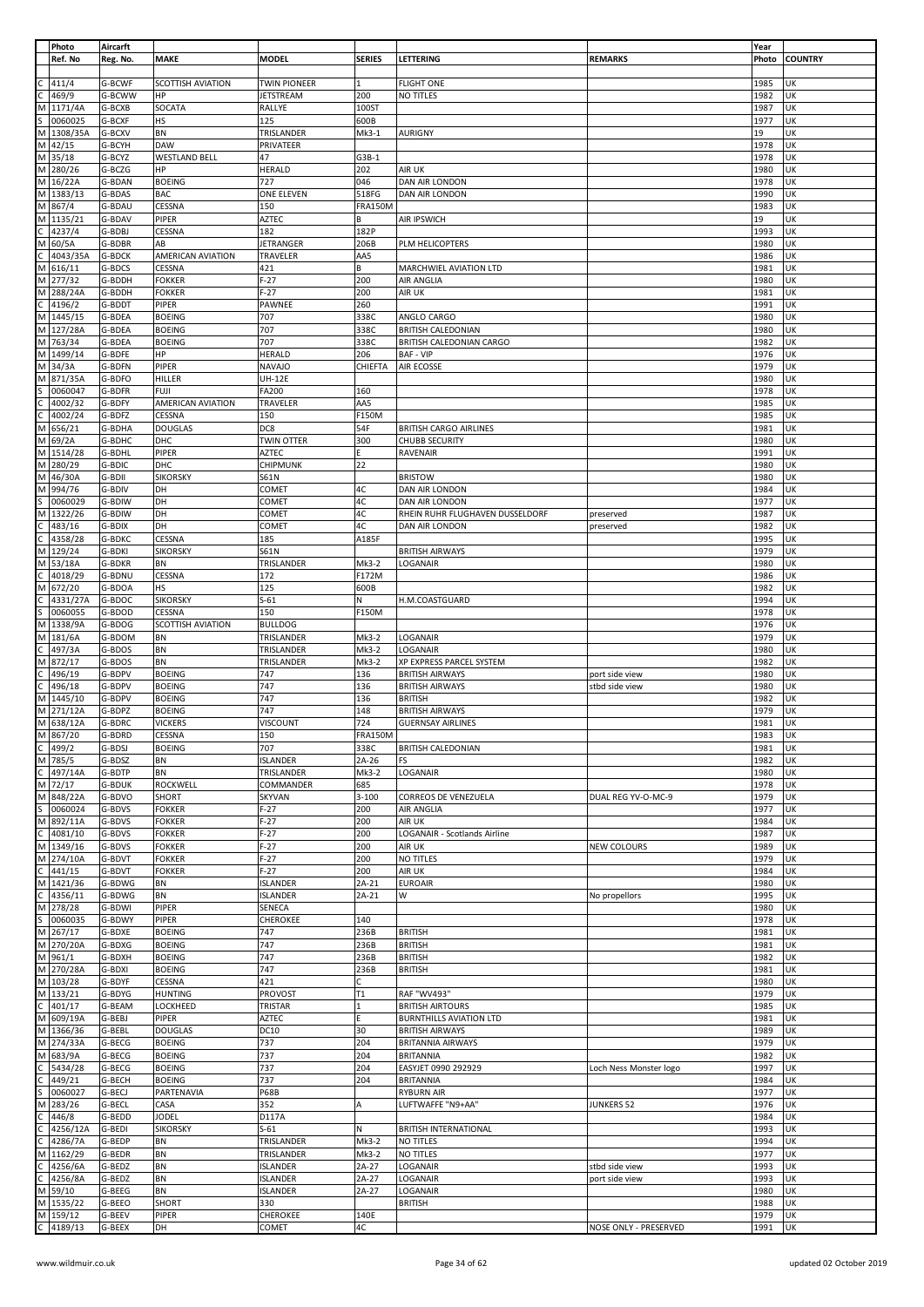|   | Photo     | Aircarft |                   |                   |                |                                           |                         | Year  |                |
|---|-----------|----------|-------------------|-------------------|----------------|-------------------------------------------|-------------------------|-------|----------------|
|   | Ref. No   | Reg. No. | <b>MAKE</b>       | <b>MODEL</b>      | <b>SERIES</b>  | LETTERING                                 | <b>REMARKS</b>          | Photo | <b>COUNTRY</b> |
|   |           |          |                   |                   |                |                                           |                         |       |                |
| M | 271/14A   | G-BEFT   | CESSNA            | 421               |                |                                           |                         | 1979  | UK             |
| M | 63/32A    | G-BEHV   | CESSNA            | 172               | F172N          |                                           |                         | 1978  | UK             |
| M | 867/3     | G-BEIA   | CESSNA            | 150               | <b>FRA150M</b> |                                           |                         | 1983  | UK             |
|   |           |          |                   |                   |                |                                           |                         |       |                |
|   | 4256/9A   | G-BEIC   | <b>SIKORSKY</b>   | $S-61$            | N              | <b>BRITISH INTERNATIONAL</b>              |                         | 1993  | UK             |
|   | 4453/28   | G-BEIC   | <b>SIKORSKY</b>   | $S-61$            | N              | <b>BRITISH INTERNATIONAL</b>              | <b>NEW COLOURS</b>      | 1998  | UK             |
|   | 470/16    | G-BEIK   | <b>BEECH</b>      | <b>BONANZA</b>    |                |                                           |                         | 1982  | UK             |
|   | 484/27    | G-BEIP   | PIPER             | CHEROKEE          | ARCHER         |                                           |                         | 1981  | UK             |
| м | 1412/4    | G-BEJE   | <b>HS</b>         | 748               | $\mathbf{1}$   | ROYAL MAIL SKYNET                         |                         |       | UK             |
|   |           |          |                   |                   |                |                                           |                         |       |                |
| М | 271/21A   | G-BEJE   | <b>HS</b>         | 748               |                | DAN AIR LONDON                            |                         | 1979  | UK             |
|   | 4452/10   | G-BEJL   | <b>SIKORSKY</b>   | $S-61$            | N              | <b>BRINTEL HELICOPTERS</b>                |                         | 1998  | UK             |
| M | 39/42     | G-BEJP   | DHC               | TWIN OTTER        | 300            | <b>FALCON JET CENTRE</b>                  |                         | 1978  | UK             |
| М | 34/18A    | G-BEJP   | DHC               | TWIN OTTER        | 300            | LOGANAIR                                  |                         | 1980  | UK             |
| M | 866/10    | G-BEJP   | DHC               | <b>TWIN OTTER</b> | 300            | NO TITLES                                 |                         | 1983  | UK             |
|   | 452/1     | G-BEJP   | DHC               | TWIN OTTER        | 300            | MANX                                      |                         | 1984  | UK             |
|   |           |          |                   |                   |                |                                           |                         |       |                |
|   | 4132/23   | G-BEJP   | DHC               | TWIN OTTER        | 300            | LOGANAIR - Scotlands Airline              |                         | 1989  | UK             |
| М | 891/2A    | G-BEKA   | <b>BAC</b>        | <b>ONE ELEVEN</b> | 520FN          | DAN AIR LONDON                            |                         | 1982  | UK             |
| М | 165/24    | G-BEKD   | <b>HS</b>         | 748               | 1              | DAN AIR LONDON                            |                         | 1979  | UK             |
| М | 21/19     | G-BEKE   | <b>HS</b>         | 748               | 1              | DAN AIR LONDON                            |                         | 1980  | UK             |
|   |           |          |                   |                   | 1              |                                           |                         |       | UK             |
|   | 4076/35   | G-BEKG   | <b>HS</b>         | 748               |                | <b>EUROAIR</b>                            |                         | 1987  |                |
|   | 4329/36   | G-BELF   | <b>BN</b>         | <b>ISLANDER</b>   | $2A-8$         | SKYDIVE SCOTLAND                          |                         | 1994  | UK             |
| M | 54/5A     | G-BELO   | <b>DOUGLAS</b>    | DC10              | 10             | LAKER SKYTRAIN                            |                         | 1980  | UK             |
| M | 164/30    | G-BELS   | DHC               | TWIN OTTER        | 300            | LOGANAIR                                  |                         | 1979  | UK             |
| М | 868/26A   | G-BELS   | DHC               | TWIN OTTER        | 300            | DAN AIR METROPOLITAN                      |                         | 1983  | UK             |
|   | 474/4     | G-BELV   | CESSNA            | 404               |                | IRVINE SELLARS EXECUTIVE EXPRESS          |                         | 1982  | UK             |
|   |           |          |                   |                   |                |                                           |                         |       |                |
| M | 22/20     | G-BEMA   | CESSNA            | 310               | R              | AIR CHARTER & TRAVEL                      |                         | 1980  | UK             |
|   | 480/10    | G-BEMD   | <b>BEECH</b>      | <b>BARON</b>      |                |                                           |                         | 1981  | UK             |
| M | 931/9A    | G-BEMF   | <b>TAYLOR</b>     | JT1               |                |                                           |                         | 1984  | UK             |
|   | 483/14    | G-BENO   | <b>ENSTROM</b>    | <b>SHARK</b>      | 280C           | LANCIA                                    |                         | 1982  | UK             |
| м | 697/20    | G-BEOZ   | AW                | ARGOSY            | 101            | ABC                                       |                         | 1981  | UK             |
|   |           |          |                   |                   |                |                                           |                         |       |                |
|   | 4277/9    | G-BEOZ   | AW                | ARGOSY            | 101            | ELAN The Overnight Delivery System        | stbd side view          | 1994  | UK             |
|   | 4277/20   | G-BEOZ   | AW                | ARGOSY            | 101            | <b>ELAN The Overnight Delivery System</b> | port side view          | 1994  | UK             |
| М | 872/6     | G-BEPE   | SHORT             | <b>BELFAST</b>    | C1             | <b>HEAVYLIFT</b>                          |                         | 19    | UK             |
| М | 1165/3    | G-BEPS   | SHORT             | <b>BELFAST</b>    | C1             | HEAVYLIFT                                 |                         | 1985  | UK             |
|   |           |          |                   |                   |                |                                           |                         |       |                |
| Μ | 128/9     | G-BEPV   | <b>FOKKER</b>     | <b>INSTRUCTOR</b> | $S11-1$        |                                           |                         | 1978  | UK             |
|   | 423/35    | G-BERY   | AMERICAN AVIATION | TRAINER           | AA1B           |                                           | ON MAINT CHECK          | 1984  | UK             |
| М | 1178/11A  | G-BESO   | BN                | <b>ISLANDER</b>   | 2A-26          | AIR ORKNEY                                |                         | 19    | UK             |
|   | 4196/3    | G-BETL   | PIPER             | PAWNEE            | 235D           |                                           |                         | 1991  | UK             |
| М | 1484/47A  | G-BEVV   | <b>BN</b>         | TRISLANDER        | Mk3-2          | AIR CAMELOT AVIATION WEST                 |                         | 1986  | UK             |
|   |           |          |                   |                   |                |                                           |                         |       |                |
|   | 4331/23A  | G-BEWM   | <b>SIKORSKY</b>   | $S-61$            | N              | <b>BRITISH INTERNATIONAL</b>              |                         | 1994  | UK             |
| M | 261/37A   | G-BEWW   | <b>HS</b>         | 125               | 600B           |                                           |                         | 1979  | UK             |
| M | 65/35     | G-BEXN   | AMERICAN AVIATION | LYNX              | AA1C           |                                           |                         | 1978  | UK             |
| М | 173/16    | G-BEYD   | HP                | HERALD            | 401            | BRITISH ISLAND AIRWAYS                    |                         | 1979  | UΚ             |
| M | 1125/18   | G-BEYF   | HP                | HERALD            | 401            | ELAN                                      |                         | 1985  | UK             |
|   |           |          | HP                |                   | 401            |                                           |                         |       | UK             |
|   | 4026/4    | G-BEYK   |                   | <b>HERALD</b>     |                | <b>EUROAIR</b>                            |                         | 1986  |                |
| м | 866/38    | G-BEZB   | HP                | HERALD            | 209            | EAS                                       |                         | 1983  | UK             |
| М | 975/29    | G-BEZP   | PIPER             | CHEROKEE          | <b>SIX</b>     |                                           |                         | 1985  | UK             |
| M | 710/22    | G-BFAN   | <b>HS</b>         | 125               | 700A           |                                           |                         | 1982  | UK             |
|   | 4028/28   | G-BFAN   | HS                | 125               | 700A           |                                           | NEW COLOURS             | 1986  | UK             |
|   |           |          |                   |                   |                |                                           |                         |       |                |
|   | 476/34    | G-BFAR   | CESSNA            | <b>CITATION</b>   | 500            |                                           |                         | 1982  | UK             |
| M | 785/6     | G-BFBD   | PARTENAVIA        | <b>P68B</b>       |                |                                           |                         | 1982  | UK             |
|   | 428/8     | G-BFBJ   | PIPER             | SENECA            | 200T           | SHORGARD                                  |                         | 1984  | UK             |
|   | 0060006   | G-BFBS   | <b>BOEING</b>     | 707               | 351B           | CARIBBEAN AIRWAYS                         |                         | 1979  | UK             |
| M | 146/14    | G-BFBZ   | <b>BOEING</b>     | 707               | 351B           | CARIBBEAN AIRWAYS                         |                         | 1979  | UK             |
| M |           |          |                   | 707               |                |                                           |                         |       | UK             |
|   | 993/83    | G-BFBZ   | <b>BOEING</b>     |                   | 351B           | NO TITLES                                 |                         | 1984  |                |
|   | M 263/12A | G-BFCC   | <b>LOCKHEED</b>   | TRISTAR           | 500            | <b>BRITISH</b>                            |                         | 1981  | UK             |
|   | M 268/33A | G-BFCE   | LOCKHEED          | TRISTAR           | 500            | <b>BRITISH</b>                            |                         | 1981  | UK             |
|   | M 676/9A  | G-BFCX   | <b>BN</b>         | ISLANDER          | $2A-6$         | LOGANAIR                                  |                         | 1982  | UK             |
| M | 226/4     | G-BFCZ   | SOPWITH           | CAMEL             | REPLICA        |                                           |                         | 19    | UK             |
|   |           |          |                   |                   |                |                                           |                         |       |                |
| C | 420/27    | G-BFDA   | PIPER             | <b>NAVAJO</b>     | CHIEFTA        | AIR CHARTER SCOTLAND                      |                         | 1984  | UK             |
| M | 710/10A   | G-BFDL   | PIPER             | <b>CUB</b>        | $L-4J$         | USAAF "45-4537"                           |                         | 1982  | UK             |
| Ś | 0060036   | G-BFDS   | <b>FOKKER</b>     | $F-27$            | 400            | AIR ANGLIA                                |                         | 1978  | UK             |
| М | 3/36      | G-BFEC   | PIPER             | AZTEC             |                | <b>MIDAS AIRWAYS</b>                      |                         | 1980  | UK             |
|   | 498/20A   | G-BFED   | PIPER             | <b>NAVAJO</b>     | CHIEFTA        | WOODGATE AVIATION                         |                         | 1981  | UK             |
|   | 4455/35   | G-BFER   | <b>BELL</b>       | 212               |                | <b>BRISTOW</b>                            | on refit                | 1998  | UK             |
|   |           |          |                   |                   |                |                                           |                         |       |                |
| М | 40/22A    | G-BFEU   | AEROSPATIALE      | PUMA              | SA330J         | <b>BRISTOW</b>                            |                         | 1979  | UK             |
| M | 72/22     | G-BFFC   | CESSNA            | 152               | F152           |                                           |                         | 1978  | UK             |
| M | 1412/6    | G-BFFG   | <b>BEECH</b>      | <b>BARON</b>      | B-55           |                                           |                         |       | UK             |
|   | 4520/11   | G-BFFW   | <b>CESSNA</b>     | 152               | $F-152$        | 'TA" Logo                                 |                         | 1999  | UK             |
| M | 70/12A    | G-BFGH   | CESSNA            | 337               | F337           |                                           |                         | 1980  | UK             |
|   |           |          |                   | 727               | 095            |                                           |                         |       | UK             |
|   | 492/24A   | G-BFGN   | <b>BOEING</b>     |                   |                | DAN AIR LONDON                            |                         | 1981  |                |
| М | 867/8     | G-BFGX   | CESSNA            | 150               | <b>FRA150M</b> |                                           |                         | 1983  | UK             |
| M | 23/6      | G-BFHR   | <b>JODEL</b>      | DR220             |                |                                           |                         | 1978  | UK             |
|   | 4141/27   | G-BFHU   | CESSNA            | 152               | F152           |                                           | Fuselage only - damaged | 1989  | UK             |
| M | 288/26A   | G-BFIF   | CESSNA            | 172               | FR172K-        |                                           |                         | 1981  | UK             |
|   |           |          |                   | 172               | FR172K-        |                                           |                         |       | UK             |
| M | 282/28A   | G-BFIG   | CESSNA            |                   |                |                                           |                         | 1980  |                |
|   | 4143/34   | G-BFIN   | GRUMMAN           | CHEETAH           | AA5A           |                                           |                         | 1987  | UK             |
|   | 400/18    | G-BFIR   | <b>AVRO</b>       | ANSON             | <b>T.Mk21</b>  | RAF "WD413"                               |                         | 1985  | UK             |
| М | 243/37A   | G-BFJK   | PIPER             | AZTEC             | F.             | AIR LONDON                                |                         | 1978  | UK             |
|   | 4032/14   | G-BFJM   | CESSNA            | 152               | F152           |                                           |                         | 1986  | UK             |
|   |           |          | AB                |                   |                |                                           |                         |       | UK             |
|   | 472/3A    | G-BFJW   |                   | JETRANGER         | 206B           | MULTI OWNERSHIP & HOTELS                  |                         | 1982  |                |
| M | 278/26    | G-BFKA   | CESSNA            | 172               | F172N          |                                           |                         | 1980  | UK             |
| M | 795/8A    | G-BFLD   | <b>BOEING</b>     | 707               | 338C           | <b>BRITISH MIDLAND</b>                    |                         | 1981  | UK             |
| M | 758/1     | G-BFLE   | <b>BOEING</b>     | 707               | 338C           | PIA CARGO                                 |                         | 1979  | UK             |
| М | 182/27A   | G-BFLI   | PIPER             | CHEROKEE          | ARROW          |                                           |                         | 1979  | UK             |
|   |           |          |                   |                   |                |                                           |                         |       |                |
|   | 421/6     | G-BFLL   | <b>HS</b>         | 748               | 2A             | <b>BRITISH</b>                            |                         | 1984  | UK             |
|   | 4014/28   | G-BFLL   | <b>HS</b>         | 748               | 2A             | DAN AIR LONDON                            |                         | 1986  | UK             |
|   | 4149/23   | G-BFLL   | <b>HS</b>         | 748               | 2A             | ABERDEEN AIRWAYS                          | DAN AIR COLOURS         | 1989  | UK             |
|   | 485/21    | G-BFLO   | CESSNA            | 172               | F172M          |                                           |                         | 1981  | UK             |
| М | 28/35A    | G-BFLU   | CESSNA            | 152               | F152           |                                           |                         | 1980  | UK             |
|   |           |          |                   |                   |                |                                           |                         |       |                |
|   | 4003/17   | G-BFMH   | CESSNA            | 177               | 177B           |                                           |                         | 1985  | UK             |
| M | 64/2      | G-BFMR   | PIPER             | <b>PACER</b>      |                |                                           |                         | 1978  | UK             |
|   | 499/15    | G-BFMW   | <b>VICKERS</b>    | VISCOUNT          | 735            | ALIDAIR SCOTLAND                          |                         | 1981  | UK             |
|   | 4283/31   | G-BFNC   | AEROSPATIALE      | <b>ECUREUIL</b>   | AS350B         | <b>BLACK ISLE HELICOPTERS</b>             |                         | 1994  | UK             |
|   |           |          |                   | <b>ECUREUIL</b>   | AS350B         | DOLLAR HELICOPTERS                        |                         | 1994  | UK             |
|   | 4327/20   | G-BFNC   | AEROSPATIALE      |                   |                |                                           |                         |       |                |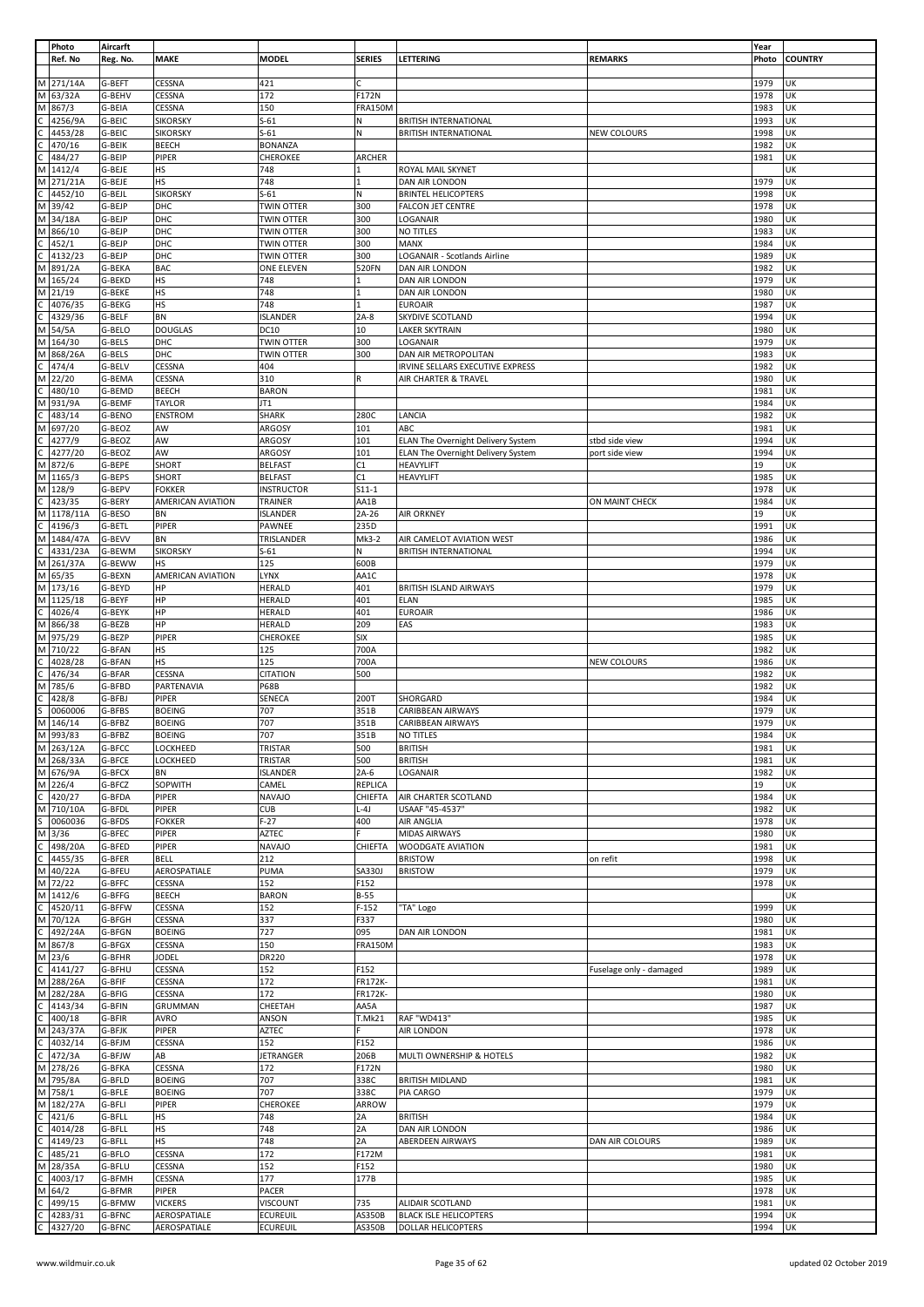|        | Photo             | Aircarft         |                   |                                    |                |                                   |                | Year         |                |
|--------|-------------------|------------------|-------------------|------------------------------------|----------------|-----------------------------------|----------------|--------------|----------------|
|        | Ref. No           | Reg. No.         | <b>MAKE</b>       | <b>MODEL</b>                       | <b>SERIES</b>  | LETTERING                         | <b>REMARKS</b> | Photo        | <b>COUNTRY</b> |
|        |                   |                  |                   |                                    |                |                                   |                |              |                |
|        | M 58/13A          | G-BFNV           | BN                | <b>ISLANDER</b>                    | $2A-6$         | LOGANAIR                          |                | 1980         | UK             |
|        |                   |                  |                   |                                    |                |                                   |                |              |                |
| M      | 348/6             | G-BFNX           | BN                | <b>ISLANDER</b>                    | $2A-6$         |                                   |                | 1981         | UK             |
| C      | 1415/0            | G-BFOL           | <b>BEECH</b>      | <b>KING AIR</b>                    | A200           |                                   |                |              | UK             |
| M      | 1168/11           | G-BFPA           | SCHEIBE           | <b>FALKE</b>                       | SF25B          |                                   |                | 1987         | UK             |
| M      | 966/23            | G-BFPI           | HS                | 125                                | 700B           |                                   |                | 1980         | UK             |
| С      | 418/34            | G-BFPK           | <b>BEECH</b>      | MUSKETEER                          |                |                                   |                | 1985         | UK             |
| M      | 1307/32           | G-BFPT           | <b>DOUGLAS</b>    | DC3                                | $C-47A$        | ex SPANISH AIR FORCE              |                | 19           | UK             |
|        |                   |                  |                   |                                    |                |                                   |                |              |                |
|        | M 1307/8          | G-BFPU           | <b>DOUGLAS</b>    | DC3                                | $C-47B$        | ex SPANISH AIR FORCE              |                | 19           | UK             |
| M      | 155/8             | G-BFPW           | <b>DOUGLAS</b>    | DC3                                | $C-47B$        | ex SPANISH AIR FORCE              |                | 1978         | UK             |
| M      | 783/3             | G-BFRB           | CESSNA            | 152                                | F152           |                                   |                | 1982         | UK             |
| M      | 884/51            | G-BFRJ           | HP                | <b>HERALD</b>                      | 209            | EAS                               |                | 1983         | UK             |
| М      | 290/7             | G-BFRL           | CESSNA            | 152                                | F152           |                                   |                | 1981         | UK             |
|        |                   |                  |                   |                                    |                |                                   |                |              |                |
|        | 4291/14           | G-BFRO           | CESSNA            | 150                                | F150M          |                                   | stbd side view | 1994         | UK             |
|        | 4293/15A          | G-BFRO           | CESSNA            | 150                                | F150M          |                                   | port side view | 1994         | UK             |
|        | 4200/25           | G-BFRV           | CESSNA            | 152                                | FA152          |                                   |                | 1992         | UK             |
| M      | 174/14A           | G-BFTX           | CESSNA            | 172                                | F172N          |                                   |                | 1979         | UK             |
|        |                   |                  |                   |                                    |                |                                   |                |              |                |
| М      | 1236/12           | G-BFUJ           | SHORT             | <b>SKYVAN</b>                      | 3M-100         |                                   |                | 1973         | UK             |
|        | 479/18            | G-BFVA           | <b>BOEING</b>     | 737                                | 204            | <b>BRITANNIA AIRWAYS</b>          |                | 1981         | UK             |
| M      | 684/28A           | G-BFVA           | <b>BOEING</b>     | 737                                | 204            | <b>BRITANNIA</b>                  |                | 1982         | UK             |
| М      | 1354/25           | G-BFVB           | <b>BOEING</b>     | 737                                | 204            | <b>BRITANNIA</b>                  |                | 1990         | UK             |
| M      | 941/17            | G-BFVP           | PIPER             | <b>AZTEC</b>                       |                |                                   |                | 1984         | UK             |
|        |                   |                  |                   |                                    |                |                                   |                |              |                |
|        | 428/0             | G-BFVP           | PIPER             | AZTEC                              |                |                                   |                | 1984         | UK             |
|        | 425/32            | G-BFVV           | AEROSPATIALE      | <b>DAUPHIN</b>                     | SA365          | <b>BOND HELICOPTERS</b>           |                | 1984         | UK             |
|        | 4172/5            | G-BFVV           | AEROSPATIALE      | <b>DAUPHIN</b>                     | 365C           | BOND HELICOPTERS BRITISH GAS      |                | 1991         | UK             |
| M      | 945/4A            | G-BFVW           | AEROSPATIALE      | <b>DAUPHIN</b>                     | SA365          | NORTH SCOTTISH                    |                | 1984         | UK             |
|        | 492/19            | G-BFVZ           | BEECH             | <b>KING AIR</b>                    | <b>B200</b>    | PEREGRINE AIR SERVICES            |                | 1981         | UK             |
|        |                   |                  |                   |                                    |                |                                   |                |              |                |
| M      | 238/5A            | G-BFWN           | <b>BAC</b>        | ONE ELEVEN                         | 537            | <b>BRITISH AIRWAYS</b>            |                | 1978         | UK             |
| C.     | 482/5             | G-BFWW           | <b>ROBIN</b>      | HR100                              |                |                                   |                | 1981         | UK             |
| М      | 1430/6            | G-BFXD           | PIPER             | CHEROKEE                           | <b>WARRIOR</b> | CSE OXFORD AIR TRAINING SCHOOL    |                | 19           | UK             |
| M      | 1163/37A          | G-BFYZ           | <b>VICKERS</b>    | VISCOUNT                           | 735            | <b>GUERNSAY AIRLINES</b>          |                | 1979         | UK             |
| M      | 793/28            | G-BFZC           | <b>SIKORSKY</b>   |                                    |                |                                   |                | 1982         | UK             |
|        |                   |                  |                   | S61N                               |                | NORTH SCOTTISH                    |                |              |                |
| M      | 258/21A           | G-BFZE           | AEROSPATIALE      | <b>ECUREUIL</b>                    | AS350B         | <b>GLENEAGLES HELICOPTERS</b>     |                | 1979         | UK             |
|        | M 978/90          | G-BFZF           | <b>BOEING</b>     | 707                                | 321C           | <b>SCIMITAR</b>                   |                | 1984         | UK             |
|        | M 148/32A         | G-BFZK           | <b>EMBRAER</b>    | BANDEIRANTE                        | 110P2          | AIR ECOSSE                        |                | 1980         | UK             |
| M      | 1532/13           | G-BFZL           | <b>VICKERS</b>    | <b>VISCOUNT</b>                    | 836            | <b>BRITISH AIR FERRIES</b>        |                | 1990         | UK             |
|        |                   |                  |                   |                                    |                |                                   |                |              |                |
|        | M 133/33          | G-BFZP           | AMERICAN AVIATION | <b>TIGER</b>                       | AA5B           |                                   |                | 1979         | UK             |
| M      | 890/26            | G-BGAE           | CESSNA            | 152                                | F152-II        |                                   | ON REBUILD     | 1984         | UK             |
| M      | 865/5A            | G-BGAX           | PIPER             | <b>CHEROKEE</b>                    | 140            |                                   |                | 1983         | UK             |
| M      | 269/19            | G-BGBC           | LOCKHEED          | TRISTAR                            | 200            | <b>BRITISH</b>                    |                | 1981         | UK             |
| M      | 172/36A           | G-BGBY           | PIPER             | <b>TOMAHAWK</b>                    | 112            |                                   |                | 1979         | UK             |
| M      |                   |                  |                   |                                    |                |                                   |                |              |                |
|        | 702/32            | G-BGBY           | PIPER             | <b>TOMAHAWK</b>                    | 112            | RAVENAIR FLYING SCHOOL            |                | 1982         | UK             |
| М      | 991/39A           | G-BGCE           | <b>DOUGLAS</b>    | DC3                                | C-47A          | ex SPANISH AIR FORCE              |                | 19           | UK             |
| M      | 948/5A            | G-BGCV           | AEROSPATIALE      | <b>ECUREUIL</b>                    | 305B           | AW                                |                | 1984         | UK             |
| M      | 24/12A            | G-BGDB           | <b>BOEING</b>     | 737                                | 236            | <b>BRITISH AIRWAYS</b>            |                | 1980         | UK             |
|        | 4332/20           | G-BGDE           | <b>BOEING</b>     | 737                                | 236            | <b>BRITISH AIRWAYS Manchester</b> |                | 1994         | UK             |
|        |                   |                  |                   |                                    |                |                                   |                |              |                |
| M      | 232/7             | G-BGDH           | <b>BOEING</b>     | 737                                | 236            | <b>BRITISH AIRWAYS</b>            |                | 1980         | UK             |
| C      | 4287/9A           | G-BGDJ           | <b>BOEING</b>     | 737                                | 236            | <b>BRITISH AIRWAYS Manchester</b> |                | 1994         | UK             |
|        | 4280/30           | G-BGDK           | <b>BOEING</b>     | 737                                | 236            | <b>BRITISH AIRWAYS Manchester</b> |                | 1994         | UK             |
| M      | 264/12A           | G-BGDP           | <b>BOEING</b>     | 737                                | 236            | <b>BRITISH</b>                    |                | 1981         | UK             |
|        | M 268/15          | G-BGDR           | <b>BOEING</b>     | 737                                | 236            | <b>BRITISH</b>                    |                | 1981         | UK             |
|        |                   |                  |                   |                                    |                |                                   |                |              |                |
|        | M 282/31A         | G-BGEK           | PIPER             | <b>TOMAHAWK</b>                    | 112            |                                   |                | 1980         | UK             |
|        | 447/13            | G-BGEN           | DHC               | TWIN OTTER                         | 300            | LOGANAIR                          |                | 1984         | UK             |
| M      | 697/17            | G-BGEO           | PIPER             | <b>NAVAJO</b>                      | CHIEFTA        | <b>CHRISTIAN SALVESEN</b>         |                | 1980         | UK             |
|        | M 999/9           | G-BGEV           | PIPER             | <b>TOMAHAWK</b>                    | 112            | RAVENAIR FLYING SCHOOL            |                | 1986         | UK             |
|        | M 284/33          | G-BGFY           | PIPER             | <b>NAVAJO</b>                      | CHIEFTA        | <b>AIR KENT</b>                   |                | 1979         | UK             |
|        |                   |                  |                   |                                    |                |                                   |                |              |                |
| C      | 4229/12           | G-BGHF           | WESTLAND          | <b>WG30</b>                        | 100            | NO TITLES                         | preserved      | 1992         | UK             |
| M      | 145/7             | G-BGIG           | PIPER             | <b>TOMAHAWK</b>                    | 112            |                                   |                | 1979         | UK             |
| C.     | 466/7             | G-BGIY           | CESSNA            | 172                                | F172N          |                                   |                | 1982         | UK             |
| М      | 295/16            | G-BGJG           | <b>BOEING</b>     | 737                                | 236            | <b>BRITISH AIRTOURS</b>           |                | 1981         | UK             |
|        | 479/4             | G-BGJI           | <b>BOEING</b>     | 737                                | 236            | <b>BRITISH AIRTOURS</b>           |                | 1981         | UK             |
|        | M 1180/31A        |                  |                   | 748                                | 2B             |                                   |                | 1987         | UK             |
|        |                   | G-BGJV           | HS                |                                    |                | <b>BRITISH AIRWAYS</b>            |                |              |                |
| М      | 295/9             | G-BGKE           | <b>BAC</b>        | <b>ONE ELEVEN</b>                  | 539GL          | <b>BRITISH</b>                    |                | 1981         | UK             |
|        | 4074/27           | G-BGKM           | AERSPATIALE       | <b>DAUPHIN</b>                     | SA365C         | <b>BOND HELICOPTERS</b>           |                | 1986         | UK             |
| M      | 275/4A            | G-BGKP           | <b>MBB</b>        | <b>Bo105</b>                       | C.             | NORTHERN LIGHTHOUSE BOARD         |                | 1980         | UK             |
|        | 4182/1            | G-BGKV           | PIPER             | CHEROKEE                           | ARROW 3        |                                   |                | 1991         | UK             |
|        | 428/3             | G-BGLA           | PIPER             | <b>TOMAHAWK</b>                    | 112            |                                   |                | 1984         | UK             |
| M      |                   | G-BGLC           |                   |                                    | 836            |                                   |                | 1979         | UK             |
|        | 161/5             |                  | <b>VICKERS</b>    | <b>VISCOUNT</b>                    |                | DAN AIR LONDON                    |                |              |                |
| M      | 132/6             | G-BGLW           | PIPER             | SENECA                             |                | <b>GALAXY AVIATION</b>            |                | 1979         | UK             |
|        | 425/6             | G-BGMD           | DHC               | <b>TWIN OTTER</b>                  | 300            | SPACEGRAND                        |                | 1984         | UK             |
| М      |                   |                  |                   |                                    |                |                                   |                |              | UK             |
|        | 195A              | G-BGMF           | <b>BELL</b>       | 212                                |                | <b>BRISTOW</b>                    |                | 1980         |                |
|        |                   |                  |                   |                                    |                |                                   |                |              |                |
|        | 495/12A           | G-BGNA           | SHORT             | 330                                |                | <b>LOGANAIR Translink</b>         |                | 1980         | UK             |
| М      | 672/18            | G-BGNA           | SHORT             | 330                                |                | LOGANAIR                          |                | 1982         | UK             |
|        | 464/10            | G-BGNA           | SHORT             | 330                                |                | NO TITLES                         |                | 1983         | UK             |
|        | 4330/4A           | G-BGNB           | SHORT             | 330                                |                | <b>GILL AIR</b>                   |                | 1994         | UK             |
|        | 4320/2            | G-BGNG           | SHORT             | 330                                |                | <b>GILL AIR</b>                   |                | 1994         | UK             |
|        |                   |                  |                   |                                    |                |                                   |                |              |                |
|        | M 54/14A          | G-BGNK           | EMBRAER           | BANDEIRANTE                        | 110P2          | <b>FAIRFLIGHT</b>                 |                | 1980         | UK             |
| M      | 1484/35           | G-BGNM           | AEROSPATIALE      | SA365                              | Ċ              | BOND HELICOPTERS BRITISH GAS      |                | 1988         | UK             |
| М      | 49/35A            | G-BGNU           | BEECH             | <b>KING AIR</b>                    | E90            | NORWICH UNION INSURANCE           |                | 1979         | UK             |
| М      | 683/12            | G-BGNW           | <b>BOEING</b>     | 737                                | 219            | <b>BRITANNIA</b>                  |                | 1982         | UK             |
|        | 429/32            | G-BGNW           | <b>BOEING</b>     | 737                                | 219            | <b>BRITANNIA</b>                  | NEW COLOURS    | 1984         | UK             |
|        |                   |                  |                   |                                    |                |                                   |                |              |                |
|        | 4096/1            | G-BGNZ           | CESSNA            | 150                                | <b>FRA150L</b> |                                   |                | 1988         | UK             |
|        | 427/13            | G-BGOH           | CESSNA            | 182                                | F182Q          |                                   |                | 1984         | UK             |
| М      | 35/5A             | G-BGOY           | PIPER             | <b>NAVAJO</b>                      | CHIEFTA        | AIR ECOSSE                        |                | 1980         | UK             |
| М      | 683/14            | G-BGOY           | PIPER             | <b>NAVAJO</b>                      | CHIEFTA        | NO TITLES                         |                | 1982         | UK             |
|        | 480/9             | G-BGPC           | DHC               | TWIN OTTER                         | 300            | LOGANAIR                          |                | 1981         | UK             |
|        |                   |                  |                   |                                    |                |                                   |                |              |                |
|        | 4005/33           | G-BGPL           | PIPER             | <b>CHEROKEE</b>                    | <b>WARRIOR</b> |                                   |                | 1985         | UK             |
| М      | 191/31            | G-BGPN           | PIPER             | <b>SUPER CUB</b>                   |                |                                   |                | 1980         | UK             |
| M      | 282/33A           | G-BGPU           | PIPER             | <b>CHEROKEE</b>                    | 140F           |                                   |                | 1980         | UK             |
| M      | 669/27            | G-BGPX           | BN                | <b>ISLANDER</b>                    | $2A-6$         |                                   |                | 1982         | UK             |
| M      | 1382              | G-BGRE           | BEECH             | <b>KING AIR</b>                    | A200           | <b>MARTIN BAKER</b>               |                | 1990         | UK             |
|        |                   |                  |                   |                                    |                |                                   |                |              |                |
| M      | 286/5             | G-BGRJ           | CESSNA            | T310R                              |                |                                   |                | 1980         | UK             |
|        | 4067/8            | G-BGRO           | CESSNA            | 172                                | F172M          |                                   |                | 1987         | UK             |
| М<br>C | 158/11<br>4006/12 | G-BGRR<br>G-BGRR | PIPER<br>PIPER    | <b>TOMAHAWK</b><br><b>TOMAHAWK</b> | 112<br>112     |                                   |                | 1979<br>1985 | UK<br>UK       |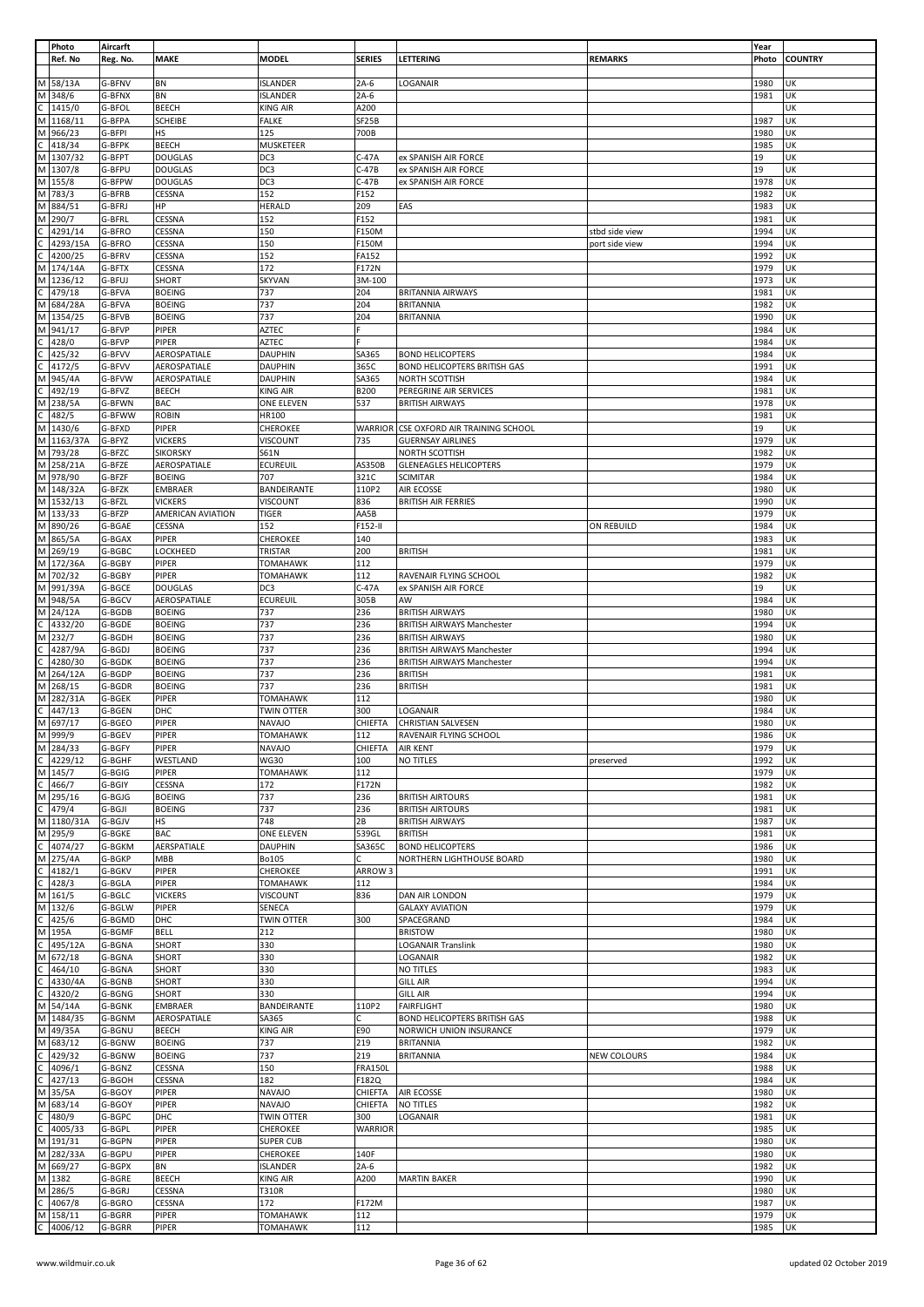|              | Photo             | Aircarft         |                                  |                            |                     |                                      |                                 | Year         |                |
|--------------|-------------------|------------------|----------------------------------|----------------------------|---------------------|--------------------------------------|---------------------------------|--------------|----------------|
|              | Ref. No           | Reg. No.         | <b>MAKE</b>                      | <b>MODEL</b>               | <b>SERIES</b>       | LETTERING                            | <b>REMARKS</b>                  | Photo        | <b>COUNTRY</b> |
|              |                   |                  |                                  |                            |                     |                                      |                                 |              |                |
|              | 4003/1A           | G-BGSG           | PIPER                            | SEMINOLE                   |                     |                                      |                                 | 1985         | UK             |
|              | 416/13            | G-BGSH           | PIPER                            | <b>TOMAHAWK</b>            | 112                 |                                      |                                 | 1985         | UK             |
| M            | 609/9A            | G-BGSI           | PIPER                            | <b>TOMAHAWK</b>            | 112                 | ABBOTSINCH FLYING CLUB               |                                 | 1981         | UK             |
| М            | 608/5A            | G-BGTF           | PIPER                            | SEMINOLE                   |                     |                                      |                                 | 1981         | UK             |
|              | 690/4             | G-BGTH           | PIPER                            | <b>AZTEC</b>               |                     |                                      |                                 | 1982         | UK             |
|              | 427/7             | G-BGTV           | <b>BOEING</b>                    | 737                        | <b>2T5</b>          | ORION                                | stbd side view                  | 1984         | UK             |
|              | 421/21            | G-BGTV           | <b>BOEING</b>                    | 737                        | <b>2T5</b>          | ORION                                | port side view                  | 1984         | UK             |
| м            | 295/8             | G-BGTW           | <b>BOEING</b>                    | 737                        | <b>2T5</b>          | ORION                                |                                 | 1981         | UK             |
|              | 479/16            | G-BGTY           | <b>BOEING</b>                    | 737                        | <b>2T5</b>          | ORION                                |                                 | 1981         | UK             |
|              | 418/32            | G-BGVL           | PIPER                            | TOMAHAWK                   | 112                 |                                      |                                 | 1985         | UK             |
| М            | 269/15            | G-BGVT           | CESSNA                           | 182                        | <b>R182RG</b>       |                                      |                                 | 1981         | UK             |
| M            | 288/23A           | G-BGWA           | GRUMMAN                          | COUGAR                     |                     |                                      |                                 | 1981         | UK             |
|              | 4454/22           | G-BGWJ           | <b>SIKORSKY</b>                  | $S-61$                     | Ν                   | <b>BRISTOW</b>                       |                                 | 1998         | UΚ             |
| М            | 273/2             | G-BGWM           | <b>PIPER</b>                     | CHEROKEE                   | ARCHER              |                                      |                                 | 1980         | UK             |
| M            | 428/2<br>190/4A   | G-BGWN<br>G-BGWT | PIPER<br>WESTLAND                | TOMAHAWK<br>WESSEX         | 112<br>$\mathbf{1}$ | <b>BRISTOW</b>                       |                                 | 1984<br>1980 | UK<br>UK       |
|              | 639/4             | G-BGWU           | <b>PIPER</b>                     | TOMAHAWK                   | 112                 | ABBOTSINCH FLYING CLUB               |                                 | 1981         | UK             |
|              | 495/7A            | G-BGXE           | <b>DOUGLAS</b>                   | DC10                       | 30                  | <b>LAKER SKYTRAIN</b>                |                                 | 1980         | UK             |
|              | 497/30            | G-BGXF           | <b>DOUGLAS</b>                   | <b>DC10</b>                | 30                  | LAKER SKYTRAIN                       |                                 | 1980         | UK             |
|              | 497/16A           | G-BGXG           | <b>DOUGLAS</b>                   | DC10                       | 30                  | LAKER SKYTRAIN                       |                                 | 1980         | UK             |
|              | 497/5A            | G-BGXH           | <b>DOUGLAS</b>                   | DC10                       | 30                  | LAKER SKYTRAIN                       |                                 | 1980         | UΚ             |
| М            | 645/20A           | G-BGXI           | <b>DOUGLAS</b>                   | DC10                       | 30                  | <b>LAKER SKYTRAIN</b>                |                                 | 1981         | UK             |
| M            | 174/7A            | G-BGXN           | <b>PIPER</b>                     | <b>TOMAHAWK</b>            | 112                 |                                      |                                 | 1979         | UK             |
| М            | 278/8             | G-BGXO           | PIPER                            | TOMAHAWK                   | 112                 |                                      |                                 | 1980         | UΚ             |
| M            | 682/26A           | G-BGYJ           | <b>BOEING</b>                    | 737                        | 204                 | <b>BRITANNIA</b>                     |                                 | 1982         | UK             |
|              | 474/25            | G-BGYK           | <b>BOEING</b>                    | 737                        | 204                 | <b>BRITANNIA</b>                     |                                 | 1982         | UK             |
|              | 482/20            | G-BGYL           | <b>BOEING</b>                    | 737                        | 204                 | <b>BRITANNIA</b>                     |                                 | 1981         | UK             |
| M            | 797/12            | G-BGYT           | <b>EMBRAER</b>                   | BANDEIRANTE                | 110P1               | AIR UK                               |                                 | 1982         | UK             |
| M            | 1372/1            | G-BGYT           | <b>EMBRAER</b>                   | BANDEIRANTE                | 110P1               | <b>BUSINESS AIR</b>                  |                                 | 1989         | UK             |
|              | 1397/5            | G-BGYV           | <b>EMBRAER</b>                   | BANDEIRANTE                |                     | <b>BUSINESS AIR</b>                  |                                 |              | UK             |
| М            | 796/2             | G-BGYV           | <b>EMBRAER</b>                   | BANDEIRANTE                | 110P1               | AIR UK                               |                                 | 19           | UK             |
| M            | 278/6             | G-BGZE           | PIPER                            | <b>TOMAHAWK</b>            | 112                 |                                      |                                 | 1980         | UK             |
|              | 413/15            | G-BGZP           | DHC                              | <b>TWIN OTTER</b>          | 300                 | <b>HUBBARDAIR</b>                    |                                 | 1985         | UK             |
|              | 4012/11           | G-BHAD           | CESSNA                           | 152                        | 152A                |                                      |                                 | 1986         | UK             |
| М            | 1387/31A          | G-BHAH           | <b>SIKORSKY</b>                  | $S-61$                     | N                   | NORTH SCOTTISH                       |                                 | 1983         | UK             |
| M            | 291/26            | G-BHCX           | CESSNA                           | 152                        | F152H               |                                      |                                 | 1981         | UK             |
|              | 4002/29           | G-BHDM           | CESSNA                           | 152                        | F152                |                                      |                                 | 1985         | UK             |
|              | 4520/13           | G-BHDM           | CESSNA                           | 152                        | F152                | 'AT" Logo                            |                                 | 1999         | UK             |
| м            | 985/21A           | G-BHDS           | CESSNA                           | 152                        | F152                |                                      |                                 | 1985         | UK             |
| М            | 45/20             | G-BHFD           | DHC                              | TWIN OTTER                 | 300                 | LOGANAIR                             |                                 | 1980         | UK             |
| M            | 869/23            | G-BHFD           | DHC                              | <b>TWIN OTTER</b>          | 300                 | DAN AIR METROPOLITAN                 |                                 | 1983         | UK             |
| M            | 191/8A            | G-BHFI           | CESSNA                           | 152                        | F152-II             |                                      |                                 | 1980         | UK             |
|              | 472/25A           | G-BHGA           | PIPER                            | <b>NAVAJO</b>              |                     |                                      |                                 | 1982         | UK             |
|              | 428/12            | G-BHGP           | SOCATA                           | <b>TOBAGO</b>              |                     |                                      |                                 | 1984         | UK             |
|              | 495/10A           | G-BHHA           | <b>EMBRAER</b>                   | BANDEIRANTE                | 110P1               | LOGANAIR                             |                                 | 1980         | UK             |
| М            | 1524/3            | G-BHHU           | SHORT                            | 330                        | 200                 | NO TITLES                            |                                 | 1992         | UK             |
|              | 4143/31           | G-BHIB           | CESSNA                           | 182<br>421                 | F182Q               |                                      |                                 | 1987         | UK             |
|              | 653/24            | G-BHJH           | CESSNA                           |                            |                     |                                      |                                 | 1981         | UK             |
| M            | 470/15            | G-BHJO           | PIPER                            | CHEROKEE                   | <b>WARRIOR</b>      |                                      |                                 | 1982         | UK             |
| М            | 795/31<br>1540/11 | G-BHJY<br>G-BHJZ | <b>EMBRAER</b><br><b>EMBRAER</b> | BANDEIRANTE<br>BANDEIRANTE | 110P1<br>110P2      | JERSEY EUROPEAN<br><b>WILLOW AIR</b> |                                 | 1980<br>1994 | UK<br>UK       |
|              | 474/21            | G-BHKY           | CESSNA                           | 310                        | R-II                | AIR SERVICE TRAINING                 |                                 | 1981         | UK             |
| C.           | 466/1             | G-BHLI           | ROCKWELL                         | COMMANDER                  | 690B                |                                      |                                 | 1982         | UK             |
| M            | 950/29A           | G-BHLP           | CESSNA                           | 441                        |                     |                                      |                                 | 1982         | UK             |
|              | M 139/35A         | G-BHLW           | <b>CESSNA</b>                    | 120                        |                     |                                      |                                 | 1980         | UK             |
|              | M 1378/0          | G-BHLY           | <b>SIKORSKY</b>                  | S76                        | Α                   | <b>BOND HELICOPTERS</b>              |                                 | 1988         | UK             |
|              | M 934/59          | G-BHMW           | <b>FOKKER</b>                    | $F-27$                     | 200                 | BRITISH MIDLAND BMA                  |                                 | 1983         | UK             |
| C            | 427/30            | G-BHMW           | <b>FOKKER</b>                    | $F-27$                     | 200                 | AIR UK                               |                                 | 1984         | UK             |
| C            | 4065/12           | G-BHMX           | <b>FOKKER</b>                    | $F-27$                     | 200                 | AIR UK                               |                                 | 1987         | UK             |
| М            | 1525/10           | G-BHMX           | <b>FOKKER</b>                    | $F-27$                     | 200                 | AIR UK                               | NEW COLOURS                     | 1992         | UK             |
| M            | 651/9             | G-BHMY           | <b>FOKKER</b>                    | $F-27$                     | 200                 | AIR UK                               |                                 | 1981         | UK             |
|              | 431/20            | G-BHMZ           | <b>FOKKER</b>                    | $F-27$                     | 200                 | AIR UK                               |                                 | 1984         | UK             |
|              | 410/12A           | G-BHNE           | <b>BOEING</b>                    | 727                        | 2J4                 | DAN AIR LONDON                       |                                 | 1985         | UK             |
| м            | 689/15            | G-BHNN           | PIPER                            | <b>CHEROKEE</b>            | SARATOG             |                                      |                                 | 1982         | UK             |
|              | 463/11            | G-BHNV           | <b>WESTLAND BELL</b>             | 47                         | $G3B-1$             |                                      |                                 | 1983         | UK             |
|              | 4455/33           | G-BHOF           | <b>SIKORSKY</b>                  | $S-61$                     | N                   | <b>BRISTOW</b>                       |                                 | 1998         | UK             |
|              | 4258/34           | G-BHOG           | <b>SIKORSKY</b>                  | $S-61$                     | N                   | <b>BRISTOW</b>                       |                                 | 1993         | UK             |
|              | 4307/33           | G-BHOH           | <b>SIKORSKY</b>                  | $S-61$                     | N                   | <b>BRISTOW</b>                       |                                 | 1994         | UK             |
|              | 870/4A            | G-BHOR           | PIPER                            | CHEROKEE                   | <b>WARRIOR</b>      |                                      |                                 | 1983         | UK             |
|              | 4350/19           | G-BHSE           | <b>ROCKWELL</b>                  | 114                        |                     |                                      |                                 | 1995         | UK             |
|              | 450/1             | G-BHTK           | DHC                              | TWIN OTTER                 | 300                 | LOGANAIR                             |                                 | 1984         | UK             |
|              | 650/6             | G-BHUB           | <b>DOUGLAS</b>                   | DC3                        | $C-47A$             | 'G-AGIV RUSKIN AIR SERVICES'         | PAINTED FOR TV SERIES "AIRLINE" | 1981         | UK             |
|              | 474/7             | G-BHVG           | <b>BOEING</b>                    | 737                        | 2T5                 | ORION                                |                                 | 1982         | UK             |
|              | 431/28            | G-BHVH           | <b>BOEING</b>                    | 737                        | 2T5                 | ORION                                |                                 | 1984         | UK<br>UK       |
| М            | 351/16<br>479/5   | G-BHVK<br>G-BHVT | SHORT                            | <b>SKYVAN</b><br>727       | 3M-100<br>212       | DAN AIR LONDON                       |                                 | 1980<br>1981 | UK             |
|              | 637/33            | G-BHWE           | <b>BOEING</b><br><b>BOEING</b>   | 737                        | 204                 | <b>BRITANNIA</b>                     |                                 | 1981         | UK             |
|              | 428/15            | G-BHWE           | <b>BOEING</b>                    | 737                        | 204                 | <b>BRITANNIA</b>                     | <b>NEW COLOURS</b>              | 1984         | UK             |
|              | 479/3             | G-BHWF           | <b>BOEING</b>                    | 737                        | 204                 | <b>BRITANNIA</b>                     |                                 | 1981         | UK             |
|              | 423/3             | G-BHWF           | <b>BOEING</b>                    | 737                        | 204                 | <b>BRITANNIA</b>                     | <b>NEW COLOURS</b>              | 1984         | UK             |
|              | 4002/31           | G-BHWW           | CESSNA                           | 206                        | U206G               |                                      |                                 | 1985         | UK             |
| M            | 1379/92           | G-BHXI           | BN                               | <b>ISLANDER</b>            | $2B-26$             | <b>EUROAIR</b>                       |                                 | 19           | UK             |
|              | 4191/13           | G-BHYB           | <b>SIKORSKY</b>                  | S76                        | A                   | <b>BRITISH INTERNATIONAL</b>         |                                 | 1991         | UK             |
|              | 485/20            | G-BHYP           | CESSNA                           | 172                        | F172M               |                                      |                                 | 1981         | UK             |
| м            | 608/27            | G-BHZD           | PIPER                            | TOMAHAWK                   | 112                 |                                      |                                 | 1981         | UK             |
| м            | 655/27            | G-BHZE           | PIPER                            | CHEROKEE                   | ARCHER              |                                      |                                 | 1981         | UK             |
|              | 4046/24           | G-BHZN           | AMERICAN AVIATION                | <b>TIGER</b>               | AA5B                |                                      |                                 | 1986         | UK             |
|              | 4005/22           | G-BHZO           | <b>AMERICAN AVIATION</b>         | CHEETAH                    | AA5A                |                                      |                                 | 1985         | UK             |
|              | 4237/8            | G-BHZV           | <b>JODEL</b>                     | D120                       | Α                   |                                      |                                 | 1993         | UK             |
| м            | 867/17            | G-BIBC           | CESSNA                           | 310                        | R                   | AIR SERVICE TRAINING                 |                                 | 1983         | UK             |
|              | 440/21            | G-BIBE           | <b>EMBRAER</b>                   | BANDEIRANTE                | 110P1               | LOGANAIR - Scotlands Airline         |                                 | 1984         | UK             |
|              | 1398/24           | G-BIBG           | <b>BELL</b>                      | 212                        |                     | <b>BRISTOW</b>                       |                                 |              | UK             |
| М            | 870/22            | G-BIBG           | <b>SIKORSKY</b>                  | S76                        | A                   | BRITISH CALEDONIAN HELICOPTERS       |                                 | 1981         | UK             |
| $\mathsf{C}$ | 4184/19           | G-BIBJ           | <b>ENSTROM</b>                   | <b>SHARK</b>               | 280C                |                                      |                                 | 1991         | UK             |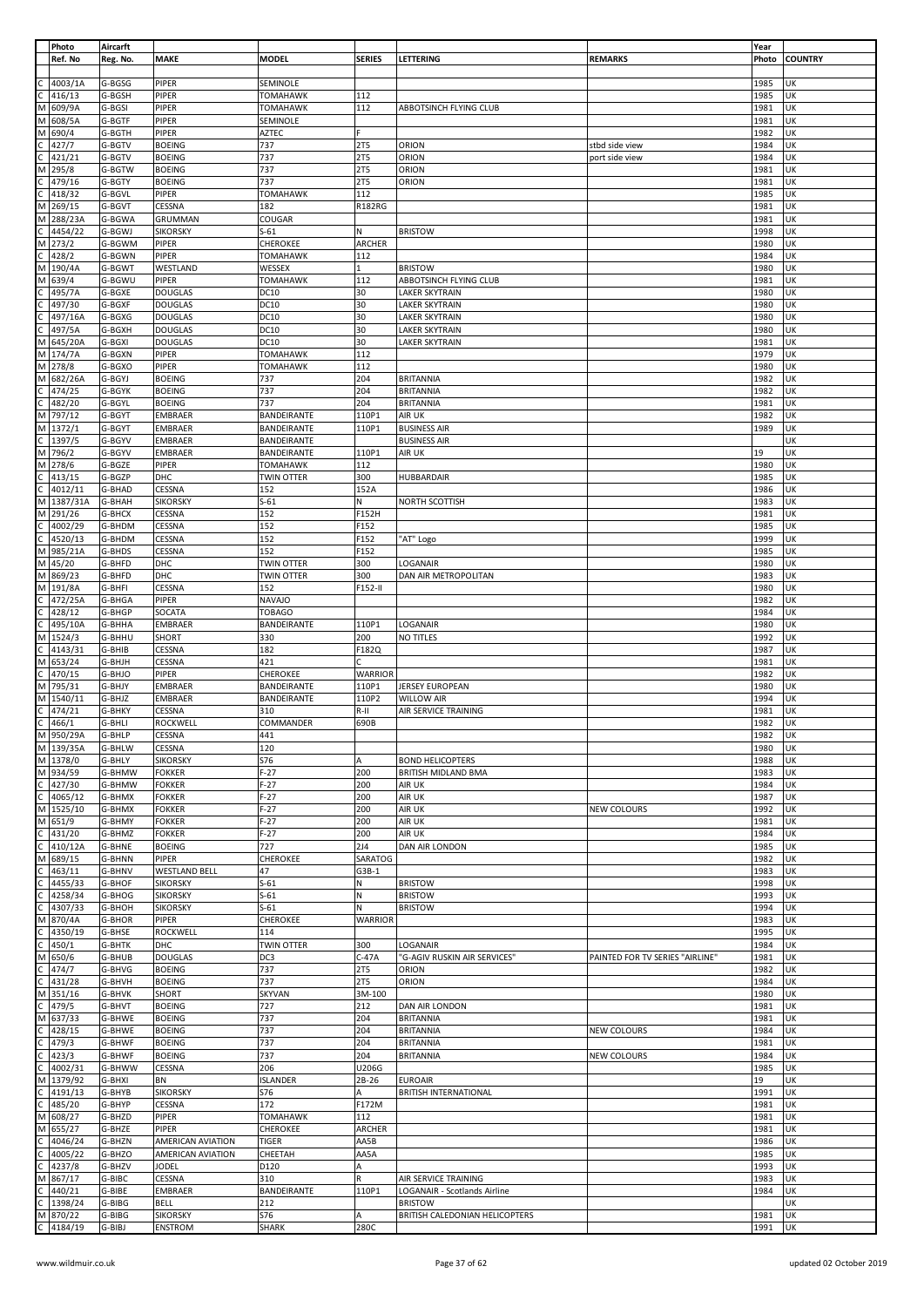|              | Photo               | Aircarft         |                                |                        |                |                                                                 |                | Year         |                |
|--------------|---------------------|------------------|--------------------------------|------------------------|----------------|-----------------------------------------------------------------|----------------|--------------|----------------|
|              | Ref. No             | Reg. No.         | MAKE                           | <b>MODEL</b>           | <b>SERIES</b>  | LETTERING                                                       | <b>REMARKS</b> | Photo        | <b>COUNTRY</b> |
|              | 4008/12             | G-BIBP           | AMERICAN AVIATION              | CHEETAH                | AA5A           |                                                                 |                | 1986         | UK             |
|              | 479/14              | G-BICV           | <b>BOEING</b>                  | 737                    | <b>2L9</b>     | DAN AIR LONDON                                                  | port side view | 1981         | UK             |
|              | 479/13              | G-BICV           | <b>BOEING</b>                  | 737                    | <b>2L9</b>     | DAN AIR LONDON                                                  | stbd side view | 1981         | UK             |
| M            | 796/20A             | G-BIDC           | <b>BELL</b>                    | 212                    |                | HELICOPTER HIRE LTD                                             |                | 1981         | UK             |
| М            | 871/28              | G-BIEH           | <b>SIKORSKY</b>                | S76                    | A              | NORTH SCOTTISH                                                  |                | 1981         | UK             |
| C            | 418/8               | G-BIEH           | <b>SIKORSKY</b>                | S76                    | A              | <b>BOND HELICOPTERS</b>                                         |                | 1984         | UK             |
|              | 465/27A             | G-BIEM           | DHC                            | <b>TWIN OTTER</b>      | 300            | LOGANAIR                                                        |                | 1983         | UK             |
|              | 4026/11             | G-BIEM           | DHC                            | <b>TWIN OTTER</b>      | 300            | LOGANAIR - Scotlands Airline                                    |                | 1986         | UK             |
| M            | 1532/1A             | G-BIFH           | SHORT                          | 330                    | 200            | <b>GILL AIR</b>                                                 |                | 1990         | UK             |
| $\mathsf{C}$ | 485/17              | G-BIFT           | CESSNA                         | 150                    | F150L          |                                                                 |                | 1981         | UK             |
| M<br>M       | 290/21A<br>1171/7A  | G-BIFY<br>G-BIFZ | CESSNA<br>PARTENAVIA           | 150<br><b>P68C</b>     | F150L          |                                                                 |                | 1981<br>1987 | UK<br>UK       |
| M            | 655/26              | G-BIGH           | PIPER                          | <b>CUB</b>             | L-4H           |                                                                 |                | 1981         | UK             |
| M            | 872/1               | G-BIHH           | <b>SIKORSKY</b>                | <b>S61N</b>            |                | BRITISH CALEDONIAN HELICOPTERS                                  |                | 1981         | UK             |
| M            | 936/54              | G-BIHO           | DHC                            | TWIN OTTER             | 300            | <b>BRYMON</b>                                                   |                | 1983         | UK             |
|              | 481/18              | G-BIHW           | AERONCA                        | A65TAC                 |                | USAAF "2-7767"                                                  |                | 1981         | UK             |
| C            | 446/9               | G-BIIT           | PIPER                          | CHEROKEE               | <b>WARRIOR</b> |                                                                 |                | 1984         | UK             |
| M            | 890/19A             | G-BIKA           | <b>BOEING</b>                  | 757                    | 236            | <b>BRITISH</b>                                                  |                | 1984         | UK             |
|              | 4031/36A            | G-BIKA           | <b>BOEING</b>                  | 757                    | 236            | <b>BRITISH AIRWAYS</b>                                          |                | 1986         | UK             |
| M            | 853/28              | G-BIKB           | <b>BOEING</b>                  | 757                    | 236            | <b>BRITISH</b>                                                  |                | 1983         | UK             |
|              | 4064/11<br>4292/7A  | G-BIKC<br>G-BIKD | <b>BOEING</b>                  | 757<br>757             | 236<br>236     | <b>BRITISH AIRWAYS</b>                                          |                | 1987<br>1994 | UK<br>UK       |
|              | 4135/36A            | G-BIKF           | <b>BOEING</b><br><b>BOEING</b> | 757                    | 236            | <b>BRITISH AIRWAYS</b><br><b>BRITISH AIRWAYS</b>                |                | 1989         | UK             |
|              | 4016/29             | G-BIKG           | <b>BOEING</b>                  | 757                    | 236            | <b>BRITISH</b>                                                  |                | 1986         | UK             |
|              | 4174/27             | G-BIKG           | <b>BOEING</b>                  | 757                    | 236            | BRITISH AIRWAYS The Worlds Biggest Of                           |                | 1991         | UK             |
|              | 4259/15             | G-BIKG           | <b>BOEING</b>                  | 757                    | 236            | <b>BRITISH AIRWAYS</b>                                          |                | 1993         | UK             |
|              | 412/8               | G-BIKH           | <b>BOEING</b>                  | 757                    | 236            | <b>BRITISH</b>                                                  |                | 1985         | UK             |
|              | 4113/15             | G-BIKH           | <b>BOEING</b>                  | 757                    | 236            | <b>BRITISH AIRWAYS</b>                                          |                | 1988         | UK             |
|              | 4209/5              | G-BIKI           | <b>BOEING</b>                  | 757                    | 236            | <b>BRITISH AIRWAYS</b>                                          |                | 1992         | UK             |
| M            | 968/33              | G-BIKJ           | <b>BOEING</b>                  | 757                    | 236            | <b>BRITISH</b>                                                  |                | 1985         | UK             |
|              | 4124/16             | G-BIKJ           | <b>BOEING</b>                  | 757                    | 236            | <b>BRITISH AIRWAYS</b>                                          |                | 1989         | UK             |
| M            | 1389/13A<br>4058/11 | G-BIKK<br>G-BIKK | <b>BOEING</b>                  | 757<br>757             | 236            | <b>BRITISH</b>                                                  |                | 1984         | UK<br>UK       |
|              | 4173/26             | G-BIKK           | <b>BOEING</b><br><b>BOEING</b> | 757                    | 236<br>236     | <b>BRITISH AIRWAYS</b><br>BRITISH AIRWAYS The Worlds Biggest Of |                | 1987<br>1991 | UK             |
|              | 4004/34             | G-BIKL           | <b>BOEING</b>                  | 757                    | 236            | <b>BRITISH</b>                                                  |                | 1985         | UK             |
|              | 4062/17             | G-BIKM           | <b>BOEING</b>                  | 757                    | 236            | <b>BRITISH AIRWAYS</b>                                          |                | 1987         | UK             |
|              | 4136/7              | G-BIKO           | <b>BOEING</b>                  | 757                    | 236            | <b>BRITISH AIRWAYS</b>                                          |                | 1989         | UK             |
|              | 4226/21             | G-BIKP           | <b>BOEING</b>                  | 757                    | 236            | <b>BRITISH AIRWAYS</b>                                          |                | 1992         | UK             |
|              | 4124/28             | G-BIKR           | <b>BOEING</b>                  | 757                    | 236            | <b>BRITISH AIRWAYS</b>                                          |                | 1989         | UK             |
|              | 4004/21             | G-BIKS           | <b>BOEING</b>                  | 757                    | 236            | <b>BRITISH AIRWAYS</b>                                          |                | 1985         | UK             |
| M            | 1240/32             | G-BIKU           | <b>BOEING</b>                  | 757                    | 236            | <b>BRITISH AIRWAYS</b>                                          |                | 1988         | UK             |
|              | 4209/34             | G-BIKW           | <b>BOEING</b>                  | 757                    | 236            | <b>BRITISH AIRWAYS</b>                                          |                | 1992         | UK             |
|              | 4291/13             | G-BIKX           | <b>BOEING</b>                  | 757                    | 236            | <b>BRITISH AIRWAYS</b>                                          |                | 1994         | UK             |
|              | 5357/15<br>4145/32  | G-BIKX<br>G-BIKY | <b>BOEING</b><br><b>BOEING</b> | 757<br>757             | 236<br>236     | <b>BRITISH AIRWAYS</b><br><b>BRITISH AIRWAYS</b>                | new colours    | 1999<br>1990 | UK<br>UK       |
|              | 4239/24             | G-BILR           | CESSNA                         | 152                    | 152T           |                                                                 |                | 1993         | UK             |
| M            | 295/17              | G-BIMA           | <b>AIRBUS</b>                  | A300                   | B4-203         | <b>LAKER SKYTRAIN</b>                                           |                | 1981         | UK             |
| М            | 870/41              | G-BIMU           | <b>SIKORSKY</b>                | <b>S61N</b>            |                | BRITISH CALEDONIAN HELICOPTERS                                  |                | 1981         | UK             |
| M            | 1368/5              | G-BIMU           | <b>SIKORSKY</b>                | S61N                   |                | BRISTOW / HM COASTGUARD                                         |                | 1989         | UK             |
|              | 4522/14             | <b>G-BIOK</b>    | CESSNA                         | 152                    | $F-152$        | "AT" Logo                                                       |                | 1999         | UK             |
| M            | 1351/14A            | G-BIRN           | SHORT                          | 330                    | 200            | NO TITLES                                                       |                | 19           | UK             |
| C            | 475/8               | G-BIRN           | SHORT                          | 330                    | 200            | LOGANAIR - Scotlands Airline                                    |                | 1981         | UK             |
| M            | 1179/21A            | G-BISU           | <b>BRISTOL</b>                 | 170                    | 31M            | ATLANTIC AIR TRANSPORT                                          |                | 19           | UK             |
| M<br>M       | 1139/69<br>1350/34  | G-BISU<br>G-BITV | <b>BRISTOL</b><br><b>SHORT</b> | 170<br>330             | 31M<br>200     | INSTONE ATLANTIC AIR TRANSPORT<br><b>NO TITLES</b>              |                | 1986<br>19   | UK<br>UK       |
|              | M 1445/24           | G-BITV           | SHORT                          | 330                    | 200            | <b>INTER CITY AIRLINES</b>                                      |                | 1982         | UK             |
|              | M 1376/55A          | G-BITW           | SHORT                          | 330                    | 200            | NO TITLES                                                       |                | 1986         | UK             |
|              | M 1353/10A          | G-BITX           | <b>SHORT</b>                   | 330                    | 200            | NO TITLES                                                       |                | 19           | UK             |
|              | M 630/33            | G-BIUR           | <b>BOEING</b>                  | 727                    | 155C           | DAN AIR LONDON                                                  |                | 1981         | UK             |
|              | M 776/17            | G-BIUV           | HS                             | 748                    | 2A             | DAN AIR LONDON                                                  |                | 1982         | UK             |
| M            | 737/14              | G-BIUY           | PIPER                          | CHEROKEE               | ARCHER         |                                                                 |                | 1982         | UK             |
| $\mathsf{C}$ | 426/25              | G-BIXU           | <b>AMERICAN AVIATION</b>       | <b>TIGER</b>           | AA5B           |                                                                 |                | 1984         | UK             |
| $\mathsf{C}$ | 4455/31<br>1413/46  | G-BIXV           | <b>BELL</b>                    | 212                    |                | <b>BRISTOW</b>                                                  | on refit       | 1998         | UK             |
| M<br>M       | 1353/30             | G-BIYG<br>G-BIYG | SHORT<br>SHORT                 | 330<br>330             | 200<br>200     | <b>GILL AIR</b>                                                 |                | 19           | UΚ<br>UΚ       |
| M            | 755/20              | G-BIYR           | PIPER                          | <b>SUPER CUB</b>       |                |                                                                 |                | 1982         | UΚ             |
| C            | 4255/22             | G-BJAF           | PIPER                          | <b>CUB</b>             | J3C-65         |                                                                 |                | 1993         | UK             |
| C            | 4004/20             | G-BJAJ           | AMERICAN AVIATION              | <b>TIGER</b>           | AA5B           |                                                                 |                | 1985         | UK             |
| M            | 780/3               | G-BJAX           | <b>PILATUS</b>                 | P2-05                  |                | SWISS AF "J-108"                                                |                | 1982         | UΚ             |
| C            | 4143/26             | G-BJCA           | PIPER                          | CHEROKEE               | <b>WARRIOR</b> |                                                                 |                | 1987         | UK             |
| C            | 441/35A             | G-BJCT           | <b>BOEING</b>                  | 737                    | 204            | <b>BRITANNIA</b>                                                |                | 1984         | UK             |
| C            | 4171/35             | G-BJCT           | <b>BOEING</b>                  | 737                    | 204            | <b>BRITANNIA</b>                                                | NEW COLOURS    | 1991         | UK             |
| M            | 958/19              | G-BJCU           | <b>BOEING</b>                  | 737                    | 204            | <b>BRITANNIA</b>                                                |                | 1982         | UΚ             |
| C<br>M       | 4065/8<br>1135/66   | G-BJCV<br>G-BJEF | <b>BOEING</b><br>BN            | 737<br><b>ISLANDER</b> | 204<br>2T      | <b>BRITANNIA</b>                                                |                | 1987<br>19   | UK<br>UK       |
| M            | 616/16              | G-BJET           | CESSNA                         | 425                    |                |                                                                 |                | 1981         | UΚ             |
| M            | 943/1               | G-BJFK           | SHORT                          | 330                    | 200            | <b>BRITISH MIDLAND BMA</b>                                      |                | 1983         | UΚ             |
| M            | 1531/93             | G-BJFK           | SHORT                          | 330                    | 200            | JERSEY EUROPEAN                                                 |                | 1986         | UK             |
| C            | 4453/34             | G-BJFL           | <b>SIKORSKY</b>                | $S-76$                 | Α              | <b>BRISTOW</b>                                                  |                | 1998         | UK             |
|              | 419/5               | G-BJIV           | PIPER                          | <b>SUPER CUB</b>       |                |                                                                 |                | 1985         | UK             |
|              | 472/12A             | G-BJKA           | AEROSPATIALE                   | <b>DAUPHIN</b>         | SA365C         | NORTH SCOTTISH                                                  |                | 1982         | UK             |
|              | 4047/29             | G-BJKA           | AEROSPATIALE                   | <b>DAUPHIN</b>         | SA365C         | <b>BOND HELICOPTERS</b>                                         |                | 1986         | UK             |
|              | 4456/22             | G-BJKB           | AEROSPATIALE                   | DAUPHIN 2              | SA365C-        | <b>BOND HELICOPTERS</b>                                         |                | 1998         | UΚ             |
| C            | 411/24              | G-BJLK           | SHORT                          | 330                    | 200            | NO TITLES                                                       |                | 1985         | UK             |
| М            | 1390/31<br>4253/15  | G-BJLK<br>G-BJMR | SHORT<br>CESSNA                | 330<br>310             | 200<br>310R-II | <b>GILL AIR</b>                                                 |                | 1989<br>1993 | UK<br>UK       |
| M            | 896/24              | G-BJNG           | SLINGSBY                       | T67A                   |                |                                                                 |                | 1984         | UK             |
| C            | 418/31              | G-BJNN           | PIPER                          | <b>TOMAHAWK</b>        | 112            |                                                                 |                | 1985         | UΚ             |
|              | 421/24              | G-BJOP           | BN                             | <b>ISLANDER</b>        | $2B-26$        | LOGANAIR                                                        |                | 1984         | UK             |
| С            | 4329/36             | G-BJOP           | BN                             | ISLANDER               | 2B-26          | LOGANAIR                                                        | NEW COLOURS    | 1994         | UΚ             |
| M            | 932/17              | G-BJRT           | <b>BAC</b>                     | <b>ONE ELEVEN</b>      | 528FL          | <b>BRITISH CALEDONIAN</b>                                       |                | 1984         | UΚ             |
|              | 4241/6              | G-BJRT           | BAC                            | ONE ELEVEN             | 528FL          | <b>BRITISH AIRWAYS</b>                                          |                | 1993         | UK             |
|              | 421/8               | G-BJRU           | <b>BAC</b>                     | ONE ELEVEN             | 528FL          | <b>BRITISH CALEDONIAN</b>                                       |                | 1984         | UK             |
| C            | 4141/16             | G-BJRU           | <b>BAC</b>                     | ONE ELEVEN             | 528            | <b>BRITISH AIRWAYS</b>                                          |                | 1989         | UK             |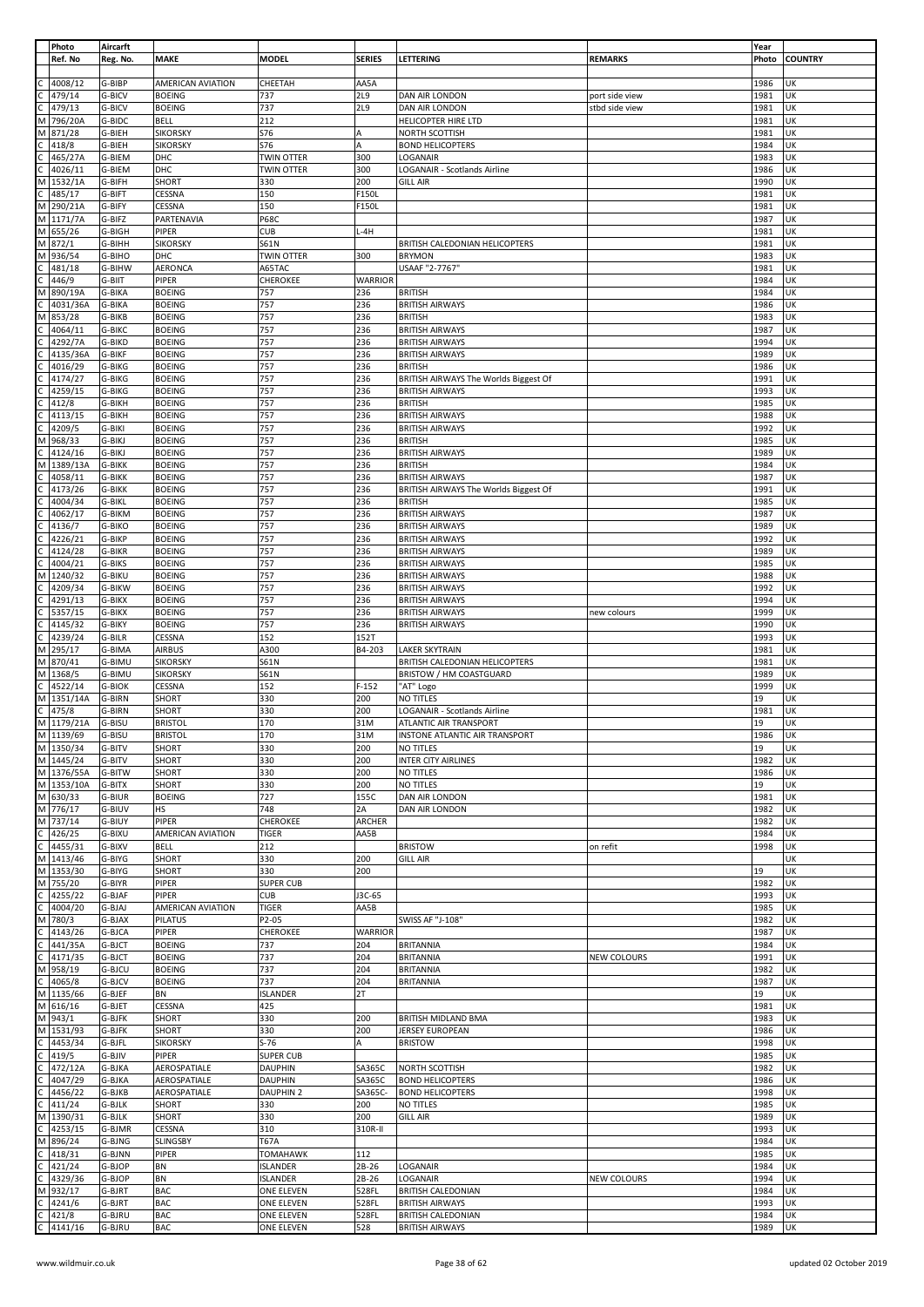|    | Photo              | Aircarft         |                                |                   |                |                                                             |                                             | Year         |                |
|----|--------------------|------------------|--------------------------------|-------------------|----------------|-------------------------------------------------------------|---------------------------------------------|--------------|----------------|
|    | Ref. No            | Reg. No.         | <b>MAKE</b>                    | <b>MODEL</b>      | <b>SERIES</b>  | LETTERING                                                   | <b>REMARKS</b>                              | Photo        | <b>COUNTRY</b> |
|    |                    |                  |                                |                   |                |                                                             |                                             |              |                |
|    | M 962/23           | G-BJSA           | <b>BN</b>                      | <b>ISLANDER</b>   | $2A-26$        | DEPARTMENT OF TRADE POLLUTION CONTROL                       |                                             | 1982         | UK             |
|    | M 1157/39          | G-BJSG           | SUPERMARINE                    | SPITFIRE          | LF9E           | AS ML417 OF RAF                                             |                                             | 1986         | UK             |
|    | M 1482/26          | G-BJTF           | AEROSPATIALE                   | CARAVELLE         | 3              | AIR FRANCE AIR CHARTER INTERNATIONAL                        |                                             | 19           | UK             |
|    | M 1423/38          | G-BJUK           | SHORT                          | 330               | 200            | <b>TALAIR</b>                                               |                                             | 1988         | UK             |
|    | 471/30             | G-BJVP           | CESSNA                         | <b>CITATION</b>   | 551            |                                                             |                                             | 1982         | UK             |
|    | M 689/13           | G-BJVV           | <b>ROBIN</b>                   | R1180TD           |                |                                                             |                                             | 1982         | UK             |
|    | M 1178/27          | G-BJWF           | AYRES                          | THRUSH COMMA      | S2R-T15        |                                                             |                                             | 19           | UΚ             |
|    | M 1484/87          | G-BJWM           | <b>BN</b>                      | <b>ISLANDER</b>   | $2A-26$        | DEPT OF TRANSPORT POLLUTION CONTROL                         |                                             | 1986         | UK             |
|    | M 1125/13A         | G-BJWN           | BN                             | <b>ISLANDER</b>   | $2A-8$         | DEPARTMENT OF TRANSPORT POLLUTION CON                       |                                             | 1985         | UK             |
|    | 4067/11            | G-BJWO           | BN                             | ISLANDER          | $2A-8$         | DEPARTMENT OF TRANSPORT POLLUTION CON                       |                                             | 1987         | UK             |
| M  | 689/11             | G-BJWS           | AERSPATIALE                    | PUMA              | SA330J         | <b>BRISTOW</b>                                              |                                             | 1982         | UK             |
|    | 4152/25            | G-BJZD           | <b>DOUGLAS</b>                 | <b>DC10</b>       | 10             | <b>NOVAIR</b>                                               |                                             | 1990         | UK             |
|    | 473/35             | G-BJZE           | <b>DOUGLAS</b>                 | DC10              | 10             | BRITISH CALEDONIAN CHARTER                                  |                                             | 1984         | UΚ             |
|    | 4152/24            | G-BJZE           | <b>DOUGLAS</b>                 | DC10              | 10             | <b>NOVAIR</b>                                               |                                             | 1990         | UK             |
| М  | 1446/2A            | G-BJZV           | <b>BOEING</b>                  | 737               | 296            | <b>BRITANNIA</b>                                            |                                             | 1982         | UK             |
|    | 430/21             | G-BKAP           | <b>BOEING</b>                  | 737               | <b>2L9</b>     | ORION                                                       | NON STANDARD COLOURS                        | 1984         | UK             |
|    | 465/15A            | G-BKAV           | <b>BAC</b>                     | ONE ELEVEN        | 320L-AZ        | <b>BRITISH CALEDONIAN</b>                                   |                                             | 1983         | UK             |
| Μ  | 857/12             | G-BKAZ           | CESSNA                         | 152               |                |                                                             |                                             | 1983         | UK             |
|    | 4005/28            | G-BKBV           | SOCATA                         | <b>TOBAGO</b>     |                |                                                             |                                             | 1985         | UK             |
|    | 4005/15            | G-BKCL           | PIPER                          | TWIN COMMANC      |                | LO SALT                                                     |                                             | 1985         | UΚ             |
|    | 413/14             | G-BKDN           | SHORT                          | 330               | 200            | NO TITLES                                                   |                                             | 1985         | UΚ             |
|    | 4017/12            | G-BKDN           | SHORT                          | 330               | 200            | AIR ECOSSE                                                  |                                             | 1986         | UK             |
|    | 4143/30            | G-BKEK           | PIPER                          | CHEROKEE          | <b>SIX 300</b> |                                                             |                                             | 1987         | UK             |
|    | 4233/6             | G-BKEP           | <b>CESSNA</b>                  | 172               | F172M          |                                                             |                                             | 1992         | UK             |
|    | 4454/23            | G-BKFN           | <b>BELL</b>                    | 214               | ST<br>SΤ       | <b>BRISTOW</b>                                              |                                             | 1998         | UK<br>UK       |
|    | 1397/21            | G-BKFP           | <b>BELL</b>                    | 214<br>737        |                | CALEDONIAN HELICOPTERS                                      |                                             |              | UK             |
|    | 413/20<br>4173/21  | G-BKHE<br>G-BKHE | <b>BOEING</b><br><b>BOEING</b> | 737               | 204<br>204     | <b>BRITANNIA</b><br><b>BRITANNIA</b>                        | NEW COLOURS                                 | 1985<br>1991 | UK             |
|    | 438/2              | G-BKHI           | BAe                            | JETSTREAM         | 31             | PEREGRINE                                                   |                                             | 1984         | UK             |
|    | 4157/24            | G-BKHI           | BAe                            | <b>JETSTREAM</b>  | 31             | AIR NORDIC                                                  |                                             | 1990         | UK             |
|    | 446/34A            | G-BKHO           | <b>BOEING</b>                  | 737               | 2T4            | ORION                                                       |                                             | 1984         | UK             |
| М  | 1390/15            | G-BKHT           | BAe                            | 146               | 100            | DAN AIR LONDON                                              |                                             | 1989         | UK             |
| М  | 1387/7             | G-BKIE           | SHORT                          | 330               |                | GENAIR BRITISH CALEDONIAN COMMUTER                          |                                             | 1983         | UK             |
|    |                    | G-BKJB           | PIPER                          | <b>CUB</b>        |                |                                                             |                                             |              | UK             |
|    | 4129/33<br>4351/6  | G-BKJB           |                                | <b>CUB</b>        | SUPER<br>SUPER |                                                             | <b>BLUE/WHITE COLOUR</b><br>ALL BLUE COLOUR | 1989<br>1995 | UK             |
|    | 428/9              | G-BKKO           | PIPER<br>CESSNA                | 182               | 182R           |                                                             |                                             | 1984         | UK             |
|    | 430/16             | G-BKKY           | BAe                            | JETSTREAM         | 31             | PEREGRINE                                                   |                                             | 1984         | UK             |
|    | 4051/16            | G-BKKY           | BAe                            | JETSTREAM         | 31             | NO TITLES                                                   | PRESIDENTIAL COLOURS                        | 1986         | UK             |
|    | 4092/18            | G-BKKY           | BAe                            | <b>JETSTREAM</b>  | 31             | NO TITLES                                                   | AIR X COLOURS                               | 1988         | UK             |
|    | 4001/27A           | G-BKMK           | PIPER                          | <b>TOMAHAWK</b>   | 112            |                                                             |                                             | 1985         | UK             |
|    | 428/21             | G-BKMS           | <b>BOEING</b>                  | 737               | <b>2Q8</b>     | ORION                                                       | NON STANDARD COLOURS                        | 1984         | UK             |
| М  | 1166/16            | G-BKMU           | SHORT                          | 330               | 200            | GUERNSAY                                                    |                                             | 1985         | UK             |
|    | 412/29             | G-BKMX           | <b>SHORT</b>                   | 360               | 100            | LOGANAIR - Scotlands Airline                                |                                             | 1985         | UK             |
| М  | 997/31             | G-BKPW           | <b>BOEING</b>                  | 767               | 204            | <b>BRITANNIA</b>                                            |                                             | 1986         | UK             |
|    | 419/28             | G-BKRM           | <b>BOEING</b>                  | 757               | 236            | <b>BRITISH AIRWAYS</b>                                      |                                             | 1985         | UK             |
|    | 400/27             | G-BKSE           | QUICKIE                        | QUICKIE           |                |                                                             |                                             | 1985         | UK             |
| M  | 176/22             | G-BKTI           | <b>BEECH</b>                   | <b>KING AIR</b>   | A200           | TUBE INVESTMENTS                                            |                                             | 1979         | UK             |
|    | 4054/27            | G-BKTN           | BAe                            | <b>JETSTREAM</b>  | 31             | <b>BIRMINGHAM EXECUTIVE</b>                                 |                                             | 1987         | UK             |
| м  | 1189/14            | G-BKTN           | BAe                            | JETSTREAM         | 31             | AIR ENGIADINA                                               |                                             | 1987         | UK             |
| C. | 419/3              | G-BKUI           | <b>DRUINE</b>                  | <b>TURBULENT</b>  |                |                                                             | Fuselage only - on trailer                  | 1985         | UK             |
|    | M 1452/3           | G-BKUY           | BAe                            | JETSTREAM         | 31             | NO TITLES                                                   |                                             | 1984         | UK             |
| M  | 1263/43            | G-BKUY           | BAe                            | JETSTREAM         | 31             | <b>EUROFLITE</b>                                            |                                             | 1984         | UK             |
|    | M 1260/21          | G-BKUY           | BAe                            | <b>JETSTREAM</b>  | 31             | BODRUM IMSIK HAVA YOLLARI                                   |                                             | 1989         | UK             |
|    | M 1465/1           | <b>G-BKUY</b>    | BAe                            | <b>JETSTREAM</b>  | 31             | AIR FOYLE EXECUTIVE                                         | In hanger                                   | 1995         | UK             |
|    | M 1451/14          | G-BKVU           | <b>BAe</b>                     | <b>JETSTREAM</b>  | 31             | SECOND FOR MCALPINE AVIATION                                |                                             | 1983         | UK             |
| C  | 4065/15            | G-BKWA           | CESSNA                         | 404               |                | PEREGRINE                                                   |                                             | 1987         | UK             |
|    | M 1512/60          | G-BKWA           | CESSNA                         | 404               |                | <b>NO TITLES</b>                                            | ORION TAIL LOGO                             | 1989         | UK             |
| М  | 885/3              | G-BKWB           | <b>EMBRAER</b>                 | BANDEIRANTE       | 110P2          | <b>EUROFLITE</b>                                            |                                             | 1983         | UK             |
| C  | 4254/34A           | G-BKWB           | <b>EMRAER</b>                  | BANDEIRANTE       | 110P2          | YORKSHIRE EUROPEAN AIRWAYS                                  |                                             | 1993         | UK             |
|    | M 1389/78          | G-BKXE           | AEROSPATIALE                   | <b>DAUPHIN</b>    | 365N           | <b>BOND HELICOPTERS</b>                                     |                                             | 1984         | UK             |
|    | 425/33             | G-BKXV           | AEROSPATIALE                   | <b>DAUPHIN</b>    | SA365C         | <b>BOND HELICOPTERS</b>                                     |                                             | 1984         | UK             |
| C  | 4275/14            | G-BKYA           | <b>BOEING</b>                  | 737               | 236            | <b>BRITISH AIRWAYS Birmingham</b>                           |                                             | 1994         | UK             |
|    | 4271/2             | G-BKYB           | <b>BOEING</b>                  | 737               | 236            | <b>BRITISH AIRWAYS Birmingham</b>                           |                                             | 1994         | UK             |
| C  | 4358/2             | G-BKYB           | <b>BOEING</b>                  | 737               | 236            | <b>BRITISH AIRWAYS</b>                                      |                                             | 1995         | UK             |
|    | 4345/4             | G-BKYC           | <b>BOEING</b>                  | 737               | 236            | <b>BRITISH AIRWAYS</b>                                      |                                             | 1995         | UK             |
|    | 4239/16            | G-BKYE           | <b>BOEING</b>                  | 737               | 236            | <b>BRITISH AIRWAYS Birmingham</b>                           |                                             | 1993         | UK             |
| C. | 4353/14            | G-BKYG           | <b>BOEING</b>                  | 737               | 236            | <b>BRITISH AIRWAYS Birmingham</b>                           |                                             | 1995         | UK             |
| Μ  | 1425/11            | G-BKYH           | <b>BOEING</b>                  | 737               | 236            | <b>BRITISH AIRWAYS</b>                                      |                                             | 19           | UK             |
|    | 4242/5             | G-BKYH           | <b>BOEING</b>                  | 737               | 236            | <b>BRITISH AIRWAYS Birmingham</b>                           |                                             | 1993         | UK             |
|    | 4294/8             | G-BKYJ           | <b>BOEING</b>                  | 737               | 236            | <b>BRITISH AIRWAYS Birmingham</b>                           |                                             | 1994         | UK             |
|    | 4270/30A           | G-BKYL           | <b>BOEING</b>                  | 737               | 236            | <b>BRITISH AIRWAYS Birmingham</b>                           |                                             | 1994         | UK             |
|    | 4271/8             | G-BKYM           | <b>BOEING</b>                  | 737               | 236            | <b>BRITISH AIRWAYS Birmingham</b>                           |                                             | 1994         | UK             |
|    | 4357/6<br>4344/16A | G-BKYM<br>G-BKYN | <b>BOEING</b><br><b>BOEING</b> | 737<br>737        | 236<br>236     | <b>BRITISH AIRWAYS</b><br><b>BRITISH AIRWAYS Birmingham</b> |                                             | 1995<br>1995 | UK<br>UK       |
|    | 1397/1             | G-BKZE           | AEROSPATIALE                   | PUMA              | <b>SUPER</b>   | <b>BRITISH INTERNATIONAL</b>                                |                                             |              | UK             |
|    | 4453/25            | G-BKZE           | AEROSPATIALE                   | SUPER PUMA        | AS332L         | <b>BRITISH INTERNATIONAL</b>                                |                                             | 1998         | UK             |
|    | 1399/30            | G-BKZG           | AEROSPATIALE                   | PUMA              | <b>SUPER</b>   | <b>BRITISH INTERNATIONAL</b>                                |                                             |              | UK             |
| С  | 4453/22            | G-BKZG           | AEROSPATIALE                   | <b>SUPER PUMA</b> | AS332L         | <b>BRITISH INTERNATIONAL</b>                                |                                             | 1998         | UK             |
|    | 1397/40            | G-BKZH           | AEROSPATIALE                   | PUMA              | <b>SUPER</b>   | <b>BRITISH INTERNATIONAL</b>                                |                                             |              | UK             |
| М  | 1543/22            | G-BKZR           | SHORT                          | 360               | 100            | NO TITLES                                                   |                                             | 1994         | UK             |
| C  | 4233/4             | G-BLCA           | <b>BELL</b>                    | JETRANGER         | $\overline{3}$ | MERLIN HELICOPTERS                                          |                                             | 1992         | UK             |
|    | 4016/31            | G-BLDO           | BAe                            | <b>JETSTREAM</b>  | 31             | NO TITLES                                                   |                                             | 1986         | UK             |
| М  | 1350/30            | G-BLEI           | <b>BN</b>                      | <b>ISLANDER</b>   | $2B-26$        |                                                             |                                             | 19           | UK             |
| С  | 4350/18            | G-BLEW           | CESSNA                         | 182               | F182Q          |                                                             |                                             | 1995         | UK             |
|    | M 1410/10A         | G-BLEY           | AEROSPATIALE                   | <b>DAUPHIN</b>    | 365N           | <b>BOND</b>                                                 |                                             |              | UK             |
|    | 414/4              | G-BLFJ           | <b>FOKKER</b>                  | $F-27$            | 100            | AIR UK                                                      |                                             | 1985         | UK             |
|    | M 897/25           | G-BLGB           | SHORT                          | 360               | 100            | LOGANAIR - Scotlands Airline                                |                                             | 1984         | UK             |
|    | 426/8              | G-BLGB           | SHORT                          | 360               | 100            | LOGANAIR - Scotlands Airline                                |                                             | 1984         | UK             |
|    | 5435/13A           | G-BLGB           | SHORT                          | 360               | 100            | <b>BRITISH AIRWAYS Express</b>                              |                                             | 199          | UK             |
| С  | 4057/32            | G-BLGM           | <b>CESSNA</b>                  | 425               |                | <b>HANSONS</b>                                              |                                             | 1987         | UK             |
|    | 480/6              | G-BLGW           | <b>FOKKER</b>                  | $F-27$            | 200            | AIR UK                                                      | AIR ANGLIA COLOURS                          | 1981         | UK             |
| C  | 474/16             | G-BLGW           | <b>FOKKER</b>                  | $F-27$            | 200            | AIR UK                                                      | <b>BMA COLOURS</b>                          | 1982         | UK             |
|    | M 944/8A           | G-BLGW           | <b>FOKKER</b>                  | $F-27$            | 200            | BRITISH MIDLAND BMA                                         |                                             | 1983         | UK             |
|    | M 959/7A           | G-BLGW           | <b>FOKKER</b>                  | $F-27$            | 200            | AIR UK                                                      | PART BMA COLOURS                            | 1985         | UK             |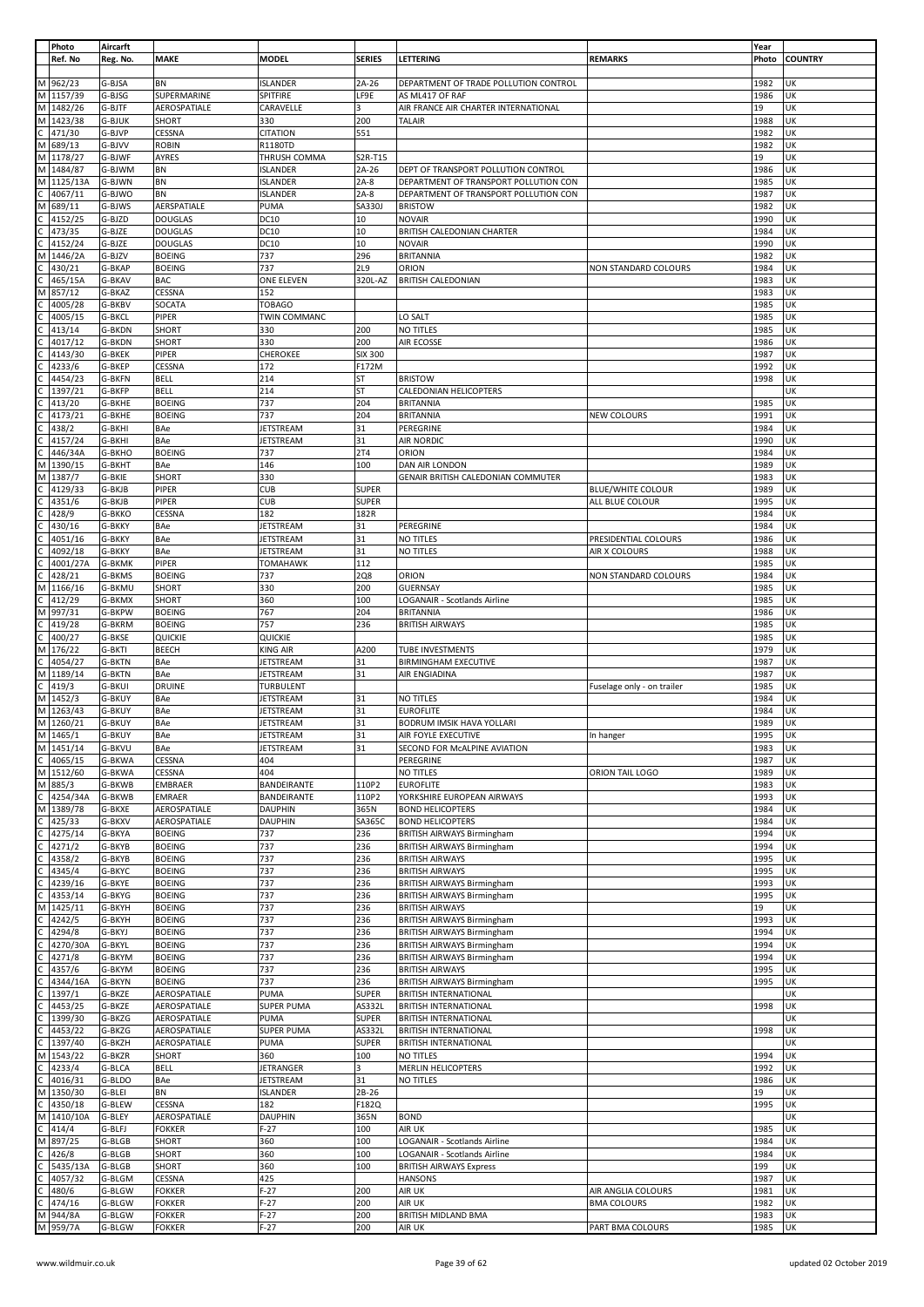|              | Photo              | Aircarft         |                         |                   |                 |                                |                          | Year         |                |
|--------------|--------------------|------------------|-------------------------|-------------------|-----------------|--------------------------------|--------------------------|--------------|----------------|
|              | Ref. No            | Reg. No.         | <b>MAKE</b>             | <b>MODEL</b>      | <b>SERIES</b>   | LETTERING                      | <b>REMARKS</b>           | Photo        | <b>COUNTRY</b> |
|              |                    |                  |                         |                   |                 |                                |                          |              |                |
|              | 415/22             | G-BLGW           | <b>FOKKER</b>           | $F-27$            | 200             | AIR UK                         |                          | 1985         | UK             |
|              |                    |                  |                         |                   |                 |                                |                          |              |                |
|              | 4126/4             | G-BLGW           | <b>FOKKER</b>           | $F-27$            | 200             | AIR UK                         |                          | 1989         | UK             |
| м            | 941/29             | G-BLHJ           | CESSNA                  | 172               | F172P           |                                |                          | 1984         | UK             |
|              | 417/16             | G-BLIE           | DH                      | VENOM             |                 | <b>SWISS AF J-1614</b>         |                          | 1985         | UK             |
| м            | 1453/39            | G-BLKP           | BAe                     | <b>JETSTREAM</b>  | 31              | JETSTREAM 31                   |                          | 1991         | UK             |
|              | 4150/31            | G-BLMR           | PIPER                   | <b>CUB</b>        | <b>SUPER</b>    |                                |                          | 1990         | UK             |
|              | 417/7              | G-BLMS           | PIPER                   | <b>CUB</b>        | <b>SUPER</b>    |                                |                          | 1985         | UK             |
|              |                    |                  |                         |                   |                 |                                |                          |              |                |
|              | 4182/13            | G-BLMX           | CESSNA                  | 172               | <b>FR172H</b>   |                                |                          | 1991         | UK             |
|              | 412/31             | G-BLNB           | <b>VICKERS</b>          | VISCOUNT          | 802             | <b>EUROAIR</b>                 |                          | 1985         | UK             |
|              | 4111/16            | G-BLNB           | <b>VICKERS</b>          | VISCOUNT          | 802             | <b>BAF BRITISH</b>             |                          | 1988         | UK             |
|              | 4172/24            | G-BLNJ           | BN                      | <b>ISLANDER</b>   | 2B              | LOGANAIR                       |                          | 1991         | UK             |
|              |                    |                  |                         |                   |                 |                                |                          |              |                |
|              | 4328/32            | G-BLNJ           | BN                      | <b>ISLANDER</b>   | 2B              | <b>BRITISH AIRWAYS Express</b> |                          | 1994         | UK             |
| M            | 1537/6             | G-BLNW           | <b>BN</b>               | <b>ISLANDER</b>   | $2B-27$         | SCOTTISH AMBULANCE SERVICE     |                          | 1994         | UK             |
|              | 413/19             | G-BLOA           | <b>VICKERS</b>          | VISCOUNT          | 806             | NO TITLES                      | MANX COLOURS             | 1985         | UK             |
|              | 1484/69A           | G-BLOA           | <b>VICKERS</b>          | VISCOUNT          | 806             | <b>GUERNSEY</b>                |                          | 1987         | UK             |
|              | 4119/16            | G-BLOA           | <b>VICKERS</b>          | VISCOUNT          | 806             | <b>BAF FREIGHTMASTER</b>       | PAINT FINISH             | 1988         | UK             |
|              |                    |                  |                         |                   |                 |                                |                          |              |                |
|              | 4119/20            | G-BLOA           | <b>VICKERS</b>          | <b>VISCOUNT</b>   | 806             | <b>BAF FREIGHTMASTER</b>       | <b>BARE METAL FINISH</b> | 1988         | UK             |
|              | 4003/15            | G-BLPF           | CESSNA                  | 172               | <b>FR172G</b>   |                                |                          | 1985         | UK             |
|              | 4304/24            | G-BLPM           | AEROSPATIALE            | <b>SUPER PUMA</b> | 332L            | <b>BRISTOW</b>                 |                          | 1994         | UK             |
|              | 1533/17            | G-BLPY           | SHORT                   | 360               | 100             | AIR UK                         |                          | 1988         | UK             |
|              |                    |                  |                         |                   |                 |                                |                          |              |                |
|              | 413/4              | G-BLRK           | PIPER                   | CHEYENNE          | IIIA            |                                |                          | 1985         | UK             |
| M            | 1233/57            | G-BLRT           | SHORT                   | 360               | 100             | NO TITLES                      |                          | 19           | UK             |
| М            | 1515/12A           | G-BLSC           | CONSOLIDATED            | CATALINA          | PBY-5A          | JV928 OF RAF                   |                          | 1991         | UK             |
|              | 4001/24A           | G-BLTE           | CESSNA                  | 182               | F182Q           |                                |                          | 1985         | UK             |
| M            | 1377/19            | G-BLUN           | AEROSPATIALE            | <b>DAUPHIN</b>    | 365N            | <b>BOND HELICOPTERS CONOCO</b> |                          | 1988         | UK             |
|              |                    |                  |                         |                   |                 |                                |                          |              |                |
|              | 4453/31            | G-BLXR           | AEROSPATIALE            | <b>SUPER PUMA</b> | AS332L          | <b>BRISTOW</b>                 |                          | 1998         | UK             |
|              | 1398/6A            | G-BLZJ           | AEROSPATIALE            | PUMA              | <b>SUPER</b>    | <b>BRITISH INTERNATIONAL</b>   |                          |              | UK             |
| М            | 1379/14            | G-BLZT           | SHORT                   | 360               | 100             | AIR UK                         |                          | 19           | UK             |
|              | 449/19             | G-BMAA           | <b>DOUGLAS</b>          | DC <sub>9</sub>   | 15              | BRITISH MIDLAND BMA            |                          | 1984         | UK             |
| м            |                    |                  |                         |                   |                 | <b>BRITISH MIDLAND BM</b>      |                          |              |                |
|              | 1240/22            | G-BMAA           | <b>DOUGLAS</b>          | DC9               | 15              |                                |                          | 1988         | UK             |
|              | 4004/18            | G-BMAB           | <b>DOUGLAS</b>          | DC <sub>9</sub>   | 15              | BRITISH MIDLAND BMA            |                          | 1985         | UK             |
|              | 4154/26            | G-BMAB           | <b>DOUGLAS</b>          | DC <sub>9</sub>   | 15              | BRITISH MIDLAND BM             |                          | 1990         | UK             |
|              | 420/33             | G-BMAC           | <b>DOUGLAS</b>          | DC9               | 15              | BRITISH MIDLAND BMA            |                          | 1984         | UK             |
|              | 4239/21            | G-BMAC           | <b>DOUGLAS</b>          | DC9               | 15              | BRITISH MIDLAND BM             |                          | 1993         | UK             |
|              |                    |                  |                         |                   |                 |                                |                          |              |                |
|              | 4197/14            | G-BMAG           | <b>DOUGLAS</b>          | DC <sub>9</sub>   | 15              | BRITISH MIDLAND BM             |                          | 1992         | UK             |
|              | 446/33A            | G-BMAH           | <b>DOUGLAS</b>          | DC9               | 14              | BRITISH MIDLAND BMA            |                          | 1984         | UK             |
|              | 4227/11            | G-BMAH           | <b>DOUGLAS</b>          | DC9               | 14              | BRITISH MIDLAND BM             |                          | 1992         | UK             |
|              | 418/30             | G-BMAI           | <b>DOUGLAS</b>          | DC <sub>9</sub>   | 14              | BRITISH MIDLAND BMA            |                          | 1985         | UK             |
|              |                    |                  |                         | DC <sub>9</sub>   | 14              |                                |                          |              | UK             |
|              | 4201/6             | G-BMAI           | <b>DOUGLAS</b>          |                   |                 | BRITISH MIDLAND BM             |                          | 1992         |                |
|              | 4057/28            | G-BMAK           | <b>DOUGLAS</b>          | DC <sub>9</sub>   | 32              | BRITISH MIDLAND BM             |                          | 1987         | UK             |
|              | 446/1              | G-BMAL           | <b>SIKORSKY</b>         | S76               | Α               | NORTH SCOTTISH                 |                          | 1984         | UK             |
|              | 4227/7             | G-BMAM           | <b>DOUGLAS</b>          | DC9               | 32              | BRITISH MIDLAND BM             |                          | 1992         | UK             |
|              | 4064/31            | G-BMAP           | <b>FOKKER</b>           | $F-27$            | 200             | LOGANAIR - Scotlands Airline   |                          | 1987         | UK             |
|              |                    |                  |                         |                   |                 |                                |                          |              |                |
|              | 4081/12            | G-BMAR           | SHORT                   | 360               | 100             | LOGANAIR - Scotlands Airline   |                          | 1987         | UK             |
|              | 4048/19            | G-BMBC           | PIPER                   | <b>NAVAJO</b>     | CHIEFTA         |                                |                          | 1986         | UK             |
|              | 4003/5A            | G-BMBI           | PIPER                   | <b>NAVAJO</b>     | CHIEFTA         |                                |                          | 1985         | UK             |
|              | 4018/26            | G-BMCI           | CESSNA                  | 172               | F172H           |                                |                          | 1986         | UK             |
|              | 261/6              | G-BMCL           | CESSNA                  | <b>CITATION</b>   | 550             | MICRO CONSULTANTS              |                          | 1979         | UK             |
| м            |                    |                  |                         |                   |                 |                                |                          |              |                |
|              | 4454/9             | G-BMCX           | AEROSPATIALE            | <b>SUPER PUMA</b> | AS332L          | <b>BRISTOW</b>                 |                          | 1998         | UK             |
| M            | 855/39             | G-BMEC           | <b>BOEING</b>           | 737               | <b>2S3</b>      | AIR EUROPE                     |                          | 1982         | UK             |
|              | M 1381/30A         | G-BMFT           | HS                      | 748               | 2A              | JERSEY EUROPEAN                |                          | 1990         | UK             |
| M            | 1234/34            | G-BMGT           | CESSNA                  | 310               | R               | AIR SERVICE TRAINING           |                          | 1988         | UK             |
| $\mathsf{C}$ |                    |                  |                         |                   |                 |                                |                          |              |                |
|              | 4287/6A            | G-BMHX           | SHORT                   | 360               | 200             | LOGANAIR - Scotlands Airline   |                          | 1994         | UK             |
|              | M 1336/65          | G-BMHY           | SHORT                   | 360               | 200             | <b>BRITISH MIDLAND BM</b>      |                          | 1987         | UK             |
| C            | 4126/2             | G-BMHY           | SHORT                   | 360               | 200             | NO TITLES                      |                          | 1989         | UK             |
| M            | 101/7              | G-BMIC           | ROCKWELL                | COMMANDER         | 690B            | MICRO CONSULTANTS              |                          | 1980         | UK             |
|              | 4025/4             | G-BMLC           | SHORT                   | 360               | 200             | LOGANAIR - Scotlands Airline   |                          | 1986         | UK             |
|              |                    |                  |                         |                   |                 |                                |                          |              |                |
|              | 4064/8             | G-BMML           | PIPER                   | TOMAHAWK          | 112             | ROTTERDAMSCHE AERO CLUB        |                          | 1987         | UK             |
|              | 4171/6             | G-BMML           | PIPER                   | <b>TOMAHAWK</b>   | 112             | NO TITLES                      |                          | 1991         | UK             |
| M            | 1541/35A           | G-BMMR           | <b>DORNIER</b>          | 228               | 200             | <b>SUCKLING AIRWAYS</b>        |                          | 1994         | UK             |
|              | 4111/0A            | G-BMMZ           | <b>BOEING</b>           | 737               | 2D <sub>6</sub> | <b>BRITANNIA</b>               |                          | 1988         | UK             |
|              | M 1170/3A          | G-BMOA           | CESSNA                  | 441               |                 |                                |                          | 1987         | UK             |
|              |                    |                  |                         |                   |                 |                                |                          |              |                |
|              | 4143/24            | G-BMOF           | CESSNA                  | 206               | U206G           |                                |                          | 1987         | UK             |
|              | M 636/3            | G-BMON           | <b>BOEING</b>           | 737               | 2K9             | <b>MONARCH</b>                 |                          | 1981         | UK             |
| М            | 1534/23            | G-BMOR           | <b>BOEING</b>           | 737               | <b>2S3</b>      | AIR UK LEISURE                 |                          | 1988         | UK             |
| M            | 1446/19            | G-BMOW           | GRUMMAN                 | GULFSTREAM        | 1               | <b>BIRMINGHAM EXECUTIVE</b>    |                          | 1989         | UK             |
|              | 4140/12            | G-BMOW           | <b>GRUMMAN</b>          | GULFSTREAM        | $\mathbf{1}$    | <b>BIRMINGHAM EUROPEAN</b>     |                          | 1989         | UK             |
|              |                    |                  |                         | 757               |                 | <b>BRITISH AIRWAYS</b>         |                          | 1991         | UK             |
|              | 4174/3             | G-BMRB           | <b>BOEING</b>           |                   | 236             |                                |                          |              |                |
|              | 4233/23            | G-BMRD           | <b>BOEING</b>           | 757               | 236             | <b>BRITISH AIRWAYS</b>         |                          | 1992         | UK             |
|              | 4131/31            | G-BMRI           | <b>BOEING</b>           | 757               | 236             | <b>BRITISH AIRWAYS</b>         |                          | 1989         | UK             |
|              | 634/17             | G-BMSM           | <b>BOEING</b>           | 737               | <b>2S3</b>      | AIR EUROPE                     |                          | 1981         | UK             |
|              | 4141/19            | G-BMSR           | GRUMMAN                 | <b>GULFSTREAM</b> | $\mathbf{1}$    |                                | port side view           | 1989         | UK             |
|              | 4141/20            |                  |                         |                   |                 |                                |                          | 1989         | UK             |
|              |                    | G-BMSR           | GRUMMAN                 | GULFSTREAM        |                 |                                | port side view           |              |                |
| M            | 1176/14            | G-BMSV           | PIPER                   | <b>NAVAJO</b>     | CHIEFTA         |                                |                          | 1987         | UK             |
| M            | 1484/32            | G-BMTF           | <b>BOEING</b>           | 737               | <b>2S3</b>      | AIR EUROPE                     |                          | 1988         | UK             |
|              | 4095/36            | G-BMTG           | <b>BOEING</b>           | 737               | <b>2S3</b>      | AIR EUROPE                     |                          | 1988         | UK             |
|              | 4143/27            | G-BMTJ           | CESSNA                  | 152               |                 |                                |                          | 1987         | UK             |
|              |                    |                  |                         |                   |                 |                                |                          |              |                |
|              | 4143/20            | G-BMTK           | CESSNA                  | 152               |                 |                                |                          | 1989         | UK             |
|              | 4143/15            | G-BMTO           | PIPER                   | TOMAHAWK          |                 |                                |                          | 1989         | UK             |
|              | 4134/6             | G-BMXW           | DHC                     | <b>TWIN OTTER</b> | 300             | LOGANAIR - Scotlands Airline   |                          | 1989         | UK             |
|              | M 1158/23          | G-BNAL           | <b>FOKKER</b>           | $F-27$            | 600             | AIR UK                         |                          | 1987         | UK             |
| M            | 1366/2A            | G-BNAL           | <b>FOKKER</b>           | $F-27$            | 600             | AIR UK                         | NEW COLOURS              | 1990         | UK             |
|              |                    |                  |                         |                   |                 |                                |                          |              |                |
| M            | 1322/8             | G-BNBD           | SHORT                   | 360               | 200             | CONNECTAIR                     |                          | 1987         | UK             |
|              | M 1153/33          | G-BNBY           | <b>BEECH</b>            | <b>BARON</b>      | 55A             |                                |                          | 1987         | UK             |
| М            | 1219/2             | G-BNCE           | <b>GRUMMAN</b>          | <b>GULFSTREAM</b> | $\mathbf{1}$    |                                |                          | 1988         | UK             |
|              | 5434/28            | G-BNDM           | <b>SHORT</b>            | 360               | 300             | <b>HIGHLAND Atlantic</b>       |                          | 199          | UK             |
|              | 4612/24A           | G-BNDR           | SOCATA                  | <b>TOBAGO</b>     | <b>TB10</b>     |                                |                          | 2002         | UK             |
|              |                    |                  |                         |                   |                 |                                |                          |              |                |
|              | 4083/19            | G-BNEP           | PIPER                   | SENECA            | Ш               |                                |                          | 1987         | UK             |
| M            | 1539/19            | G-BNFB           | SHORT                   | 360               | 300             | PHILIPPINES                    |                          | 1994         | UK             |
|              | M 1539/13          | G-BNFD           | SHORT                   | 360               | 300             | NO TITLES                      |                          | 1994         | UK             |
| M            |                    | G-BNIA           | <b>BOEING</b>           | 737               | 2A3             | <b>BRITANNIA</b>               | PLUNA COLOURS            | 1987         | UK             |
|              |                    |                  |                         |                   |                 |                                |                          |              |                |
|              | 1182/26            |                  |                         |                   |                 |                                |                          |              |                |
|              | M 1310/19A         | G-BNIH           | <b>ROMBAC</b>           | ONE ELEVEN        | 561RC           | LONDON EUROPEAN                |                          | 1987         | UK             |
| C            | 4143/25<br>4673/25 | G-BNIV<br>G-BNLD | CESSNA<br><b>BOEING</b> | 152<br>747        | 436             | <b>BRITISH AIRWAYS</b>         |                          | 1987<br>2006 | UK<br>UK       |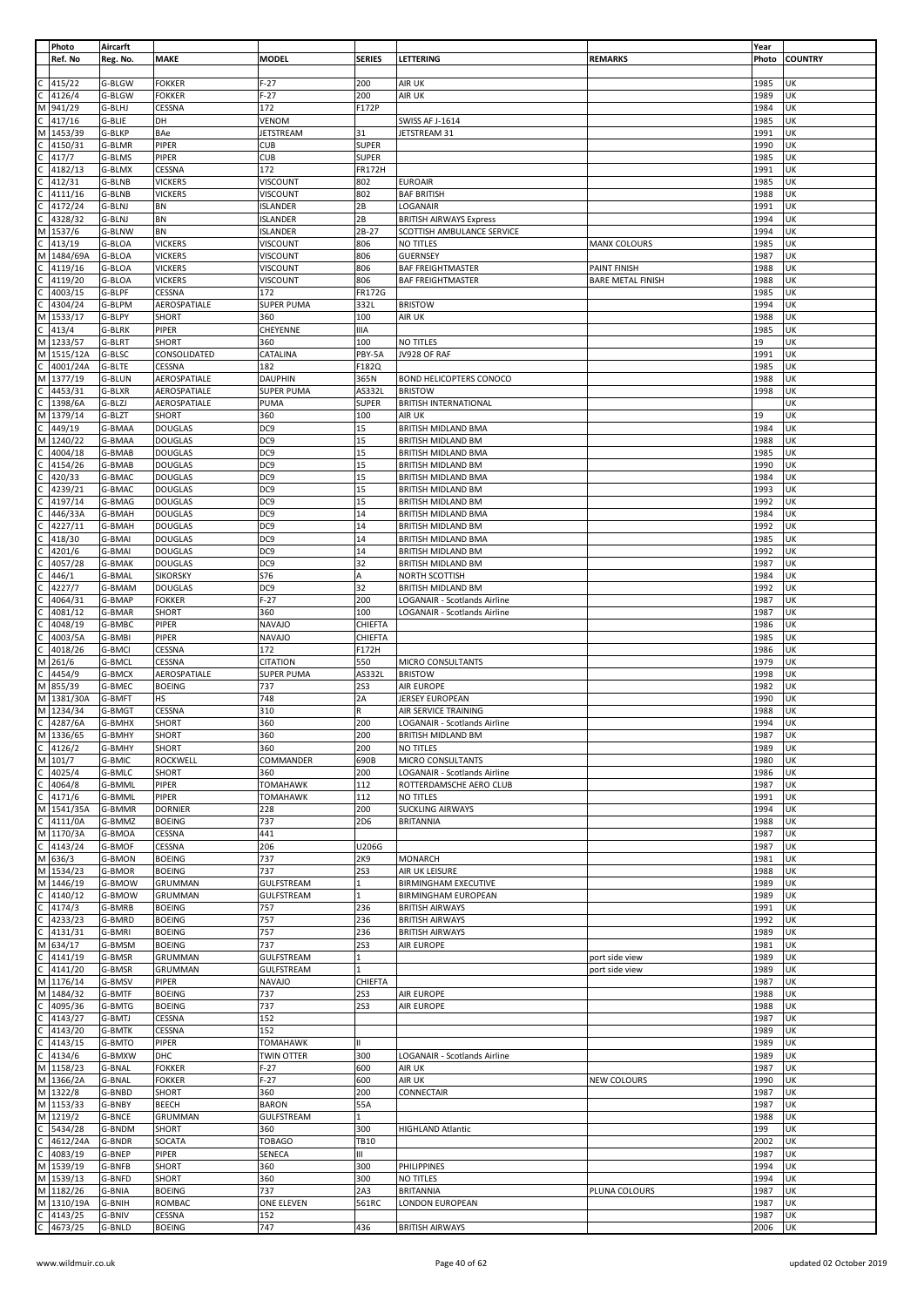|              | Photo     | Aircarft      |                          |                    |                |                                       |                             | Year  |                |
|--------------|-----------|---------------|--------------------------|--------------------|----------------|---------------------------------------|-----------------------------|-------|----------------|
|              | Ref. No   | Reg. No.      | MAKE                     | MODEL              | <b>SERIES</b>  | <b>LETTERING</b>                      | <b>REMARKS</b>              | Photo | <b>COUNTRY</b> |
|              |           |               |                          |                    |                |                                       |                             |       |                |
|              | 4673/15   | G-BNLI        | <b>BOEING</b>            | 747                | 436            | <b>BRITISH AIRWAYS</b>                |                             | 2006  | UK             |
|              | 4532/25   | G-BNMT        | SHORT                    | 360                |                | <b>BRITISH AIRWAYS</b>                |                             | 2000  | UK             |
|              | 4354/16A  | G-BNMW        | SHORT                    | 360                |                | <b>GILL AIR</b>                       |                             | 1995  | UK             |
|              |           |               |                          |                    |                |                                       |                             |       |                |
|              | 4128/35   | G-BNNF        | AEROSPATIALE             | LAMA               | 315B           | <b>DOLLAR</b>                         |                             | 1989  | UK             |
| M            | 1386/8A   | <b>G-BNNK</b> | <b>BOEING</b>            | 737                | 3Q8            | DAN AIR LONDON                        |                             | 1990  | UK             |
| C            | 4143/33   | G-BNOA        | PIPER                    | <b>TOMAHAWK</b>    |                |                                       |                             | 1987  | UK             |
| M            | 282/13A   | G-BNOC        | EMBRAER                  | BANDEIRANTE        | 110PI          | AIR ECOSSE                            |                             | 1980  | UK             |
|              | 4107/24   | <b>G-BNOE</b> | PIPER                    | CHEROKEE           | WARRIOR        | <b>BAe FLYING COLLEGE</b>             |                             | 1988  | UK             |
| М            | 1239/26   | G-BNOF        | PIPER                    | <b>CHEROKEE</b>    |                | WARRIOR BAe FLYING COLLEGE            |                             | 1988  | UK             |
|              | 4107/28   | G-BNOG        | PIPER                    | CHEROKEE           |                | WARRIOR   BAe FLYING COLLEGE          |                             | 1988  | UK             |
|              |           |               |                          |                    |                |                                       |                             |       |                |
|              | 4107/26   | <b>G-BNOH</b> | PIPER                    | CHEROKEE           | WARRIOR        | <b>BAe FLYING COLLEGE</b>             |                             | 1988  | UK             |
|              | 4127/28   | G-BNOJ        | PIPER                    | CHEROKEE           |                | WARRIOR BAe FLYING COLLEGE            |                             | 1989  | UK             |
| M            | 1423/5    | G-BNON        | PIPER                    | <b>CHEROKEE</b>    |                | WARRIOR   BAe FLYING COLLEGE          |                             | 1990  | UK             |
|              | 4522/16   | <b>G-BNON</b> | PIPER                    | <b>CHEROKEE</b>    |                | WARRIOR   "AT" Logo                   |                             | 1999  | UK             |
| М            | 1360/32   | G-BNOO        | PIPER                    | CHEROKEE           |                | WARRIOR   BAe FLYING COLLEGE          |                             | 1990  | UΚ             |
|              | 4153/10   | G-BNOP        | PIPER                    | CHEROKEE           | WARRIOR        | <b>BAe FLYING COLLEGE</b>             |                             | 1990  | UK             |
|              | 4150/35   | G-BNOU        | PIPER                    | CHEROKEE           | WARRIOR        | <b>BAe FLYING COLLEGE</b>             |                             | 1990  | UK             |
|              |           |               |                          |                    |                |                                       |                             |       |                |
| М            | 1449/0    | G-BNPA        | <b>BOEING</b>            | 737                | <b>2S3</b>     | AIR EUROPE                            |                             | 1988  | UK             |
|              | 4237/9    | G-BNPD        | PIPER                    | AZTEC              |                |                                       |                             | 1993  | UK             |
| М            | 1307/63   | G-BNPS        | MBB                      | Bo105              | DBS/4          | <b>SUSSEX POLICE</b>                  |                             | 19    | UK             |
|              | 4126/16   | G-BNPT        | PIPER                    | TOMAHAWK II        |                | ATLANTIC AVIATION LTD                 |                             | 1989  | UK             |
|              | 4198/12   | G-BNPT        | PIPER                    | <b>TOMAHAWK II</b> |                | <b>CUMBERNAULD AIRPORT</b>            | stbd side view              | 1992  | UK             |
|              | 4198/11   | G-BNPT        | PIPER                    | <b>TOMAHAWK II</b> |                | <b>CUMBERNAULD AIRPORT</b>            | port side view              | 1992  | UK             |
|              |           |               |                          |                    |                |                                       |                             |       |                |
|              | 4156/9    | G-BNRT        | <b>BOEING</b>            | 737                | 3T5            | <b>BRITANNIA</b>                      |                             | 1990  | UK             |
| M            | 1533/21A  | G-BNSA        | <b>DOUGLAS</b>           | DC9                | 83             | BRITISH ISLAND AIRWAYS BIA            |                             | 1989  | UK             |
| М            | 1163/35   | G-BNSH        | <b>SIKORSKY</b>          | S76                | А              | <b>BOND HELICOPTERS</b>               |                             | 1987  | UΚ             |
|              | 4140/2    | G-BNTB        | <b>FOKKER</b>            | $F-27$             | 600            | AIR UK                                |                             | 1989  | UK             |
|              | 4153/7    | G-BNTG        | FFA                      | <b>BRAVO</b>       | AS202          | <b>BAe FLYING COLLEGE</b>             |                             | 1990  | UK             |
|              | 4125/32   | G-BNTH        | FFA                      | <b>BRAVO</b>       | AS202          | <b>BAe FLYING COLLEGE</b>             |                             | 1989  | UK             |
|              | 4167/32A  |               | FFA                      | <b>BRAVO</b>       | AS202          |                                       |                             | 1990  | UK             |
|              |           | G-BNTI        |                          |                    |                | <b>BAe FLYING COLLEGE</b>             |                             |       |                |
|              | 4194/29   | G-BNTJ        | FFA                      | <b>BRAVO</b>       | AS202          | <b>BAe FLYING COLLEGE</b>             |                             | 1991  | UK             |
|              | 4126/8    | G-BNTK        | FFA                      | <b>BRAVO</b>       | AS202          | <b>BAe FLYING COLLEGE</b>             |                             | 1989  | UK             |
|              | 4153/5    | G-BNTL        | FFA                      | <b>BRAVO</b>       | AS202          | <b>BAe FLYING COLLEGE</b>             |                             | 1990  | UK             |
|              | 4153/1    | G-BNTO        | FFA                      | <b>BRAVO</b>       | AS202          | <b>BAe FLYING COLLEGE</b>             |                             | 1990  | UK             |
| M            | 1310/28   | G-BNTY        | SHORT                    | 330                | 200            | NO TITLES                             |                             | 1988  | UK             |
|              |           |               |                          |                    |                |                                       |                             |       |                |
|              | 4237/36   | G-BNVG        | <b>AVIATION SCOTLAND</b> | ARV-1              | SUPER 2        |                                       | IN ASSEMBLY                 | 1993  | UΚ             |
|              | 4118/23   | G-BNVT        | PIPER                    | CHEROKEE           | ARROW I        |                                       |                             | 1988  | UK             |
|              | 4287/28A  | G-BNWA        | <b>BOEING</b>            | 767                | 336ER          | <b>BRITISH AIRWAYS</b>                |                             | 1994  | UK             |
|              | 4282/29A  | G-BNWD        | <b>BOEING</b>            | 767                | 336ER          | <b>BRITISH AIRWAYS</b>                |                             | 1994  | UK             |
|              | 4356/22   | G-BNWM        | <b>BOEING</b>            | 767                | 336ER          | <b>BRITISH AIRWAYS</b>                |                             | 1995  | UΚ             |
|              | 4290/20A  | G-BNWV        | <b>BOEING</b>            | 767                | 336ER          | <b>BRITISH AIRWAYS</b>                |                             | 1994  | UK             |
|              |           |               |                          |                    |                |                                       |                             |       |                |
|              | 4207/31   | G-BNXF        | BELL                     | JETRANGER          | 206B           | DOLLAR HELICOPTERS                    |                             | 1992  | UK             |
|              | 4124/35   | G-BNXP        | <b>BOEING</b>            | 737                | 3QA            | AIR EUROPE                            |                             | 1989  | UK             |
|              | 4084/23A  | G-BNXW        | <b>BOEING</b>            | 737                | 33A            | <b>MONARCH</b>                        |                             | 1987  | UK             |
|              | 4133/5    | G-BNYL        | CESSNA                   | 152                |                |                                       |                             | 1989  | UK             |
| M            | 1383/30A  | G-BNYS        | <b>BOEING</b>            | 767                | 204            | <b>BRITANNIA</b>                      |                             | 1990  | UK             |
| M            | 1368/20   | G-BOAA        | BAC/SUD                  | CONCORDE           | 102            | <b>BRITISH AIRWAYS</b>                |                             | 1989  | UK             |
| M            | 961/32    | G-BOAE        | BAC/SUD                  | CONCORDE           | 102            | <b>BRITISH</b>                        |                             | 1982  | UK             |
|              |           |               |                          |                    |                |                                       |                             |       |                |
| М            | 241/35A   | G-BOAF        | BAC/SUD                  | CONCORDE           | 102            | <b>BRITISH AIRWAYS</b>                |                             | 1980  | UK             |
| M            | 606/5     | G-BOAF        | BAC/SUD                  | CONCORDE           | 102            | <b>BRITISH</b>                        |                             | 1981  | UK             |
|              | 4065/10   | G-BOAG        | BAC/SUD                  | CONCORDE           | 102            | <b>BRITISH AIRWAYS</b>                |                             | 1987  | UΚ             |
| M            | 1381/18A  | G-BOAX        | DHC                      | DASH <sub>7</sub>  | 110            | LONDON CITY AIRWAYS                   |                             | 1990  | UK             |
| M            | 1539/28   | G-BOAY        | DHC                      | DASH <sub>7</sub>  | 110            | <b>BRYMON</b>                         |                             | 1994  | UK             |
| C            | 4194/31   | G-BOCT        | PIPER                    | SENECA             | Ш              | <b>BAe FLYING COLLEGE</b>             |                             | 1991  | UK             |
| C            |           |               |                          |                    |                |                                       |                             |       |                |
|              | 4128/13   | G-BOIG        | PIPER                    | CHEROKEE           | <b>WARRIOR</b> |                                       |                             | 1989  | UK             |
| $\mathsf{C}$ | 4128/4    | G-BOKO        | PIPER                    | CHEROKEE           |                | WARRIOR   BAe FLYING COLLEGE          |                             | 1989  | UK             |
| C            | 4126/18   | G-BOKT        | PIPER                    | CHEROKEE           |                | WARRIOR   BAe FLYING COLLEGE          |                             | 1989  | UK             |
| M            | 1378/22   | G-BOND        | <b>SIKORSKY</b>          | S76                | Α              | <b>BOND HELICOPTERS</b>               |                             | 1986  | UK             |
| C            | 4118/2    | G-BONM        | <b>BOEING</b>            | 737                | 2A8            | <b>BRITANNIA</b>                      |                             | 1988  | UK             |
| M            | 869/13    | G-BOOM        | <b>HAWKER</b>            | <b>HUNTER</b>      | T7             |                                       |                             | 1983  | UK             |
|              | 4294/10   | G-BOPB        | <b>BOEING</b>            | 767                | 204ER          | <b>BRITANNIA</b>                      | port side view              | 1994  | UK             |
|              |           |               |                          |                    |                |                                       |                             |       |                |
| C            | 4294/12   | G-BOPB        | <b>BOEING</b>            | 767                | 204ER          | <b>BRITANNIA</b>                      | port side view              | 1994  | UK             |
|              | 4173/28   | G-BOPJ        | <b>BOEING</b>            | 737                | 46B            | BRITISH MIDLAND BM                    |                             | 1991  | UK             |
|              | 4120/23   | G-BOTJ        | BAe                      | <b>JETSTREAM</b>   | 32             | NO TITLES                             |                             | 1989  | UK             |
| М            | 1534/37   | G-BOZA        | <b>BOEING</b>            | 737                | 3L9            | <b>BRITISH AIRWAYS</b>                |                             | 1988  | UK             |
|              | 4521/23   | G-BOZS        | <b>PITTS</b>             | S1C                | SPECIAL        |                                       |                             | 1999  | UK             |
| M            | 1483/17A  | G-BPAR        | PIPER                    | <b>NAVAJO</b>      | CHIEFTA        | <b>BURNTHILLS AVIATION LTD</b>        |                             | 1979  | UK             |
| C            | 4189/11   | G-BPAW        | CESSNA                   | 150                | 150M           |                                       |                             | 1991  | UΚ             |
|              | 4167/1A   | G-BPCA        | BN                       | <b>ISLANDER</b>    | 2B             | LOGANAIR                              |                             | 1990  | UK             |
|              |           |               |                          |                    |                |                                       |                             |       |                |
|              | 4050/26   | G-BPCH        | <b>BEECH</b>             | <b>KING AIR</b>    | 300            |                                       |                             | 1986  | UΚ             |
| М            | 1518/32A  | G-BPCO        | SHORT                    | 360                | 100            | AIR EUROPE                            |                             | 1991  | UK             |
|              | 4112/19   | G-BPDA        | <b>HS</b>                | 748                | 2A             | SCOTTISH EUROPEAN                     |                             | 1988  | UK             |
|              | 4143/36A  | G-BPDC        | PIPER                    | MALIBU             | 310P           |                                       | stbd side view              | 1987  | UΚ             |
|              | 4143/35   | G-BPDC        | PIPER                    | MALIBU             | 310P           |                                       | port side view              | 1987  | UK             |
| М            | 1524/12   | G-BPEA        | <b>BOEING</b>            | 757                | 236            | CALEDONIAN                            |                             | 1992  | UK             |
|              |           |               |                          |                    |                |                                       |                             |       |                |
|              | 4340/17   | G-BPED        | <b>BOEING</b>            | 757                | 236            | <b>BRITISH AIRWAYS</b>                |                             | 1994  | UK             |
|              | 4591/7    | G-BPEJ        | <b>BOEING</b>            | 757                | 236            | <b>BRITISH AIRWAYS United Kingdom</b> |                             | 2001  | UK             |
| C            | 4528/2    | G-BPFN        | SHORT                    | 360                |                | <b>BRITISH AIRWAYS</b>                |                             | 2000  | UK             |
| М            | 1367/2A   | G-BPFR        | SHORT                    | 360                | 300            | <b>FORMOSA AIRLINES</b>               |                             | 1989  | UΚ             |
| М            | 1532/41   | G-BPFS        | SHORT                    | 360                | 300            | BIRMINGHAM EUROPEAN BEA               |                             | 1990  | UK             |
| M            | 1383/35   | G-BPFV        | <b>BOEING</b>            | 767                | 204ER          | <b>BRITANNIA</b>                      |                             | 1990  | UK             |
| C            |           |               |                          |                    |                |                                       |                             |       |                |
|              | 4131/5    | G-BPGB        | CESSNA                   | 150                | <b>150J</b>    |                                       |                             | 1989  | UΚ             |
|              | 4127/29   | G-BPIK        | PIPER                    | <b>TOMAHAWK II</b> | 112            | ATLANTIC AVIATION LTD                 |                             | 1989  | UK             |
| M            | 1340/1    | G-BPIK        | PIPER                    | <b>TOMAHAWK II</b> | 112            |                                       | <b>VIEW OF INSTRUMENTS</b>  | 1989  | UK             |
| $\mathsf{C}$ | 4313/9    | G-BPIK        | PIPER                    | <b>TOMAHAWK II</b> | 112            | <b>CUMBERNAULD AIRPORT</b>            |                             | 1994  | UK             |
| M            | 1355/9    | G-BPMA        | SHORT                    | 330                | 200            |                                       |                             | 19    | UK             |
| M            | 1514/30   | G-BPNY        | <b>BOEING</b>            | 727                | 230            | <b>DAN AIR</b>                        |                             | 1991  | UK             |
|              |           |               |                          |                    | 181            |                                       |                             |       | UK             |
|              | 4126/11   | G-BPOT        | PIPER                    | CHEROKEE           |                |                                       |                             | 1989  |                |
| C            | 4131/7    | G-BPOW        | PIPER                    | <b>TOMAHAWK</b>    | 112            |                                       |                             | 1989  | UΚ             |
| C            | 4344/29   | G-BPRY        | PIPER                    | CHEROKEE           | <b>WARRIOR</b> |                                       |                             | 1994  | UK             |
| M            | 1411/31   | G-BPWB        | <b>SIKORSKY</b>          | $S-61$             | N              | <b>BRISTOW</b>                        |                             |       | UK             |
|              | 4184/21   | G-BPWM        | CESSNA                   | 150                | 150L           |                                       |                             | 1991  | UK             |
| M            | 1263/12   | G-BPZJ        | BAe                      | <b>JETSTREAM</b>   | 31             | NO TITLES                             | ex NETHERLINES COLOURS      | 1989  | UK             |
|              | M 1259/22 | G-BPZL        | BAe                      | JETSTREAM          | 32             | AMERICAN EAGLE "209"                  | "209" IS PARIS AIR SHOW No. | 1989  | UK             |
|              |           |               |                          |                    |                |                                       |                             |       |                |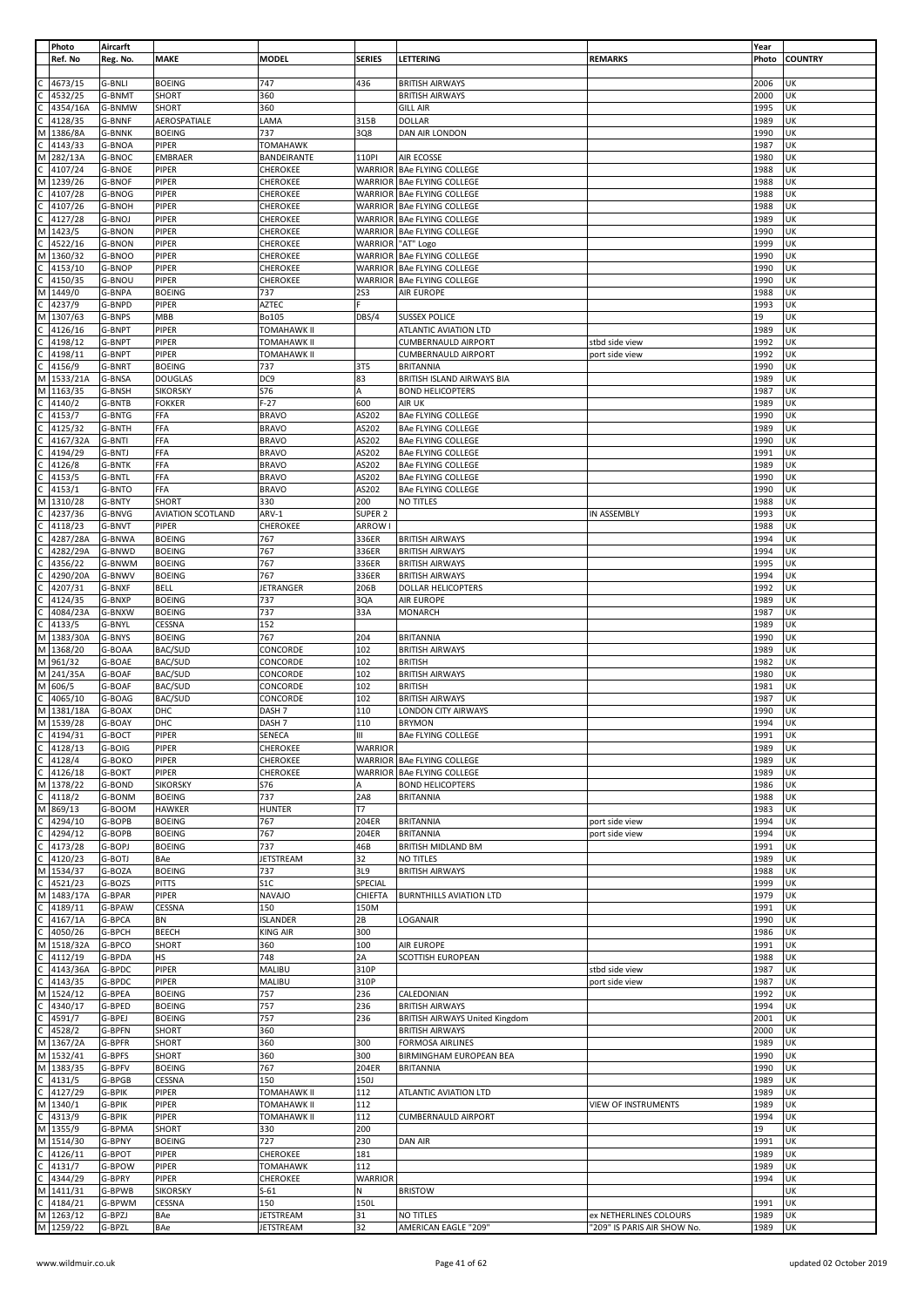|              | Photo    | Aircarft |                 |                   |                    |                                |                            | Year  |                |
|--------------|----------|----------|-----------------|-------------------|--------------------|--------------------------------|----------------------------|-------|----------------|
|              | Ref. No  | Reg. No. | MAKE            | <b>MODEL</b>      | <b>SERIES</b>      | LETTERING                      | <b>REMARKS</b>             | Photo | <b>COUNTRY</b> |
|              |          |          |                 |                   |                    |                                |                            |       |                |
|              | 4045/32  | G-BRAD   | BEECH           | <b>BARON</b>      | <b>B55</b>         |                                |                            | 1986  | UK             |
|              |          |          |                 |                   |                    |                                |                            |       |                |
| M            | 1263/8   | G-BREV   | BAe             | <b>JETSTREAM</b>  | 32                 | NO TITLES                      | Primer paint finish        | 1989  | UK             |
| M            | 939/26   | G-BREW   | PIPER           | <b>NAVAJO</b>     | CHIEFTA            |                                |                            | 1984  | UK             |
| М            | 1123/77  | G-BRFC   | PERCIVAL        | <b>SEA PRINCE</b> | T1                 | ROYAL NAVY WP321               |                            | 1986  | UK             |
|              | 4175/19  | G-BRGL   | BAe             | JETSTREAM         | 31                 | NO TITLES                      |                            | 1991  | UK             |
| С            | 4091/14  | G-BRGN   | BAe             | JETSTREAM         | 31                 | <b>NO TITLES</b>               | ex BERLIN REGIONAL COLOURS | 1988  | UK             |
|              |          |          |                 |                   |                    |                                |                            |       |                |
|              | 4147/33  | G-BRGR   | BAe             | <b>JETSTREAM</b>  | 31                 | <b>NO TITLES</b>               | ex NETHERLINES COLOURS     | 1990  | UK             |
| M            | 760/9    | G-BRGV   | PIPER           | <b>NAVAJO</b>     | CHIEFTA            | CENTRELINE                     |                            | 1981  | UK             |
| M            | 1540/32  | G-BRIF   | <b>BOEING</b>   | 767               | 204                | <b>BRITANNIA</b>               |                            | 1994  | UK             |
|              | 4355/3A  | G-BRIG   | <b>BOEING</b>   | 767               | 204ER              | <b>BRITANNIA</b>               |                            | 1995  | UK             |
|              |          |          |                 |                   |                    |                                |                            |       |                |
|              | 4253/13  | G-BRIO   | TURNER          | SUPER T-40        | А                  |                                |                            | 1993  | UK             |
| М            | 682/23   | G-BRIT   | CESSNA          | 421               | C                  | <b>BRITANNIA AIRWAYS</b>       |                            | 1982  | UK             |
| M            | 1543/26  | G-BRJG   | <b>BOEING</b>   | 757               | 236                | AMBASSADOR                     |                            | 1994  | UK             |
|              | 4344/35A | G-BRLY   | BAe             | ATP               |                    | <b>BRITISH AIRWAYS</b>         | ALL WHITE FINISH           | 1995  | UK             |
| М            | 1426/6   | G-BRSG   | PIPER           | CHEROKEE          | CADET              | CABAIR                         |                            | 19    | UK             |
|              |          |          |                 |                   |                    |                                |                            |       |                |
|              | 1397/15A | G-BRWN   | GRUMMAN         | <b>GULFSTREAM</b> |                    |                                |                            |       | UK             |
|              | 4234/1   | G-BRWT   | <b>SCHIEBE</b>  | <b>FALKE</b>      | SF <sub>25</sub> C |                                |                            | 1992  | UK             |
|              | 4454/15  | G-BRXU   | AEROSPATIALE    | <b>SUPER PUMA</b> | AS332L             | <b>BRISTOW</b>                 | port side view             | 1998  | UK             |
|              | 4454/17  | G-BRXU   | AEROSPATIALE    | <b>SUPER PUMA</b> | AS332L             | <b>BRISTOW</b>                 | stbd side view             | 1998  | UK             |
|              | 4449/28  | G-BRYA   | DHC             | DASH <sub>7</sub> | 110                | <b>BRYMON OFFSHORE</b>         |                            | 19    | UK             |
|              |          |          |                 |                   |                    |                                |                            |       |                |
|              | 4288/23A | G-BRYA   | DHC             | DASH <sub>7</sub> | 110                | <b>BRITISH AIRWAYS</b>         |                            | 1994  | UK             |
| M            | 1416/71  | G-BRYB   | DHC             | DASH <sub>7</sub> | 110                | <b>BRYMON EUROPEAN</b>         |                            | 1992  | UK             |
|              | 4353/12  | G-BRYC   | DHC             | DASH <sub>7</sub> | 102                | <b>BRITISH AIRWAYS Express</b> |                            | 1995  | UK             |
|              | 4357/33  | G-BRYD   | DHC             | DASH <sub>7</sub> | 110                | <b>BRITISH AIRWAYS Express</b> |                            | 1995  | UK             |
|              |          |          |                 |                   |                    |                                |                            |       |                |
|              | 4208/0   | G-BRYG   | DHC             | DASH <sub>8</sub> | 102A               | <b>BRYMON</b>                  |                            | 1992  | UK             |
|              | 4226/3   | G-BRYH   | DHC             | DASH <sub>8</sub> | 102A               | <b>BRYMON</b>                  |                            | 1992  | UK             |
| M            | 1463/2   | G-BRYH   | DHC             | DASH <sub>8</sub> | 102A               | <b>BRYMON EUROPEAN</b>         |                            | 1993  | UK             |
|              | 4355/13A | G-BRYI   | DHC             | DASH <sub>8</sub> | 311                | <b>BRITISH AIRWAYS Express</b> |                            | 1995  | UK             |
|              | 4290/33A |          |                 |                   |                    |                                |                            | 1994  | UK             |
|              |          | G-BRYJ   | DHC             | DASH <sub>8</sub> | 311                | <b>BRITISH AIRWAYS</b>         |                            |       |                |
|              | 4554/23  | G-BRYM   | DHC             | DASH <sub>8</sub> | 311A               | <b>BRITISH AIRWAYS Express</b> |                            | 2000  | UK             |
| М            | 161/10   | G-BSAL   | GRUMMAN         | GULFSTREAM        | 2                  |                                |                            | 1979  | UK             |
|              | 4166/16A | G-BSFG   | BAe             | <b>JETSTREAM</b>  | 31                 | <b>NO TITLES</b>               | ex NETHERLINES COLOURS     | 1990  | UK             |
|              | 4175/13  | G-BSFG   | BAe             | <b>JETSTREAM</b>  | 31                 | NO TITLES                      | White paint finish         | 1991  | UK             |
|              |          |          |                 |                   |                    |                                |                            |       |                |
| M            | 1456/17  | G-BSFG   | BAe             | <b>JETSTREAM</b>  | 31                 | <b>SUN AIR</b>                 |                            | 1991  | UK             |
| M            | 1339/25A | G-BSFI   | SAAB            | 340               | A                  | <b>BIRMINGHAM EXECUTIVE</b>    |                            | 1986  | UK             |
|              | 4048/1   | G-BSFL   | PIPER           | <b>AZTEC</b>      | F                  | AIR KILROE                     |                            | 1986  | UK             |
|              | 4195/5   | G-BSGI   | BAe             | 146               | 300                | NO TITLES                      | White paint finish         | 1991  | UK             |
|              |          |          |                 |                   |                    |                                |                            |       |                |
|              | 4159/20  | G-BSIW   | BAe             | <b>JETSTREAM</b>  | 31                 | NO TITLES                      |                            | 1990  | UK             |
| M            | 1457/10  | G-BSIW   | BAe             | <b>JETSTREAM</b>  | 31                 | MANX                           |                            | 1991  | UK             |
|              | 4194/25  | G-BSKX   | PIPER           | CHEROKEE          | ARCHER             |                                |                            | 1991  | UK             |
|              | 4197/36  | G-BSLF   | <b>ROBINSON</b> | R22               |                    |                                |                            | 1992  | UK             |
|              |          |          |                 |                   |                    |                                |                            |       |                |
|              | 4194/21  | G-BSLZ   | BAe             | 146               | 300                | <b>NO TITLES</b>               | White paint finish         | 1991  | UK             |
| М            | 1411/35  | G-BSNR   | BAe             | 146               | 300                | <b>KLM UK</b>                  |                            |       | UK             |
| M            | 1509/27  | G-BSNR   | BAe             | 146               | 300                | <b>BRITISH AEROSPACE 146</b>   |                            | 1990  | UK             |
| M            | 1536/8   | G-BSNR   | BAe             | 146               | 300                | NO TITLES                      |                            | 1994  | UK             |
|              | 4351/14  | G-BSNR   | BAe             | 146               | 300                | AIR UK                         |                            | 1995  | UK             |
|              |          |          |                 |                   |                    |                                |                            |       |                |
| C            | 4356/24  | G-BSNS   | BAe             | 146               | 300A               | <b>AIR UK</b>                  |                            | 1995  | UK             |
| C            | 4346/25  | G-BSNV   | <b>BOEING</b>   | 737               | 4Q8                | <b>BRITISH AIRWAYS</b>         |                            | 1995  | UK             |
| М            | 1410/2   | G-BSOI   | AEROSPATIALE    | <b>SUPER PUMA</b> | AS332L             | <b>BRITISH INTERNATIONAL</b>   |                            |       | UK             |
|              | 4425/18  | G-BSOU   | PIPER           | <b>TOMAHAWK</b>   | II.                |                                |                            | 1996  | UK             |
|              |          |          |                 |                   |                    |                                |                            |       |                |
|              | 4230/20  | G-BSOZ   | PIPER           | CHEROKEE          | <b>WARRIOR</b>     |                                |                            | 1992  | UK             |
|              | 4175/12  | G-BSRV   | BAe             | 146               | 200                | NO TITLES                      |                            | 1991  | UK             |
| M            | 1507/5A  | G-BSTA   | BAe             | 146               | 100STA             |                                |                            | 1990  | UK             |
| $\mathsf{C}$ | 4194/10  | G-BSUY   | BAe             | 146               | 300                | NO TITLES                      | White paint finish         | 1991  | UK             |
|              | M 279/7A |          |                 |                   | E                  |                                |                            |       |                |
|              |          | G-BSVP   | PIPER           | <b>AZTEC</b>      |                    |                                |                            | 1980  | UK             |
| M            | 275/12A  | G-BSVT   | EMBRAER         | BANDEIRANTE       | 110P2              | AIR SHETLAND                   |                            | 1980  | UK             |
| $\mathsf{C}$ | 4253/17  | G-BSWI   | RANS            | SAKOTA            | S10                |                                |                            | 1993  | UK             |
| M            | 1509/34  | G-BSXZ   | BAe             | 146               | 300                | <b>MAKUNG AIRLINES</b>         |                            | 1990  | UK             |
|              |          |          | BAe             | 146               | 300                | NO TITLES                      |                            |       | UK             |
| M            | 1509/19A | G-BSYS   |                 |                   |                    |                                |                            | 1990  |                |
| $\mathsf{C}$ | 4234/31  | G-BSZM   | BENSEN          | <b>B.8</b>        |                    |                                |                            | 1992  | UK             |
| M            | 1462/6   | G-BTAI   | BAe             | <b>JETSTREAM</b>  | 31                 | ALIADRIATICA                   |                            | 1991  | UK             |
| С            | 4341/14  | G-BTAI   | BAe             | JETSTREAM         | 31                 | <b>EURO DIRECT</b>             |                            | 1994  | UK             |
|              | 4307/37  | G-BTCT   | AEROSPATIALE    | <b>SUPER PUMA</b> | 332L               | <b>BRISTOW</b>                 |                            | 1994  | UK             |
|              | 4169/32  | G-BTEB   | <b>BOEING</b>   | 737               | 2M8                | <b>AIR NIUGINI</b>             |                            | 1990  | UK             |
|              |          |          |                 |                   |                    |                                |                            |       |                |
|              | 4197/33  | G-BTET   | PIPER           | <b>CUB</b>        |                    |                                |                            | 1992  | UK             |
| M            | 890/27   | G-BTFC   | CESSNA          | 152               | F152-II            |                                | IN HANGER, BEING SERVICED  | 1984  | UK             |
| Ċ            | 4001/5   | G-BTFC   | CESSNA          | 152               | F152-II            |                                |                            | 1985  | UK             |
|              | 4520/15  | G-BTFC   | CESSNA          | 152               | F152-II            | "AT" Logo                      |                            | 1999  | UK             |
|              | 4522/8   | G-BTKB   | RENEGADE        | SPIRIT            | 912                |                                |                            | 1999  | UK             |
|              |          |          |                 |                   |                    |                                |                            |       |                |
| М            | 1414/15A | G-BTLC   | AEROSPATIALE    | DAUPHIN           |                    | <b>BOND</b>                    |                            |       | UK             |
|              | 4194/14  | G-BTMI   | BAe             | 146               | 300                | NO TITLES                      | Primer paint finish        | 1991  | UK             |
|              | 4143/23  | G-BTOM   | PIPER           | <b>TOMAHAWK</b>   |                    |                                |                            | 1987  | UK             |
|              | 4340/20  | G-BTPA   | BAe             | ATP               |                    | <b>BRITISH AIRWAYS</b>         |                            | 1994  | UK             |
|              |          | G-BTPC   | BAe             | ATP               |                    | <b>BRITISH AIRWAYS</b>         |                            | 1994  | UK             |
|              | 4288/25A |          |                 |                   |                    |                                |                            |       |                |
|              | 4291/36A | G-BTPD   | BAe             | ATP               |                    | <b>BRITISH AIRWAYS</b>         | port side view             | 1994  | UK             |
|              | 4291/29  | G-BTPD   | BAe             | ATP               |                    | <b>BRITISH AIRWAYS</b>         | stbd side view             | 1994  | UK             |
|              | 4355/29  | G-BTPE   | BAe             | ATP               |                    | <b>BRITISH AIRWAYS</b>         |                            | 1995  | UK             |
|              | 4285/3   | G-BTPG   | BAe             | ATP               |                    | <b>BRITISH AIRWAYS</b>         |                            | 1994  | UK             |
|              |          |          |                 |                   |                    |                                |                            | 1994  |                |
|              | 4282/34A | G-BTPH   | BAe             | ATP               |                    | <b>BRITISH AIRWAYS</b>         |                            |       | UK             |
|              | 4275/10  | G-BTPJ   | BAe             | ATP               |                    | <b>BRITISH AIRWAYS</b>         |                            | 1994  | UK             |
|              | 4228/5   | G-BTPK   | BAe             | ATP               |                    | <b>BRITISH AIRWAYS</b>         |                            | 1992  | UK             |
|              | 4344/21  | G-BTPL   | BAe             | ATP               |                    | <b>BRITISH AIRWAYS</b>         |                            | 1995  | UK             |
|              |          |          |                 |                   |                    |                                |                            |       |                |
|              | 4283/32  | G-BTPM   | BAe             | ATP               |                    | <b>BRITISH AIRWAYS</b>         |                            | 1994  | UK             |
|              | 4285/32  | G-BTPN   | BAe             | ATP               |                    | <b>BRITISH AIRWAYS</b>         |                            | 1994  | UK             |
|              | 4327/6   | G-BTTP   | BAe             | 146               | 300                | AIR UK                         |                            | 1994  | UK             |
|              | 4253/10  | G-BTUR   | PIPER           | <b>CUB</b>        |                    |                                |                            | 1993  | UK             |
| M            | 4286/9A  | G-BTVR   | PIPER           | CHEROKEE          | 140                |                                |                            | 1994  | UK             |
|              |          |          |                 |                   |                    |                                |                            |       |                |
| M            | 244/9    | G-BTWT   | DHC             | <b>TWIN OTTER</b> | 300                | TAYLOR WOODROW                 |                            | 1980  | UK             |
|              | 4000/12A | G-BTWT   | DHC             | <b>TWIN OTTER</b> | 300                | NO TITLES                      |                            | 1985  | UK             |
|              | 4207/28  | G-BTWW   | <b>BELL</b>     | JETRANGER         | AB206B             | <b>DOLLAR / BRITISH GAS</b>    |                            | 1992  | UK             |
| M            | 1455/0   | G-BTXG   | BAe             | <b>JETSTREAM</b>  | 31                 | NO TITLES                      |                            | 1991  | UK             |
|              |          |          |                 |                   |                    |                                |                            |       |                |
|              | 4061/25  | G-BTXL   | BAe             | <b>JETSTREAM</b>  | 31                 | <b>BERLIN REGIONAL UK</b>      |                            | 1987  | UK             |
|              | 4289/15A | G-BTZN   | BAe             | 146               | 300                | SABENA                         | port side view             | 1994  | UK             |
|              | 4289/17A | G-BTZN   | BAe             | 146               | 300                | SABENA                         | stbd side view             | 1994  | UK             |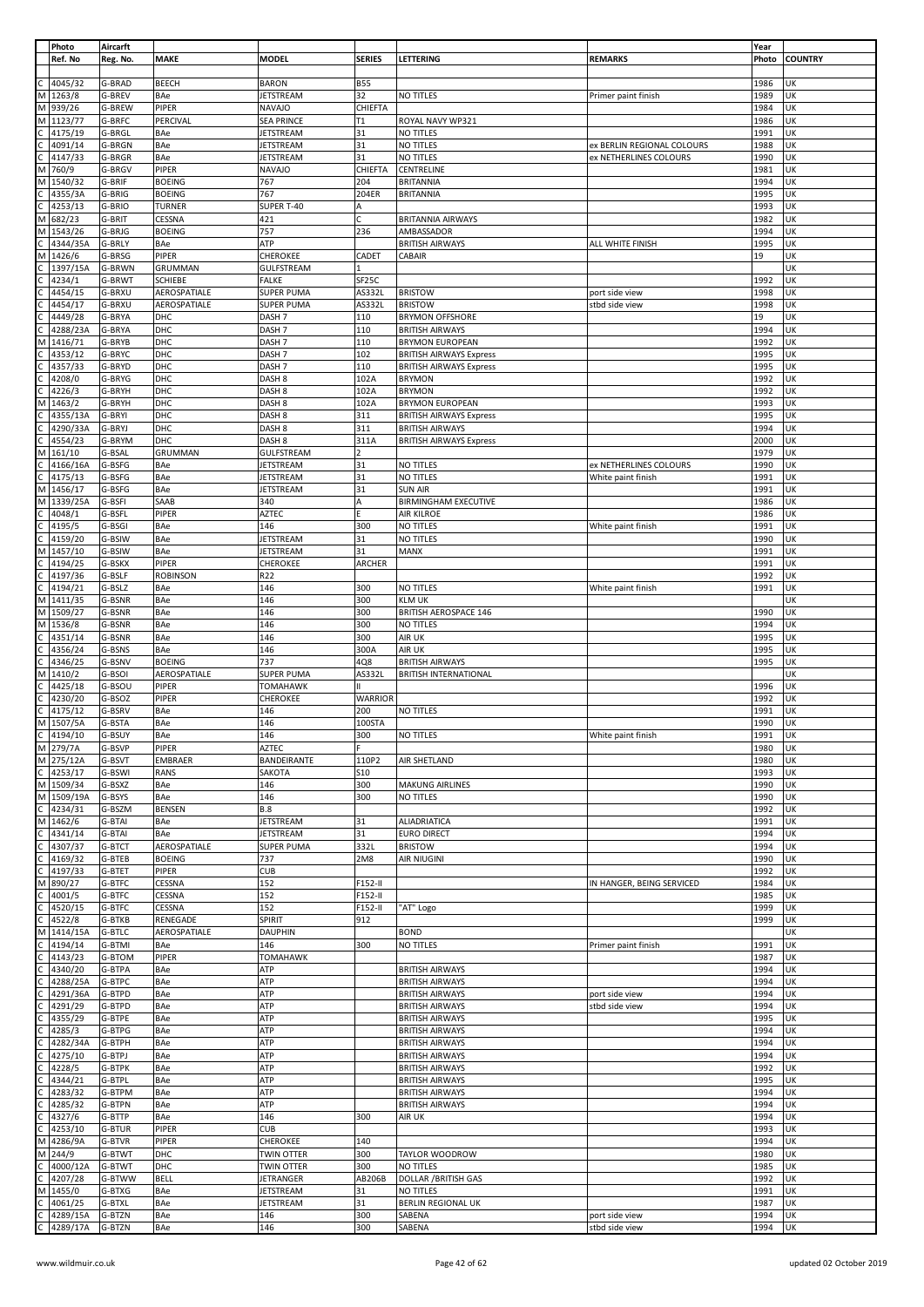|              | Photo<br>Ref. No     | Aircarft<br>Reg. No. | <b>MAKE</b>                        | <b>MODEL</b>                  | <b>SERIES</b>  | LETTERING                                                    | <b>REMARKS</b>                   | Year<br>Photo | <b>COUNTRY</b> |
|--------------|----------------------|----------------------|------------------------------------|-------------------------------|----------------|--------------------------------------------------------------|----------------------------------|---------------|----------------|
| C            | 4233/37              | G-BUBW               | <b>ROBINSON</b>                    | R22                           |                | <b>MERLIN HELICOPTERS</b>                                    |                                  | 1992          | UK             |
| М            | 1172/26A             | G-BUDG               | CESSNA                             | 421                           |                |                                                              |                                  | 1987          | UK             |
| C            | 5113/13              | G-BUDX               | <b>BOEING</b>                      | 757                           | 236            | AMBASSADOR                                                   |                                  | 1994          | UK             |
|              | M 1524/9             | G-BUDZ               | <b>BOEING</b>                      | 757                           | 236            | <b>NATIONAIR</b>                                             |                                  | 1992          | UK             |
| М            | 1543/0               | G-BUEA               | ATR                                | 42                            | 310            | BRITISH AIRWAYS EXPRESS                                      |                                  | 1994          | UK             |
| C            | 5434/18              | G-BUFL               | BAe                                | <b>JETSTREAM</b>              | 31             | <b>FLYING ENTERPRISE</b>                                     |                                  | 199           | UK             |
|              | 4351/12              | G-BUHC               | BAe                                | 146                           | 300            | AIR UK                                                       |                                  | 1995          | UK             |
| M            | 4592/20<br>1537/1    | G-BUHJ<br>G-BUKJ     | <b>BOEING</b><br>BAe               | 737<br>ATP                    | 4Q8            | <b>BRITISH AIRWAYS</b><br><b>EURO DIRECT</b>                 |                                  | 2001<br>1994  | UK<br>UK       |
|              | 4672/15              | G-BUSF               | <b>AIRBUS</b>                      | A320                          | 111            | <b>BRITISH AIRWAYS</b>                                       |                                  | 2006          | UK             |
| М            | 1532/26              | G-BUSG               | <b>AIRBUS</b>                      | A320                          | 211            | <b>BRITISH AIRWAYS</b>                                       |                                  | 1992          | UK             |
| М            | 1514/8               | G-BUSJ               | <b>AIRBUS</b>                      | A320                          | 211            | <b>BRITISH AIRWAYS</b>                                       |                                  | 1991          | UK             |
|              | 4614/7A              | G-BUVC               | BAe                                | <b>JETSTREAM</b>              | 32             | <b>EASTERN AIRWAYS</b>                                       |                                  | 2002          | UK             |
|              | 4256/24A             | G-BUWP               | BAe                                | <b>ATP</b>                    |                | <b>BRITISH AIRWAYS</b>                                       | ALL WHITE FINISH                 | 1993          | UK             |
| М            | 1537/18              | G-BUYW               | BAe                                | ATP                           |                | NO TITLES                                                    |                                  | 1994          | UK             |
| М            | 86/15                | G-BUZZ               | AB                                 | <b>JETRANGER</b>              | 206            |                                                              |                                  | 1980          | UK             |
| C.           | 4453/15<br>4453/19   | G-BVCX<br>G-BVCX     | <b>SIKORSKY</b><br><b>SIKORSKY</b> | $S-76$<br>$S-76$              | A<br>A         | <b>BRITISH INTERNATIONAL</b><br><b>BRITISH INTERNATIONAL</b> | stbd side view<br>port side view | 1998<br>1998  | UK<br>UK       |
|              | 4283/27              | G-BVDN               | PIPER                              | SENENCA                       |                |                                                              |                                  | 1994          | UK             |
|              | 4347/30              | G-BVED               | AEROSPATIALE                       | ATR-42                        | 310            | <b>BRITISH AIRWAYS Express</b>                               |                                  | 1995          | UK             |
|              | 5435/17              | G-BVGL               | <b>SIKORSKY</b>                    | $S-76$                        | A              | NO TITLES                                                    |                                  | 199           | UK             |
|              | 4357/11              | G-BVJB               | <b>FOKKER</b>                      | 100                           |                | BRITISH MIDLAND BM                                           |                                  | 1995          | UK             |
|              | 4349/20              | G-BVJC               | <b>FOKKER</b>                      | 100                           |                | <b>BRITISH MIDLAND BM</b>                                    | port side view                   | 1995          | UK             |
|              | 4349/22              | G-BVJC               | <b>FOKKER</b>                      | 100                           |                | <b>BRITISH MIDLAND BM</b>                                    | stbd side view                   | 1995          | UK             |
|              | 4276/3               | G-BVKA               | <b>BOEING</b>                      | 737<br>737                    | 59D<br>59D     | BRITISH MIDLAND BM                                           |                                  | 1994<br>1995  | UK<br>UK       |
|              | 4348/22A<br>4354/24A | G-BVKC<br>G-BVKD     | <b>BOEING</b><br><b>BOEING</b>     | 737                           | 59D            | BRITISH MIDLAND BM<br><b>BRITISH MIDLAND BM</b>              |                                  | 1995          | UK             |
|              | 4346/19              | G-BVNO               | <b>BOEING</b>                      | 737                           | 4S3            | <b>BRITISH AIRWAYS</b>                                       |                                  | 1995          | UK             |
| М            | 1542/4               | G-BVPT               | <b>DORNIER</b>                     | 228                           | 202K           | <b>SUCKLING AIRWAYS</b>                                      |                                  | 1994          | UK             |
| М            | 1413/22              | G-BVRX               | <b>SIKORSKY</b>                    | $S-76$                        |                | <b>BRITISH INTERNATIONAL</b>                                 |                                  |               | UK             |
| С            | 4399/9A              | G-BVUB               | <b>CESSNA</b>                      | 206                           | U206G          |                                                              | Derelict floatplane              | 1995          | UK             |
|              | 5434/13              | G-BWEB               | <b>BAC</b>                         | JET PROVOST                   | T5A            | <b>TRANSAIR Pilot Shop</b>                                   |                                  | 199           | UK             |
|              | 4003/18              | G-BWFC               | <b>BOEING</b>                      | CHINOOK                       | 234LR          | <b>BRITISH AIRWAYS</b>                                       |                                  | 1985          | UK             |
| C            | 4150/22<br>4454/11   | G-BWHY<br>G-BWMG     | <b>ROBINSON</b><br>AEROSPATIALE    | R22<br><b>SUPER PUMA</b>      | AS332L         | <b>BRISTOW</b>                                               |                                  | 1990<br>1998  | UK<br>UK       |
| М            | 1310/42              | G-BWOC               | PIPER                              | <b>NAVAJO</b>                 | CHIEFTA        | <b>BW AIR SERVICE</b>                                        |                                  | 1988          | UK             |
|              | M 65/22              | G-BWTV               | EMBRAER                            | BANDEIRANTE                   | 110P2          | <b>CSE AVIATION</b>                                          |                                  | 1978          | UK             |
|              | M 1263/34            | G-BWWW               | BAe                                | JETSTREAM                     | 31             | BRITISH AEROSPACE JETSTREAM 31                               |                                  | 1989          | UK             |
|              | 4520/17              | G-BXDI               | DHC                                | CHIPMUNK                      | 22             | "WD373" of RAF                                               |                                  | 1999          | UK             |
| С            | 4522/23              | G-BXJV               | <b>DIAMOND</b>                     | KATANA                        | DA20-A1        |                                                              | "AT" Logo                        | 1999          | UK             |
| М            | 949/28               | G-BXYZ               | ROCKWELL                           | COMMANDER                     | 690C           |                                                              |                                  | 1984          | UK             |
|              | 4378/11<br>4614/6A   | G-BYAC<br>G-BYAE     | <b>BOEING</b><br><b>BOEING</b>     | 757<br>757                    | 204<br>204     | <b>BRITANNIA</b><br>BRITANNIA www.britanniadirect.com        |                                  | 1995<br>2002  | UK<br>UK       |
|              | 4647/4               | G-BYAH               | <b>BOEING</b>                      | 757                           | 204            | BRITANNIA www.britanniadirect.com                            |                                  | 2003          | UK             |
|              | 4631/9               | G-BYAK               | <b>BOEING</b>                      | 757                           | 204            | BRITANNIA www.britanniadirect.com                            | stbd side view                   | 2002          | UK             |
|              | 4631/7               | G-BYAK               | <b>BOEING</b>                      | 757                           | 204            | BRITANNIA www.britanniadirect.com                            | port side view                   | 2002          | UK             |
|              | 4605/31a             | G-BYAN               | <b>BOEING</b>                      | 757                           | 204            | <b>BRITANNIA</b>                                             |                                  | 2002          | UK             |
|              | 4604/17A             | G-BYAW               | <b>BOEING</b>                      | 757                           | 204            | <b>BRITANNIA</b>                                             |                                  | 2002          | UK             |
|              | 4672/13              | G-BYGF               | <b>BOEING</b>                      | 747                           | 436            | <b>BRITISH AIRWAYS</b>                                       |                                  | 2006          | UK             |
|              | 4614/19A<br>4614/10A | G-BYRA<br>G-BYRM     | BAe<br>BAe                         | JETSTREAM<br><b>JETSTREAM</b> | 32<br>32       | <b>EASTERN AIRWAYS</b>                                       |                                  | 2002<br>2002  | UK<br>UK       |
|              | 4643/13              | G-BZZB               | <b>BOEING</b>                      | 737                           | 3L9            | <b>EASTERN AIRWAYS</b><br>easyJet.com                        | White tail                       | 2003          | UK             |
| M            | 63/20A               | G-CALL               | PIPER                              | <b>AZTEC</b>                  |                | CITY AIR LINKS LTD                                           |                                  | 1980          | UK             |
| M            | 1159/22              | G-CALL               | PIPER                              | <b>AZTEC</b>                  |                | NO TITLES                                                    |                                  | 1987          | UK             |
| $\mathsf{C}$ | 426/16               | G-CBEA               | BAe                                | <b>JETSTREAM</b>              | 31             | <b>BIRMINGHAM EXECUTIVE</b>                                  |                                  | 1984          | UK             |
|              | M 1451/37            | G-CBEA               | BAe                                | <b>JETSTREAM</b>              | 31             | <b>BIRMINGHAM EUROPEAN</b>                                   |                                  | 1989          | UK             |
|              | M 1462/30            | G-CBEA               | BAe                                | <b>JETSTREAM</b>              | 31             | <b>BRYMON EUROPEAN</b>                                       |                                  | 1992          | UK             |
|              | M 892/28             | G-CBIA               | <b>BAC</b>                         | <b>ONE ELEVEN</b>             | 416EK          | AIR UK                                                       |                                  | 1982          | UK<br>UK       |
| C            | M 962/13A<br>441/16  | G-CBIA<br>G-CCAA     | <b>BAC</b><br><b>HS</b>            | ONE ELEVEN<br>125             | 416EK<br>700B  | BIA<br>CIVIL AVIATION AUTHORITY                              |                                  | 1982<br>1984  | UK             |
| C            | 4344/27              | G-CDON               | PIPER                              | CHEROKEE                      | <b>WARRIOR</b> |                                                              |                                  | 1994          | UK             |
| $\mathsf C$  | 4616/12              | G-CDUO               | <b>BOEING</b>                      | 757                           | 236            | BRITANNIA www.britanniadirect.com                            |                                  | 2002          | UK             |
|              | M 1236/42            | G-CEAS               | <b>HP</b>                          | HERALD                        | 214            | SOUTH EAST AIR S.E.A.                                        |                                  | 1987          | UK             |
| D            | 0001359              | G-CELO               | <b>BOEING</b>                      | 737                           | 33A            | Jet2.com Friendly Low Fares                                  |                                  | 2015          | UK             |
|              | M 256/22A            | G-CELT               | <b>EMBRAER</b>                     | BANDEIRANTE                   | 110P2          | AIR ECOSSE                                                   | AIR WALES COLOURS                | 1979          | UK             |
| D            | M 103/20<br>0001353  | G-CELT<br>G-CELX     | <b>EMBRAER</b><br><b>BOEING</b>    | BANDEIRANTE<br>737            | 110P2<br>377   | AIR ECOSSE<br>Jet2.com Friendly Low Fares                    |                                  | 1980<br>2015  | UK<br>UK       |
|              | M 18/21              | G-CGFC               | <b>PIPER</b>                       | <b>TOMAHAWK</b>               | 112            |                                                              |                                  | 1980          | UK             |
|              | 4452/3               | G-CHCA               | AEROSPATIALE                       | <b>SUPER PUMA</b>             | AS332          | <b>BRITISH INTERNATIONAL</b>                                 |                                  | 1998          | UK             |
| С            | 4452/3               | G-CHCD               | <b>SIKORSKY</b>                    | $S-76$                        |                | <b>BRITISH INTERNATIONAL</b>                                 |                                  | 1998          | UK             |
|              | M 12/8A              | G-CHEV               | <b>EMRAER</b>                      | BANDEIRANTE                   | 110P2          | AIR ECOSSE                                                   |                                  | 1980          | UK             |
|              | 4145/31              | G-CHSR               | BAe                                | 146                           | 200            | AIR UK                                                       |                                  | 1990          | UK             |
|              | M 1142/84            | G-CINE               | <b>BELL</b>                        | LONGRANGER                    | 206L-1         |                                                              |                                  | 19            | UK             |
|              | 4057/13<br>4113/17   | G-CITY               | PIPER                              | <b>NAVAJO</b>                 | CHIEFTA<br>200 | NO TITLES                                                    | MANX COLOURS                     | 1987          | UK<br>UK       |
| C            | 4332/8               | G-CNMF<br>G-COES     | BAe<br><b>DOUGLAS</b>              | 146<br>DC <sub>9</sub>        | 83             | AIR UK<br><b>AIRTOURS</b>                                    |                                  | 1988<br>1994  | UK             |
|              | M 257/23             | G-COLT               | <b>TED SMITH</b>                   | AEROSTAR                      | 601P           | COLT CAR CO.                                                 |                                  | 1979          | UK             |
|              | M 1452/60            | G-CONE               | BAe                                | <b>JETSTREAM</b>              | 31             | NO TITLES                                                    |                                  | 1983          | UK             |
|              | M 1171/33            | G-CORR               | AEROSPATIALE                       | <b>ECUREUIL</b>               | AS355F         |                                                              |                                  | 1987          | UK             |
|              | 4603/6A              | G-CPEP               | <b>BOEING</b>                      | 757                           | 2Y0            | No Titles                                                    |                                  | 2001          | UK             |
| M            | 281/30A              | G-CPTS               | AB                                 | <b>JETRANGER</b>              | 206B           |                                                              |                                  | 1980          | UK             |
|              | 4012/12<br>4095/32   | G-CSFC<br>G-CSJH     | CESSNA<br>BAe                      | 150<br>146                    | 150L<br>200    | AIR UK                                                       |                                  | 1986<br>1986  | UK<br>UK       |
|              | M 1311/39            | G-CSZB               | <b>VICKERS</b>                     | VISCOUNT                      | 807B           | DAN AIR LONDON                                               |                                  | 1980          | UK             |
|              | 4333/30              | G-CSZB               | <b>VICKERS</b>                     | VISCOUNT                      | 807B           | <b>BRITISH AIR FERRIES BAF</b>                               |                                  | 1994          | UK             |
|              | 499/11               | G-CTLN               | <b>EMBRAER</b>                     | BANDEIRANTE                   | 110P1          | CENTRELINE                                                   |                                  | 1981          | UK             |
| С            | 469/16               | G-CTLN               | <b>EMBRAER</b>                     | BANDEIRANTE                   | 110P1          | DAN AIR CENTRELINE                                           |                                  | 1982          | UK             |
|              | 413/22               | <b>G-DAAH</b>        | PIPER                              | CHEROKEE                      | ARROW I        |                                                              |                                  | 1985          | UK             |
|              | 478/23               | G-DAKS               | <b>DOUGLAS</b>                     | DC3                           | $C-47A$        | "G-AGHY RUSKIN AIR SERVICES"                                 | PAINTED FOR TV SERIES "AIRLINE"  | 1981          | UK             |
|              | 4282/22A             | G-DASI               | <b>SHORT</b>                       | 360<br>BANDEIRANTE            | 100<br>110P2   | AIR UK                                                       |                                  | 1994          | UK<br>UK       |
| M            | 466/13<br>1519/34    | G-DATA<br>G-DBAF     | EMBRAER<br><b>BAC</b>              | ONE ELEVEN                    | 201            | AIR ECOSSE DATAPOST<br><b>BRITISH AIR FERRIES</b>            |                                  | 1982<br>1992  | UK             |
|              | M 1344/8             | G-DBAR               | <b>BEECH</b>                       | <b>KING AIR</b>               | 200            |                                                              |                                  | 1989          | UK             |
|              | 4658/32              | G-DBCA               | <b>AIRBUS</b>                      | A319                          | 131            | <b>BMI</b>                                                   |                                  | 2004          | UK             |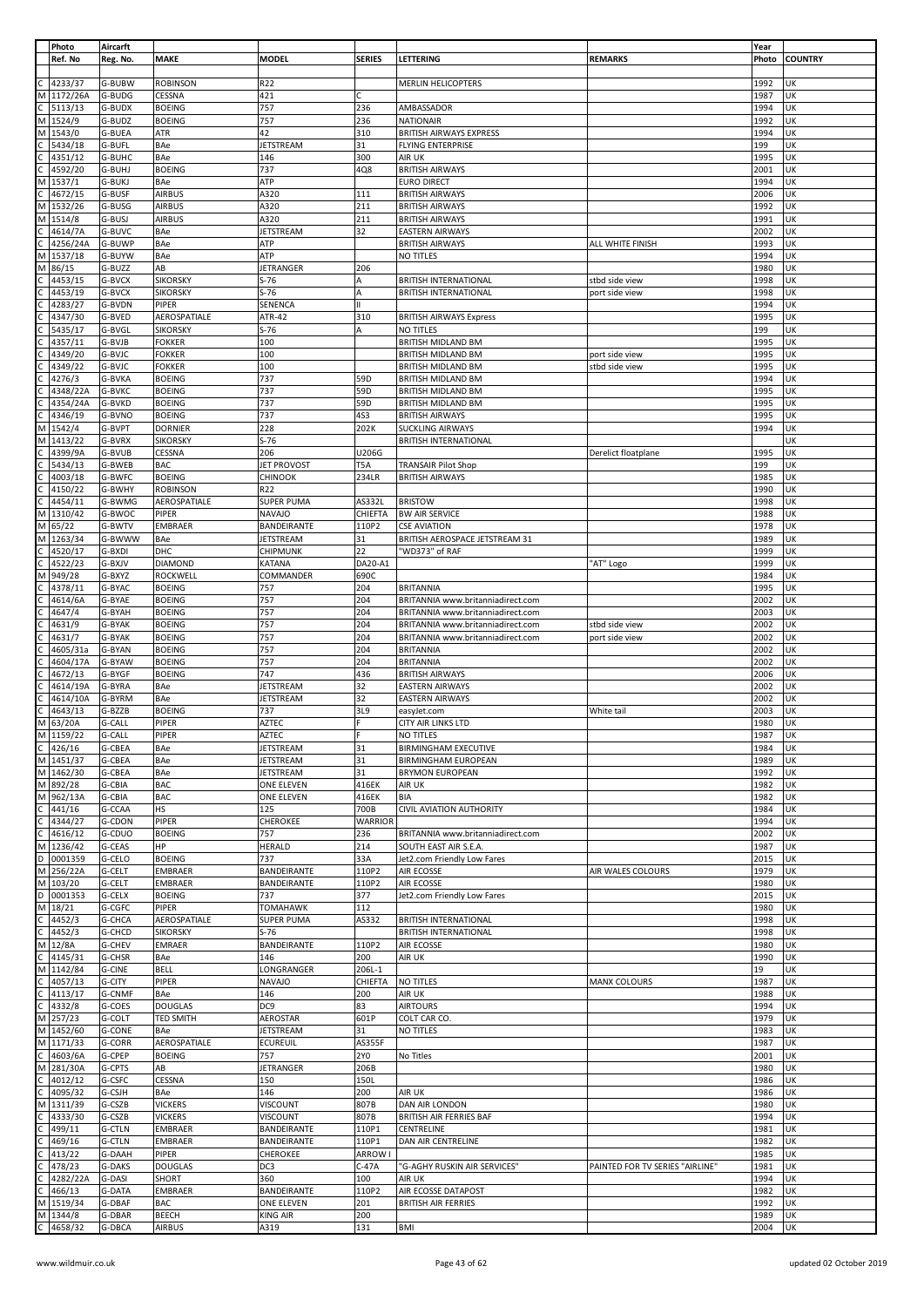|                | Photo    | Aircarft      |                |                     |               |                                       |                | Year  |                |
|----------------|----------|---------------|----------------|---------------------|---------------|---------------------------------------|----------------|-------|----------------|
|                | Ref. No  | Reg. No.      | <b>MAKE</b>    | <b>MODEL</b>        | <b>SERIES</b> | LETTERING                             | <b>REMARKS</b> | Photo | <b>COUNTRY</b> |
|                |          |               |                |                     |               |                                       |                |       |                |
|                |          |               |                |                     |               |                                       |                |       |                |
|                | 4672/7   | G-DBCB        | <b>AIRBUS</b>  | A319                | 131           | <b>BMI</b>                            |                | 2006  | UΚ             |
|                | 4672/29  | G-DBCE        | <b>AIRBUS</b>  | A319                | 131           | <b>BMI</b>                            |                | 2006  | UK             |
| M              | 1384/8   | G-DCFB        | CESSNA         | 425                 |               | FB                                    |                | 1990  | UK             |
|                |          |               |                |                     |               |                                       |                |       |                |
| M              | 1414/24  | G-DCFR        | CESSNA         | <b>CITATION</b>     |               |                                       |                |       | UK             |
|                | 4340/14  | G-DEVR        | <b>DOUGLAS</b> | DC9                 | 83            | <b>AIRTOURS</b>                       |                | 1994  | UK             |
|                | 478/9    | G-DFUB        | <b>BOEING</b>  | 737                 | 2K9           | <b>MONARCH</b>                        |                | 1981  | UK             |
|                |          |               |                |                     |               |                                       |                |       |                |
|                | 476/3    | G-DJBE        | CESSNA         | <b>CITATION</b>     | 550           | DJB ENGINEERING                       |                | 1982  | UK             |
| M              | 965/35   | G-DMAN        | HS             | 125                 | 600B          | M                                     |                | 1980  | UK             |
|                | 4294/14  | G-DOCA        | <b>BOEING</b>  | 737                 | 436           | <b>BRITISH AIRWAYS</b>                |                | 1994  | UK             |
|                |          |               |                |                     |               |                                       |                |       |                |
|                | 4652/2   | G-DOCB        | <b>BOEING</b>  | 737                 | 436           | <b>BRITISH AIRWAYS</b>                |                | 2003  | UK             |
| М              | 1525/6   | G-DOCC        | <b>BOEING</b>  | 737                 | 436           | <b>BRITISH AIRWAYS</b>                |                | 1992  | UK             |
|                | 4278/8   | G-DOCD        | <b>BOEING</b>  | 737                 | 436           | <b>BRITISH AIRWAYS</b>                |                | 1994  | UΚ             |
|                |          |               |                |                     |               |                                       |                |       |                |
|                | 4279/14  | G-DOCE        | <b>BOEING</b>  | 737                 | 436           | <b>BRITISH AIRWAYS</b>                |                | 1994  | UK             |
|                | 4349/24  | G-DOCF        | <b>BOEING</b>  | 737                 | 436           | <b>BRITISH AIRWAYS</b>                |                | 1995  | UK             |
|                | 4290/36A | G-DOCH        | <b>BOEING</b>  | 737                 | 436           | <b>BRITISH AIRWAYS</b>                |                | 1994  | UK             |
|                |          |               |                |                     |               |                                       |                |       |                |
|                | 4278/35A | G-DOCN        | <b>BOEING</b>  | 737                 | 436           | <b>BRITISH AIRWAYS</b>                |                | 1994  | UK             |
|                | 4357/16  | G-DOCO        | <b>BOEING</b>  | 737                 | 436           | <b>BRITISH AIRWAYS</b>                |                | 1995  | UΚ             |
|                | 4288/34A | G-DOCT        | <b>BOEING</b>  | 737                 | 436           | <b>BRITISH AIRWAYS</b>                |                | 1994  | UK             |
|                | 4353/27  | G-DOCV        | <b>BOEING</b>  | 737                 | 436           | <b>BRITISH AIRWAYS</b>                |                | 1995  | UK             |
|                |          |               |                |                     |               |                                       | port side view |       |                |
|                | 4351/8   | G-DOCV        | <b>BOEING</b>  | 737                 | 436           | <b>BRITISH AIRWAYS</b>                | stbd side view | 1995  | UK             |
|                | 4590/31  | G-DOCX        | <b>BOEING</b>  | 737                 | 436           | <b>BRITISH AIRWAYS</b>                |                | 2001  | UK             |
|                |          |               |                |                     |               | DOLLAR HELICOPTERS                    |                |       | UK             |
|                | 4194/34  | G-DOLR        | AEROSPATIALE   | <b>TWIN SQUIRRE</b> |               |                                       |                | 1991  |                |
| М              | 1380/6   | G-EASI        | SHORT          | 330                 | 200           | GENAIR BRITISH CALEDONIAN COMMUTER SE |                | 19    | UK             |
| M              | 760/18   | G-EASI        | SHORT          | 330                 | 200           | <b>EASTERN AIRWAYS</b>                |                | 1982  | UK             |
| C              | 4570/1   | G-ECAH        | <b>FOKKER</b>  | $F-27$              | 500           | <b>EUROCELTIC airways</b>             |                | 2001  | UK             |
|                |          |               |                |                     |               |                                       |                |       |                |
|                | 4613/27A | G-ECAT        | <b>FOKKER</b>  | $F-27$              | 500           | <b>EUROCELTIC</b>                     |                | 2002  | UK             |
|                | 4018/24  | G-EIWT        | CESSNA         | 182                 | FR182         |                                       |                | 1986  | UK             |
|                | 4233/16  | G-ELDG        | <b>DOUGLAS</b> | DC9                 | 32            | BRITISH MIDLAND BM                    |                | 1992  | UK             |
|                |          |               |                |                     |               |                                       |                |       |                |
|                | 4352/4   | G-ELDH        | <b>DOUGLAS</b> | DC9                 | 32            | BRITISH MIDLAND BM                    |                | 1995  | UK             |
|                | 4353/18  | G-ELDI        | <b>DOUGLAS</b> | DC9                 | 32            | <b>BRITISH MIDLAND BM</b>             |                | 1995  | UK             |
|                | 4591/11  | G-EMBA        | <b>EMBRAER</b> | 145                 | EU            | <b>BRITISH AIRWAYS</b>                |                | 2001  | UK             |
|                |          |               |                |                     |               |                                       |                |       |                |
|                | 4591/9   | G-EMBF        | <b>EMBRAER</b> | 145                 | EU            | <b>BRITISH AIRWAYS</b>                |                | 2001  | UK             |
|                | 4652/8   | G-EMBP        | <b>EMBRAER</b> | 145                 | EU            | <b>BRITISH AIRWAYS</b>                |                | 2003  | UK             |
|                | 4605/8   | G-EMBS        | EMBRAER        | 145                 | EU            | <b>BRITISH AIRWAYS</b>                |                | 2002  | UK             |
|                |          |               |                |                     |               |                                       |                |       |                |
| M              | 1465/10  | G-ENIS        | BAe            | <b>JETSTREAM</b>    | 31            | <b>GENESIS AIRWAYS</b>                | On refit       | 199   | UK             |
| М              | 276/9    | G-EORG        | PIPER          | <b>TOMAHAWK</b>     | 112           |                                       |                | 1980  | UΚ             |
|                | 4289/6A  | G-ERIN        | BAe            | ATP                 |               | <b>MANX</b>                           |                | 1994  | UK             |
|                |          |               |                |                     |               |                                       |                |       |                |
|                | 4604/1A  | G-ERJC        | <b>EMBRAER</b> | <b>EMB145</b>       | EP            | <b>BRITISH AIRWAYS</b>                |                | 2002  | UK             |
|                | 4586/31  | G-ERJD        | <b>EMBRAER</b> | 145                 | EP            | <b>BRITISH AIRWAYS</b>                |                | 2001  | UK             |
|                | 4590/29  | G-ERJE        | EMBRAER        | 145                 | EP            | <b>BRITISH AIRWAYS</b>                |                | 2001  | UK             |
|                |          |               |                |                     |               |                                       |                |       |                |
| M              | 278/34   | G-ETUP        | CESSNA         | 150                 | F150L         |                                       |                | 1980  | UK             |
|                | 4672/20  | G-EUOC        | <b>AIRBUS</b>  | A319                | 131           | <b>BRITISH AIRWAYS</b>                |                | 2006  | UK             |
|                | 4604/18A | G-EUPA        | <b>AIRBUS</b>  | A319                | 131           | BRITISH AIRWAYS United Kingdom        |                | 2002  | UK             |
|                |          |               |                |                     |               |                                       |                |       |                |
|                | 4605/6   | G-EUPC        | <b>AIRBUS</b>  | A319                | 131           | <b>BRITISH AIRWAYS United Kingdom</b> |                | 2002  | UK             |
|                | 4588/1   | G-EUPD        | <b>AIRBUS</b>  | A319                | 131           | <b>BRITISH AIRWAYS United Kingdom</b> |                | 2001  | UK             |
|                | 4592/19  | G-EUPE        | <b>AIRBUS</b>  | A319                | 131           | BRITISH AIRWAYS United Kingdom        |                | 2001  | UK             |
|                |          |               |                |                     |               |                                       |                |       |                |
|                | 4604/8A  | G-EUPF        | <b>AIRBUS</b>  | A319                | 131           | <b>BRITISH AIRWAYS United Kingdom</b> |                | 2002  | UK             |
|                | 4672/21  | G-EUPF        | <b>AIRBUS</b>  | A319                | 131           | <b>BRITISH AIRWAYS</b>                |                | 2006  | UΚ             |
|                | 4606/15  | G-EUPK        | <b>AIRBUS</b>  | A319                | 131           | <b>BRITISH AIRWAYS</b>                |                | 2002  | UK             |
|                |          |               |                |                     |               | <b>BRITISH AIRWAYS</b>                |                |       | UK             |
|                | 5357/26  | G-EUPR        | <b>AIRBUS</b>  | A319                | 131           |                                       |                | 2001  |                |
|                | 4146/1   | G-EURP        | <b>BOEING</b>  | 737                 | 35B           | <b>MONARCH</b>                        |                | 1990  | UΚ             |
|                | 4672/4   | G-EUUD        | <b>AIRBUS</b>  | A320                | 232           | <b>BRITISH AIRWAYS</b>                |                | 2006  | UK             |
| C              | 4672/16  | <b>G-EUUP</b> | <b>AIRBUS</b>  | A320                | 232           | <b>BRITISH AIRWAYS</b>                |                | 2006  | UK             |
|                |          |               |                |                     |               |                                       |                |       |                |
| D              | 0001367  | G-EZAT        | AIRBUS         | A319                | 111           | easyJet.com                           |                | 2015  | UK             |
| D              | 0000065  | G-EZAX        | <b>AIRBUS</b>  | A319                | 111           | easyjet.com come on lets fly          |                | 2009  | UK             |
| D              | 0000066  | G-EZAZ        | <b>AIRBUS</b>  | A319                | 111           | easyJet.com come on let's fly         |                | 2009  | UK             |
|                |          |               |                |                     |               |                                       |                |       |                |
| $\overline{D}$ | 0000064  | G-EZBM        | <b>AIRBUS</b>  | A319                | 111           | easyjet.com come on lets fly Edinburg |                | 2009  | UK             |
| D              | 0000044  | G-EZBT        | <b>AIRBUS</b>  | A319                | 111           | easyjet.com come on lets fly          | Winter scene   | 2010  | UK             |
| D              | 0001363  | G-EZDJ        | <b>AIRBUS</b>  | A319                | 111           | easyJet                               |                | 2015  | UK             |
|                |          |               |                |                     |               |                                       |                |       |                |
| D              | 0001357  | G-EZDU        | <b>AIRBUS</b>  | A319                | 111           | easyJet.com                           |                | 2015  | UK             |
|                | 4613/26A | G-EZJA        | <b>BOEING</b>  | 737                 | 73V           | easyJet.com                           |                | 2002  | UK             |
|                | 4571/25  | G-EZJB        | <b>BOEING</b>  | 737                 | 73V           | easyJet.com                           |                | 2001  | UK             |
|                |          |               |                |                     |               |                                       |                |       |                |
|                | 4569/3   | G-EZJC        | <b>BOEING</b>  | 737                 | 73V           | easyJet.com - the web's favourite     | stbd side view | 2001  | UK             |
|                | 4612/10A | G-EZJC        | <b>BOEING</b>  | 737                 | 73V           | easyJet.com - the web's favourite     | port side view | 2002  | UK             |
|                | 4617/4   | G-EZJD        | <b>BOEING</b>  | 737                 | 73V           | easyJet.com                           |                | 2002  | UK             |
|                | 4617/7   | G-EZJE        | <b>BOEING</b>  | 737                 | 73V           | easyJet.com                           |                | 2002  | UK             |
|                |          |               |                |                     |               |                                       |                |       |                |
|                | 4642/20  | G-EZJF        | <b>BOEING</b>  | 737                 | 73V           | easyJet.com                           |                | 2003  | UK             |
|                | 4603/1A  | G-EZJH        | <b>BOEING</b>  | 737                 | 73V           | easyJet.com - the web's favourite     | stbd side view | 2001  | UK             |
|                | 4653/18  | G-EZJH        | <b>BOEING</b>  | 737                 | 73V           | easyJet.com - the web's favourite     | port side view | 2003  | UK             |
|                |          |               |                |                     |               |                                       |                |       |                |
|                | 4666/25  | G-EZJH        | <b>BOEING</b>  | 737                 | 73V           | easyJet.com Come on, let's fly        |                | 2005  | UK             |
|                | 4613/16A | G-EZJI        | <b>BOEING</b>  | 737                 | 73V           | easyJet.com - the web's favourite     |                | 2002  | UK             |
| D              |          |               |                |                     |               |                                       |                |       | UK             |
|                |          |               |                |                     |               |                                       |                |       |                |
|                | 0000021  | G-EZJI        | <b>BOEING</b>  | 737                 | 73V           | easyJet.com Come on let's fly         |                | 2008  |                |
|                | 4637/2   | G-EZJJ        | <b>BOEING</b>  | 737                 | 73V           | easyJet.com                           |                | 2003  | UK             |
|                | 4617/18  | G-EZJK        | <b>BOEING</b>  | 737                 | 73V           | easyJet.com - the web's favourite     | stbd side view | 2002  | UK             |
|                | 4612/5A  | G-EZJK        | <b>BOEING</b>  | 737                 | 73V           | easyJet.com - the webs favourite      | port side view | 2002  | UK             |
|                |          |               |                |                     |               |                                       |                |       |                |
|                | 4613/28A | G-EZJM        | <b>BOEING</b>  | 737                 | 73V           | easyJet.com - the web's favourite     | stbd side view | 2002  | UK             |
|                | 4615/19  | G-EZJM        | <b>BOEING</b>  | 737                 | 73V           | easyJet.com - the web's favourite     | port side view | 2002  | UK             |
|                | 4643/36  | G-EZJO        | <b>BOEING</b>  | 737                 | 73V           | easyJet.com - the web's favourite     | stbd side view | 2003  | UK             |
|                |          |               |                |                     |               |                                       |                |       |                |
|                | 4637/7   | G-EZJO        | <b>BOEING</b>  | 737                 | 73V           | easyJet.com - the web's favourite     | port side view | 2003  | UK             |
|                | 4666/11  | G-EZJP        | <b>BOEING</b>  | 737                 | 73V           | easyJet.com Come on, let's fly        | port side view | 2005  | UK             |
|                | 4666/28  | G-EZJP        | <b>BOEING</b>  | 737                 | 73V           | easyJet.com Come on, let's fly        | stbd side view | 2005  | UK             |
|                |          |               |                |                     |               |                                       |                |       |                |
| D              | 0000002  | G-EZJS        | <b>BOEING</b>  | 737                 | 73V           | easyjet.com Come on let's fly         |                | 2008  | UK             |
|                | 4642/16  | G-EZJW        | <b>BOEING</b>  | 737                 | 73V           | easyJet.com - the web's favourite     | stbd side view | 2003  | UK             |
|                | 4642/4   | G-EZJW        | <b>BOEING</b>  | 737                 | 73V           | easyJet.com - the web's favourite     | port side view | 2003  | UK             |
| D              |          |               |                |                     |               |                                       |                |       |                |
|                | 0000011  | G-EZKC        | <b>BOEING</b>  | 737                 | 73V           | easyjet.com                           |                | 2010  | UK             |
| D              | 0000072  | G-EZKD        | <b>BOEING</b>  | 737                 | 73V           | easyjet.com Come on let's fly         |                | 2010  | UK             |
| D              | 0000046  | G-EZKD        | <b>BOEING</b>  | 737                 | 73V           | easyjet.com Come on let's fly         | winter scene   | 2010  | UK             |
| D              |          |               |                |                     |               |                                       |                |       |                |
|                | 0000073  | G-EZKE        | <b>BOEING</b>  | 737                 | 73V           | easyjet.com Come on let's fly         |                | 2010  | UK             |
| D              | 0000068  | G-EZKF        | <b>BOEING</b>  | 737                 |               | easyjet.com Come on let's fly         |                | 2009  | UK             |
| D              | 0001355  | G-EZOE        | <b>AIRBUS</b>  | A320                | 214           | easyJet.com                           |                | 2015  | UK             |
| D              | 0000013  | G-EZTE        | <b>AIRBUS</b>  | A320                | 214           | easyjet.com                           |                | 2010  | UK             |
|                |          |               |                |                     |               |                                       |                |       |                |
| D              | 0000045  | G-EZTS        | <b>AIRBUS</b>  | A320                | 214           | easyjet.com                           | Winter scene   | 2010  | UK             |
|                | 4503/29  | G-EZYB        | <b>BOEING</b>  | 737                 | 3M8           | easyJet 0990 292929                   |                | 1999  | UK             |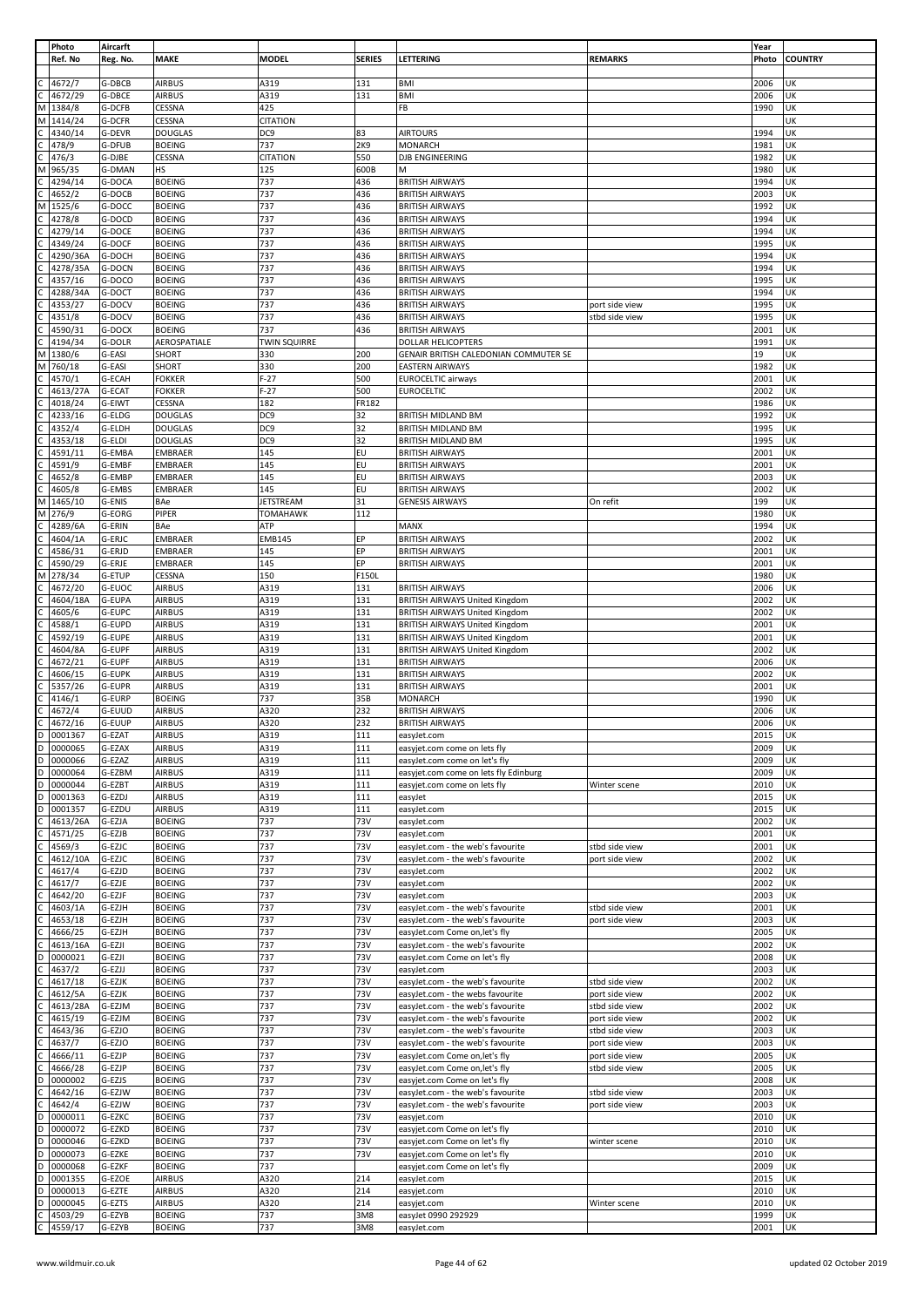|                | Photo    | Aircarft      |                 |                  |                 |                                   |                   | Year  |                |
|----------------|----------|---------------|-----------------|------------------|-----------------|-----------------------------------|-------------------|-------|----------------|
|                | Ref. No  | Reg. No.      | <b>MAKE</b>     | <b>MODEL</b>     | <b>SERIES</b>   | LETTERING                         | <b>REMARKS</b>    | Photo | <b>COUNTRY</b> |
|                |          |               |                 |                  |                 |                                   |                   |       |                |
|                | 4491/24  | G-EZYC        | <b>BOEING</b>   | 737              | 3Y0             | www.easyjet.com 0870 6000000      |                   | 1999  | UK             |
| $\mathsf{C}$   |          |               |                 |                  |                 |                                   |                   |       |                |
|                | 4571/27  | G-EZYC        | <b>BOEING</b>   | 737              | 3Y0             | easyJet.com - the web's favourite |                   | 2001  | UK             |
| $\mathsf{C}$   | 4615/25  | G-EZYD        | <b>BOEING</b>   | 737              | 3M8             | easyJet.com - the web's favourite | stbd side view    | 2002  | UK             |
|                | 4612/2A  | G-EZYD        | <b>BOEING</b>   | 737              | 3M8             | easyJet.com - the web's favourite | port side view    | 2002  | UK             |
|                | 1416/10  | G-EZYF        | <b>BOEING</b>   | 737              | 3T5             | easyJet 0990 292929               |                   | 199   | UK             |
|                | 4615/24  | G-EZYF        | <b>BOEING</b>   | 737              | 3T5             | easyJet.com                       |                   | 2002  | UK             |
|                | 4503/19  | G-EZYG        | <b>BOEING</b>   | 737              | 33V             | easyJet 0870 6000000              |                   | 1999  | UK             |
|                |          |               |                 |                  |                 |                                   |                   |       |                |
|                | 4570/5   | G-EZYG        | <b>BOEING</b>   | 737              | 33V             | easyJet.com - the web's favourite | stbd side view    | 2001  | UK             |
|                | 4637/10  | G-EZYG        | <b>BOEING</b>   | 737              | 33V             | easyJet.com - the web's favourite | port side view    | 2003  | UK             |
| $\mathsf{C}$   | 4491/21  | G-EZYH        | <b>BOEING</b>   | 737              | 33V             | easyJet 0870 6000000              |                   | 1999  | UK             |
|                | 4569/21  | G-EZYH        | <b>BOEING</b>   | 737              | 33V             | easyJet.com                       | stbd side view    | 2001  | UK             |
|                |          |               |                 | 737              | 33V             |                                   |                   | 2002  | UK             |
|                | 4617/12  | G-EZYH        | <b>BOEING</b>   |                  |                 | easyJet.com                       | port side view    |       |                |
|                | 4503/25  | G-EZYI        | <b>BOEING</b>   | 737              | 33V             | easyJet 0870 6000000              |                   | 1999  | UK             |
|                | 4602/19  | G-EZYI        | <b>BOEING</b>   | 737              | 33V             | easyJet.com - the web's favourite |                   | 2001  | UK             |
|                | 4503/23  | G-EZYJ        | <b>BOEING</b>   | 737              | 33V             | easyJet 0870 6000000              |                   | 1999  | UK             |
|                | 4636/19  | G-EZYJ        | <b>BOEING</b>   | 737              | 33V             | easyJet.com - the web's favourite | port side view    | 2003  | UK             |
|                |          |               |                 |                  |                 |                                   |                   |       |                |
|                | 4642/24  | G-EZYJ        | <b>BOEING</b>   | 737              | 33V             | easyJet.com - the web's favourite | stbd side view    | 2003  | UK             |
|                | 4496/4   | G-EZYK        | <b>BOEING</b>   | 737              | 33V             | easyJet 0870 6000000              |                   | 1999  | UK             |
|                | 4559/4   | G-EZYK        | <b>BOEING</b>   | 737              | 33V             | easyJet.com                       |                   | 2001  | UK             |
|                | 4496/13  | G-EZYL        | <b>BOEING</b>   | 737              | 33V             | easyJet 0870 6000000              |                   | 1999  | UK             |
|                |          |               |                 |                  |                 |                                   |                   |       |                |
|                | 4571/14  | G-EZYL        | <b>BOEING</b>   | 737              | 33V             | easyJet.com - the web's favourite | port side view    | 2001  | UK             |
|                | 4569/1   | G-EZYL        | <b>BOEING</b>   | 737              | 33V             | easyJet.com - the web's favourite | stbd side view    | 2001  | UK             |
|                | 4532/23  | G-EZYM        | <b>BOEING</b>   | 737              | 33V             | easyJet 0870 6000000              |                   | 2000  | UK             |
|                | 4570/19  | G-EZYM        | <b>BOEING</b>   | 737              | 33V             | easyJet.com                       |                   | 2001  | UK             |
|                | 4614/10A | G-EZYO        | <b>BOEING</b>   | 737              | 33V             | easyJet 2 steaks frits ou 1 vol?  |                   | 2002  | UK             |
|                |          |               |                 |                  |                 |                                   |                   |       |                |
|                | 4600/30  | G-EZYP        | <b>BOEING</b>   | 737              | 33V             | easyJet.com                       |                   | 2001  | UK             |
|                | 4528/8   | G-EZYR        | <b>BOEING</b>   | 737              | 33V             | easyJet 0870 600000               |                   | 2000  | UK             |
|                | 4571/13  | G-EZYR        | <b>BOEING</b>   | 737              | 33V             | easyJet.com - the web's favourite |                   | 2000  | UK             |
|                | 4666/29  | G-EZYR        | <b>BOEING</b>   | 737              | 33V             | easyJet.com Come on, let's fly    |                   | 2005  | UK             |
|                |          |               |                 |                  |                 |                                   |                   |       |                |
|                | 4669/6   | G-EZYS        | <b>BOEING</b>   | 737              | 33V             | easyJet.com Come on lets fly      |                   | 2005  | UK             |
|                | 4603/5A  | G-EZYT        | <b>BOEING</b>   | 737              | 3Q8             | easyJet.com                       | port side view    | 2001  | UK             |
|                | 4617/23  | G-EZYT        | <b>BOEING</b>   | 737              | 3Q8             | easyJet.com - the web's favourite | stbd side view    | 2002  | UK             |
| M              | 739/5A   | G-FBDC        | CESSNA          | 340              | A               | <b>FOOD BROKERS</b>               |                   | 1982  | UK             |
|                |          |               |                 |                  |                 |                                   |                   |       |                |
| D              | 0000062  | G-FBEJ        | <b>EMBRAER</b>  | ERJ 190          | 200lr           | flybe                             |                   | 2009  | UK             |
| M              | 270/8    | G-FCAS        | PIPER           | AZTEC            | F.              |                                   |                   | 1981  | UK             |
|                | 4002/28  | G-FDGM        | BEECH           | <b>DUKE</b>      | <b>B60</b>      |                                   |                   | 1985  | UK             |
| M              | 292/9A   | G-FIZZ        | PIPER           | CHEROKEE         | <b>WARRIOR</b>  |                                   |                   | 1981  | UK             |
|                |          |               |                 |                  |                 |                                   |                   |       |                |
| M              | 1515/28A | G-FLRU        | <b>BAC</b>      | ONE ELEVEN       | 518FG           | LONDON EUROPEAN                   |                   | 1991  | UK             |
|                | 4307/9   | G-FLTY        | <b>EMBRAER</b>  | BANDEIRANTE      | 110P1           | <b>FLIGHTLINE</b>                 |                   | 1994  | UK             |
| $\mathsf{C}$   | 4381/8   | G-FLTY        | <b>EMBRAER</b>  | BANDEIRANTE      | 110P1           | <b>PARCEL FORCE</b>               |                   | 1994  | UK             |
| М              | 35/7A    | G-FMFC        | <b>EMBRAER</b>  | BANDEIRANTE      | 110P2           | AIR ECOSSE                        |                   | 1980  | UK             |
|                |          |               |                 |                  |                 |                                   |                   |       |                |
|                | 4150/19  | G-FMUS        | <b>ROBINSON</b> | R22              |                 |                                   |                   | 1990  | UK             |
| $\mathsf{C}$   | 4520/19  | G-FOLY        | <b>PITTS</b>    | $S-2A$           |                 |                                   |                   | 1999  | UK             |
| M              | 1216/29  | G-FOOD        | BEECH           | KING AIR         | <b>B200</b>     |                                   |                   | 1988  | UK             |
| M              | 173/7    | G-FORD        | <b>STAMPE</b>   | $SV-4C$          |                 | FORD LOGO                         |                   | 1981  | UK             |
| $\mathsf{C}$   | 4084/4A  | G-FRAA        | DASSAULT        | FALCON           | 20F             | FRA                               |                   | 1987  | UK             |
|                |          |               |                 |                  |                 |                                   |                   |       |                |
| M              | 1385/19  | G-FRAB        | DASSAULT        | FALCON           | 20F             | FRA                               |                   | 1990  | UK             |
| $\mathsf{C}$   | 4084/0A  | G-FRAC        | DASSAULT        | <b>FALCON</b>    | 20F             |                                   |                   | 1987  | UK             |
| M              | 1355/6A  | G-FRAD        | DASSAULT        | FALCON           | 20E             | FRA                               |                   | 19    | UK             |
|                | 4276/28  | G-FRJB        | <b>BRITTEN</b>  | SHERIFF          | SA <sub>1</sub> |                                   | preserved         | 1994  | UK             |
|                |          |               |                 |                  |                 |                                   |                   |       |                |
| M              | 1526/8   | G-FUGA        | <b>FOUGA</b>    | MAGISTER         |                 |                                   |                   | 1992  | UK             |
| $\mathsf{C}$   | 466/3    | G-GABD        | GRUMMAN         | COUGAR           |                 |                                   |                   | 1982  | UK             |
| $\mathsf{C}$   | 4018/22  | G-GASA        | <b>HUGHES</b>   | 369              | н               | CLYDE HELICOPTERS RACAL VODAPHONE |                   | 1986  | UK             |
| $\overline{c}$ | 421/18   | G-GAYL        | GATES           | LEARJET          | 35A             |                                   |                   | 1984  | UK             |
| c              | 4285/31  | G-GBTA        | <b>BOEING</b>   | 737              | 436             | <b>BRITISH AIRWAYS</b>            |                   | 1994  | UK             |
|                |          |               |                 |                  |                 |                                   |                   |       |                |
| c              | 4152/32  | G-GCAL        | <b>DOUGLAS</b>  | DC10             | 10              | <b>NOVAIR</b>                     |                   | 1990  | UK             |
| $\mathsf{C}$   | 4175/33  | G-GCJL        | BAe             | JETSTREAM        | 41              | BRITISH AEROSPACE JETSTREAM 41    | IN FINAL ASSEMBLY | 1991  | UK             |
| $\mathsf{C}$   | 484/25   | G-GFAL        | <b>DOUGLAS</b>  | DC10             | 10              | <b>LAKER SKYTRAIN</b>             |                   | 1981  | UK             |
| M              | 1303/12  | G-GHRW        | PIPER           | CHEROKEE         | ARROW I         |                                   |                   | 19    | UK             |
| $\mathsf{C}$   |          |               |                 |                  |                 |                                   |                   |       |                |
|                | 486/1A   | G-GILL        | CESSNA          | 402              | c               |                                   |                   | 1983  | UK             |
| $\overline{C}$ | 4114/9   | G-GLAS        | НS              | 748              | 2A              | SCOTTISH EUROPEAN                 |                   | 1988  | UK             |
| M              | 1452/29  | G-GLOS        | HP              | JETSTREAM        | 200             | NO TITLES                         |                   | 1983  | UK             |
| M              | 1244/53A | G-GLOS        | BAe             | <b>JETSTREAM</b> | 200             | BRITISH AEROSPACE JETSTREAM       |                   | 1986  | UK             |
| $\mathsf{C}$   | 4285/7   | G-GMJM        | <b>DOUGLAS</b>  | DC9              | 83              | <b>AIRTOURS</b>                   |                   | 1994  | UK             |
| M              |          |               |                 |                  |                 |                                   |                   |       | UK             |
|                | 855/34   | G-GMSI        | SOCATA          | <b>TAMPICO</b>   |                 |                                   |                   | 1983  |                |
| M              | 1505/32A | G-GNSY        | HP              | <b>HERALD</b>    | 209             | <b>CHANNEL EXPRESS</b>            |                   | 1990  | UK             |
|                | 4282/12A | G-GNTA        | SAAB            | 340              | A               | <b>BUSINESS AIR</b>               | port side view    | 1994  | UK             |
|                | 4282/15A | G-GNTA        | SAAB            | 340              | A               | <b>BUSINESS AIR</b>               | stbd side view    | 1994  | UK             |
|                | 4352/24  | G-GNTA        | SAAB            | 340              | А               | <b>BUSINESS AIR Lufthansa</b>     |                   | 1995  | UK             |
| C              | 4240/27  | G-GNTB        | SAAB            | 340              | A               | <b>BUSINESS AIR</b>               |                   | 1993  | UK             |
|                |          |               |                 |                  |                 |                                   |                   |       |                |
| $\mathsf{C}$   | 4357/14  | G-GNTB        | SAAB            | 340              | A               | <b>BUSINESS AIR Lufthansa</b>     |                   | 1995  | UK             |
| C              | 4236/36  | G-GNTC        | SAAB            | 340              | А               | <b>BUSINESS AIR</b>               |                   | 1994  | UK             |
|                | 4349/6   | G-GNTC        | SAAB            | 340              | A               | <b>BUSINESS AIR Lufthansa</b>     |                   | 1995  | UK             |
| $\mathsf{C}$   | 4278/6   | G-GNTD        | SAAB            | 340              | A               | <b>BUSINESS AIR</b>               |                   | 1994  | UK             |
|                |          |               |                 |                  | A               |                                   |                   |       |                |
|                | 4353/30  | G-GNTD        | SAAB            | 340              |                 | <b>BUSINESS AIR Lufthansa</b>     |                   | 1995  | UK             |
|                | 4278/3   | G-GNTE        | SAAB            | 340              | А               | <b>BUSINESS AIR</b>               |                   | 1994  | UK             |
| C              | 4356/19  | <b>G-GNTE</b> | SAAB            | 340              | A               | <b>BUSINESS AIR Lufthansa</b>     |                   | 1995  | UK             |
|                | 5436/28  | G-GNTE        | SAAB            | 340              | A               | <b>BRITISH AIRWAYS</b>            | "Tartan" tail     | 1997  | UK             |
| C              | 4352/35  | G-GNTF        | SAAB            | 340              | A               | <b>BUSINESS AIR Lufthansa</b>     |                   | 1995  | UK             |
|                |          |               |                 |                  |                 |                                   |                   |       |                |
| M              | 1409/3   | G-GNTG        | SAAB            | 340              | А               | <b>BRITISH MIDLAND Commuter</b>   |                   |       | UK             |
| $\mathsf{C}$   | 5114/17  | G-GNTZ        | BAe             | 146              | 200             | <b>BUSINESS AIR</b>               |                   | 1994  | UK             |
| M              | 759/4    | G-GOSH        | CESSNA          | 404              |                 | <b>EUROAIR</b>                    |                   | 1981  | UK             |
| M              | 40/9A    | G-GSKY        | <b>DOUGLAS</b>  | DC10             | 10              | <b>LAKER SKYTRAIN</b>             |                   | 1980  | UK             |
|                |          |               |                 |                  |                 |                                   |                   |       |                |
| $\mathsf{C}$   | 4066/21  | G-GTHM        | PIPER           | <b>TOMAHAWK</b>  | 112             |                                   |                   | 1987  | UK             |
| $\mathsf{C}$   | 5111/20  | G-HAMA        | <b>BEECH</b>    | <b>KING AIR</b>  | 200             |                                   |                   | 1987  | UK             |
| $\mathsf{C}$   | 4232/15  | <b>G-HAUL</b> | WESTLAND        | <b>WG30</b>      | 300             |                                   | preserved         | 1992  | UK             |
| $\mathsf{C}$   | 4136/9   | G-HDBA        | HS              | 748              | 2B              | <b>BRITISH AIRWAYS</b>            |                   | 1989  | UK             |
|                |          |               |                 |                  |                 |                                   |                   |       |                |
| $\mathsf{C}$   | 4088/2   | G-HDBB        | HS              | 748              | 2B              | <b>BRITISH AIRWAYS</b>            |                   | 1987  | UK             |
| M              | 1350/19  | G-HDBC        | HS              | 748              | 2B              | <b>BRITISH AIRWAYS</b>            |                   | 1990  | UK             |
| M              | 848/7    | G-HGGS        | <b>EMBRAER</b>  | BANDEIRANTE      | 110P1           | <b>EUROAIR</b>                    |                   | 1980  | UK             |
| $\mathsf{C}$   | 4078/33A | G-HIHO        | <b>BOEING</b>   | 747              | 123             | <b>HIGHLAND EXPRESS</b>           |                   | 1987  | UK             |
|                |          |               |                 |                  |                 |                                   |                   |       |                |
| M              | 1165/53  | G-HLFT        | SHORT           | <b>BELFAST</b>   | C1              | <b>HEAVYLIFT</b>                  |                   | 1985  | UK             |
| C              | 4615/22  | G-HNRY        | CESSNA          | <b>CITATION</b>  | 650             |                                   |                   | 2002  | UK             |
| $\mathsf{C}$   | 4070/20  | G-HOPP        | SAAB            | 340              | Α               | <b>MANX SKYHOPPER</b>             |                   | 1987  | UK             |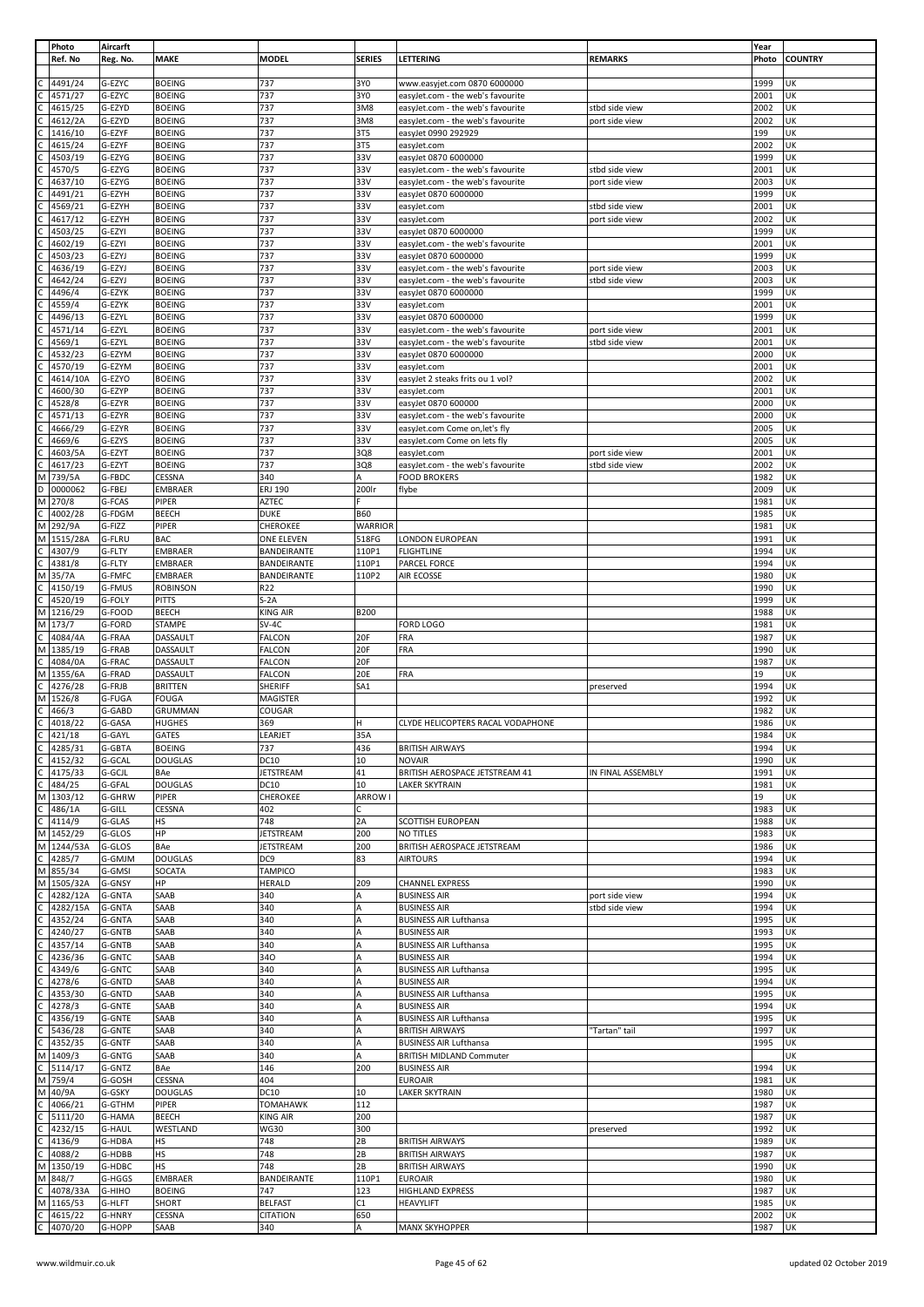|                | Photo      | Aircarft      |                   |                   |                 |                                   |                            | Year         |                |
|----------------|------------|---------------|-------------------|-------------------|-----------------|-----------------------------------|----------------------------|--------------|----------------|
|                | Ref. No    | Reg. No.      | <b>MAKE</b>       | <b>MODEL</b>      | <b>SERIES</b>   | LETTERING                         | <b>REMARKS</b>             | Photo        | <b>COUNTRY</b> |
|                |            |               |                   |                   |                 |                                   |                            |              |                |
|                | 4084/5A    | G-HPVC        | PARTENAVIA        | P68               |                 | <b>AIRTIME</b>                    |                            | 1987         | UK             |
|                |            |               |                   |                   |                 |                                   |                            |              |                |
| M              | 1429/24    | G-HUNT        | <b>HAWKER</b>     | <b>HUNTER</b>     | F51             |                                   |                            | 19           | UK             |
| M              | 72/16      | G-IANT        | CESSNA            | 404               |                 |                                   |                            | 1978         | UK             |
|                | 4615/15    | G-IANW        | AEROSPATIALE      | <b>ECUREUIL</b>   | AS350           |                                   |                            | 2002         | UK             |
|                | 4520/35    | G-IASL        | BEECH             | <b>DUKE</b>       | 60              |                                   |                            | 1999         | UK             |
| М              | 1171/24A   | G-IBCA        | <b>BEECH</b>      | KING AIR          | 200             |                                   |                            | 1987         | UK             |
|                | 4159/17    | G-IBLW        | BAe               | <b>JETSTREAM</b>  | 31              | NO TITLES                         |                            | 1990         | UK             |
|                |            |               |                   |                   |                 |                                   |                            |              |                |
| M              | 1259/4     | G-IBLX        | BAe               | <b>JETSTREAM</b>  | 31              | <b>NO TITLES</b>                  |                            | 1989         | UK             |
| С              | 4148/22    | G-IBLX        | BAe               | <b>JETSTREAM</b>  | 31              | BRITISH AEROSPACE JETSTREAM 31    |                            | 1990         | UK             |
| M              | 1522/15A   | G-IBTY        | <b>BOEING</b>     | 737               | 2E3             | <b>GB AIRWAYS</b>                 |                            | 1992         | UK             |
| M              | 691/13     | G-ICUB        | PIPER             | <b>CUB</b>        | J3C-65          |                                   |                            | 1982         | UK             |
|                |            |               |                   |                   |                 |                                   |                            |              |                |
| M              | 1387/25    | G-IEAA        | <b>BOEING</b>     | 737               | 33A             | INTEREUROPEAN                     |                            | 1990         | UK             |
| M              | 1377/83    | G-IFTD        | CESSNA            | 404               |                 | INTERFLIGHT                       |                            | 19           | UK             |
|                | 4642/30    | G-IGOB        | <b>BOEING</b>     | 737               | 36Q             | GO "Go Fiesta"                    |                            | 2003         | UK             |
|                | 4642/22    | G-IGOB        | <b>BOEING</b>     | 737               | 36Q             | GO "Mi Amigo"                     |                            | 2003         | UK             |
|                |            |               |                   |                   |                 |                                   |                            |              |                |
|                | 4666/31    | G-IGOJ        | <b>BOEING</b>     | 737               | 36N             | easyJet.com Come on, let's fly    |                            | 2005         | UK             |
|                | 4669/9     | G-IGOP        | <b>BOEING</b>     | 737               | 36N             | easyJet.com Come on lets fly      |                            | 2005         | UK             |
|                | 4639/31    | G-IGOS        | <b>BOEING</b>     | 737               | 3L9             | easyJet.com                       |                            | 2003         | UK             |
|                | 4637/4     | G-IGOT        | <b>BOEING</b>     | 737               | 3L9             | easyJet.com - the web's favourite |                            | 2003         | UK             |
|                |            |               |                   |                   |                 |                                   |                            |              | UK             |
|                | 4642/2     | G-IGOV        | <b>BOEING</b>     | 737               | 3M8             | easyJet.com - the web's favourite | port side view             | 2003         |                |
|                | 4642/17    | G-IGOV        | <b>BOEING</b>     | 737               | 3M8             | easyJet.com - the web's favourite | stbd side view             | 2003         | UK             |
|                | 4637/8     | G-IGOZ        | <b>BOEING</b>     | 737               | 3Q8             | easyJet.com                       |                            | 2003         | UK             |
|                | 4184/5     | G-IJOE        | PIPER             | CHEROKEE          | <b>ARROW I</b>  |                                   |                            | 1991         | UK             |
|                | 4197/37    | G-IJOE        | PIPER             | CHEROKEE          | <b>ARROW I</b>  |                                   | TAIL REPAINTED             | 1992         | UK             |
|                |            |               |                   |                   |                 |                                   |                            |              |                |
| C              | 4446/13    | G-IJYS        | BAe               | JETSTREAM         | 31              | NO TITLES                         |                            | 1997         | UK             |
| C              | F356/1A    | G-IJYS        | BAe               | <b>JETSTREAM</b>  | 32              | The Flying Scotsman               |                            | 2001         | UK             |
| M              | 1510/65    | G-IMBE        | PIPER             | <b>NAVAJO</b>     |                 | <b>BEATTIE EDWARDS</b>            |                            | 1981         | UK             |
| M              | 935/18     | G-IOMA        | <b>FOKKER</b>     | $F-27$            | 100             | MANX                              |                            | 1983         | UK             |
|                |            |               |                   |                   |                 |                                   |                            |              |                |
| M              | 1182/14A   | G-IOOO        | ROCKWELL          | COMMANDER         | 1000            |                                   |                            | 1987         | UK             |
|                | 428/13     | G-ISLE        | SHORT             | 360               | 100             | <b>MANX</b>                       |                            | 1984         | UK             |
| C              | 4465/3     | G-ISLE        | SHORT             | 360               | 100             | <b>BRITISH AIRWAYS Express</b>    |                            | 1998         | UK             |
|                | 5435/19    | G-JALC        | <b>BOEING</b>     | 757               | 225             | <b>AIRTOURS</b>                   |                            | 199          | UK             |
|                |            | G-JAMI        | <b>BELL</b>       | LONGRANGER        | 206L            |                                   |                            | 1982         | UΚ             |
|                | 475/20     |               |                   |                   |                 |                                   |                            |              |                |
| М              | 243/9A     | G-JANE        | CESSNA            | 340               | А               |                                   |                            | 1980         | UK             |
|                | 4129/35    | G-JBET        | BEECH             | <b>BONANZA</b>    | F33A            |                                   |                            | 1989         | UK             |
| M              | 218/32     | G-JCWW        | <b>FOKKER</b>     | F28               | 4000C           | AIR ANGLIA                        |                            | 1979         | UK             |
| M              | 13/33      | G-JCWW        | <b>FOKKER</b>     | F28               | 4000C           | AIR UK                            |                            | 1980         | UK             |
|                |            |               |                   |                   |                 |                                   |                            |              |                |
|                | 4182/4     | G-JDIX        | <b>MOONEY</b>     | M20B              |                 |                                   |                            | 1991         | UK             |
|                | 4642/28    | G-JEAM        | BAe               | 146               | 300             | <b>BRITISH EUROPEAN</b>           | stbd side view             | 2003         | UK             |
|                | 4643/16    | G-JEAM        | BAe               | 146               | 300             | <b>BRITISH EUROPEAN</b>           | port side view             | 2003         | UΚ             |
|                | 4614/30A   | G-JEBC        | BAe               | 146               | 300             | <b>BRITISH EUROPEAN</b>           |                            | 2002         | UK             |
|                |            |               |                   |                   |                 |                                   |                            |              |                |
|                | 4637/6     | G-JEBC        | BAe               | 146               | 300             | <b>British European</b>           |                            | 2003         | UK             |
|                | 4570/7     | G-JEBD        | BAe               | 146               | 300             | <b>BRITISH EUROPEAN</b>           |                            | 2001         | UK             |
| D              | 0000034    | G-JECO        | <b>BOMBARDIER</b> | DASH <sub>8</sub> | 400             | <b>FLYBE</b>                      |                            | 2008         | UK             |
|                | 4570/9     | G-JETG        | GATES             | LEARJET           | 35A             |                                   |                            | 2001         | UK             |
| M              | 1379/0     | G-JETI        | BAe               | 125               | 800B            | JET ONE                           |                            | 1988         | UK             |
|                |            |               |                   |                   |                 |                                   |                            |              |                |
| M              | 704/24     | G-JGCL        | CESSNA            | 414               | A               |                                   |                            | 1982         | UK             |
| C              | 5356/36A   | G-JMAB        | <b>BOEING</b>     | 757               | 3CQ             | <b>JMC Air</b>                    |                            | 2001         | UK             |
|                | 4238/1     | G-JOYC        | <b>BEECH</b>      | <b>BONANZA</b>    | F33A            |                                   |                            | 1993         | UK             |
|                | 188/21A    | G-JRMM        | ROCKWELL          | COMMANDER         | 690B            | <b>COLT CARS</b>                  |                            | 1980         | UK             |
| M              |            |               |                   |                   |                 |                                   |                            |              |                |
| С              | 448/7      | G-JSBA        | BAe               | <b>JETSTREAM</b>  | 31              | NO TITLES                         |                            | 1984         | UΚ             |
| M              | 265/15     | G-JSGM        | CESSNA            | 210               | <b>P210N</b>    |                                   |                            | 1981         | UK             |
| M              | 960/2      | G-JSSD        | BAe               | JETSTREAM         | 31              | JETSTREAM 31                      | WITH BAGGAGE PANIER FITTED | 1985         | UK             |
| $\overline{C}$ | 4054/18    | G-JSSD        | BAe               | JETSTREAM         | 31              | JETSTREAM 31                      | WITHOUT BAGGAGE PANNIER    | 1987         | UK             |
|                |            |               |                   |                   |                 |                                   |                            |              |                |
|                | M 279/36A  | G-JUNE        | PIPER             | CHEROKEE          | <b>WARRIOR</b>  |                                   |                            | 1980         | UK             |
|                | M 1171/22A | G-JVJA        | PARTENAVIA        | P68               | C.              |                                   |                            | 1987         | UK             |
| M              | 606/14A    | <b>G-KAIR</b> | PIPER             | CHEROKEE          | <b>WARRIOR</b>  |                                   |                            | 1981         | UK             |
|                | M 1159/16  | <b>G-KATH</b> | CESSNA            | 210               | <b>P210N</b>    |                                   |                            | 1987         | UK             |
|                |            |               |                   |                   |                 |                                   |                            |              | UK             |
|                | M 1169/33A | G-KCAS        | BEECH             | <b>BARON</b>      | <b>B55</b>      |                                   |                            | 1987         |                |
|                | M 1166/17  | G-KCIG        | SPORTAVIA         | <b>FOURNIER</b>   | RF-5B           |                                   |                            | 19           | UΚ             |
| C              | 4126/12    | G-KEYS        | PIPER             | AZTEC             | F.              |                                   |                            | 1989         | UK             |
|                | M 1217/36  | G-KFIT        | <b>BEECH</b>      | <b>KING AIR</b>   | F90             |                                   |                            | 1988         | UK             |
| C              | 4089/7A    | G-KFIT        | BEECH             | <b>KING AIR</b>   | F90             |                                   |                            |              | UK             |
| $\mathsf{C}$   | 484/6      | G-KILO        | <b>BOEING</b>     | 747               | 236F            |                                   |                            |              |                |
|                |            |               |                   |                   |                 |                                   |                            | 1988         |                |
| $\mathsf{C}$   | 4521/25    | G-KOLI        |                   |                   |                 | <b>BRITISH CARGO</b>              |                            | 1981         | UK             |
| M              |            |               | PZL               | KOLIBER           | 150             |                                   |                            | 1999         | UK             |
|                | 191/7A     | G-LADA        | PIPER             | CHEROKEE          | SIX             |                                   |                            | 1980         | UK             |
| M              | 1516/41A   | G-LAKD        | CESSNA            | 404               |                 | LAKESIDE AVIATION                 |                            | 1991         | UK             |
| M              |            | G-LAKH        | BAe               | <b>JETSTREAM</b>  | 31              | "L"                               |                            | 1992         | UK             |
|                | 1465/61    |               |                   |                   |                 |                                   |                            |              |                |
| C              | 4256/28A   | G-LAKH        | BAe               | <b>JETSTREAM</b>  | 31              | LAKESIDE North West               |                            | 1993         | UK             |
| M              | 244/7      | <b>G-LANE</b> | CESSNA            | 172               | F172N           |                                   |                            | 1980         | UK             |
|                | 4288/31A   | G-LEAR        | GATES             | LEARJET           | 35A             | <b>NEA</b>                        |                            | 1994         | UK             |
| M              | 1447/0     | G-LEDN        | SHORT             | 330               | 200             | NO TITLES                         |                            | 1989         | UK             |
|                |            |               | SHORT             |                   |                 | <b>TITAN</b>                      |                            | 1992         | UK             |
| M              | 1524/24    | G-LEDN        |                   | 330               | 200             |                                   |                            |              |                |
| C              | 430/23     | G-LEGS        | <b>SHORT</b>      | 360               | 100             | MANX                              |                            | 1984         | UK             |
| M              | 16/11A     | G-LEON        | PIPER             | NAVAJO            | CHIEFTA         | AIR ECOSSE                        |                            | 1980         | UK             |
| M              | 244/10     | G-LEON        | PIPER             | <b>NAVAJO</b>     | CHIEFTA         | AIR CHARTER SCOTLAND              |                            | 1980         | UK             |
| M              | 676/28A    | G-LEON        | PIPER             | <b>NAVAJO</b>     | CHIEFTA         | NO TITLES                         |                            | 1982         | UK             |
|                |            |               |                   |                   |                 |                                   |                            |              |                |
| C              | 1549/8     | G-LFBA        | MBB               | <b>BK117</b>      |                 | LONDON FIRE BRIGADE               |                            | 1995         | UK             |
| C              | 4590/26    | G-LGNA        | SAAB              | 340               | В               | <b>BRITISH AIRWAYS</b>            | Reflections                | 2001         | UK             |
|                | 4636/18    | G-LGNF        | SAAB              | 340               | B               | <b>BRITISH AIRWAYS</b>            |                            | 2003         | UK             |
| С              | 4230/29    | G-LIGG        | CESSNA            | 182               | F182Q           |                                   |                            | 1992         | UK             |
|                |            |               |                   |                   |                 |                                   |                            |              |                |
| М              | 269/28     | G-LINK        | <b>SIKORSKY</b>   | S61N              | Mk <sub>2</sub> | <b>GATWICK HEATHROW AIRLINK</b>   |                            | 1981         | UK             |
|                | 4150/18    | G-LION        | PIPER             | <b>CUB</b>        | <b>SUPER</b>    | DUTCH A.F. "R167"                 |                            | 1990         | UK             |
|                | 4521/29    | G-LIZA        | CESSNA            | 340               | 340A            |                                   |                            | 1999         | UK             |
|                | 5435/29A   | G-LOFA        | LOCKHEED          | <b>ELECTRA</b>    | 188C            | <b>ATLANTIC CARGO</b>             |                            | 199          | UK             |
| M              |            |               |                   |                   | L188A           | ATLANTIC CARGO                    |                            |              | UK             |
|                | 1414/34    | G-LOFC        | LOCKHEED          | <b>ELECTRA</b>    |                 |                                   |                            |              |                |
| C              | 4627/17A   | G-LOFC        | LOCKHEED          | <b>ELECTRA</b>    | L188A           | <b>ATLANTIC AIRLINES</b>          |                            | 2002         | UK             |
| M              | 1537/2     | G-LOGB        | BAe               | ATP               |                 | LOGANAIR - Scotlands Airline      |                            | 1994         | UK             |
| C              | 4291/10    | G-LOGD        | BAe               | ATP               |                 | <b>MANX</b>                       |                            | 1994         | UK             |
|                |            |               |                   |                   | 41              |                                   |                            | 1994         |                |
|                | 4270/14A   | G-LOGJ        | BAe               | JETSTREAM         |                 | LOGANAIR - Scotlands Airline      |                            |              | UΚ             |
|                | 4289/9A    | G-LOGJ        | BAe               | <b>JETSTREAM</b>  | 41              | MANX                              | LOGANAIR COLOURS           | 1994         | UK             |
|                | 4292/24A   | G-LOGK        | BAe               | JETSTREAM         | 41              | <b>MANX</b>                       | LOGANAIR COLOURS           | 1994         | UΚ             |
|                | 4238/30    | G-LOGP        | BAe               | <b>JETSTREAM</b>  | 31<br>31        | LOGANAIR - Scotlands Airline      |                            | 1993<br>1991 | UK<br>UK       |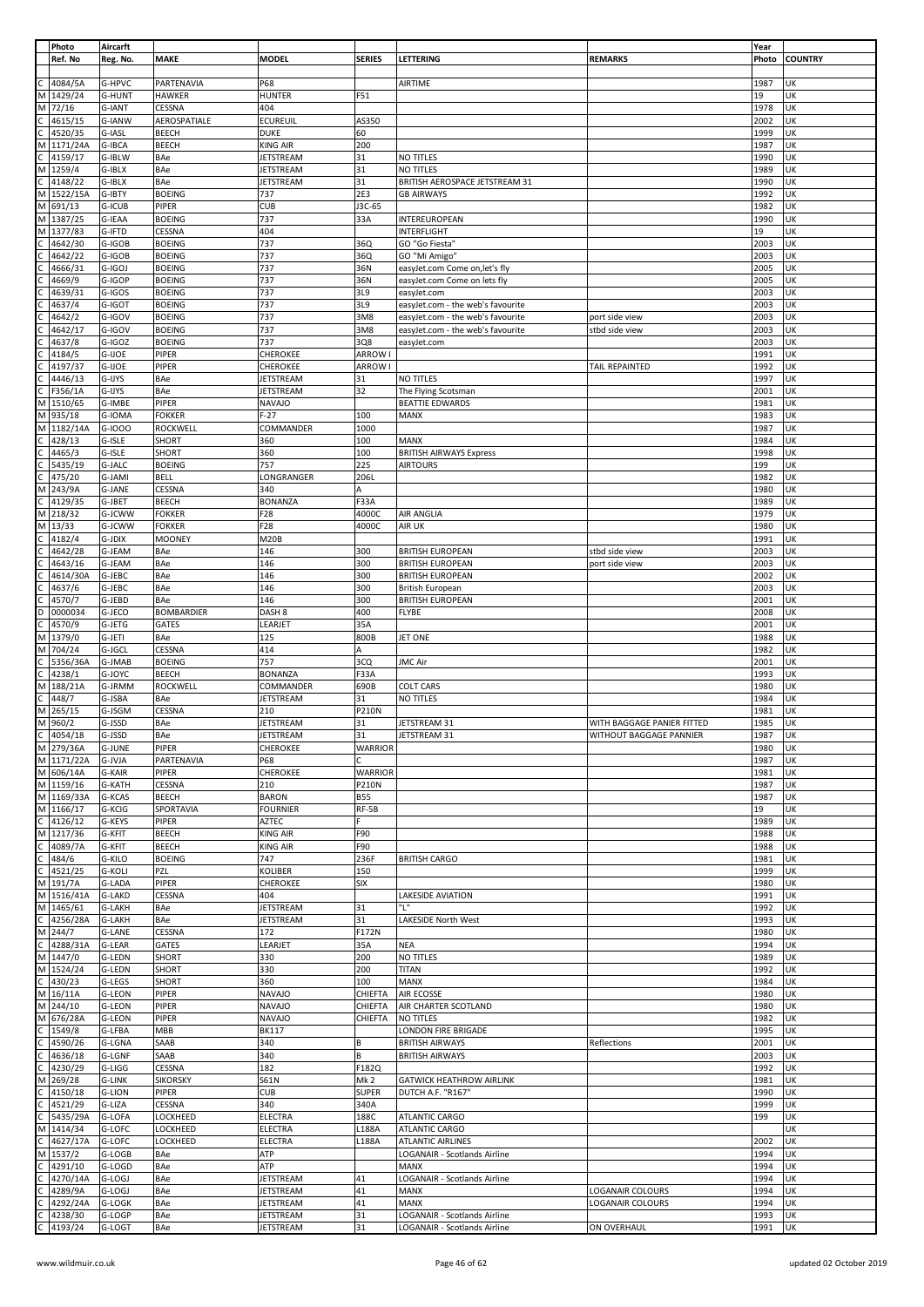|              | Photo    | Aircarft      |                    |                     |                |                                       |                               | Year  |                |
|--------------|----------|---------------|--------------------|---------------------|----------------|---------------------------------------|-------------------------------|-------|----------------|
|              | Ref. No  | Reg. No.      | MAKE               | MODEL               | <b>SERIES</b>  | <b>LETTERING</b>                      | <b>REMARKS</b>                | Photo | <b>COUNTRY</b> |
|              |          |               |                    |                     |                |                                       |                               |       |                |
|              | 4200/11  | G-LOGT        | BAe                | <b>JETSTREAM</b>    | 31             | LOGANAIR - Scotlands Airline          |                               | 1992  | UK             |
|              | 4209/13  | G-LOGU        | BAe                | JETSTREAM           | 31             | LOGANAIR - Scotlands Airline          |                               | 1992  | UK             |
|              |          |               |                    |                     | 31             |                                       |                               |       | UK             |
| С            | 1465/23  | G-LOGV        | BAe                | JETSTREAM           |                | <b>BRITISH AIRWAYS Express</b>        |                               |       |                |
|              | 4226/36  | G-LOGV        | BAe                | <b>JETSTREAM</b>    | 31             | LOGANAIR - Scotlands Airline          |                               | 1992  | UK             |
|              | 423/29   | G-LUAR        | SOCATA             | <b>TOBAGO</b>       |                |                                       |                               | 1984  | UK             |
| M            | 270/34A  | <b>G-LUCK</b> | CESSNA             | 150                 | F150M          |                                       |                               | 1981  | UK             |
| D            | 0000012  | G-LVLV        | CANADAIR           | CL 600              | 2B16           |                                       |                               | 2010  | UK             |
|              | 5356/10A | G-MABR        | BAe                | 146                 | 100            | <b>BRITISH AIRWAYS</b>                |                               | 2001  | UK             |
|              |          |               |                    |                     |                |                                       |                               |       |                |
|              | 4344/25  | <b>G-MAIC</b> | BAe                | JETSTREAM           | 41             | <b>BRITISH AIRWAYS Express</b>        |                               | 1994  | UK             |
|              | 4627/19A | G-MAJC        | BAe                | <b>JETSTREAM</b>    | 41             | <b>BRITISH AIRWAYS</b>                |                               | 2002  | UK             |
|              | 4665/8   | G-MAJJ        | BAe                | <b>JETSTREAM</b>    | 41             | <b>EASTERN AIRWAYS</b>                |                               | 2005  | UK             |
|              | 4531/36  | G-MANC        | BAe                | ATP                 |                | MANX skianyn vannin                   |                               | 2000  | UK             |
|              |          |               | BAe                | ATP                 |                |                                       |                               | 2001  | UK             |
|              | 4559/25  | <b>G-MANE</b> |                    |                     |                | <b>BRITISH AIRWAYS Express</b>        |                               |       |                |
|              | 4351/10  | <b>G-MANF</b> | BAe                | ATP                 |                | <b>BRITISH AIRWAYS Express</b>        | port side view                | 1995  | UK             |
|              | 4351/20  | <b>G-MANF</b> | BAe                | ATP                 |                | <b>BRITISH AIRWAYS Express</b>        | stbd side view                | 1995  | UK             |
|              | 4491/28  | G-MANG        | BAe                | ATP                 |                | <b>BRITISH AIRWAYS Express</b>        |                               | 1999  | UK             |
| M            | 1539/22  | <b>G-MANH</b> | BAe                | ATP                 |                | MANX                                  |                               | 1994  | UK             |
| M            | 1542/30A | <b>G-MANL</b> | BAe                | ATP                 |                | <b>MANX</b>                           |                               | 1994  | UΚ             |
|              |          |               |                    |                     |                |                                       |                               |       |                |
|              | 4356/18  | G-MANM        | BAe                | ATP                 |                | <b>BRITISH AIRWAYS Express</b>        |                               | 1995  | UK             |
| М            | 1542/11  | G-MANO        | BAe                | ATP                 |                | <b>MANX</b>                           |                               | 1994  | UK             |
|              | 5436/33  | G-MANP        | BAe                | ATP                 |                | <b>BRITISH AIRWAYS Express</b>        |                               | 1997  | UΚ             |
|              | 4465/6   | G-MANS        | BAe                | 146                 | 200            | <b>BRITISH AIRWAYS Express</b>        |                               | 1998  | UK             |
|              |          |               |                    |                     |                |                                       |                               |       | UK             |
|              | 4461/19  | <b>G-MANU</b> | BAe                | ATP                 |                | <b>BRITISH AIRWAYS</b>                | All white finish              | 1998  |                |
|              | 4230/32  | G-MARC        | AEROSPATIALE       | <b>ECUREUIL</b>     | 350B           | COTSWOLD EXECUTIVE AVIATION           |                               | 1992  | UK             |
|              | 4283/4   | <b>G-MAUD</b> | BAe                | ATP                 |                | MANX                                  |                               | 1994  | UΚ             |
| М            | 132/20   | <b>G-MBAK</b> | EUROWING           | SPIRIT              |                |                                       |                               | 1979  | UK             |
| М            | 749/1A   | G-MBJS        | MAINAIR            | TRIFLYER            | 250            |                                       |                               | 1982  | UK             |
| M            | 849/19   | G-MBMJ        | MAINAIR            | TRIFLYER            |                |                                       |                               | 1983  | UK             |
|              |          |               |                    |                     |                |                                       |                               |       |                |
|              | 470/34A  | G-MBMR        | <b>ULTRASPORTS</b> | TRIPACER            | <b>TYPHOON</b> |                                       |                               | 1983  | UK             |
|              | 447/1    | G-MBOS        | <b>HIGHWAY</b>     | <b>SUPER SCORPI</b> |                |                                       |                               | 1984  | UK             |
| M            | 1101/4   | G-MBPM        | <b>EUROWING</b>    | GOLDWING            |                |                                       | <b>VIEW OF COCKPIT</b>        | 1986  | UK             |
| M            | 1101/2   | G-MBPM        | <b>EUROWING</b>    | GOLDWING            |                |                                       | DETAIL VIEW OF ENGINE         | 1986  | UK             |
|              |          |               |                    | <b>GOLDWING</b>     |                |                                       |                               |       |                |
|              | 4045/25  | G-MBPM        | <b>EUROWING</b>    |                     |                |                                       |                               | 1986  | UK             |
|              | 470/33A  | G-MBPX        | <b>EUROWING</b>    | GOLDWING            |                |                                       |                               | 1983  | UK             |
|              | 4004/7   | G-MBXH        | SOUTHDOWN          | PUMA                |                |                                       |                               | 1985  | UK             |
| M            | 1101/19  | G-MBZH        | <b>EUROWING</b>    | GOLDWING            |                |                                       | DETAIL VIEW OF ENGINE         | 1986  | UΚ             |
|              | 4045/22  | G-MBZH        | <b>EUROWING</b>    | GOLDWING            |                |                                       |                               | 1986  | UK             |
|              |          |               |                    |                     |                |                                       |                               |       |                |
|              | 431/34   | G-MBZS        | <b>ULTRASPORTS</b> | PUMA                |                |                                       |                               | 1984  | UK             |
| D            | 0001490  | G-MCGB        | <b>SIKORSKY</b>    | $S-92$              | A              | HM COASTGUARD                         |                               | 2016  | UΚ             |
|              | 4048/24  | G-MEBC        | CESSNA             | 310                 |                |                                       |                               | 1986  | UK             |
|              | 4532/3   | G-MEDE        |                    |                     |                | <b>BRITISH AIRWAYS</b>                |                               | 2000  | UK             |
|              |          |               |                    |                     |                |                                       |                               |       | UK             |
|              | 426/28   | G-MERI        | PIPER              | CHEROKEE            | ARCHER         |                                       |                               | 1984  |                |
| М            | 191/30A  | G-MHGI        | CESSNA             | 414                 | Α              |                                       |                               | 1980  | UΚ             |
| M            | 278/17   | <b>G-MICK</b> | CESSNA             | 172                 | F172N          |                                       |                               | 1980  | UK             |
|              | 4673/18  | G-MIDO        | <b>AIRBUS</b>      | A320                | 232            | <b>BMI</b>                            |                               | 2006  | UΚ             |
|              | 4672/19  | G-MIDT        | <b>AIRBUS</b>      | A320                | 232            | <b>BMI</b>                            |                               | 2006  | UK             |
|              | 4615/20  | G-MIMA        | BAe                | 146                 | 200            | <b>BRITISH AIRWAYS</b>                |                               | 2002  | UK             |
|              |          |               |                    |                     |                |                                       |                               |       |                |
|              | 470/32A  | G-MJBW        | AMERICAN AEROLIGH  | EAGLE               |                |                                       |                               | 1983  | UK             |
|              | 463/13   | G-MJLX        | ROTEC              | RALLY               | 2B             |                                       |                               | 1983  | UK             |
|              | 429/2    | G-MJMR        | MAINAIR            | <b>TRIKE</b>        |                |                                       |                               | 1984  | UK             |
|              | 457/18   | G-MJTW        | EUROWING           | <b>TRIKE</b>        |                |                                       |                               | 1983  | UK             |
|              |          |               |                    |                     |                |                                       |                               |       |                |
|              | 4076/32  | G-MLNR        | <b>DORNIER</b>     | 228                 | 201            | <b>MALINAIR</b>                       |                               | 1987  | UK             |
| C            | 452/2    | G-MMCM        | SOUTHDOWN          | PUMA SPRINT         |                |                                       |                               | 1984  | UK             |
| $\mathsf{C}$ | 4006/15  | G-MMCP        | SOUTHDOWN          | <b>LIGHTNING</b>    | Ш              |                                       |                               | 1985  | UK             |
|              | 431/32   | G-MMEV        | AMERICAN AEROLIGH  | EAGLE               |                |                                       |                               | 1984  | UK             |
| C            | 450/24   | G-MMIT        | <b>HIGHWAY</b>     | DEMON               |                |                                       |                               | 1984  | UK             |
|              |          |               |                    |                     |                |                                       |                               |       |                |
| Ċ            | 440/2    | G-MMKA        | <b>ULTRASPORTS</b> | PATHER              | <b>DUAL</b>    |                                       |                               | 1984  | UK             |
|              | 4008/22  | G-MMMZ        | SOUTHDOWN          | PUMA SPRINT         | MS             |                                       |                               | 1986  | UK             |
|              | 4045/18  | G-MMVT        | MAINAIR            | <b>GEMINI</b>       | <b>FLASH</b>   |                                       |                               | 1986  | UK             |
| M            | 968/7    | G-MNAJ        | SOLAR WINGS        | PANTHER             | <b>XLS</b>     |                                       |                               | 1985  | UK             |
|              | 4265/14A | G-MNDZ        | SOUTHDOWN          | PUMA                | SPRINT         |                                       |                               | 1993  | UK             |
|              |          |               |                    |                     |                |                                       |                               |       |                |
|              | 4015/6   | G-MNGB        | MAINAIR            | <b>GEMINI</b>       | <b>FLASH</b>   |                                       |                               | 1986  | UK             |
|              | 4199/1   | G-MNPG        | MAINAIR            | <b>GEMINI</b>       | <b>FLASH</b>   |                                       |                               | 1988  | UK             |
|              | 4028/8   | G-MNRP        | SOUTHDOWN          | <b>RAVEN</b>        |                |                                       |                               | 1986  | UK             |
|              | 4026/18  | G-MNRR        | SOUTHDOWN          | <b>RAVEN</b>        |                |                                       | DETAIL VIEW OF ENGINE         | 1986  | UK             |
|              | 4026/19  | G-MNRR        | SOUTHDOWN          | <b>RAVEN</b>        |                |                                       | PART RIGGED                   | 1986  | UK             |
| М            | 54/19A   | G-MOBL        | <b>EMBRAER</b>     | BANDEIRANTE         | 110P1          | NO TITLES                             |                               | 1980  | UK             |
|              |          |               |                    |                     |                |                                       |                               |       |                |
| C            | 465/6A   | G-MOBL        | EMBRAER            | BANDEIRANTE         | 110P1          | AIR UK                                | AIR ECOSSE COLOURS            | 1983  | UK             |
| M            | 1351/20  | <b>G-MONE</b> | <b>BOEING</b>      | 757                 | <b>2T7</b>     | <b>MONARCH</b>                        |                               | 19    | UK             |
|              | 4496/11  | <b>G-MONK</b> | <b>BOEING</b>      | 757                 | 2T7            | <b>MONARCH</b>                        |                               | 1999  | UK             |
|              | 4425/23  | G-MONX        | <b>AIRBUS</b>      | A320                | 211            | <b>MONARCH</b>                        | stbd side view                | 1996  | UK             |
|              | 4425/24  | <b>G-MONX</b> | <b>AIRBUS</b>      | A320                | 211            | <b>MONARCH</b>                        | port side view                | 1996  | UK             |
|              |          |               |                    |                     |                |                                       |                               |       |                |
|              | 4617/15  | G-MONZ        | <b>AIRBUS</b>      | A320                | 212            | NO TITLES                             |                               | 2002  | UK             |
|              | 4604/13A | G-MSKC        | <b>BOEING</b>      | 737                 | 5L9            | <b>BRITISH AIRWAYS</b>                |                               | 2002  | UK             |
|              | 4605/36A | G-MSKO        | CANADAIR           | CL600               | 2B19           | <b>BRITISH AIRWAYS Egypt</b>          |                               | 2002  | UK             |
|              | 4604/3A  | G-MSKP        | CANADAIR           | CL600               | 2B19           | <b>BRITISH AIRWAYS United Kingdom</b> |                               | 2002  | UK             |
|              | 4230/10  | G-MTGD        | <b>THRUSTER</b>    | Mk1                 |                |                                       |                               | 1992  | UK             |
|              |          |               |                    |                     |                |                                       |                               |       |                |
| М            | 1347/30  | G-MTJS        | SOLAR WINGS        | PEGASUS XL-Q        |                |                                       |                               | 1989  | UK             |
|              | 4237/5   | <b>G-MUIL</b> | CESSNA             | SKYHAWK             | Ш              |                                       |                               | 1993  | UK             |
| M            | 1336/35  | G-MVEI        | CFM                | SHADOW              |                |                                       | VIEW OF COCKPIT & INSTRUMENTS | 1989  | UK             |
| C            | 4127/23  | G-MVEI        | CFM                | SHADOW              |                |                                       |                               | 1989  | UK             |
|              | 4230/14  | G-MVRP        | CFM                | SHADOW              |                |                                       |                               | 1992  | UK             |
|              |          |               |                    |                     |                |                                       |                               |       |                |
|              | 4230/23  | G-MVWP        | THRUSTER           | T300                |                |                                       |                               | 1992  | UK             |
|              | 4521/27  | G-MWLA        | RANS               | COYOTE              | S.4            |                                       |                               | 1999  | UK             |
|              | 4230/12  | G-MWVH        | CFM                | SHADOW              |                |                                       |                               | 1992  | UK             |
|              | 4265/16A | G-MYHG        | CYCLONE            | AX/503              |                | <b>VANTAGE PHARMACY</b>               |                               | 1993  | UK             |
|              | 4341/10  | G-NBAC        | EMBRAER            | BANDEIRANTE         | 110P1          | NO TITLES                             |                               | 1994  | UK             |
|              |          |               |                    |                     |                |                                       |                               |       |                |
| M            | 879/25   | G-NDNI        | <b>NORMAN</b>      | <b>FIRECRACKER</b>  | NDN-1          |                                       |                               | 1976  | UK             |
|              | 4234/27  | G-NEEP        | <b>BELL</b>        | JETRANGER           | 206B           | DOLLAR / BRITISH GAS                  |                               | 1992  | UK             |
|              | 4076/30  | G-NIAL        | AEROSPATIALE       | <b>ECUREUIL</b>     | 350B           | PLM                                   |                               | 1987  | UK             |
|              | 4605/4   | G-NIKO        | <b>AIRBUS</b>      | A321                | 211            | www.MyTravel.com                      |                               | 2002  | UK             |
| М            | 1411/24A | G-NTOO        | AEROSPATIALE       | DAUPHIN             |                | <b>BOND</b>                           |                               |       | UK             |
|              |          |               |                    |                     |                |                                       |                               |       |                |
|              | 4089/9A  | <b>G-NUIG</b> | BEECH              | <b>KING AIR</b>     | $C90-1$        |                                       |                               | 1988  | UK             |
|              | 4153/14  | G-NZSS        | STEARMAN           | <b>N2S-5</b>        |                | USAAF "343251"                        |                               | 1990  | UK             |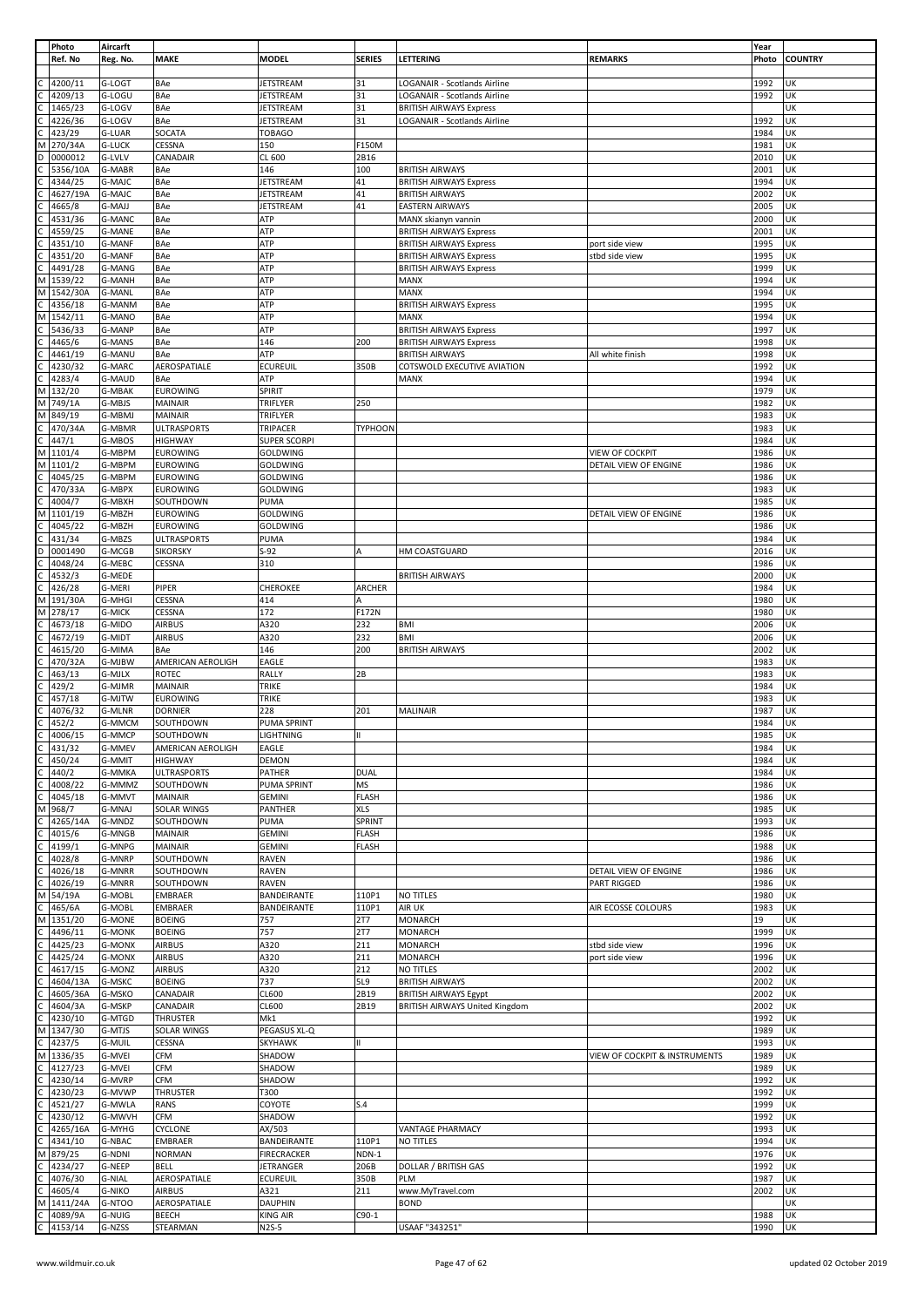|    | Photo      | Aircarft      |                 |                     |               |                                  |                              | Year  |                |
|----|------------|---------------|-----------------|---------------------|---------------|----------------------------------|------------------------------|-------|----------------|
|    |            |               | <b>MAKE</b>     | <b>MODEL</b>        | <b>SERIES</b> | LETTERING                        | <b>REMARKS</b>               |       |                |
|    | Ref. No    | Reg. No.      |                 |                     |               |                                  |                              | Photo | <b>COUNTRY</b> |
|    |            |               |                 |                     |               |                                  |                              |       |                |
|    | 4125/9     | G-OAAL        | PIPER           | <b>TOMAHAWK</b>     | 112           | NO TITLES                        |                              | 1989  | UK             |
|    | 4197/31    | G-OAAL        | PIPER           | <b>TOMAHAWK</b>     | 112           | <b>CUMBERNAULD AIRPORT</b>       |                              | 1992  | UK             |
| С  | 4083/16    | G-OAFB        | <b>BEECH</b>    | <b>KING AIR</b>     | 200           |                                  |                              | 1987  | UK             |
| M  | 1522/26    | G-OAHK        | <b>BOEING</b>   | 757                 | 023A          | <b>INTER EUROPEAN</b>            |                              | 1992  | UK             |
| М  | 175/15A    | G-OAIR        | <b>EMBRAER</b>  | BANDEIRANTE         | 110P1         | <b>BRITISH ISLAND AIRWAYS</b>    |                              | 1979  | UK             |
|    | M 631/20A  | G-OAIR        | <b>EMBRAER</b>  | BANDEIRANTE         | 110P1         | AIR ECOSSE                       |                              | 1981  | UK             |
|    |            |               |                 |                     |               |                                  |                              |       |                |
|    | 4240/8     | G-OAKI        | BAe             | JETSTREAM           | 31            | AIR KILROE                       |                              | 1993  | UK             |
| М  | 1255/18A   | G-OAKJ        | BAe             | JETSTREAM           | 32            | <b>AIR KILROE</b>                | WITH ICI LOGO                | 1989  | UK             |
|    | 4286/1A    | G-OAKJ        | BAe             | JETSTREAM           | 32            | AIR KILROE                       |                              | 1994  | UK             |
|    | 4612/9A    | G-OAKJ        | BAe             | <b>JETSTREAM</b>    | 32            | <b>EASTERN AIRWAYS</b>           |                              | 2002  | UK             |
|    | 4286/35    | G-OAKK        | BAe             | JETSTREAM           | 31            | AIR KILROE                       |                              | 1994  | UK             |
| М  | 1311/21    | G-OAMH        | <b>AUGUSTA</b>  | A109                | А             | AM                               |                              | 19    | UK             |
|    | 4291/18    | G-OATP        | BAe             | ATP                 |               | MANX                             |                              | 1994  | UK             |
|    |            |               |                 |                     |               |                                  |                              |       |                |
| M  | 1269/20    | G-OBEA        | <b>BAE</b>      | <b>JETSTREAM</b>    | 31            | <b>BIRMINGHAM EXECUTIVE</b>      |                              | 1984  | UK             |
| M  | 1256/4A    | G-OBEA        | BAe             | JETSTREAM           | 31            | <b>BIRMINGHAM EUROPEAN</b>       | BIRMINGHAM EXECUTIVE COLOURS | 1990  | UK             |
|    | M 1463/15  | G-OBEA        | BAe             | JETSTREAM           | 31            | <b>BIRMINGHAM EUROPEAN</b>       | White paint finish           | 1992  | UK             |
|    | M 1368/28  | G-OBEL        | CESSNA          | <b>CITATION</b>     | 500           |                                  |                              | 1989  | UK             |
|    | M 1481/26  | G-OBHD        | SHORT           | 360                 | 200           | JERSEY EUROPEAN                  |                              | 1988  | UK             |
| M  | 175/5A     | G-OBIA        | <b>EMBRAER</b>  | BANDEIRANTE         | 110P1         | <b>BRITISH ISLAND AIRWAYS</b>    |                              | 1979  | UK             |
| C  | 4132/25    | G-OBMA        | <b>BOEING</b>   | 737                 | 33A           |                                  |                              | 1989  | UK             |
|    |            |               |                 |                     |               | <b>BRITISH MIDLAND BM</b>        | stbd side view               |       |                |
| Μ  | 1341/27    | G-OBMC        | <b>BOEING</b>   | 737                 | 33A           | BRITISH MIDLAND BM               |                              | 1989  | UK             |
|    | 4288/20A   | G-OBMD        | <b>BOEING</b>   | 737                 | 33A           | <b>BRITISH MIDLAND BM</b>        | stbd side view               | 1994  | UK             |
|    | 4287/34A   | G-OBMD        | <b>BOEING</b>   | 737                 | 33A           | <b>BRITISH MIDLAND BM</b>        | port side view               | 1994  | UK             |
|    | 4294/2     | G-OBMF        | <b>BOEING</b>   | 737                 | 4Y0           | BRITISH MIDLAND BM               |                              | 1994  | UK             |
|    | 4135/31    | G-OBMG        | <b>BOEING</b>   | 737                 | 4Y0           | <b>BRITISH MIDLAND BM</b>        |                              | 1989  | UK             |
|    | 4425/14    | G-OBMJ        | <b>BOEING</b>   | 737                 | 33A           | <b>BM BRITISH MIDLAND</b>        |                              | 1996  | UK             |
|    |            |               |                 |                     |               |                                  |                              |       |                |
|    | 4352/8     | G-OBML        | <b>BOEING</b>   | 737                 | 3Q8           | <b>BRITISH MIDLAND BM</b>        |                              | 1995  | UK             |
|    | 4225/36    | G-OBMM        | <b>BOEING</b>   | 737                 | 4Y0           | <b>BRITISH MIDLAND BM</b>        |                              | 1992  | UK             |
|    | 4198/7     | G-OBMN        | <b>BOEING</b>   | 737                 | 46B           | <b>BRITISH MIDLAND BM</b>        |                              | 1992  | UK             |
|    | 4349/14    | G-OBMP        | <b>BOEING</b>   | 737                 | 3Q8           | <b>BRITISH MIDLAND BM</b>        |                              | 1995  | UK             |
|    | 4327/10    | G-OBMX        | <b>BOEING</b>   | 737                 | 59D           | <b>BRITISH MIDLAND BM</b>        |                              | 1994  | UK             |
|    | 4357/19    | G-OBMY        | <b>BOEING</b>   | 737                 | 59D           | <b>BRITISH MIDLAND BM</b>        | Red/white cheatline          | 1995  | UK             |
|    |            |               |                 |                     |               |                                  |                              |       |                |
|    | 4289/11A   | G-OBMZ        | <b>BOEING</b>   | 737                 | 53A           | BRITISH MIDLAND BM               |                              | 1994  | UK             |
| C  | 4614/16A   | G-OBYG        | <b>BOEING</b>   | 767                 | 304           | BRITANNIA wwwbritanniadirect.com |                              | 2002  | UK             |
| M  | 1170/15    | G-OCHD        | <b>BEECH</b>    | KING AIR            | 300LW         |                                  |                              | 1987  | UK             |
| М  | 1506/9A    | G-OCNW        | <b>BAC</b>      | ONE ELEVEN          | 201AC         | <b>BRITISH AIR FERRIES</b>       |                              | 1990  | UK             |
|    | 4284/4     | G-ODIG        | <b>BELL</b>     | JETRANGER           |               |                                  |                              | 1994  | UK             |
|    | 1465/26    | G-OEDL        | BAe             | JETSTREAM           | 31            | NO TITLES                        |                              | 1995  | UK             |
|    |            |               |                 |                     | lc.           |                                  |                              |       |                |
|    | 442/15     | G-OEFC        | PIPER           | AZTEC               |               | <b>FICTITIOUS REG</b>            | ACTUALLY G-BAUO              | 1984  | UK             |
| С  | 4647/11    | G-OFRA        | <b>BOEING</b>   | 737                 | 36Q           | easyJet.com                      |                              | 2003  | UK             |
| M  | 1409/27    | G-OFRT        | LOCKHEED        | <b>ELECTRA</b>      | 188C          | <b>CHANNEL EXPRESS</b>           |                              |       | UK             |
| М  | 862/14     | G-OGDN        | <b>BEECH</b>    | KING AIR            | A200          | <b>OGDEN</b>                     |                              | 1983  | UK             |
|    | 4166/4A    | G-OHOT        | <b>VICKERS</b>  | VISCOUNT            | 813           | <b>BRITISH AIR FERRIES</b>       |                              | 1990  | UK             |
|    | 4008/28    | G-OIAS        | PIPER           | <b>NAVAJO</b>       | CHIEFTA       |                                  |                              | 1986  | UK             |
| C. |            |               |                 |                     |               |                                  |                              | 19    |                |
|    | 4449/33    | G-OILA        | ATR             | 72                  |               | <b>BRITISH WORLD</b>             |                              |       | UK             |
|    | 4586/34    | G-OINV        | BAe             | 146                 | 300           | <b>BRITISH AIRWAYS</b>           |                              | 2001  | UK             |
|    | 4225/30    | G-OJSY        | SHORT           | 360                 | 100           | <b>BUSINESS AIR BA</b>           | JERSEY EUROPEAN COLOURS      | 1992  | UK             |
|    | 4309/5A    | G-OJSY        | SHORT           | 360                 | 100           | <b>BUSINESS AIR BA</b>           | ALL WHITE                    | 1994  | UK             |
| М  | 1348/17    | G-OLBA        | SHORT           | 360                 | 300           | CAPITAL                          |                              | 1990  | UK             |
|    | 4111/5A    | G-OLCB        | BAe             | 146                 | 200           | LOGANAIR - Scotlands Airline     |                              | 1988  | UK             |
| M  | 1371/32    | G-OLCB        | BAe             | 146                 | 200           | NO TITLES                        |                              | 1989  | UK             |
|    |            |               |                 |                     |               |                                  |                              |       |                |
|    | 4145/36    | G-OLCC        | BAe             | ATP                 |               | LOGANAIR - Scotlands Airline     |                              | 1990  | UK             |
| M  | 1354/31    | G-OLCD        | <b>BAe</b>      | ATP                 |               | LOGANAIR - Scotlands Airline     |                              | 1990  | UK             |
| M  | 1446/16    | G-OLGW        | <b>SHORT</b>    | 360                 | 300           | CAPITAL                          |                              | 1988  | UK             |
| C  | 4002/23    | G-OMAC        | <b>CESSNA</b>   | 172                 | <b>FR172E</b> | <b>SKYMEDIA</b>                  |                              | 1985  | UK             |
|    | M 1542/1   | G-OMGE        | <b>HS</b>       | 125                 | 800B          |                                  |                              | 1994  | UK             |
|    | M 1361/21A | G-000C        | <b>BOEING</b>   | 757                 | 28A           | AIR 2000                         |                              | 1990  | UK             |
|    |            |               | <b>BOEING</b>   |                     |               |                                  |                              |       |                |
|    | 4332/7     | G-000S        |                 | 757                 | 236           | AIR 2000 First Choice            |                              | 1994  | UK             |
| C  | 5117/13    | G-OOOT        | <b>BOEING</b>   | 757                 | 236           | NO TITLES                        |                              | 1997  | UK             |
|    | 4340/32    | G-OPAS        | <b>VICKERS</b>  | VISCOUNT            | 806           | PARCEL FORCE                     |                              | 1994  | UK             |
|    | 426/9      | G-ORMC        | <b>BEECH</b>    | <b>KING AIR</b>     | A200          | <b>RMC</b>                       |                              | 1984  | UK             |
| C  | 5111/15    | G-OSCA        | CESSNA          | <b>CITATION</b>     | 500           |                                  |                              | 1998  | UK             |
|    | M 1170/27  | G-OSDI        | <b>BEECH</b>    | <b>BARON</b>        |               |                                  |                              | 1987  | UK             |
| M  | 260/7      | G-OSRF        | CESSNA          | 421                 | C             | NORTHERN EXECUTIVE AVIATION LTD  |                              | 1979  | UK             |
|    | M 1433/9   | G-OVAX        | COLT            | AS-80               | Mk II         | VAX - A Cleaner Britain          |                              | 19    | UK             |
|    |            |               |                 |                     |               |                                  |                              |       |                |
|    | 4571/16    | G-OZBD        | <b>AIRBUS</b>   | A321                | 231           | <b>MONARCH</b>                   |                              | 2001  | UK             |
|    | 4612/4A    | G-OZBE        | <b>AIRBUS</b>   | A321                | 231           | MONARCH wwwflymonarch.com        |                              | 2002  | UK             |
| М  | 1535/42    | G-PATC        | <b>DOUGLAS</b>  | DC9                 | 83            | PARAMOUNT                        |                              | 1988  | UK             |
|    | 4000/30    | G-PDHJ        | CESSNA          | 182                 | T182R         |                                  |                              | 1985  | UK             |
|    | 4173/35    | G-PKBD        | <b>DOUGLAS</b>  | DC <sub>9</sub>     | 32            | <b>BRITISH MIDLAND BM</b>        |                              | 1991  | UK             |
|    | 4209/28    | G-PKBE        | <b>DOUGLAS</b>  | DC9                 | 32            | <b>BRITISH MIDLAND BM</b>        |                              | 1992  | UK             |
|    | 4227/23    | G-PKBM        | <b>DOUGLAS</b>  | DC <sub>9</sub>     | 32            | <b>BRITISH MIDLAND BM</b>        |                              | 1992  | UK             |
|    | 4238/21    | G-PLAX        | AEROSPATIALE    | <b>TWIN SQUIRRE</b> | AS335F        |                                  |                              | 1993  | UK             |
|    |            |               |                 |                     |               | <b>DOLLAR HELICOPTERS</b>        |                              |       |                |
|    | 4071/24    | G-PLMB        | AEROSPATIALE    | <b>ECUREUIL</b>     | 350B          | PLM                              |                              | 1987  | UK             |
| М  | 1377/0     | G-PLMD        | AEROSPATIALE    | <b>ECUREUIL</b>     | 350B          | PLM HEWLETT PACKARD              |                              | 1988  | UK             |
|    | 4354/35A   | G-PLMF        | AEROSPATIALE    | <b>ECUREUIL</b>     | 350B-1        | PLM                              |                              | 1995  | UK             |
| Μ  | 1549/36    | G-POAH        | <b>SIKORSKY</b> | $S-76$              | B             |                                  |                              | 19    | UK             |
| C  | 4184/17    | G-PORT        | <b>BELL</b>     | JETRANGER           | 3             |                                  |                              | 1991  | UK             |
|    | M 103/22   | G-POST        | <b>EMBRAER</b>  | BANDEIRANTE         | 110P1         | <b>AIR ECOSSE</b>                |                              | 1980  | UK             |
|    | M 857/17   |               | <b>EMBRAER</b>  | BANDEIRANTE         |               |                                  |                              |       | UK             |
|    |            | G-POST        |                 |                     | 110P1         | AIR ECOSSE DATAPOST              |                              | 1983  |                |
| C. | 4286/15A   | G-PPLH        | <b>ROBINSON</b> | R22                 |               | <b>DOLLAR</b>                    |                              | 1994  | UK             |
| M  | 858/27     | G-PRES        | <b>CESSNA</b>   | 441                 |               | CASAIR WILLIAM PRESS GROUP       |                              | 1983  | UK             |
| M  | 1163/22    | G-PUMA        | AEROSPATIALE    | <b>SUPER PUMA</b>   | AS332L        | <b>BOND HELICOPTERS</b>          |                              | 1987  | UK             |
| C  | 4452/18    | G-PUMA        | AEROSPATIALE    | <b>SUPER PUMA</b>   | AS332L        | <b>BOND</b>                      |                              | 1998  | UK             |
|    | M 1163/25  | G-PUMB        | AEROSPATIALE    | <b>SUPER PUMA</b>   | AS332L        | <b>BOND HELICOPTERS</b>          |                              | 1987  | UK             |
|    | 5436/9A    | G-PUMB        |                 |                     | AS332L        | <b>BOND</b>                      |                              | 1997  | UK             |
|    |            |               | AEROSPATIALE    | <b>SUPER PUMA</b>   |               |                                  |                              |       |                |
| С  | 4330/19A   | G-PUMD        | AEROSPATIALE    | SUPER PUMA          | AS332L        | <b>BOND HELICOPTERS</b>          |                              | 1994  | UK             |
|    | 4456/24    | G-PUMD        | AEROSPATIALE    | <b>SUPER PUMA</b>   | AS332L        | <b>BOND</b>                      | port side view               | 1998  | UK             |
|    | 4456/26    | G-PUMD        | AEROSPATIALE    | <b>SUPER PUMA</b>   | AS332L        | <b>BOND</b>                      | stbd side view               | 1998  | UK             |
| с  | 5436/15A   | <b>G-PUME</b> | AEROSPATIALE    | SUPER PUMA          | AS332L        | <b>BOND</b>                      |                              | 1997  | UK             |
|    | 4444/11A   | G-PUMH        | AEROSPATIALE    | <b>SUPER PUMA</b>   | AS332L        | <b>BOND HELICOPTERS</b>          |                              | 1997  | UK             |
|    | 4456/16    | G-PUMI        | AEROSPATIALE    | <b>SUPER PUMA</b>   | AS332L        | <b>BOND</b>                      | on refit                     | 1998  | UK             |
|    |            |               |                 |                     |               |                                  |                              |       |                |
| Μ  | 233/12A    | G-RACE        | <b>PIPER</b>    | AEROSTAR            | 601P          |                                  |                              | 1981  | UK             |
|    | 4048/22    | G-RALE        | AEROSPATIALE    | GAZELLE             | 341G          | AIR CUMBRIA                      |                              | 1986  | UK             |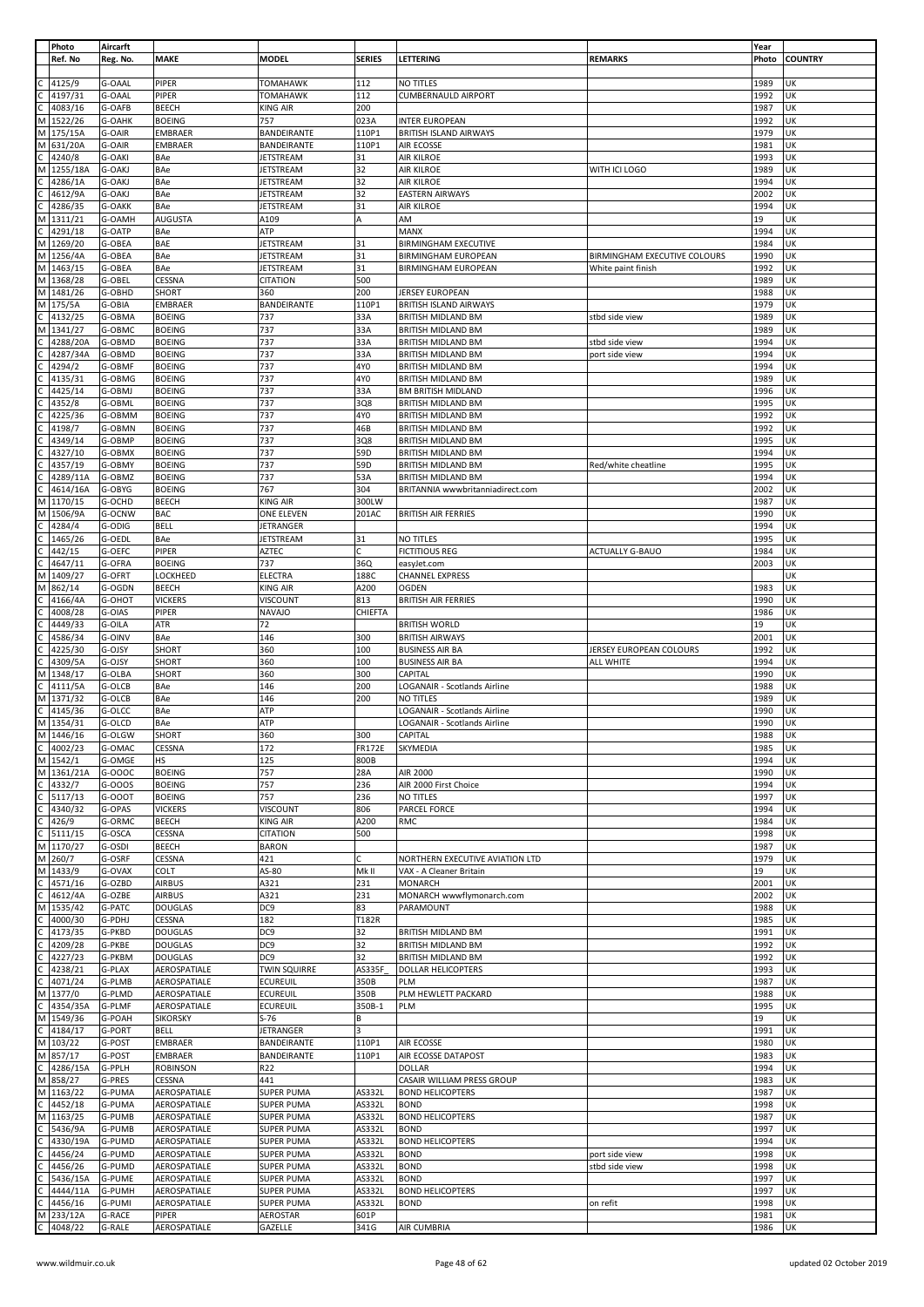|              | Photo              | Aircarft                       |                       |                    |               |                                         |                   | Year         |                |
|--------------|--------------------|--------------------------------|-----------------------|--------------------|---------------|-----------------------------------------|-------------------|--------------|----------------|
|              | Ref. No            | Reg. No.                       | <b>MAKE</b>           | <b>MODEL</b>       | <b>SERIES</b> | LETTERING                               | <b>REMARKS</b>    | Photo        | <b>COUNTRY</b> |
|              |                    |                                |                       |                    |               |                                         |                   |              |                |
| М            | 1258/11A           | G-RAVL                         | ΗP                    | JETSTREAM          | 200           | <b>CRANFIELD College of Aeronautics</b> |                   | 1990         | UΚ             |
|              | 495/6A             | G-RBLA                         | DHC                   | <b>TWIN OTTER</b>  | 300           | LOGANAIR                                |                   | 1980         | UK             |
| M            | 858/29             | G-RBOS                         | COLT                  | AIRSHIP            | AS105         | THE ROYAL BANK                          |                   | 1983         | UK             |
|              |                    |                                |                       |                    |               |                                         |                   |              |                |
| M            | 858/30             | G-RBOS                         | COLT                  | AIRSHIP            | AS105         | THE ROYAL BANK                          | PART DEFLATED     | 1983         | UK             |
|              | 4652/3             | G-RJXD                         | EMBRAER               | 145                | ЕP            | <b>BRITISH MIDLAND</b>                  |                   | 2003         | UK             |
|              | 4591/18            | G-RJXH                         | EMBRAER               | 145                | EP            | Star Alliance logos                     |                   | 2001         | UK             |
|              | 446/7              | G-RMSS                         | SHORT                 | 360                | 100           | AIR ECOSSE DATAPOST                     |                   | 1984         | UK             |
|              | 4057/19            | G-RMSS                         | SHORT                 | 360                | 100           | <b>MANX DATAPOST</b>                    |                   | 1987         | UΚ             |
| M            | 1158/12            | G-RNMO                         | SHORT                 | 330                |               | AIR ECOSSE                              |                   | 1986         | UK             |
| M            | 1166/27A           | G-RNMO                         | SHORT                 | 330                |               | NO TITLES                               |                   | 1987         | UK             |
|              |                    |                                |                       |                    |               |                                         |                   |              | UK             |
| M            | 1183/22            | G-RNMO                         | SHORT                 | 330                |               | <b>GILL AIR</b>                         |                   | 1987         |                |
| М            | 1532/42            | G-RNMO                         | SHORT                 | 330                |               | <b>TITAN</b>                            |                   | 1990         | UΚ             |
|              | 4425/16            | G-RODD                         | CESSNA                | 310                | 310R-II       |                                         |                   | 1996         | UK             |
| М            | 270/13A            | G-RORO                         | CESSNA                | 337                | 337B          | EDMUNDSON RONAGENCY RORO                |                   | 1981         | UΚ             |
|              | 4234/30            | G-ROVE                         | PIPER                 | <b>CUB</b>         | <b>SUPER</b>  |                                         |                   | 1992         | UΚ             |
| M            | 1410/28            | <b>G-RUNG</b>                  | SAAB                  | 340                | A             | NO TITLES                               |                   |              | UK             |
| М            | 981/27             | <b>G-RUSH</b>                  | CESSNA                | 404                |               | <b>KONDAIR</b>                          |                   | 1985         | UΚ             |
|              | 4046/22            | G-SALT                         | PIPER                 | <b>AZTEC</b>       |               |                                         |                   | 1986         | UK             |
| M            | 991/21A            | G-SALU                         | SHORT                 | 360                | 100           | LOGANAIR                                |                   | 1986         | UK             |
|              |                    |                                |                       |                    |               |                                         |                   |              |                |
|              | 0060053            | G-SARO                         | SARO                  | <b>SKEETER</b>     | Mk12          |                                         |                   | 1979         | UK             |
| М            | 1513/4A            | G-SBAC                         | SHORT                 | 360                | 100           | NO TITLES                               |                   | 1992         | UΚ             |
| M            | 1311/44            | G-SCHH                         | BAe                   | 146                | 100           | DAN AIR LONDON                          |                   | 1985         | UK             |
| М            | 704/26             | G-SCOT                         | PIPER                 | <b>NAVAJO</b>      | CHIEFTA       |                                         |                   | 1982         | UK             |
|              | 4306/8             | G-SEAI                         | CESSNA                | 206                | U206G         | AEROFLOAT CHARTER                       | <b>FLOATPLANE</b> | 1994         | UK             |
| M            | 949/25A            | G-SFHR                         | PIPER                 | <b>AZTEC</b>       |               |                                         |                   | 1984         | UK             |
|              | 423/31             | G-SFTS                         | <b>NORMAN</b>         | <b>FIRECRACKER</b> | NDN-1T        |                                         |                   | 1984         | UΚ             |
|              | 423/30             | G-SFTZ                         |                       |                    | <b>T67M</b>   |                                         |                   | 1984         | UK             |
|              |                    |                                | SLINGSBY              | <b>FIREFLY</b>     |               |                                         |                   |              |                |
| M            | 215/8A             | G-SHIP                         | PIPER                 | AZTEC              |               | SHETLAND LINE                           |                   | 1977         | UK             |
| D            | 0001487            | G-SICB                         | <b>BRITAIN NORMAN</b> | <b>ISLANDER</b>    | BN-2B-2       | www.shetland.gov.uk                     |                   | 2016         | UΚ             |
| M            | 1300/27            | G-SOFS                         | <b>FOKKER</b>         | $F-27$             | 200           | SCOTTISH FISHERIES                      |                   | 1988         | UΚ             |
| M            | 757/30             | G-SPOT                         | PARTENAVIA            | <b>P68B</b>        | OBSERVE       | <b>WEALD AIR SERVICES</b>               |                   | 1982         | UK             |
| M            | 1169/24            | G-SPOT                         | PARTENAVIA            | <b>P68B</b>        | OBSERVE       | <b>NO TITLES</b>                        |                   | 1987         | UK             |
| M            | 1309/35            | G-SPUD                         | <b>FOKKER</b>         | $F-27$             | 100           | <b>AIR ANGLIA</b>                       |                   | 19           | UΚ             |
| М            | 1388/22A           | G-SSCH                         | BAe                   | 146                | 100           | DAN AIR LONDON                          |                   | 1984         | UK             |
| M            | 976/26             | G-SSHH                         | BAe                   | 146                | 100           |                                         | DEMONSTRATOR      | 1985         | UΚ             |
|              |                    |                                |                       |                    |               |                                         |                   |              |                |
| C            | 4456/14            | G-SSSE                         | <b>SIKORSKY</b>       | $S-76$             | c             | <b>BOND</b>                             |                   | 1998         | UΚ             |
| M            | 1380/13            | G-SSSH                         | BAe                   | 146                | 100           | <b>BRITISH AEROSPACE 146</b>            |                   | 19           | UΚ             |
|              | 427/36             | G-STAN                         | <b>FOKKER</b>         | $F-27$             | 200           | AIR UK                                  |                   | 1984         | UK             |
|              | 484/9              | G-STAT                         | CESSNA                | 206                | U206F         |                                         |                   | 1981         | UΚ             |
| M            | 1382/13            | G-STVN                         | ΗP                    | <b>HERALD</b>      | 210           | <b>CHANNEL EXPRESS</b>                  |                   | 1990         | UΚ             |
|              | 4631/10            | <b>G-SUEE</b>                  | <b>AIRBUS</b>         | A320               | 231           | MY TRAVEL www.MyTravel.com              |                   | 2002         | UK             |
| M            | 1464/15A           | G-SUPR                         | BAe                   | JETSTREAM          | 32            | SUPER 31                                |                   | 1992         | UΚ             |
| M            | 1463/16            | G-SWAC                         | BAe                   | <b>JETSTREAM</b>   | 31            | <b>SERIB WINGS</b>                      |                   | 1994         | UΚ             |
|              |                    |                                |                       |                    |               |                                         |                   |              |                |
| M            | 45/11              | G-SWAN                         | ROCKWELL              | COMMANDER          | 690B          |                                         |                   | 1980         | UΚ             |
|              | 4139/33            | G-SWFT                         | BEECH                 | KING AIR           | 200           |                                         |                   | 1989         | UΚ             |
|              | 1219/4             | G-TAXI                         | PIPER                 | AZTEC              | Ė.            | NORTHERN EXECUTIVE AVIATION             |                   | 1988         | UK             |
| М            |                    |                                |                       |                    |               |                                         |                   |              |                |
| M            | 1508/0             | G-TEAB                         | <b>BOEING</b>         | 737                | 3Y0           | TEA                                     |                   | 1990         | UK             |
|              | 4602/26            | G-TICL                         | <b>AIRBUS</b>         | A320               | 321           | <b>AIRTOURS</b>                         |                   | 2001         | UΚ             |
|              |                    |                                |                       |                    |               |                                         |                   |              |                |
|              | 4257/31A           | G-TIGB                         | AEROSPATIALE          | <b>SUPER PUMA</b>  | AS332L        | <b>BRISTOW</b>                          |                   | 1993         | UK             |
|              | 4454/4             | G-TIGC                         | AEROSPATIALE          | <b>SUPER PUMA</b>  | AS332L        | <b>BRISTOW</b>                          |                   | 1998         | UK             |
|              | 4341/18            | G-TIGE                         | AEROSPATIALE          | <b>SUPER PUMA</b>  | AS332L        | <b>BRISTOW</b>                          |                   | 1994         | UΚ             |
|              | 4309/4A            | G-TIGG                         | AEROSPATIALE          | <b>SUPER PUMA</b>  | 332L          | <b>BRISTOW</b>                          |                   | 1994         | UK             |
| C            | 4455/3             | G-TIGH(ex)                     | AEROSPATIALE          | SUPER PUMA         | AS332L        | NO TITLES                               | port side view    | 1998         | UK             |
| $\mathsf{C}$ | 4455/1             | G-TIGH(ex)                     | AEROSPATIALE          | SUPER PUMA         | AS332L        | NO TITLES                               | port side view    | 1998         | UK             |
|              | 4307/34            | G-TIGI                         | AEROSPATIALE          | <b>SUPER PUMA</b>  | 332L          | <b>BRISTOW</b>                          |                   | 1994         | UK             |
| C            | 4307/29            | G-TIGK                         | AEROSPATIALE          | <b>SUPER PUMA</b>  | 332L          | <b>BRISTOW</b>                          |                   | 1994         | UK             |
|              | 4454/14            | G-TIGM                         | AEROSPATIALE          | <b>SUPER PUMA</b>  | AS332L        | <b>BRISTOW</b>                          |                   | 1998         | UK             |
|              |                    |                                | AEROSPATIALE          | <b>SUPER PUMA</b>  |               | <b>BRISTOW</b>                          |                   |              |                |
|              | 4454/5             | G-TIGO                         |                       |                    | AS332L        |                                         |                   | 1998         | UK             |
|              | 446/3              | G-TIGP                         | AEROSPATIALE          | PUMA               | 332L          | <b>BRISTOW</b>                          |                   | 1984         | UK             |
|              | 4309/1A            | G-TIGR                         | AEROSPATIALE          | <b>SUPER PUMA</b>  | 332L          | <b>BRISTOW</b>                          |                   | 1994         | UΚ             |
|              | 4307/30            | G-TIGS                         | AEROSPATIALE          | <b>SUPER PUMA</b>  | 332L          | <b>BRISTOW</b>                          |                   | 1994         | UK             |
| C            | 4265/2A            | G-TIGU                         | AEROSPATIALE          | <b>SUPER PUMA</b>  | AS332L        | <b>BRISTOW</b>                          |                   | 1993         | UK             |
| М            | 1548/1             | G-TIGV                         | AEROSPATIALE          | <b>SUPER PUMA</b>  | AS332L        | <b>BRISTOW</b>                          |                   | 1996         | UK             |
| C            | 4453/17            | G-TIGZ                         | AEROSPATIALE          | <b>SUPER PUMA</b>  | AS332L        | <b>BRITISH INTERNATIONAL</b>            |                   | 1998         | UK             |
| M            | 796/23             | G-TJCB                         | HS                    | 125                | 700B          | JCB                                     |                   | 1981         | UK             |
| M            | 1543/4A            | G-TJPM                         | BAe                   | 146                | 300QT         | SKY PAK INTERNATIONAL COURIERS          |                   | 1994         | UK             |
| M            | 288/19             | G-TKHM                         | AB                    | JETRANGER          | 206B          | KILROE HELICOPTERS                      |                   | 1981         | UΚ             |
|              | 424/16             | G-TKHM                         | AB                    | <b>JETRANGER</b>   | 206B          | RED ROSE HELICOPTERS                    |                   | 1984         | UK             |
| C            |                    |                                |                       |                    |               |                                         |                   |              |                |
|              | 4063/25            | <b>G-TNTA</b>                  | BAe                   | 146                | 200QT         | TNT The Express Freight System          |                   | 1987         | UK             |
| М            | 1234/16            | <b>G-TNTB</b>                  | BAe                   | 146                | 200QT         | TNT The Express Freight System          |                   | 1988         | UK             |
|              | 4152/16            | G-TNTD                         | BAe                   | 146                | 200QT         | TNT The Express Freight System          |                   | 1990         | UK             |
| C            | 4160/5             | <b>G-TNTE</b>                  | BAe                   | 146                | 300QT         | TNT The Express Freight System          |                   | 1990         | UK             |
| М            | 1384/29            | <b>G-TNTF</b>                  | BAe                   | 146                | 300QT         | TNT The Express Frieght System          |                   | 1990         | UK             |
| M            | 1547/27            | <b>G-TNTK</b>                  | BAe                   | 146                | 300           | TNT Air Foyle Express Worldwide         |                   | 199          | UK             |
| M            | 1515/30            | <b>G-TREN</b>                  | <b>BOEING</b>         | 737                | 4S3           | <b>DAN AIR</b>                          |                   | 1991         | UK             |
|              | 4593/32            | <b>G-TREN</b>                  | <b>BOEING</b>         | 737                | 4S3           | <b>BRITISH AIRWAYS</b>                  |                   | 2001         | UK             |
|              | 4235/15            | G-TROP                         | CESSNA                | 310                | R             |                                         |                   | 1992         | UK             |
| C            | 4065/3             | G-TSAM                         | BAe                   | 125                | 800B          |                                         |                   | 1987         | UK             |
|              |                    |                                |                       |                    |               |                                         |                   |              |                |
| M            | 1516/29            | G-TTPT                         | <b>DOUGLAS</b>        | DC <sub>9</sub>    | 83            | <b>AIRTOURS</b>                         |                   | 1991         | UK             |
| M            | 1304/14            | <b>G-UIET</b>                  | BAe                   | ATP                |               | <b>LOGANAIR MANX</b>                    |                   | 1988         | UK             |
| D            | 0000003            | G-UIST                         | BAe                   | <b>JETSTREAM</b>   | 31            | HIGHLAND AIRWAYS                        | with baggage pod  | 2006         | UK             |
|              | 4210/17            | <b>G-UKAC</b>                  | BAe                   | 146                | 300           | AIR UK                                  |                   | 1992         | UK             |
|              | 4288/19a           | <b>G-UKAC</b>                  | BAe                   | 146                | 300           | AIR UK                                  | NEW COLOURS       | 1994         | UK             |
|              | 4173/23            | <b>G-UKAG</b>                  | BAe                   | 146                | 300           | AIR UK                                  |                   | 1991         | UK             |
|              | 4334/16            | <b>G-UKFB</b>                  | <b>FOKKER</b>         | 100                |               | AIR UK                                  |                   | 1994         | UK             |
|              | 4353/37            | <b>G-UKFF</b>                  | <b>FOKKER</b>         | 100                |               | AIR UK                                  |                   | 1995         | UK             |
|              | 4358/3             | <b>G-UKFG</b>                  | <b>FOKKER</b>         | 100                |               | AIR UK                                  |                   | 1995         | UK             |
|              |                    |                                |                       |                    |               |                                         |                   |              |                |
|              | 4605/2A            | G-UKFJ                         | <b>FOKKER</b>         | 100                |               | <b>KLM UK</b>                           |                   | 2002         | UK             |
|              | 4174/33            | <b>G-UKHP</b>                  | BAe                   | 146                | 300           | AIR UK                                  |                   | 1991         | UK             |
|              | 4236/3             | <b>G-UKID</b>                  | BAe                   | 146                | 300           | AIR UK                                  |                   | 1993         | UK             |
|              | 4352/26            | G-UKID                         | BAe                   | 146                | 300           | AIR UK                                  | NEW COLOURS       | 1995         | UK             |
| М            | 1416/47            | <b>G-UKJF</b>                  | BAe                   | 146                | 100           | AIR UK                                  |                   | 1993         | UK             |
|              | 4242/17<br>4137/1A | <b>G-UKLN</b><br><b>G-UKPC</b> | BAe<br>BAe            | 146<br>146         | 200<br>100    | AIR UK<br>AIR UK                        |                   | 1993<br>1989 | UK<br>UK       |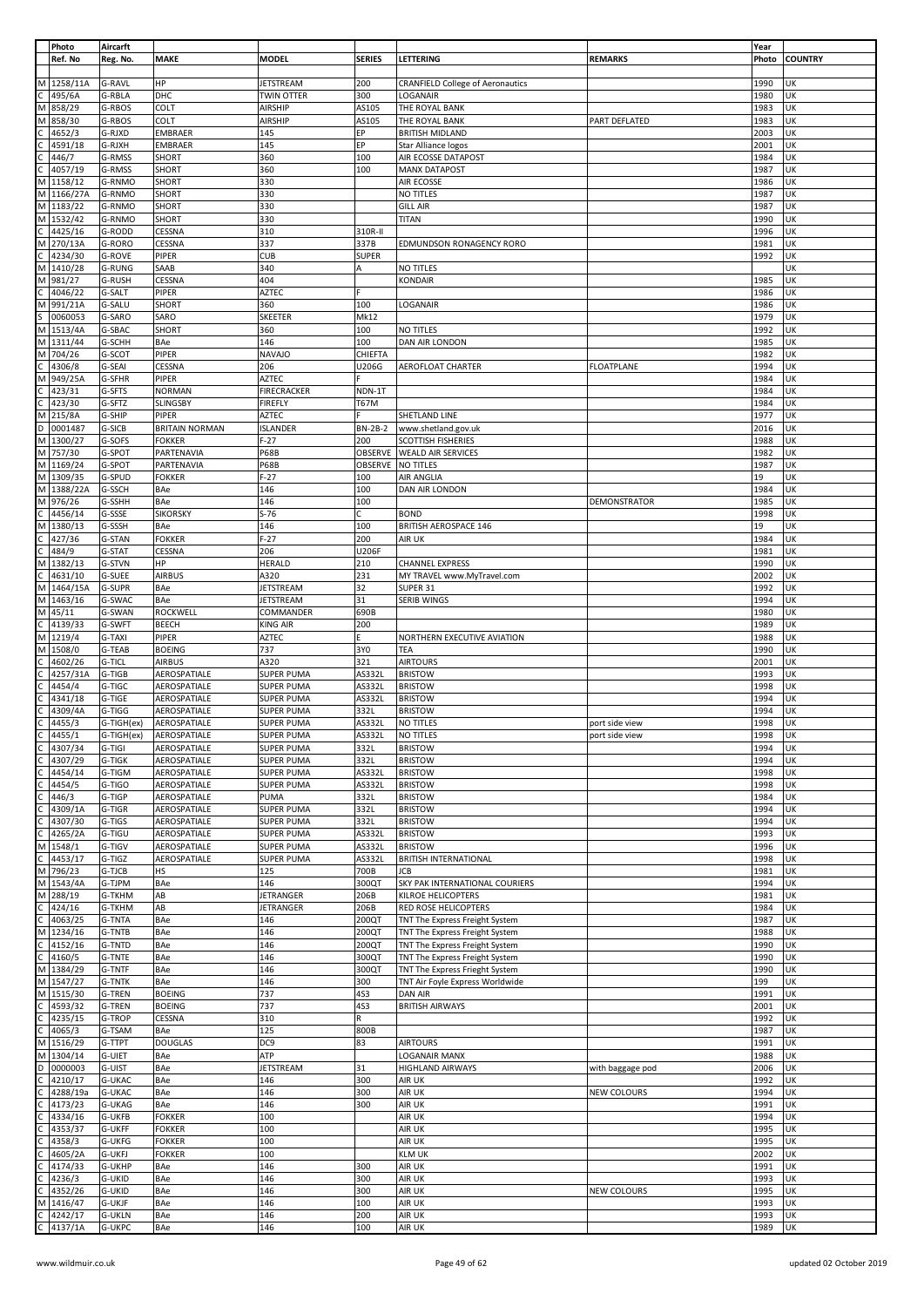|              | Photo                | Aircarft               |                           |                          |                |                                       |                     | Year         |                          |
|--------------|----------------------|------------------------|---------------------------|--------------------------|----------------|---------------------------------------|---------------------|--------------|--------------------------|
|              | Ref. No              | Reg. No.               | <b>MAKE</b>               | <b>MODEL</b>             | <b>SERIES</b>  | LETTERING                             | <b>REMARKS</b>      | Photo        | <b>COUNTRY</b>           |
|              |                      |                        |                           |                          |                |                                       |                     |              |                          |
|              | 4278/12              | G-UKRC                 | BAe                       | 146                      | 300            | AIR UK                                |                     | 1994         | UK                       |
|              | 4174/17              | <b>G-UKRH</b>          | BAe                       | 146                      | 200            | AIR UK                                |                     | 1991         | UK                       |
|              | 4149/26              | G-UKSC                 | BAe                       | 146                      | 300            | AIR UK                                |                     | 1989         | UK                       |
|              | 4352/32              | G-UKSC                 | BAe                       | 146                      | 300            | AIR UK                                | NEW COLOURS         | 1995         | UK                       |
| М            | 1409/24A             | <b>G-UKTE</b>          | <b>FOKKER</b>             | $F-27$                   |                | <b>KLM UK</b>                         |                     |              | UΚ                       |
| М            | 1547/17              | G-UNDY                 | CESSNA                    | 340                      |                |                                       |                     | 1995         | UK                       |
|              | 4189/2               | G-USTV                 | MESSERSCHMIT              | ME109                    | G2 Trop        | LUFTWAFFE COLOURS                     | preserved           | 1991         | UK                       |
| М            | 1301/47              | <b>G-VAJK</b>          | <b>HS</b>                 | 748                      | 1              | VENTURE                               |                     | 1984         | UK                       |
|              | 4182/16              | G-VDIR                 | CESSNA                    | 310                      | $\mathbf{H}$   |                                       |                     | 1991         | UK                       |
|              | 485/15               | G-VTII                 | DH                        | VAMPIRE                  | T11            | RAF "WZ507"                           |                     | 1981         | UK                       |
|              | 4143/19              | <b>G-VULC</b>          | AVRO                      | VULCAN                   | <b>B2</b>      | RAF XM655                             | preserved           | 1989         | UΚ                       |
|              | 4283/27              | G-VVBK                 | PIPER                     | SENENCA                  |                | <b>VIDEOVISION BROADCAST</b>          |                     | 1994         | UΚ                       |
|              | 4123/32              | <b>G-WACK</b>          | SHORT                     | 360                      | 100            | LOGANAIR - Scotlands Airline          |                     | 1989         | UK                       |
|              |                      |                        |                           |                          |                |                                       |                     |              |                          |
|              | 4123/32              | <b>G-WACK</b>          | <b>SHORT</b>              | 360                      | 100            | MANX                                  |                     | 1989         | UK                       |
|              | 4351/21              | <b>G-WACK</b>          | SHORT                     | 360                      | 100            | <b>BRITISH AIRWAYS Express</b>        | stbd side view      | 1995         | UK                       |
|              | 4356/15              | <b>G-WACK</b>          | <b>SHORT</b>              | 360                      | 100            | <b>BRITISH AIRWAYS Express</b>        | port side view      | 1995         | UK                       |
|              | 4292/36A             | G-WAND                 | BAe                       | <b>JETSTREAM</b>         | 41             | <b>MANX</b>                           |                     | 1994         | UK                       |
| М            | 1512/56              | G-WAUS                 | BAe                       | 146                      | 200            | AIR W.A.                              |                     | 19           | UK                       |
| С            | 4340/12              | G-WAWR                 | BAe                       | JETSTREAM                | 41             | <b>MANX</b>                           |                     | 1994         | UK                       |
|              | 4026/14              | G-WELL                 | <b>BEECH</b>              | KING AIR                 | E90            | <b>CEGA AVIATION LTD</b>              |                     | 1986         | UK                       |
| М            | 1460/4A              | G-WENT                 | BAe                       | JETSTREAM                | 31             | <b>MANX</b>                           |                     | 1991         | UK                       |
| С            | 414/2                | G-WMCC                 | BAe                       | JETSTREAM                | 31             | <b>BIRMINGHAM EXECUTIVE</b>           |                     | 1985         | UK                       |
|              | M 1452/27A           | G-WMCC                 | BAe                       | JETSTREAM                | 31             | <b>BIRMINGHAM EUROPEAN</b>            |                     | 1989         | UK                       |
| M            | 1462/15              | G-WMCC                 | BAe                       | <b>JETSTREAM</b>         | 31             | <b>BIRMINGHAM EUROPEAN BEA</b>        |                     | 1992         | UK                       |
| М            | 1462/1               | G-WMCC                 | BAe                       | JETSTREAM                | 31             | <b>BRYMON EUROPEAN</b>                |                     | 1992         | UK                       |
|              | 0060005              | G-WOSP                 | <b>BELL</b>               | JETRANGER                | 206B           | WASP HELICOPTERS                      |                     | 1979         | UK                       |
|              | 420/36               | G-WOSP                 | <b>BELL</b>               | JETRANGER                | 206B           | BURNTHILLS HIGHLAND HELICOPTER SERVIC |                     | 1984         | UK                       |
| М            | 1146/26              | G-WOSP                 | <b>BELL</b>               | JETRANGER                | 206B           | <b>GLENEAGLES HELICOPTERS</b>         |                     | 1987         | UK                       |
|              | M 990/7              | G-WRAY                 | PIPER                     | CHEROKEE                 | LANCE          |                                       |                     | 1979         | UK                       |
|              | M 278/37             | G-WSSC                 | PIPER                     | <b>NAVAJO</b>            | CHIEFTA        |                                       |                     | 1980         | UK                       |
|              |                      |                        |                           |                          |                |                                       |                     |              |                          |
|              | M 1430/17            | G-WSSL                 | PIPER                     | <b>NAVAJO</b>            | CHIEFTA        | SPARROWS INTERNATIONAL CRANE HIRE     |                     | 19           | UK                       |
| C            | 4050/16              | G-WSSL                 | PIPER                     | <b>NAVAJO</b>            | CHIEFTA        | <b>FOSTER YEOMAN</b>                  |                     | 1986         | UK                       |
|              | M 54/10A             | G-WTVB                 | CESSNA                    | 404                      |                |                                       |                     | 1980         | UK                       |
| C            | 4049/20              | G-WWHL                 | <b>BEECH</b>              | KING AIR                 | 200            | PEREGRINE                             |                     | 1986         | UK                       |
| M            | 181/10A              | G-WWJC                 | <b>FOKKER</b>             | F28                      | 4000C          | AIR ANGLIA                            |                     | 1979         | UK                       |
|              | M 24/17A             | G-WWJC                 | <b>FOKKER</b>             | F28                      | 4000C          | AIR UK                                |                     | 1980         | UK                       |
|              | M 1421/19            | G-XIIX                 | <b>ROBINSON</b>           | R22                      | B              |                                       |                     | 1986         | UΚ                       |
|              | 4616/7               | G-YJBM                 | <b>AIRBUS</b>             | A320                     | 231            | MY TRAVEL wwwMyTravel.com             |                     | 2002         | UK                       |
| С            | 481/23               | G-YROS                 | <b>BENSEN</b>             | $B-8D$                   |                |                                       |                     | 1981         | UK                       |
| М            | 1424/47              | G-YUPI                 | CAMERON                   | N-90                     |                | CAMERON BALLOONS                      |                     | 19           | UK                       |
| С            | 4289/23A             | G-ZAPD                 | <b>SHORT</b>              | 360                      | 300            | <b>TITAN</b>                          |                     | 1994         | UK                       |
|              | 5436/19              | G-ZAPD                 | SHORT                     | 360                      | 300            | NO TITLES                             |                     | 1995         | UK                       |
|              | 5117/18A             | G-ZAPL                 | BAe                       | 146                      |                | NO TITLES                             | 'Earth Globe" paint | 1997         | UK                       |
| С            | 4588/5               | G-ZAPO                 | BAe                       | 146                      | 200            | GO Just Go                            |                     | 2001         | UK                       |
|              | 497/27               | G-ZOOM                 | <b>GATES</b>              | LEARJET                  | 35A            |                                       |                     | 1980         | UK                       |
|              |                      |                        |                           |                          |                |                                       |                     |              |                          |
|              |                      |                        |                           |                          |                |                                       |                     |              |                          |
|              |                      |                        |                           |                          |                |                                       |                     |              |                          |
| С            | 4347/37              | UR-65135               | <b>TUPELOV</b>            | Tu-134                   | Α              | AIR UKRAINE                           |                     | 1995         | <b>UKRAINE</b>           |
| C            | 5117/14              | UR-76704               | ILUSHIN                   | $IL-76$                  |                | <b>NO TITLES</b>                      |                     | 1997         | <b>UKRAINE</b>           |
|              | 5114/11              | UR-82077               | <b>ANTONOV</b>            | 124                      | 100            | <b>NO TITLES</b>                      |                     | 1996         | <b>UKRAINE</b>           |
|              |                      |                        |                           |                          |                |                                       |                     |              |                          |
|              | M 1439/84            | N1                     | LOCKHEED                  | <b>JETSTAR</b>           |                | FEDERAL AVIATION ADMINISTRATION       |                     | 1986         | <b>USA</b>               |
|              | M 1426/11A           | N10                    | CESSNA                    | <b>CITATION</b>          | 500            | FAA                                   |                     | 19           | <b>USA</b>               |
|              | M 610/10             | <b>N100P</b>           | GRUMMAN                   | GULFSTREAM               | 3              |                                       |                     | 1981         | <b>USA</b>               |
|              | M 1487/14            | N1019B                 | <b>BEECH</b>              | 18                       |                | <b>NO TITLES</b>                      |                     | 1983         | USA                      |
|              | M 1317/44            | N101MU                 | <b>BOEING</b>             | 727                      | 051            | McCLAIN                               |                     | 1987         | <b>USA</b>               |
| $\mathsf C$  | 496/4                | N101TV                 | <b>DOUGLAS</b>            | <b>DC10</b>              | 30CF           | TRANSAMERICA                          |                     | 1980         | <b>USA</b>               |
|              | M 1205/19            | N1020C                 | CONVAIR                   | 240                      | 4              | <b>NO TITLES</b>                      |                     | 1987         | <b>USA</b>               |
|              | M 736/15A            | N1022C                 | <b>CONVAIR</b>            | 240                      | 0              | R RANCH                               |                     | 1972         | <b>USA</b>               |
|              | M 617/20A            | N1022S                 | DHC                       | <b>TWIN OTTER</b>        | 100            |                                       |                     | 1981         | <b>USA</b>               |
|              | M 35/35              | N102TV                 | <b>DOUGLAS</b>            | <b>DC10</b>              | 30CF           | TRANSAMERICA                          |                     | 1980         | <b>USA</b>               |
|              | M 240/26             | N1033F                 | <b>DOUGLAS</b>            | <b>DC10</b>              | 30CF           | OVERSEAS NATIONAL AIRWAYS             |                     | 1978         | <b>USA</b>               |
| $\mathsf{C}$ | 480/12               | N1035F                 | <b>DOUGLAS</b>            | <b>DC10</b>              | 30CF           | AIR FLORIDA                           |                     | 1981         | <b>USA</b>               |
|              | M 1308/7A            | N103TV                 | <b>DOUGLAS</b>            | <b>DC10</b>              | 30CF           | TRANS INTERNATIONAL TIA               |                     | 19           | <b>USA</b>               |
|              | M 53/35A             | N103TV                 | <b>DOUGLAS</b>            | <b>DC10</b>              | 30CF           | TRANSAMERICA                          |                     | 1980         | <b>USA</b>               |
|              |                      | N10405                 |                           |                          |                | NO TITLES                             |                     |              |                          |
|              | M 1498/11            |                        | <b>DOUGLAS</b>            | DC6                      |                |                                       |                     | 1978         | <b>USA</b>               |
|              | M 1028/7             | N1048V                 | GRUMMAN                   | GOOSE                    | G21A           |                                       |                     | 1982         | <b>USA</b>               |
|              | M 623/36             | N1050                  | <b>BEECH</b>              | 18                       |                |                                       |                     | 1979         | <b>USA</b>               |
|              | M 1517/15            | N1051S                 | <b>NORTH AMERICAN</b>     | $P-51$                   |                | <b>USAAF MARKINGS</b>                 |                     | 1983         | <b>USA</b>               |
|              | M 1422/13A           | N1055C                 | GATES                     | LEARJET                  | 55C            |                                       |                     | 1988         | <b>USA</b>               |
|              | M 1376/0             | N105Y                  | <b>GRUMMAN</b>            | <b>GULFSTREAM</b>        | $\overline{a}$ |                                       |                     | 1988         | <b>USA</b>               |
|              | M 170/30A            | <b>N108RD</b>          | <b>DOUGLAS</b>            | DC8                      | 54F            | AIRLIFT                               |                     | 1980         | <b>USA</b>               |
|              | M 1200/4             | N1097                  | <b>DOUGLAS</b>            | DC7                      | B              |                                       |                     | 1987         | <b>USA</b>               |
|              | M 261/1A             | N109RD                 | <b>DOUGLAS</b>            | DC8                      | 54F            | NATIONAL                              |                     | 1971         | <b>USA</b>               |
|              | M 189/32             | N109WA                 | <b>DOUGLAS</b>            | <b>DC10</b>              | 30CF           | <b>WORLD AIRWAYS</b>                  |                     | 1980         | <b>USA</b>               |
|              | M 1498/32            | N10ST                  | <b>LOCKHEED</b>           | <b>HERCULES</b>          | 100-20         | TRANS INTERNATIONAL                   |                     | 1978         | <b>USA</b>               |
|              | M 670/33             | <b>N10XY</b>           | <b>BOEING</b>             | 727                      | 076            | NO TITLES                             |                     | 1981         | <b>USA</b>               |
|              | M 1212/60            | N1100A                 | <b>HUGHES</b>             | 500                      |                | SMITH AERIAL PHOTOS                   |                     | 1987         | <b>USA</b>               |
|              | M 1316/41            | N1115J                 | <b>BAC</b>                | ONE ELEVEN               | 204AF          |                                       |                     | 19           | <b>USA</b>               |
|              | M 1518/11A           | N11170                 | <b>STINSON</b>            | SM6000                   | B              |                                       |                     | 1983         | <b>USA</b>               |
|              | M 792/6A             | <b>N111AK</b>          | <b>BOEING</b>             | 727                      | <b>2L4</b>     | NO TITLES                             |                     | 1976         | <b>USA</b>               |
|              | M 1491/8             | <b>N111AR</b>          | <b>DOUGLAS</b>            | DC6                      | BF             | ZANTOP INTERNATIONAL                  |                     | 1973         | <b>USA</b>               |
|              |                      |                        |                           |                          | $C-47B$        |                                       |                     |              |                          |
|              | M 751/23A            | <b>N111BC</b>          | <b>DOUGLAS</b>            | DC3                      |                | NO TITLES                             |                     | 1980         | <b>USA</b>               |
|              | M 670/26             | <b>N111DG</b>          | <b>DOUGLAS</b>            | DC6                      | A/B            | NO TITLES                             | Derelict            | 1980         | <b>USA</b>               |
|              | M 601/2A             | N111G                  | LOCKHEED                  | <b>JETSTAR</b>           | 731            |                                       |                     | 19           | <b>USA</b>               |
|              | M 850/22             | <b>N111NA</b>          | <b>BAC</b>                | ONE ELEVEN               | 401AK          | <b>TIGER LEASING GROUP</b>            |                     | 1979         | <b>USA</b>               |
|              | M 697/13A            | <b>N112AA</b>          | <b>DOUGLAS</b>            | <b>DC10</b>              | 10             | AMERICAN                              |                     | 1980         | <b>USA</b>               |
|              | M 963/21             | <b>N112DL</b>          | <b>BOEING</b>             | 767                      | 232            | DELTA                                 |                     | 1984         | <b>USA</b>               |
|              | M 1488/13            | N1131J                 | <b>BAC</b>                | ONE ELEVEN               | 215AU          | US AIR                                |                     | 1983         | <b>USA</b>               |
|              | M 260/17A            | <b>N114EA</b>          | <b>CESSNA</b>             | 414                      | A              |                                       |                     | 1979         | USA                      |
|              | M 616/7              | N11656                 | <b>BELLANCA</b>           | DECATHLON                |                |                                       |                     | 1981         | <b>USA</b>               |
|              | M 721/15A            | N11712                 | <b>DOUGLAS</b>            | DC4                      | C54A           |                                       |                     | 1975         | <b>USA</b>               |
|              | M 1202/15            | <b>N117FB</b>          | <b>GRUMMAN</b>            | <b>ALBATROSS</b>         |                | <b>CHALKS</b>                         |                     | 1987         | <b>USA</b>               |
|              | M 717/34<br>M 962/26 | <b>N118RR</b><br>N11AL | <b>DOUGLAS</b><br>GRUMMAN | DC6<br><b>GULFSTREAM</b> | C118A          | NO TITLES                             |                     | 1979<br>1982 | <b>USA</b><br><b>USA</b> |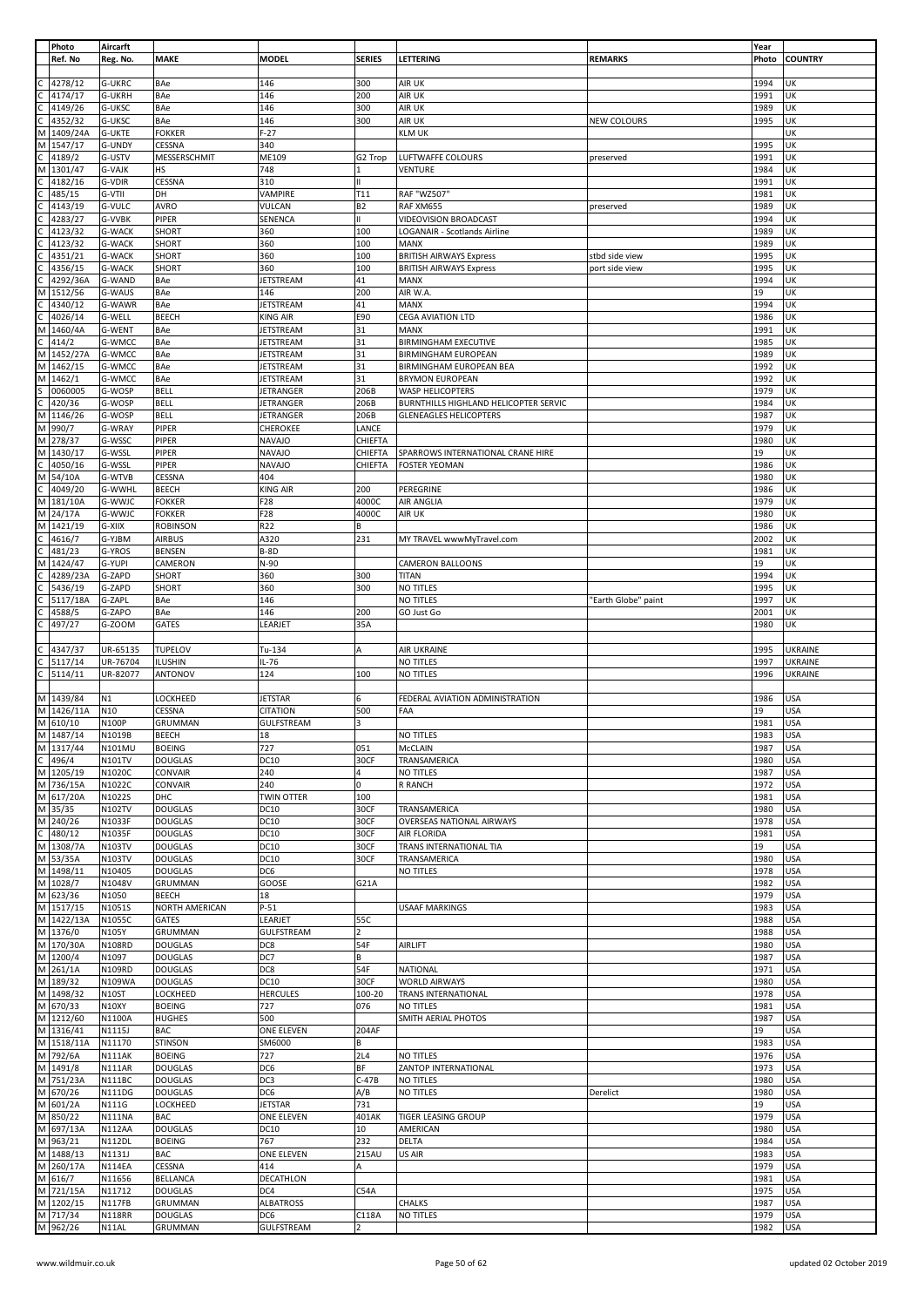|        | Photo                  | Aircarft               |                                |                                    |                |                                                   |                            | Year         |                   |
|--------|------------------------|------------------------|--------------------------------|------------------------------------|----------------|---------------------------------------------------|----------------------------|--------------|-------------------|
|        | Ref. No                | Reg. No.               | <b>MAKE</b>                    | <b>MODEL</b>                       | <b>SERIES</b>  | LETTERING                                         | <b>REMARKS</b>             | Photo        | <b>COUNTRY</b>    |
|        |                        |                        |                                |                                    |                |                                                   |                            |              |                   |
|        | M 719/22               | N11VX                  | <b>DOUGLAS</b>                 | DC6                                | Α              | <b>NO TITLES</b>                                  |                            | 1979         | <b>USA</b>        |
| M      | 1202/23                | N1208                  | GRUMMAN                        | MALLARD                            | <b>TURBO</b>   | <b>CHALKS</b>                                     |                            | 1987         | <b>USA</b>        |
| C      | 4082/12                | <b>N120KF</b>          | <b>BOEING</b>                  | 747                                | 312B           | SINGAPORE AIRLINES BIG TOP                        |                            | 1986         | <b>USA</b>        |
| M      | 1178/23                | N121C                  | CESSNA                         | <b>CITATION</b>                    | 550            |                                                   |                            | 1987         | <b>USA</b>        |
| M      | 656/9                  | <b>N121GA</b>          | <b>DOUGLAS</b>                 | DC8                                | 53             | <b>ALM</b>                                        |                            | 1980         | <b>USA</b>        |
| M      | 3005/4                 | N12223                 | HP                             | JETSTREAM                          | 1              | APOLLO AIRWAYS                                    |                            | 19           | <b>USA</b>        |
| M      | 3005/5                 | N12224                 | HP                             | <b>JETSTREAM</b>                   |                | CAL STATE AIRLINES                                |                            | 19           | USA               |
| M      | 641/7A                 | <b>N122AC</b>          | <b>DOUGLAS</b>                 | DC4                                | C54D           | NO TITLES                                         |                            | 1979         | <b>USA</b>        |
| M      | 617/23A<br>5111/22     | <b>N122DH</b>          | DHC                            | CHIPMUNK<br>727                    | 231            | DHL Worldwide Express                             |                            | 1981         | <b>USA</b><br>USA |
| M      |                        | N12305<br>N1237K       | <b>BOEING</b>                  |                                    | 8              |                                                   |                            | 1998         | USA               |
|        | 37/3<br>M 617/36A      | N1238L                 | LUSCOMBE<br>LAKE               | <b>SILVAIR</b><br><b>BUCCANEER</b> | $LA-4$         |                                                   |                            | 1978<br>1981 | USA               |
| M      | 602/37                 | <b>N123DF</b>          | GRUMMAN                        | MALLARD                            | G73            | NO TITLES                                         |                            | 1978         | USA               |
|        | M 37/2                 | <b>N123EM</b>          | <b>BEECH</b>                   | 18                                 | S              | AIR VERO                                          |                            | 1978         | USA               |
|        | M 1422/1               | <b>N125CH</b>          | SAAB                           | 340                                | Α              | ALLEGHENY COMMUTER                                |                            | 1988         | USA               |
| M      | 1183/12                | <b>N125US</b>          | LOCKHEED                       | <b>ELECTRA</b>                     | 188C           | SHILLELAGHS                                       |                            | 1980         | <b>USA</b>        |
|        | M 1129/0A              | N1267L                 | <b>DOUGLAS</b>                 | DC <sub>9</sub>                    | 32             | DELTA                                             |                            | 1975         | <b>USA</b>        |
|        | M 741/32               | N1279E                 | <b>BOEING</b>                  | 727                                | 206            | LACSA                                             |                            | 1980         | <b>USA</b>        |
| M      | 1492/10                | N1281                  | <b>DOUGLAS</b>                 | DC6                                | A              | ZANTOP INTERNATIONAL                              |                            | 1973         | <b>USA</b>        |
|        | M 123/0                | N12827                 | <b>BOEING</b>                  | 727                                | 185C           | AMERICAN FLYERS AIRLINE                           |                            | 19           | USA               |
|        | M 221/44               | <b>N128AA</b>          | <b>DOUGLAS</b>                 | DC10                               | 10             | AMERICAN                                          |                            | 1979         | USA               |
|        | M 1118/16              | <b>N128V</b>           | <b>BEECH</b>                   | 18                                 |                |                                                   |                            | 1978         | <b>USA</b>        |
|        | M 1127/20A             | N12954                 | <b>DOUGLAS</b>                 | DC3                                | 454            | <b>CRYSTAL SHAMROCK AIRLINES</b>                  |                            | 1975         | USA               |
| M      | 1203/71                | N129H                  | <b>DOUGLAS</b>                 | DC3                                | 197E           | <b>MISTER DOUGLAS</b>                             |                            | 1987         | USA               |
|        | M 739/13               | <b>N129NA</b>          | <b>BOEING</b>                  | 727                                | 2J7            | <b>MEXICANA</b>                                   |                            | 1980         | <b>USA</b>        |
|        | M 146/11               | <b>N12ST</b>           | LOCKHEED                       | <b>HERCULES</b>                    | 30             | TRANS INTERNATIONAL                               |                            | 1979         | <b>USA</b>        |
| M      | 1206/62                | N1304S                 | <b>DOUGLAS</b>                 | DC <sub>6</sub>                    | ΒF             | <b>TURKS AIR</b>                                  |                            | 1987         | USA               |
|        | M 750/34               | <b>N130PB</b>          | <b>DOUGLAS</b>                 | DC3                                | 277B           | PBA                                               |                            | 1980         | USA               |
|        | M 660/16               | <b>N132MW</b>          | MBB                            | <b>HFB 320</b>                     | <b>HANSA</b>   | MIDWEST AIRBOURNE CHARTER EXPRESS                 |                            | 1980         | USA               |
| M      | 1235/4                 | <b>N133JC</b>          | <b>DOUGLAS</b>                 | <b>DC10</b>                        | 40             | <b>NORTHWEST</b>                                  |                            | 1988         | USA               |
|        | M 136/26               | N1344                  | <b>RYAN</b>                    | <b>PT22</b>                        |                |                                                   |                            | 1980         | <b>USA</b>        |
| M      | 998/3                  | N1350M                 | <b>DOUGLAS</b>                 | DC3                                | $C-47B$        | NO TITLES                                         |                            | 1986         | <b>USA</b>        |
|        | 4009/24A               | N1350M                 | <b>DOUGLAS</b>                 | DC3                                | $C-47B$        | NO TITLES                                         |                            | 1986         | <b>USA</b>        |
| M      | 1226/35A               | <b>N136AR</b>          | <b>DOUGLAS</b>                 | CARGOMASTER                        | $C-133$        | NO TITLES                                         |                            | 19           | <b>USA</b>        |
| M      | 1493/36                | <b>N136PB</b>          | <b>DOUGLAS</b>                 | DC3                                | 201            | NAPLES AIRLINES & PROVINCETOWN BOSTON             |                            | 1978         | USA               |
| M      | 764/25A                | N13745                 | <b>FAIRCHILD</b>               | <b>FLYING BOXCA</b>                | $C-119$        | HV FLYING SERVICE                                 |                            | 1976         | USA               |
| M      | 898/33                 | N13779                 | PIPER                          | AZTEC                              |                |                                                   |                            | 1984         | <b>USA</b>        |
| M      | 852/15                 | N137D                  | <b>DOUGLAS</b>                 | DC3                                | 277C           | NO TITLES                                         | Derelict                   | 19           | <b>USA</b>        |
|        | M 1361/5               | <b>N139HH</b>          | <b>DOUGLAS</b>                 | DC3                                | 197D           | WEATHER ENGINEERING                               |                            | 19           | <b>USA</b>        |
| M      | 767/22                 | <b>N142A</b>           | <b>DOUGLAS</b>                 | DC3                                | $C-47A$        | NO TITLES                                         | Fuselage hulk              | 1976         | <b>USA</b>        |
| M      | 850/30                 | N143D                  | <b>DOUGLAS</b>                 | DC3                                | 227A           | <b>ACADEMY AIRLINES</b>                           |                            | 1982         | <b>USA</b>        |
| M      | 1492/30A               | N14436                 | <b>DOUGLAS</b>                 | DC6                                | В              | NO TITLES                                         |                            | 1973         | <b>USA</b>        |
| M<br>M | 365/11<br>1319/72      | <b>N144MB</b><br>N144S | <b>BELL</b><br><b>MARTIN</b>   | LONGRANGER<br>404                  | 206L           | CHANNEL 4-TV<br>SYSTEMS INTERNATIONAL AIRWAYS SIA |                            | 1980<br>1987 | USA<br>USA        |
| C      | 4612/28A               | <b>N145DF</b>          | CESSNA                         | <b>CITATION</b>                    | 550            |                                                   |                            | 2002         | <b>USA</b>        |
| M      | 1319/11                | N145S                  | <b>MARTIN</b>                  | 404                                |                | SYSTEMS INTERNATIONAL AIRWAYS SIA                 |                            | 1987         | USA               |
| M      | 1318/30                | <b>N146SP</b>          | <b>BOEING</b>                  | 707                                | 321C           | SOUTH PACIFIC                                     |                            | 1987         | <b>USA</b>        |
| C      | 4334/13                | <b>N146US</b>          | <b>DOUGLAS</b>                 | <b>DC10</b>                        | 40             | NORTHWEST                                         |                            | 1994         | <b>USA</b>        |
| M      | 1119/26A               | N147S                  | <b>MARTIN</b>                  | 404                                |                | NO TITLES                                         |                            | 1978         | USA               |
| M      | 693/8                  | N14931                 | <b>DOUGLAS</b>                 | DC3                                | 209B           | NO TITLES                                         |                            | 1982         | USA               |
| M      | 1196/14                | <b>N149FN</b>          | <b>BOEING</b>                  | 727                                | 035            | <b>AVIANCA</b>                                    |                            | 1987         | USA               |
| M      | 1486/42                | N149S                  | <b>MARTIN</b>                  | 404                                |                | NO TITLES                                         |                            | 1983         | USA               |
|        | M 1434/15              | N14CD                  | CONVAIR                        | 340                                | 32             | <b>SCAN BEE</b>                                   |                            | 1981         | <b>USA</b>        |
|        | M 1243/31A             | N14RJ                  | HP                             | <b>JETSTREAM</b>                   | $\mathbf{1}$   | <b>SIERRA PACIFIC</b>                             |                            | 1975         | <b>USA</b>        |
|        | M 1527/37              | <b>N151BP</b>          | NORTH AMERICAN                 | $P-51$                             | D              | <b>USAAF COLOURS</b>                              |                            | 1983         | <b>USA</b>        |
|        | M 1022/73              | N151D                  | <b>DOUGLAS</b>                 | DC <sub>3</sub>                    | $C-47A$        | <b>NO TITLES</b>                                  |                            | 1982         | <b>USA</b>        |
|        | M 1234/11              | <b>N151US</b>          | <b>DOUGLAS</b>                 | <b>DC10</b>                        | 40             | NORTHWEST ORIENT                                  |                            | 1988         | USA               |
|        | M 1447/16A             | N1526M                 | GRUMMAN                        | GULFSTREAM                         | $\overline{3}$ |                                                   |                            | 1988         | USA               |
|        | M 251/19               | N15332                 | <b>BEECH</b>                   | 18                                 | $C-45H$        | ex RCAF                                           | Fuselage hulk              | 1970         | <b>USA</b>        |
|        | M 1211/4               | N1547                  | <b>BAC</b>                     | ONE ELEVEN                         | 203AE          | <b>FLORIDA EXPRESS</b>                            |                            | 1987         | USA               |
|        | M 757/17               | N15713                 | <b>BOEING</b>                  | 707                                | 331C           | <b>GLOBAL INTERNATIONAL AIRWAYS</b>               |                            | 1980         | USA               |
|        | M 1497/34              | <b>N157K</b>           | <b>CURTISS</b>                 | $C-46$                             |                | NO TITLES                                         |                            | 1978         | <b>USA</b>        |
| M      | 656/28                 | N157X                  | LOCKHEED                       | $T-33A$                            |                | FLIGHT TEST RESEARCH                              |                            | 1969         | USA               |
| C      | 4061/19                | <b>N159PC</b>          | BAe                            | <b>JETSTREAM</b>                   | 31             | PIEDMONT COMMUTER                                 |                            | 1987         | <b>USA</b>        |
| C      | 4591/34                | <b>N159US</b>          | <b>DOUGLAS</b>                 | <b>DC10</b>                        | 40             | NORTHWEST                                         |                            | 2001         | <b>USA</b>        |
| M      | 288/13                 | N15MA                  | <b>DOUGLAS</b>                 | DC3                                | $C-47A$        | <b>MANNION</b>                                    | Derelict                   | 1975         | <b>USA</b>        |
|        | M 1202/2               | N16139                 | <b>BEECH</b>                   | 18                                 |                |                                                   |                            | 1987         | USA               |
| С      | 4015/21                | N1638U                 | CESSNA                         | 210                                |                |                                                   |                            | 1986         | USA               |
| M      | 768/10                 | N163E                  | <b>DOUGLAS</b>                 | DC3                                | $C-53$         | NO TITLES                                         |                            | 1976         | <b>USA</b>        |
|        | M 1212/35              | <b>N164LG</b>          | <b>BN</b>                      | TRISLANDER                         | Mk3-2          | NO TITLES                                         |                            | 1987         | <b>USA</b>        |
|        | M 617/14A              | N1654V                 | CESSNA                         | 140                                |                |                                                   |                            | 1981         | <b>USA</b>        |
|        | M 1213/61<br>M 1199/63 | N165LG                 | <b>DOUGLAS</b>                 | DC3                                | 454            | NO TITLES                                         |                            | 1987         | USA               |
|        | M 1224/3               | N16647<br>N166G        | CONSOLIDATED<br>NORTH AMERICAN | CATALINA<br>$P-51$                 |                |                                                   |                            | 1987<br>19   | <b>USA</b><br>USA |
|        | M 1212/23              | <b>N166LG</b>          | <b>DOUGLAS</b>                 | DC3                                | 201G           | NO TITLES                                         |                            | 1987         | <b>USA</b>        |
| C      | 4169/12                | <b>N167AW</b>          | <b>BOEING</b>                  | 737                                | 33A            | AMERICA WEST AIRLINES                             |                            | 1989         | USA               |
|        | M 242/4A               | N168Z                  | <b>DOUGLAS</b>                 | DC3                                | $C-47A$        | <b>NO TITLES</b>                                  |                            | 1980         | USA               |
|        | M 1213/65              | <b>N169LG</b>          | <b>BEECH</b>                   | 18                                 |                | <b>NO TITLES</b>                                  |                            | 1987         | <b>USA</b>        |
|        | M 1510/24              | <b>N16NK</b>           | GRUMMAN                        | <b>GULFSTREAM</b>                  | $\overline{2}$ |                                                   |                            | 1988         | <b>USA</b>        |
|        | M 1379/30A             | <b>N16SL</b>           | <b>BEECH</b>                   | 18                                 |                | CONNIE KALITTA SERVICES                           | <b>TURBOPROP NOSEWHEEL</b> | 19           | USA               |
|        | M 1213/87              | <b>N170LG</b>          | <b>BEECH</b>                   | 18                                 |                | NO TITLES                                         |                            | 1987         | <b>USA</b>        |
|        | M 765/35A              | N17289                 | <b>DOUGLAS</b>                 | DC6                                | B              |                                                   |                            | 1976         | <b>USA</b>        |
| M      | 701/32                 | N177H                  | <b>DOUGLAS</b>                 | DC3                                | 178            | NO TITLES                                         |                            | 1979         | <b>USA</b>        |
|        | M 257/33A              | <b>N17ST</b>           | LOCKHEED                       | <b>HERCULES</b>                    | 20             | TRANS INTERNATIONAL                               |                            | 1979         | <b>USA</b>        |
|        | M 1203/9               | <b>N17XX</b>           | <b>PILATUS</b>                 | <b>PORTER</b>                      | <b>TURBO</b>   |                                                   |                            | 1987         | USA               |
|        | M 719/12A              | N1803                  | <b>DOUGLAS</b>                 | DC8                                | 62             | <b>BRANIFF INTERNATIONAL</b>                      |                            | 1979         | <b>USA</b>        |
|        | M 1390/10              | N1805                  | <b>DOUGLAS</b>                 | DC8                                | 62             | RICH INTERNATIONAL                                |                            | 1984         | <b>USA</b>        |
|        | M 1348/25A             | N1807                  | <b>DOUGLAS</b>                 | DC8                                | 62CF           | <b>HAWAIIAN</b>                                   |                            | 19           | USA               |
|        | M 964/10               | N1814U                 | <b>DOUGLAS</b>                 | <b>DC10</b>                        | 10             | <b>UNITED</b>                                     |                            | 1984         | <b>USA</b>        |
|        | M 748/50               | N18196                 | <b>DOUGLAS</b>                 | DC3                                | 455            | NO TITLES                                         |                            | 1980         | <b>USA</b>        |
|        | M 1117/33              | <b>N181PM</b>          | <b>DOUGLAS</b>                 | DC3                                | 279A           | NO TITLES                                         |                            | 1978         | USA               |
|        | M 722/7A               | N1825M                 | <b>CURTISS</b>                 | $C-46$                             |                | NO TITLES                                         |                            | 1975         | <b>USA</b>        |
| C      | 4017/15                | N18260                 | <b>BEECH</b>                   | <b>KING AIR</b>                    | <b>B200</b>    |                                                   |                            | 1986         | <b>USA</b>        |
|        | M 987/21               | N18261                 | <b>BEECH</b>                   | <b>KING AIR</b>                    | <b>B200</b>    |                                                   |                            | 1985         | <b>USA</b>        |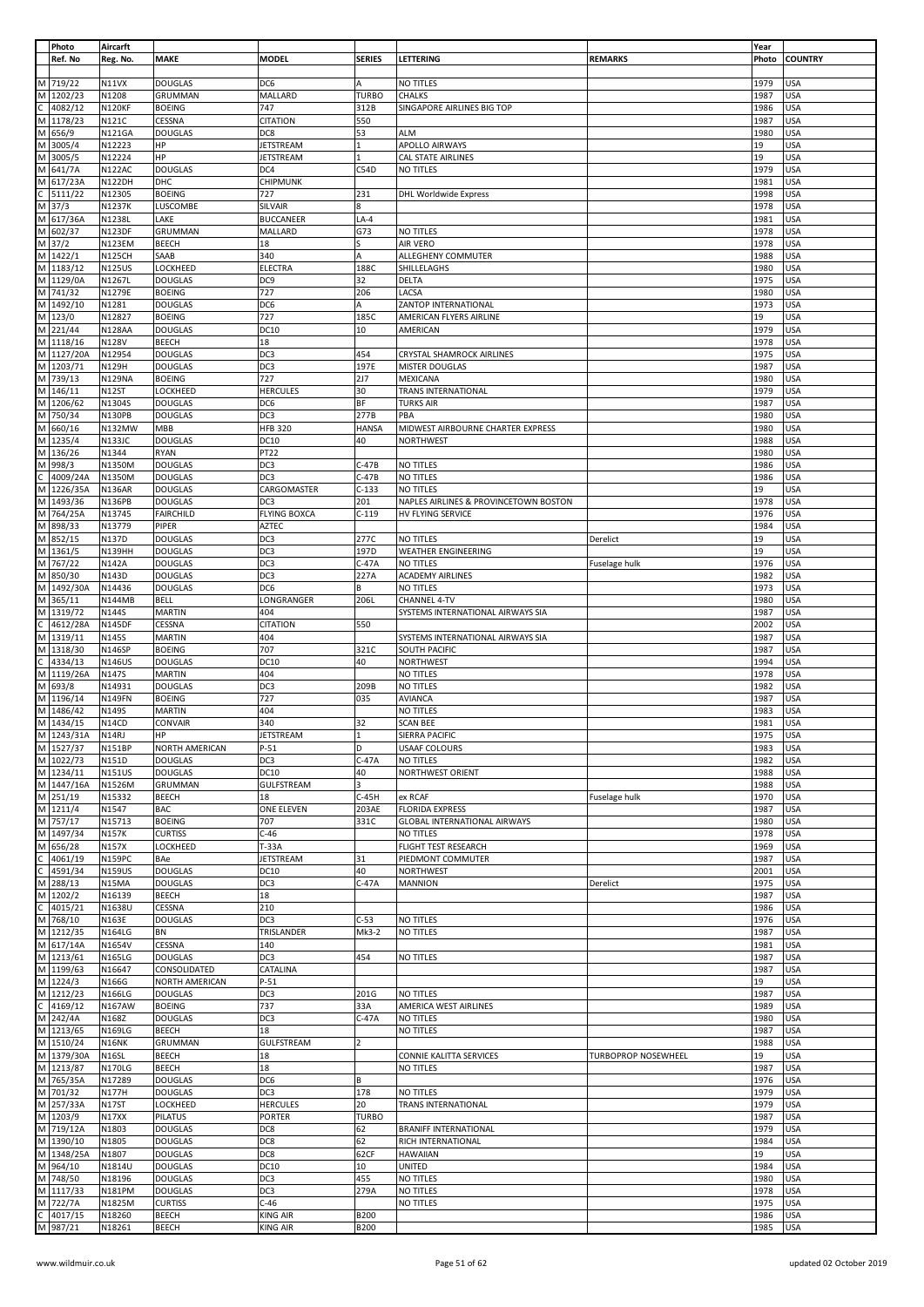|              | Photo                 | Aircarft               |                         |                                |                |                                      |                       | Year         |                          |
|--------------|-----------------------|------------------------|-------------------------|--------------------------------|----------------|--------------------------------------|-----------------------|--------------|--------------------------|
|              | Ref. No               | Reg. No.               | <b>MAKE</b>             | <b>MODEL</b>                   | <b>SERIES</b>  | LETTERING                            | <b>REMARKS</b>        | Photo        | <b>COUNTRY</b>           |
|              |                       |                        |                         |                                |                |                                      |                       |              |                          |
|              | M 684/19A             | N1835U                 | <b>DOUGLAS</b>          | <b>DC10</b>                    | 10             | <b>UNITED</b>                        |                       | 19           | <b>USA</b>               |
| M            | 1384/6                | N1841D                 | <b>GRUMMAN</b>          | GULFSTREAM                     | 3              |                                      |                       | 1990         | <b>USA</b>               |
|              | M 721/30              | N1850M                 | <b>CURTISS</b>          | $C-46$                         |                | NO TITLES                            |                       | 1975         | <b>USA</b>               |
|              | 5356/8A               | <b>N186AT</b>          | LOCKHEED                | TRISTAR                        |                | ATA                                  |                       | 2001         | <b>USA</b>               |
| M            | 298/36                | N1880                  | LOCKHEED                | CONSTELLATIO                   | 1049H          |                                      |                       | 1978         | <b>USA</b>               |
| M            | 766/29A               | N1899K                 | CONVAIR                 | 240                            | 0              | NO TITLES                            |                       | 1976         | <b>USA</b>               |
|              | 4083/15A              | <b>N192AT</b>          | LOCKHEED                | TRISTAR                        | 50             | AMERICAN TRANS AIR                   |                       | 1987         | <b>USA</b>               |
| M            | 1334/21               | <b>N193AT</b>          | LOCKHEED                | TRISTAR                        | 50             | AMERICAN TRANS AIR                   |                       | 1987         | <b>USA</b>               |
|              | M 721/5A              | N19454                 | <b>DOUGLAS</b>          | DC3                            | $C-47$         | NO TITLES                            |                       | 1975         | <b>USA</b>               |
| M            | 619/33                | N19903                 | <b>BOEING</b>           | STRATOLINER                    | 307            | I.A.                                 |                       | 1976         | USA                      |
| M            | 1120/16               | N19919                 | <b>DOUGLAS</b>          | DC3                            | $C-53$         | SHAWNEE                              |                       | 1978         | <b>USA</b>               |
| M            | 955/31A               | N19BA                  | <b>DOUGLAS</b>          | DC3                            | 455            | <b>BO-S-AIR</b>                      |                       | 19           | <b>USA</b>               |
| M            | 1364/11A              | N19DF                  | GRUMMAN                 | GOOSE                          |                | MOUNT COOK AIRLINES                  |                       | 19           | USA                      |
| M            | 256/18<br>M 1544/29   | N1PG<br>N2004          | GRUMMAN<br>CONVAIR      | GULFSTREAM<br>580              | 340-31         | NO TITLES                            |                       | 1979<br>1972 | <b>USA</b><br><b>USA</b> |
| M            | 867/18                | <b>N200HS</b>          | AERO COMMANDER          | 200                            |                |                                      |                       | 1983         | <b>USA</b>               |
|              | M 1199/49             | <b>N200UV</b>          | CESSNA                  | 402                            |                | CARIBBEAN EXPRESS                    |                       | 1987         | <b>USA</b>               |
|              | M 617/30A             | <b>N201CE</b>          | <b>MOONEY</b>           | M201                           |                |                                      |                       | 1981         | <b>USA</b>               |
| M            | 752/56                | <b>N201EA</b>          | <b>AIRBUS</b>           | A300                           | B4-2C          | EASTERN                              |                       | 1980         | <b>USA</b>               |
|              | M 1445/6A             | <b>N202EB</b>          | <b>EMBRAER</b>          | BANDEIRANTE                    | 110P1          | PBA                                  |                       | 1986         | <b>USA</b>               |
| M            | 1012/24A              | <b>N203AV</b>          | <b>BOEING</b>           | 727                            | 259            | AVIANCA COLUMBIA                     |                       | 1985         | <b>USA</b>               |
| M            | 1012/15               | <b>N205AV</b>          | <b>BOEING</b>           | 727                            | 259            | AVIANCA COLUMBIA                     |                       | 1985         | <b>USA</b>               |
| M            | 753/69                | <b>N206EA</b>          | <b>AIRBUS</b>           | A300                           | B4-2C          | EASTERN                              |                       | 1980         | <b>USA</b>               |
| M            | 770/22                | <b>N209PA</b>          | <b>NAMC</b>             | $YS-11$                        | A-212          | NO TITLES                            |                       | 1976         | <b>USA</b>               |
|              | M 730/30              | N2108                  | <b>BEECH</b>            | <b>BARON</b>                   |                |                                      |                       | 1977         | <b>USA</b>               |
|              | M 751/37              | <b>N212EA</b>          | <b>AIRBUS</b>           | A300                           | B4-103         | EASTERN                              |                       | 1980         | <b>USA</b>               |
| M            | 1327/21A              | <b>N212JL</b>          | <b>BOEING</b>           | 747                            | 346            | JAPAN AIRLINES JAL                   |                       | 1987         | <b>USA</b>               |
|              | M 1545/33             | <b>N213JL</b>          | <b>BOEING</b>           | 747                            | 346            | JAL JAPAN AIR LINES                  |                       | 19           | <b>USA</b>               |
|              | M 1120/25A            | N21783                 | <b>DOUGLAS</b>          | DC3                            | 313            | NO TITLES                            |                       | 1978         | <b>USA</b>               |
| M            | 1197/68               | <b>N220RB</b>          | <b>DOUGLAS</b>          | DC8                            | 21             | ORBIS                                |                       | 1987         | <b>USA</b>               |
|              | M 1320/99             | <b>N224GB</b>          | <b>DOUGLAS</b>          | DC3                            | R4D-5          | NO TITLES                            | Derelict              | 1987         | <b>USA</b>               |
|              | M 1517/22A            | N2251D                 | NORTH AMERICAN          | $P-51$                         | D              | <b>USAAF MARKINGS</b>                |                       | 1983         | <b>USA</b>               |
| M            | 944/19                | N2254S                 | CESSNA                  | 210                            | 210L           | AIR CENTRAL                          |                       | 1983         | <b>USA</b>               |
| C            | 4038/0                | <b>N225SF</b>          | GRUMMAN                 | GULFSTREAM                     | $\overline{2}$ |                                      |                       | 1987         | <b>USA</b>               |
| М            | 1513/19A              | <b>N226LS</b>          | LOCKHEED                | <b>HERCULES</b>                | $C-130A$       | LESEA GLOBAL Feed the Hungry         |                       | 1992         | <b>USA</b>               |
| M            | 386/1                 | <b>N227AR</b>          | <b>BOEING</b>           | $C-97$                         |                | FAR - FOUNDATION FOR AIRBORNE RELIEF |                       | 19           | <b>USA</b>               |
| С            | 480/16                | N227G                  | GRUMMAN                 | GULFSTREAM                     |                |                                      |                       | 1981         | <b>USA</b>               |
| M            | 257/8A                | <b>N228CL</b>          | <b>BEECH</b>            | <b>BARON</b>                   | 58P            |                                      |                       | 1979         | <b>USA</b>               |
| M            | 701/16                | N2290L                 | <b>DOUGLAS</b>          | DC3                            | $C-47A$        | NO TITLES                            |                       | 1979         | <b>USA</b>               |
| М            | 663/21A               | N22DF                  | GRUMMAN                 | MALLARD                        |                | NO TITLES                            |                       | 1980         | <b>USA</b>               |
| M            | 714/11A               | N22KN                  | <b>DOUGLAS</b>          | DC3                            | $C-47B$        | <b>KWIN AIR</b>                      |                       | 1979         | <b>USA</b>               |
|              | M 1206/6              | N22VX                  | <b>DOUGLAS</b>          | DC6                            | C118A          | NO TITLES                            |                       | 1987         | <b>USA</b>               |
|              | M 1105/7              | N23024                 | CONVAIR                 | 240                            | T-29C          | ex USAF                              |                       | 1978         | <b>USA</b>               |
| M            | 638/36<br>4182/8      | <b>N230F</b><br>N23203 | <b>DOUGLAS</b><br>PIPER | DC3<br><b>TOMAHAWK</b>         | $C-47$         | NO TITLES                            |                       | 1980<br>1991 | <b>USA</b><br><b>USA</b> |
| M            | 1212/45               | <b>N235EA</b>          | <b>AIRBUS</b>           | A300                           | B4-203         | EASTERN                              |                       | 1987         | <b>USA</b>               |
| М            | 982/36                | N235U                  | GRUMMAN                 | <b>GULFSTREAM</b>              | 3              |                                      |                       | 1985         | <b>USA</b>               |
| М            | 37/1                  | <b>N239PB</b>          | LOCKHEED                | 12A                            |                |                                      |                       | 1978         | <b>USA</b>               |
|              | M 1118/35             | N2405                  | LOCKHEED                | L10                            |                |                                      |                       | 1978         | <b>USA</b>               |
| C            | 417/14                | <b>N241MA</b>          | <b>FOKKER</b>           | $F-27$                         | 500            | MIDSTATE                             |                       | 1985         | <b>USA</b>               |
| М            | 617/26A               | <b>N2420K</b>          | LUSCOMBE                | SILVAIRE                       | 8              |                                      |                       | 1981         | <b>USA</b>               |
|              | 5115/28               | N2428                  | BAe                     | 125                            | 800            |                                      |                       | 1996         | <b>USA</b>               |
|              | M 1446/30             | N24706                 | <b>EMBRAER</b>          | <b>BRASILIA</b>                | 120RT          | CONTINENTAL                          |                       | 1988         | <b>USA</b>               |
|              | M 940/3               | <b>N247AM</b>          | SWEARINGEN              | <b>METROLINER</b>              | 226TC          | <b>AIR MIDWEST</b>                   |                       | 1984         | <b>USA</b>               |
|              | M 1105/16             | N24DR                  | CONVAIR                 | 440                            | 75             | <b>NO TITLES</b>                     |                       | 1978         | <b>USA</b>               |
|              | M 601/4               | N2525                  | DASSAULT                | <b>FALCON</b>                  | 20F            |                                      |                       | 1977         | <b>USA</b>               |
|              | M 1208/16             | N255D                  | <b>BEECH</b>            | 18                             |                | AIR CARGO AMERICA                    |                       | 1987         | <b>USA</b>               |
|              | M 1119/30             | <b>N255S</b>           | <b>MARTIN</b>           | 404                            |                | <b>FLORIDA AIRLINES</b>              |                       | 1978         | <b>USA</b>               |
|              | M 700/33<br>M 1121/15 | N25661                 | <b>DOUGLAS</b>          | DC3                            | 277B           | NO TITLES                            |                       | 1979         | <b>USA</b>               |
|              | M 1434/29             | N25670                 | <b>DOUGLAS</b>          | DC3                            | 277B           | NO TITLES                            |                       | 1978         | <b>USA</b><br><b>USA</b> |
|              | M 603/5               | N25729<br>N258G        | <b>BOEING</b>           | 727<br>LEARJET                 | 224<br>25B     | CONTINENTAL                          |                       | 1981<br>1979 | <b>USA</b>               |
|              | M 1319/71             | <b>N259S</b>           | GATES<br><b>MARTIN</b>  | 404                            |                | SYSTEMS INTERNATIONAL AIRWAYS SIA    |                       | 1987         | <b>USA</b>               |
|              | M 1548/8              | N2600                  | GRUMMAN                 | <b>GULFSTREAM</b>              | 4              |                                      |                       | 992          | <b>USA</b>               |
| С            | 4613/14A              | N2610                  | GRUMMAN                 | GULFSTREAM                     | IV             |                                      |                       | 2002         | <b>USA</b>               |
| M            | 760/16                | N26150                 | CESSNA                  | 420                            | C              | PEARSON AIRCRAFT                     |                       | 1981         | <b>USA</b>               |
|              | M 858/10              | N2652Z                 | CESSNA                  | <b>CITATION</b>                | 501            |                                      |                       | 1983         | <b>USA</b>               |
|              | M 1236/7              | N2663F                 | CESSNA                  | 404                            |                | AIR NEVADA                           |                       | 1979         | <b>USA</b>               |
|              | M 1207/85             | N2685W                 | <b>DOUGLAS</b>          | DC3                            | $C-47B$        | <b>B AIRWAYS</b>                     |                       | 1987         | <b>USA</b>               |
| $\mathsf{C}$ | 423/34                | N26895                 | <b>PIPER</b>            | <b>CUB</b>                     | COUPE          |                                      | DUAL REG G-AFGM       | 1984         | <b>USA</b>               |
|              | M 707/20              | N2693C                 | CESSNA                  | CRUSADER                       |                |                                      |                       | 1982         | <b>USA</b>               |
|              | M 1206/3              | N <sub>26</sub> BA     | <b>DOUGLAS</b>          | DC6                            |                | TRANSPORTES AEREOS DEL CARIBE        |                       | 1987         | <b>USA</b>               |
|              | M 762/5               | N2705J                 | <b>FAIRCHILD</b>        | $F-27$                         |                | AIR SOUTH                            |                       | 1976         | <b>USA</b>               |
|              | M 276/29A             | N2708B                 | CESSNA                  | 335                            |                |                                      |                       | 1980         | <b>USA</b>               |
|              | M 276/16A             | N2708D                 | CESSNA                  | 335                            |                |                                      |                       | 1980         | <b>USA</b>               |
|              | M 967/3A              | N2713K                 | CESSNA                  | 404                            |                | <b>TRANS AIR</b>                     |                       | 19           | <b>USA</b>               |
|              | M 966/17              | N271P                  | <b>BEECH</b>            | 18                             |                | EASTERN CARIBBEAN AIRWAYS            |                       | 19           | <b>USA</b>               |
|              | M 1312/3<br>M 990/16  | <b>N272BN</b>          | BN                      | <b>ISLANDER</b>                | 2A             |                                      |                       | 1988         | <b>USA</b><br><b>USA</b> |
|              | M 37/5                | N27541<br>N27554       | PIPER<br>PIPER          | <b>NAVAJO</b><br><b>NAVAJO</b> |                | <b>TEMPLEHOF AIRWAYS</b>             |                       | 1984<br>1978 | <b>USA</b>               |
|              | M 1204/18             | N2769P                 | <b>SIKORSKI</b>         | S55                            |                |                                      |                       | 1987         | <b>USA</b>               |
|              | M 1545/22A            | N2777R                 | <b>FAIRCHILD</b>        | $F-27$                         | Α              |                                      |                       | 19           | <b>USA</b>               |
|              | M 776/1               | N27783                 | <b>BELL</b>             | JETRANGER                      | 206            | PHI                                  |                       | 1980         | <b>USA</b>               |
|              | M 1029/1              | N27814                 | PIPER                   | <b>NAVAJO</b>                  |                | <b>DEVOE AIRLINES</b>                |                       | 1982         | <b>USA</b>               |
|              | M 871/7A              | N2786S                 | <b>DOUGLAS</b>          | DC9                            | 32             | <b>ALITALIA</b>                      |                       | 1983         | <b>USA</b>               |
|              | M 1342/20A            | <b>N279MA</b>          | <b>FOKKER</b>           | $F-27$                         | 200            | NO TITLES                            |                       | 19           | <b>USA</b>               |
|              | M 663/27              | N27DF                  | <b>GRUMMAN</b>          | MALLARD                        |                | NO TITLES                            |                       | 1980         | <b>USA</b>               |
|              | M 1444/13             | N27KE                  | CONVAIR                 | 440                            | 98             | <b>KEY AIRLINES</b>                  |                       | 1986         | <b>USA</b>               |
|              | M 1312/27A            | N281F                  | LOCKHEED                | ELECTRA                        | 188AF          | ZANTOP INTERNATIONAL                 |                       | 19           | <b>USA</b>               |
|              | M 657/70              | <b>N282F</b>           | LOCKHEED                | <b>ELECTRA</b>                 | 188AF          | ZANTOP INTERNATIONAL                 |                       | 1980         | <b>USA</b>               |
|              | 4111/9A               | <b>N284AT</b>          | <b>BOEING</b>           | 727                            | 022            | <b>BRITISH AIRWAYS</b>               | AM. TRANS AIR COLOURS | 1988         | <b>USA</b>               |
|              | M 731/25              | N28727                 | <b>BOEING</b>           | 707                            | 331B           | TRANS WORLD TWA                      |                       | 1977         | <b>USA</b>               |
|              | M 1447/13             | N288                   | <b>DOUGLAS</b>          | DC7                            | C              | NO TITLES                            |                       | 19           | <b>USA</b>               |
|              | M 617/10A             | N2888P                 | LAKE                    | <b>BUCCANEER</b>               | $LA-4$         |                                      |                       | 1981         | USA                      |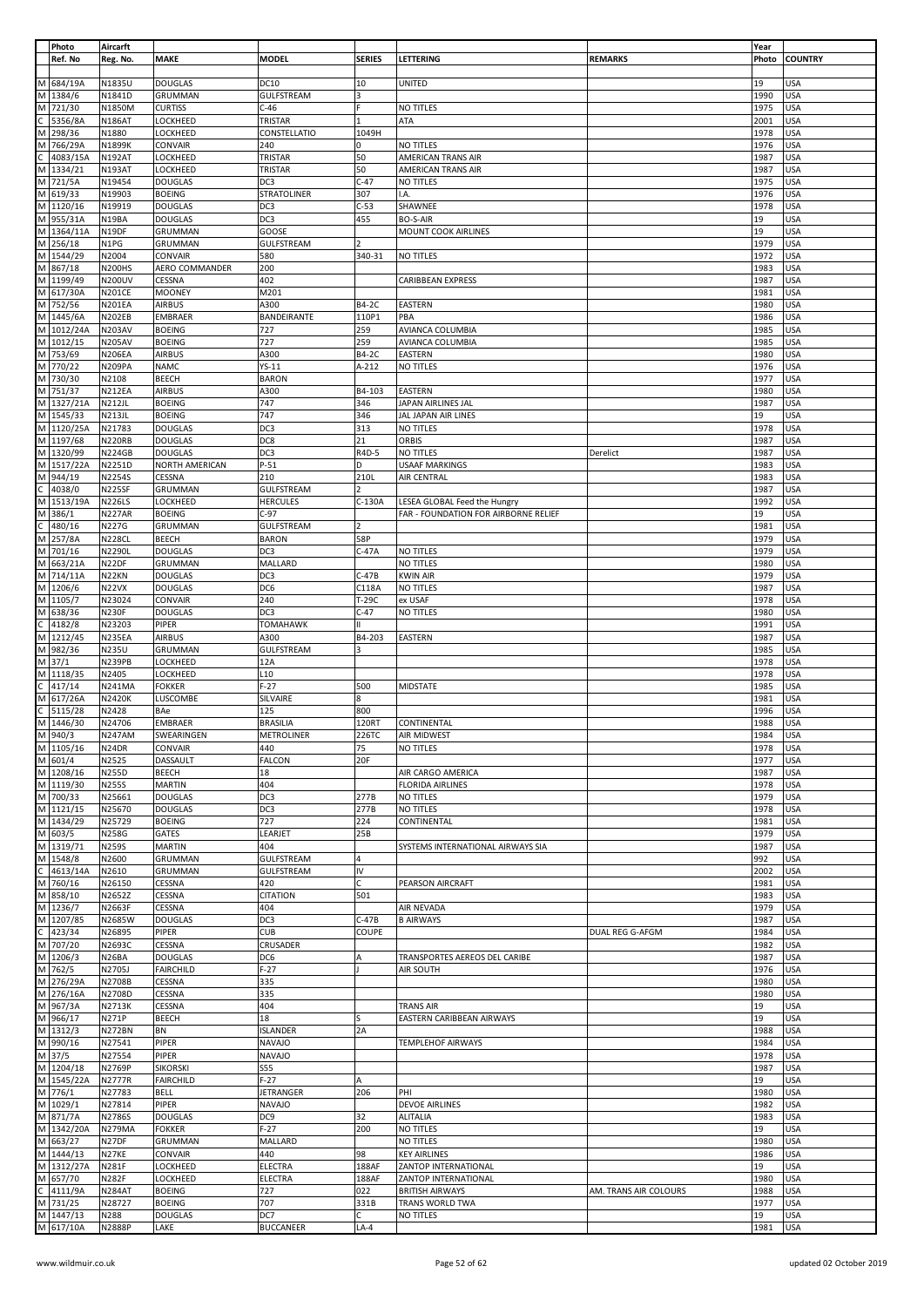|              | Photo                   | Aircarft                       |                                  |                                     |                               |                                               |                               | Year         |                          |
|--------------|-------------------------|--------------------------------|----------------------------------|-------------------------------------|-------------------------------|-----------------------------------------------|-------------------------------|--------------|--------------------------|
|              | Ref. No                 | Reg. No.                       | <b>MAKE</b>                      | <b>MODEL</b>                        | <b>SERIES</b>                 | LETTERING                                     | <b>REMARKS</b>                | Photo        | <b>COUNTRY</b>           |
|              | 4602/19                 | <b>N288KA</b>                  | GRUMMAN                          | <b>GULFSTREAM</b>                   | G1159A                        | KOOKABURRA AIR                                |                               | 2001         | <b>USA</b>               |
| C.           | 4642/26                 | N288Z                          | <b>BOMBARDIER</b>                | <b>BD 700</b>                       | 1A10                          |                                               |                               | 2003         | <b>USA</b>               |
|              | M 713/34A               | N <sub>28</sub> CA             | <b>DOUGLAS</b>                   | DC6                                 | ΒF                            | NO TITLES                                     |                               | 1979         | <b>USA</b>               |
| M            | 763/26                  | N28MA                          | <b>DOUGLAS</b>                   | DC3                                 | $C-53D$                       | <b>MERCY AIRLIFT</b>                          |                               | 1976         | <b>USA</b>               |
| C            | 4073/10                 | <b>N28R</b>                    | GRUMMAN                          | <b>GULFSTREAM</b>                   | 3                             |                                               |                               | 1987         | <b>USA</b>               |
|              | M 1338/4                | N <sub>28UA</sub>              | <b>DOUGLAS</b>                   | DC8                                 | 61                            | <b>LIBYAN ARAB</b>                            |                               | 1987         | <b>USA</b>               |
|              | 5111/7                  | <b>N290NE</b>                  | <b>BOEING</b>                    | 727                                 | 025                           | <b>NO TITLES</b>                              |                               | 1998         | <b>USA</b>               |
| С            | 1549/3                  | N291H                          | <b>BAe</b>                       | 125                                 |                               |                                               |                               | 1995         | <b>USA</b>               |
|              | M 751/17                | <b>N292EA</b>                  | <b>AIRBUS</b>                    | A300                                | B2K-203                       | <b>EASTERN</b>                                |                               | 1980         | <b>USA</b>               |
|              | M 1489/21               | N2947                          | NORTH AMERICAN                   | $T-6$                               |                               | 110                                           | PAINTED AS JAP TORPEDO BOMBER | 1983         | <b>USA</b>               |
|              | M 1131/8                | N2953F                         | <b>DOUGLAS</b>                   | DC6                                 | C-118A                        | ex U.S AIR FORCE                              |                               | 1980         | <b>USA</b>               |
|              | M 1325/8A<br>M 1490/9   | N2965S<br>N2977                | NORTH AMERICAN<br><b>DOUGLAS</b> | T6<br>DC7                           | СF                            | NO TITLES                                     |                               | 1987<br>1973 | <b>USA</b><br><b>USA</b> |
|              | M 1503/16A              | <b>N297BN</b>                  | <b>BOEING</b>                    | 727                                 | 191                           | <b>BRANIFF INTERNATIONAL BI</b>               |                               | 1973         | <b>USA</b>               |
|              | M 286/30A               | N29802                         | <b>NORD</b>                      | 262                                 | A-26                          | ALLEGHENY COMMUTER                            |                               | 1980         | <b>USA</b>               |
|              | M 1529/38               | N <sub>2</sub> WS              | NORTH AMERICAN                   | $T-6$                               |                               | RCAF 388                                      |                               | 1983         | <b>USA</b>               |
|              | M 700/13A               | <b>N300BG</b>                  | <b>DOUGLAS</b>                   | DC3                                 |                               | NO TITLES                                     |                               | 1979         | <b>USA</b>               |
|              | M 944/30                | N300ZZ                         | <b>DOUGLAS</b>                   | DC3                                 | $C-47A$                       | TRANSWEST                                     |                               | 1979         | <b>USA</b>               |
|              | M 738/6A                | <b>N301AS</b>                  | <b>BOEING</b>                    | 720                                 | 062                           | NO TITLES                                     |                               | 1980         | <b>USA</b>               |
|              | M 636/13                | <b>N301EA</b>                  | LOCKHEED                         | TRISTAR                             |                               | EASTERN                                       |                               | 1979         | <b>USA</b>               |
|              | M 768/3A                | <b>N302FA</b>                  | <b>MARTIN</b>                    | 404                                 |                               | CALIFORNIA INTERNATIONAL                      |                               | 1976         | <b>USA</b>               |
|              | M 1208/32               | N3038C                         | <b>BEECH</b>                     | 18                                  |                               | AIR CARGO AMERICA                             |                               | 1987         | <b>USA</b>               |
|              | M 1130/9                | <b>N303K</b>                   | CONVAIR                          | 580                                 | 440-95                        | NO TITLES                                     |                               | 1975         | <b>USA</b>               |
|              | M 963/20                | N3044J                         | SWEARINGEN                       | <b>METROLINER</b>                   | 227AC                         | PIONEER                                       |                               | 1984         | <b>USA</b>               |
| $\mathsf{C}$ | M 940/2<br>4093/21      | N30693<br>N308D                | SWEARINGEN<br>LOCKHEED           | <b>METROLINER</b><br><b>ELECTRA</b> | 227AC<br>188C                 | AIR MIDWEST<br>NO TITLES                      |                               | 1984<br>1987 | <b>USA</b><br><b>USA</b> |
| M            | 1501/2A                 | <b>N309BN</b>                  | <b>BOEING</b>                    | 727                                 | 172C                          | <b>BRANIFF INTERNATIONAL BI</b>               |                               | 1978         | <b>USA</b>               |
| C            | 4238/19                 | <b>N309FE</b>                  | <b>DOUGLAS</b>                   | DC10                                | 30F                           | FEDERAL EXPRESS FEDEX                         |                               | 1993         | <b>USA</b>               |
|              | M 1415/31A              | N30XX                          | CESSNA                           | <b>CITATION</b>                     |                               |                                               |                               |              | <b>USA</b>               |
|              | M 1369/33               | N31019                         | LOCKHEED                         | TRISTAR                             | 50                            | TRANS WORLD TWA                               |                               | 1990         | <b>USA</b>               |
|              | M 657/50                | N31030                         | LOCKHEED                         | TRISTAR                             | 100                           | TRANS WORLD TWA                               |                               | 1980         | <b>USA</b>               |
|              | M 852/6A                | N31040                         | LOCKHEED                         | T33                                 |                               | USAF "18676"                                  |                               | 1977         | <b>USA</b>               |
|              | M 1488/1                | <b>N310AU</b>                  | <b>BOEING</b>                    | 737                                 | 2B7                           | US AIR                                        |                               | 1983         | <b>USA</b>               |
|              | M 1488/25               | <b>N311AU</b>                  | <b>BOEING</b>                    | 737                                 | 2B7                           | US AIR                                        |                               | 1983         | <b>USA</b>               |
|              | M 637/26                | <b>N311EA</b>                  | LOCKHEED                         | TRISTAR                             |                               | EASTERN                                       |                               | 1979         | <b>USA</b>               |
| C            | M 1487/30<br>4145/6     | N312AU<br><b>N312CT</b>        | <b>BOEING</b><br>CANADAIR        | 727<br>CHALLENGER                   | 2B7<br>601-3A                 | US AIR                                        |                               | 1983<br>1990 | <b>USA</b><br><b>USA</b> |
|              | M 1315/13               | <b>N312GK</b>                  | <b>CESSNA</b>                    | <b>CITATION</b>                     | 501                           |                                               |                               | 19           | <b>USA</b>               |
|              | M 1204/16               | N31339                         | DHC                              | <b>BEAVER</b>                       |                               | US ARMY "0-82071"                             |                               | 1987         | <b>USA</b>               |
|              | M 1130/32A              | N313EA                         | LOCKHEED                         | TRISTAR                             |                               | EASTERN                                       |                               | 1975         | <b>USA</b>               |
|              | M 1268/9                | N3142                          | BAe                              | <b>JETSTREAM</b>                    | 32                            | PAN AM EXPRESS                                |                               | 1990         | <b>USA</b>               |
|              | M 1487/33               | N315AU                         | <b>BOEING</b>                    | 737                                 | 2B7                           | US AIR                                        |                               | 1983         | <b>USA</b>               |
|              | M 771/3                 | N3190G                         | <b>MARTIN</b>                    | MARINER                             | PBM-5A                        |                                               |                               | 1976         | <b>USA</b>               |
|              | M 1030/59               | <b>N319PA</b>                  | <b>BOEING</b>                    | 727                                 | 021                           | PAN AM                                        |                               | 1981         | <b>USA</b>               |
| C            | 422/26                  | N31EK                          | <b>DOUGLAS</b>                   | DC8                                 | 63                            | <b>KALITTA</b>                                |                               | 1984         | <b>USA</b>               |
|              | M 728/20                | N31MC                          | <b>DOUGLAS</b>                   | DC3                                 | $C-47$                        | NO TITLES                                     |                               | 1975         | <b>USA</b>               |
|              | M 700/24                | N31MS                          | <b>DOUGLAS</b>                   | DC3                                 | C-53D                         | MARIAN                                        | <b>CROP SPRAYER</b>           | 1979         | <b>USA</b>               |
|              | M 1198/53<br>M 621/34   | N31MS<br>N31PB                 | <b>DOUGLAS</b>                   | DC3<br>DC3                          | $C-53D$<br>277B               | NO TITLES                                     |                               | 1987<br>1978 | <b>USA</b><br><b>USA</b> |
|              | M 617/29A               | N3211Z                         | <b>DOUGLAS</b><br>PIPER          | TRI-PACER                           |                               | NAPLES AIRLINES & PROVINCETOWN BOSTON         |                               | 1981         | <b>USA</b>               |
|              | M 1319/33               | N3239W                         | <b>DOUGLAS</b>                   | DC3                                 | C-47A                         | NO TITLES                                     | EX DANISH AIR FORCE           | 1987         | <b>USA</b>               |
|              | M 620/7                 | N324                           | GRUMMAN                          | GOOSE                               | G21A                          | <b>CATALINA AIRLINES</b>                      |                               | 1976         | <b>USA</b>               |
| $\mathsf C$  | 451/13                  | N32719                         | <b>BOEING</b>                    | 727                                 | 224                           | CONTINENTAL                                   |                               | 1981         | <b>USA</b>               |
|              | M 1028/69               | N3283                          | GRUMMAN                          | GOOSE                               | G21A                          | <b>ANTILLES AIR BOATS</b>                     |                               | 1982         | USA                      |
|              | M 1494/32               | N32PB                          | <b>DOUGLAS</b>                   | DC3                                 | $C-53B$                       | NAPLES AIRLINES & PROVINCETOWN BOSTON         |                               | 1978         | <b>USA</b>               |
|              | M 1451/29               | N331BA                         | <b>BAe</b>                       | <b>JETSTREAM</b>                    | 31                            | <b>NO TITLES</b>                              |                               | 1984         | <b>USA</b>               |
|              | M 1216/80               | <b>N331BK</b>                  | BAe                              | <b>JETSTREAM</b>                    | 31                            | PIEDMONT COMMUTER                             |                               | 1987         | <b>USA</b>               |
| C            | 400/30A                 | <b>N331DM</b>                  | <b>MITSUBISHI</b>                | <b>DIAMOND</b>                      | 1A                            |                                               |                               | 1985         | <b>USA</b>               |
|              | M 1130/17               | N3331L                         | <b>DOUGLAS</b>                   | DC <sub>9</sub>                     | 32<br>$\overline{\mathbf{z}}$ | DELTA                                         |                               | 1975         | <b>USA</b>               |
| C            | M 1313/36<br>4643/26    | <b>N333GA</b><br><b>N333GJ</b> | <b>GRUMMAN</b><br>CANADAIR       | <b>GULFSTREAM</b><br>CHALLENGER     | CL600-2                       |                                               |                               | 1986<br>2003 | <b>USA</b><br><b>USA</b> |
|              | M 620/1                 | <b>N333TS</b>                  | <b>DOUGLAS</b>                   | DC3                                 | $C-47B$                       | TRANS NEW ENGLAND                             |                               | 1975         | <b>USA</b>               |
|              | M 220/24                | N335J                          | <b>NORTH AMERICAN</b>            | $P-51$                              | D                             | 49                                            |                               | 1980         | <b>USA</b>               |
| C            | 4051/18                 | <b>N335PX</b>                  | BAe                              | <b>JETSTREAM</b>                    | 31                            | NORTHWEST AIRLINK                             |                               | 1986         | <b>USA</b>               |
|              | M 1118/36               | N33656                         | <b>DOUGLAS</b>                   | DC3                                 | 277D                          | <b>FLORIDA AIRLINES</b>                       |                               | 1978         | <b>USA</b>               |
|              | M 286/20                | N336PL                         | <b>BEECH</b>                     | 99                                  |                               | ALLEGHENY COMMUTER                            |                               | 1980         | <b>USA</b>               |
|              | M 683/35A               | <b>N338DS</b>                  | <b>GATES</b>                     | LEARJET                             | 24                            |                                               |                               | 1979         | <b>USA</b>               |
|              | M 776/35                | N33M                           | <b>GRUMMAN</b>                   | GULFSTREAM                          |                               |                                               |                               | 1978         | <b>USA</b>               |
|              | M 955/11                | N33PB                          | <b>DOUGLAS</b>                   | DC3                                 | $C-53$                        | NAPLES AIRLINES & PROVINCETOWN BOSTON         |                               | 19           | <b>USA</b>               |
|              | M 385/10                | N34                            | <b>DOUGLAS</b>                   | DC3                                 | <b>TC-47B</b>                 | FAA                                           |                               | 19           | <b>USA</b>               |
|              | M 1443/76A<br>M 1119/14 | N34                            | <b>DOUGLAS</b>                   | DC3                                 | <b>TC-47B</b>                 | FEDERAL AIRWAYS FLIGHT INSPECTION             |                               | 1986         | <b>USA</b>               |
|              | M 1320/50               | N341W<br>N341W                 | <b>DOUGLAS</b><br><b>DOUGLAS</b> | DC3<br>DC3                          | C-47B<br>C-47B                | <b>FLORIDA AIRLINES</b><br><b>SKY FREIGHT</b> | Derelict                      | 1978<br>1987 | <b>USA</b><br><b>USA</b> |
|              | M 1180/14A              | N3426F                         | <b>DOUGLAS</b>                   | DC6                                 | C118A                         | PAT AIR                                       | Derelict                      | 19           | <b>USA</b>               |
|              | M 1518/81A              | <b>N342HA</b>                  | <b>LOCKHEED</b>                  | <b>ELECTRA</b>                      | 188PF                         | ZANTOP                                        |                               | 1983         | <b>USA</b>               |
|              | M 1521/83               | <b>N346HA</b>                  | LOCKHEED                         | <b>ELECTRA</b>                      | 188A                          | ZANTOP                                        |                               | 1983         | <b>USA</b>               |
|              | M 1135/76               | N34957                         | <b>DOUGLAS</b>                   | DC6                                 | A                             | NO TITLES                                     |                               | 19           | <b>USA</b>               |
| C            | 4616/2                  | N349BA                         | <b>BOEING</b>                    | 737                                 | 73Q                           | NO TITLES                                     |                               | 2002         | <b>USA</b>               |
|              | M 640/5A                | N34PB                          | <b>DOUGLAS</b>                   | DC3                                 | 277B                          | PBA                                           |                               | 1980         | USA                      |
|              | M 939/18                | N3509T                         | <b>DOUGLAS</b>                   | DC <sub>9</sub>                     | 32                            | CONTINENTAL                                   |                               | 1984         | <b>USA</b>               |
|              | M 939/1                 | N3510T                         | <b>DOUGLAS</b>                   | DC <sub>9</sub>                     | 32                            | CONTINENTAL                                   |                               | 1984         | <b>USA</b>               |
|              | M 1348/1<br>M 966/34A   | <b>N351SR</b>                  | <b>BOEING</b>                    | 707                                 | 351B                          |                                               |                               | 1988         | <b>USA</b>               |
|              | M 885/24                | N352V<br>N3549H                | <b>BEECH</b><br><b>DOUGLAS</b>   | 18<br>DC6                           | ΒF                            | <b>FAIRBANKS FLIGHT</b><br>NO TITLES          | HAMILTON WESTWIND CONVERSION  | 1979<br>1981 | <b>USA</b><br><b>USA</b> |
|              | M 637/13                | <b>N355BQ</b>                  | <b>CURTISS</b>                   | $C-46$                              |                               | NO TITLES                                     |                               | 1979         | <b>USA</b>               |
|              | M 676/11A               | <b>N355CA</b>                  | CASA                             | 212                                 | 200                           | NO TITLES                                     |                               | 1982         | <b>USA</b>               |
|              | M 605/42A               | N355M                          | <b>CURTISS</b>                   | $C-46$                              | А                             | <b>BAHAMASAIR CARGO</b>                       |                               | 1978         | <b>USA</b>               |
|              | M 660/25                | <b>N355M</b>                   | <b>CURTISS</b>                   | $C-46$                              | Α                             | NO TITLES                                     |                               | 1980         | <b>USA</b>               |
|              | M 1491/3A               | <b>N356AL</b>                  | <b>DOUGLAS</b>                   | DC7                                 | CF                            | <b>FLORIDA CARIBBEAN</b>                      |                               | 1972         | USA                      |
| C            | 4136/29A                | N356Q                          | LOCKHEED                         | <b>ELECTRA</b>                      | 188A                          | AIR BRIDGE                                    |                               | 1989         | <b>USA</b>               |
|              | M 6/28                  | N3580                          | NORTH AMERICAN                   | $P-51$                              | D                             | "2"                                           |                               | 1979         | <b>USA</b>               |
|              | M 719/5                 | <b>N35JS</b>                   | <b>MARTIN</b>                    | 404                                 |                               | <b>GLOBAL</b>                                 |                               | 1979         | <b>USA</b>               |
|              | 4343/36                 | N360Q                          | LOCKHEED                         | <b>ELECTRA</b>                      | 188C                          | NO TITLES                                     |                               | 1994         | <b>USA</b>               |
|              | M 989/16                | N361V                          | DHC                              | <b>TWIN OTTER</b>                   | 300                           |                                               |                               | 19           | <b>USA</b>               |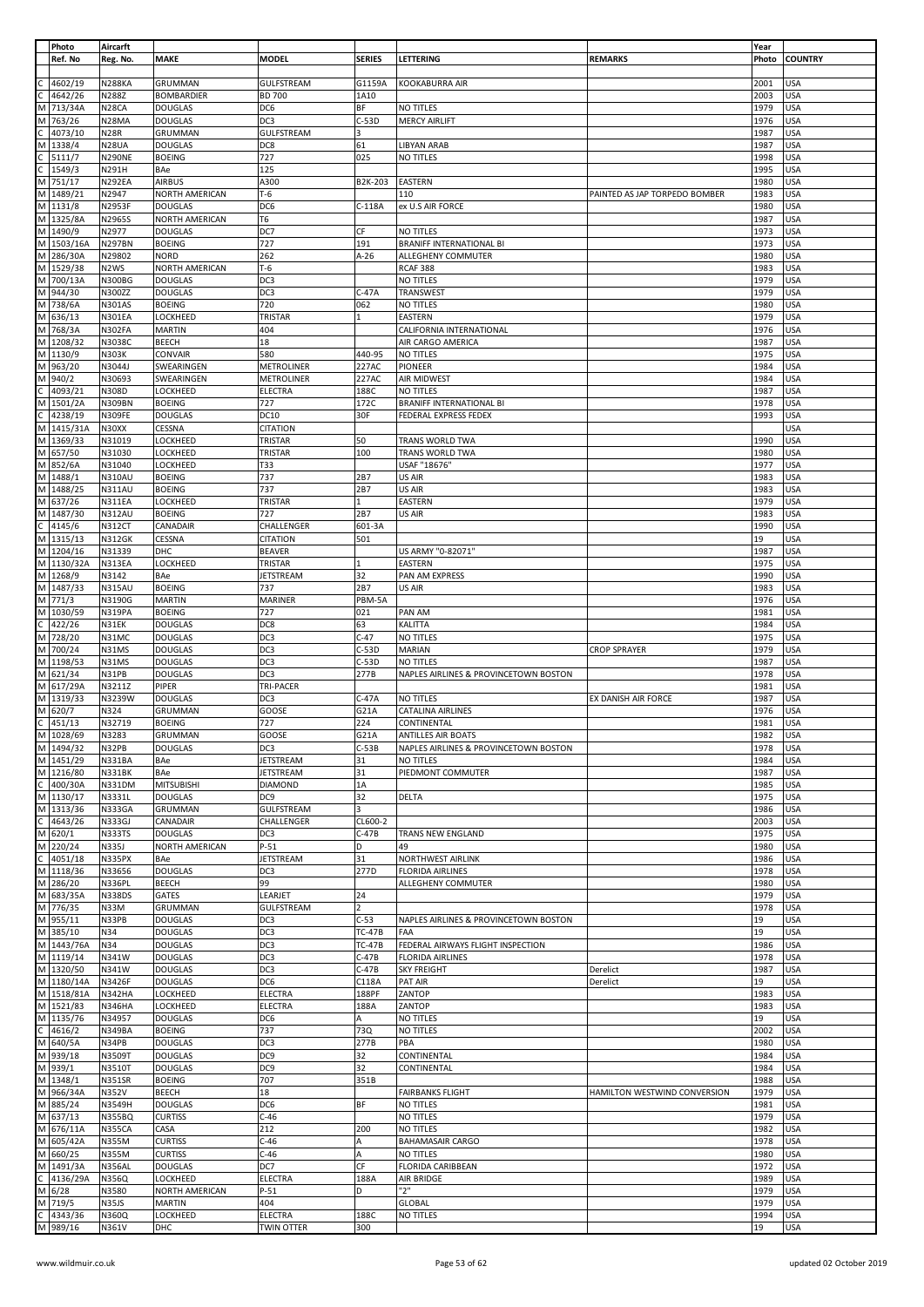|                | Photo                             | Aircarft      |                  |                   |                |                               |                        | Year  |                |
|----------------|-----------------------------------|---------------|------------------|-------------------|----------------|-------------------------------|------------------------|-------|----------------|
|                | Ref. No                           | Reg. No.      | <b>MAKE</b>      | <b>MODEL</b>      | <b>SERIES</b>  | LETTERING                     | <b>REMARKS</b>         | Photo | <b>COUNTRY</b> |
|                |                                   |               |                  |                   |                |                               |                        |       |                |
|                | M 3003/10                         | N3646         | NORTH AMERICAN   | $T-6$             |                | 69                            |                        | 19    | USA            |
|                | $\frac{(1.4000)}{M}$ 767/12A      | N365DJ        | HS               | 125               | 11             | DENVER JET                    |                        | 1985  | <b>USA</b>     |
|                |                                   | N36FE         | DASSAULT         | <b>FALCON</b>     | 20             |                               |                        | 1976  | <b>USA</b>     |
|                |                                   |               |                  |                   |                | <b>FEDERAL EXPRESS</b>        |                        |       |                |
|                | M 1251/19                         | N370MT        | BAe              | JETSTREAM         | 31             | NORTHWEST AIRLINK "200th"     |                        | 1988  | <b>USA</b>     |
|                | M 856/1A                          | N3711K        | <b>MARTIN</b>    | 404               |                | NO TITLES                     |                        | 19    | USA            |
|                | M 1372/12                         | N372G         | CANADAIR         | CHALLENGER        | 601            |                               |                        | 1989  | <b>USA</b>     |
|                | M 1203/46                         | N3749Q        | <b>DOUGLAS</b>   | DC3               | Ċ              | NO TITLES                     | ex MILLARDAIR          | 1987  | <b>USA</b>     |
|                | M 1205/12                         | N374RD        | <b>FAIRCHILD</b> | FH-227            | C              | AIRLIFT INTERNATIONAL         |                        | 1987  | USA            |
|                | M 3034/5                          |               |                  |                   |                |                               |                        |       |                |
|                |                                   | N374WA        | <b>BOEING</b>    | 707               | 373C           | <b>WORLD AIRWAYS</b>          |                        | 197   | <b>USA</b>     |
|                | M 1133/29                         | N37574        | <b>DOUGLAS</b>   | DC6               | B              | 16                            | WITH FUSELAGE POD      | 19    | <b>USA</b>     |
|                | M 1115/14A                        | N37590        | <b>DOUGLAS</b>   | DC6               | A              | NO TITLES                     |                        | 1978  | USA            |
|                | M 1131/28                         | <b>N375ED</b> | <b>DOUGLAS</b>   | DC6               |                |                               |                        | 1980  | USA            |
|                | M 616/8                           | <b>N376SC</b> | DASSAULT         | <b>FALCON</b>     | 20F            |                               |                        | 1981  | <b>USA</b>     |
|                |                                   |               | DH               | DOVE              |                |                               |                        | 1976  | USA            |
|                | M 766/21A<br>C 4050/4<br>M 638/28 | N3793         |                  |                   |                |                               |                        |       |                |
|                |                                   | N37984        | GATES            | LEARJET           | 35A            |                               |                        | 1986  | <b>USA</b>     |
|                |                                   | N37AF         | <b>BOEING</b>    | 737               | 209            | AIR FLORIDA                   |                        | 1979  | <b>USA</b>     |
|                | M 1198/64                         | N37FL         | <b>DOUGLAS</b>   | DC3               | 454            | NO TITLES                     |                        | 1987  | <b>USA</b>     |
|                | M 1490/36                         | N3802         | <b>DOUGLAS</b>   | DC4               | $C-54A$        | NO TITLES                     |                        | 1973  | <b>USA</b>     |
|                | M 1546/26A                        |               |                  | 737               | 2A9C           |                               |                        |       | <b>USA</b>     |
|                |                                   | <b>N383PA</b> | <b>BOEING</b>    |                   |                | PAN AM                        |                        | 198   |                |
|                | M 1443/7A                         | N387T         | <b>DOUGLAS</b>   | DC3               | $C-47A$        | <b>BASLER AIRLINES</b>        |                        | 1983  | <b>USA</b>     |
|                | M 1115/13A                        | N38943        | <b>DOUGLAS</b>   | DC3               | 357            | NO TITLES                     |                        | 1978  | <b>USA</b>     |
|                | M 1129/30                         | N38CB         | <b>BEECH</b>     | 18                | 3TM            | <b>BARD AIR</b>               |                        | 1975  | USA            |
|                | M 617/18A                         | N39MC         | <b>MOONEY</b>    | M201              |                |                               |                        | 1981  | <b>USA</b>     |
|                | M 1233/14                         | N4000K        | <b>DOUGLAS</b>   | $B-26$            |                |                               |                        | 19    | <b>USA</b>     |
|                | M 1427/0                          |               |                  |                   |                |                               |                        |       |                |
|                |                                   | N401PA        | <b>BOEING</b>    | 707               | 321B           | PAN AM                        |                        | 19    | <b>USA</b>     |
|                | M 664/67                          | N402EA        | <b>DOUGLAS</b>   | DC9               | 50             | EASTERN                       |                        | 1980  | <b>USA</b>     |
|                | M 1115/17A                        | <b>N402PB</b> | CESSNA           | 402               | В              | NAPLES                        |                        | 1978  | <b>USA</b>     |
|                | M 1116/33                         | N40401        | <b>MARTIN</b>    | 404               |                | ex PIEDMONT                   | Derelict               | 1978  | USA            |
|                | M 1116/29A                        | N40413        | <b>MARTIN</b>    | 404               |                | <b>NAPLES</b>                 |                        | 1978  | USA            |
|                |                                   |               |                  |                   |                |                               |                        |       |                |
|                | M 1212/86                         | N40413        | <b>MARTIN</b>    | 404               |                | PBA                           |                        | 1987  | USA            |
|                | M 657/3A                          | N40415        | <b>MARTIN</b>    | 404               |                | <b>NAPLES</b>                 |                        | 1980  | <b>USA</b>     |
|                | M 1213/85                         | N40415        | <b>MARTIN</b>    | 404               |                | PBA                           |                        | 1987  | <b>USA</b>     |
|                | M 1116/34                         | N40430        | <b>MARTIN</b>    | 404               |                | ex PIEDMONT                   | Derelict               | 1978  | USA            |
|                | M 1116/4A                         | N40433        | <b>MARTIN</b>    | 404               |                |                               |                        | 1978  | <b>USA</b>     |
|                |                                   |               |                  |                   |                | ex PIEDMONT                   | Derelict               |       |                |
|                | M 3003/13                         | N40441        | <b>MARTIN</b>    | 404               |                | <b>PACIFIC</b>                |                        | 1969  | <b>USA</b>     |
|                | M 1315/19                         | N40450        | <b>MARTIN</b>    | 404               |                | KWIN AIR                      | Derelict               | 19    | USA            |
|                | M 286/27A                         | <b>N404EA</b> | <b>DOUGLAS</b>   | DC9               | 51             | <b>EASTERN AIRWAYS</b>        |                        | 1980  | <b>USA</b>     |
|                | M 1205/9                          | N404PC        | CESSNA           | 402               |                |                               |                        | 1987  | <b>USA</b>     |
|                | M 950/6                           | <b>N405AE</b> | BAe              | <b>JETSTREAM</b>  | 31             | AMERICAN EAGLE                |                        | 1985  | USA            |
|                | M 601/36A                         |               |                  |                   |                |                               |                        |       |                |
|                |                                   | <b>N406DA</b> | <b>BOEING</b>    | 727               | 232            | DELTA                         |                        | 1978  | USA            |
|                | M 1120/34                         | N407D         | <b>DOUGLAS</b>   | DC3               | 277C           | ARGOSY AIRLINES               |                        | 1978  | <b>USA</b>     |
|                | $\frac{1}{\sqrt{1.31}}$ M 181/16A | N407QS        | GRUMMAN          | <b>GULFSTREAM</b> | IV             |                               |                        | 2001  | USA            |
|                |                                   | <b>N408CS</b> | <b>ROCKWELL</b>  | SABRE             | 40             |                               |                        | 1979  | USA            |
|                | M 1366/12A                        | N408XV        | BAe              | 146               | 200            | <b>BRITISH AIRWAYS</b>        | PRESIDENTIAL COLOURS   | 1989  | <b>USA</b>     |
|                | M 739/23                          | N40AF         | <b>BOEING</b>    | 737               | 112            | AIR FLORIDA                   |                        | 1980  | USA            |
|                |                                   |               |                  |                   |                |                               |                        |       |                |
|                | M 850/28A                         | N40CE         | <b>GRUMMAN</b>   | GULFSTREAM        | $\overline{2}$ |                               |                        | 1978  | <b>USA</b>     |
|                |                                   |               |                  |                   |                |                               |                        |       |                |
|                | M 1347/6A                         | N413GA        | GULFSTREAM       | SRA4              |                | ELECTRONIC WARFARE SUPPORT    |                        | 1988  | <b>USA</b>     |
|                |                                   | N41480        | <b>DOUGLAS</b>   | DC6               | B              | ZANTOP INTERNATIONAL          |                        | 1973  | USA            |
|                | $M$ 1492/9                        |               |                  |                   |                |                               |                        |       |                |
|                | M 1237/2A                         | N414H         | <b>FORD</b>      | <b>TRI-MOTOR</b>  | 5AT            | <b>SCENIC</b>                 |                        | 1981  | <b>USA</b>     |
|                |                                   | N416MX        | BAe              | <b>JETSTREAM</b>  | 31             | <b>EASTERN METRO EXPRESS</b>  |                        | 1991  | USA            |
|                | M 1455/30<br>M 764/11             | N41755        | DHC              | <b>OTTER</b>      |                |                               |                        | 1976  | USA            |
|                | M 657/8A                          | <b>N420AJ</b> | <b>DOUGLAS</b>   | DC8               | 32             | NO TITLES                     |                        | 1980  | <b>USA</b>     |
|                | M 742/16                          | <b>N420DA</b> | <b>BOEING</b>    | 727               | 232            | DELTA                         |                        | 1980  | <b>USA</b>     |
|                |                                   | N421EX        | <b>BOEING</b>    | 727               | 022C           | <b>EMERY WORLDWIDE</b>        |                        | 1983  | <b>USA</b>     |
|                | M 1486/26                         |               |                  |                   |                | SOUTHEAST                     |                        |       |                |
|                | M 740/34A                         | N421MA        | <b>BOEING</b>    | 720               | 022            |                               |                        | 1980  | <b>USA</b>     |
|                | M 979/26                          | N4234A        | <b>BEECH</b>     | 18                |                | AM PAC AIR                    | TRICYCLE CONVERSION    | 1977  | <b>USA</b>     |
|                | $M \overline{604/37}$             | <b>N423MA</b> | LOCKHEED         | ELECTRA           | 188A           | SOUTHEAST                     |                        | 1978  | USA            |
|                | M 1194/20                         | N4241C        | <b>DOUGLAS</b>   | DC6               | $C-118A$       | NO TITLES                     |                        | 1987  | USA            |
|                | M 742/38                          | <b>N425BN</b> | <b>BOEING</b>    | 727               | 227            | <b>BRANIFF INTERNATIONAL</b>  |                        | 1980  | USA            |
|                |                                   | N42RF         | LOCKHEED         | ORION             | $P-3$          | U.S. DEPT OF COMMERCE         |                        | 1981  | <b>USA</b>     |
|                |                                   |               |                  |                   | D              |                               |                        |       |                |
|                | $\frac{C}{M}$ 451/1A<br>M 769/10  | N42V          | <b>DOUGLAS</b>   | DC3               |                | NO TITLES                     |                        | 1976  | USA            |
|                | M 1257/0A                         | N431AM        | BAe              | <b>JETSTREAM</b>  | 32             | TRANS WORLD EXPRESS           |                        | 1990  | USA            |
|                | M 1262/33                         | <b>N434AM</b> | BAe              | <b>JETSTREAM</b>  | 32             | <b>TRANS WORLD EXPRESS</b>    |                        | 1990  | USA            |
|                | M 1494/9                          | N4354B        | <b>DOUGLAS</b>   | DC <sub>6</sub>   | В              | MACKEY INTERNATIONAL AIRLINES |                        | 1978  | USA            |
|                | M 1496/9                          | N43865        | <b>DOUGLAS</b>   | DC6               | $C-118A$       | NO TITLES                     |                        | 1978  | USA            |
|                | M 1177/0                          | <b>N439PA</b> | BEECH            | 18                |                | CAL-STATE AIRLINES            |                        | 19    | USA            |
|                |                                   | N43SA         | CESSNA           | 404               |                | <b>SCENIC</b>                 |                        | 1980  | USA            |
|                | M 792/39                          |               |                  |                   |                |                               |                        |       |                |
|                | M 640/47                          | N43SB         | <b>DOUGLAS</b>   | DC4               | C54D           | NO TITLES                     |                        | 1980  | USA            |
|                | M 267/2                           | N4422P        | <b>VECTA</b>     | <b>GERONIMO</b>   |                |                               | PIPER AZTEC CONVERSION | 1981  | <b>USA</b>     |
|                | M 1207/12                         | <b>N442JM</b> | CONVAIR          | 440               | 86             | NO TITLES                     |                        | 1987  | <b>USA</b>     |
|                | M 243/6                           | N4433C        | CESSNA           | 195               |                |                               |                        | 19    | <b>USA</b>     |
|                |                                   | N444JM        | CONVAIR          | 440               | 86             | MACKAY INTERNATIONAL          |                        | 1978  | <b>USA</b>     |
|                | M 1494/30                         |               |                  |                   |                |                               |                        |       |                |
|                | M 1486/3                          | <b>N444SL</b> | <b>FAIRCHILD</b> | $F-27$            |                | NO TITLES                     |                        | 1983  | USA            |
|                | M 619/13                          | N444SQ        | <b>DOUGLAS</b>   | DC <sub>6</sub>   | ΒF             | SIS-Q FLYING SERVICE          |                        | 1976  | <b>USA</b>     |
|                | M 293/27                          | N446JM        | CONVAIR          | 440               | 86             | MACKEY INTERNATIONAL AIRLINES |                        | 1978  | USA            |
|                | M 768/15A                         | N44906        | <b>DOUGLAS</b>   | DC4               | C54B           | NO TITLES                     |                        | 1976  | USA            |
|                | M 770/3A                          | N44908        | <b>DOUGLAS</b>   | DC4               | C54P           | NO TITLES                     |                        | 1976  | <b>USA</b>     |
|                |                                   |               |                  |                   | 227            |                               |                        |       |                |
|                | M 1434/17                         | <b>N449BN</b> | <b>BOEING</b>    | 727               |                | BRANIFF NEW INTERNATIONAL     |                        | 1981  | <b>USA</b>     |
|                | M 743/45                          | N4522W        | <b>BOEING</b>    | 737               | 247            | <b>AIR FRANCE</b>             |                        | 1980  | USA            |
|                | M 1119/19A                        | N45338        | <b>DOUGLAS</b>   | DC3               | $C-53D$        | SHAWNEE                       | Derelict               | 1978  | <b>USA</b>     |
|                | M 716/13A                         | N45501        | <b>DOUGLAS</b>   | DC <sub>6</sub>   | А              | NO TITLES                     |                        | 1979  | USA            |
|                | M 224/3A                          | N45515        | LOCKHEED         | CONSTELLATIO      | 1049H          | NO TITLES                     | Derelict               | 1976  | USA            |
|                | M 772/32                          | N4567D        | <b>BEECH</b>     | <b>BONANZA</b>    |                |                               |                        | 1982  | USA            |
|                |                                   |               |                  |                   |                |                               |                        |       |                |
|                | M 1200/26                         | <b>N456WL</b> | <b>DOUGLAS</b>   | DC3               | C-117D         | ex US NAVY                    |                        | 1987  | USA            |
|                | M 642/62                          | N45864        | <b>DOUGLAS</b>   | DC3               | C-47A          | NO TITLES                     |                        | 1980  | <b>USA</b>     |
| $\overline{c}$ | 4150/32                           | N4596N        | STEARMAN         | 75                |                | U.S.MAIL                      |                        | 1990  | USA            |
|                | M 1237/43A                        | <b>N460RC</b> | <b>VICKERS</b>   | VISCOUNT          | 745D           | NO TITLES                     |                        | 1981  | USA            |
|                | M 1197/42                         | N4617         | <b>BOEING</b>    | 727               | 035            | <b>AVIANCA</b>                |                        | 1987  | USA            |
|                |                                   |               |                  |                   |                |                               |                        |       |                |
|                | M 1503/5                          | N4619         | <b>BOEING</b>    | 727               | 035            | NATIONAL                      |                        | 1973  | USA            |
|                | M 1118/9                          | N46870        | DH               | <b>DOVE</b>       |                |                               |                        | 1978  | USA            |
|                | M 1495/23                         | N468M         | <b>MARTIN</b>    | 404               |                | SPORTSWEAR TRAVEL CLUB        |                        | 1978  | USA            |
|                | M 1528/29A                        | N46938        | <b>DOUGLAS</b>   | DC <sub>3</sub>   | $C-47B$        | NO TITLES                     |                        | 1983  | USA            |
|                | M 1119/34A<br>M 743/75            | N469C         | LOCKHEED         | CONSTELLATIO      | 1049H          | NO TITLES                     |                        | 1978  | <b>USA</b>     |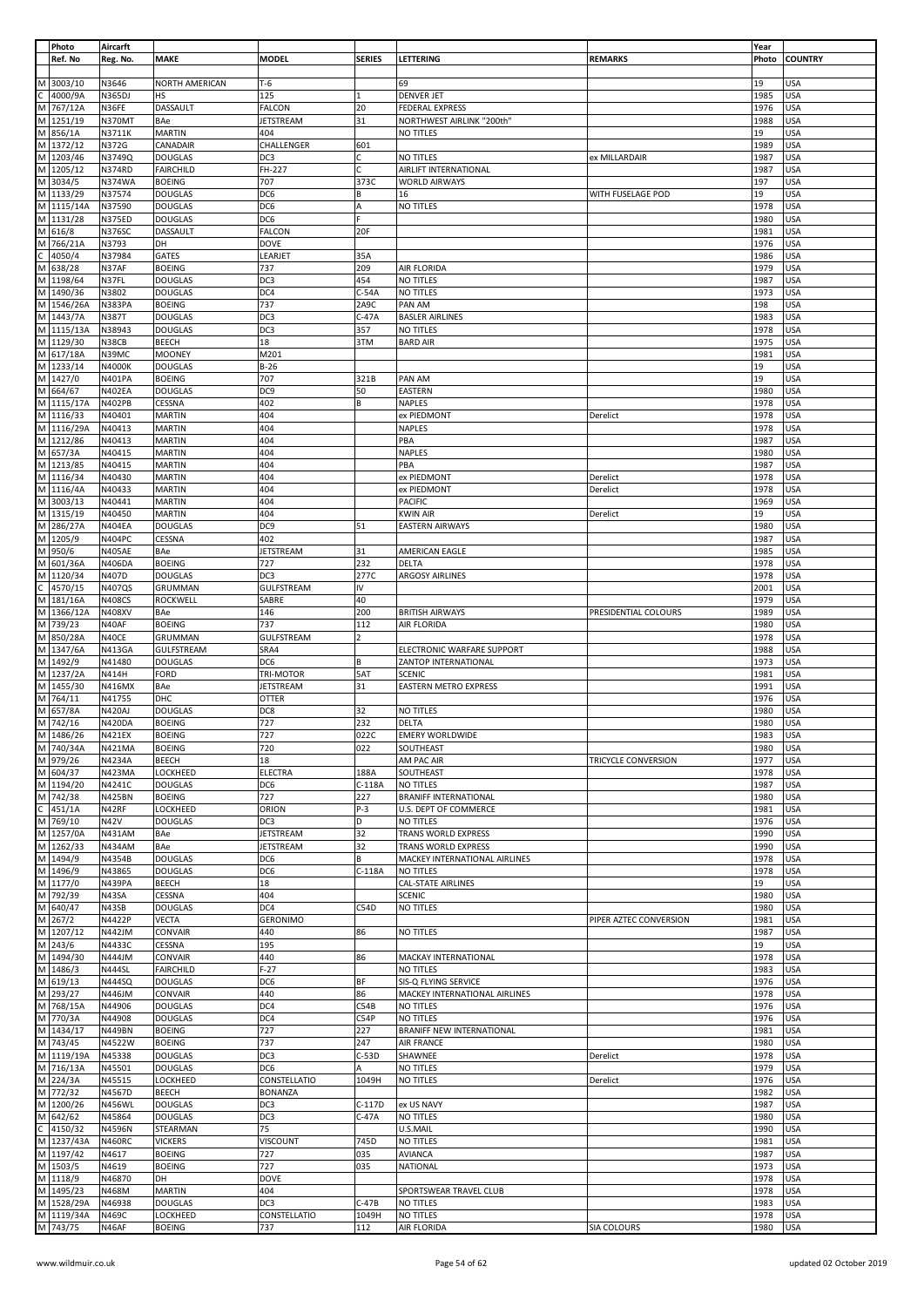|                | Photo                                                              | Aircarft                      |                                   |                   |               |                                   |                             | Year         |                   |
|----------------|--------------------------------------------------------------------|-------------------------------|-----------------------------------|-------------------|---------------|-----------------------------------|-----------------------------|--------------|-------------------|
|                | Ref. No                                                            | Reg. No.                      | <b>MAKE</b>                       | <b>MODEL</b>      | <b>SERIES</b> | LETTERING                         | <b>REMARKS</b>              | Photo        | <b>COUNTRY</b>    |
|                |                                                                    |                               |                                   |                   |               |                                   |                             |              |                   |
|                | M 1232/34                                                          | N4700C                        | <b>DOUGLAS</b>                    | DC3               | $C-53$        | <b>TURBO THREE</b>                | <b>TURBOPROP CONVERSION</b> | 19           | USA               |
|                | M 715/32                                                           | N47058                        | <b>DOUGLAS</b>                    | DC6               | В             | <b>SURINAM AIRWAYS</b>            |                             | 1979         | <b>USA</b>        |
|                | M 938/6                                                            | <b>N471BN</b>                 | <b>BOEING</b>                     | 727               | 227           | <b>BRANIFF</b>                    |                             | 1984         | <b>USA</b>        |
|                | $\frac{1}{\text{C}}$ 4189/<br>M 883/7<br>4189/7                    | N4727V                        | SPAD                              | XIII              |               | RAF "S4523"                       | preserved                   | 1991         | <b>USA</b>        |
|                |                                                                    | N472M                         | <b>MARTIN</b>                     | 404               |               | <b>NO TITLES</b>                  |                             | 1977         | <b>USA</b>        |
|                | M 741/33                                                           | N4735                         | <b>BOEING</b>                     | 727               | 235           | NATIONAL                          |                             | 1980         | <b>USA</b>        |
|                | M 1335/35A                                                         | N4735                         | <b>BOEING</b>                     | 727               | 235           | PAN AM                            |                             | 1987         | <b>USA</b>        |
|                | M 741/29                                                           | N4743                         | <b>BOEING</b>                     | 727               | 235           | NATIONAL                          |                             | 1980         | USA               |
|                | M 1324/22                                                          | N4754                         | <b>BOEING</b>                     | 727               | 235           | PAN AM                            |                             | 1987         | <b>USA</b>        |
|                | M 49/37                                                            | N4760C                        | CONSOLIDATED                      | CATALINA          | PBY-5B        | <b>GEOTERREX</b>                  |                             | 1979         | <b>USA</b>        |
|                | M 659/28A                                                          | <b>N477KW</b>                 | CONVAIR                           | 440               | 340-68        | <b>OCEAN AIRWAYS</b>              |                             | 1980         | <b>USA</b>        |
|                | M 1262/28                                                          | <b>N477UE</b>                 | BAe                               | JETSTREAM         | 32            | UNITED EXPRESS                    |                             | 1990         | <b>USA</b>        |
|                | M 604/20A                                                          | <b>N478KW</b>                 | <b>CONVAIR</b>                    | 440               | 340-68        | AIR SUNSHINE                      |                             | 1978         | <b>USA</b>        |
|                | M 659/11<br>M 945/20                                               | <b>N478KW</b>                 | CONVAIR                           | 440               | 340-68        | <b>OCEAN AIRWAYS</b>              |                             | 1980         | USA               |
|                | M 1120/1A                                                          | N4796C                        | DHC                               | <b>BEAVER</b>     |               | <b>ALASKA</b>                     |                             | 1983         | <b>USA</b>        |
|                | M 1120/33                                                          | N47DB                         | REPUBLIC                          | $P-47$<br>$P-47$  |               | USAF "226422"                     |                             | 1978         | <b>USA</b>        |
|                | M 244/13                                                           | N47TB<br>N48062               | <b>RUPUBLIC</b><br>CONVAIR        | 880               | 22M-21        | <b>USAAF COLOURS</b><br>NO TITLES |                             | 1978<br>1978 | USA<br>USA        |
|                | M 1108/24A                                                         | N48063                        | CONVAIR                           | 880               | 22M-21        | <b>INDY AIR</b>                   |                             | 1978         | USA               |
|                | M 765/5A                                                           | N4813C                        | CONVAIR                           | 440               | 340-38        | ASPEN                             |                             | 1976         | USA               |
|                | M 605/9                                                            | N4815C                        | CONVAIR                           | 440               | 340-38        | BAHAMASAIR                        |                             | 1978         | USA               |
|                | M 768/18A                                                          | N48163                        | <b>DOUGLAS</b>                    | DC4               |               | NO TITLES                         |                             | 1976         | <b>USA</b>        |
|                | M 765/2A                                                           | N4816C                        | CONVAIR                           | 440               | 340-38        | ASPEN                             |                             | 1976         | USA               |
|                | M 619/20A                                                          | N481E                         | <b>BEECH</b>                      | 18                |               | NEVADA AIRLINES                   | REBUILT AS PA TRADEWIND     | 1976         | <b>USA</b>        |
|                | M 1497/12                                                          | N48216                        | <b>DOUGLAS</b>                    | DC4               | $C-54B$       | <b>NO TITLES</b>                  |                             | 1978         | USA               |
|                | M 1318/56                                                          | N48258                        | <b>DOUGLAS</b>                    | DC3               | <b>TC-47B</b> | NO TITLES                         |                             | 1987         | USA               |
|                | M 1268/33                                                          | <b>N482UE</b>                 | BAe                               | <b>JETSTREAM</b>  | 32            | UNITED EXPRESS                    |                             | 1990         | <b>USA</b>        |
|                | M 605/25A                                                          | N4832C                        | <b>DORNIER</b>                    | 28D               |               |                                   |                             | 1978         | USA               |
|                | M 860/13                                                           | N48482                        | GRUMMAN                           | AG CAT            |               | McFARLAND CROP DUSTERS            |                             | 1977         | USA               |
|                | M 1268/22                                                          | <b>N484UE</b>                 | BAe                               | <b>JETSTREAM</b>  | 32            | <b>UNITED EXPRESS</b>             |                             | 1990         | <b>USA</b>        |
|                | M 742/59                                                           | <b>N485DA</b>                 | <b>BOEING</b>                     | 727               | 232           | DELTA                             |                             | 1980         | <b>USA</b>        |
|                | M 110/8A                                                           | N4864T                        | <b>DOUGLAS</b>                    | DC8               | 63CF          | TIA TRANS INTERNATIONAL           |                             | 19           | <b>USA</b>        |
|                | $rac{12}{\text{C}}$ 496/3<br>M 850/8                               | N4865T                        | <b>DOUGLAS</b>                    | DC8               | 63CF          | TRANSAMERICA                      |                             | 1980         | <b>USA</b>        |
|                |                                                                    | N4865T                        | <b>DOUGLAS</b>                    | DC8               | 73CF          | TRANSAMERICA                      |                             | 1983         | <b>USA</b>        |
|                | M 1308/3                                                           | N4866T                        | <b>DOUGLAS</b>                    | DC8               | 63CF          | AERONAVES DE MEXICO               |                             | 19           | USA               |
|                | M 45/30                                                            | N4866T                        | <b>DOUGLAS</b>                    | DC8               | 63CF          | TRANSAMERICA                      |                             | 1980         | USA               |
|                |                                                                    | N4867T                        | <b>DOUGLAS</b>                    | DC8               | 63CF          | TRANSAMERICA                      |                             | 1981         | <b>USA</b>        |
|                |                                                                    | N4868T                        | <b>DOUGLAS</b>                    | DC8               | 63CF          | TRANSAMERICA                      |                             | 1983         | <b>USA</b>        |
|                | $\frac{(2 \times 499)}{2 \times 463/3}$<br>M 259/18A               | N4869T                        | <b>DOUGLAS</b>                    | DC8               | 63CF          | TRANS INTERNATIONAL               |                             | 1979         | USA               |
| $\overline{c}$ | 4048/4                                                             | N4869T                        | <b>DOUGLAS</b>                    | DC8               | 73CF          | TRANSAMERICA                      |                             | 1986         | USA               |
|                | M 1187/10                                                          | N486F                         | <b>DOUGLAS</b>                    | DC3               | $C-47A$       | NO TITLES                         |                             | 1987         | <b>USA</b>        |
|                | M 1486/18                                                          | <b>N48K</b>                   | BEECH                             | 18                |               | NO TITLES                         |                             | 1983         | USA               |
|                | M 1461/21A                                                         | <b>N491UE</b>                 | BAe                               | <b>JETSTREAM</b>  | 32            | UNITED EXPRESS                    |                             | 1990         | USA               |
|                | M 630/2                                                            | N491WC                        | <b>BOEING</b>                     | 737               | 210           | AIR BERLIN USA                    |                             | 1981         | <b>USA</b>        |
|                | M 990/35                                                           | N4962X                        | <b>AIR TRACTOR</b>                | AT-301            |               |                                   |                             | 19           | <b>USA</b>        |
|                | M 714/16                                                           | N4994N                        | <b>DOUGLAS</b>                    | DC3               | R4D-5         | NO TITLES                         |                             | 1979         | USA               |
|                | M 1318/61                                                          | N4994N                        | <b>DOUGLAS</b>                    | DC3               | R4D-5         | EASI                              |                             | 1987         | <b>USA</b>        |
|                | M 1168/31                                                          | N4994V                        | <b>GRUMMAN</b>                    | F-6F              |               | <b>US NAVY</b>                    |                             | 1974         | USA               |
|                | M 661/35                                                           | N4998S                        | CANADAIR                          | <b>CL44</b>       |               | CARGOSUR                          |                             | 1980         | USA               |
|                | M 701/1                                                            | N49FN                         | <b>DOUGLAS</b>                    | DC3               | 414           | NO TITLES                         |                             | 1979         | <b>USA</b>        |
|                | M 776/28                                                           | N50006                        | <b>BELL</b>                       | JETRANGER         | 206           | PHI                               |                             | 1980         | USA               |
|                | M 29/27A                                                           | <b>N5000E</b>                 | <b>DOUGLAS</b>                    | DC <sub>3</sub>   | $C-47A$       | <b>AERO SERVICE</b>               |                             | 1979         | USA               |
|                | M 1118/37                                                          | <b>N500H</b>                  | DH                                | <b>DOVE</b>       |               |                                   |                             | 1978         | <b>USA</b>        |
|                | M 967/5A                                                           | <b>N500WA</b>                 | <b>CONVAIR</b>                    | 240               | 26            | <b>NO TITLES</b>                  |                             | 1983         | <b>USA</b>        |
|                | M 1493/28<br>$M$ 1523/42                                           | N5024K                        | <b>DOUGLAS</b>                    | DC6               | l B           | NO TITLES                         |                             | 1973         | <b>USA</b>        |
|                |                                                                    | N50293                        | <b>DOUGLAS</b>                    | DC6               | $C-118A$      | NO TITLES                         |                             | 1992         | <b>USA</b>        |
|                | M 1237/25A                                                         | <b>N502T</b>                  | <b>BAC</b>                        | ONE ELEVEN        | 212AR         | <b>NO TITLES</b>                  |                             | 1983         | <b>USA</b>        |
|                | $\frac{124}{1522/114}$                                             | N5033                         | <b>BAC</b>                        | ONE ELEVEN        | 401AK         |                                   |                             | 1983         | <b>USA</b>        |
|                | M 1505/34                                                          | <b>N503MG</b>                 | <b>BOEING</b>                     | 727               | 191           | <b>GRAND AIR</b>                  |                             | 1992         | USA               |
|                | M 796/12A                                                          | <b>N504AW</b><br><b>N505T</b> | <b>FOKKER</b><br><b>BOEING</b>    | $F-27$<br>727     | 500<br>031    | NO TITLES<br><b>NO TITLES</b>     |                             | 1991<br>1981 | USA<br><b>USA</b> |
|                | M 1505/8                                                           |                               |                                   | $F-27$            | 500           |                                   |                             |              | <b>USA</b>        |
|                | M 940/66A                                                          | <b>N506AW</b><br>N5098A       | <b>FOKKER</b><br><b>FAIRCHILD</b> | $F-27$            |               | NO TITLES<br>TAC COLUMBIA         | Derelict                    | 1991<br>1977 | <b>USA</b>        |
|                | 4009/27A                                                           | N5105                         | <b>GRUMMAN</b>                    | <b>GULFSTREAM</b> | 3             |                                   |                             | 1986         | USA               |
|                | $rac{1}{\frac{1}{2}}$<br>C 4009/2<br>C 486/12<br>M 97/22<br>486/12 | N5111G                        | CESSNA                            | 150               |               |                                   |                             | 1978         | USA               |
|                |                                                                    | N5111H                        | LOCKHEED                          | <b>JETSTAR</b>    | 8             |                                   |                             | 19           | <b>USA</b>        |
|                | M 1202/69                                                          | N51151                        | GRUMMAN                           | MALLARD           | <b>TURBO</b>  | CHALKS                            |                             | 1987         | USA               |
|                | M 604/14A                                                          | <b>N513E</b>                  | <b>BEECH</b>                      | 18                |               |                                   |                             | 1978         | <b>USA</b>        |
|                | M 1421/17A                                                         | N51443                        | STEARMAN                          | <b>PT15</b>       |               |                                   |                             | 19           | <b>USA</b>        |
|                | M 1187/12                                                          | <b>N515GL</b>                 | <b>DOUGLAS</b>                    | DC3               |               | NO TITLES                         |                             | 1987         | USA               |
|                | M 722/18                                                           | <b>N515TS</b>                 | <b>DOUGLAS</b>                    | DC6               | B             | ZANTOP                            |                             | 1975         | <b>USA</b>        |
|                | M 640/10                                                           | N51819                        | <b>DOUGLAS</b>                    | DC4               | C54E          | NO TITLES                         |                             | 1980         | <b>USA</b>        |
|                | M 35/15                                                            | N51964                        | PERCIVAL                          | PEMBROKE          | C40           | NO TITLES                         |                             | 1978         | USA               |
|                | M 1308/12                                                          | N51966                        | PERCIVAL                          | PEMBROKE          | C40           | NO TITLES                         |                             | 19           | USA               |
|                | $\frac{C}{M}$ 4185/11<br>M 1384/25                                 | N51JJ                         | NORTH AMERICAN                    | $P-51$            | D             | USAAF 463221                      |                             | 1991         | <b>USA</b>        |
|                |                                                                    | N52                           | ROCKWELL                          | SABRE             | 75A           | FEDERAL AVIATION ADMINISTRATION   |                             | 1990         | USA               |
|                | M 1317/2                                                           | <b>N521SJ</b>                 | LOCKHEED                          | <b>HERCULES</b>   | 100           | SOUTHERN AIR TRANSPORT            |                             | 1987         | <b>USA</b>        |
|                | M 1318/67                                                          | <b>N522SJ</b>                 | LOCKHEED                          | <b>HERCULES</b>   | 100-20        | SOUTHERN AIR TRANSPORT            |                             | 1987         | USA               |
|                | M 600/8                                                            | N5230V                        | <b>BOEING</b>                     | $B-17$            |               | "19"                              |                             | 1976         | USA               |
|                | M 752/37                                                           | N52313                        | <b>BOEING</b>                     | 727               | 231           | TRANS WORLD TWA                   |                             | 1980         | <b>USA</b>        |
|                | M 1210/9                                                           | <b>N526SJ</b>                 | <b>BOEING</b>                     | 707               | 338C          | CF AIR FREIGHT                    |                             | 1987         | USA               |
|                | M 963/10                                                           | <b>N527PC</b>                 | <b>BOEING</b>                     | 727               | 172C          | PUROLATOR COURIER                 |                             | 1984         | USA               |
|                | M 1497/26A                                                         | N52935                        | <b>DOUGLAS</b>                    | DC3               | C-47A         | NO TITLES                         | Derelict                    | 1978         | <b>USA</b>        |
|                | M 604/2A                                                           | N52JU                         | <b>JUNKERS</b>                    | 52                | ЗM            |                                   | LUFTWAFFE COLOURS           | 1978         | USA               |
|                | $\frac{1}{\text{C}}$ 5112/22<br>M 1030/26                          | N52NC                         | DHC                               | CARIBOO           |               |                                   | ex SPANISH AF               | 1995         | USA               |
|                |                                                                    | N5302F                        | <b>PILATUS</b>                    | <b>PORTER</b>     |               |                                   |                             | 1982         | <b>USA</b>        |
|                | M 1423/18A                                                         | N53157                        | STEARMAN                          | PT-15             |               |                                   |                             | 19           | USA               |
|                | M 55/10                                                            | <b>N535PA</b>                 | <b>BOEING</b>                     | 747               | 273C          | PAN AM CARGO                      |                             | 1978         | USA               |
|                | M 1319/45                                                          | <b>N536TX</b>                 | <b>DOUGLAS</b>                    | DC <sub>9</sub>   | 32            | <b>NEW YORK AIR</b>               |                             | 1987         | USA               |
|                | M 617/33A                                                          | N5380C                        | CESSNA                            | 140               | A             |                                   |                             | 1981         | <b>USA</b>        |
|                | M 964/3                                                            | N54327                        | <b>BOEING</b>                     | 727               | 231           | TRANS WORLD TWA                   |                             | 1981         | <b>USA</b>        |
|                | M 737/16A                                                          | N54329                        | <b>BOEING</b>                     | 727               | 231           | TRANS WORLD TWA                   |                             | 1980         | USA               |
|                | M 963/5                                                            | N54351                        | <b>BOEING</b>                     | 727               | 231           | TRANS WORLD TWA                   |                             | 1984         | <b>USA</b>        |
|                | M 1496/4                                                           | <b>N544Y</b>                  | DHC                               | CARIBOU           |               | AIR CARGO AMERICA                 |                             | 1978         | <b>USA</b>        |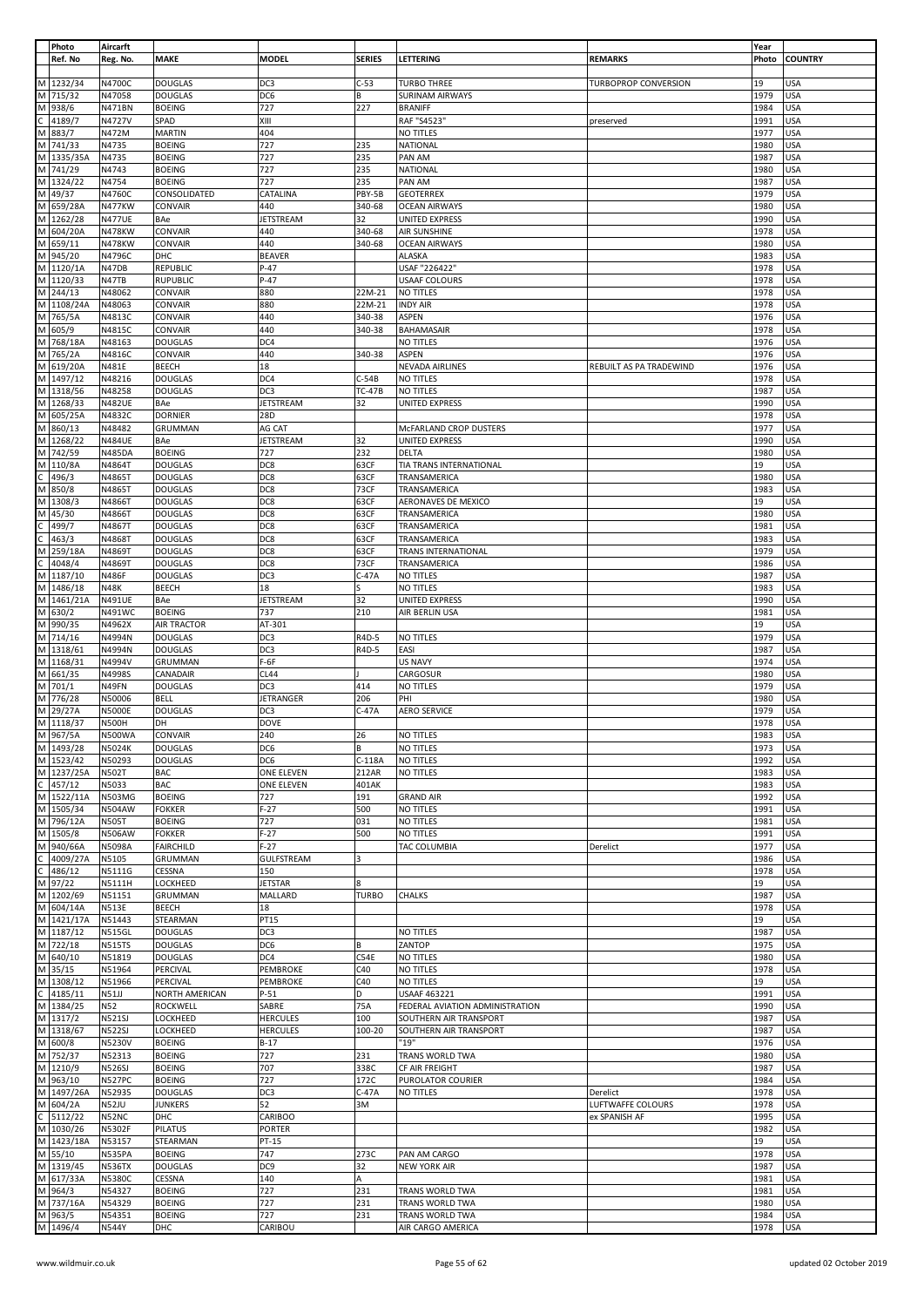|              | Photo               | Aircarft                       |                                |                     |                |                                         |                             | Year         |                          |
|--------------|---------------------|--------------------------------|--------------------------------|---------------------|----------------|-----------------------------------------|-----------------------------|--------------|--------------------------|
|              | Ref. No             | Reg. No.                       | <b>MAKE</b>                    | <b>MODEL</b>        | <b>SERIES</b>  | LETTERING                               | <b>REMARKS</b>              | Photo        | <b>COUNTRY</b>           |
|              |                     |                                |                                |                     |                |                                         |                             |              |                          |
|              | M 1134/21           | N54607                         | <b>DOUGLAS</b>                 | DC3                 | $C-47A$        | NO TITLES                               |                             | 19           | USA                      |
|              | M 1205/63           | N54608                         | <b>DOUGLAS</b>                 | DC3                 | $C-47A$        | NO TITLES                               | Derelict                    | 1973         | <b>USA</b>               |
|              | M 1030/56           | N54610                         | <b>DOUGLAS</b>                 | DC3                 | $C-47A$        |                                         |                             | 1982         | <b>USA</b>               |
|              |                     |                                |                                |                     |                | ex MOROCCAN A.F.                        |                             |              |                          |
| M            | 1183/31             | N54612                         | <b>SUD AVIATION</b>            | FENNEC              |                | ex FRENCH A.F.                          |                             | 1982         | USA                      |
| M            | 751/6               | N54CP                          | CONVAIR                        | 880                 | 22M-3          | NO TITLES                               |                             | 1980         | <b>USA</b>               |
|              | M 1511/21           | <b>N5509K</b>                  | CONVAIR                        | 640                 | 340-36         | ZANTOP INTERNATIONAL                    |                             | 1976         | <b>USA</b>               |
|              | M 723/2A            | N5511K                         | CONVAIR                        | 640                 | 340-51A        | ZANTOP INTERNATIONAL                    |                             | 1975         | <b>USA</b>               |
|              | M 1133/11           | N5515K                         | CONVAIR                        | 640                 | 340-48         | ZANTOP INTERNATIONAL                    |                             | 19           | USA                      |
|              |                     |                                |                                |                     |                |                                         |                             |              |                          |
|              | M 1422/24A          | <b>N551H</b>                   | NORTH AMERICAN                 | $P-51$              | н              | USAAF "464551"                          |                             | 1979         | <b>USA</b>               |
| M            | 662/5               | <b>N552PR</b>                  | DH                             | <b>HERON</b>        | $\overline{2}$ | PRINAIR                                 | PART DISMANTLED             | 1980         | <b>USA</b>               |
|              | M 1238/14A          | N5535                          | LOCKHEED                       | ELECTRA             | 188A           | <b>EVERGREEN INTERNATIONAL</b>          |                             | 1982         | USA                      |
|              | M 1220/37           | N5539                          | LOCKHEED                       | ELECTRA             | 188CF          | EVERGREEN INTERNATIONAL                 |                             | 1979         | USA                      |
| M            | 662/20              | <b>N553PR</b>                  | DH                             | <b>HERON</b>        | 2C             | PRINAIR                                 |                             | 1980         | USA                      |
|              | M 1117/30A          | <b>N5553V</b>                  | DH                             | <b>DOVE</b>         |                | CORAL SANDS HOTEL                       |                             | 1978         | <b>USA</b>               |
|              |                     |                                |                                |                     |                |                                         |                             |              |                          |
| M            | 619/8               | <b>N555SQ</b>                  | <b>DOUGLAS</b>                 | DC6                 | В              | SIS-Q FLYING SERVICE                    |                             | 1976         | USA                      |
| M            | 3002/0              | <b>N558R</b>                   | CONVAIR                        | 240                 | $\overline{7}$ |                                         |                             | 1966         | <b>USA</b>               |
| M            | 873/22A             | <b>N5595T</b>                  | <b>DOUGLAS</b>                 | DC3                 | $C-47A$        | ex SPANISH A.F.                         | Derelict                    | 1983         | <b>USA</b>               |
| M            | 641/57              | N55KN                          | <b>DOUGLAS</b>                 | DC3                 | $C-53$         | BIRD OF THE SUN AIR TRAVEL CLUB         |                             | 1980         | USA                      |
| C.           | 410/7A              | N5647S                         | MAULE                          | <b>LUNAR ROCKET</b> |                |                                         |                             | 1985         | <b>USA</b>               |
|              |                     |                                |                                |                     |                |                                         |                             |              |                          |
| М            | 1511/35             | <b>N56B</b>                    | <b>BAC</b>                     | ONE ELEVEN          | 401AK          | NO TITLES                               |                             | 1987         | USA                      |
|              | 5112/21             | N56NC                          | DHC                            | CARIBOO             |                |                                         | ex SPANISH AF               | 1995         | USA                      |
| M            | 662/26              | <b>N571PR</b>                  | DH                             | <b>HERON</b>        | 2A             | PRINAIR                                 |                             | 1980         | <b>USA</b>               |
|              | M 1520/84A          | <b>N573R</b>                   | <b>DOUGLAS</b>                 | DC3                 | 277B           | NO TITLES                               |                             | 1983         | <b>USA</b>               |
| M            | 658/27              | <b>N579JC</b>                  | <b>DOUGLAS</b>                 | DC8                 | 21             | MPA                                     |                             | 1980         | <b>USA</b>               |
| M            | 963/7               | N5809                          | CONVAIR                        | 580                 | 340-31         | ASPEN                                   |                             | 1984         | <b>USA</b>               |
|              | M 772/2             |                                |                                |                     |                | ALLEGHENY                               |                             |              |                          |
|              |                     | N5812                          | CONVAIR                        | 580                 | 340-38         |                                         |                             | 1976         | <b>USA</b>               |
| M            | 770/36A             | N5813                          | CONVAIR                        | 580                 | 340-47         | ALLEGHENY                               |                             | 1976         | USA                      |
|              | M 963/0             | N5814                          | <b>CONVAIR</b>                 | 580                 | 340-47         | ASPEN                                   |                             | 1984         | <b>USA</b>               |
| M            | 770/25              | N5817                          | CONVAIR                        | 580                 | 340-32         | ALLEGHENY                               |                             | 1976         | USA                      |
| M            | 963/11              | N5818                          | CONVAIR                        | 580                 | 340-47         | ASPEN                                   |                             | 1984         | USA                      |
|              |                     |                                |                                |                     |                |                                         |                             |              |                          |
| M            | 940/10              | N5823                          | CONVAIR                        | 580                 | 340-54         | ASPEN                                   |                             | 1984         | <b>USA</b>               |
| М            | 772/3A              | N5837                          | CONVAIR                        | 580                 |                | ALLEGHENY                               |                             | 1976         | USA                      |
| M            | 886/41              | N5864C                         | CESSNA                         | 404                 |                | <b>METROPLEX</b>                        |                             | 1981         | <b>USA</b>               |
| М            | 961/21              | N5879M                         | CESSNA                         | 404                 |                | POMPANO AIRWAYS                         |                             | 19           | <b>USA</b>               |
|              |                     |                                |                                |                     |                |                                         |                             |              |                          |
| М            | 1315/14A            | N58DA                          | <b>EMBRAER</b>                 | BANDEIRANTE         | 110P1          | <b>DOLPHIN</b>                          |                             | 19           | <b>USA</b>               |
|              | M 766/13            | N5900                          | <b>DOUGLAS</b>                 | DC7                 | с              |                                         |                             | 1976         | <b>USA</b>               |
| M            | 955/3               | N5903                          | <b>DOUGLAS</b>                 | DC7                 | C              | MAGIC CARPET AIR TRAVEL CLUB            |                             | 19           | <b>USA</b>               |
| M            | 716/30A             | N59050                         | <b>DOUGLAS</b>                 | DC6                 | В              | NO TITLES                               |                             | 1979         | <b>USA</b>               |
|              | M   1489/7          | N5906                          | <b>DOUGLAS</b>                 | DC7                 | с              | NO TITLES                               | Derelict                    | 1973         | <b>USA</b>               |
| C            | 469/19              | N5957M                         | CESSNA                         | 421                 |                | SPECTRA SONICS                          |                             | 1982         | <b>USA</b>               |
|              |                     |                                |                                |                     |                |                                         |                             | 1987         |                          |
| M            | 1204/30             | N59AN                          | DHC                            | TWIN OTTER          | 100            |                                         |                             |              | <b>USA</b>               |
| M            | 637/14              | <b>N59G</b>                    | <b>DOUGLAS</b>                 | DC3                 | 454            | AERO RAMPART                            |                             | 1980         | <b>USA</b>               |
| M            | 1197/72             | N5LC                           | <b>BAC</b>                     | ONE ELEVEN          | 401AK          | NO TITLES                               |                             | 1987         | USA                      |
|              | M 1186/3            | N <sub>5SJ</sub>               | GRUMMAN                        | <b>GULFSTREAM</b>   | $\overline{2}$ |                                         |                             | 1987         | <b>USA</b>               |
| M            | 1448/98             | <b>N600GH</b>                  | CESSNA                         | <b>CITATION</b>     | 650            |                                         |                             | 1987         | USA                      |
|              |                     |                                |                                |                     |                |                                         |                             |              |                          |
| M            | 658/10              | <b>N600GS</b>                  | CONVAIR                        | 440                 | 340-48         | <b>GOLDEN STATE AIRLINES</b>            |                             | 1980         | USA                      |
|              | M 1483/41           | N600NC                         | DHC                            | CARIBOO             |                | NO TITLES                               |                             | 1987         | <b>USA</b>               |
|              | M M64/27            | <b>N601US</b>                  | <b>BOEING</b>                  | 747                 | 151            | NORTHWEST ORIENT                        |                             | 1979         | <b>USA</b>               |
| M            | 1496/33A            | N6021C                         | LOCKHEED                       | CONSTELLATIO        | 0749A          | NO TITLES                               |                             | 1978         | USA                      |
|              | M 722/35            |                                | <b>CURTISS</b>                 | $C-46$              |                | NO TITLES                               |                             | 1975         | <b>USA</b>               |
|              |                     | <b>N602SE</b>                  |                                |                     |                |                                         | Derelict hulk               |              |                          |
|              | 483/13              | <b>N602US</b>                  | <b>BOEING</b>                  | 747                 | 151            | <b>NORTHWEST ORIENT</b>                 |                             | 1982         | USA                      |
|              | 495/3A              | <b>N603US</b>                  | <b>BOEING</b>                  | 747                 | 151            | NORTHWEST ORIENT                        |                             | 1980         | USA                      |
| C.           | 4571/21             | <b>N604DS</b>                  | CANADAIR                       | CL600               | 2B16           |                                         |                             | 2001         | <b>USA</b>               |
| C            | 4058/18             | <b>N604US</b>                  | <b>BOEING</b>                  | 747                 | 151            | <b>NORTHWEST ORIENT</b>                 |                             | 1987         | <b>USA</b>               |
|              | M 1530/15           | <b>N605TW</b>                  | <b>BOEING</b>                  | 767                 | 231            | TRANS WORLD TWA                         |                             | 1991         | <b>USA</b>               |
|              |                     |                                |                                |                     |                |                                         |                             |              |                          |
| C            | 497/31              | <b>N605US</b>                  | <b>BOEING</b>                  | 747                 | 151            | NORTHWEST ORIENT                        |                             | 1980         | <b>USA</b>               |
| M            | 996/2               | <b>N605US</b>                  | <b>BOEING</b>                  | 747                 | 151            | NORTHWEST ORIENT                        | VIEW OF ECONOMY CLASS CABIN | 1986         | USA                      |
| C            | 4008/35             | <b>N605US</b>                  | <b>BOEING</b>                  | 747                 | 151            | <b>NORTHWEST ORIENT</b>                 | VIEW OF 1st CLASS CABIN     | 1986         | USA                      |
|              | M 58/18A            | <b>N606US</b>                  | <b>BOEING</b>                  | 747                 | 151            | NORTHWEST ORIENT                        |                             | 1980         | <b>USA</b>               |
|              | 440/29              | <b>N607US</b>                  | <b>BOEING</b>                  | 747                 | 151            | <b>NORTHWEST ORIENT</b>                 |                             | 1984         | USA                      |
|              | M 1202/4            | N6082                          | <b>BEECH</b>                   | 18                  |                |                                         |                             | 1987         | USA                      |
|              |                     |                                |                                |                     |                |                                         |                             |              |                          |
|              | M 194/17A           | <b>N608US</b>                  | <b>BOEING</b>                  | 747                 | 151            | NORTHWEST ORIENT                        |                             | 1980         | <b>USA</b>               |
| C            | 4334/6              | <b>N608US</b>                  | <b>BOEING</b>                  | 747                 | 151            | <b>NORTHWEST</b>                        |                             | 1994         | <b>USA</b>               |
|              | M 729/3             | N6099S                         | <b>BEECH</b>                   | <b>BARON</b>        |                |                                         |                             | 1977         | USA                      |
|              | M 137/4A            | <b>N609US</b>                  | <b>BOEING</b>                  | 747                 | 151            | <b>NORTHWEST ORIENT</b>                 |                             | 1978         | USA                      |
| M            | 1539/9              | N60AN                          | <b>FOKKER</b>                  | F27                 | 600            | NO TITLES                               |                             | 1994         | USA                      |
|              | M 264/3             | N60JP                          | IAI                            | WESTWIND            | 1124           |                                         |                             | 1981         | USA                      |
|              |                     |                                |                                |                     |                |                                         |                             |              |                          |
|              | M 1184/13           | N60SM                          | LOCKHEED                       | JETSTAR             | 731            |                                         |                             | 1982         | USA                      |
|              | M 718/13            | N6109C                         | <b>DOUGLAS</b>                 | DC6                 | ΒF             | NO TITLES                               |                             | 1979         | <b>USA</b>               |
|              | M 861/28            | N6109C                         | <b>DOUGLAS</b>                 | DC <sub>6</sub>     | ΒF             | NO TITLES                               | <b>NEW COLOURS</b>          | 1979         | <b>USA</b>               |
| M            | 1497/13A            | <b>N610SE</b>                  | <b>DOUGLAS</b>                 | DC6                 | А              | NO TITLES                               |                             | 1978         | USA                      |
| C            | 480/18              | <b>N610US</b>                  | <b>BOEING</b>                  | 747                 | 151            | NORTHWEST ORIENT                        |                             | 1981         | <b>USA</b>               |
|              |                     |                                | <b>BOEING</b>                  |                     | 232            | DELTA                                   |                             |              |                          |
|              | M 1211/6A           |                                |                                | 757                 |                |                                         |                             | 1987         | USA                      |
|              |                     | <b>N611DL</b>                  |                                |                     |                |                                         |                             |              |                          |
|              | M 757/28            | <b>N611US</b>                  | <b>BOEING</b>                  | 747                 | 251B           | NORTHWEST ORIENT                        |                             | 1982         | USA                      |
|              | M 661/25            | N611Z                          | <b>CURTISS</b>                 | $C-46$              |                | NO TITLES                               |                             | 1980         | <b>USA</b>               |
|              | M 601/11A           | N61267                         | <b>DOUGLAS</b>                 | DC6                 | Α              | RICH INTERNATIONAL                      |                             | 1978         | USA                      |
|              | M 717/29A           | N61267                         | <b>DOUGLAS</b>                 | DC6                 | A              | CAYMAN AIRWAYS CARGO                    |                             | 1979         | <b>USA</b>               |
|              |                     |                                |                                |                     |                |                                         |                             |              |                          |
|              | M 1493/23           | <b>N612SE</b>                  | <b>DOUGLAS</b>                 | DC6                 | Α              | <b>SPAN EAST</b>                        |                             | 1973         | <b>USA</b>               |
|              | M 103/5A            | <b>N612US</b>                  | <b>BOEING</b>                  | 747                 | 251B           | NORTHWEST ORIENT                        |                             | 1980         | <b>USA</b>               |
| M            | 935/34A             | N61356                         | STEARMAN                       | 75                  |                |                                         | AG - PLANE CONVERSION       | 1976         | USA                      |
|              | M 172/31A           | <b>N613US</b>                  | <b>BOEING</b>                  | 747                 | 251B           | NORTHWEST ORIENT                        |                             | 1980         | <b>USA</b>               |
|              | M 938/14            | <b>N614UA</b>                  | <b>BOEING</b>                  | 767                 | 222            | <b>UNITED</b>                           |                             | 1984         | USA                      |
|              |                     |                                |                                |                     |                |                                         |                             |              |                          |
|              | M 103/10            | <b>N614US</b>                  | <b>BOEING</b>                  | 747                 | 251B           | NORTHWEST ORIENT                        |                             | 1980         | USA                      |
|              | M 56/20             | <b>N615US</b>                  | <b>BOEING</b>                  | 747                 | 251B           | NORTHWEST ORIENT                        |                             | 1980         | <b>USA</b>               |
|              | M 138/17            | N6162A                         | <b>DOUGLAS</b>                 | DC8                 | 63CF           | AIRLIFT INTERNATIONAL                   |                             | 1979         | USA                      |
| $\mathsf{C}$ | 457/23              | N6162A                         | <b>DOUGLAS</b>                 | DC8                 | 63CF           | <b>ARROW AIR</b>                        |                             | 1983         | <b>USA</b>               |
|              |                     |                                |                                |                     |                |                                         |                             |              |                          |
|              | M 137/11            | N6163A                         | <b>DOUGLAS</b>                 | DC8                 | 63CF           | AIRLIFT INTERNATIONAL                   |                             | 1979         | <b>USA</b>               |
|              | M 1177/40           | <b>N616SE</b>                  | <b>DOUGLAS</b>                 | DC6                 | A              | <b>TRANS CONTINENTAL</b>                |                             | 19           | USA                      |
|              | M 1498/33           | <b>N616SE</b>                  | <b>DOUGLAS</b>                 | DC6                 | A              | NO TITLES                               | Derelict                    | 1978         | <b>USA</b>               |
|              | M 688/32A           | <b>N616US</b>                  | <b>BOEING</b>                  | 747                 | 251F           | NORTHWEST ORIENT CARGO                  |                             | 1982         | USA                      |
|              | M 714/8A            | N61721                         | <b>DOUGLAS</b>                 | DC3                 | $C-47A$        | NO TITLES                               |                             | 1979         | USA                      |
|              |                     |                                |                                |                     |                |                                         |                             |              |                          |
|              | M 1491/16A          | <b>N617SE</b>                  | <b>DOUGLAS</b>                 | DC6                 | В              | <b>SPAN EAST</b>                        |                             | 1975         | <b>USA</b>               |
|              | M 273/14<br>M 938/7 | <b>N617US</b><br><b>N618UA</b> | <b>BOEING</b><br><b>BOEING</b> | 747<br>767          | 251SCD<br>222  | NORTHWEST ORIENT CARGO<br><b>UNITED</b> |                             | 1979<br>1984 | <b>USA</b><br><b>USA</b> |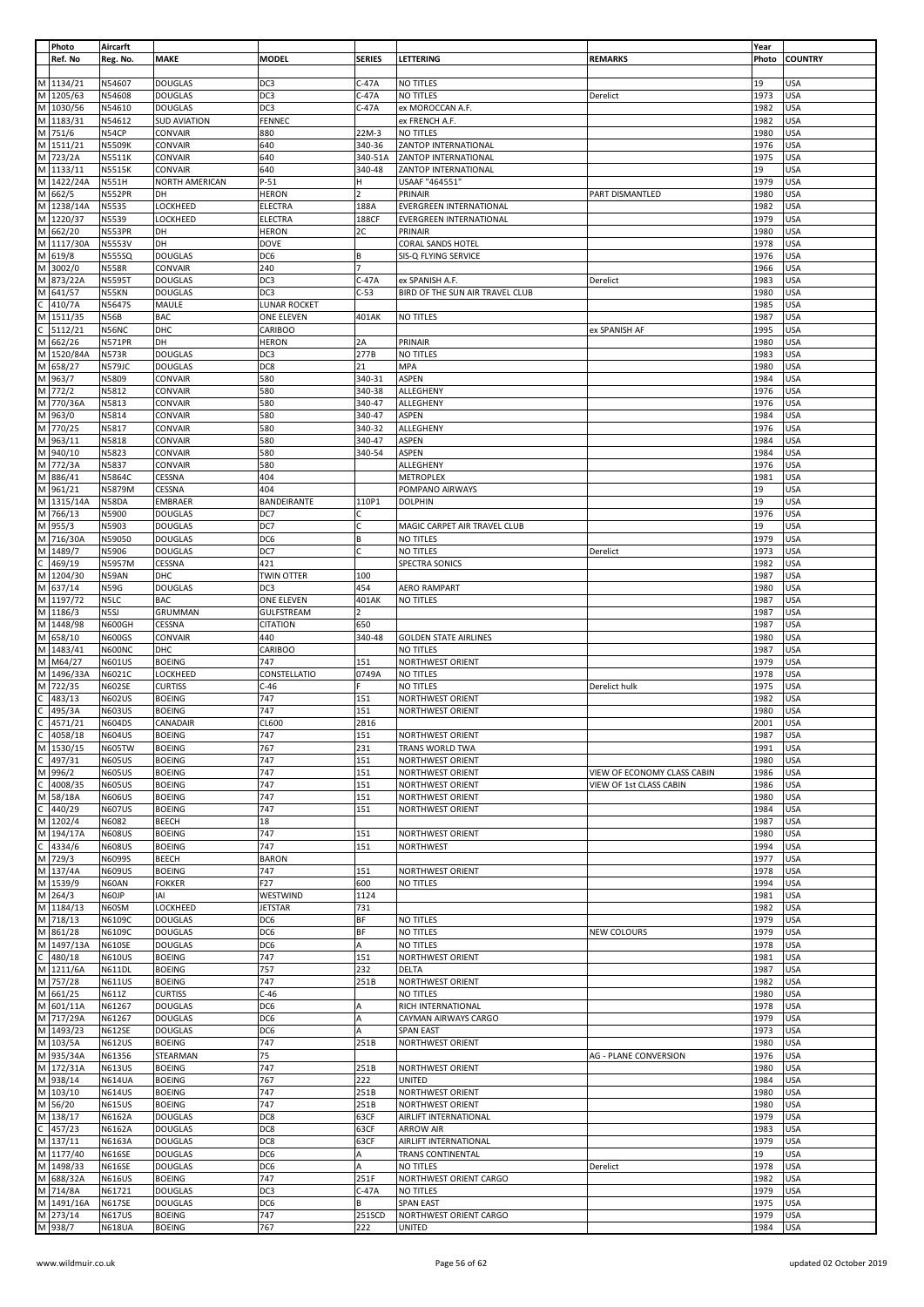| Photo                                                                            | Aircarft      |                 |                   |                 |                             |                          | Year  |                |
|----------------------------------------------------------------------------------|---------------|-----------------|-------------------|-----------------|-----------------------------|--------------------------|-------|----------------|
| Ref. No                                                                          | Reg. No.      | <b>MAKE</b>     | <b>MODEL</b>      | <b>SERIES</b>   | LETTERING                   | <b>REMARKS</b>           | Photo | <b>COUNTRY</b> |
|                                                                                  |               |                 |                   |                 |                             |                          |       |                |
| M 938/15                                                                         | <b>N619UA</b> | <b>BOEING</b>   | 767               | 222             | <b>UNITED</b>               |                          | 1984  | USA            |
|                                                                                  |               |                 |                   |                 |                             |                          |       |                |
| M 1485/2                                                                         | N61TA         | <b>BOEING</b>   | 707               | 123B            | CCI                         |                          | 1983  | <b>USA</b>     |
| M 1497/28                                                                        | <b>N620NA</b> | <b>DOUGLAS</b>  | DC6               | А               | SIERA                       |                          | 1978  | <b>USA</b>     |
| M 717/15                                                                         | <b>N620NA</b> | <b>DOUGLAS</b>  | DC6               | A               | NO TITLES                   |                          | 1979  | USA            |
|                                                                                  | <b>N620PA</b> | <b>SIKORSKY</b> | S61               |                 | <b>NEW YORK AIRWAYS</b>     |                          | 1975  | USA            |
| M 616/25A<br>C 495/20<br>M 1499/10A                                              | <b>N620US</b> | <b>BOEING</b>   | 747               | 135             | <b>NORTHWEST ORIENT</b>     |                          | 1979  | <b>USA</b>     |
|                                                                                  | N6227C        | LOCKHEED        | CONSTELLATIO      | 1049C           | NO TITLES                   |                          | 1978  | <b>USA</b>     |
|                                                                                  |               |                 |                   |                 |                             |                          |       |                |
| M 1303/20                                                                        | N62297        | <b>DOUGLAS</b>  | DC4               | C54R            | NO TITLES                   |                          | 1975  | USA            |
| M 615/38                                                                         | <b>N624US</b> | <b>BOEING</b>   | 747               | 251B            | <b>NORTHWEST ORIENT</b>     |                          | 1981  | <b>USA</b>     |
| M 716/4A                                                                         | N6259C        | <b>DOUGLAS</b>  | DC6               | Α               | NO TITLES                   |                          | 1979  | <b>USA</b>     |
| M 966/29                                                                         | N625CL        | <b>CURTISS</b>  | $C-46$            |                 | NO TITLES                   |                          | 1982  | USA            |
|                                                                                  |               |                 |                   |                 |                             |                          |       |                |
| M 701/33A                                                                        | <b>N625E</b>  | <b>DOUGLAS</b>  | DC3               | $C-47A$         | <b>NO TITLES</b>            |                          | 1979  | USA            |
| M 35/34                                                                          | <b>N625US</b> | <b>BOEING</b>   | 747               | 251B            | <b>NORTHWEST ORIENT</b>     |                          | 1980  | <b>USA</b>     |
| M 167/8                                                                          | <b>N626US</b> | <b>BOEING</b>   | 747               | 251B            | <b>NORTHWEST ORIENT</b>     |                          | 1979  | USA            |
| M 617/16A                                                                        | N62JS         | BEAGLE          | 206               |                 |                             |                          | 1981  | <b>USA</b>     |
|                                                                                  |               |                 |                   |                 |                             |                          |       |                |
| M 767/29                                                                         | N62SA         | SWEARINGEN      | <b>METROLINER</b> | 226TC           | <b>SCENIC</b>               |                          | 1976  | <b>USA</b>     |
| M 1493/5A                                                                        | <b>N630NA</b> | <b>DOUGLAS</b>  | DC6               | A               | SHAMROCK                    |                          | 1973  | USA            |
| M 1117/36A                                                                       | N6310J        | <b>DOUGLAS</b>  | DC7               | ΒF              | NO TITLES                   | ex AIRLIFT INTERNATIONAL | 1978  | <b>USA</b>     |
| M 1117/35                                                                        | N6313J        | <b>DOUGLAS</b>  | DC7               | BF              | NO TITLES                   | ex AIRLIFT INTERNATIONAL | 1978  | <b>USA</b>     |
| M 1413/4A                                                                        |               |                 |                   | 50              |                             |                          |       |                |
|                                                                                  | N633L         | DASSAULT        | <b>FALCON</b>     |                 |                             |                          |       | <b>USA</b>     |
| $rac{113}{\text{C}}$ 4046/1<br>M 617/13                                          | <b>N634US</b> | <b>BOEING</b>   | 747               | 227B            | <b>NORTHWEST ORIENT</b>     |                          | 1986  | <b>USA</b>     |
|                                                                                  | N6375L        | BEECH           | SUNDOWNER         |                 |                             |                          | 1981  | USA            |
| M 884/34                                                                         | N63AF         | <b>BOEING</b>   | 737               | 222             | PAN AM                      |                          | 1983  | <b>USA</b>     |
| M 1443/8A                                                                        | <b>N640R</b>  | CONVAIR         | 640               | 440-11          | ZANTOP INTERNATIONAL        |                          | 1983  | <b>USA</b>     |
| M 617/24A                                                                        |               |                 | COMMANCHE         |                 |                             |                          |       |                |
|                                                                                  | N6442P        | PIPER           |                   |                 |                             |                          | 1981  | <b>USA</b>     |
| M 1198/31                                                                        | <b>N644B</b>  | BEECH           | 18                |                 |                             |                          | 1987  | <b>USA</b>     |
| M 1198/35                                                                        | N64766        | <b>DOUGLAS</b>  | DC3               | $C-47B$         | EASI                        |                          | 1987  | USA            |
| M 990/23                                                                         | N65124        | STEARMAN        | 75                |                 |                             |                          | 1982  | USA            |
| M 684/31A                                                                        | N6518D        | NORTH AMERICAN  | $P-51$            |                 | "18"                        |                          | 1974  | <b>USA</b>     |
|                                                                                  |               |                 |                   |                 |                             |                          |       |                |
| M 1492/4A                                                                        | N6519C        | <b>DOUGLAS</b>  | DC6               | B               | NO TITLES                   |                          | 1973  | USA            |
| M 1434/26                                                                        | <b>N652PA</b> | <b>BOEING</b>   | 747               | 121A            | PAN AM                      |                          | 1981  | <b>USA</b>     |
| M 1131/31A                                                                       | N6539C        | <b>DOUGLAS</b>  | DC6               | Α               | CHALLENGE                   |                          | 1980  | <b>USA</b>     |
| M 1482/22A                                                                       | <b>N653PA</b> | <b>BOEING</b>   | 747               | 121             | PAN AM                      |                          | 1971  | <b>USA</b>     |
|                                                                                  |               |                 |                   |                 |                             |                          |       |                |
| M 880/17A                                                                        | N656W         | CONVAIR         | 240               | 12              | NO TITLES                   |                          | 19    | USA            |
| M 602/36                                                                         | N6571C        | <b>DOUGLAS</b>  | DC8               | 21              | NO TITLES                   |                          | 1978  | <b>USA</b>     |
| M 1422/9A                                                                        | <b>N657CC</b> | CESSNA          | <b>CITATION</b>   | 650             |                             |                          | 1988  | USA            |
| M 663/43                                                                         | N65PC         | LOCKHEED        | LODESTAR          |                 |                             |                          | 1980  | <b>USA</b>     |
| M 1022/65                                                                        |               |                 |                   |                 |                             |                          |       |                |
|                                                                                  | N66326        | <b>CURTISS</b>  | $C-46$            |                 | NO TITLES                   | Derelict                 | 1982  | <b>USA</b>     |
| M 294/5                                                                          | N6634D        | <b>LOCKHEED</b> | VENTURA           | P <sub>2V</sub> |                             |                          | 1974  | USA            |
| M 37/16                                                                          | N66697        | <b>DOUGLAS</b>  | DC <sub>3</sub>   | $C-47A$         | NO TITLES                   |                          | 1978  | USA            |
| M 1130/30                                                                        | N6695C        | LOCKHEED        | CONSTELLATIO      | 0749A           | CAPITOL                     |                          | 1975  | <b>USA</b>     |
| M 770/4                                                                          |               |                 |                   |                 |                             |                          |       |                |
|                                                                                  | N67024        | <b>DOUGLAS</b>  | DC4               | C54Q            | NO TITLES                   |                          | 1976  | USA            |
| M 640/7A                                                                         | N67029        | <b>DOUGLAS</b>  | DC4               | C54D            | NO TITLES                   | PAINT FINISH             | 1980  | USA            |
| M 1029/16                                                                        | N67029        | <b>DOUGLAS</b>  | DC4               | C54D            | NO TITLES                   | <b>BARE METAL FINISH</b> | 1982  | <b>USA</b>     |
| $rac{1625}{C}$<br>M 861/8<br>4638/31                                             | <b>N677RP</b> | GRUMMAN         | <b>GULFSTREAM</b> | IV              |                             |                          | 2003  | USA            |
|                                                                                  | N67970        | <b>CURTISS</b>  | $C-46$            |                 | NO TITLES                   |                          | 1977  | <b>USA</b>     |
|                                                                                  |               |                 |                   |                 |                             |                          |       |                |
| M 755/3                                                                          | N6798X        | CESSNA          | 421               | C               |                             |                          | 1982  | <b>USA</b>     |
| M 774/42                                                                         | N67HA         | BN              | <b>ISLANDER</b>   | 2A              | <b>HARBOUR</b>              |                          | 1979  | USA            |
| M 1409/5A                                                                        | N67PW         | DASSAULT        | <b>FALCON</b>     | 50              |                             |                          |       | <b>USA</b>     |
|                                                                                  | N68740        | CONSOLIDATED    | CATALINA          |                 |                             |                          | 19    | USA            |
| M 1173/20<br>C 441/2<br>M 1443/32                                                |               |                 |                   |                 |                             |                          |       |                |
|                                                                                  | N6897Q        | PIPER           | AEROSTAR          | 700P            |                             |                          | 1984  | <b>USA</b>     |
|                                                                                  | N6898D        | <b>DOUGLAS</b>  | DC3               | $C-47A$         | <b>BASLER AIRLINES</b>      |                          | 1983  | <b>USA</b>     |
| M 1203/14                                                                        | N6922C        | LOCKHEED        | CONSTELLATIO      | 1049H           | WRANGLER                    |                          | 1987  | <b>USA</b>     |
| M 1495/8                                                                         | N6924C        | LOCKHEED        | CONSTELLATIO      | 1049H           | NO TITLES                   |                          | 1978  | <b>USA</b>     |
| 4002/18                                                                          | N6953N        | CESSNA          | 210               |                 |                             |                          | 1985  | <b>USA</b>     |
| $\begin{array}{ c c c }\n\hline\nC & 4002/13 \\ \hline\nM & 983/35\n\end{array}$ |               |                 |                   |                 |                             |                          |       |                |
|                                                                                  | N6953N        | <b>CESSNA</b>   | 210               |                 |                             | VIEW OF INSTRUMENTS      |       | <b>USA</b>     |
| $M$ 1115/6                                                                       | N69PB         | CESSNA          | 402               | B               | <b>NAPLES</b>               |                          | 1985  |                |
| M 850/2                                                                          | N69SN         | LOCKHEED        |                   |                 |                             |                          | 1978  | USA            |
| M 1219/12                                                                        | N6EL          |                 | LODESTAR          |                 |                             |                          | 1979  | <b>USA</b>     |
| M 1118/19A                                                                       |               |                 |                   |                 |                             |                          |       |                |
|                                                                                  |               | CESSNA          | <b>CITATION</b>   | 551             |                             |                          | 1988  | <b>USA</b>     |
|                                                                                  | N6VM          | DH              | <b>HERON</b>      | 2D              |                             |                          | 1978  | <b>USA</b>     |
| M 1182/22                                                                        | N700DW        | DASSAULT        | <b>FALCON</b>     | 100             |                             |                          | 1987  | USA            |
| M 1115/33                                                                        | N700RC        | <b>DOUGLAS</b>  | DC3               | $C-53D$         | RED CARPET FLYING SERVICES  |                          | 1978  | USA            |
| M 742/35A                                                                        | N701SW        | <b>BOEING</b>   | 747               | 245F            | VIASA SEABOARD WORLD SAUDIA |                          | 1980  | <b>USA</b>     |
| M 1313/44                                                                        | N7028U        | <b>BOEING</b>   | 727               | 022             | US AIR                      |                          | 19    | <b>USA</b>     |
|                                                                                  |               |                 |                   |                 |                             |                          |       |                |
| M 1315/3                                                                         | N7044U        | <b>BOEING</b>   | 727               | 022             | ALLEGHENY                   |                          | 197?  | <b>USA</b>     |
| M 1488/30                                                                        | N7044U        | <b>BOEING</b>   | 727               | 022             | NO TITLES                   |                          | 1983  | <b>USA</b>     |
|                                                                                  | <b>N705GB</b> | <b>DOUGLAS</b>  | DC3               |                 | NO TITLES                   |                          | 1987  | USA            |
| 4080/24                                                                          | <b>N706PC</b> | <b>BOEING</b>   | 707               | 323B            | SKYWORLD                    |                          | 1987  | USA            |
|                                                                                  | N7070U        | <b>BOEING</b>   | 727               | 022             | <b>UNITED</b>               |                          | 1984  | <b>USA</b>     |
| M 1330/1<br>C 4080/24<br>M 940/11                                                |               |                 |                   |                 |                             |                          |       |                |
| M 1206/73                                                                        | N70743        | NORTH AMERICAN  | $T-28$            |                 | USAF "491646"               |                          | 1987  | USA            |
| M 1380/9A                                                                        | N7074U        | <b>BOEING</b>   | 727               | 022             | AIR ATLANTA                 |                          | 198?  | <b>USA</b>     |
| M 1206/12                                                                        | <b>N707AW</b> | CONVAIR         | 240               | 4               | AIR WING                    |                          | 1987  | <b>USA</b>     |
| M 285/2A                                                                         | <b>N707DA</b> | LOCKHEED        | TRISTAR           | 1               | DELTA                       |                          | 1975  | USA            |
|                                                                                  | <b>N707ME</b> | <b>BOEING</b>   | 707               | 327C            | <b>ARROW AIR</b>            |                          | 1982  | USA            |
|                                                                                  |               |                 |                   |                 |                             |                          |       |                |
| $\frac{1}{\text{C}}$ 470/6<br>M 736/32A                                          | N707RZ        | <b>BOEING</b>   | 707               | 328             | NO TITLES                   |                          | 1980  | USA            |
| M 1131/20A                                                                       | N707ZS        | <b>BOEING</b>   | 707               | 320C            | <b>JET CARGO</b>            |                          | 1984  | USA            |
| M 713/28A                                                                        | N708Z         | <b>DOUGLAS</b>  | DC4               | C54G            | NO TITLES                   |                          | 1979  | <b>USA</b>     |
| M 109/13                                                                         | <b>N709DA</b> | <b>LOCKHEED</b> | <b>TRISTAR</b>    | 1               | DELTA                       |                          | 1979  | USA            |
| M 75171                                                                          | N709Z         | <b>DOUGLAS</b>  | DC3               | <b>TC-47B</b>   | NO TITLES                   |                          | 1980  | USA            |
|                                                                                  |               |                 |                   |                 |                             |                          |       |                |
| 4570/14                                                                          | N70LF         | DASSAULT        | <b>FALCON</b>     | 900EX           |                             |                          | 2001  | <b>USA</b>     |
| $\frac{C}{M}$ 4570/                                                              | <b>N710AC</b> | <b>DOUGLAS</b>  | DC <sub>6</sub>   | F               | NO TITLES                   |                          | 1979  | <b>USA</b>     |
| M 1443/79A                                                                       | N710Z         | <b>DOUGLAS</b>  | DC3               | $C-47B$         | USAAF 44-76582              |                          | 1986  | USA            |
|                                                                                  | <b>N711SC</b> | <b>GRUMMAN</b>  | <b>GULFSTREAM</b> | 2               |                             |                          | 1983  | USA            |
|                                                                                  | <b>N716HH</b> | <b>BOEING</b>   | 707               | 321             | <b>AEROPA</b>               |                          | 1975  | <b>USA</b>     |
| $\frac{1}{\text{C}}$ 457/1<br>M 626/33                                           |               | <b>DOUGLAS</b>  | DC8               | 33F             | ZANTOP                      |                          |       | <b>USA</b>     |
| M 1518/40                                                                        | <b>N716UA</b> |                 |                   |                 |                             |                          | 1983  |                |
| M 701/25A                                                                        | <b>N717A</b>  | <b>DOUGLAS</b>  | DC3               | $C-47$          | <b>NO TITLES</b>            |                          | 1979  | USA            |
|                                                                                  | N7187Y        | PIPER           | MOJAVE            |                 |                             |                          | 1984  | USA            |
| $\frac{1}{\text{C}}$ 441/3<br>M 1331/21                                          | <b>N718UA</b> | <b>DOUGLAS</b>  | DC8               | 32              | NO TITLES                   |                          | 1987  | USA            |
|                                                                                  |               |                 |                   |                 |                             |                          |       |                |
| M 1128/9                                                                         | N7204D        | <b>BEECH</b>    | <b>DUKE</b>       |                 |                             |                          | 1968  | USA            |
| M 644/29                                                                         | N722DA        | LOCKHEED        | TRISTAR           | 1               | DELTA                       |                          | 1979  | USA            |
|                                                                                  | N723J         | GRUMMAN         | <b>GULFSTREAM</b> |                 |                             |                          |       | USA            |
| $\frac{1398/29}{M}$<br>M 1324/24A                                                | <b>N724PA</b> | <b>BOEING</b>   | 747               | 212B            | PAN AM                      |                          | 1987  | USA            |
| M 738/38                                                                         | <b>N725CA</b> | <b>BOEING</b>   | 707               | 321             | NO TITLES                   |                          | 1980  | <b>USA</b>     |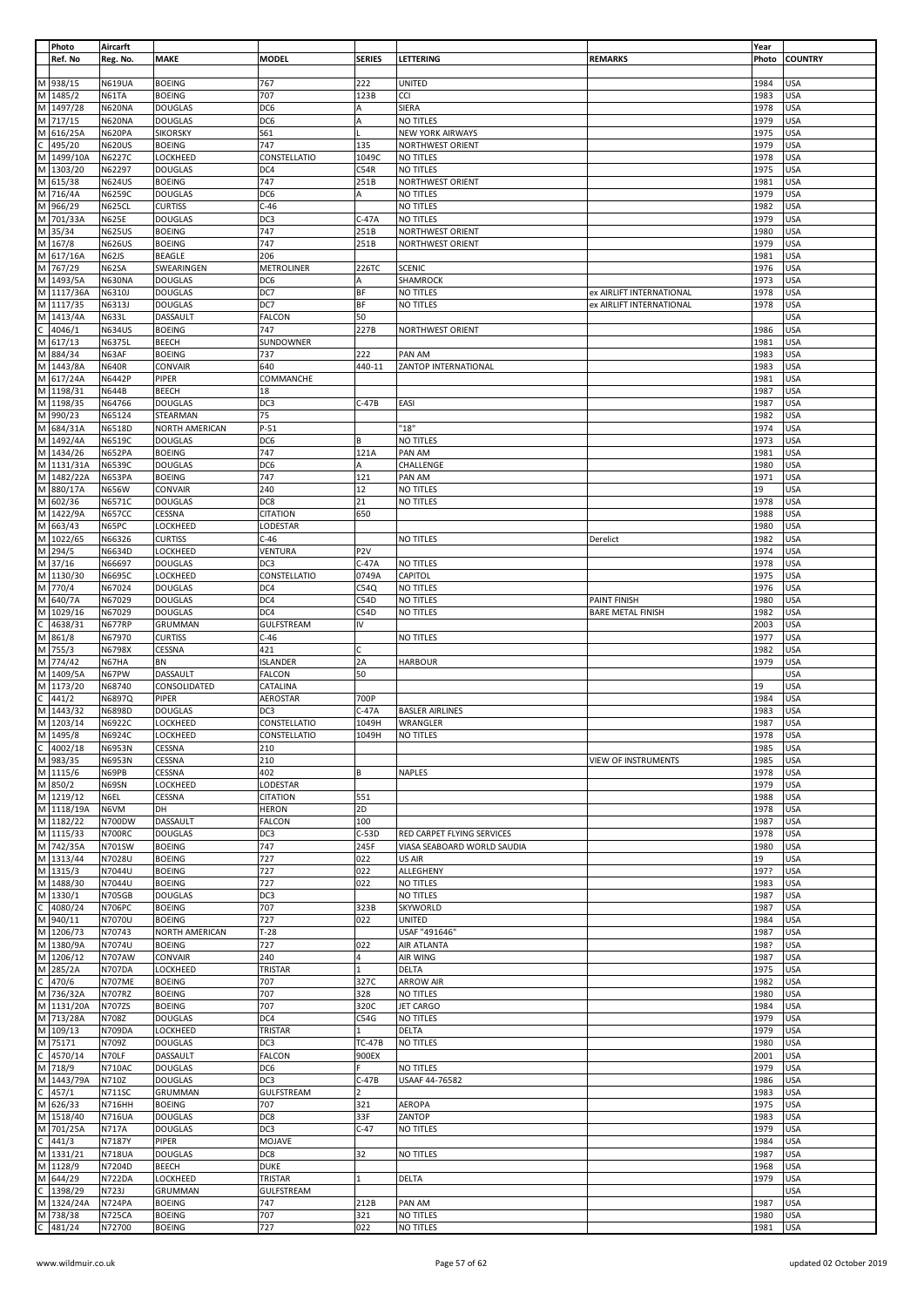|              | Photo                  | Aircarft                |                                  |                             |                |                                   |                      | Year         |                          |
|--------------|------------------------|-------------------------|----------------------------------|-----------------------------|----------------|-----------------------------------|----------------------|--------------|--------------------------|
|              | Ref. No                | Reg. No.                | <b>MAKE</b>                      | <b>MODEL</b>                | <b>SERIES</b>  | LETTERING                         | <b>REMARKS</b>       | Photo        | <b>COUNTRY</b>           |
|              |                        |                         |                                  |                             |                |                                   |                      |              |                          |
| м            | 486/13                 | N72782<br><b>N727CD</b> | CESSNA<br><b>BOEING</b>          | 140<br>727                  | 022            | NO TITLES                         |                      | 1978<br>1991 | <b>USA</b><br><b>USA</b> |
| M            | 1514/11A<br>995/35A    | <b>N727LA</b>           | <b>BOEING</b>                    | 727                         | 021            | NO TITLES                         |                      | 1985         | <b>USA</b>               |
|              | 4053/19                | N731Q                   | <b>BOEING</b>                    | 707                         | 321B           | SKYSTAR INTERNATIONAL             |                      | 1986         | <b>USA</b>               |
| C.           | 452/7                  | N7346F                  | <b>BOEING</b>                    | 737                         | 291            | <b>FRONTIER</b>                   |                      | 19           | USA                      |
| M            | 625/15                 | N734G                   | GRUMMAN                          | <b>GULFSTREAM</b>           | 1              |                                   |                      | 1980         | <b>USA</b>               |
| M            | 1172/19A               | <b>N734NX</b>           | CESSNA                           | 210                         | T210-II        |                                   |                      | 1987         | <b>USA</b>               |
| M            | 664/9                  | N73556                  | <b>GRUMMAN</b>                   | MALLARD                     | G73            | CHALKS INTERNATIONAL              |                      | 1980         | <b>USA</b>               |
|              | M 1100/37              | <b>N735FG</b>           | CESSNA                           | 182                         | 182Q           | AIR CENTRAL                       |                      | 1984         | <b>USA</b>               |
| M            | 1490/1                 | N73675                  | <b>DOUGLAS</b>                   | DC7                         | СF             | NO TITLES                         |                      | 1973         | <b>USA</b>               |
| M            | 984/22A                | <b>N736GX</b>           | CESSNA                           | 172                         | <b>HAWK XP</b> |                                   |                      | 1985         | <b>USA</b>               |
| M            | 963/15                 | N7373F                  | <b>BOEING</b>                    | 737                         | 291            | <b>FRONTIER</b>                   |                      | 1984         | USA                      |
| M            | 743/41                 | N7383F                  | <b>BOEING</b>                    | 737                         | 222            | AIR FLORIDA                       |                      | 1980         | <b>USA</b>               |
| M            | 963/19                 | N7392F                  | <b>BOEING</b>                    | 737                         | 291            | <b>FRONTIER</b>                   |                      | 1984         | USA                      |
| M            | 1504/27                | <b>N740N</b>            | <b>BOEING</b>                    | 737                         | 201            | PIEDMONT                          |                      | 1973         | USA                      |
|              | M 46/26A               | N740PA                  | <b>BOEING</b>                    | 747                         | 121            | PAN AM                            |                      | 1980         | <b>USA</b>               |
|              | M 50/30                | N74170                  | NORTH AMERICAN                   | SABRE                       | F-86F          | FLIGHT SYSTEMS INC                |                      | 1978         | <b>USA</b>               |
| M            | 659/20A                | N74173                  | <b>CURTISS</b>                   | C46                         |                | RICH INTERNATIONAL                |                      | 1980         | <b>USA</b>               |
|              | M 1205/1               | N74173                  | <b>CURTISS</b>                   | C46                         | Α              | NO TITLES                         |                      | 1987         | USA                      |
|              | M 661/55               | N74177                  | <b>CURTISS</b>                   | C46                         |                | NO TITLES                         |                      | 1980         | USA                      |
| M            | 295/37                 | <b>N741TV</b>           | <b>BOEING</b>                    | 747                         | 271C           | TRANSAMERICA                      |                      | 1981         | USA                      |
|              | M 603/42               | <b>N742TV</b>           | <b>BOEING</b>                    | 747                         | 271C           | TRANSAMERICA                      |                      | 1980         | <b>USA</b>               |
|              | M 661/4A               | N74303                  | <b>DOUGLAS</b>                   | DC7                         | C.             | INTERNATIONAL                     |                      | 1980         | <b>USA</b>               |
| M            | 963/18                 | N74317                  | <b>BOEING</b>                    | 727                         | 231            | TRANS WORLD TWA                   |                      | 1984         | <b>USA</b>               |
| M            | 1503/22                | <b>N743N</b>            | <b>BOEING</b>                    | 737                         | 201            | PIEDMONT                          |                      | 1973         | <b>USA</b>               |
| M            | 1126/3                 | N744M                   | LOCKHEED                         | LODESTAR                    |                |                                   |                      | 1975         | USA                      |
| M            | 856/36                 | <b>N744V</b>            | <b>DOUGLAS</b>                   | DC3                         | $C-47$         | NO TITLES                         |                      | 1981         | USA                      |
|              | M 1204/65              | N7450                   | <b>VICKERS</b>                   | VISCOUNT                    | 745            | <b>NO TITLES</b>                  |                      | 1987         | USA                      |
| M            | 940/13                 | N7454U                  | <b>BOEING</b>                    | 727                         | 222            | <b>UNITED</b>                     |                      | 1984         | <b>USA</b>               |
|              | M 1502/4A              | N746N                   | <b>BOEING</b>                    | 737                         | 201            | PIEDMONT                          |                      | 1973         | <b>USA</b>               |
|              | M 967/29               | <b>N748PA</b>           | <b>BOEING</b>                    | 747                         | 121            | PAN AM                            |                      | 1983         | <b>USA</b>               |
| M            | 721/32A                | N74CA                   | LOCKHEED                         | CONSTELLATIO                | 1049H          | CENTRAL AMERICAN AIRWAYS          |                      | 1975         | <b>USA</b>               |
|              | M 1319/13              | N74KW                   | <b>DOUGLAS</b>                   | DC3                         | $C-53$         | PROAIR                            |                      | 1987         | <b>USA</b>               |
|              | M 1117/4               | N75000                  | <b>DOUGLAS</b>                   | DC7                         | C              | NO TITLES                         |                      | 1978         | USA                      |
| $\mathsf{C}$ | 4532/9                 | <b>N750BA</b>           | GRUMMAN                          | <b>GULFSTREAM</b>           | $G-V$          |                                   |                      | 2000         | <b>USA</b>               |
|              | M 1389/1               | <b>N7554A</b>           | <b>BOEING</b>                    | 707                         | 123B           | AMERICAN TRANS AIR                |                      | 1984         | USA                      |
| M            | 37/9                   | N75557                  | CESSNA                           | 172                         |                |                                   |                      | 1978         | USA                      |
| M<br>C.      | 1490/34                | N755Z                   | <b>DOUGLAS</b>                   | DC7                         | ВF             | NO TITLES                         |                      | 1973         | <b>USA</b>               |
|              | 458/8                  | N7573A                  | <b>BOEING</b>                    | 707                         | 123B           | AMERICAN TRANS AIR                |                      | 1983         | <b>USA</b>               |
| M<br>C       | 1506/25A               | <b>N757AT</b>           | <b>BOEING</b>                    | 757                         | 212            | AMERICAN TRANS AIR                |                      | 1991         | USA                      |
|              | 458/1                  | N7597A                  | <b>BOEING</b>                    | 707                         | 323C           | AMERICAN TRANS AIR                |                      | 1983         | <b>USA</b>               |
| М            | 1314/12                | <b>N760AL</b>           | <b>BOEING</b>                    | 727                         | 2B7            | US AIR                            |                      | 19           | USA                      |
| M            | 256/6                  | <b>N760GL</b>           | GATES                            | LEARJET                     | 35A            |                                   |                      | 1979         | <b>USA</b>               |
| C            | 4200/2                 | N7638U                  | <b>BOEING</b>                    | 727                         | 222            | <b>UNITED</b>                     |                      | 1992         | <b>USA</b>               |
| M            | M 753/58<br>946/22     | N7639U<br>N7673C        | <b>BOEING</b><br>LOCKHEED        | 727<br>CONSTITUTION         | 222            | <b>UNITED</b><br>AIRPLANE AUCTION |                      | 1980<br>1983 | <b>USA</b><br><b>USA</b> |
|              | M 617/32A              | <b>N76E</b>             | <b>RYAN</b>                      | <b>NAVION</b>               |                |                                   |                      | 1981         | <b>USA</b>               |
|              | M 602/2A               | N76KW                   | <b>DOUGLAS</b>                   | DC3                         | $C-47A$        | AIR SUNSHINE                      |                      | 1978         | <b>USA</b>               |
| M            | 1483/15                | N76LA                   | <b>BEECH</b>                     | 18                          |                |                                   | NOSEWHEEL CONVERSION | 19           | <b>USA</b>               |
|              | M 750/50               | N76LP                   | <b>DOUGLAS</b>                   | DC3                         | 454            | NO TITLES                         |                      | 1980         | <b>USA</b>               |
|              | M 1317/50              | N76Q                    | <b>BEECH</b>                     | 18                          |                | PELICAN TRANSPORT                 |                      | 1987         | USA                      |
| C            | 483/17                 | N772FT                  | <b>DOUGLAS</b>                   | DC8                         | 63CF           | <b>FLYING TIGERS</b>              |                      | 1982         | USA                      |
| M            | 1488/35                | N773AL                  | <b>BOEING</b>                    | 727                         | 264            | US AIR                            |                      | 1983         | <b>USA</b>               |
|              | M 1487/20              | N773AL                  | <b>BOEING</b>                    | 727                         | 264            | NO TITLES                         |                      | 1983         | <b>USA</b>               |
|              | M 873/5                | N773FT                  | <b>DOUGLAS</b>                   | DC8                         | 63CF           | <b>FLYING TIGERS</b>              |                      | 1983         | <b>USA</b>               |
|              | M 602/31A              | N7768B                  | <b>CURTISS</b>                   | $C-46$                      | А              | RICH INTERNATIONAL                |                      | 1978         | <b>USA</b>               |
|              | M 852/36               | <b>N776FT</b>           | <b>DOUGLAS</b>                   | DC8                         | 63CF           | <b>FLYING TIGERS</b>              |                      | 1982         | <b>USA</b>               |
|              | M 1027/8               | N7772                   | <b>DOUGLAS</b>                   | DC3                         | 455            | ex MOROCCAN A.F.                  |                      | 1982         | <b>USA</b>               |
|              | M 1180/22              | N7777G                  | LOCKHEED                         | CONSTELLATIO                | 0749           | NO TITLES                         |                      | 19           | <b>USA</b>               |
|              | M 3010/8               | <b>N777DG</b>           | <b>DOUGLAS</b>                   | DC3                         | $C-47B$        | PACIFIC ALASKA                    |                      | 19           | <b>USA</b>               |
|              | M 1198/16              | <b>N779AX</b>           | <b>DORNIER</b>                   | 27                          |                | ex ISRAELI A.F.                   |                      | 1987         | <b>USA</b>               |
|              | M 1199/61              | <b>N779CC</b>           | DHC                              | <b>TWIN OTTER</b>           | 300            |                                   |                      | 1987         | <b>USA</b>               |
|              | M 845/20               | <b>N779TA</b>           | <b>DOUGLAS</b>                   | DC6                         | A/C            | NO TITLES                         |                      | 1982         | <b>USA</b>               |
|              | M 1318/32              | <b>N779TA</b>           | <b>DOUGLAS</b>                   | DC6                         | A/C            | TRANS AIR LINK TAL                |                      | 1987         | <b>USA</b>               |
|              | M 683/2                | N77KW                   | <b>DOUGLAS</b>                   | DC3                         | $C-47A$        | NO TITLES                         | ex AIR SUNSHINE      | 1979         | USA                      |
|              | M 1138/33              | N7800C                  |                                  |                             |                |                                   |                      |              | <b>USA</b>               |
|              |                        |                         | STEARMAN                         | 75                          |                | KERN AGRICULTURAL SERVICES        |                      | 1973         |                          |
|              | M 1491/25              | N7822C                  | <b>DOUGLAS</b>                   | DC6                         | А              | NO TITLES                         |                      | 1973         | USA                      |
|              | M 1211/33              | <b>N784DL</b>           | DHC                              | <b>TWIN OTTER</b>           | 300            | <b>LEWIS AIRLINES</b>             |                      | 1987         | USA                      |
|              | M 640/71               | N7868B                  | <b>DOUGLAS</b>                   | DC3                         | $C-47B$        | SKYFREIGHT                        |                      | 1980         | <b>USA</b>               |
|              | M 1502/10              | N7893                   | <b>BOEING</b>                    | 727                         | 031            | TWA                               |                      | 1973         | <b>USA</b>               |
|              | M 1516/39              | N78AB                   | CESSNA                           | <b>CITATION</b>             | 501            |                                   |                      | 1991         | <b>USA</b>               |
|              | M 879/31A              | N790FT                  | <b>DOUGLAS</b>                   | DC8                         | 63AF           | FLYING TIGER LINE                 |                      | 1978         | <b>USA</b>               |
|              | M 845/73               | N790FT                  | <b>DOUGLAS</b>                   | DC8                         | 63AF           | <b>FLYING TIGERS</b>              |                      | 1982         | USA                      |
| M            | 231/4A                 | N791FT                  | <b>DOUGLAS</b>                   | DC8                         | 63CF           | <b>FLYING TIGERS</b>              |                      | 1980         | <b>USA</b>               |
|              | $M$ 6/2A               | <b>N791PA</b>           | <b>BOEING</b>                    | 707                         | 321C           | <b>MAVERICK</b>                   |                      | 1978         | <b>USA</b>               |
|              | M 688/23               | N792FT                  | <b>DOUGLAS</b>                   | DC8                         | 63CF           | <b>FLYING TIGERS</b>              |                      | 1982         | USA                      |
|              | M 695/9                | N793FT                  | <b>DOUGLAS</b>                   | DC8                         | 63AF           | ONA                               |                      | 1977         | <b>USA</b>               |
|              | M 976/34               | <b>N793TW</b>           | <b>BOEING</b>                    | 707                         | 331B           | <b>TWA</b>                        |                      | 1974         | <b>USA</b>               |
|              | M 1200/38              | <b>N794CC</b>           | DHC                              | TWIN OTTER                  | 300            |                                   |                      | 1987         | USA                      |
|              | M 617/12A              | <b>N794Y</b>            | <b>BEECH</b>                     | <b>DUCHESS</b>              |                |                                   |                      | 1981         | <b>USA</b>               |
|              | M 964/12               | N79750                  | <b>BOEING</b>                    | 727                         | 224            | CONTINENTAL                       |                      | 1984         | <b>USA</b>               |
|              | 476/13                 | <b>N798FT</b>           | <b>DOUGLAS</b>                   | DC8                         | 63CF           | <b>FLYING TIGERS</b>              |                      | 1981         | <b>USA</b>               |
|              | M 325/9                | <b>N8008F</b>           | <b>DOUGLAS</b>                   | DC8                         | 54F            | TRANS INTERNATIONAL               |                      | 19           | <b>USA</b>               |
|              | M 144/17               | <b>N800EV</b>           | <b>DOUGLAS</b>                   | DC8                         | 52             | EVERGREEN INTERNATIONAL           |                      | 1979         | <b>USA</b>               |
| C            | M 1198/58<br>4070/21   | <b>N800FA</b><br>N800J  | <b>CURTISS</b><br><b>GRUMMAN</b> | $C-46$<br><b>GULFSTREAM</b> | 3              | CONDOR                            |                      | 1987<br>1987 | <b>USA</b><br><b>USA</b> |
| С            | 4643/22                | N800W                   | CESSNA                           | <b>CITATION</b>             | 750            | Citation X                        |                      | 2003         | <b>USA</b>               |
| M            | 1334/31                | <b>N801PA</b>           | <b>AIRBUS</b>                    | A310                        | 222            | PAN AM                            |                      | 1987         | USA                      |
|              |                        | N8022U                  | <b>DOUGLAS</b>                   | DC8                         | 21F            | PROUD APPEAL                      |                      | 1981         | USA                      |
|              | M 1439/41A<br>M 848/20 | N8024U                  | <b>DOUGLAS</b>                   | DC8                         | 21             | CONCORD                           | Derelict             | 1981         | USA                      |
|              | M 1207/46              | <b>N802AX</b>           | <b>DOUGLAS</b>                   | DC8                         | 62             | <b>AIRBOURNE EXPRESS</b>          |                      | 1987         | <b>USA</b>               |
|              | M 1334/13              | <b>N802PA</b>           | <b>AIRBUS</b>                    | A310                        | 222            | PAN AM                            |                      | 1987         | <b>USA</b>               |
|              | M 37/13<br>M 1443/25   | N80346                  | <b>BEECH</b>                     | 18                          |                | NO TITLES                         |                      | 1978         | <b>USA</b>               |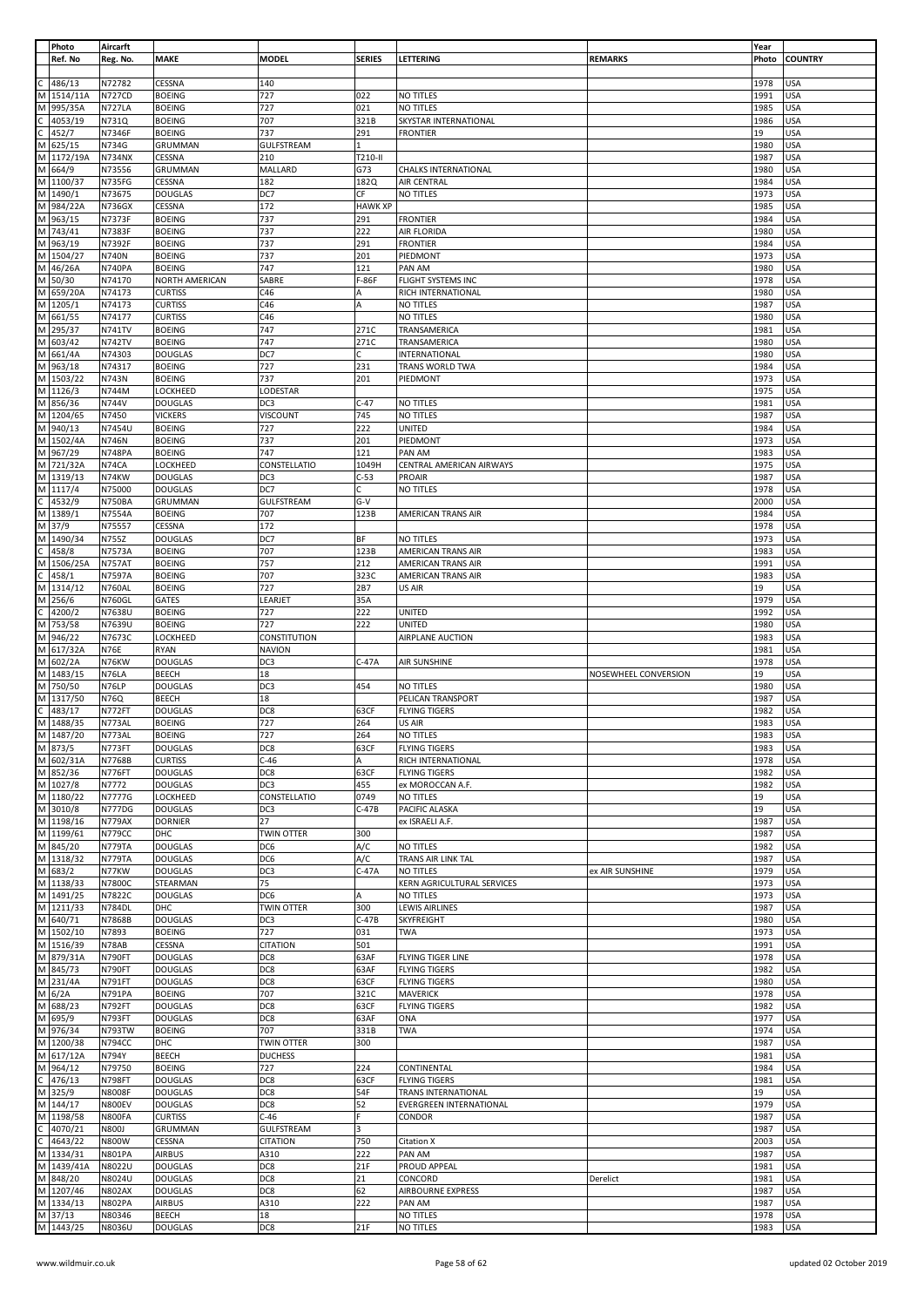| Photo<br>Ref. No                                          | Aircarft<br>Reg. No.           | <b>MAKE</b>                      | <b>MODEL</b>                    | <b>SERIES</b>  | LETTERING                                   | <b>REMARKS</b> | Year<br>Photo | <b>COUNTRY</b>           |
|-----------------------------------------------------------|--------------------------------|----------------------------------|---------------------------------|----------------|---------------------------------------------|----------------|---------------|--------------------------|
| M 114/33A                                                 | N803U                          | <b>DOUGLAS</b>                   | DC8                             | 61CF           | UNIVERSAL AIRLINES                          |                | 1970          | <b>USA</b>               |
| M 661/9A                                                  | N8041T                         | CONVAIR                          | 240                             | T-29D          | ex U.S. AIR FORCE                           |                | 1980          | <b>USA</b>               |
| M 663/11                                                  | <b>N804E</b>                   | <b>DOUGLAS</b>                   | DC8                             | 51             | NO TITLES                                   |                | 1980          | <b>USA</b>               |
| M 247/23A                                                 | N804U                          | <b>DOUGLAS</b>                   | DC8                             | 61CF           | UNIVERSAL AIRLINES                          |                | 1971          | <b>USA</b>               |
| M 87/7A                                                   | <b>N805WA</b>                  | <b>DOUGLAS</b>                   | DC8                             | 63CF           | <b>WORLD AIRWAYS</b>                        |                | 1980          | <b>USA</b>               |
| M 1029/41                                                 | N8064N                         | GRUMMAN                          | <b>ALBATROSS</b>                |                |                                             |                | 1982          | <b>USA</b>               |
| M 1028/4<br>M 1030/46                                     | <b>N806E</b><br><b>N806FT</b>  | <b>DOUGLAS</b><br><b>BOEING</b>  | DC8<br>747                      | 51<br>249F     | NO TITLES<br><b>FLYING TIGERS</b>           |                | 1982<br>1981  | <b>USA</b><br><b>USA</b> |
| M 33/31A                                                  | <b>N806WA</b>                  | <b>DOUGLAS</b>                   | DC8                             | 63CF           | <b>WORLD AIRWAYS</b>                        |                | 1980          | <b>USA</b>               |
| M 752/8                                                   | N8071X                         | <b>DOUGLAS</b>                   | DC <sub>3</sub>                 | C-47A          | NO TITLES                                   |                | 1980          | <b>USA</b>               |
| M 752/50                                                  | N8071Y                         | <b>DOUGLAS</b>                   | DC3                             | C-47B          | NO TITLES                                   |                | 1980          | <b>USA</b>               |
| M 752/14A                                                 | N8071Z                         | <b>DOUGLAS</b>                   | DC3                             | $C-53D$        | NO TITLES                                   |                | 1980          | <b>USA</b>               |
| M 939/0                                                   | N8077U                         | <b>DOUGLAS</b>                   | DC8                             | 71             | <b>UNITED</b>                               |                | 1984          | <b>USA</b>               |
| $\frac{1}{\text{C}}$ 474/15<br>M 697/23A                  | <b>N807GA</b>                  | GRUMMAN                          | GULFSTREAM                      | $\overline{2}$ |                                             |                | 1982          | <b>USA</b>               |
| M 1355/7A                                                 | N8085N                         | DHC                              | <b>TWIN OTTER</b>               | 100            | NO TITLES                                   |                | 1979          | <b>USA</b>               |
| M 708/7                                                   | <b>N808FT</b>                  | <b>BOEING</b><br><b>BOEING</b>   | 747<br>747                      | 249F<br>249F   | <b>FLYING TIGER</b><br><b>FLYING TIGERS</b> |                | 19<br>1982    | <b>USA</b><br><b>USA</b> |
| M 7/35                                                    | <b>N808FT</b><br><b>N809TA</b> | CONVAIR                          | 440                             | 62             | LAGE                                        |                | 1980          | <b>USA</b>               |
| M 619/30                                                  | N809Z                          | <b>BOEING</b>                    | $B-17$                          |                |                                             |                | 1976          | <b>USA</b>               |
| $\frac{1}{\text{C}}$ 477/10<br>M 270/27A                  | N80BT                          | GATES                            | LEARJET                         | 25D            |                                             |                | 1981          | <b>USA</b>               |
|                                                           | N80NA                          | <b>DOUGLAS</b>                   | DC10                            | 30             | PAN AM                                      |                | 1981          | <b>USA</b>               |
| M 845/22A                                                 | N8135N                         | <b>BOEING</b>                    | 727                             | 025            | AEROSTAR                                    |                | 1982          | <b>USA</b>               |
| M 1503/23                                                 | N8138N                         | <b>BOEING</b>                    | 727                             | 025            | EASTERN WHISPERJET                          |                | 1973          | <b>USA</b>               |
| M 1503/23                                                 | N8138N                         | <b>BOEING</b>                    | 727                             | 022            | UNITED                                      |                | 1973          | <b>USA</b>               |
| M 1314/15<br>M 656/33                                     | N8141N<br>N8148A               | <b>BOEING</b><br><b>DOUGLAS</b>  | 727<br>DC8                      | 025<br>32      | AEROSTAR                                    |                | 19<br>1980    | <b>USA</b><br><b>USA</b> |
| M 741/42A                                                 | N8156G                         | <b>BOEING</b>                    | 727                             | 025QC          | INTERCONTINENTAL AIRWAYS<br>EASTERN         |                | 1980          | <b>USA</b>               |
| M 1366/26A                                                | <b>N818EV</b>                  | <b>DOUGLAS</b>                   | DC8                             | 63             | EVERGREEN INTERNATIONAL                     |                | 1989          | <b>USA</b>               |
| M 66/24                                                   | N81AC                          | <b>STEPHENS</b>                  | <b>AKRO</b>                     |                |                                             |                | 1978          | <b>USA</b>               |
| M 1135/8                                                  | <b>N81B</b>                    | <b>DOUGLAS</b>                   | DC3                             | $C-47$         | NO TITLES                                   |                | 19            | <b>USA</b>               |
| M 1382/7                                                  | <b>N820TC</b>                  | <b>DOUGLAS</b>                   | DC8                             | 63             | TRANSCONTINENTAL                            |                | 1990          | <b>USA</b>               |
| M 1491/7                                                  | N8215H                         | <b>DOUGLAS</b>                   | DC7                             | CF             | NO TITLES                                   | Derelict       | 1973          | <b>USA</b>               |
| M 1528/14<br>M 1442/41A                                   | N82178                         | LOCKHEED                         | <b>HERCULES</b>                 | L100-30        | <b>ALC</b>                                  |                | 1992          | <b>USA</b>               |
| M 719/19                                                  | N8217U<br>N8219H               | <b>DOUGLAS</b><br><b>DOUGLAS</b> | DC8<br>DC7                      | 33F<br>СF      | ZANTOP<br>NO TITLES                         |                | 1983<br>1979  | <b>USA</b><br><b>USA</b> |
|                                                           | <b>N821TC</b>                  | <b>DOUGLAS</b>                   | DC8                             | 61             | TRANSCONTINENTAL                            |                | 1990          | <b>USA</b>               |
| $\frac{C}{M}$ 4151/10<br>M 1187/76                        | <b>N822JS</b>                  | BAe                              | <b>JETSTREAM</b>                | 31             | PIEDMONT COMMUTER                           |                | 1987          | <b>USA</b>               |
| M 1487/7                                                  | N823D                          | <b>DOUGLAS</b>                   | DC7                             | В              | G.C.T.C.                                    |                | 1973          | <b>USA</b>               |
| M 955/29A                                                 | <b>N823JS</b>                  | BAe                              | <b>JETSTREAM</b>                | 31             | <b>EASTERN METRO EXPRESS</b>                |                | 1984          | <b>USA</b>               |
| M 602/1                                                   | N8245U                         | <b>DOUGLAS</b>                   | DC8                             | 33             | EVERGREEN EMERY AIR FORCE                   |                | 1978          | <b>USA</b>               |
| $\frac{1}{\text{C}}$ 452/18A<br>M 1426/21A                | <b>N8258C</b>                  | CONVAIR                          | 990                             | 30A-8          | DENVER PORTS OF CALL                        |                | 1984          | <b>USA</b>               |
| M 618/17A                                                 | N8285                          | GRUMMAN                          | AG-CAT                          |                | NILE                                        |                | 19            | <b>USA</b>               |
| M 617/11A                                                 | <b>N829TA</b><br>N832N         | CONVAIR<br>NORTH AMERICAN        | 440<br>$T-6$                    | 0              | LAGE<br>RAF "AJ832"                         |                | 1980<br>1981  | <b>USA</b><br><b>USA</b> |
|                                                           | N834M                          | <b>DOUGLAS</b>                   | DC3                             | $C-47B$        | NO TITLES                                   |                | 1987          | <b>USA</b>               |
|                                                           | <b>N835AB</b>                  | <b>AIRBUS</b>                    | A310                            | 324            | air Jamaica                                 |                | 1999          | <b>USA</b>               |
| M 1320/49<br>C 5358/35<br>M 1320/22                       | N836M                          | <b>DOUGLAS</b>                   | DC3                             | $C-47B$        | NO TITLES                                   |                | 1987          | <b>USA</b>               |
| M 1320/70                                                 | N837M                          | <b>DOUGLAS</b>                   | DC3                             | R4D-5          | NO TITLES                                   |                | 1987          | <b>USA</b>               |
| M 1320/10                                                 | N838M                          | <b>DOUGLAS</b>                   | DC3                             | C-47A          | NO TITLES                                   |                | 1987          | <b>USA</b>               |
| M 1490/13A                                                | N839D                          | <b>DOUGLAS</b>                   | DC7                             | В              | SOCIETY OF SKY ROAMERS LTD                  |                | 1973          | <b>USA</b>               |
| M 1321/4<br>M 1139/58                                     | <b>N840MB</b><br>N8414         | <b>DOUGLAS</b><br><b>BOEING</b>  | DC3<br>707                      | C-47A<br>323C  | NO TITLES<br>NO TITLES                      |                | 1987<br>1986  | USA<br><b>USA</b>        |
|                                                           | N8415                          | <b>BOEING</b>                    | 707                             | 323C           | <b>GLOBAL INTERNATIONAL</b>                 |                | 1983          | <b>USA</b>               |
| $\frac{1}{\text{C}}$ 459/27<br>M 1029/28                  | <b>N841TA</b>                  | <b>DOUGLAS</b>                   | DC <sub>6</sub>                 | В              | NO TITLES                                   |                | 1982          | USA                      |
| M 1464/3<br>M 1115/29                                     | <b>N842JX</b>                  | BAe                              | <b>JETSTREAM</b>                | 32             | NO TITLES                                   | ON OVERHAUL    | 1996          | <b>USA</b>               |
|                                                           | <b>N842MB</b>                  | <b>DOUGLAS</b>                   | DC <sub>3</sub>                 | $C-47A$        | NO TITLES                                   |                | 1978          | <b>USA</b>               |
| $M$ 1447/47                                               | <b>N842MB</b>                  | <b>DOUGLAS</b>                   | DC3                             | C-47A          | NO TITLES                                   | NEW COLOURS    | 1979          | <b>USA</b>               |
|                                                           | N8437                          | <b>BOEING</b>                    | 707                             | 323B           | <b>GLOBAL INTERNATIONAL AIRWAYS</b>         |                | 1983          | <b>USA</b>               |
| $\frac{(1477)^{47}}{1432/5}$ M 1132/5<br>M 1321/66        | <b>N844TA</b>                  | <b>DOUGLAS</b><br><b>DOUGLAS</b> | DC6                             | A              | NO TITLES                                   |                | 1980          | <b>USA</b>               |
| M 1258/0A                                                 | <b>N845MB</b><br><b>N848AE</b> | BAe                              | DC3<br><b>JETSTREAM</b>         | $C-47A$<br>32  | AMERICAN EAGLE                              |                | 1987<br>1989  | <b>USA</b><br><b>USA</b> |
| M 636/20A                                                 | N85141                         | <b>BEECH</b>                     | <b>QUEEN AIR</b>                |                |                                             |                | 1981          | <b>USA</b>               |
| M 1321/69                                                 | N851M                          | <b>DOUGLAS</b>                   | DC <sub>3</sub>                 | R4D-8          | NO TITLES                                   |                | 1987          | <b>USA</b>               |
| M 1504/16A                                                | N852U                          | LOCKHEED                         | <b>ELECTRA</b>                  | 188CF          | SATURN                                      |                | 1973          | <b>USA</b>               |
| M 1202/18                                                 | N8540D                         | <b>BOEING</b>                    | $C-97$                          |                | NO TITLES                                   |                | 1987          | <b>USA</b>               |
| M 1504/33A                                                | N854U                          | LOCKHEED                         | ELECTRA                         | 188CF          | SATURN                                      |                | 1973          | <b>USA</b>               |
| M 286/34A<br>M 1028/54                                    | <b>N856TW</b>                  | <b>BOEING</b>                    | 727                             | 031            | TWA                                         |                | 1980          | <b>USA</b>               |
| M 1135/31A                                                | <b>N857MC</b><br><b>N858U</b>  | PIPER<br>LOCKHEED                | <b>NAVAJO</b><br><b>ELECTRA</b> | 188CF          | <b>DEVOE AIRLINES</b><br>TRANSINTERNATIONAL |                | 1982<br>19    | <b>USA</b><br><b>USA</b> |
| M 771/13A                                                 | N8602                          | <b>DOUGLAS</b>                   | DC8                             | 21             | NO TITLES                                   |                | 1976          | <b>USA</b>               |
| M 771/23                                                  | N8603                          | <b>DOUGLAS</b>                   | DC8                             | 21             | NO TITLES                                   |                | 1976          | <b>USA</b>               |
| M 772/11                                                  | N8606                          | <b>DOUGLAS</b>                   | DC8                             | 21             | NO TITLES                                   |                | 1976          | <b>USA</b>               |
| M 772/23                                                  | N8608                          | <b>DOUGLAS</b>                   | DC8                             | 21             | NO TITLES                                   |                | 1976          | <b>USA</b>               |
| M 658/19A                                                 | N861U                          | LOCKHEED                         | <b>ELECTRA</b>                  | 188CF          | TRANSAMERICA                                |                | 1980          | <b>USA</b>               |
| M 1210/53<br>M 1235/18A                                   | <b>N862BX</b>                  | <b>BOEING</b>                    | 707                             | 338C           | <b>BURLINGTON AIR EXPRESS</b>               |                | 1987          | <b>USA</b>               |
| M 144/27                                                  | <b>N8640E</b><br>N864F         | <b>BEECH</b><br><b>DOUGLAS</b>   | 18<br>DC8                       | 63CF           | <b>MIDLANDROSS</b><br>CAPITOL INTERNATIONAL |                | 1977<br>1979  | USA<br><b>USA</b>        |
| M 1134/10A                                                | <b>N867TA</b>                  | <b>DOUGLAS</b>                   | DC6                             | ΒF             | TRANS AIR LINK                              |                | 19            | <b>USA</b>               |
| M 1372/31                                                 | <b>N869KM</b>                  | BAe                              | 125                             | 700            |                                             |                | 1989          | <b>USA</b>               |
| M 1318/5                                                  | <b>N869TA</b>                  | <b>DOUGLAS</b>                   | DC7                             | СF             | TRANS AIR LINK TAL                          |                | 1987          | <b>USA</b>               |
| M 724/8A                                                  | <b>N86R</b>                    | BEECH                            | 18                              |                | ORTNER                                      |                | 1975          | <b>USA</b>               |
|                                                           | <b>N872TV</b>                  | <b>DOUGLAS</b>                   | DC8                             | 63CF           | TRANSAMERICA                                |                | 1981          | <b>USA</b>               |
| C 475/6<br>C 475/6<br>C 4005/31<br>M 251/30A<br>C 497/12A | <b>N872TV</b>                  | <b>DOUGLAS</b>                   | DC8                             | 73CF           | TRANSAMERICA                                |                | 1985          | <b>USA</b>               |
|                                                           | N873D                          | HS<br><b>DOUGLAS</b>             | 125<br>DC8                      | 400A<br>61     | CAPITOL                                     |                | 1971<br>1980  | <b>USA</b><br><b>USA</b> |
| M 1227/31A                                                | N8762<br>N87629                | <b>DOUGLAS</b>                   | DC3                             | C-47A          | NO TITLES                                   |                | 19            | <b>USA</b>               |
|                                                           | N8763                          | <b>DOUGLAS</b>                   | DC8                             | 61             | CAPITOL                                     |                | 1980          | <b>USA</b>               |
| C 496/20<br>C 497/6A<br>M 641/2A                          | N8764                          | <b>DOUGLAS</b>                   | DC8                             | 61             | CAPITOL                                     |                | 1980          | <b>USA</b>               |
|                                                           | N87644                         | <b>DOUGLAS</b>                   | DC3                             | C-47B          | NO TITLES                                   | Fuselage hulk  | 1976          | <b>USA</b>               |
| M 241/31A<br>C 469/15<br>M 44/24                          | N8765                          | <b>DOUGLAS</b>                   | DC8                             | 61             | CAPITOL                                     |                | 1980          | <b>USA</b>               |
|                                                           | N8765                          | <b>DOUGLAS</b>                   | DC8                             | 61             | CAPITOL                                     | NEW COLOURS    | 1982          | <b>USA</b>               |
| M 604/28A                                                 | N8766                          | <b>DOUGLAS</b>                   | DC8                             | 61             | CAPITOL                                     |                | 1980          | <b>USA</b>               |
| M 1203/33                                                 | N87745<br>N87745               | <b>DOUGLAS</b><br><b>DOUGLAS</b> | DC3<br>DC3                      | 454<br>454     | NO TITLES<br>SOUTHERN CROSS                 |                | 1978<br>1987  | <b>USA</b><br>USA        |
|                                                           |                                |                                  |                                 |                |                                             |                |               |                          |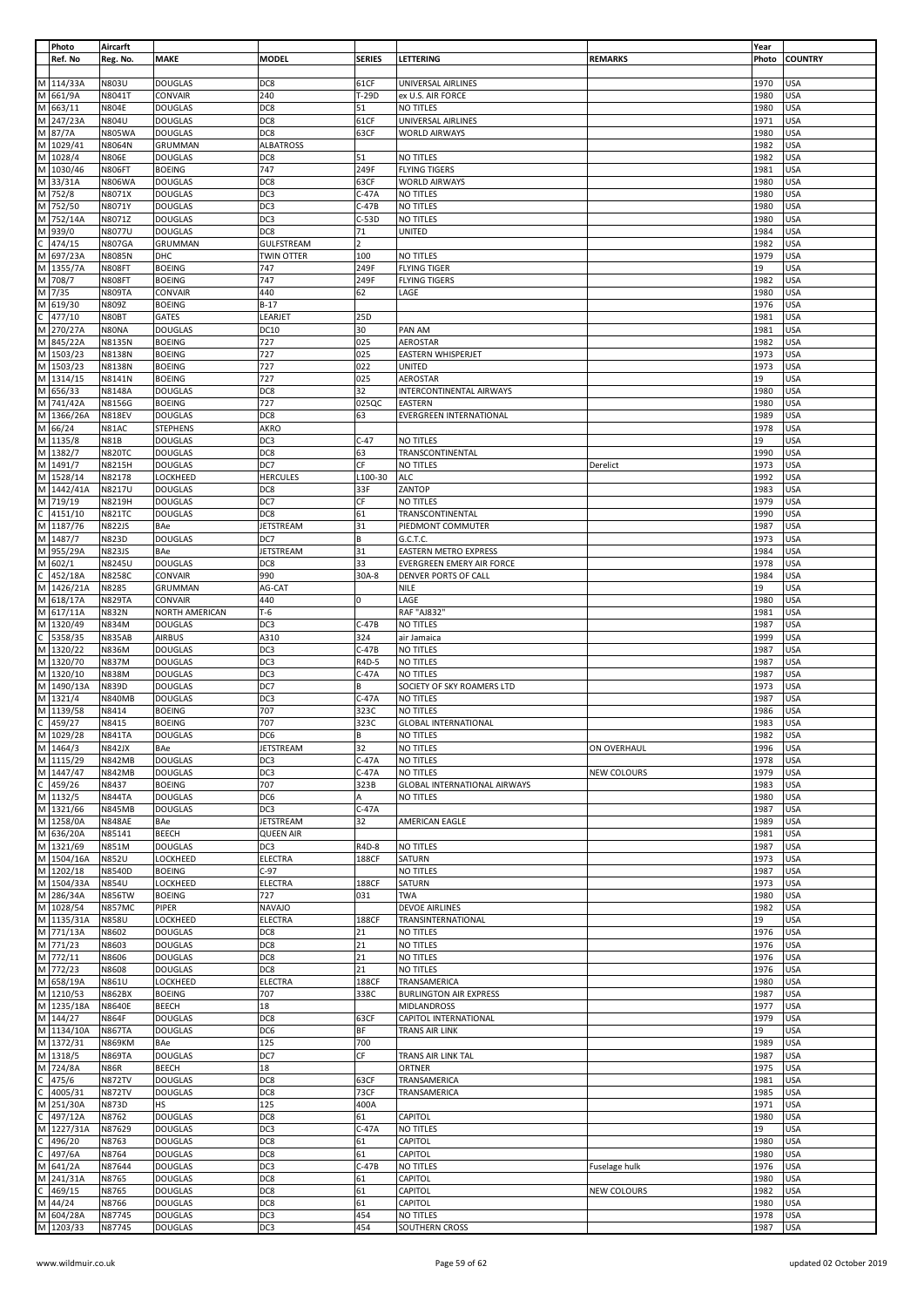|                | Photo                                  | Aircarft         |                                |                   |               |                                 |                      | Year         |                          |
|----------------|----------------------------------------|------------------|--------------------------------|-------------------|---------------|---------------------------------|----------------------|--------------|--------------------------|
|                | Ref. No                                | Reg. No.         | <b>MAKE</b>                    | <b>MODEL</b>      | <b>SERIES</b> | LETTERING                       | <b>REMARKS</b>       | Photo        | <b>COUNTRY</b>           |
|                |                                        |                  |                                |                   |               |                                 |                      |              |                          |
|                | M 1331/0A                              | N87746           | PIPER                          | AZTEC             |               | TRANS ISLAND                    | Derelict             | 1987         | <b>USA</b>               |
|                | M 1231/31                              | <b>N8788R</b>    | <b>DOUGLAS</b>                 | DC8               | 61CF          | TRANS INTERNATIONAL TIA         |                      | 19           | <b>USA</b>               |
|                | M 1104/36A                             | N87991           |                                | 240               |               |                                 |                      | 1978         | <b>USA</b>               |
|                |                                        |                  | CONVAIR                        |                   | T-29C         | ex USAF                         |                      |              |                          |
|                | M 1179/14A                             | <b>N880JG</b>    | DH                             | <b>DOVE</b>       |               | <b>SKY TOURS HAWAII</b>         |                      | 19           | USA                      |
|                | M 655/14                               | <b>N880L</b>     | <b>DOUGLAS</b>                 | $B-23$            |               |                                 |                      | 1975         | USA                      |
|                | M 773/19                               | N8810E           | CONVAIR                        | 880               | $22 - 2$      | NO TITLES                       |                      | 1976         | <b>USA</b>               |
|                | M 766/9                                | N8816E           | CONVAIR                        | 880               | $22 - 2$      | NO TITLES                       |                      | 1976         | <b>USA</b>               |
|                | M 765/26A                              | N8817E           | CONVAIR                        | 880               | $22 - 2$      | NO TITLES                       |                      | 1976         | USA                      |
|                | M 862/3                                |                  |                                |                   |               |                                 |                      |              |                          |
|                |                                        | <b>N881PA</b>    | <b>BOEING</b>                  | 707               | 321B          | <b>GLOBAL INTERNATIONAL</b>     |                      | 1983         | <b>USA</b>               |
|                | M 1507/3                               | <b>N883DV</b>    | BAe                            | 146               | 200           | <b>DISCOVERY</b>                |                      | 1990         | <b>USA</b>               |
|                | M 740/50                               | N88705           | <b>BOEING</b>                  | 727               | 224           | CONTINENTAL                     |                      | 1980         | USA                      |
|                | M 964/8                                | N88710           | <b>BOEING</b>                  | 727               | 224           | CONTINENTAL                     |                      | 1984         | USA                      |
|                | M 1497/8A                              | N8875            | <b>CURTISS</b>                 | $C-46$            | A             | AIR HAITI                       |                      | 1978         | <b>USA</b>               |
|                | M 93/29A                               | <b>N887PA</b>    |                                | 707               | 321B          | PAN AM                          |                      | 1980         | USA                      |
|                |                                        |                  | <b>BOEING</b>                  |                   |               |                                 |                      |              |                          |
|                | M 721/34A                              | N88939           | <b>DOUGLAS</b>                 | DC4               | C54B          | NO TITLES                       |                      | 1975         | USA                      |
|                | M 632/33                               | N88944           | <b>DOUGLAS</b>                 | DC4               | C54G          | PAN AMERICAN WORLD AIRWAYS      |                      | 1950         | <b>USA</b>               |
|                | $\frac{C}{M}$ 4612/1<br>4612/13A       | <b>N889NC</b>    | <b>BOEING</b>                  | 737               | 7AV           | NO TITLES                       |                      | 2002         | USA                      |
|                |                                        | N88AE            | GRUMMAN                        | <b>GULFSTREAM</b> |               |                                 |                      | 1977         | <b>USA</b>               |
|                | M 794/10                               | N88CH            | CONVAIR                        | 880               | 22M-22        | <b>NO TITLES</b>                |                      | 1978         | <b>USA</b>               |
|                | M 1175/4                               |                  |                                |                   |               |                                 |                      | 19           | <b>USA</b>               |
|                |                                        | <b>N88YA</b>     | <b>DOUGLAS</b>                 | DC3               | $C-47A$       | <b>NO TITLES</b>                |                      |              |                          |
|                | M 658/30                               | N8908E           | <b>DOUGLAS</b>                 | DC9               | 14            | REPUBLIC                        |                      | 1980         | <b>USA</b>               |
|                | M 1489/25                              | N8909E           | <b>DOUGLAS</b>                 | DC <sub>9</sub>   | 14            | EASTERN WHISPERJET              |                      | 1973         | USA                      |
|                | M 1501/30A                             | N8915E           | <b>DOUGLAS</b>                 | DC9               | 14            | EASTERN WHISPERJET              |                      | 1973         | <b>USA</b>               |
|                | M 1501/36                              | N8926E           | <b>DOUGLAS</b>                 | DC <sub>9</sub>   | 31            | EASTERN WHISPERJET              |                      | 1973         | <b>USA</b>               |
|                | M 1238/90A                             | <b>N893AF</b>    | <b>DOUGLAS</b>                 | DC8               | 52            | THE LORDS AIRLINE               |                      | 19           | <b>USA</b>               |
|                | M 623/27                               |                  |                                |                   |               |                                 |                      |              |                          |
|                |                                        | N894             | <b>DOUGLAS</b>                 | DC3               | $C-47B$       | ex LUFTWAFFE                    |                      | 1976         | <b>USA</b>               |
|                | M 365/7                                | N8949N           | CESSNA                         | 441               |               |                                 |                      | 1979         | <b>USA</b>               |
|                | M 1489/3                               | N8953E           | <b>DOUGLAS</b>                 | DC <sub>9</sub>   | 31            | EASTERN WHISPERJET              |                      | 1973         | USA                      |
|                | M 66/16A                               | <b>N895PA</b>    | <b>BOEING</b>                  | 707               | 321B          | PAN AM                          |                      | 1980         | USA                      |
|                | M 186/33                               | N8960T           | <b>DOUGLAS</b>                 | DC8               | 61CF          | LOFTLEIDAIR                     |                      | 1973         | USA                      |
|                | M 1317/10                              |                  |                                |                   |               |                                 |                      |              |                          |
|                |                                        | N8973U           | <b>DOUGLAS</b>                 | DC8               | 62H           | RICH INTERNATIONAL              |                      | 1987         | <b>USA</b>               |
|                | M 1317/69                              | N8973U           | <b>DOUGLAS</b>                 | DC8               | 62H           | NO TITLES                       |                      | 1987         | <b>USA</b>               |
|                | M 793/20A                              | N9001X           | AEROSPATIALE                   | AStar             | AS350         | PHI                             |                      | 1981         | USA                      |
|                | M 1379/13                              | N900FJ           | DASSAULT                       | <b>FALCON</b>     | 900           |                                 |                      | 1988         | USA                      |
|                | M 863/3                                | N900NW           | CONVAIR                        | 880               | $22 - 2$      | NO TITLES                       |                      | 1978         | <b>USA</b>               |
|                |                                        |                  |                                |                   |               |                                 |                      |              |                          |
|                | M 664/22                               | <b>N900WC</b>    | CONVAIR                        | 580               | 340-32        | MACKAY                          | PART DISMANTLED      | 1980         | USA                      |
|                | M 264/5                                | N900WW           | IAI                            | WESTWIND          | 1124          |                                 |                      | 1981         | USA                      |
|                | M 292/64                               | N9012J           | CONVAIR                        | 580               | 340-31        | MACKEY                          |                      | 1980         | <b>USA</b>               |
|                | M 775/11                               | N9012N           | CASA                           | 352               |               |                                 | <b>JUNKERS 52</b>    | 1979         | USA                      |
|                | M 747/41                               | N9013V           | <b>DOUGLAS</b>                 | DC4               | C54E          | NO TITLES                       |                      | 1980         | USA                      |
|                |                                        | N9015C           |                                |                   |               |                                 |                      | 1978         | USA                      |
|                | $\frac{1}{\sqrt{2}}$ 486/8<br>M 3003/4 |                  | CESSNA                         |                   |               |                                 |                      |              |                          |
|                |                                        | N9016U           | <b>BOEING</b>                  | 737               | 222           | <b>UNITED</b>                   |                      | 19           | USA                      |
|                | M 880/32                               | N901B            | <b>DOUGLAS</b>                 | DC9               | 15            | NO TITLES                       |                      | 1981         | USA                      |
|                | M 1205/73                              | N90201           | <b>DOUGLAS</b>                 | DC4               | C54D          | NO TITLES                       |                      | 1987         | <b>USA</b>               |
|                | M 1232/14                              | N9029U           | <b>BOEING</b>                  | 737               | 222           | <b>UNITED</b>                   |                      | 19           | USA                      |
|                |                                        |                  |                                |                   |               |                                 |                      |              |                          |
|                | M 620/12                               | <b>N902MA</b>    | <b>DOUGLAS</b>                 | DC6               |               | PACIFIC AMERICAN                |                      | 1976         | <b>USA</b>               |
|                | M 617/3A                               | N9030Z           | <b>ROBINSON</b>                | R22               |               |                                 |                      | 1981         | USA                      |
|                | M 1312/6                               | N903FR           | DASSAULT                       | <b>FALCON</b>     | 20            | FRA                             |                      | 1987         | USA                      |
|                | M 769/4A                               | N90405           | <b>DOUGLAS</b>                 | DC4               | C54B          | NO TITLES                       |                      | 1976         | <b>USA</b>               |
|                | 4128/33                                | N9043            | <b>STOLP</b>                   | STARDUSTER        |               |                                 |                      | 1989         | USA                      |
|                |                                        |                  |                                |                   | 030           |                                 |                      |              |                          |
|                |                                        |                  |                                |                   |               | NO TITLES                       |                      |              | USA                      |
|                | $\frac{C}{M}$ 4128/                    | N90557           | <b>BOEING</b>                  | 727               |               |                                 |                      | 1976         |                          |
|                | M 661/43                               | <b>N905CL</b>    | <b>DOUGLAS</b>                 | DC8               | 31            | <b>AIRFLEETS</b>                |                      | 1980         | <b>USA</b>               |
|                | M 767/11                               | N905G            | <b>VICKERS</b>                 | <b>VISCOUNT</b>   | 764           | NO TITLES                       |                      | 1976         | <b>USA</b>               |
|                |                                        |                  |                                |                   |               |                                 |                      | 1979         | USA                      |
|                | M 719/23A                              | N9060            | LOCKHEED                       | LODESTAR          |               |                                 |                      |              |                          |
|                | M 722/28                               | N90687           | <b>DOUGLAS</b>                 | DC6               | B             | ZANTOP                          |                      | 1975         | <b>USA</b>               |
|                | $\overline{M}$ 620/37                  | <b>N906MA</b>    | <b>DOUGLAS</b>                 | DC6               |               | PACIFIC AMERICAN                |                      | 1976         | <b>USA</b>               |
|                | $M$ 1119/5                             | <b>N906MA</b>    | <b>DOUGLAS</b>                 | DC6               |               | NO TITLES                       | ex REGENCY AIRLINES  | 1978         | USA                      |
|                | M 226/3                                | N9070U           | <b>BOEING</b>                  | 737               | 222           | <b>UNITED</b>                   |                      | 1980         | USA                      |
|                |                                        | N90747           | <b>DOUGLAS</b>                 | DC <sub>6</sub>   |               | PACIFIC AMERICAN                |                      | 1976         | USA                      |
|                | M 767/9A                               |                  |                                |                   |               |                                 |                      |              |                          |
|                | M 255/24A                              | <b>N907CL</b>    | <b>DOUGLAS</b>                 | DC8               | 63CF          | <b>CAPITOL</b>                  |                      | 1981         | <b>USA</b>               |
|                | M 1209/88                              | N907L            | CANADAIR                       | <b>CL44</b>       | $D4-1$        | <b>MILLON AIR</b>               |                      | 1987         | USA                      |
|                | M 1487/3A                              | N90801           | <b>DOUGLAS</b>                 | DC7               | с             | <b>SKY ROAMERS</b>              |                      | 1973         | USA                      |
|                | M 1498/9                               | N90801           | <b>DOUGLAS</b>                 | DC7               | C             | NO TITLES                       |                      | 1978         | USA                      |
|                | M 291/24                               | N90816           | <b>LOCKHEED</b>                | CONSTELLATIO      | 0049          | ex PACIFIC AIR TRANSPORT        |                      | 1980         | USA                      |
|                |                                        | N90830           | <b>DOUGLAS</b>                 | DC3               | C-47A         | NO TITLES                       |                      | 1979         | USA                      |
|                | M 714/17                               |                  |                                |                   |               |                                 |                      |              |                          |
|                | M 767/16A                              | N90885           | <b>SIKORSKY</b>                | $S-55$            |               | LOS ANGELES HELICOPTER AIRLINES |                      | 1976         | USA                      |
|                | M 658/25                               | N908H            | <b>DOUGLAS</b>                 | DC <sub>9</sub>   | 31            | <b>REPUBLIC</b>                 |                      | 1980         | USA                      |
|                | M 1461/35                              | <b>N910AE</b>    | BAe                            | <b>JETSTREAM</b>  | 32            | AMERICAN EAGLE                  |                      | 1990         | USA                      |
|                | M 164/4                                | <b>N910CL</b>    | <b>DOUGLAS</b>                 | DC8               | 63CF          | CAPITOL INTERNATIONAL           |                      | 1979         | <b>USA</b>               |
|                | M 659/15                               | <b>N910RC</b>    | CONVAIR                        | 440               | 54            | RED CARPET AIRLINES             |                      | 1980         | USA                      |
|                |                                        |                  |                                |                   |               |                                 |                      |              |                          |
|                | M 982/8A                               | N910S            | GRUMMAN                        | GULFSTREAM        | 2TT           |                                 |                      | 1985         | USA                      |
|                | M 939/4                                | <b>N911TW</b>    | <b>DOUGLAS</b>                 | DC <sub>9</sub>   | 82            | TWA TRANS WORLD                 |                      | 1984         | <b>USA</b>               |
|                | M 846/6A                               | <b>N911UP</b>    | <b>BOEING</b>                  | 727               | 027C          | UNITED PARCEL SERVICE           |                      | 1982         | USA                      |
|                | M 1204/63                              | N91237           | <b>CONVAIR</b>                 | 240               | 13            | TRANS FLORIDA                   |                      | 1987         | <b>USA</b>               |
|                | M 1134/30                              | N91368           | <b>GRUMMAN</b>                 | <b>TRACKER</b>    |               |                                 |                      | 19           | USA                      |
|                | M 769/36                               | N91379           | <b>DOUGLAS</b>                 | DC3               | $C-47A$       | <b>JOHNSON</b>                  |                      | 1976         | USA                      |
|                |                                        |                  |                                |                   |               |                                 |                      |              |                          |
|                | M 1413/30                              | N914J            | DASSAULT                       | <b>FALCON</b>     | 900           |                                 |                      |              | USA                      |
|                | M 939/29                               | <b>N915CL</b>    | <b>DOUGLAS</b>                 | DC8               | 61            | CAPITOL                         |                      | 1984         | <b>USA</b>               |
|                | M 1543/24                              | <b>N916SJ</b>    | LOCKHEED                       | <b>HERCULES</b>   | 100           | SOUTHERN AIR TRANSPORT          |                      | 1994         | USA                      |
|                | M 659/17                               | N91704           | CONVAIR                        | 240               | T-29B         | "VY-LLA" FICTITIOUS REG         | SEIZED DRUG SMUGGLER | 1980         | <b>USA</b>               |
|                | M 1459/27                              | <b>N919AE</b>    | BAe                            | JETSTREAM         | 32            | AMERICAN EAGLE                  |                      | 1991         | <b>USA</b>               |
|                |                                        | N91DA            | EMBRAER                        | BANDEIRANTE       | 110P1         | <b>DOLPHIN</b>                  |                      | 19           | <b>USA</b>               |
|                | M 1314/33A                             |                  |                                |                   |               |                                 |                      |              |                          |
|                | M 847/32A                              | <b>N920AX</b>    | <b>NAMC</b>                    | $YS-11$           | A-205         | <b>AIRBOURNE EXPRESS</b>        |                      | 19           | <b>USA</b>               |
|                | M 1211/71                              | N921R            | <b>DOUGLAS</b>                 | DC8               | 63CF          | <b>EMERY WORLDWIDE</b>          |                      | 1987         | <b>USA</b>               |
|                | M 771/36                               | N9230Z           | <b>BOEING</b>                  | 707               | 331           | SIGNAL HILL AIRLINES            | Derelict             | 1976         | <b>USA</b>               |
|                | M 1199/4                               | <b>N9240N</b>    | DHC                            | <b>TWIN OTTER</b> | 300           | NO TITLES                       |                      | 1987         | USA                      |
|                | M 1028/48                              | N9251Y           | PIPER                          | <b>NAVAJO</b>     |               | <b>DEVOE AIRLINES</b>           |                      | 1982         | <b>USA</b>               |
|                |                                        |                  |                                |                   |               |                                 |                      |              |                          |
|                | M 1238/62                              | N92578           | <b>DOUGLAS</b>                 | DC3               | $C-47$        | NO TITLES                       |                      | 19           | USA                      |
|                | M 1121/2A                              | N9282Z           | DHC                            | <b>BEAVER</b>     |               | POLK COUNTY                     |                      | 1978         | USA                      |
|                | M 3025/12                              | N93060           | <b>MARTIN</b>                  | 202               |               | NO TITLES                       |                      | 1970         | USA                      |
|                | M 1458/3                               | N930AE           | BAe                            | JETSTREAM         | 32            | AMERICAN EAGLE                  |                      | 1991         | USA                      |
|                |                                        |                  |                                |                   |               |                                 |                      |              |                          |
|                | M 270/19A                              | N93107           | <b>BOEING</b>                  | 747               | 131           | TRANS WORLD TWA                 |                      | 1981         | USA                      |
| $\overline{c}$ | 4197/1<br>M 639/36                     | N93117<br>N93205 | <b>BOEING</b><br><b>MARTIN</b> | 747<br>202        | 131<br>A      | TRANS WORLD TWA<br>NO TITLES    |                      | 1992<br>1978 | <b>USA</b><br><b>USA</b> |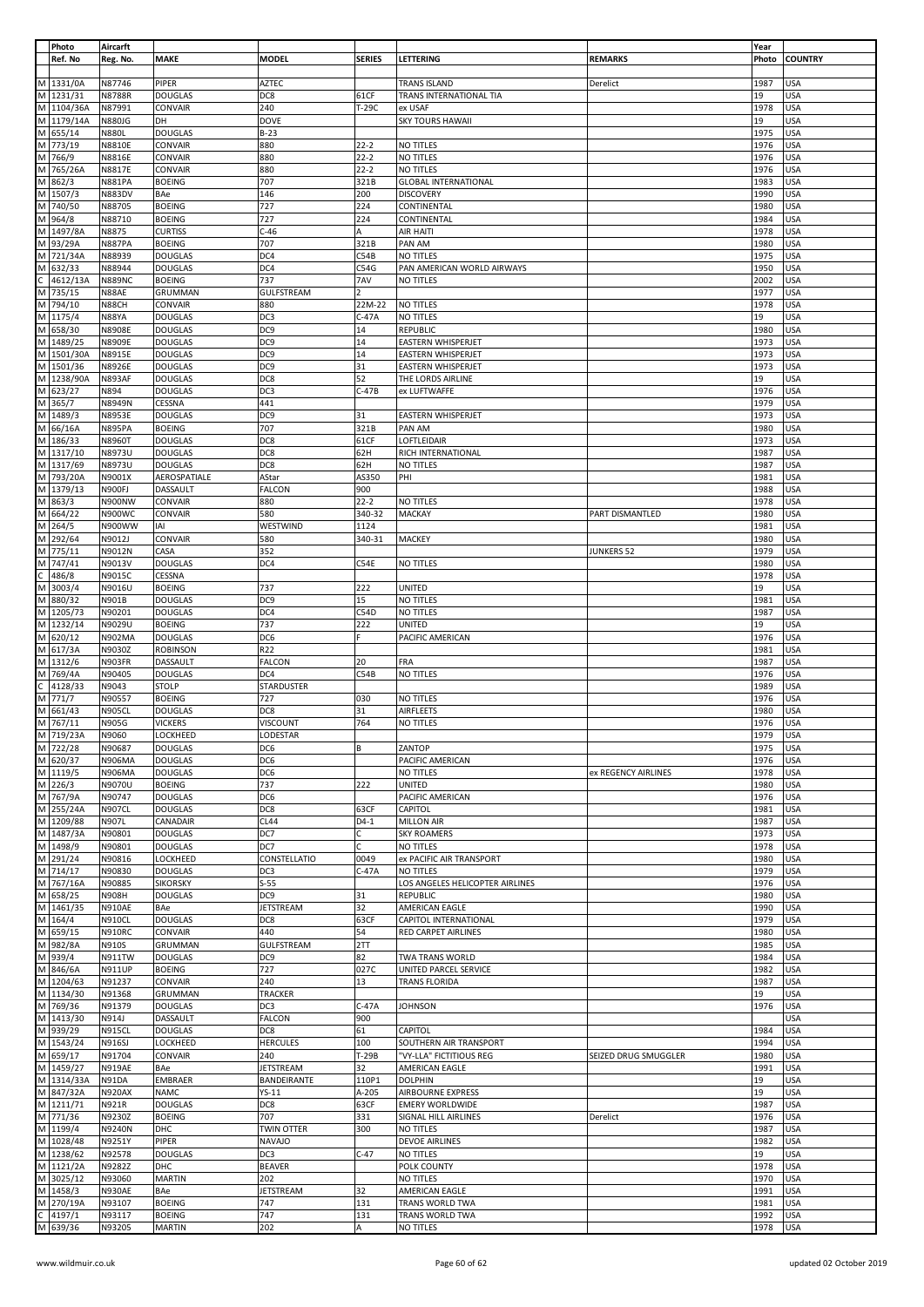|        | Photo               | Aircarft                 |                                  |                           |                        |                                                          |                                           | Year         |                   |
|--------|---------------------|--------------------------|----------------------------------|---------------------------|------------------------|----------------------------------------------------------|-------------------------------------------|--------------|-------------------|
|        | Ref. No             | Reg. No.                 | <b>MAKE</b>                      | <b>MODEL</b>              | <b>SERIES</b>          | LETTERING                                                | <b>REMARKS</b>                            | Photo        | <b>COUNTRY</b>    |
|        |                     |                          |                                  |                           |                        |                                                          |                                           |              |                   |
|        | M 123/27A           | N93218                   | CONVAIR                          | 240                       | 24                     | NO TITLES                                                |                                           | 19           | <b>USA</b>        |
| M      | 795/18              | <b>N933F</b>             | <b>DOUGLAS</b>                   | DC9                       | 32CF                   | EVERGREEN INTERNATIONAL                                  |                                           | 1979         | <b>USA</b>        |
|        | M 847/18            | <b>N935F</b>             | <b>DOUGLAS</b>                   | DC9                       | 32F                    | <b>EVERGREEN INTERNATIONAL</b>                           |                                           | 1982         | <b>USA</b>        |
|        | M 654/10            | <b>N937GC</b>            | DASSAULT                         | FALCON                    | 20                     |                                                          |                                           | 1979         | USA               |
| M      | 1207/23             | N93BL                    | <b>DOUGLAS</b>                   | DC6                       | ΒF                     | NO TITLES                                                |                                           | 1987         | <b>USA</b>        |
|        | M 965/10            | <b>N93G</b>              | <b>GRUMMAN</b>                   | GOOSE                     | G21A                   | CATALINA/GOLDEN WEST AIRLINES                            |                                           | 1978         | <b>USA</b>        |
| M      | M 219/17            | N9403Z                   | <b>DOUGLAS</b>                   | A-26C                     |                        |                                                          |                                           | 1976<br>1976 | USA<br>USA        |
|        | 618/5               | N94215                   | CONVAIR                          | 600                       | 240-0                  | <b>TEXAS INTERNATIONAL</b>                               |                                           |              | <b>USA</b>        |
| M      | M 769/11            | N94224                   | CONVAIR                          | 600<br>600                | 240-0<br>240-0         | <b>TEXAS INTERNATIONAL</b><br><b>TEXAS INTERNATIONAL</b> |                                           | 1976<br>1976 | USA               |
| M      | 618/28              | N94226                   | CONVAIR                          |                           |                        | <b>TEXAS INTERNATIONAL</b>                               |                                           | 1976         | USA               |
|        | 643/14<br>M 768/21  | N94249<br>N94258         | CONVAIR<br>CONVAIR               | 600<br>600                | 240-0<br>240-0         | <b>TEXAS INTERNATIONAL</b>                               |                                           | 1976         | USA               |
| M      | 618/7               | N94279                   | CONVAIR                          | 600                       | 240-5                  | <b>TEXAS INTERNATIONAL</b>                               |                                           | 1976         | USA               |
| M      | 664/64              | N94436                   | CONVAIR                          | 440                       | 340-41                 | NO TITLES                                                |                                           | 1980         | USA               |
|        | M 1455/8            | <b>N948AE</b>            | BAe                              | JETSTREAM                 | 32                     | AMERICAN EAGLE                                           |                                           | 1991         | <b>USA</b>        |
| M      | 1502/9              | <b>N949N</b>             | <b>DOUGLAS</b>                   | DC <sub>9</sub>           | 31                     | NORTH CENTRAL                                            |                                           | 1973         | <b>USA</b>        |
| M      | 290/9               | N9505Z                   | <b>BEECH</b>                     | 18                        |                        | <b>MANNION</b>                                           |                                           | 1975         | <b>USA</b>        |
|        | 417/9               | <b>N950JW</b>            | <b>DOUGLAS</b>                   | DC8                       | 63                     | <b>ARROW AIR</b>                                         |                                           | 1985         | <b>USA</b>        |
| M      | 1503/2              | N9515T                   | <b>BOEING</b>                    | 727                       | 180C                   | <b>TWA</b>                                               |                                           | 1973         | USA               |
| M      | 1502/8A             | N951N                    | <b>DOUGLAS</b>                   | DC <sub>9</sub>           | 31                     | <b>NORTH CENTRAL</b>                                     |                                           | 1973         | <b>USA</b>        |
| M      | 1204/48             | N95487                   | <b>SIKORSKI</b>                  | $S-55$                    |                        |                                                          |                                           | 1987         | USA               |
|        | M 1181/86           | <b>N955CP</b>            | GRUMMAN                          | <b>GULFSTREAM</b>         | 3                      |                                                          |                                           | 1987         | <b>USA</b>        |
| M      | 1206/70             | N95BL                    | <b>DOUGLAS</b>                   | DC6                       | В                      | APA                                                      |                                           | 1987         | USA               |
| M      | 1120/14A            | <b>N95C</b>              | <b>DOUGLAS</b>                   | DC3                       | $C-47A$                | <b>FROMHAGEN AVIATION</b>                                |                                           | 1978         | USA               |
|        | M 1518/9A           | N96039                   | <b>DOUGLAS</b>                   | DC6                       | A                      | <b>TRANS CONTINENTAL</b>                                 |                                           | 1983         | <b>USA</b>        |
|        | M 1212/30           | N969M                    | <b>MARTIN</b>                    | 404                       |                        | MARCO AIRWAYS                                            |                                           | 1987         | <b>USA</b>        |
| M      | 1207/36             | N96BL                    | <b>DOUGLAS</b>                   | DC6                       |                        | NO TITLES                                                |                                           | 1987         | USA               |
|        | M 755/13            | N96CA                    | BN                               | ISLANDER                  | 2A                     | NO TITLES                                                |                                           | 1978         | <b>USA</b>        |
|        | M 617/25A           | N96DC                    | CESSNA                           | 180                       |                        |                                                          |                                           | 1981         | <b>USA</b>        |
| M      | 1502/5A             | <b>N96S</b>              | <b>DOUGLAS</b>                   | DC9                       | 15                     | SOUTHERN                                                 |                                           | 1973         | <b>USA</b>        |
|        | M 879/2             | N9701C                   | LOCKHEED                         | ELECTRA                   | 188A                   | NO TITLES                                                |                                           | 19           | <b>USA</b>        |
|        | M 768/13A           | N9701F                   | <b>FAIRCHILD</b>                 | PACKET                    | $C-82$                 | <b>BRILES</b>                                            |                                           | 1976         | <b>USA</b>        |
| M      | 1200/57             | N9737N                   | MBB                              | Bo105                     |                        |                                                          |                                           | 1987         | <b>USA</b>        |
| M      | 290/10              | N974M                    | <b>MARTIN</b>                    | 404                       |                        | MARCO ISLAND AIRWAYS                                     |                                           | 1978         | <b>USA</b>        |
| M      | 663/64              | <b>N974R</b>             | LOCKHEED                         | CONSTELLATIO              | 1649A                  | NO TITLES                                                |                                           | 1980         | USA               |
| M      | 1500/30A            | <b>N974VJ</b>            | <b>DOUGLAS</b>                   | DC9                       | 32                     | ALLEGHENY                                                |                                           | 1973         | USA               |
| M      | 617/31A             | N9756Q                   | PIPER                            | AEROSTAR                  | 601                    |                                                          |                                           | 1981         | <b>USA</b>        |
| M      | 1235/20             | N9779Q                   | PIPER                            | AEROSTAR                  |                        |                                                          |                                           | 1977         | USA               |
|        | M 1486/38           | N97PB                    | EMBRAER                          | BANDEIRANTE               | 110P1                  | PBA                                                      |                                           | 1983         | <b>USA</b>        |
| M      | 965/15              | N9805F                   | <b>DOUGLAS</b>                   | DC <sub>9</sub>           | 82                     | <b>FRONTIER</b>                                          |                                           | 1984         | <b>USA</b>        |
| M      | 605/3               | N98085                   | CONVAIR                          | 240                       | T-29B                  | NO TITLES                                                |                                           | 1978         | <b>USA</b>        |
| M      | 3004/4              | N9823C                   | NORTH AMERICAN                   | T-6                       |                        | <b>CIVIL AIR PATROL</b>                                  |                                           | 19           | USA               |
| M      | 3002/13             | N9823Z                   | <b>BEECH</b>                     | 18                        |                        | SIERRA PACIFIC AIRLINES                                  |                                           | 19           | USA               |
| M      | 660/2               | N9841F                   | <b>CURTISS</b>                   | $C-46$                    |                        | CASAIR                                                   |                                           | 1980         | <b>USA</b>        |
|        | M 144/18            | <b>N9857A</b>            | <b>SUD AVIATION</b>              | FENNEC                    |                        |                                                          |                                           | 1979         | <b>USA</b>        |
| M      | M 1502/29           | <b>N986VJ</b>            | <b>DOUGLAS</b><br><b>DOUGLAS</b> | DC9                       | 31                     | ALLEGHENY                                                |                                           | 1973<br>1973 | USA<br><b>USA</b> |
| M      | 1492/27<br>1187/33  | N9890                    |                                  | DC6<br><b>DOVE</b>        | В<br>$\overline{7}$    | NO TITLES<br>DERELICT                                    |                                           | 1987         | <b>USA</b>        |
|        | 4083/28             | N9890A(ex)<br>N9890A(ex) | DH<br>DH                         | <b>DOVE</b>               |                        |                                                          | VIEW OF CABIN LOOKING FORWARD<br>Derelict | 1987         | USA               |
| M      | 1187/31             | N9890A(ex)               | DH                               | <b>DOVE</b>               | $\overline{7}$         | DERELICT                                                 | <b>VIEW OF INSTRUMENTS</b>                | 1987         | <b>USA</b>        |
|        | M 721/12A           | N9891Z                   | <b>CURTISS</b>                   | $C-46$                    |                        |                                                          |                                           | 1975         | USA               |
|        | M 771/20            | N9900Z                   | <b>CURTISS</b>                   | $C-46$                    |                        | NO TITLES                                                |                                           | 1976         | USA               |
|        | M 1134/71A          | N990AC                   | CONVAIR                          | 990                       | 30A-6                  | APSA                                                     | Derelict                                  | 19           | <b>USA</b>        |
|        | M 64/4              | N99234                   | CASA                             | 352                       |                        |                                                          | <b>JUNKERS 52</b>                         | 1978         | <b>USA</b>        |
|        | M 1117/16A          | N99254                   | DH                               | DOVE                      |                        |                                                          |                                           | 1978         | <b>USA</b>        |
| C      | 486/10              | N99318                   | <b>ALON</b>                      | AIRCOUPE                  | A2                     |                                                          |                                           | 1978         | <b>USA</b>        |
|        | M 794/28            | N99605                   | NORTH AMERICAN                   | SABRE                     | F-86F                  |                                                          |                                           | 1975         | <b>USA</b>        |
| M      | 766/35              | N99837                   | DHC                              | <b>BEAVER</b>             |                        |                                                          |                                           | 1976         | <b>USA</b>        |
|        | M 765/9A            | N99838                   | DHC                              | <b>BEAVER</b>             |                        |                                                          |                                           | 1976         | <b>USA</b>        |
|        | M 1344/29           | N999HC                   | <b>BEECH</b>                     | <b>KING AIR</b>           | 200                    | <b>HACH</b>                                              |                                           | 1989         | USA               |
| M      | 995/9A              | N99GH                    | <b>BEECH</b>                     | 99                        | A                      | ALLEGHENY COMMUTER                                       |                                           | 1982         | <b>USA</b>        |
| M      | 656/22              | <b>N99K</b>              | LOCKHEED                         | 12A                       |                        | <b>NO TITLES</b>                                         |                                           | 1979         | <b>USA</b>        |
|        | M 1376/23           | N99VA                    | <b>GRUMMAN</b>                   | GULFSTREAM                | $\overline{2}$         |                                                          |                                           | 1988         | <b>USA</b>        |
|        | M 106/21            | N9NR                     | ROCKWELL                         | SABRE                     | 60                     | ROCKWELL CORPORATION                                     |                                           | 19           | <b>USA</b>        |
|        | M 1517/23A          | NC15165                  | <b>STINSON</b>                   | A                         |                        | PENSYLVANIA CENTRAL                                      | preserved                                 | 1983         | <b>USA</b>        |
|        | M 617//17A          | <b>NC24387</b>           | TAYLORCRAFT                      | $F-17$                    |                        |                                                          |                                           | 1981         | <b>USA</b>        |
|        | M 602/34A           | <b>NC3749</b>            | LOCKHEED                         | 12A                       |                        |                                                          |                                           | 1978         | <b>USA</b>        |
|        | M 617/19A           | <b>NC912Z</b>            | CESSNA                           | 140                       |                        |                                                          |                                           | 1981         | <b>USA</b>        |
| M      | 1517/42A            | NL14HP                   | GRUMMAN                          | <b>BEARCAT</b>            | F8F-1                  | <b>US NAVY MARKINGS</b>                                  |                                           | 1983         | <b>USA</b>        |
| C      | 462/20A             | <b>NL151X</b>            | <b>NORTH AMERICAN</b>            | $P-51$                    | D                      | USAAF "JT-J"                                             |                                           | 1984         | <b>USA</b>        |
|        | M 6/17              | NL61JW                   | NORTH AMERICAN                   | $P-51$                    | D                      | "20"                                                     |                                           | 1979         | <b>USA</b>        |
| M      | 1527/19             | <b>NL7075C</b>           | GRUMMAN                          | AVENGER                   | TBM                    | JP456 ROYAL NAVY                                         |                                           | 1983         | USA               |
| Ċ      | 469/11              | <b>NX1337A</b>           | <b>CHANCE VOUGHT</b>             | CORSAIR                   | F4U-7                  | FRENCH NAVY "15F22"                                      |                                           | 1982         | USA               |
| M<br>M | 1527/52             | NX6667<br><b>NX700H</b>  | VOUGHT<br>GRUMMAN                | CORSAIR<br><b>BEARCAT</b> | F4U-4<br><b>F8F-2P</b> | 097259 US NAVY<br>US NAVY "100"                          |                                           | 1983<br>1979 | USA<br><b>USA</b> |
|        | 896/31<br>M 1527/10 | NX72WP                   | GRUMMAN                          | PANTHER                   | F9F-2                  | 123072 US NAVY                                           |                                           | 1983         | <b>USA</b>        |
|        |                     |                          |                                  |                           |                        |                                                          |                                           |              |                   |
|        | M 856/34            | CCCP19661                | YAKOVLEV                         | YAK40                     |                        | AEROFLOT                                                 |                                           | 19           | <b>USSR</b>       |
|        | M 1305/1A           | CCCP42439                | <b>TUPOLEV</b>                   | <b>TU104</b>              |                        | AEROFLOT                                                 |                                           | 19           | <b>USSR</b>       |
| M      | 249/21A             | CCCP42487                | <b>TUPOLEV</b>                   | TU104                     |                        | AEROFLOT                                                 |                                           | 19           | <b>USSR</b>       |
|        | M 885/32            | CCCP65020                | <b>TUPOLEV</b>                   | TU134                     | А                      | AEROFLOT                                                 |                                           | 1983         | <b>USSR</b>       |
|        | M 236/2A            | CCCP65035                | <b>TUPOLEV</b>                   | TU134                     | А                      | AEROFLOT OFFICIAL OLYMPIC CARRIER                        |                                           | 1979         | <b>USSR</b>       |
| M      | 159/35              | CCCP85156                | <b>TUPOLEV</b>                   | <b>TU154</b>              | B                      | AEROFLOT OFFICIAL OLYMPIC CARRIER                        |                                           | 1979         | <b>USSR</b>       |
|        | M 164/9             | CCCP85279                | <b>TUPOLEV</b>                   | <b>TU154</b>              | <b>B1</b>              | AEROFLOT OFFICIAL OLYMPIC CARRIER                        |                                           | 1979         | <b>USSR</b>       |
| M      | 627/35A             | CCCP85346                | <b>TUPOLEV</b>                   | TU154                     | <b>B2</b>              | AEROFLOT                                                 |                                           | 1981         | <b>USSR</b>       |
| C      | 4113/23             | CCCP85545                | <b>TUPOLEV</b>                   | TU154                     | <b>B2</b>              | AEROFLOT                                                 | port side view                            | 1988         | <b>USSR</b>       |
| С      | 4113/24             | CCCP85545                | <b>TUPOLEV</b>                   | <b>TU154</b>              | <b>B2</b>              | AEROFLOT                                                 | stbd side view                            | 1988         | <b>USSR</b>       |
|        | 4081/23             | CCCP85591                | <b>TUPOLEV</b>                   | TU154                     | <b>B2</b>              | AEROFLOT                                                 |                                           | 1987         | ussr              |
| M      | 1368/34             | CCCP85648                | <b>TUPOLEV</b>                   | Tu154                     | М                      | AEROFLOT                                                 |                                           | 1989         | <b>USSR</b>       |
|        | M 1381/25A          | CCCP85663                | <b>TUPOLEV</b>                   | 154                       | M                      | AEROFLOT                                                 |                                           | 1990         | <b>USSR</b>       |
|        | M 1305/65           | CCCP86066                | <b>ILYUSHIN</b>                  | <b>IL86</b>               |                        | <b>AEROFLOT</b>                                          |                                           | 19           | <b>USSR</b>       |
|        | M 1383/4            | CCCP86096                | <b>ILYUSHIN</b>                  | <b>IL86</b>               |                        | AEROFLOT                                                 |                                           | 1990         | <b>USSR</b>       |
|        | M 1529/23A          | CCCP86477                | <b>ILYUSHIN</b>                  | IL62                      | М                      | AEROFLOT                                                 |                                           | 19           | <b>USSR</b>       |
|        | M 860/23            | CCCP86514                | ILYUSHIN                         | <b>IL62</b>               | M                      | AEROFLOT                                                 |                                           | 1983         | <b>USSR</b>       |